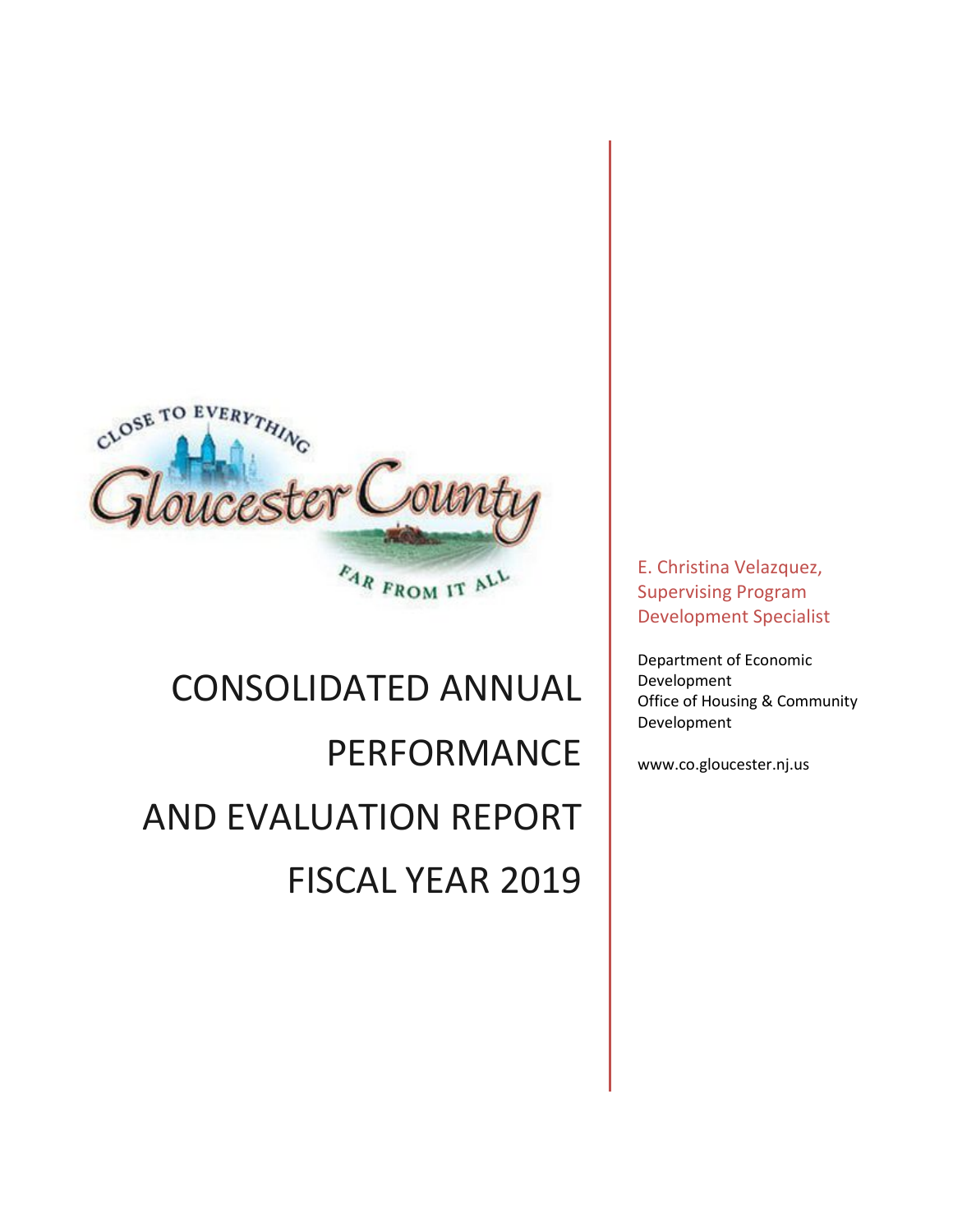# **Contents**

# **Appendix**

- PR-26 CDBG Financial Summary Report
- PR-03 CDBG Activity Summary Report
- PR-33 HOME Matching Liability Report
- PR-09 Receipt Fund Type Detail Report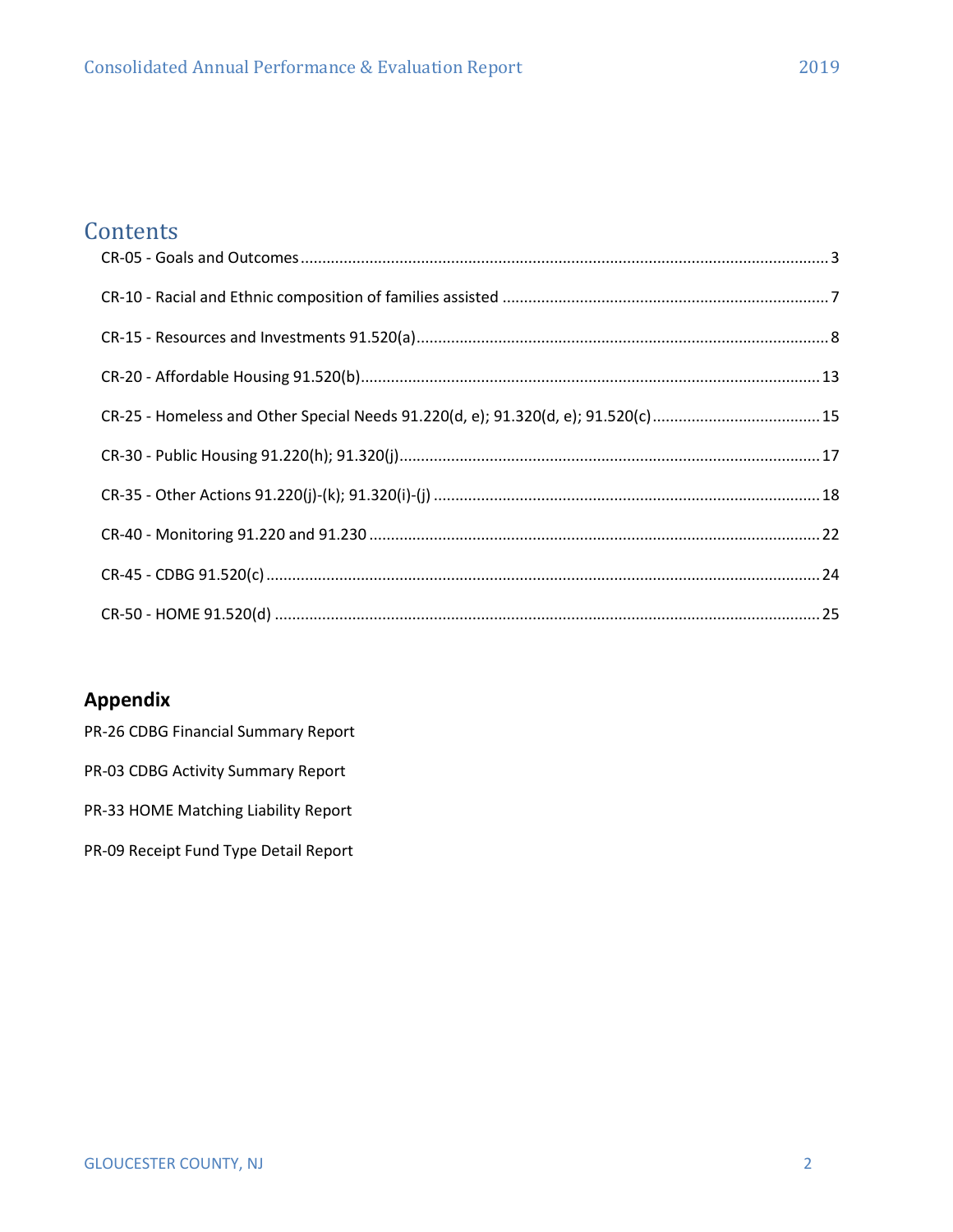## <span id="page-2-0"></span>**CR-05 - Goals and Outcomes**

**Progress the jurisdiction has made in carrying out its strategic plan and its action plan. 91.520(a)** This could be an overview that includes major initiatives and highlights that were proposed and executed throughout the program year.

The impact of the global coronavirus pandemic cannot be overstated when it comes to the implementation of Gloucester County's 2019 Community Development program. For more than half of the program year, most activities in our service area came to a standstill. Housing rehabs, home purchases and infrastructure projects all ground to a halt.

Despite these challenges, the County CDBG and HOME Programs were still able to positively impact thousands of low- and moderate-income County residents. Completed public facilities and infrastructure projects met 95% of the projected service levels for the year. Public services accomplishments exceeded the annual goal.

The normal interactions of a housing rehab program were forced to a halt for several months. Nevertheless, County owner-occupied rehab exceeded the annual goal by more than 35%.

Other housing activities did not fare as well. Homebuying was virtually non-existent for three months or more and rental assistance applications virtually stopped as families assessed an ever-changing health and financial landscape.

It is expected that the program, its partners and its beneficiaries will make up for these shortfalls during the 2020 program year, providing some semblance of normal activity returns in a sustained way to our area.

**NOTE:** The accomplishments reported below are an aggregate of accomplishments reported for the individual activities in IDIS and accurately reflect the levels of services during the 2019 Program Year. They are not taken from the PR-23 reports, which are frequently inaccurate.

## **Comparison of the proposed versus actual outcomes for each outcome measure submitted with the consolidated plan and explain, if applicable, why progress was not made toward meeting goals and objectives. 91.520(g)**

Categories, priority levels, funding sources and amounts, outcomes/objectives, goal outcome indicators, units of measure, targets, actual outcomes/outputs, and percentage completed for each of the grantee's program year goals.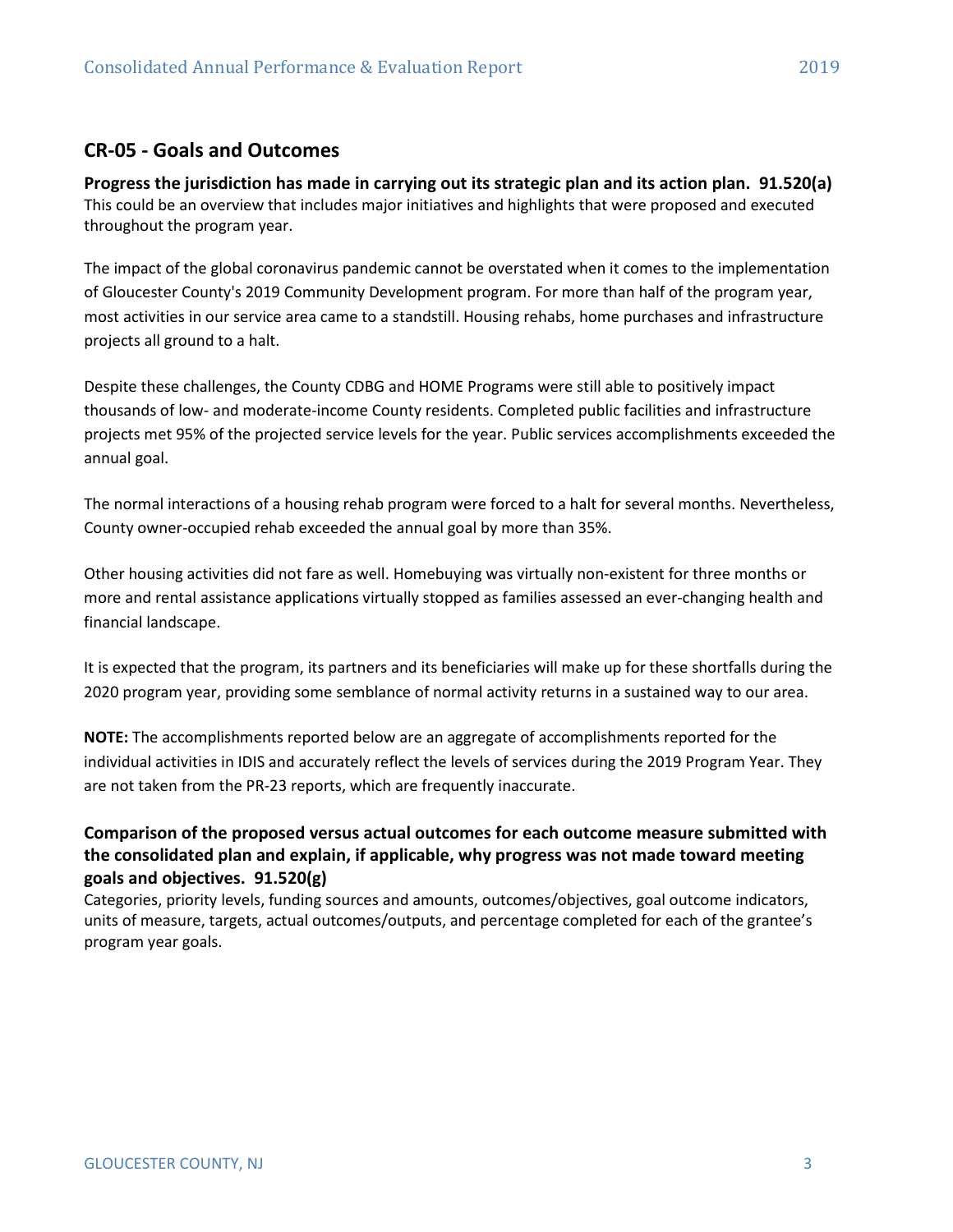|                                                  |                                         |                       |                                                                                                    |                                  | <b>Expected</b>  | Actual-          |          | <b>Expected</b> | Actual-        |          |
|--------------------------------------------------|-----------------------------------------|-----------------------|----------------------------------------------------------------------------------------------------|----------------------------------|------------------|------------------|----------|-----------------|----------------|----------|
|                                                  |                                         | Source /              |                                                                                                    | Unit of                          | <b>Strategic</b> | <b>Strategic</b> | Percent  | Program         | Program        | Percent  |
| Goal                                             | Category                                | Amount                | Indicator                                                                                          | <b>Measure</b>                   | Plan             | Plan             | Complete | Year            | Year           | Complete |
| <b>General administration</b>                    | Planning &                              | CDBG: \$/             | Homeowner Housing Added                                                                            | Household                        |                  | $\mathbf 0$      |          |                 |                |          |
|                                                  | Administration                          | HOME: \$              |                                                                                                    | <b>Housing Unit</b>              |                  |                  |          |                 |                |          |
| <b>General administration</b>                    | Planning &<br>Administration            | CDBG: \$/<br>HOME: \$ | Other                                                                                              | Other                            | 5                | 4                | 80.00%   | $\mathbf{1}$    | $\mathbf{1}$   | 100.00%  |
| <b>Housing rehabilitation</b>                    | Affordable Housing                      | CDBG: \$/<br>HOME: \$ | Homeowner Housing Rehabilitated                                                                    | Household<br><b>Housing Unit</b> | 175              | 234              | 133.71%  | 30              | 41             | 136.67%  |
| <b>Increase home</b><br>ownership opportunities  | <b>Affordable Housing</b>               | HOME: \$              | Homeowner Housing Added                                                                            | Household<br><b>Housing Unit</b> | 0                | 10               |          | 0               | $\overline{2}$ |          |
| Increase home<br>ownership opportunities         | <b>Affordable Housing</b>               | HOME: \$              | Direct Financial Assistance to<br>Homebuyers                                                       | Households<br>Assisted           | 75               | 23               | 30.67%   | 5               | $\mathbf{1}$   | 20.00%   |
| Increase number of<br>rental vouchers            | Affordable Housing                      | HOME: \$              | Tenant-based rental assistance / Rapid<br>Rehousing                                                | Households<br>Assisted           | 50               | 67               | 134.00%  | 20              | 13             | 65.00%   |
| <b>Public facilities &amp;</b><br>infrastructure | Non-Housing<br>Community<br>Development | CDBG: \$              | Public Facility or Infrastructure<br>Activities other than Low/ Moderate<br>Income Housing Benefit | Persons<br>Assisted              | 50000            | 120901           | 241.80%  | 13000           | 12390          | 95.31%   |
| <b>Public facilities &amp;</b><br>infrastructure | Non-Housing<br>Community<br>Development | CDBG: \$              | Homeowner Housing Added                                                                            | Household<br><b>Housing Unit</b> | 0                | $\mathbf 0$      |          |                 |                |          |
| <b>Public facilities &amp;</b><br>infrastructure | Non-Housing<br>Community<br>Development | CDBG: \$              | Tenant-based rental assistance / Rapid<br>Rehousing                                                | Households<br>Assisted           | 0                | $\mathbf 0$      |          |                 |                |          |
| <b>Public facilities &amp;</b><br>infrastructure | Non-Housing<br>Community<br>Development | CDBG: \$              | <b>Buildings Demolished</b>                                                                        | <b>Buildings</b>                 |                  | $\overline{7}$   |          |                 |                |          |
| <b>Support homeless</b><br><b>facilities</b>     | Homeless                                | CDBG: \$              | Homeless Person Overnight Shelter                                                                  | Persons<br>Assisted              | 50               | 0                | 0.00%    |                 |                |          |
| <b>Support Public Services</b>                   | Non-Housing<br>Community<br>Development | CDBG: \$              | Public service activities other than<br>Low/Moderate Income Housing<br>Benefit                     | Persons<br>Assisted              | 4000             | 21364            | 534.10%  | 1355            | 2688           | 198.38%  |
| Support the addition of<br>affordable housing    | Affordable Housing                      | HOME: \$              | Homeowner Housing Added                                                                            | Household<br><b>Housing Unit</b> | 5                | 4                | 80.00%   | $\overline{2}$  | $\overline{2}$ | 100.00%  |
| Support the addition of<br>affordable housing    | Affordable Housing                      | HOME: \$              | Tenant-based rental assistance / Rapid<br>Rehousing                                                | Households<br>Assisted           | 10               | 22               | 220.00%  |                 |                |          |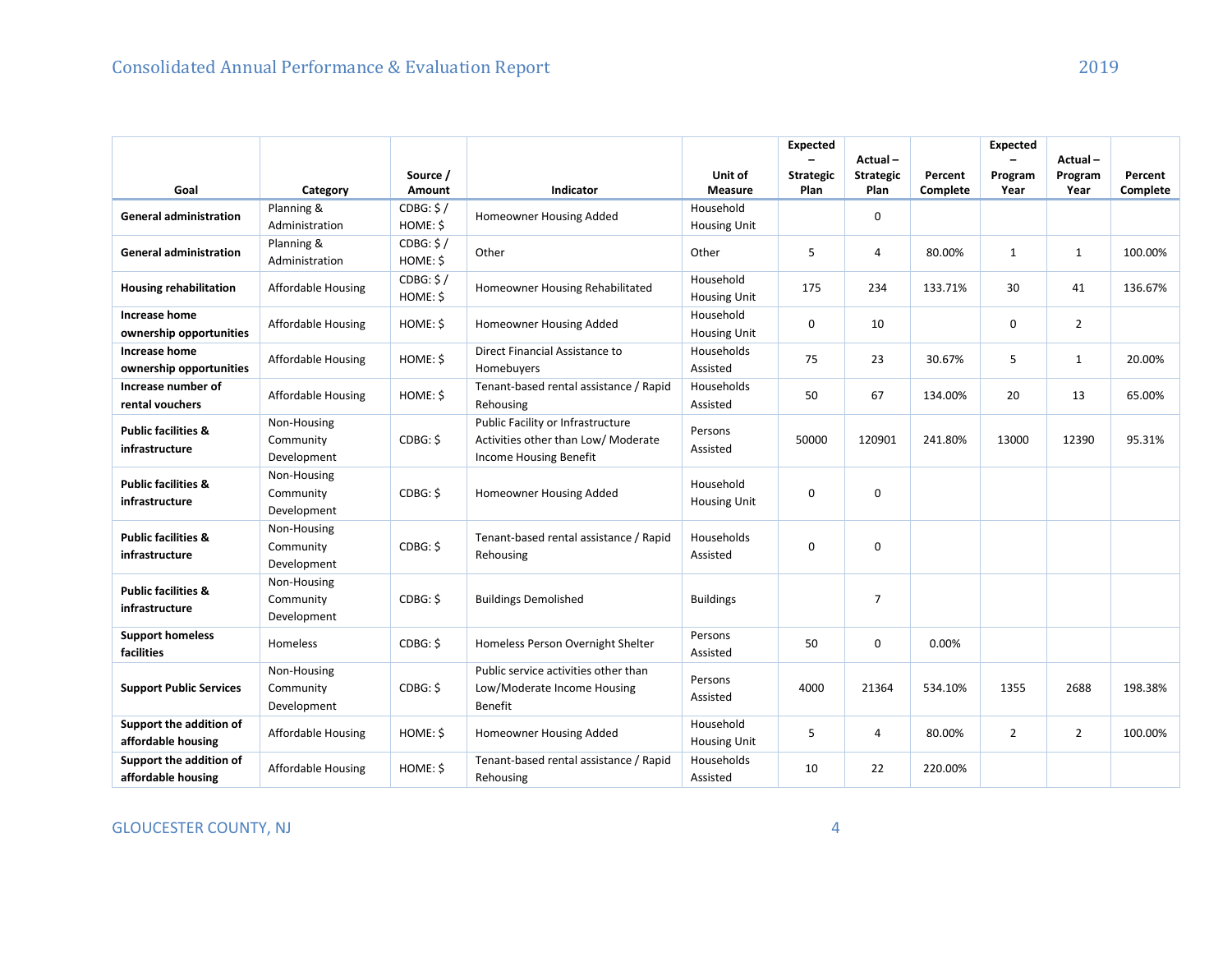| .<br>addition of<br>Sunnor<br>affordab<br>housing units | Affordable Housing | HOME: | .<br><b>Building</b><br>plished | Building: |  |  |  |
|---------------------------------------------------------|--------------------|-------|---------------------------------|-----------|--|--|--|
|                                                         |                    |       |                                 |           |  |  |  |

**Table 1 - Accomplishments – Program Year & Strategic Plan to Date**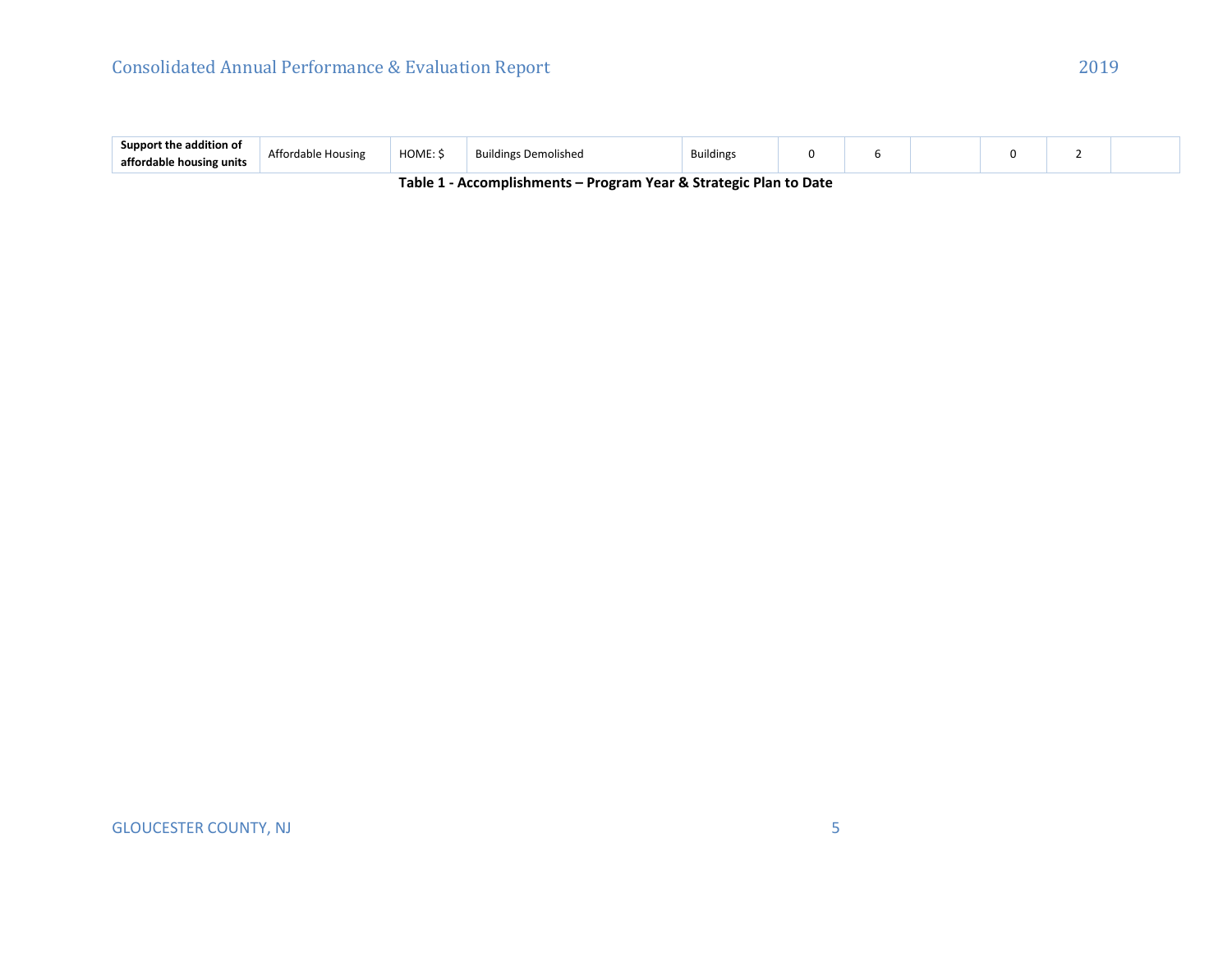# **Assess how the jurisdiction's use of funds, particularly CDBG, addresses the priorities and specific objectives identified in the plan, giving special attention to the highest priority activities identified.**

High Priority needs identified in the Consolidated Plan for the 2015-2019 period include: Preservation of existing housing stock, addition of affordable housing, improvements to infrastructure and support for public services.

During 2019, the County used CDBG and HOME funds exclusively to address high-priority needs. Feedback from the County's municipalities, housing developers and non-profit service providers continues to emphasize the importance of CDBG and HOME support to the ability of those organizations to serve their constituents.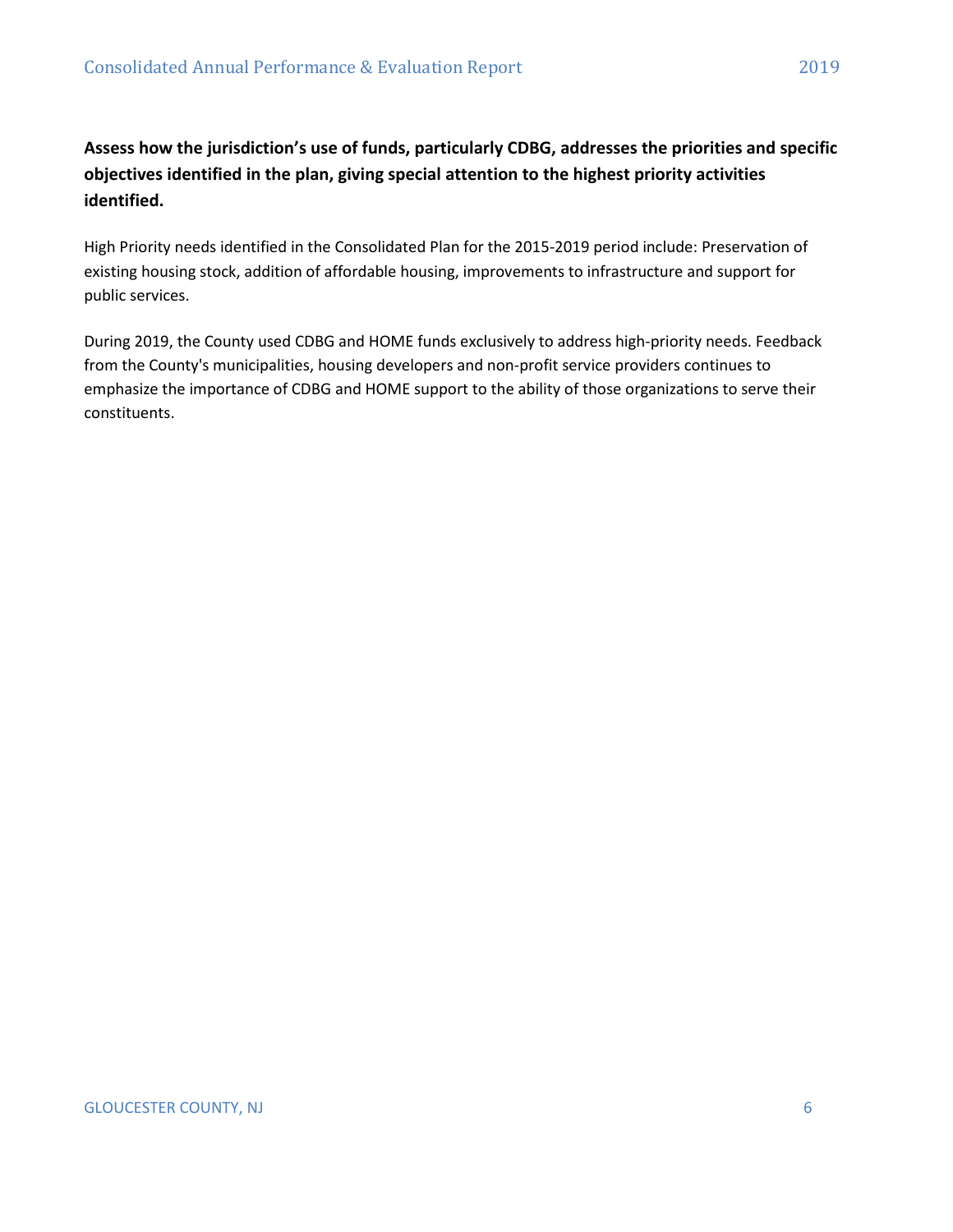# <span id="page-6-0"></span>**CR-10 - Racial and Ethnic composition of families assisted**

## **Describe the families assisted (including the racial and ethnic status of families assisted). 91.520(a)**

|                                           | <b>CDBG</b> | <b>HOME</b> |
|-------------------------------------------|-------------|-------------|
| White                                     | 6,100       | 16          |
| <b>Black or African American</b>          | 1,939       | 16          |
| Asian                                     | 233         |             |
| American Indian or American Native        | 2           |             |
| Native Hawaiian or Other Pacific Islander | 139         |             |
| <b>Total</b>                              | 8,413       | 32          |
| Hispanic                                  | 864         |             |
| Not Hispanic                              | 7,549       | 32          |

#### **Table 2 – Table of assistance to racial and ethnic populations by source of funds**

#### **Narrative**

Above statistics are taken from accomplishments reported for individual activities, rather than from the PR-23 reports, which are often inaccurate. Often times, activities are done in one year & 'completed' in IDIS during another year. Instead of relying of the PR 23 report, we count the activities individually, based on when the work actually took place and in order to correct those discrepancies from year to year. The statistics above are the most accurate account of the work that happened during the 2019 program year.

The Native Hawaiian or Other Pacific Islander category is actually the number of "Other multi-racial" beneficiaries.

Beneficiaries of Gloucester County's CDBG and HOME activities are comprised of a higher percentage of minority residents than the County as a whole, according to the latest American Community Survey data. African-American residents make up some 23% of program beneficiaries, compared to 10.2% of the County population, while Hispanic residents were 10% of the program's beneficiaries and 6.2% of the County population.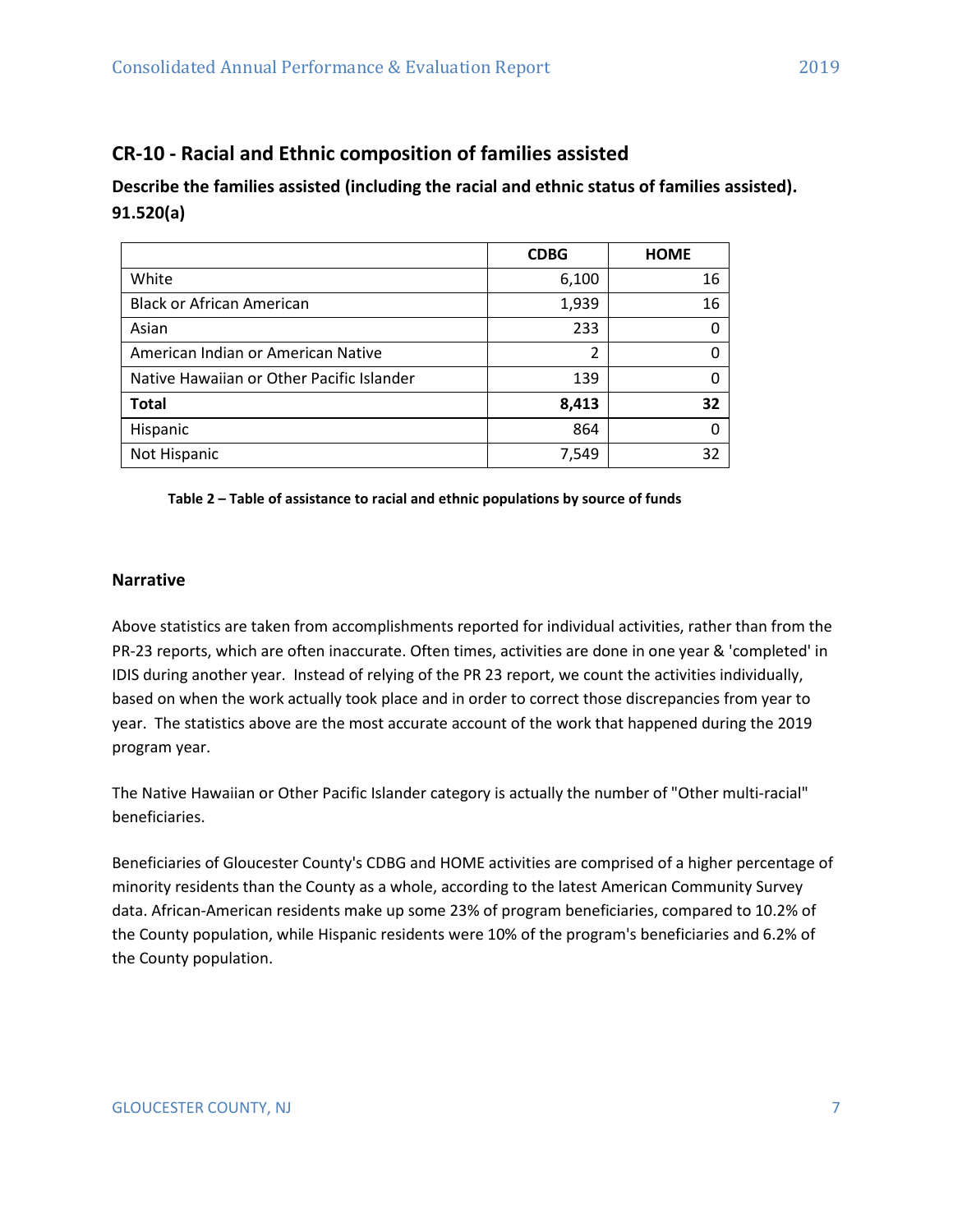## <span id="page-7-0"></span>**CR-15 - Resources and Investments 91.520(a)**

| <b>Source of Funds</b> | Source           | <b>Resources Made</b><br>Available | <b>Amount Expended</b><br><b>During Program Year</b> |
|------------------------|------------------|------------------------------------|------------------------------------------------------|
| <b>CDBG</b>            | public - federal | 1,372,415                          | 1,267,682                                            |
| <b>HOME</b>            | public - federal | 573.217                            | 658,675                                              |

#### **Identify the resources made available**

**Table 3 - Resources Made Available**

## **Narrative**

Gloucester County received an allocation of \$1,347,415 in CDBG funds for 2019 and \$573,217 in HOME funds. The County also budgeted \$25,000 in CDBG Program Income in the 2019 Annual Action Plan.

#### **Identify the geographic distribution and location of investments**

| <b>Target Area</b>      | <b>Planned Percentage</b><br>of Allocation | <b>Actual Percentage of</b><br><b>Allocation</b> | <b>Narrative Description</b> |
|-------------------------|--------------------------------------------|--------------------------------------------------|------------------------------|
| Countywide              | 78                                         | 84                                               | Other                        |
| Eligible low-mod census |                                            |                                                  |                              |
| tracts                  |                                            | 16                                               | Other                        |

**Table 4 – Identify the geographic distribution and location of investments**

## **Narrative**

Infrastructure and facilities improvements that were completed in specific income-eligible areas of the County accounted for 16% of combined CDBG and HOME spending during 2019. All other activities, including housing rehabilitation and general planning/administration, accounted for 84% of the spending. These ratios were similar to the planned distribution of funds given the impact of the coronavirus pandemic on some infrastructure projects and the inherent nature of municipal project timelines.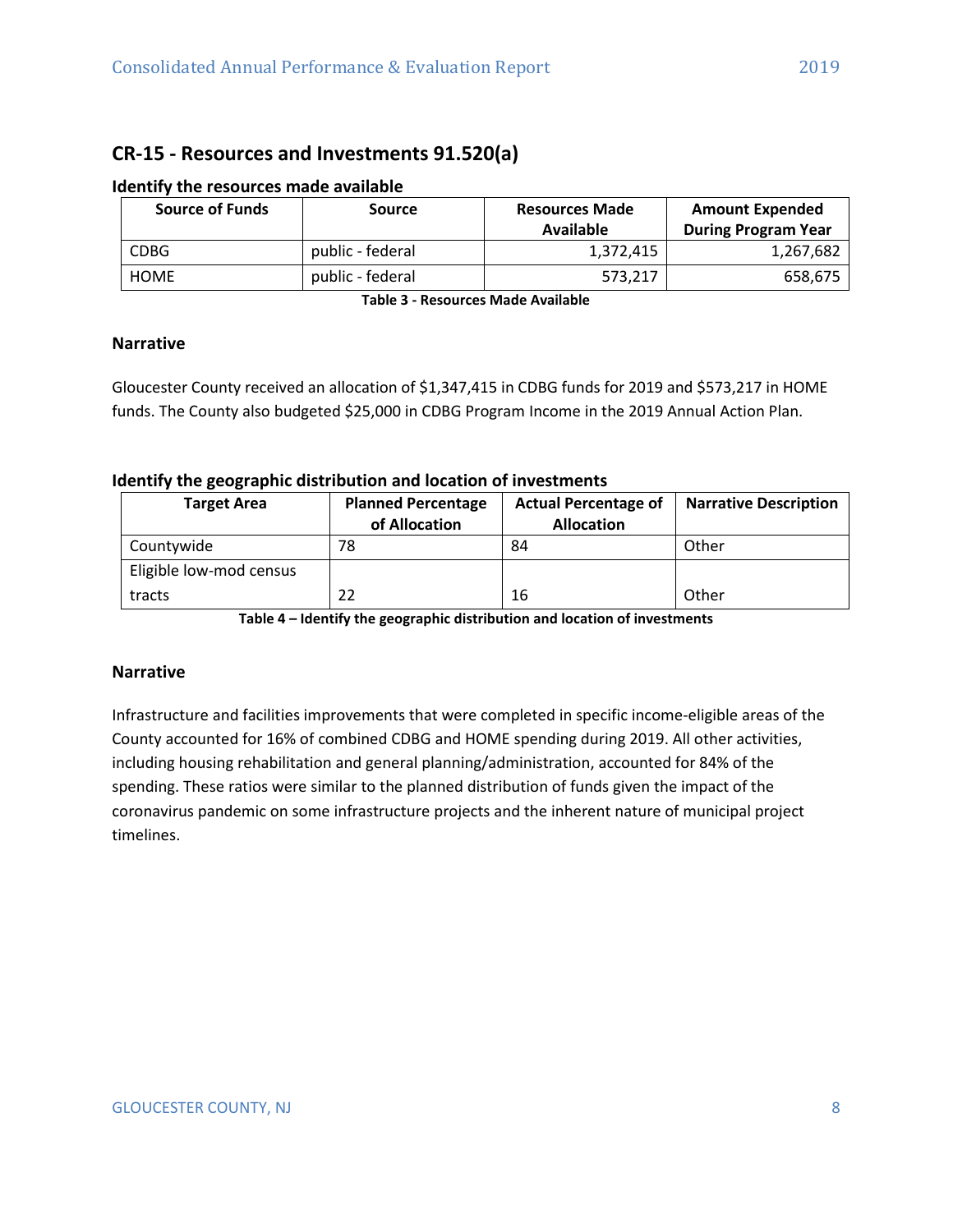## **Leveraging**

**Explain how federal funds leveraged additional resources (private, state and local funds), including a description of how matching requirements were satisfied, as well as how any publicly owned land or property located within the jurisdiction that were used to address the needs identified in the plan.**

From infrastructure projects to public services, virtually all non-housing rehab activities receiving CDBG or HOME funds also receive other forms of support. Those funds include local municipal monies, state transportation funds and a wide variety of public and private resources that support the public services.

HOME match requirements are incorporated in the County's solicitation, review and award of HOME projects. Developers wishing to use HOME funds are encouraged by the application scoring system to include funds from other sources and, in fact, HOME projects other than homeowner rehab are not viable without non-HOME resources being part of the mix.

Public property used to address needs identified in the 2019 plan consisted of streets and public facilities where needed improvements were completed.

| Fiscal Year Summary - HOME Match                                               |           |
|--------------------------------------------------------------------------------|-----------|
| 1. Excess match from prior Federal fiscal year                                 | 1,537,536 |
| 2. Match contributed during current Federal fiscal year                        |           |
| 3. Total match available for current Federal fiscal year (Line 1 plus Line 2)  | 1,537,536 |
| 4. Match liability for current Federal fiscal year                             | 113,691   |
| 5. Excess match carried over to next Federal fiscal year (Line 3 minus Line 4) | 1,423,845 |

**Table 5 – Fiscal Year Summary - HOME Match Report**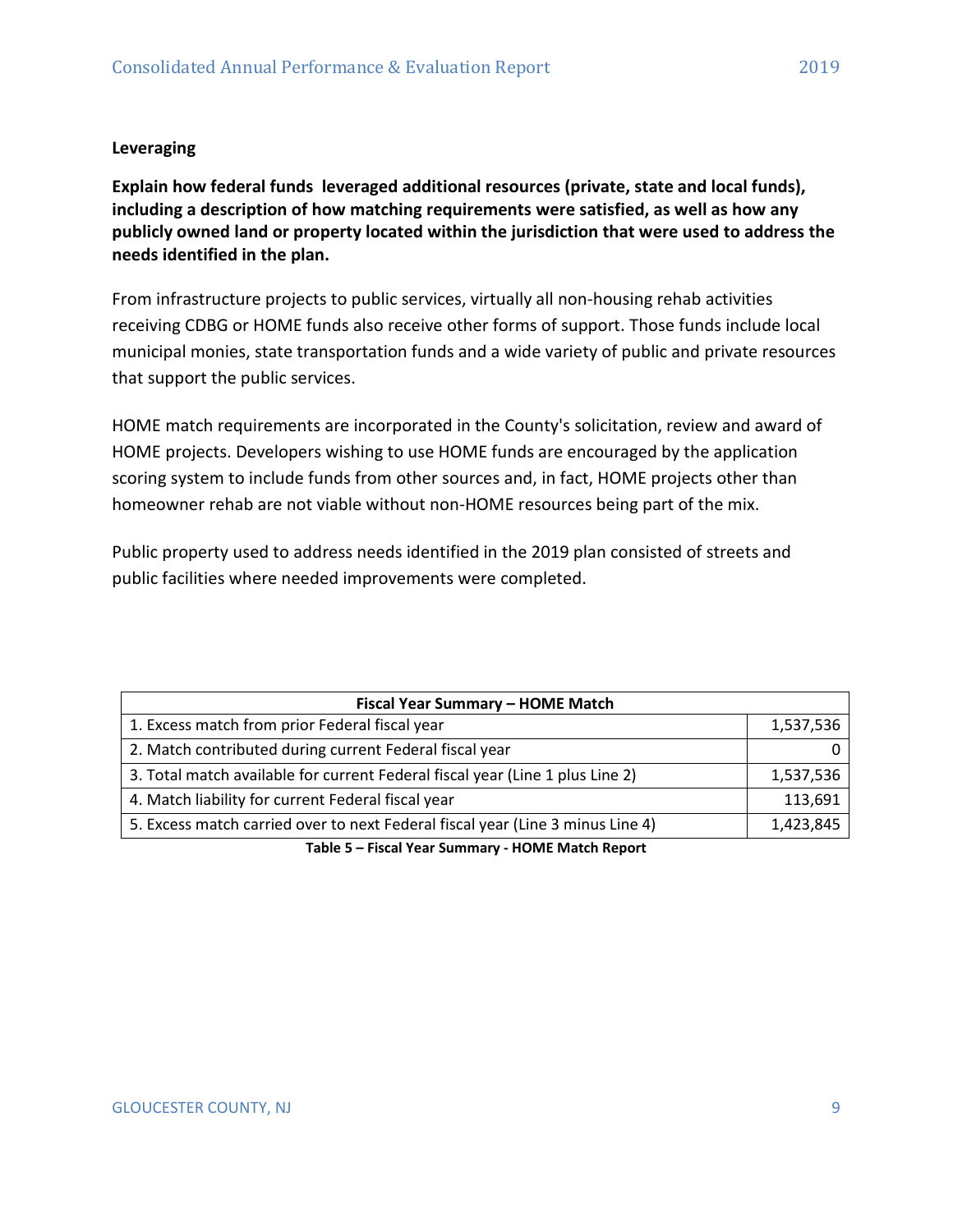|                                   |                         |                                  |                                            |                                           | <b>Match Contribution for the Federal Fiscal Year</b> |                                                                                   |                                 |                    |
|-----------------------------------|-------------------------|----------------------------------|--------------------------------------------|-------------------------------------------|-------------------------------------------------------|-----------------------------------------------------------------------------------|---------------------------------|--------------------|
| <b>Project No. or</b><br>Other ID | Date of<br>Contribution | Cash<br>(non-Federal<br>sources) | Foregone<br>Taxes, Fees,<br><b>Charges</b> | <b>Appraised</b><br>Land/Real<br>Property | Required<br><b>Infrastructure</b>                     | Site<br>Preparation,<br><b>Construction</b><br>Materials,<br><b>Donated labor</b> | <b>Bond</b><br><b>Financing</b> | <b>Total Match</b> |
|                                   |                         |                                  |                                            |                                           |                                                       |                                                                                   |                                 |                    |

**Table 6 – Match Contribution for the Federal Fiscal Year**

## **HOME MBE/WBE report**

|                                                                | <b>Program Income</b> – Enter the program amounts for the reporting period |                                                         |                                    |                                               |
|----------------------------------------------------------------|----------------------------------------------------------------------------|---------------------------------------------------------|------------------------------------|-----------------------------------------------|
| <b>Balance on hand at</b><br>begin-ning of reporting<br>period | <b>Amount received during</b><br>reporting period                          | <b>Total amount expended</b><br>during reporting period | Amount expended for<br><b>TBRA</b> | Balance on hand at end<br>of reporting period |
| 3,160                                                          | 85,015                                                                     | 55,243                                                  |                                    | 32,932                                        |

**Table 7 – Program Income**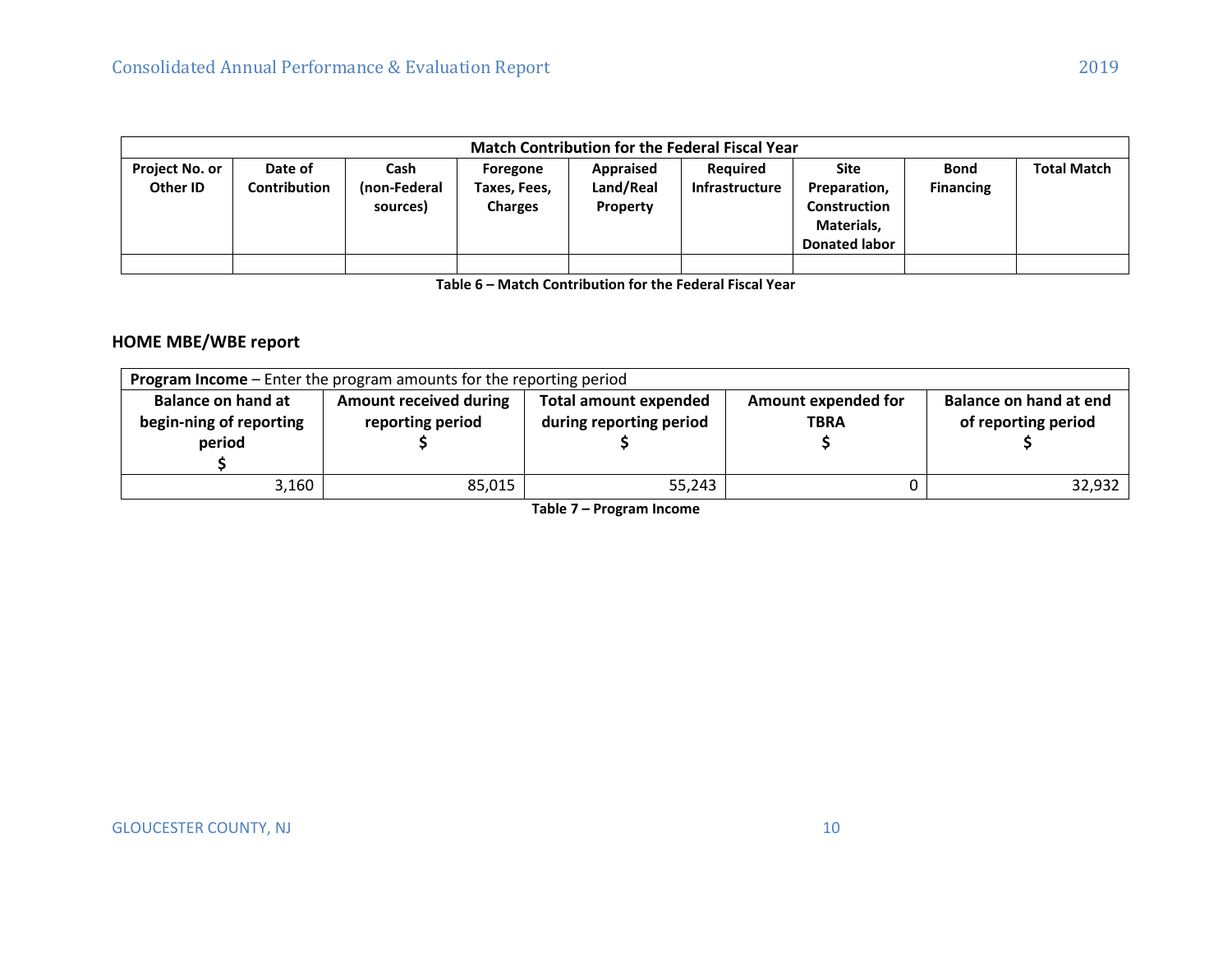|                      |              |                                                          |                                               | Minority Business Enterprises and Women Business Enterprises - Indicate the number and dollar<br>value of contracts for HOME projects completed during the reporting period |                 |                   |
|----------------------|--------------|----------------------------------------------------------|-----------------------------------------------|-----------------------------------------------------------------------------------------------------------------------------------------------------------------------------|-----------------|-------------------|
|                      | <b>Total</b> |                                                          |                                               | <b>Minority Business Enterprises</b>                                                                                                                                        |                 | <b>White Non-</b> |
|                      |              | <b>Alaskan</b><br><b>Native or</b><br>American<br>Indian | Asian or<br><b>Pacific</b><br><b>Islander</b> | <b>Black Non-</b><br><b>Hispanic</b>                                                                                                                                        | <b>Hispanic</b> | <b>Hispanic</b>   |
| <b>Contracts</b>     |              |                                                          |                                               |                                                                                                                                                                             |                 |                   |
| Dollar               |              |                                                          |                                               |                                                                                                                                                                             |                 |                   |
| Amount               | 0            | $\mathbf 0$                                              | 0                                             | 0                                                                                                                                                                           | 0               | 0                 |
| Number               | 0            | 0                                                        | $\Omega$                                      | 0                                                                                                                                                                           | 0               | $\Omega$          |
| <b>Sub-Contracts</b> |              |                                                          |                                               |                                                                                                                                                                             |                 |                   |
| Number               | 0            | $\mathbf 0$                                              | 0                                             | $\mathbf 0$                                                                                                                                                                 | $\overline{0}$  | $\overline{0}$    |
| Dollar               |              |                                                          |                                               |                                                                                                                                                                             |                 |                   |
| Amount               | 0            | 0                                                        | 0                                             | 0                                                                                                                                                                           | 0               | 0                 |
|                      | <b>Total</b> | Women<br><b>Business</b><br><b>Enterprises</b>           | <b>Male</b>                                   |                                                                                                                                                                             |                 |                   |
| <b>Contracts</b>     |              |                                                          |                                               |                                                                                                                                                                             |                 |                   |
| Dollar               |              |                                                          |                                               |                                                                                                                                                                             |                 |                   |
| Amount               | 0            | 0                                                        | 0                                             |                                                                                                                                                                             |                 |                   |
| Number               | 0            | $\overline{0}$                                           | $\Omega$                                      |                                                                                                                                                                             |                 |                   |
| <b>Sub-Contracts</b> |              |                                                          |                                               |                                                                                                                                                                             |                 |                   |
| Number               | 0            | $\mathbf 0$                                              | $\mathbf 0$                                   |                                                                                                                                                                             |                 |                   |
| Dollar               |              |                                                          |                                               |                                                                                                                                                                             |                 |                   |
| Amount               | 0            | 0                                                        | 0                                             |                                                                                                                                                                             |                 |                   |

**Table 8 - Minority Business and Women Business Enterprises**

|        |              | Minority Owners of Rental Property - Indicate the number of HOME assisted rental property owners<br>and the total amount of HOME funds in these rental properties assisted |                                               |                                      |                 |                   |
|--------|--------------|----------------------------------------------------------------------------------------------------------------------------------------------------------------------------|-----------------------------------------------|--------------------------------------|-----------------|-------------------|
|        | <b>Total</b> |                                                                                                                                                                            | <b>Minority Property Owners</b>               |                                      |                 | <b>White Non-</b> |
|        |              | Alaskan<br>Native or<br>American<br>Indian                                                                                                                                 | Asian or<br><b>Pacific</b><br><b>Islander</b> | <b>Black Non-</b><br><b>Hispanic</b> | <b>Hispanic</b> | <b>Hispanic</b>   |
| Number | 0            | 0                                                                                                                                                                          | 0                                             | 0                                    | 0               |                   |
| Dollar |              |                                                                                                                                                                            |                                               |                                      |                 |                   |
| Amount | 0            | 0                                                                                                                                                                          | 0                                             | 0                                    | 0               |                   |

**Table 9 – Minority Owners of Rental Property**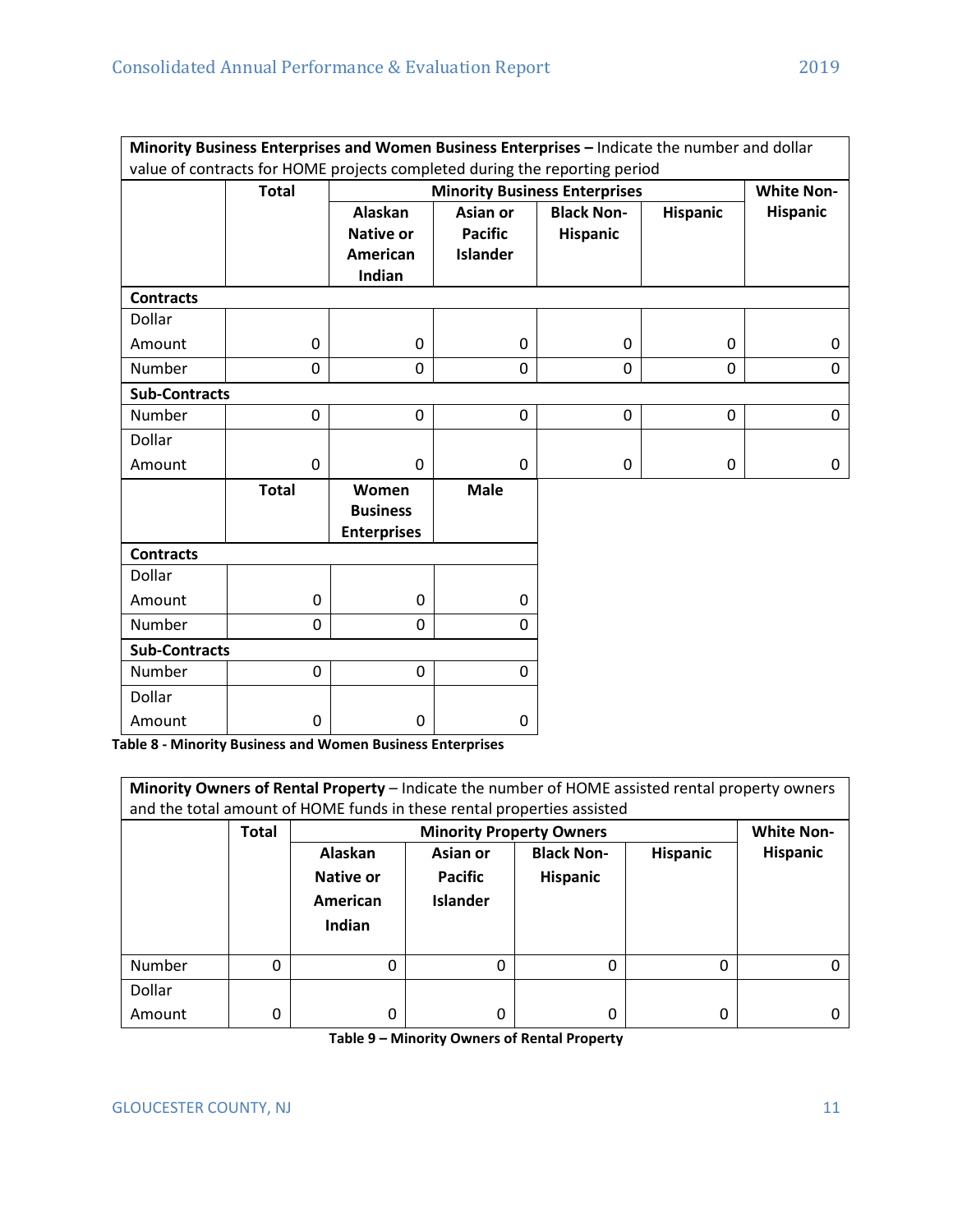|                                |              |           | Relocation and Real Property Acquisition - Indicate the number of persons displaced, the cost of<br>relocation payments, the number of parcels acquired, and the cost of acquisition |                 |   |                                      |          |                   |
|--------------------------------|--------------|-----------|--------------------------------------------------------------------------------------------------------------------------------------------------------------------------------------|-----------------|---|--------------------------------------|----------|-------------------|
|                                |              |           |                                                                                                                                                                                      |                 |   |                                      |          |                   |
| Parcels Acquired               |              |           |                                                                                                                                                                                      | 0               |   | 0                                    |          |                   |
| <b>Businesses Displaced</b>    |              |           |                                                                                                                                                                                      | 0               |   | $\Omega$                             |          |                   |
| <b>Nonprofit Organizations</b> |              |           |                                                                                                                                                                                      |                 |   |                                      |          |                   |
| Displaced                      |              |           |                                                                                                                                                                                      | 0               |   | $\Omega$                             |          |                   |
| <b>Households Temporarily</b>  |              |           |                                                                                                                                                                                      |                 |   |                                      |          |                   |
| Relocated, not Displaced       |              |           |                                                                                                                                                                                      | 0               |   | $\Omega$                             |          |                   |
|                                |              |           |                                                                                                                                                                                      |                 |   |                                      |          |                   |
| <b>Households</b>              | <b>Total</b> |           |                                                                                                                                                                                      |                 |   | <b>Minority Property Enterprises</b> |          | <b>White Non-</b> |
| <b>Displaced</b>               |              | Alaskan   |                                                                                                                                                                                      | Asian or        |   | <b>Black Non-</b>                    | Hispanic | <b>Hispanic</b>   |
|                                |              | Native or |                                                                                                                                                                                      | <b>Pacific</b>  |   | <b>Hispanic</b>                      |          |                   |
|                                |              | American  |                                                                                                                                                                                      | <b>Islander</b> |   |                                      |          |                   |
|                                |              | Indian    |                                                                                                                                                                                      |                 |   |                                      |          |                   |
|                                |              |           |                                                                                                                                                                                      |                 |   |                                      |          |                   |
| Number                         | $\Omega$     |           | $\Omega$                                                                                                                                                                             |                 | 0 | O                                    | 0        |                   |

**Table 10 – Relocation and Real Property Acquisition**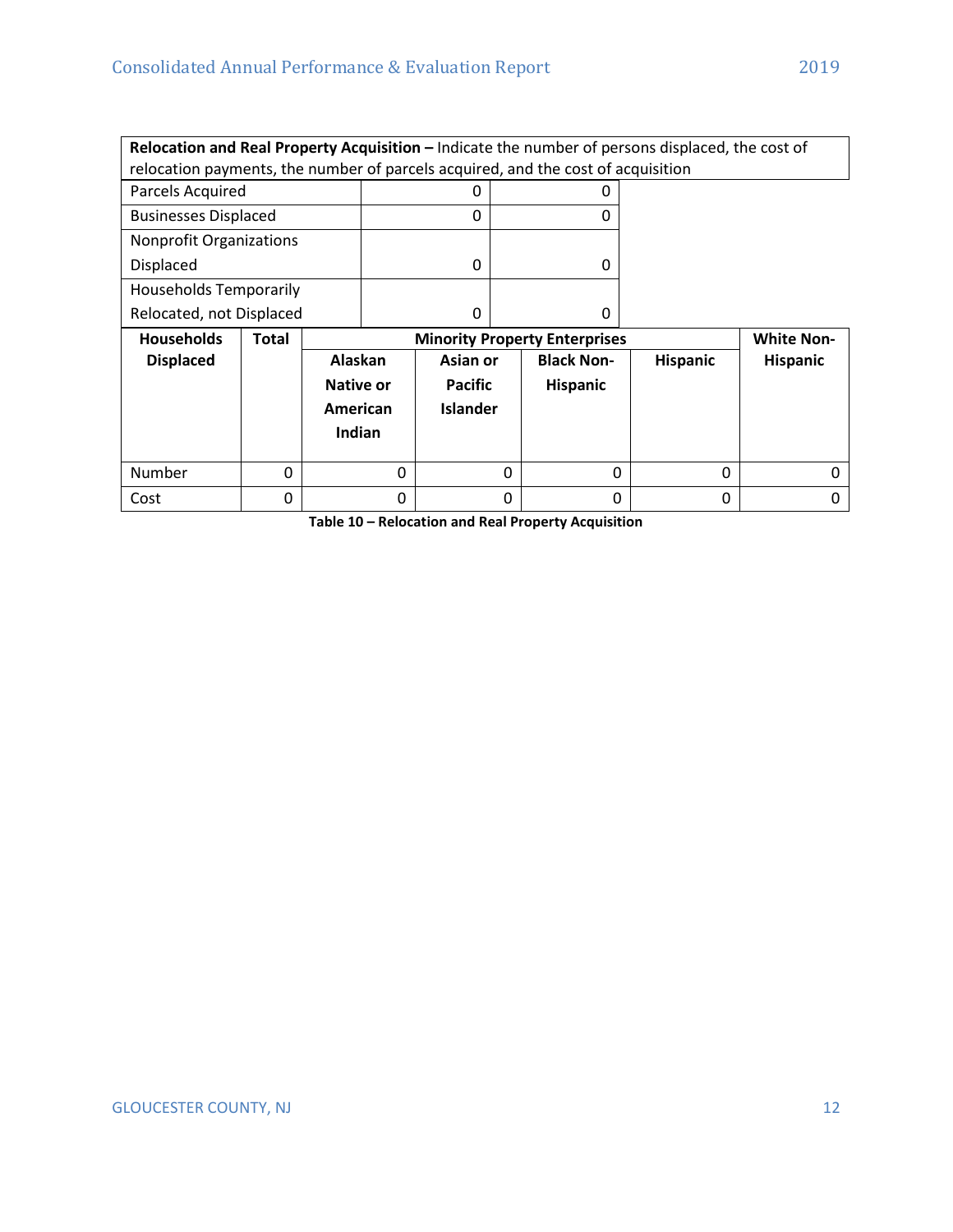# <span id="page-12-0"></span>**CR-20 - Affordable Housing 91.520(b)**

**Evaluation of the jurisdiction's progress in providing affordable housing, including the number and types of families served, the number of extremely low-income, low-income, moderate-income, and middle-income persons served.**

|                                          | <b>One-Year Goal</b> | Actual |
|------------------------------------------|----------------------|--------|
| Number of Homeless households to be      |                      |        |
| provided affordable housing units        | 0                    |        |
| Number of Non-Homeless households to be  |                      |        |
| provided affordable housing units        | 57                   |        |
| Number of Special-Needs households to be |                      |        |
| provided affordable housing units        | 0                    |        |
| <b>Total</b>                             | 57                   |        |

| Table 11 – Number of Households |  |
|---------------------------------|--|
|---------------------------------|--|

|                                        | <b>One-Year Goal</b> | Actual |
|----------------------------------------|----------------------|--------|
| Number of households supported through |                      |        |
| <b>Rental Assistance</b>               | 20                   | 13     |
| Number of households supported through |                      |        |
| The Production of New Units            | 2                    |        |
| Number of households supported through |                      |        |
| <b>Rehab of Existing Units</b>         | 30                   | 41     |
| Number of households supported through |                      |        |
| <b>Acquisition of Existing Units</b>   | 5                    |        |
| <b>Total</b>                           | 57                   |        |

**Table 12 – Number of Households Supported**

## **Discuss the difference between goals and outcomes and problems encountered in meeting these goals.**

Although the coronavirus pandemic hampered housing rehab activities during the second half of the program year, production exceeded expectations, a reflection of the demand for this assistance.

Both homebuying and rental assistance were below annual goals, though largely in keeping with recent performance. Several factors contributed to the discrepancies, including the pandemic's impact on homebuying and household stability and decisions. it is expected that some of these variables will be removed once a degree of normalcy returns to the region.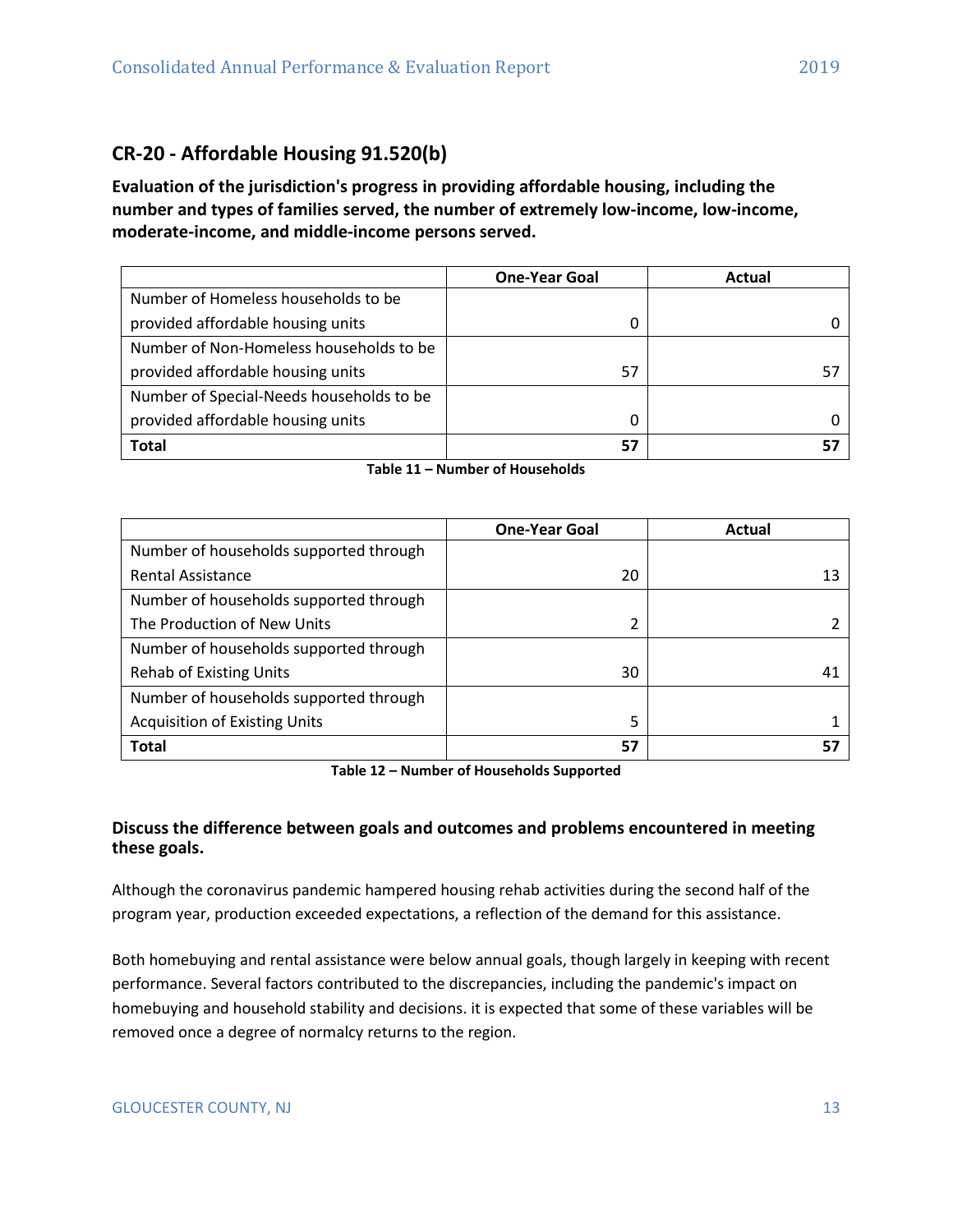#### **Discuss how these outcomes will impact future annual action plans.**

Need continues to exist in all housing-related programs so it is anticipated that all will continue to be included in future Action Plans with the possible exception of the homebuyer assistance program, which has been under-utilized for several years.

#### **Include the number of extremely low-income, low-income, and moderate-income persons served by each activity where information on income by family size is required to determine the eligibility of the activity.**

| <b>Number of Households Served</b> | <b>CDBG Actual</b> | <b>HOME Actual</b> |
|------------------------------------|--------------------|--------------------|
| <b>Extremely Low-income</b>        | 11                 |                    |
| Low-income                         | 12                 |                    |
| Moderate-income                    |                    |                    |
| Total                              | 25                 |                    |

**Table 13 – Number of Households Served**

#### **Narrative Information**

Housing assistance is fairly evenly distributed across eligible income levels.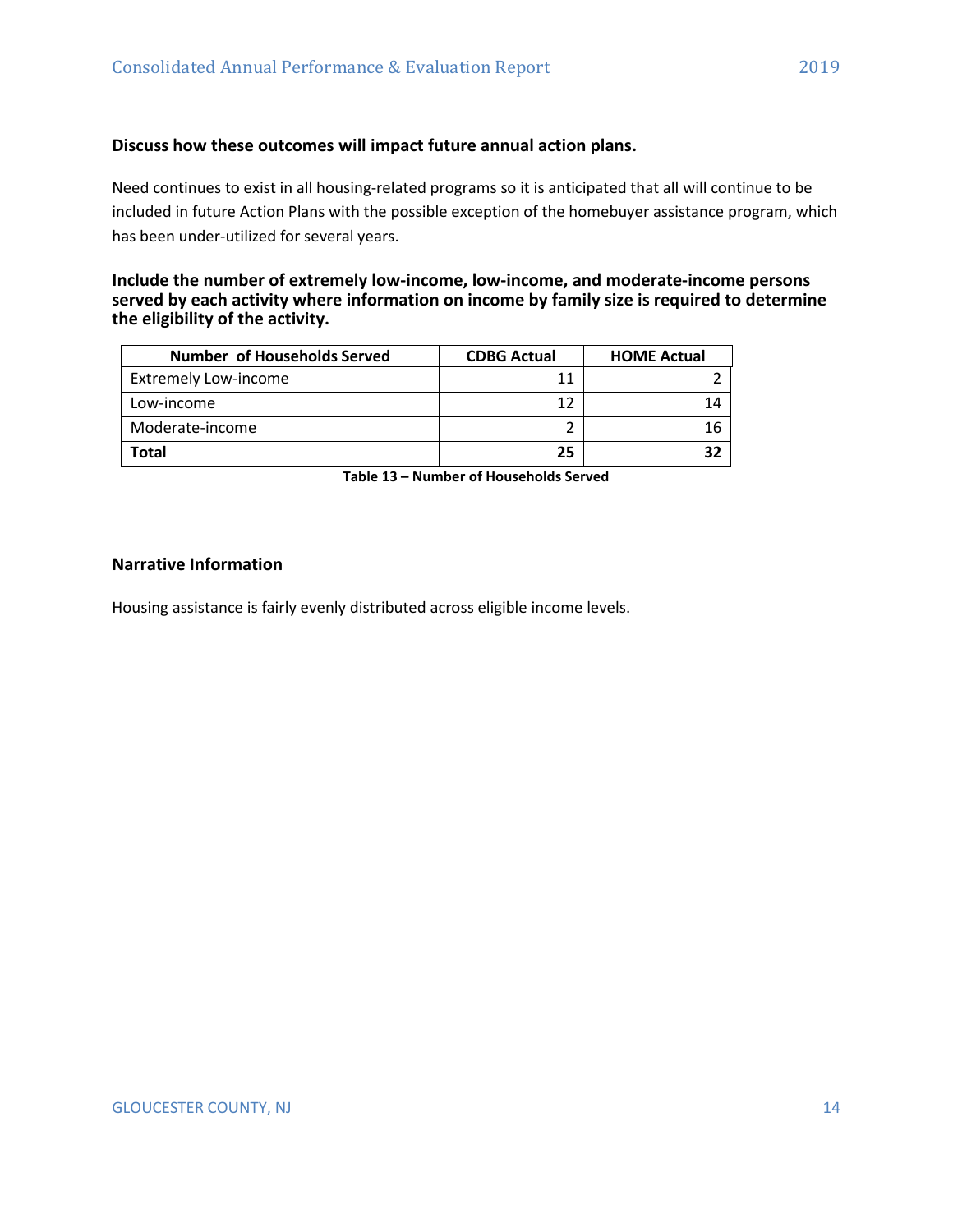# <span id="page-14-0"></span>**CR-25 - Homeless and Other Special Needs 91.220(d, e); 91.320(d, e); 91.520(c)**

**Evaluate the jurisdiction's progress in meeting its specific objectives for reducing and ending homelessness through:**

## **Reaching out to homeless persons (especially unsheltered persons) and assessing their individual needs**

Through fiscal and technical support for the front-line organizations that conduct this important work, Gloucester County continued to reach out to the homeless, including unsheltered homeless. The County's Point in Time Survey is one method area providers use to connect with the homeless and try to bring them into the regional support network to transition from homelessness.

For 2019, the County provided CDBG funding to Joseph's House of Camden (\$25,000), which provides shelter, social services and mental health services to the homeless, and to Volunteers of America's Eleanor Corbett House (\$35,000), which provides emergency housing and case management to homeless women and families.

## **Addressing the emergency shelter and transitional housing needs of homeless persons**

Through fiscal and technical support for shelter and transitional housing providers and by offering networking opportunities for them, the County continued to address the emergency shelter and transitional housing needs of homeless persons throughout the County.

**Helping low-income individuals and families avoid becoming homeless, especially extremely low-income individuals and families and those who are: likely to become homeless after being discharged from publicly funded institutions and systems of care (such as health care facilities, mental health facilities, foster care and other youth facilities, and corrections programs and institutions); and, receiving assistance from public or private agencies that address housing, health, social services, employment, education, or youth needs**

The County's housing rehab program helped low-income homeowners avoid homelessness by providing repairs that kept their homes habitable. Economic development activities also prevented homelessness by expanding employment opportunities. The County's many social service providers also connected their own clients with other needed services, including job training, housing assistance, information on employment and child care and much more.

The HOME-supported Tenant Based Rental Assistance program helped make houisng affordable for 13 low-mod income County families, expending more than \$75,000.

## GLOUCESTER COUNTY, NJ 15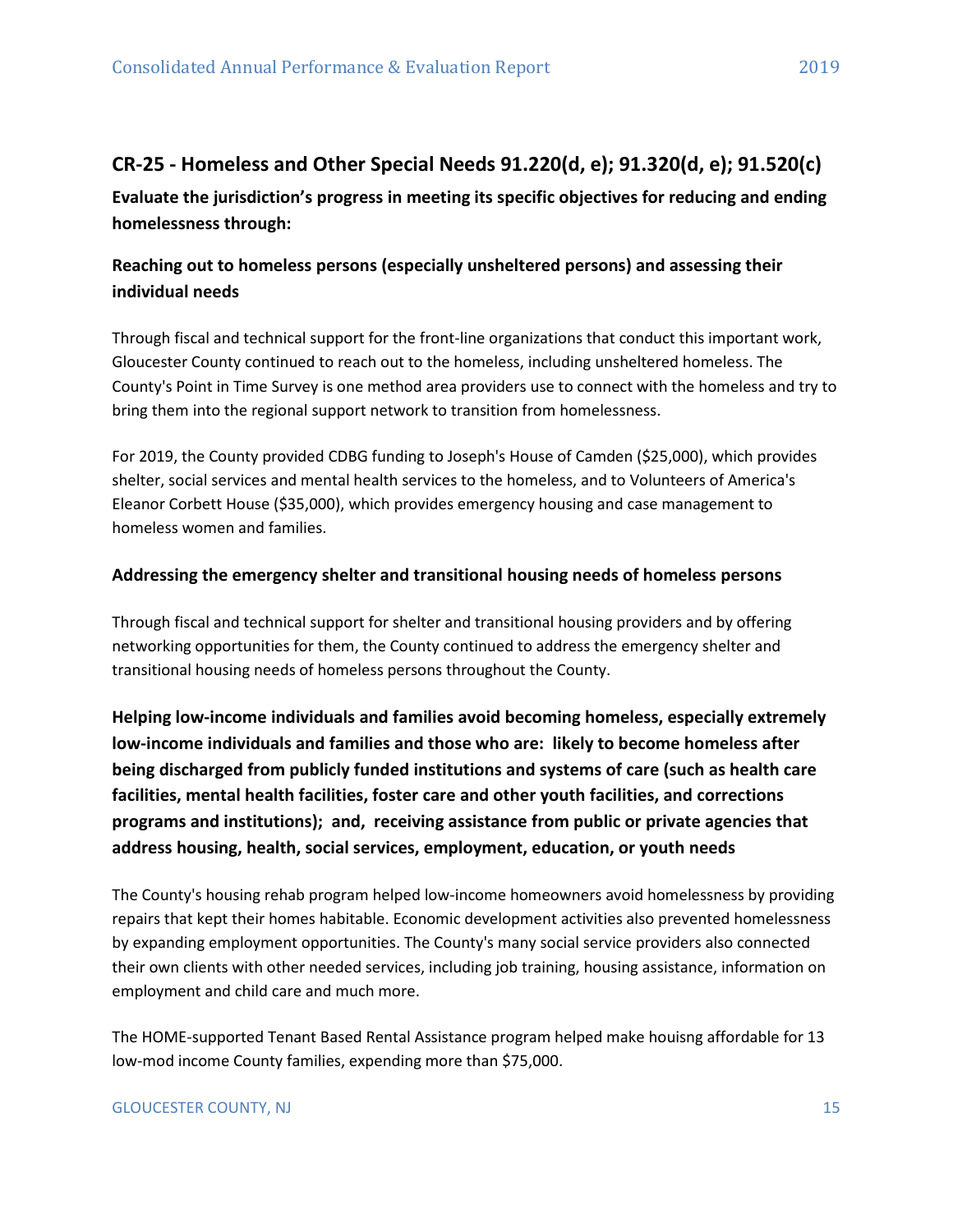Gloucester County also participates in the formulation and implementation of policies regarding those being discharged from publicly funded institutions and systems of care. Those policies include the provision of information on receiving assistance regarding housing, health, social services, employment, education and youth needs.

**Helping homeless persons (especially chronically homeless individuals and families, families with children, veterans and their families, and unaccompanied youth) make the transition to permanent housing and independent living, including shortening the period of time that individuals and families experience homelessness, facilitating access for homeless individuals and families to affordable housing units, and preventing individuals and families who were recently homeless from becoming homeless again**

By expanding housing options for low income residents, the County helped shorten the period of homelessness. Gloucester County supported the creation of additional affordable units and provided rent assistance through the Tenant Based Rental Assistance program.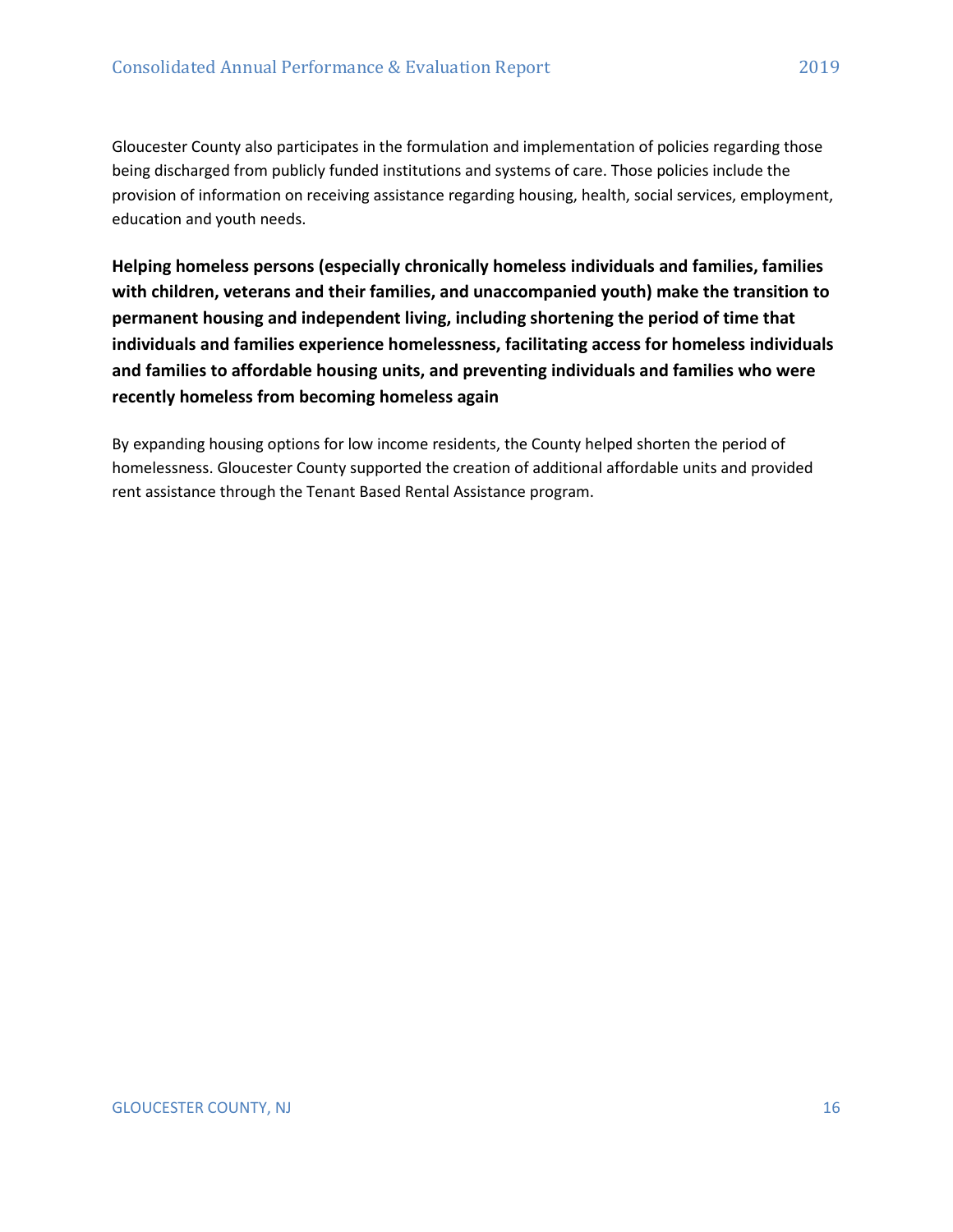# <span id="page-16-0"></span>**CR-30 - Public Housing 91.220(h); 91.320(j)**

## **Actions taken to address the needs of public housing**

The County supplemented the Public Housing voucher programs by spending just over \$75,000 in HOME funds for a Tenant Based Rental Assistance program during 2019.

## **Actions taken to encourage public housing residents to become more involved in management and participate in homeownership**

Public housing residents were encouraged to become more involved in management and participate in home ownership through continued operation of resident councils at Public Housing developments.

Additionally, the *Housing Authority of Gloucester County* required each non-exempt adult public housing resident to contribute a minimum of 8 hours of community service per month or participate in an economic self-sufficiency program for a least 8 hours per month. Residents were referred to the Gloucester County Volunteer Center, which acts as a clearinghouse for residents to offer their time or services to organizations in need of volunteers. The Authority considers activities that are designed to encourage, train or facilitate economic independence as valid activities.

*The Glassboro Housing Authority* identifies the promotion of resident participation in its annual goals. The Authority recognizes the need for "Effective Resident Organization Partnerships" that meet regularly to ensure proactive support for building, managing and maintaining sound, safe, affordable communities. The resident councils meet on a regular basis and consistently work with the Glassboro HA regarding problem identification and pursuing positive approaches to addressing community issues.

## **Actions taken to provide assistance to troubled PHAs**

Neither of the County's housing authorities are troubled PHAs.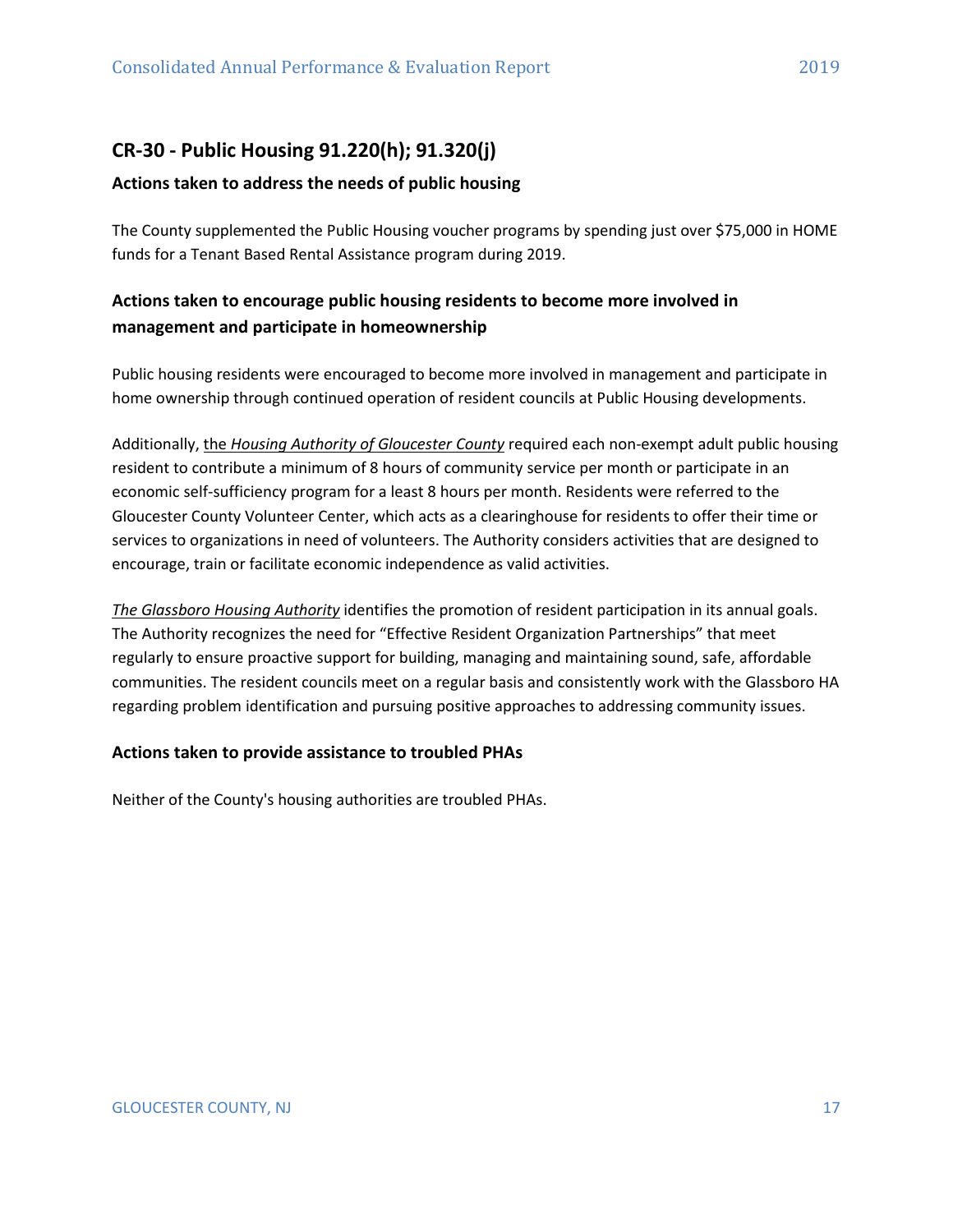# <span id="page-17-0"></span>**CR-35 - Other Actions 91.220(j)-(k); 91.320(i)-(j)**

**Actions taken to remove or ameliorate the negative effects of public policies that serve as barriers to affordable housing such as land use controls, tax policies affecting land, zoning ordinances, building codes, fees and charges, growth limitations, and policies affecting the return on residential investment. 91.220 (j); 91.320 (i)**

While it is beyond the ability of the County or any of its municipalities to control market forces and other factors, there are some steps that can be taken. During the 2019 Program Year, the County:

- Through the use of HOME funding, the County continued to assist affordable housing development. The County also continued to provide technical assistance to non-profit organizations seeking state and federal funds for affordable housing development, both rental and homeownership.
- Continued the homebuyers program to help families afford home ownership.
- Worked with municipalities to assess zoning, design guidelines and local government standards to ensure that these elements of the construction process do not hinder the creation of affordable housing.
- Reviewed building fee ordinances as requested by municipalities and recommended modifications as necessary; investigate possibility of non-profit organizations having fees waived.
- Continued to seek supplementary funding and opportunities to leverage limited resources.

## **Actions taken to address obstacles to meeting underserved needs. 91.220(k); 91.320(j)**

The primary obstacle to meeting underserved needs is a lack of funds. There are many needs in all of the areas - public facilities, public services, infrastructure, and economic development – and municipal resources go only so far.

During the 2019 Program Year, the County, through both staff and consultants, continued its practice of constantly looking for additional funding sources to address the unmet needs identified in our community. Gloucester County succeeded in attracting state, federal, regional and private funding for improvements and services that aide the community at large and lower income neighborhoods and residents in particular.

The County successfully applied for USDA Rural Housing Rehabilitation grants and was awarded \$60,000 to leverage CDBG and HOME funds for the rehabilitation of homes occupied by low and very low income households in 14 of the County's 24 municipalities.

The development of more and better jobs for low and moderate income persons would help reduce the

#### GLOUCESTER COUNTY, NJ 18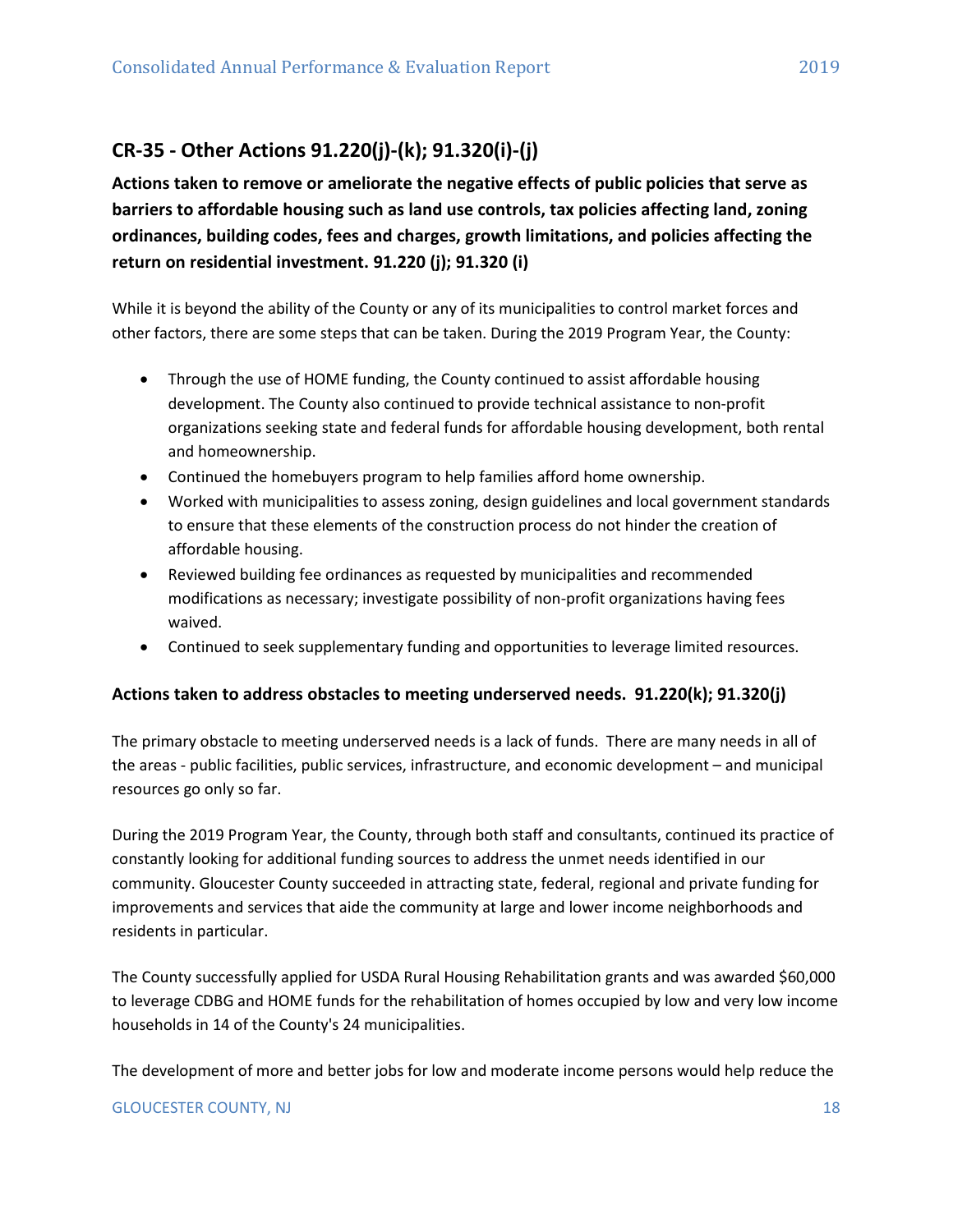scale or scope of needs as well. In this vein, the County undertakes economic development projects to attract and retain employers and works with local and regional job training entities to enhance residents' work skills. The County has not utilized CDBG funds in Economic Development activities specifically. However, the County's Workforce Development Board has conducted several job fairs throughout the year and the standing committess of the Board include the Community Needs to assess funding gaps for training and literacy of adults and dislocated workers to re-enter the workforce.

## **Actions taken to reduce lead-based paint hazards. 91.220(k); 91.320(j)**

The County Community Development Program addressed lead hazards during housing rehabilitation efforts. All pre-1978 homes receiving rehabilitation assistance and where painted surfaces were to be disturbed were tested for the presence of lead-based paint hazards. When evidence of lead paint hazards was found, the appropriate level of action was taken. Most often, that was the use of interim controls to address all identified lead hazards. In the homebuyers program, when defective painted surfaces are found, the surfaces are tested for lead-based paint as well and addressed by a qualified trained contractor.

The County's Lead-Based Hazard reduction strategy, administered by the Department of Health, involves the administration of the Lead Intervention for Children at Risk Program (LICAR) which supports the abatement or reduction of lead-based paint hazards in low-income housing.

During 2019, the Department of Health provided administrative and program delivery staff responsible for marketing the LICAR program; conducted application intake, review, and approval; completed environmental reviews; completed housing inspections and, when funding was available, prepared work write-ups and cost estimates for lead hazard control work; prepared contractor bid packages and supervised advertisement for bids and selection of contractors; managed temporary resident relocation while lead hazard control work was completed and monitored work in progress through to completion.

## **Actions taken to reduce the number of poverty-level families. 91.220(k); 91.320(j)**

The County's anti-poverty strategy is linked to the Economic Programs that have been implemented and operated for almost a decade. The objective of poverty reduction requires programming for job readiness areas, including job training and placement, supportive public services, education and basic skills development. The overriding principle, however, is to create new jobs and opportunities for households with incomes below the poverty level. It is only through comprehensive, coordinated strategies that nurture skills and provide opportunities to gain and retain employment and thus improve the quality of life, that people can improve their situation.

Much of the County's public services dollar support youth development programming, supporting success at a young age in order to build a strong foundation for high school graduation and post-

#### GLOUCESTER COUNTY, NJ 19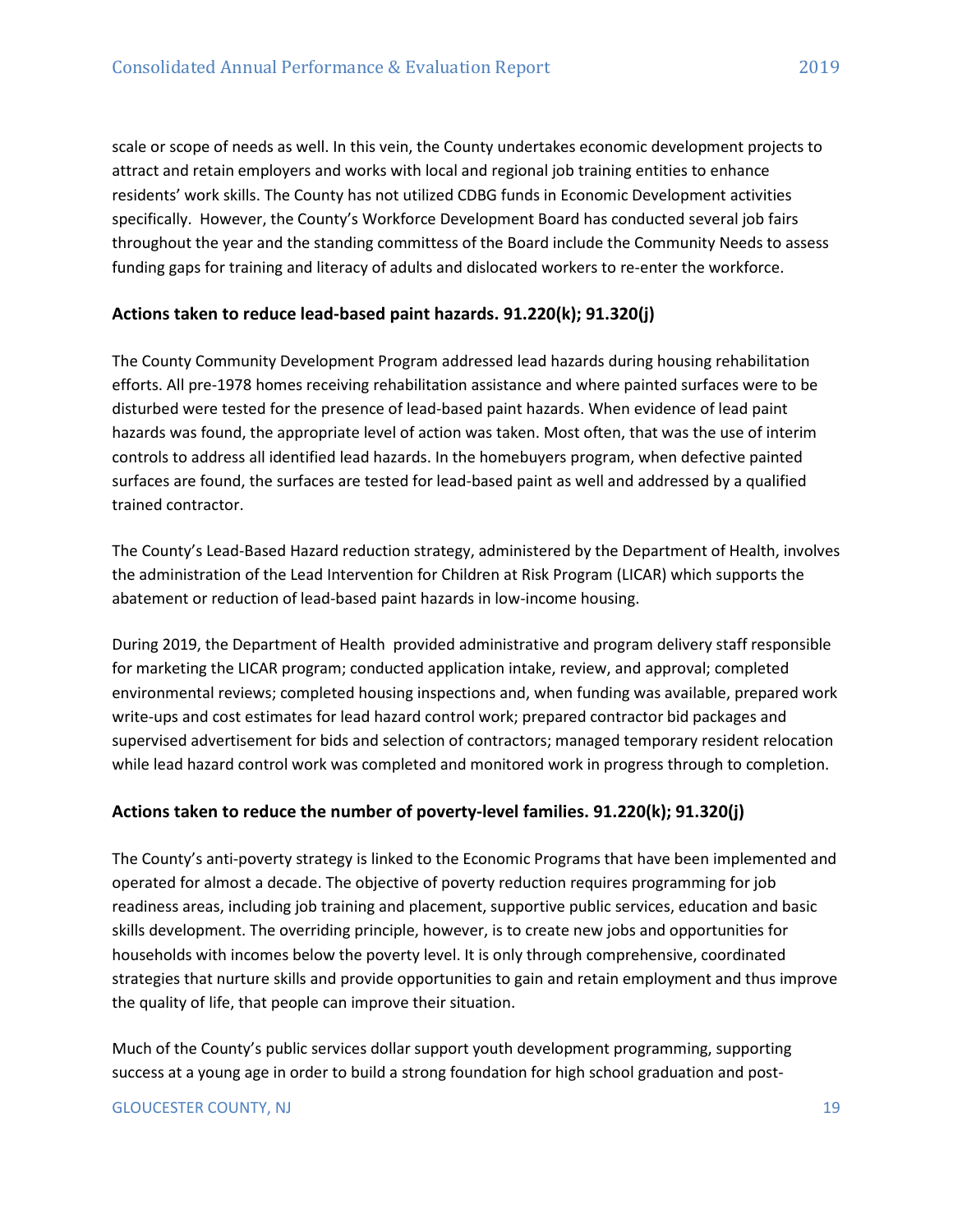secondary education and/or training completion.

All projects to be funded with CDBG funding were encouraged to follow Section 3 requirements to recruit needed employees from very low income neighborhoods and where possible from the pool of WIA Program graduates. This coordinated effort created additional employment opportunities for lowincome residents. All economic development activities/projects that created jobs were also coordinated with the WIA and the FDP Programs.

Employment programs reach only a part of the poverty population. Many of the people living in poverty are not employable and thus the County worked cooperatively with numerous public, social and civic service organizations to develop and implement direct assistance and service delivery programs to improve the quality of life of these persons. The first step of providing health and social services is necessary to enable an unemployed person to become employable.

The County provided financial assistance through direct grants as well as technical and advisory assistance to non-profits and community agencies that administer a wide variety of programs for lower income residents.

#### **Actions taken to develop institutional structure. 91.220(k); 91.320(j)**

The County continued its participation in regional and state networking and information opportunities. Also continued familiarity with the service providers in Gloucester County and in neighboring and nearby counties.

## **Actions taken to enhance coordination between public and private housing and social service agencies. 91.220(k); 91.320(j)**

As a common partner with so many of the public and private housing and social service providers, the Gloucester County Department of Public Works, Division of Planning continued in its role of a natural conduit for communication and interaction among these entities. The CD Program served in that capacity while respecting the autonomy and uniqueness of each partner.

## **Identify actions taken to overcome the effects of any impediments identified in the jurisdictions analysis of impediments to fair housing choice. 91.520(a)**

Gloucester County formally updated its Analysis of Impediments to Fair Housing Choice during the preparation of its 2020 Consolidated Plan.For actions taken during the 2019 Program Year, however, the County reviewed its prior Analysis of Impediments to Fair Housing Choice and concluded that it continued to accurately reflect the issues and concerns that need to be addressed.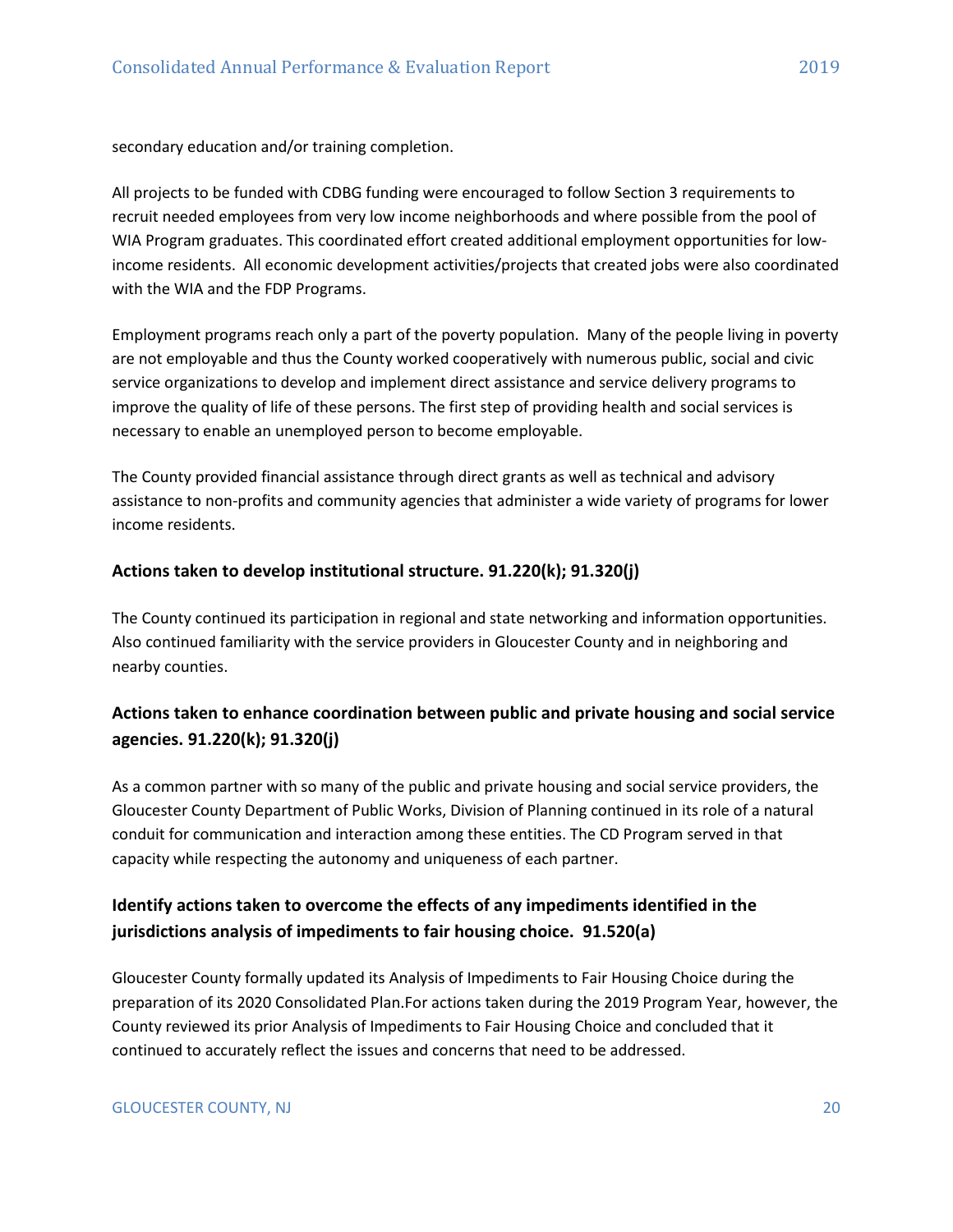Specifically, the analysis showed a continued need for further educational efforts in the area of fair housing rights and responsibilities and the processes and procedures in place to help assure housing fairness. In response to that need, the County continued to provide information to the public on relevant fair housing topics. Pamphlets, posters and contact information are provided at County offices.

Additionally, a general lack of affordable housing options quite naturally impacts residents in the lower income ranges. As detailed in the Affordable Housing portion of this report, the County sought to address this impediment in 2019 through rehab of existing units, creation of new units and provision of rental assistance vouchers.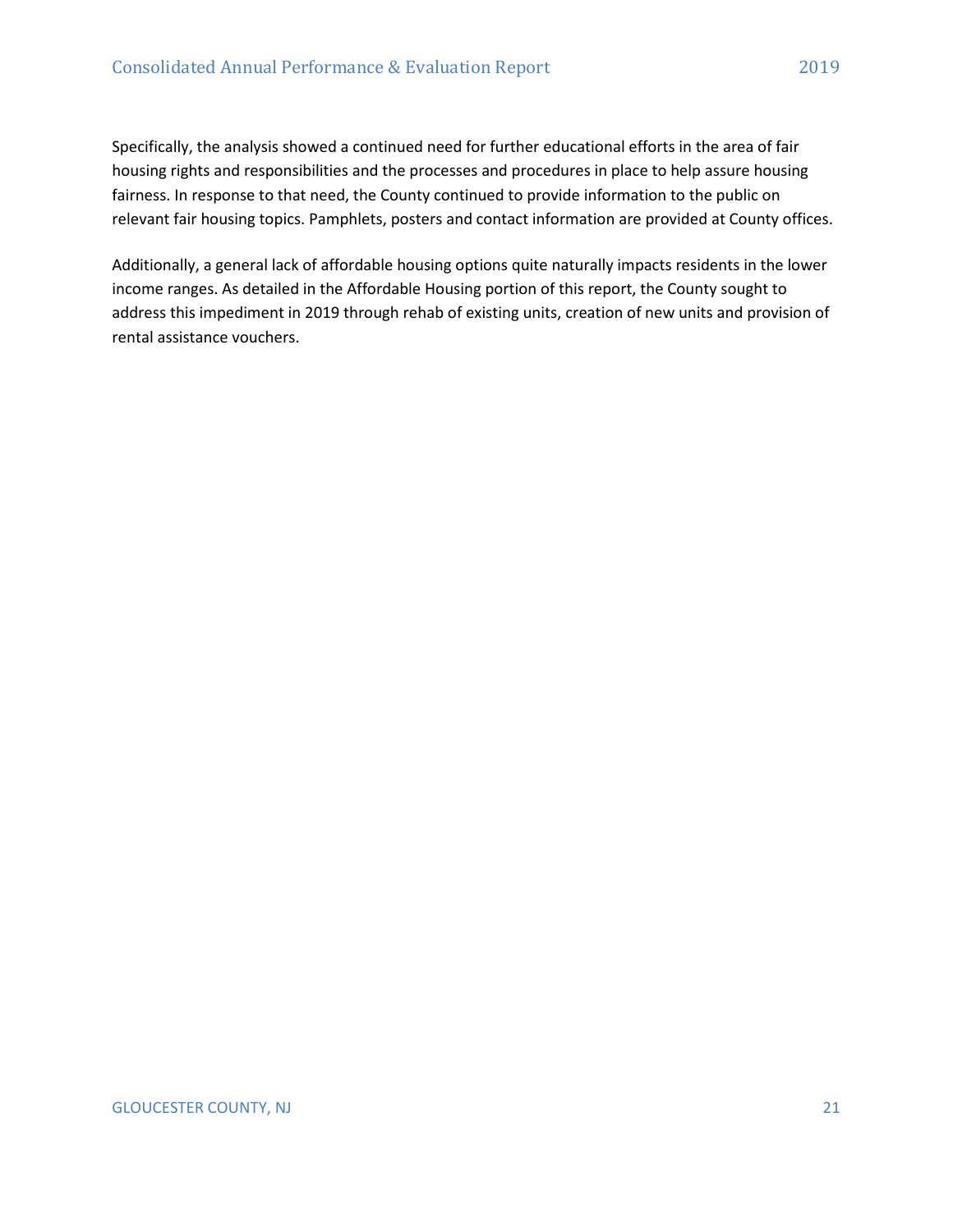## <span id="page-21-0"></span>**CR-40 - Monitoring 91.220 and 91.230**

**Describe the standards and procedures used to monitor activities carried out in furtherance of the plan and used to ensure long-term compliance with requirements of the programs involved, including minority business outreach and the comprehensive planning requirements**

Performance monitoring is an important component in the long-term success of the Consolidated Plan and Action Plans. The County, through the Division of Planning, has developed standards and procedures for ensuring that the recipients of CDBG and HOME funds meet the purposes of the appropriate legislation and regulations, and that funds are disbursed in a timely fashion.

The Division of Planning oversees the County's housing and community development programs, and is responsible for most performance measurement activities. The Division has incorporated performance standards into the process of awarding funds, allocating resources to programs and agencies, and obtaining progress and completion reports from those programs and agencies. The monitoring requirements and procedures followed during 2019 were built upon existing monitoring systems and experience in administering federal and state programs and funds.

Following execution of sub-recipient agreements, activities are subsequently monitored through the use of checklists and reports to facilitate uniform monitoring of program activities. Each description of projects and activities and the written agreements related to them contain the specific measures by which the activity is evaluated.

Fiscal monitoring included review and approval of budgets, compliance with executed Grant Agreements, review and approval of expense documentation, review of fiscal reports on a monthly basis, and a review of municipal and non-profit audits on an annual basis.

Monitoring occurred through on-site monitoring visits. These visits occurred as necessary with requency being determined by an analysis of the activity and the sub-recipient, including complexity of the activity, experience of the sub-recipient staff and their timely and accurate reporting of accomplishments.

#### **Citizen Participation Plan 91.105(d); 91.115(d)**

## **Describe the efforts to provide citizens with reasonable notice and an opportunity to comment on performance reports**.

Gloucester County placed the CAPER document on public display for a period in excess of the required 15 days, from February 23, 2021 through March 9, 2021. The CAPER was available on the County website. The public was notified of the public comment period by an advertisement in the local

#### GLOUCESTER COUNTY, NJ 22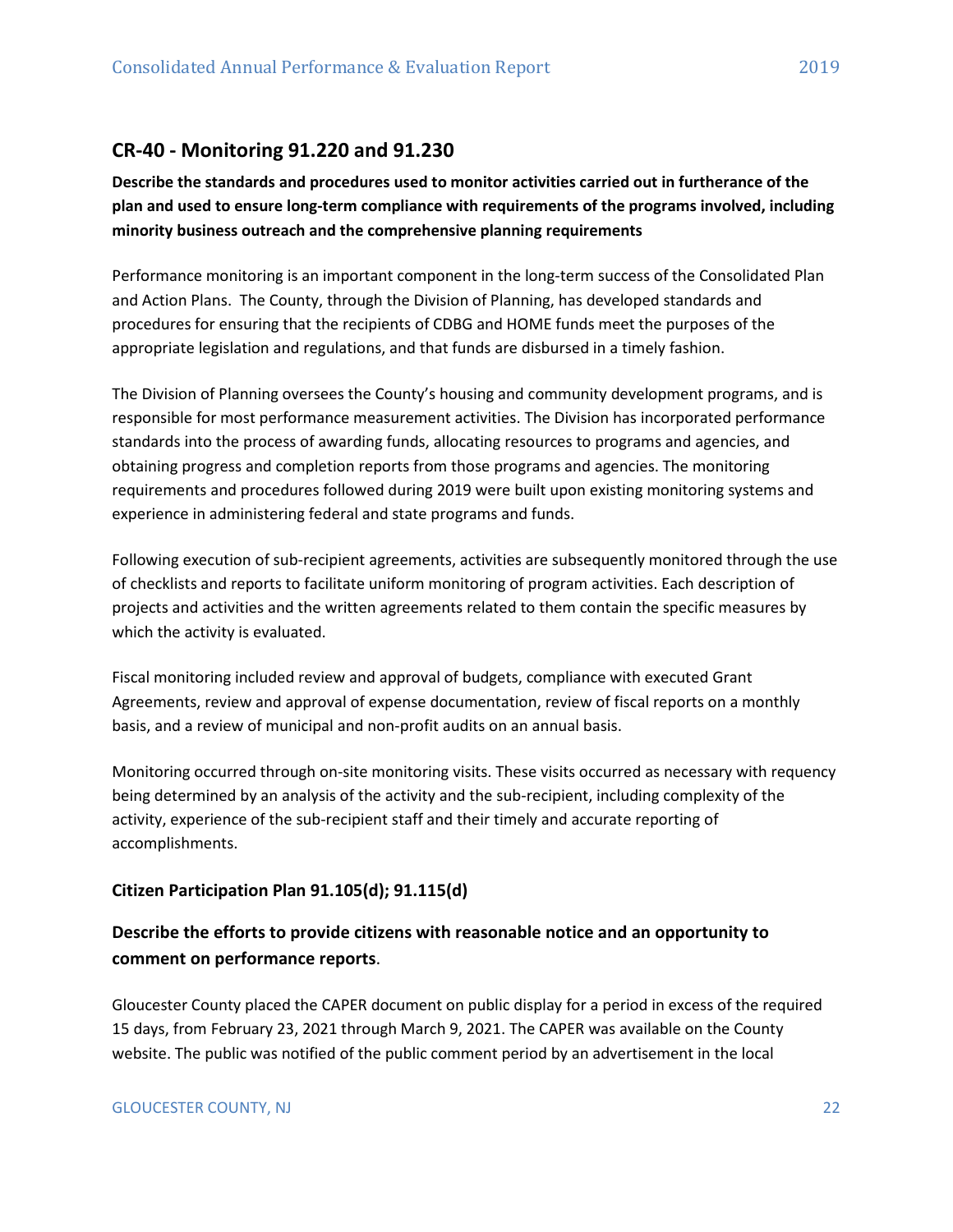publication *South Jersey Times* on February 23, 2021. A copy of the advertisement is provided with this report.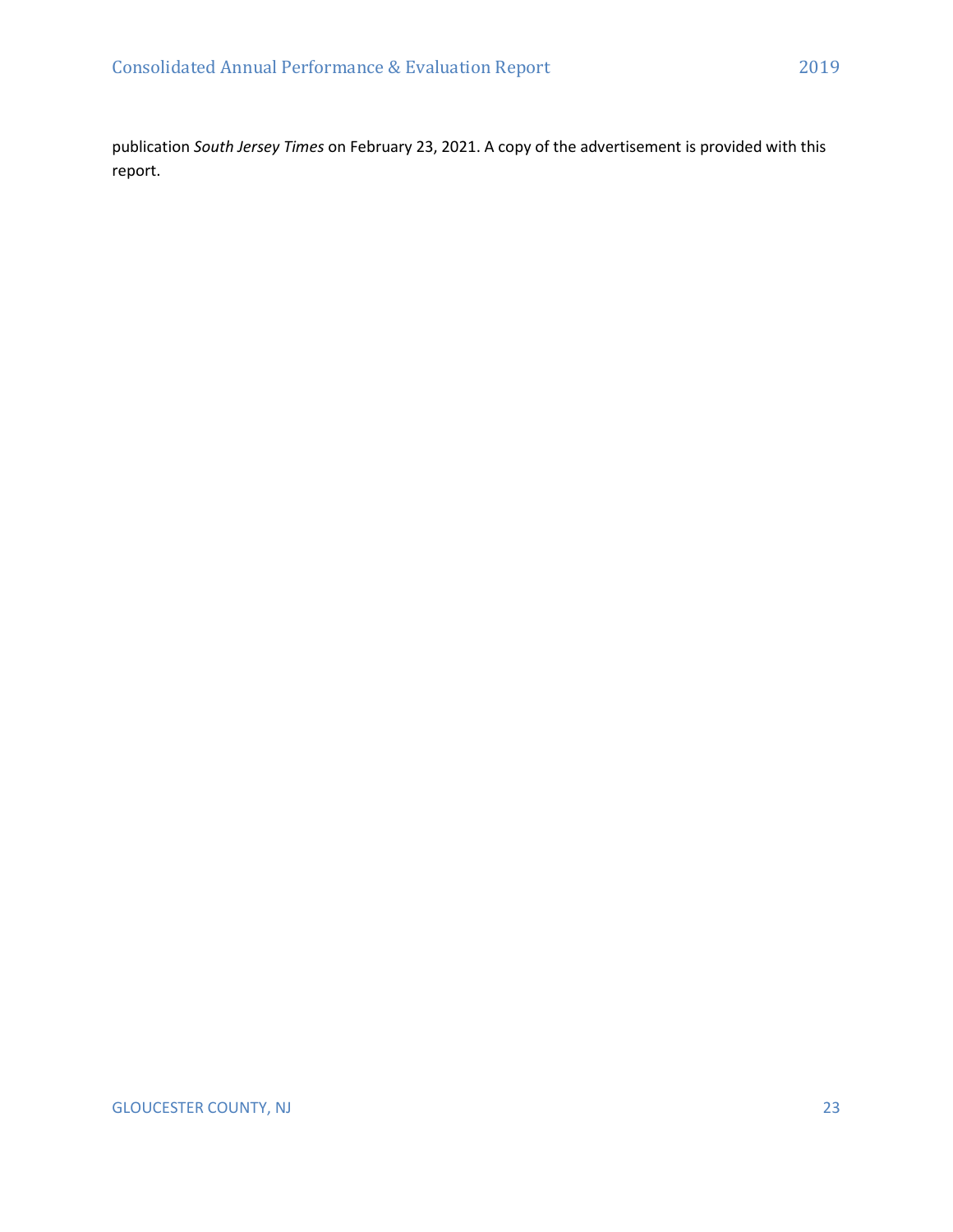# <span id="page-23-0"></span>**CR-45 - CDBG 91.520(c)**

**Specify the nature of, and reasons for, any changes in the jurisdiction's program objectives and indications of how the jurisdiction would change its programs as a result of its experiences.**

Ongoing assessments of community needs and ongoing successes of the County's CDBG program in addressing those needs suggest that no significant changes are needed in the program's objectives. The program will continue to seek efficient, effective means to provide housing, facilities and services to our most vulnerable residents. The County will continue to seek community partners capable of assisting in those efforts.

While always aware of opportunities to improve, the County believes that the overall direction and implementation of its CDBG program meet both the requirements of the federal government and the needs of our local residents.

**Does this Jurisdiction have any open Brownfields Economic Development Initiative (BEDI) grants?**

No

**[BEDI grantees] Describe accomplishments and program outcomes during the last year.**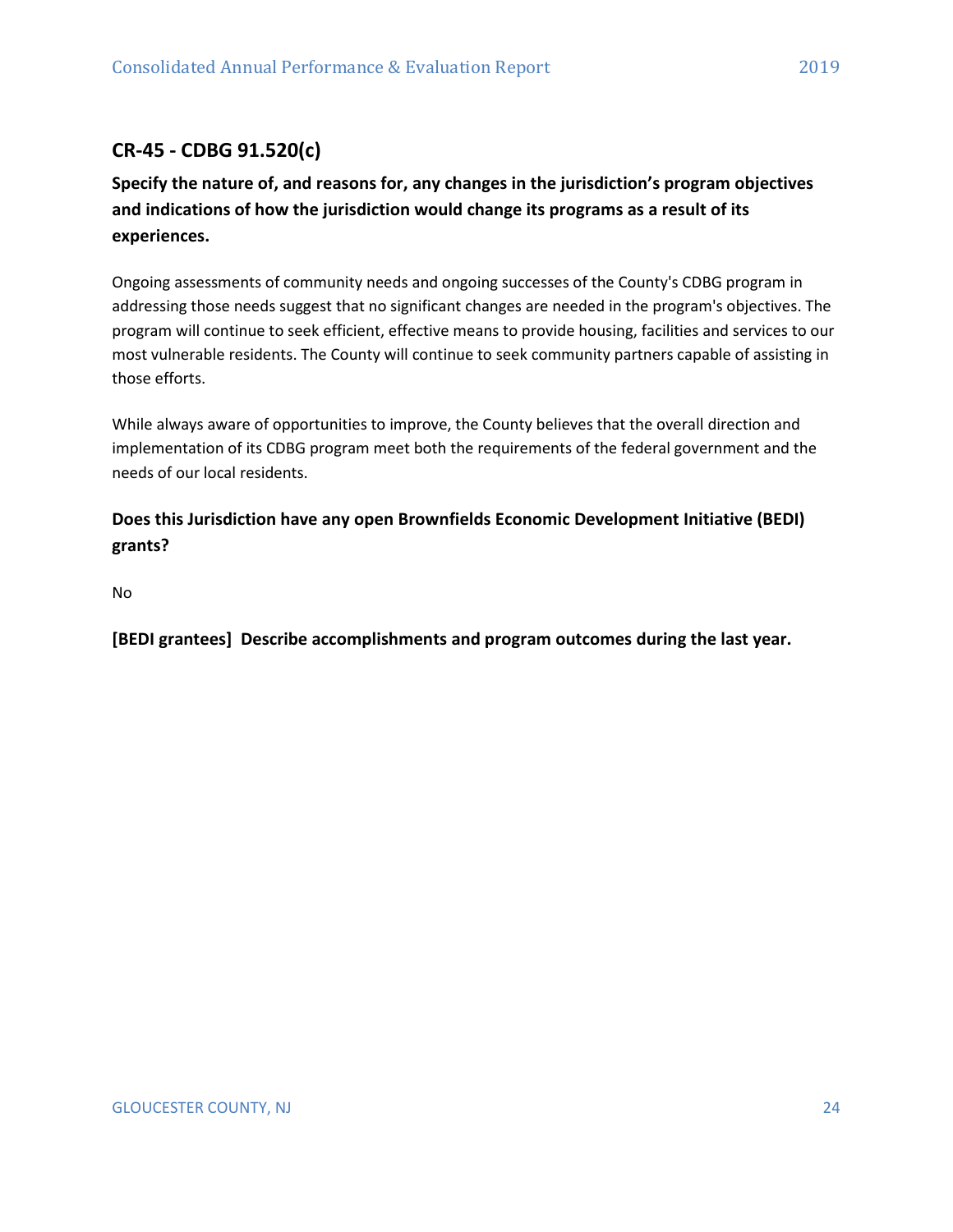# <span id="page-24-0"></span>**CR-50 - HOME 91.520(d)**

## **Include the results of on-site inspections of affordable rental housing assisted under the program to determine compliance with housing codes and other applicable regulations**

Please list those projects that should have been inspected on-site this program year based upon the schedule in §92.504(d). Indicate which of these were inspected and a summary of issues that were detected during the inspection. For those that were not inspected, please indicate the reason and how you will remedy the situation.

TBRA units inspected during the program year consisted of:

## **Provide an assessment of the jurisdiction's affirmative marketing actions for HOME units. 92.351(b)**

No individual HOME-funded projects meet the threshold for affirmative marketing requirements. The program as a whole, though, including housing rehab activities, are publicized to all segments of the County's population through general circulation advertising and through information provided by our municipal partners.

These affirmative marketing efforts are clearly effective as 52% of HOME beneficiaries in 2019 were African-American, compared to the County population that is 11% African-American.

## **Refer to IDIS reports to describe the amount and use of program income for projects, including the number of projects and owner and tenant characteristics**

During the 2019 Program Year, just over \$52,000 of HOME Program Income funds was spent on projects. These funds were used on 5 homeowner rehabilitation projects that provided assistance to 1 extremely low income household, 1 low income household and 3 moderate income households. Three of the households consisted of elderly residents. Three households were Black/African-American and 2 were White.

# **Describe other actions taken to foster and maintain affordable housing. 91.220(k) (STATES ONLY: Including the coordination of LIHTC with the development of affordable housing). 91.320(j)**

During 2019, the County also used HOME funds on these activities that fostered and maintained affordable housing:

1) Completion of 16 owner-occupied residential rehab projects;

## GLOUCESTER COUNTY, NJ 25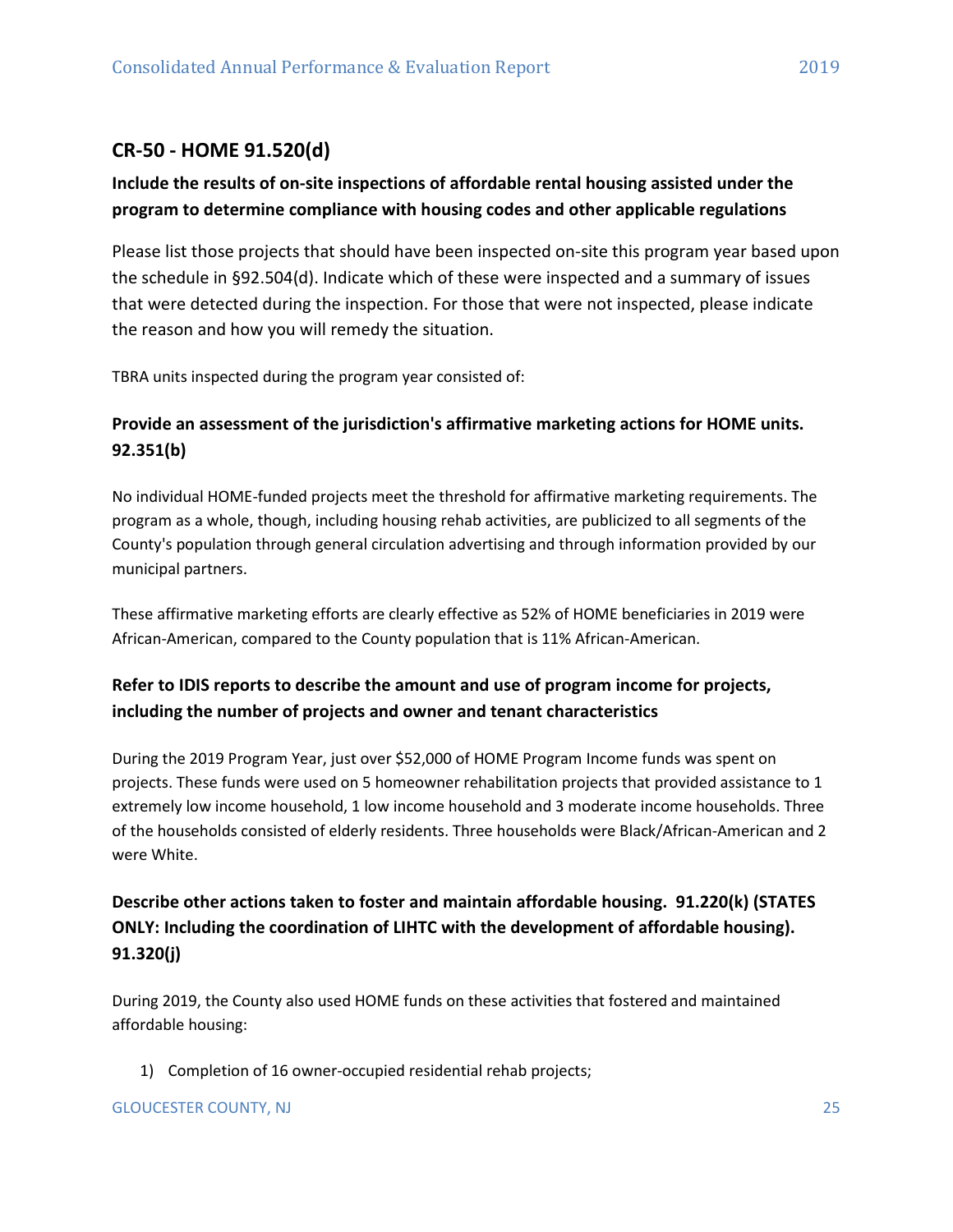- 2) Homebuyer assistance to 1 household moving in to homeownership;
- 3) Tenant-based rental assistance to 13 households.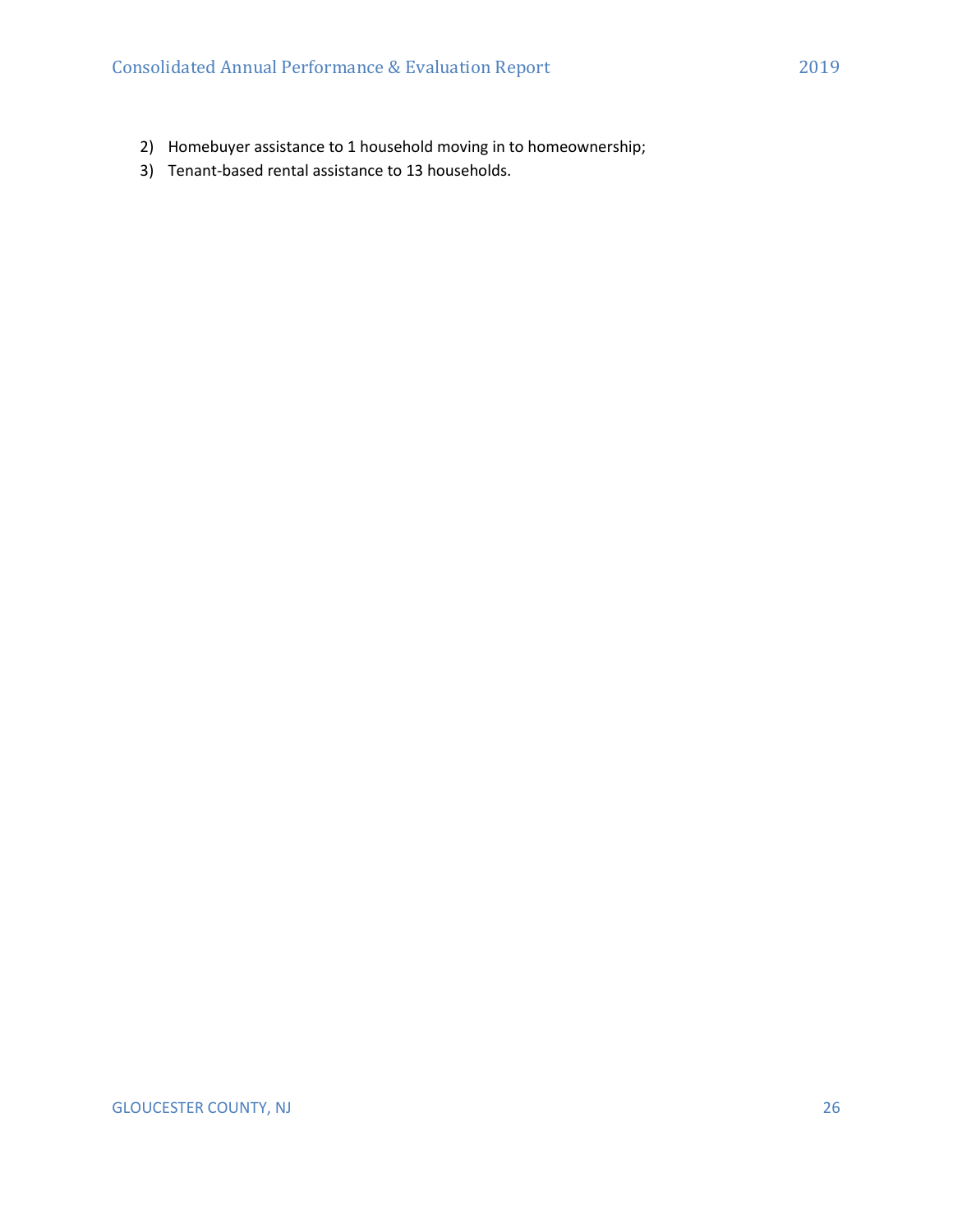|                                                  | Office of Community Planning and Development     | DATE: | $02 - 23 - 21$ |
|--------------------------------------------------|--------------------------------------------------|-------|----------------|
|                                                  | U.S. Department of Housing and Urban Development | TIME: | 18:45          |
|                                                  | Integrated Disbursement and Information System   | PAGE: |                |
|                                                  | PR26 - CDBG Financial Summary Report             |       |                |
| $\frac{1}{\lambda_{\beta_{A_{N_{\rm{DE}}}}(k)}}$ | Program Year 2019                                |       |                |
|                                                  | <b>GLOUCESTER COUNTY, NJ</b>                     |       |                |
|                                                  |                                                  |       |                |

| PART I: SUMMARY OF CDBG RESOURCES                                              |              |
|--------------------------------------------------------------------------------|--------------|
| 01 UNEXPENDED CDBG FUNDS AT END OF PREVIOUS PROGRAM YEAR                       | 999.462.63   |
| 02 ENTITLEMENT GRANT                                                           | 1,347,415.00 |
| 03 SURPLUS URBAN RENEWAL                                                       | 0.00         |
| 04 SECTION 108 GUARANTEED LOAN FUNDS                                           | 0.00         |
| 05 CURRENT YEAR PROGRAM INCOME                                                 | 29,929.00    |
| 05a CURRENT YEAR SECTION 108 PROGRAM INCOME (FOR SI TYPE)                      | 0.00         |
| 06 FUNDS RETURNED TO THE LINE-OF-CREDIT                                        | 0.00         |
| 06a FUNDS RETURNED TO THE LOCAL CDBG ACCOUNT                                   | 0.00         |
| 07 ADJUSTMENT TO COMPUTE TOTAL AVAILABLE                                       | 0.00         |
| 08 TOTAL AVAILABLE (SUM, LINES 01-07)                                          | 2,376,806.63 |
| PART II: SUMMARY OF CDBG EXPENDITURES                                          |              |
| 09 DISBURSEMENTS OTHER THAN SECTION 108 REPAYMENTS AND PLANNING/ADMINISTRATION | 966,506.07   |
| 10 ADJUSTMENT TO COMPUTE TOTAL AMOUNT SUBJECT TO LOW/MOD BENEFIT               | 0.00         |
| 11 AMOUNT SUBJECT TO LOW/MOD BENEFIT (LINE 09 + LINE 10)                       | 966,506.07   |
| 12 DISBURSED IN IDIS FOR PLANNING/ADMINISTRATION                               | 301,176.15   |
| 13 DISBURSED IN IDIS FOR SECTION 108 REPAYMENTS                                | 0.00         |
| 14 ADJUSTMENT TO COMPUTE TOTAL EXPENDITURES                                    | 0.00         |
| 15 TOTAL EXPENDITURES (SUM, LINES 11-14)                                       | 1,267,682.22 |
| 16 UNEXPENDED BALANCE (LINE 08 - LINE 15)                                      | 1,109,124.41 |
| PART III: LOWMOD BENEFIT THIS REPORTING PERIOD                                 |              |
| 17 EXPENDED FOR LOW/MOD HOUSING IN SPECIAL AREAS                               | 0.00         |
| 18 EXPENDED FOR LOW/MOD MULTI-UNIT HOUSING                                     | 0.00         |
| 19 DISBURSED FOR OTHER LOW/MOD ACTIVITIES                                      | 966,506.07   |
| 20 ADJUSTMENT TO COMPUTE TOTAL LOW/MOD CREDIT                                  | 0.00         |
| 21 TOTAL LOW/MOD CREDIT (SUM, LINES 17-20)                                     | 966,506.07   |
| 22 PERCENT LOW/MOD CREDIT (LINE 21/LINE 11)                                    | 100.00%      |
| LOW/MOD BENEFIT FOR MULTI-YEAR CERTIFICATIONS                                  |              |
| 23 PROGRAM YEARS(PY) COVERED IN CERTIFICATION                                  | PY: PY: PY:  |
| 24 CUMULATIVE NET EXPENDITURES SUBJECT TO LOW/MOD BENEFIT CALCULATION          | 0.00         |
| 25 CUMULATIVE EXPENDITURES BENEFITING LOW/MOD PERSONS                          | 0.00         |
| 26 PERCENT BENEFIT TO LOW/MOD PERSONS (LINE 25/LINE 24)                        | 0.00%        |
| PART IV: PUBLIC SERVICE (PS) CAP CALCULATIONS                                  |              |
| 27 DISBURSED IN IDIS FOR PUBLIC SERVICES                                       | 112,056.12   |
| 28 PS UNLIQUIDATED OBLIGATIONS AT END OF CURRENT PROGRAM YEAR                  | 0.00         |
| 29 PS UNLIQUIDATED OBLIGATIONS AT END OF PREVIOUS PROGRAM YEAR                 | 0.00         |
| 30 ADJUSTMENT TO COMPUTE TOTAL PS OBLIGATIONS                                  | 0.00         |
| 31 TOTAL PS OBLIGATIONS (LINE 27 + LINE 28 - LINE 29 + LINE 30)                | 112,056.12   |
| 32 ENTITLEMENT GRANT                                                           | 1,347,415.00 |
| 33 PRIOR YEAR PROGRAM INCOME                                                   | 51,252.60    |
| 34 ADJUSTMENT TO COMPUTE TOTAL SUBJECT TO PS CAP                               | 0.00         |
| 35 TOTAL SUBJECT TO PS CAP (SUM, LINES 32-34)                                  | 1,398,667.60 |
| 36 PERCENT FUNDS OBLIGATED FOR PS ACTIVITIES (LINE 31/LINE 35)                 | 8.01%        |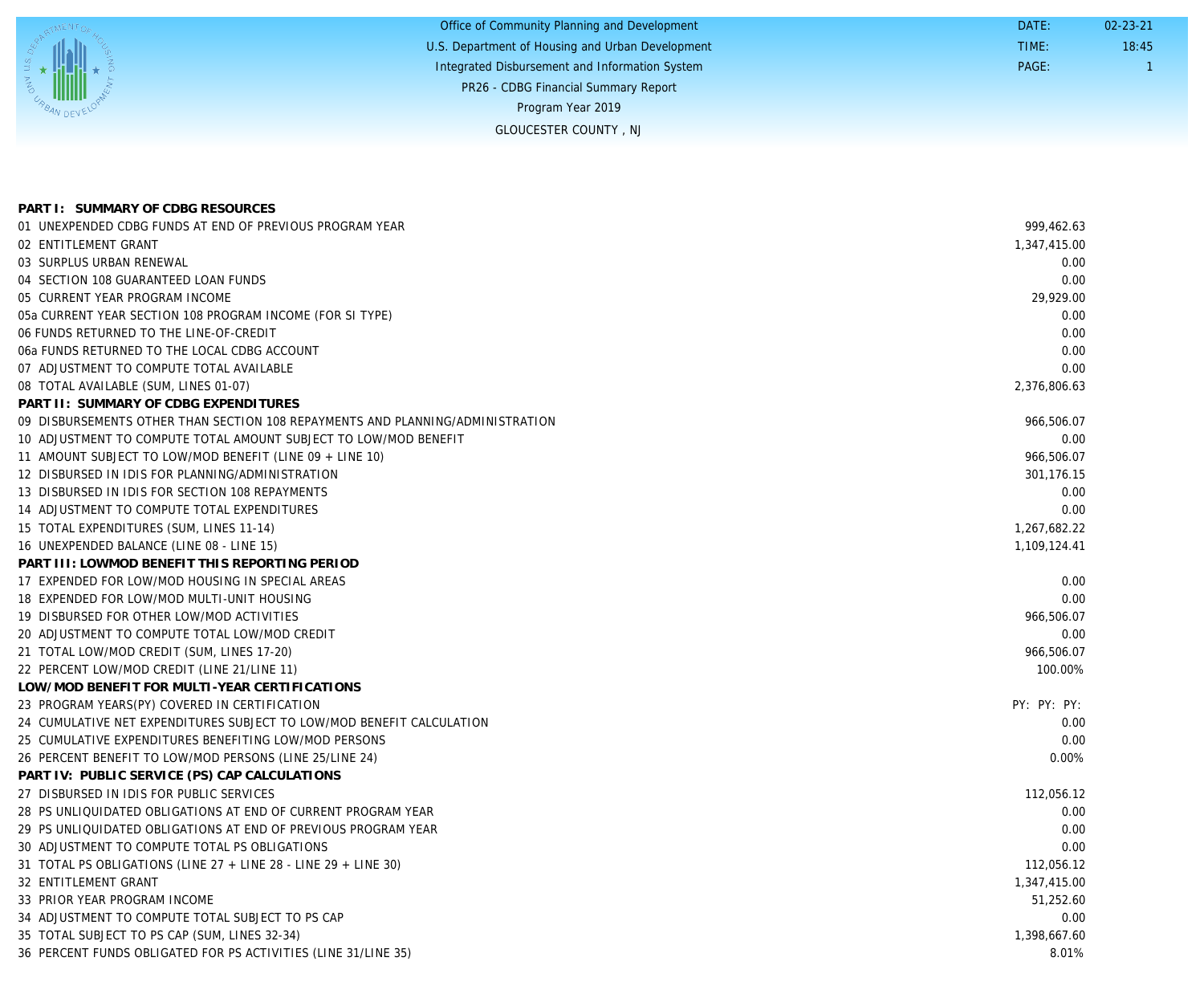|           | Office of Community Planning and Development     | DATE: | $02 - 23 - 21$ |
|-----------|--------------------------------------------------|-------|----------------|
|           | U.S. Department of Housing and Urban Development | TIME: | 18:45          |
|           | Integrated Disbursement and Information System   | PAGE: |                |
|           | PR26 - CDBG Financial Summary Report             |       |                |
| ANDEVELOR | Program Year 2019                                |       |                |
|           | <b>GLOUCESTER COUNTY, NJ</b>                     |       |                |

| PART V: PLANNING AND ADMINISTRATION (PA) CAP                             |              |
|--------------------------------------------------------------------------|--------------|
| 37 DISBURSED IN IDIS FOR PLANNING/ADMINISTRATION                         | 301.176.15   |
| 38 PA UNLIQUIDATED OBLIGATIONS AT END OF CURRENT PROGRAM YEAR            | 77,400.95    |
| 39 PA UNLIQUIDATED OBLIGATIONS AT END OF PREVIOUS PROGRAM YEAR           | 103,208.30   |
| 40 ADJUSTMENT TO COMPUTE TOTAL PA OBLIGATIONS                            | 0.00         |
| 41 TOTAL PA OBLIGATIONS (LINE $37 +$ LINE $38 -$ LINE $39 +$ LINE $40$ ) | 275,368.80   |
| 42 ENTITLEMENT GRANT                                                     | 1,347,415.00 |
| 43 CURRENT YEAR PROGRAM INCOME                                           | 29,929.00    |
| 44 ADJUSTMENT TO COMPUTE TOTAL SUBJECT TO PA CAP                         | 0.00         |
| 45 TOTAL SUBJECT TO PA CAP (SUM, LINES 42-44)                            | 1,377,344.00 |
| 46 PERCENT FUNDS OBLIGATED FOR PA ACTIVITIES (LINE 41/LINE 45)           | 19.99%       |

John AM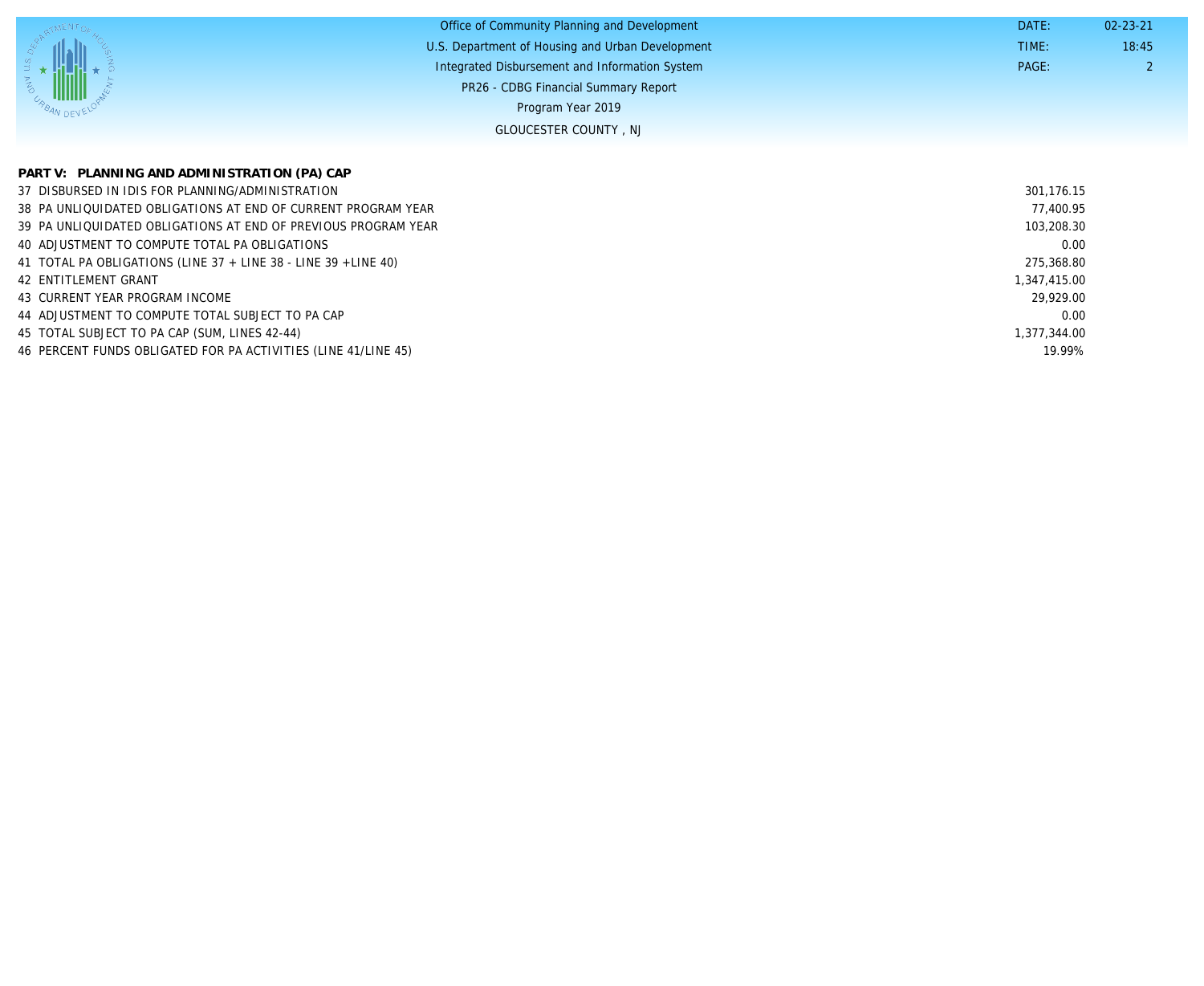

PR26 - CDBG Financial Summary Report U.S. Department of Housing and Urban Development Office of Community Planning and Development Integrated Disbursement and Information System Program Year 2019

#### GLOUCESTER COUNTY , NJ

#### **LINE 17 DETAIL: ACTIVITIES TO CONSIDER IN DETERMINING THE AMOUNT TO ENTER ON LINE 17**

 DATE: TIME:

PAGE: 3

18:45 02-23-21

Report returned no data.

#### **LINE 18 DETAIL: ACTIVITIES TO CONSIDER IN DETERMINING THE AMOUNT TO ENTER ON LINE 18**

#### Report returned no data.

#### **LINE 19 DETAIL: ACTIVITIES INCLUDED IN THE COMPUTATION OF LINE 19**

| Plan<br>Year | <b>IDIS</b><br>Project | <b>IDIS</b><br>Activity | Voucher<br>Number | <b>Activity Name</b>                                                          | Matrix<br>Code | National<br>Objective | Drawn Amount |
|--------------|------------------------|-------------------------|-------------------|-------------------------------------------------------------------------------|----------------|-----------------------|--------------|
| 2017         | $\overline{2}$         | 2891                    | 6416519           | Municipal Project/Washington Twp/Senior Center generator & other improvements | 03A            | <b>LMC</b>            | \$117,764.00 |
|              |                        |                         |                   |                                                                               | 03A            | Matrix Code           | \$117,764.00 |
| 2018         | 5                      | 2995                    | 6303534           | PUBLIC FACILITIES/EAST GREENWICH/ADA HIDDEN ACRES                             | 03E            | <b>LMC</b>            | \$50,000.00  |
|              |                        |                         |                   |                                                                               | 03E            | Matrix Code           | \$50,000.00  |
| 2018         | 4                      | 2994                    | 6390371           | PUBLIC FACILITIES/DEPTFORD/KELLY DR PHASE II                                  | 03K            | LMA                   | \$50,000.00  |
| 2018         | 6                      | 2996                    | 6303534           | PUBLIC FACILITIES/GLASSBORO/OAKWOOD AVE                                       | 03K            | LMA                   | \$49,984.00  |
| 2018         | 10                     | 3000                    | 6360080           | PUBLIC FACILITIES/WEST DEPTFORD/FIRST AVE                                     | 03K            | LMA                   | \$50,000.00  |
| 2019         | 2                      | 3048                    | 6416519           | PUBLIC FACILITIES/CLAYTON/N GREENE ST RECONSTRUCTION                          | 03K            | LMA                   | \$50,000.00  |
|              |                        |                         |                   |                                                                               | 03K            | Matrix Code           | \$199,984.00 |
| 2017         | 20                     | 2889                    | 6360080           | Municipal Project/National Park/ADA ramps Woodlawn-Luther-Crozier             | 03L            | LMA                   | \$50,000.00  |
| 2018         | 9                      | 2999                    | 6372534           | PUBLIC FACILITIES/PITMAN/PH 2 BROADWAY                                        | 03L            | <b>LMA</b>            | \$50,000.00  |
|              |                        |                         |                   |                                                                               | O3L            | Matrix Code           | \$100,000.00 |
| 2018         | 17                     | 2967                    | 6303534           | PUBLIC SERVICES/NEWFIELD TERRACE CAO                                          | 05D            | <b>LMC</b>            | \$1,313.52   |
| 2018         | 23                     | 2968                    | 6307514           | PUBLIC SERVICES/BOYS & GIRLS CLUB                                             | 05D            | <b>LMC</b>            | \$6,610.10   |
| 2019         | 21                     | 3039                    | 6325925           | PUBLIC SERVICES/BOYS AND GIRLS CLUB                                           | 05D            | LMC                   | \$4,147.73   |
| 2019         | 21                     | 3039                    | 6346579           | PUBLIC SERVICES/BOYS AND GIRLS CLUB                                           | 05D            | LMC                   | \$3,863.77   |
| 2019         | 21                     | 3039                    | 6362728           | PUBLIC SERVICES/BOYS AND GIRLS CLUB                                           | 05D            | <b>LMC</b>            | \$3,863.77   |
| 2019         | 21                     | 3039                    | 6416466           | PUBLIC SERVICES/BOYS AND GIRLS CLUB                                           | 05D            | <b>LMC</b>            | \$3,521.15   |
|              |                        |                         |                   |                                                                               | 05D            | Matrix Code           | \$23,320.04  |
| 2019         | 16                     | 3045                    | 6390371           | PUBLIC SERVICES/VOA ELEANOR CORBETT HOUSE                                     | 05G            | <b>LMC</b>            | \$17,093.50  |
|              |                        |                         |                   |                                                                               | 05G            | Matrix Code           | \$17,093.50  |
| 2019         | 15                     | 3044                    | 6346579           | PUBLIC SERVICES/JOSEPHS HOUSE OF CAMDEN                                       | 05H            | <b>LMC</b>            | \$25,000.00  |
|              |                        |                         |                   |                                                                               | 05H            | Matrix Code           | \$25,000.00  |
| 2019         | 17                     | 3041                    | 6360080           | PUBLIC SERVICES/CENTER FOR FAMILY SERVICES - TOGETHER FIT                     | 05N            | <b>LMC</b>            | \$6,114.00   |
| 2019         | 17                     | 3041                    | 6362728           | PUBLIC SERVICES/CENTER FOR FAMILY SERVICES - TOGETHER FIT                     | 05N            | <b>LMC</b>            | \$1,484.00   |
| 2019         | 17                     | 3041                    | 6372534           | PUBLIC SERVICES/CENTER FOR FAMILY SERVICES - TOGETHER FIT                     | 05N            | <b>LMC</b>            | \$1,020.00   |
| 2019         | 17                     | 3041                    | 6401147           | PUBLIC SERVICES/CENTER FOR FAMILY SERVICES - TOGETHER FIT                     | 05N            | <b>LMC</b>            | \$2,583.00   |
| 2019         | 17                     | 3041                    | 6416466           | PUBLIC SERVICES/CENTER FOR FAMILY SERVICES - TOGETHER FIT                     | 05N            | LMC                   | \$1,541.00   |
| 2019         | 17                     | 3041                    | 6416519           | PUBLIC SERVICES/CENTER FOR FAMILY SERVICES - TOGETHER FIT                     | 05N            | <b>LMC</b>            | \$1,132.00   |
|              |                        |                         |                   |                                                                               | 05N            | Matrix Code           | \$13,874.00  |
| 2019         | 19                     | 3040                    | 6346579           | PUBLIC SERVICES/ FOOD BANK OF SJ                                              | 05W            | <b>LMC</b>            | \$8,630.38   |
| 2019         | 19                     | 3040                    | 6372534           | PUBLIC SERVICES/ FOOD BANK OF SJ                                              | 05W            | LMC                   | \$13,043.24  |
| 2019         | 19                     | 3040                    | 6401147           | PUBLIC SERVICES/ FOOD BANK OF SJ                                              | 05W            | <b>LMC</b>            | \$11,094.96  |
|              |                        |                         |                   |                                                                               | 05W            | Matrix Code           | \$32,768.58  |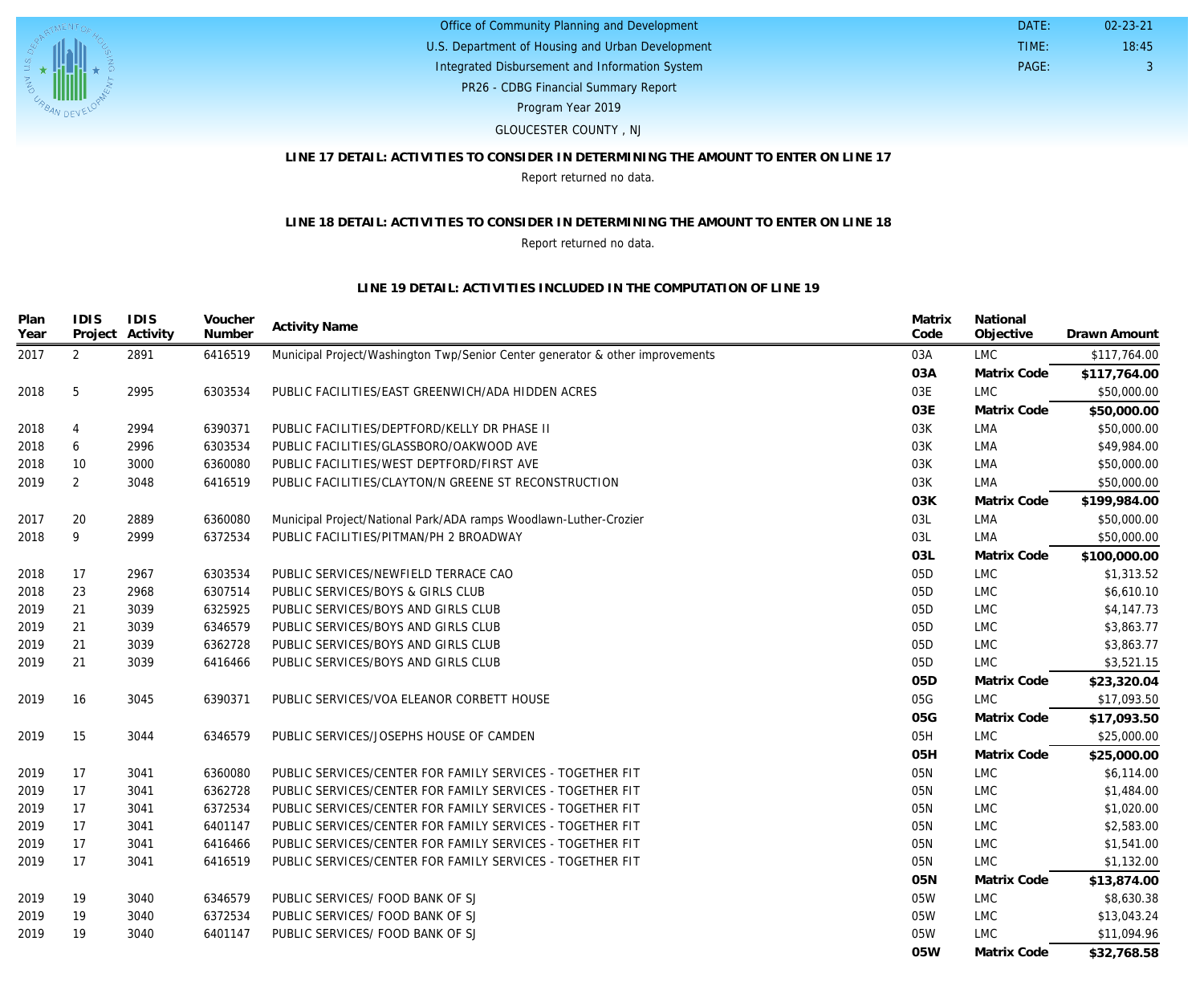|            | Office of Community Planning and Development     | DATE: | $02 - 23 - 21$ |
|------------|--------------------------------------------------|-------|----------------|
|            | U.S. Department of Housing and Urban Development | TIME: | 18:45          |
|            | Integrated Disbursement and Information System   | PAGE: |                |
|            | PR26 - CDBG Financial Summary Report             |       |                |
| BAN DEVELO | Program Year 2019                                |       |                |
|            | CLOUCECTED COUNTY NU                             |       |                |

| <b>GLOUCESTER COUNTY, NJ</b> |  |
|------------------------------|--|
|------------------------------|--|

| Plan<br>Year | IDIS | <b>IDIS</b><br>Project Activity | Voucher<br>Number | <b>Activity Name</b>                   | Matrix<br>Code | National<br>Objective | Drawn Amount |
|--------------|------|---------------------------------|-------------------|----------------------------------------|----------------|-----------------------|--------------|
| 2018         | 12   | 3016                            | 6307514           | ADA RAMP/HOME REHAB/HUBER/MONROE       | 14A            | LMH                   | \$2,500.00   |
| 2018         | 12   | 3017                            | 6303534           | ADA RAMP/HOME REHAB/CARBERRY/WESTVILLE | 14A            | LMH                   | \$2,100.00   |
| 2018         | 12   | 3027                            | 6303534           | HOME REHAB/AYERS/FRANKLIN              | 14A            | LMH                   | \$1,828.00   |
| 2018         | 12   | 3027                            | 6346586           | HOME REHAB/AYERS/FRANKLIN              | 14A            | LMH                   | \$8,290.00   |
| 2018         | 12   | 3027                            | 6360089           | HOME REHAB/AYERS/FRANKLIN              | 14A            | LMH                   | \$9,125.00   |
| 2018         | 12   | 3060                            | 6339254           | HOME REHAB/HOLLAND/FRANKLIN            | 14A            | LMH                   | \$1,828.00   |
| 2018         | 12   | 3060                            | 6355280           | HOME REHAB/HOLLAND/FRANKLIN            | 14A            | LMH                   | \$5,190.00   |
| 2018         | 12   | 3062                            | 6339254           | HOME REHAB/FLANAGAN/PITMAN             | 14A            | LMH                   | \$13,650.00  |
| 2018         | 12   | 3062                            | 6346586           | HOME REHAB/FLANAGAN/PITMAN             | 14A            | LMH                   | \$8,940.00   |
| 2018         | 12   | 3063                            | 6346579           | HOME REHAB/LATONA/CLAYTON              | 14A            | LMH                   | \$8,450.00   |
| 2019         | 5    | 3066                            | 6346579           | HOME REHAB/KAGANZEV/FRANKLIN- ADA RAMP | 14A            | LMH                   | \$10,325.00  |
| 2019         | 5    | 3066                            | 6360062           | HOME REHAB/KAGANZEV/FRANKLIN- ADA RAMP | 14A            | LMH                   | \$1,050.00   |
| 2019         | 5    | 3067                            | 6360062           | HOME REHAB/RICCIARDELLI/FRANKLIN       | 14A            | LMH                   | \$6,828.00   |
| 2019         | 5    | 3068                            | 6346579           | HOME REHAB/BRILL/WESTVILLE             | 14A            | LMH                   | \$24,885.00  |
| 2019         | 5    | 3070                            | 6346579           | HOME REHAB/RHODES/DEPTFORD             | 14A            | LMH                   | \$11,490.00  |
| 2019         | 5    | 3070                            | 6360089           | HOME REHAB/RHODES/DEPTFORD             | 14A            | LMH                   | \$13,500.00  |
| 2019         | 5    | 3071                            | 6346579           | HOME REHAB/SMACK/MONROE                | 14A            | LMH                   | \$9,600.00   |
| 2019         | 5    | 3072                            | 6346579           | HOME REHAB/SUBER/WOODBURY              | 14A            | LMH                   | \$17,750.00  |
| 2019         | 5    | 3072                            | 6391580           | HOME REHAB/SUBER/WOODBURY              | 14A            | LMH                   | \$7,225.00   |
| 2019         | 5    | 3075                            | 6360062           | HOME REHAB/CINTRON/CLAYTON             | 14A            | LMH                   | \$10,350.00  |
| 2019         | 5    | 3076                            | 6360062           | HOME REHAB/HOLLAND/FRANKLIN            | 14A            | LMH                   | \$7,575.00   |
| 2019         | 5    | 3079                            | 6362728           | HOME REHAB/ASHMAN/MONROE               | 14A            | LMH                   | \$4,550.00   |
| 2019         | 5    | 3081                            | 6362728           | HOME REHAB/WATERS/MONROE               | 14A            | LMH                   | \$2,589.00   |
| 2019         | 5    | 3082                            | 6362749           | HOME REHAB/RANSOM/SEWELL               | 14A            | LMH                   | \$19,660.00  |
| 2019         | 5    | 3083                            | 6372534           | HOME REHAB/DELRICCIO-WRIGHT/PAULSBORO  | 14A            | LMH                   | \$9,625.00   |
| 2019         | 5    | 3084                            | 6372534           | HOME REHAB/SMACK/MONROE                | 14A            | LMH                   | \$7,460.00   |
| 2019         | 5    | 3089                            | 6390371           | HOME REHAB/GARLAND/GLASSBORO           | 14A            | LMH                   | \$4,620.00   |
| 2019         | 5    | 3089                            | 6391580           | HOME REHAB/GARLAND/GLASSBORO           | 14A            | LMH                   | \$1,155.00   |
| 2019         | 5    | 3089                            | 6401344           | HOME REHAB/GARLAND/GLASSBORO           | 14A            | LMH                   | \$18,110.00  |
| 2019         | 5    | 3092                            | 6391580           | HOME REHAB/JOHNSON/MONROE              | 14A            | LMH                   | \$4,510.40   |
| 2019         | 5    | 3092                            | 6416519           | HOME REHAB/JOHNSON/MONROE              | 14A            | LMH                   | \$2,040.60   |
| 2019         | 5    | 3094                            | 6401344           | HOME REHAB/ADA RAMP/KOSHINSKI/FRANKLIN | 14A            | LMH                   | \$3,000.00   |
| 2019         | 5    | 3095                            | 6401344           | HOME REHAB/ADA RAMP/RIGHTER/DEPTFORD   | 14A            | LMH                   | \$2,324.50   |
| 2019         | 5    | 3100                            | 6416466           | HOME REHAB/ADA RAMP/ ROANE/DEPTFORD    | 14A            | <b>LMH</b>            | \$2,250.00   |
|              |      |                                 |                   |                                        | 14A            | Matrix Code           | \$264,373.50 |
| 2018         | 28   | 2961                            | 6306940           | ADC-PROGRAM SAL -                      | 14H            | <b>LMH</b>            | \$8,613.33   |
| 2018         | 28   | 2961                            | 6416391           | ADC-PROGRAM SAL -                      | 14H            | LMH                   | \$2,412.42   |
| 2018         | 28   | 2964                            | 6303534           | ADC - INSPECTIONS-ENGINEERING          | 14H            | LMH                   | \$3,880.00   |
| 2018         | 28   | 2964                            | 6307514           | ADC - INSPECTIONS-ENGINEERING          | 14H            | LMH                   | \$2,405.00   |
| 2018         | 28   | 3028                            | 6307514           | ADC - Supplies                         | 14H            | LMH                   | \$407.07     |
| 2019         | 24   | 3035                            | 6326716           | ADC- SALARY                            | 14H            | LMH                   | \$1,391.24   |
| 2019         | 24   | 3035                            | 6326719           | ADC- SALARY                            | 14H            | LMH                   | \$4,138.94   |
| 2019         | 24   | 3035                            | 6327981           | ADC- SALARY                            | 14H            | <b>LMH</b>            | \$2,762.46   |
| 2019         | 24   | 3035                            | 6336630           | ADC- SALARY                            | 14H            | LMH                   | \$2,764.56   |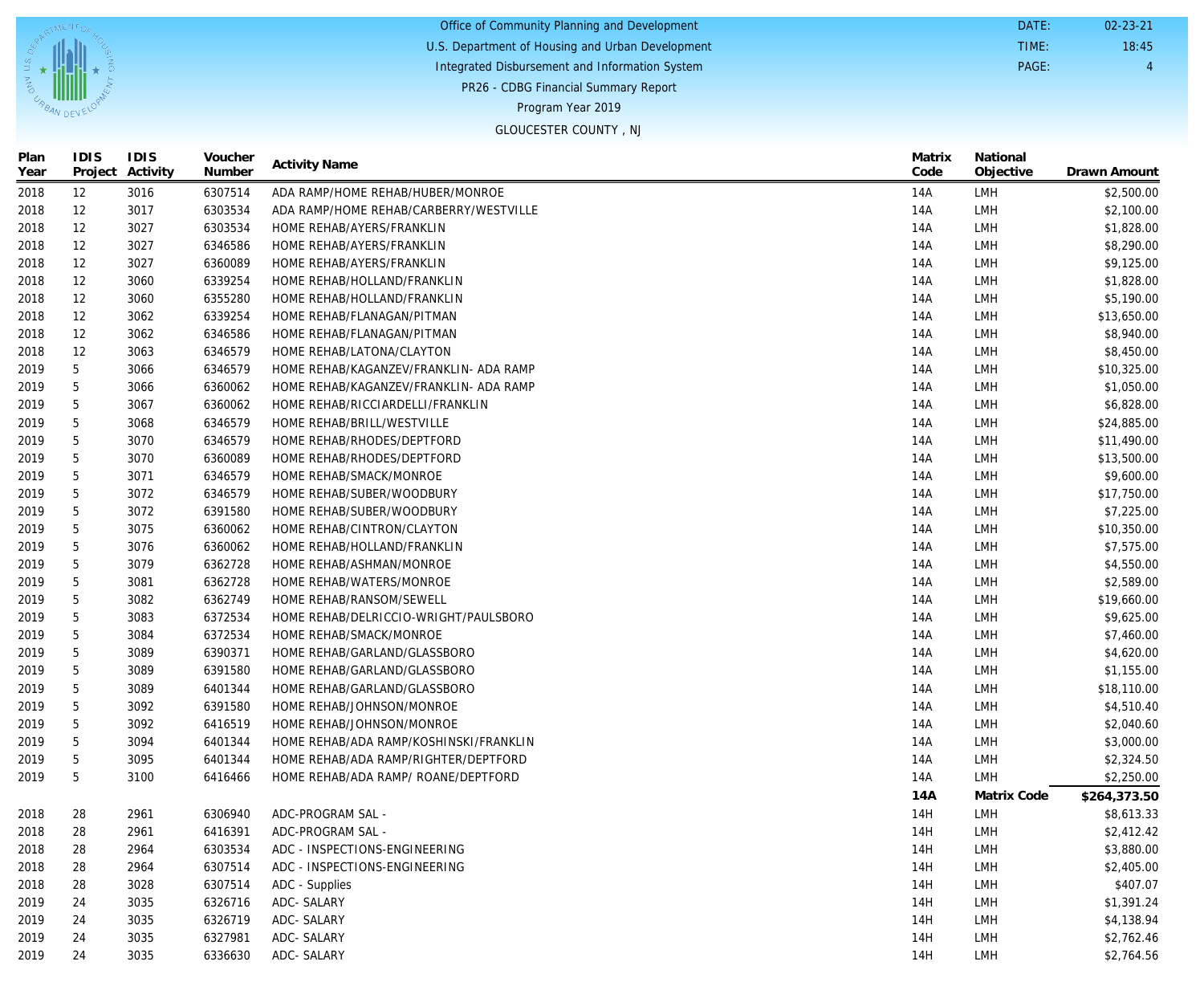| Office of Community Planning and Development     | DATE: | $02 - 23 - 21$ |
|--------------------------------------------------|-------|----------------|
| U.S. Department of Housing and Urban Development | TIME: | 18:45          |
| Integrated Disbursement and Information System   | PAGE: |                |
| <b>PR26 - CDBG Financial Summary Report</b>      |       |                |
| Program Year 2019                                |       |                |

#### GLOUCESTER COUNTY , NJ

| Plan<br>Year | <b>IDIS</b> | IDIS<br>Project Activity | Voucher<br>Number | <b>Activity Name</b>                   | Matrix<br>Code  | National<br>Objective | Drawn Amount |
|--------------|-------------|--------------------------|-------------------|----------------------------------------|-----------------|-----------------------|--------------|
| 2019         | 24          | 3035                     | 6347105           | ADC- SALARY                            | 14H             | <b>LMH</b>            | \$2,762.26   |
| 2019         | 24          | 3035                     | 6360591           | ADC- SALARY                            | 14H             | LMH                   | \$2,771.47   |
| 2019         | 24          | 3035                     | 6362797           | ADC- SALARY                            | 14H             | <b>LMH</b>            | \$2,763.49   |
| 2019         | 24          | 3035                     | 6373885           | ADC- SALARY                            | 14H             | <b>LMH</b>            | \$4,262.67   |
| 2019         | 24          | 3035                     | 6383204           | ADC- SALARY                            | 14H             | <b>LMH</b>            | \$3,333.73   |
| 2019         | 24          | 3035                     | 6390381           | ADC- SALARY                            | 14H             | LMH                   | \$3,533.08   |
| 2019         | 24          | 3035                     | 6398476           | ADC- SALARY                            | 14H             | <b>LMH</b>            | \$4,063.14   |
| 2019         | 24          | 3035                     | 6416597           | ADC- SALARY                            | 14H             | <b>LMH</b>            | \$4,162.18   |
| 2019         | 24          | 3035                     | 6416604           | ADC- SALARY                            | 14H             | LMH                   | \$3,337.31   |
| 2019         | 24          | 3036                     | 6325925           | ADC - INSPECTOR/ENGINEERING            | 14H             | <b>LMH</b>            | \$7,422.50   |
| 2019         | 24          | 3036                     | 6360080           | ADC - INSPECTOR/ENGINEERING            | 14H             | <b>LMH</b>            | \$20,490.00  |
| 2019         | 24          | 3036                     | 6372534           | ADC - INSPECTOR/ENGINEERING            | 14H             | <b>LMH</b>            | \$6,400.00   |
| 2019         | 24          | 3036                     | 6390371           | ADC - INSPECTOR/ENGINEERING            | 14H             | <b>LMH</b>            | \$6,705.00   |
| 2019         | 24          | 3036                     | 6391580           | ADC - INSPECTOR/ENGINEERING            | 14H             | <b>LMH</b>            | \$1,821.00   |
| 2019         | 24          | 3036                     | 6401147           | ADC - INSPECTOR/ENGINEERING            | 14H             | <b>LMH</b>            | \$2,929.00   |
| 2019         | 24          | 3036                     | 6416466           | ADC - INSPECTOR/ENGINEERING            | 14H             | <b>LMH</b>            | \$6,065.00   |
| 2019         | 24          | 3036                     | 6416519           | ADC - INSPECTOR/ENGINEERING            | 14H             | <b>LMH</b>            | \$2,705.00   |
| 2019         | 24          | 3037                     | 6360080           | ADC - PROGRAM OFFICE SUPPLIES          | 14H             | <b>LMH</b>            | \$40.79      |
| 2019         | 24          | 3037                     | 6390371           | ADC - PROGRAM OFFICE SUPPLIES          | 14H             | <b>LMH</b>            | \$238.81     |
|              |             |                          |                   |                                        | 14H             | Matrix Code           | \$114,581.45 |
| 2018         | 28          | 2965                     | 6303534           | ADC-LEAD INSPECTIONS/ETC               | 141             | <b>LMH</b>            | \$355.00     |
| 2019         | 24          | 3038                     | 6339254           | ADC - LEAD BASED PAINT RISK ASSESSMENT | 141             | <b>LMH</b>            | \$1,825.00   |
| 2019         | 24          | 3038                     | 6346579           | ADC - LEAD BASED PAINT RISK ASSESSMENT | 14 <sup>1</sup> | LMH                   | \$365.00     |
| 2019         | 24          | 3038                     | 6360080           | ADC - LEAD BASED PAINT RISK ASSESSMENT | 141             | <b>LMH</b>            | \$1,095.00   |
| 2019         | 24          | 3038                     | 6362728           | ADC - LEAD BASED PAINT RISK ASSESSMENT | 141             | <b>LMH</b>            | \$730.00     |
| 2019         | 24          | 3038                     | 6372534           | ADC - LEAD BASED PAINT RISK ASSESSMENT | 141             | <b>LMH</b>            | \$623.00     |
| 2019         | 24          | 3038                     | 6390371           | ADC - LEAD BASED PAINT RISK ASSESSMENT | 14 <sup>1</sup> | LMH                   | \$677.00     |
| 2019         | 24          | 3038                     | 6401147           | ADC - LEAD BASED PAINT RISK ASSESSMENT | 141             | <b>LMH</b>            | \$1,095.00   |
| 2019         | 24          | 3038                     | 6416466           | ADC - LEAD BASED PAINT RISK ASSESSMENT | 141             | <b>LMH</b>            | \$982.00     |
|              |             |                          |                   |                                        | 141             | Matrix Code           | \$7,747.00   |

**Total**

U.S

**CABAN DEVENT** 

**\$966,506.07**

#### **LINE 27 DETAIL: ACTIVITIES INCLUDED IN THE COMPUTATION OF LINE 27**

| Plan<br>Year | IDIS | IDIS<br>Project Activity | Voucher<br>Number | <b>Activity to</b><br>prevent,<br>prepare for,<br>to<br>Coronavirus | and respond Activity Name            | <b>Grant Number</b> | Fund<br>Type | Matrix<br>Code | National<br>Objective | <b>Drawn Amount</b> |
|--------------|------|--------------------------|-------------------|---------------------------------------------------------------------|--------------------------------------|---------------------|--------------|----------------|-----------------------|---------------------|
| 2018         | 17   | 2967                     | 6303534           | No                                                                  | PUBLIC SERVICES/NEWFIELD TERRACE CAO | B18UC340109         | EN           | 05D            | <b>LMC</b>            | \$1,313.52          |
| 2018         | 23   | 2968                     | 6307514           | No                                                                  | PUBLIC SERVICES/BOYS & GIRLS CLUB    | B18UC340109         | EN           | 05D            | <b>LMC</b>            | \$6,610.10          |
| 2019         | 21   | 3039                     | 6325925           | No                                                                  | PUBLIC SERVICES/BOYS AND GIRLS CLUB  | B19UC340109         | EN           | 05D            | <b>LMC</b>            | \$4,147.73          |
| 2019         | 21   | 3039                     | 6346579           | No                                                                  | PUBLIC SERVICES/BOYS AND GIRLS CLUB  | B19UC340109         | EN           | 05D            | <b>LMC</b>            | \$3,863.77          |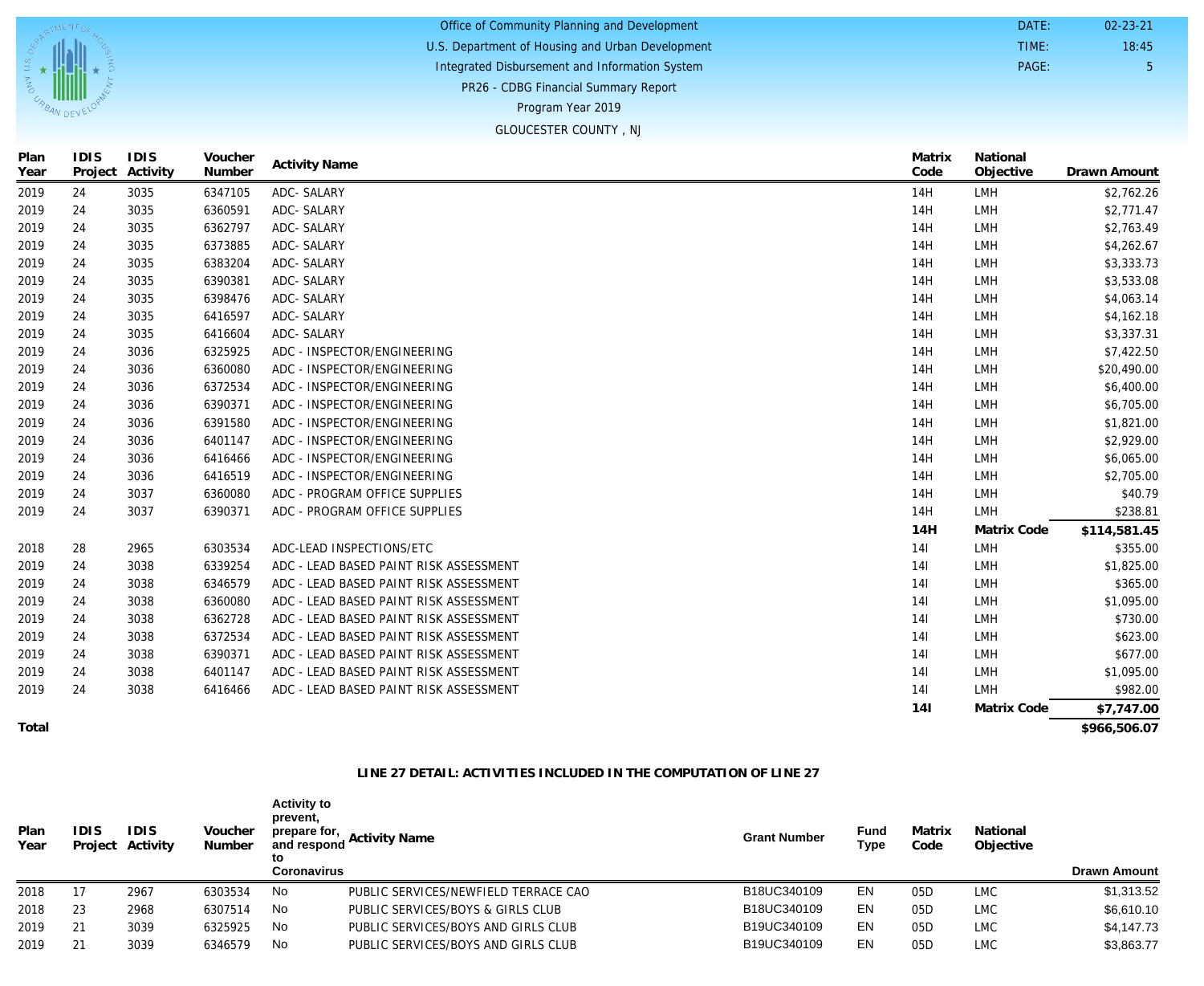

PR26 - CDBG Financial Summary Report U.S. Department of Housing and Urban Development Office of Community Planning and Development Integrated Disbursement and Information System

 DATE: TIME:

PAGE: 6

18:45 02-23-21

Program Year 2019

GLOUCESTER COUNTY , NJ

| Plan<br>Year | <b>IDIS</b><br>Project | <b>IDIS</b><br>Activity | Voucher<br>Number | <b>Activity to</b><br>prevent,<br>prepare for,<br>and respond<br>to | <b>Activity Name</b>                                         | <b>Grant Number</b> | <b>Fund</b><br><b>Type</b> | Matrix<br>Code  | National<br>Objective |                     |
|--------------|------------------------|-------------------------|-------------------|---------------------------------------------------------------------|--------------------------------------------------------------|---------------------|----------------------------|-----------------|-----------------------|---------------------|
|              |                        |                         |                   | <b>Coronavirus</b>                                                  |                                                              |                     |                            |                 |                       | <b>Drawn Amount</b> |
| 2019         | 21                     | 3039                    | 6362728           | <b>No</b>                                                           | PUBLIC SERVICES/BOYS AND GIRLS CLUB                          | B19UC340109         | EN                         | 05 <sub>D</sub> | <b>LMC</b>            | \$3,863.77          |
| 2019         | 21                     | 3039                    | 6416466           | No                                                                  | PUBLIC SERVICES/BOYS AND GIRLS CLUB                          | B19UC340109         | EN                         | 05 <sub>D</sub> | <b>LMC</b>            | \$3,521.15          |
|              |                        |                         |                   |                                                                     |                                                              |                     |                            | 05 <sub>D</sub> | Matrix Code           | \$23,320.04         |
| 2019         | 16                     | 3045                    | 6390371           | No                                                                  | PUBLIC SERVICES/VOA ELEANOR CORBETT HOUSE                    | B19UC340109         | EN                         | 05G             | <b>LMC</b>            | \$17,093.50         |
|              |                        |                         |                   |                                                                     |                                                              |                     |                            | 05G             | Matrix Code           | \$17,093.50         |
| 2019         | 15                     | 3044                    | 6346579           | <b>No</b>                                                           | PUBLIC SERVICES/JOSEPHS HOUSE OF CAMDEN                      | B19UC340109         | EN                         | 05H             | <b>LMC</b>            | \$25,000.00         |
|              |                        |                         |                   |                                                                     |                                                              |                     |                            | 05H             | Matrix Code           | \$25,000.00         |
| 2019         | 17                     | 3041                    | 6360080           | <b>No</b>                                                           | PUBLIC SERVICES/CENTER FOR FAMILY SERVICES - TOGETHER FIT    | B19UC340109         | EN                         | 05N             | <b>LMC</b>            | \$6,114.00          |
| 2019         | 17                     | 3041                    | 6362728           | No                                                                  | PUBLIC SERVICES/CENTER FOR FAMILY SERVICES - TOGETHER FIT    | B19UC340109         | EN                         | 05N             | <b>LMC</b>            | \$1,484.00          |
| 2019         | 17                     | 3041                    | 6372534           | <b>No</b>                                                           | PUBLIC SERVICES/CENTER FOR FAMILY SERVICES - TOGETHER FIT    | B19UC340109         | EN                         | 05N             | <b>LMC</b>            | \$1,020.00          |
| 2019         | 17                     | 3041                    | 6401147           | No                                                                  | PUBLIC SERVICES/CENTER FOR FAMILY SERVICES - TOGETHER FIT    | B19UC340109         | EN                         | 05N             | <b>LMC</b>            | \$2,583.00          |
| 2019         | 17                     | 3041                    | 6416466           | <b>No</b>                                                           | PUBLIC SERVICES/CENTER FOR FAMILY SERVICES - TOGETHER FIT    | B19UC340109         | EN                         | 05N             | <b>LMC</b>            | \$1,541.00          |
| 2019         | 17                     | 3041                    | 6416519           | <b>No</b>                                                           | PUBLIC SERVICES/CENTER FOR FAMILY SERVICES - TOGETHER FIT    | B19UC340109         | EN                         | 05N             | <b>LMC</b>            | \$1,132.00          |
|              |                        |                         |                   |                                                                     |                                                              |                     |                            | 05N             | Matrix Code           | \$13,874.00         |
| 2019         | 19                     | 3040                    | 6346579           | No                                                                  | PUBLIC SERVICES/ FOOD BANK OF SJ                             | B19UC340109         | EN                         | 05W             | <b>LMC</b>            | \$8,630.38          |
| 2019         | 19                     | 3040                    | 6372534           | <b>No</b>                                                           | PUBLIC SERVICES/ FOOD BANK OF SJ                             | B19UC340109         | EN                         | 05W             | <b>LMC</b>            | \$13,043.24         |
| 2019         | 19                     | 3040                    | 6401147           | <b>No</b>                                                           | PUBLIC SERVICES/ FOOD BANK OF SJ                             | B19UC340109         | EN                         | 05W             | <b>LMC</b>            | \$11,094.96         |
|              |                        |                         |                   |                                                                     |                                                              |                     |                            | 05W             | Matrix Code           | \$32,768.58         |
|              |                        |                         |                   | <b>No</b>                                                           | Activity to prevent, prepare for, and respond to Coronavirus |                     |                            |                 |                       | \$112,056.12        |
| Total        |                        |                         |                   |                                                                     |                                                              |                     |                            |                 |                       | \$112,056.12        |

#### **LINE 37 DETAIL: ACTIVITIES INCLUDED IN THE COMPUTATION OF LINE 37**

| Plan<br>Year | <b>IDIS</b> | <b>IDIS</b><br>Project Activity | Voucher<br>Number | <b>Activity Name</b>          | Matrix<br>Code | National<br>Objective | <b>Drawn Amount</b> |
|--------------|-------------|---------------------------------|-------------------|-------------------------------|----------------|-----------------------|---------------------|
| 2018         |             | 2963                            | 6303534           | PAC-Planning consultant/TRIAD | 20             |                       | \$11,303.75         |
| 2018         |             | 2963                            | 6317633           | PAC-Planning consultant/TRIAD | 20             |                       | \$8,578.00          |
| 2018         |             | 2963                            | 6346579           | PAC-Planning consultant/TRIAD | 20             |                       | \$756.00            |
| 2019         |             | 3034                            | 6325925           | PAC - PLANNING CONSULTANT     | 20             |                       | \$1,320.00          |
| 2019         |             | 3034                            | 6346579           | PAC - PLANNING CONSULTANT     | 20             |                       | \$1,200.00          |
| 2019         |             | 3034                            | 6360080           | PAC - PLANNING CONSULTANT     | 20             |                       | \$75.00             |
| 2019         |             | 3034                            | 6391580           | PAC - PLANNING CONSULTANT     | 20             |                       | \$4,657.50          |
| 2019         |             | 3034                            | 6416466           | PAC - PLANNING CONSULTANT     | 20             |                       | \$17,712.50         |
| 2019         |             | 3034                            | 6416519           | PAC - PLANNING CONSULTANT     | 20             |                       | \$2,400.00          |
|              |             |                                 |                   |                               | 20             | Matrix Code           | \$48,002.75         |
| 2017         |             | 2899                            | 6415945           | PAC [SAL/FRINGE]              | 21A            |                       | \$15,586.05         |
| 2018         |             | 2959                            | 6306926           | PAC [SAL/FRINGE] 2018         | 21A            |                       | \$12,157.25         |
| 2018         |             | 2959                            | 6306929           | PAC [SAL/FRINGE] 2018         | 21A            |                       | \$16,781.17         |
| 2018         |             | 2960                            | 6303534           | PAC C-2 OTHER EXPENSES        | 21A            |                       | \$498.71            |
| 2018         |             | 2960                            | 6307514           | PAC C-2 OTHER EXPENSES        | 21A            |                       | \$545.74            |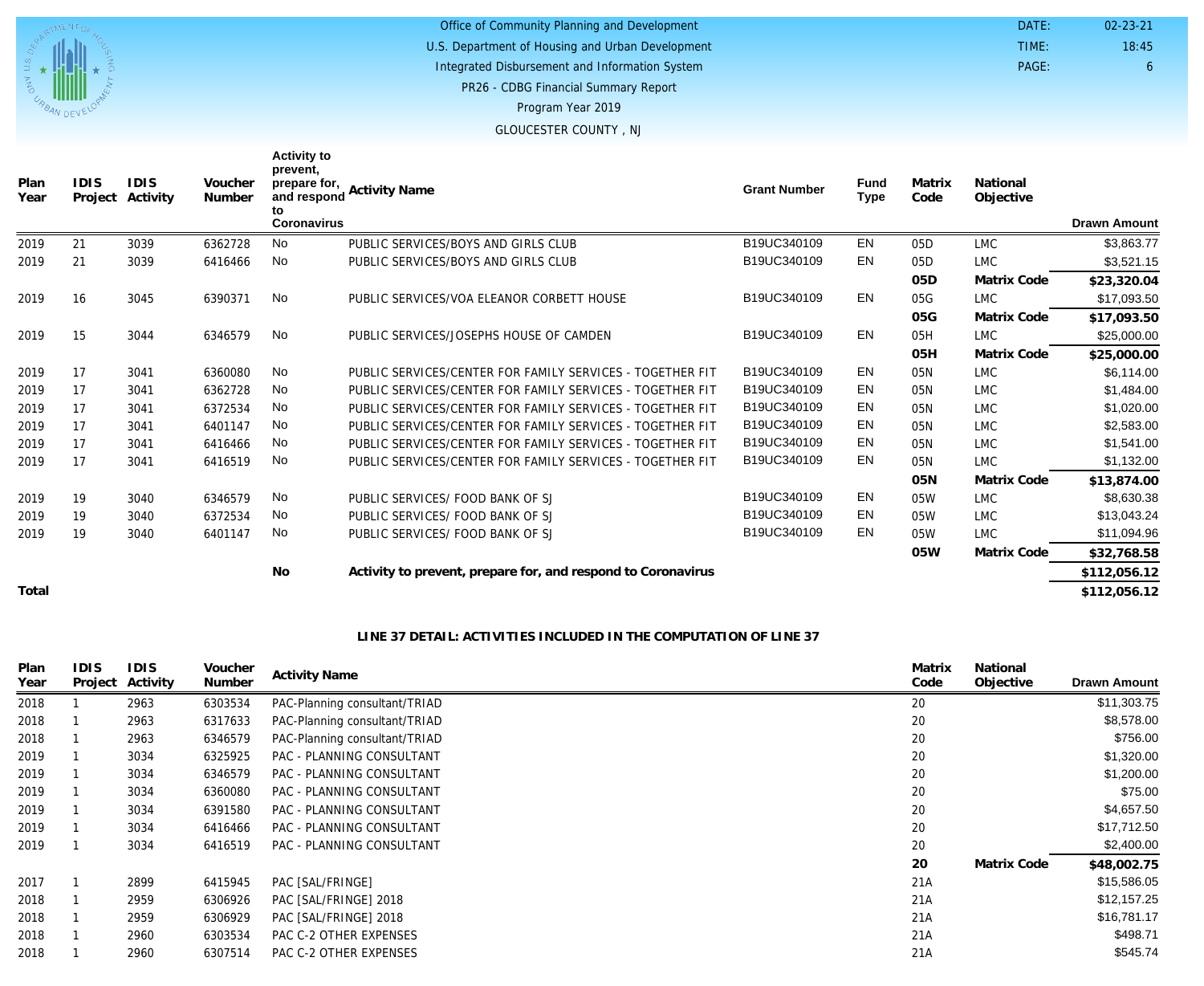| Office of Community Planning and Development     | DATE: | $02 - 23 - 21$ |
|--------------------------------------------------|-------|----------------|
| U.S. Department of Housing and Urban Development | TIME: | 18:45          |
| Integrated Disbursement and Information System   | PAGE: |                |
| PR26 - CDBG Financial Summary Report             |       |                |
| Program Year 2019                                |       |                |
| GLOUCESTER COUNTY, NJ                            |       |                |

| IDIS<br>Project | IDIS<br>Activity | Voucher<br>Number | <b>Activity Name</b>     | Matrix<br>Code | National<br>Objective |
|-----------------|------------------|-------------------|--------------------------|----------------|-----------------------|
| 1               | 3030             | 6326716           | PAC SAL - CDBG           | 21A            |                       |
| 1               | 3030             | 6326719           | PAC SAL - CDBG           | 21A            |                       |
| 1               | 3030             | 6327981           | PAC SAL - CDBG           | 21A            |                       |
| $\mathbf{1}$    | 3030             | 6336630           | PAC SAL - CDBG           | 21A            |                       |
| $\mathbf{1}$    | 3030             | 6347105           | PAC SAL - CDBG           | 21A            |                       |
| 1               | 3030             | 6360591           | PAC SAL - CDBG           | 21A            |                       |
| 1               | 3030             | 6362797           | PAC SAL - CDBG           | 21A            |                       |
| 1               | 3030             | 6373885           | PAC SAL - CDBG           | 21A            |                       |
| 1               | 3030             | 6383204           | PAC SAL - CDBG           | 21A            |                       |
| 1               | 3030             | 6390381           | PAC SAL - CDBG           | 21A            |                       |
| $\mathbf{1}$    | 3030             | 6398476           | PAC SAL - CDBG           | 21A            |                       |
| 1               | 3030             | 6416216           | PAC SAL - CDBG           | 21A            |                       |
| 1               | 3030             | 6416251           | PAC SAL - CDBG           | 21A            |                       |
| 1               | 3031             | 6326716           | PAC FRINGE/HEALTH        | 21A            |                       |
| 1               | 3031             | 6326719           | PAC FRINGE/HEALTH        | 21A            |                       |
| 1               | 3031             | 6327981           | PAC FRINGE/HEALTH        | 21A            |                       |
| 1               | 3031             | 6336630           | PAC FRINGE/HEALTH        | 21A            |                       |
| $\mathbf{1}$    | 3031             | 6347105           | PAC FRINGE/HEALTH        | 21A            |                       |
| 1               | 3031             | 6360591           | PAC FRINGE/HEALTH        | 21A            |                       |
| 1               | 3031             | 6362797           | PAC FRINGE/HEALTH        | 21A            |                       |
| 1               | 3031             | 6373885           | PAC FRINGE/HEALTH        | 21A            |                       |
| 1               | 3031             | 6383204           | PAC FRINGE/HEALTH        | 21A            |                       |
| 1               | 3031             | 6390381           | PAC FRINGE/HEALTH        | 21A            |                       |
| 1               | 3031             | 6398476           | PAC FRINGE/HEALTH        | 21A            |                       |
| 1               | 3031             | 6416211           | PAC FRINGE/HEALTH        | 21A            |                       |
| 1               | 3031             | 6416236           | PAC FRINGE/HEALTH        | 21A            |                       |
| 1               | 3033             | 6315563           | PAC - C-2 OTHER EXPENSES | 21A            |                       |
| 1               | 3033             | 6325925           | PAC - C-2 OTHER EXPENSES | 21A            |                       |
| 1               | 3033             | 6360153           | PAC - C-2 OTHER EXPENSES | 21A            |                       |
| 1               | 3033             | 6372534           | PAC - C-2 OTHER EXPENSES | 21A            |                       |
| 1               | 3033             | 6390371           | PAC - C-2 OTHER EXPENSES | 21A            |                       |
| 1               | 3033             | 6391580           | PAC - C-2 OTHER EXPENSES | 21A            |                       |
| 1               | 3033             | 6416466           | PAC - C-2 OTHER EXPENSES | 21A            |                       |
| $\mathbf{1}$    | 3033             | 6416519           | PAC - C-2 OTHER EXPENSES | 21A            |                       |
|                 |                  |                   |                          | 21A            | Matrix Code           |
| 29              | 2962             | 6328002           | INDIRECT/FACILITY COST   | 21B            |                       |
|                 |                  |                   |                          | 21B            | Matrix Code           |

**Total**

2018

**Plan Year**

U.S. D<sub>ED.</sub>

**IDIS**

TMENT<sub>C</sub>

**EXAMPLE AND DEVELON** 

**IDIS**

**Voucher**

**National**

**Drawn Amount** 

\$3,097.55 \$9,199.20 \$6,163.40 \$6,460.11 \$6,664.73 \$6,080.73 \$5,612.75 \$8,044.88 \$6,049.12 \$7,701.64 \$7,835.30 \$8,142.46 \$6,633.39 \$3,415.23 \$10,140.30 \$6,793.15 \$6,945.69 \$7,065.73 \$6,732.96 \$6,671.89 \$9,935.02 \$7,544.87 \$9,140.02 \$9,601.34 \$9,924.24 \$8,002.34 \$165.00 \$70.07 \$30.72 \$47.21 \$152.20 \$2,025.00 \$185.89 \$44.06 **\$237,887.11** \$15,286.29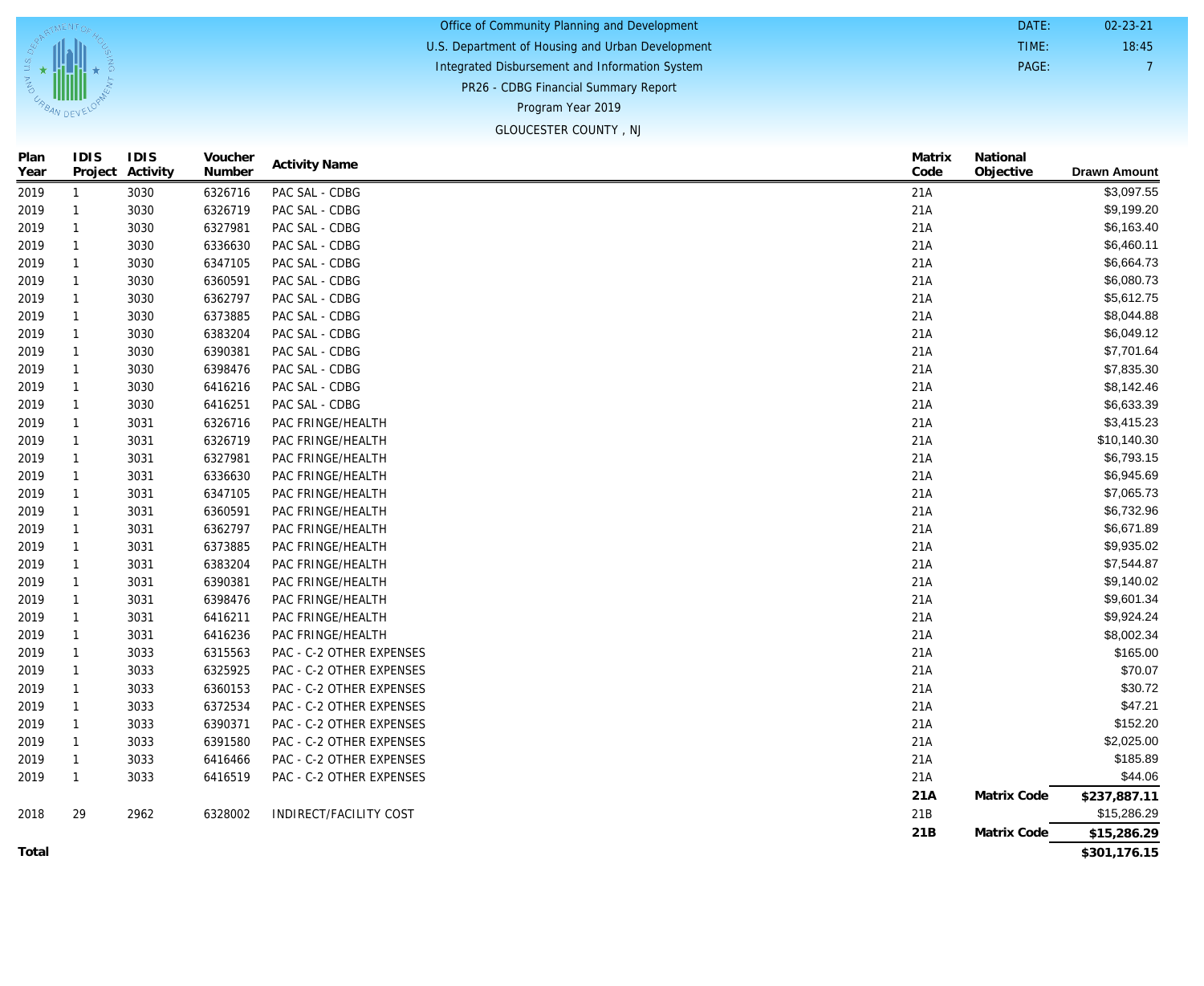

U.S. Department of Housing and Urban Development Office of Community Planning and Development Integrated Disbursement and Information System CDBG Activity Summary Report (GPR) for Program Year 2019 GLOUCESTER COUNTY

#### **IDIS Activity:** 2 - CDBG COMMITTED FUNDS ADJUSTMENT **Project:** 0002 - CONVERTED CDBG ACTIVITIES **PGM Year:** 1994 Matrix Code: Acquisition of Real Property (01) Objective: Outcome: Open , National Objective: Status: Location:

#### **Activity to prevent, prepare for, and respond to Coronavirus:** No

**Initial Funding Date:** 01/01/0001

**Description:**

#### **Financing**

|              | Fund Type    | <b>Grant Year</b> | Grant       | <b>Funded Amount</b> | Drawn In Program Year | Drawn Thru Program Year |
|--------------|--------------|-------------------|-------------|----------------------|-----------------------|-------------------------|
|              |              | Pre-2015          |             | \$14,210,654.83      | \$0.00                | \$0.00                  |
|              |              | 1988              | B88UC340109 |                      | \$0.00                | \$1,535,000.00          |
|              |              | 1989              | B89UC340109 |                      | \$0.00                | \$1,596,000.00          |
|              |              | 1990              | B90UC340109 |                      | \$0.00                | \$1,532,000.00          |
|              |              | 1991              | B91UC340109 |                      | \$0.00                | \$1,712,000.00          |
|              |              | 1992              | B92UC340109 |                      | \$0.00                | \$1,826,000.00          |
|              |              | 1993              | B93UC340109 |                      | \$0.00                | \$1,759,000.00          |
| <b>CDBG</b>  | EN           | 1994              | B94UC340109 |                      | \$0.00                | \$1,916,000.00          |
|              |              | 1995              | B95UC340109 |                      | \$0.00                | \$1,954,000.00          |
|              |              | 1996              | B96UC340109 |                      | \$0.00                | \$380,654.83            |
|              |              | 1999              | B99UC340109 |                      | \$0.00                | (\$141,750.00)          |
|              |              | 2000              | B00UC340109 |                      | \$0.00                | \$8,210.72              |
|              |              | 2001              | B01UC340109 |                      | \$0.00                | \$9,982.60              |
|              |              | 2002              | B02UC340109 |                      | \$0.00                | \$0.00                  |
|              |              | 2007              | B07UC340109 |                      | \$0.00                | \$48,500.00             |
| <b>Total</b> | <b>Total</b> |                   |             | \$14,210,654.83      | \$0.00                | \$14,135,598.15         |

#### **Proposed Accomplishments**

#### **Actual Accomplishments**

|                                |       | Owner    | Renter |          | <b>Total</b> |          | Person |          |
|--------------------------------|-------|----------|--------|----------|--------------|----------|--------|----------|
| Number assisted:               | Total | Hispanic | Total  | Hispanic | Total        | Hispanic | Total  | Hispanic |
| White:                         |       |          |        |          |              |          |        |          |
| <b>Black/African American:</b> |       |          |        |          |              |          |        |          |
|                                |       |          |        |          |              |          |        |          |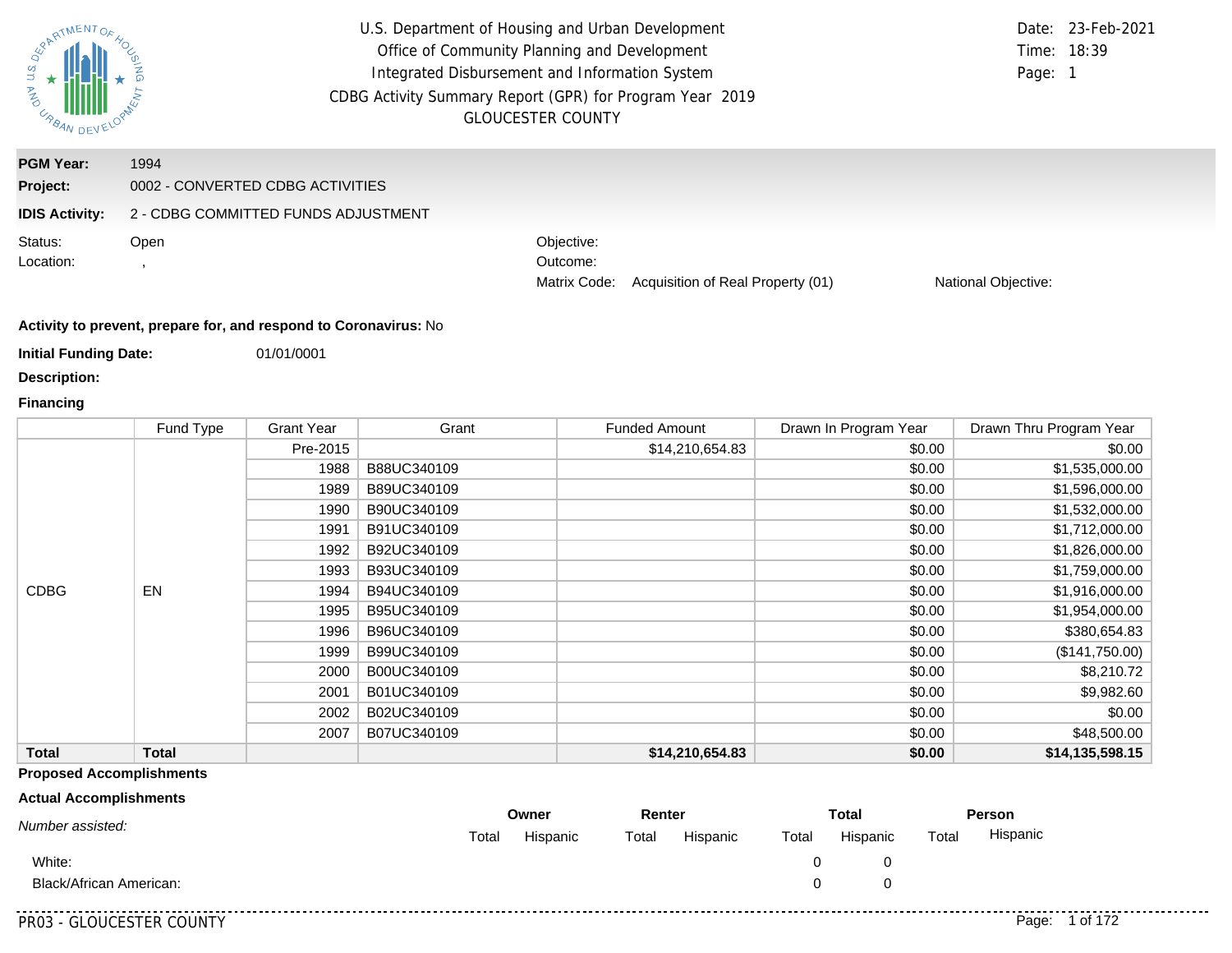| ARTIMENTOF<br>URBAN DEV <sup>L</sup>                     | U.S. Department of Housing and Urban Development<br>Office of Community Planning and Development<br>Integrated Disbursement and Information System<br>CDBG Activity Summary Report (GPR) for Program Year 2019 |   | <b>GLOUCESTER COUNTY</b> |   |   |   |   | Page: 2 | Date: 23-Feb-2021<br>Time: 18:39 |
|----------------------------------------------------------|----------------------------------------------------------------------------------------------------------------------------------------------------------------------------------------------------------------|---|--------------------------|---|---|---|---|---------|----------------------------------|
| Asian:                                                   |                                                                                                                                                                                                                |   |                          |   | 0 | 0 |   |         |                                  |
| American Indian/Alaskan Native:                          |                                                                                                                                                                                                                |   |                          |   | 0 | O |   |         |                                  |
| Native Hawaiian/Other Pacific Islander:                  |                                                                                                                                                                                                                |   |                          |   | 0 |   |   |         |                                  |
| American Indian/Alaskan Native & White:                  |                                                                                                                                                                                                                |   |                          |   | 0 |   |   |         |                                  |
| Asian White:                                             |                                                                                                                                                                                                                |   |                          |   | 0 |   |   |         |                                  |
| Black/African American & White:                          |                                                                                                                                                                                                                |   |                          |   | 0 |   |   |         |                                  |
| American Indian/Alaskan Native & Black/African American: |                                                                                                                                                                                                                |   |                          |   | 0 |   |   |         |                                  |
| Other multi-racial:                                      |                                                                                                                                                                                                                |   |                          |   | 0 |   |   |         |                                  |
| Asian/Pacific Islander:                                  |                                                                                                                                                                                                                |   |                          |   | 0 | O |   |         |                                  |
| Hispanic:                                                |                                                                                                                                                                                                                |   |                          |   | 0 | O |   |         |                                  |
| Total:                                                   |                                                                                                                                                                                                                | 0 |                          | 0 | 0 |   | 0 | 0       |                                  |

Female-headed Households: 0

| Income Category:     | Owner | Renter | Total |        |
|----------------------|-------|--------|-------|--------|
|                      |       |        |       | Person |
| <b>Extremely Low</b> |       |        | 0     |        |
| Low Mod              |       |        | 0     |        |
| Moderate             |       |        | 0     |        |
| Non Low Moderate     |       |        | 0     |        |
| Total                | 0     | 0      | 0     | 0      |
| Percent Low/Mod      |       |        |       |        |

#### **Annual Accomplishments**

No data returned for this view. This might be because the applied filter excludes all data.

. . . . . . . . . . . . .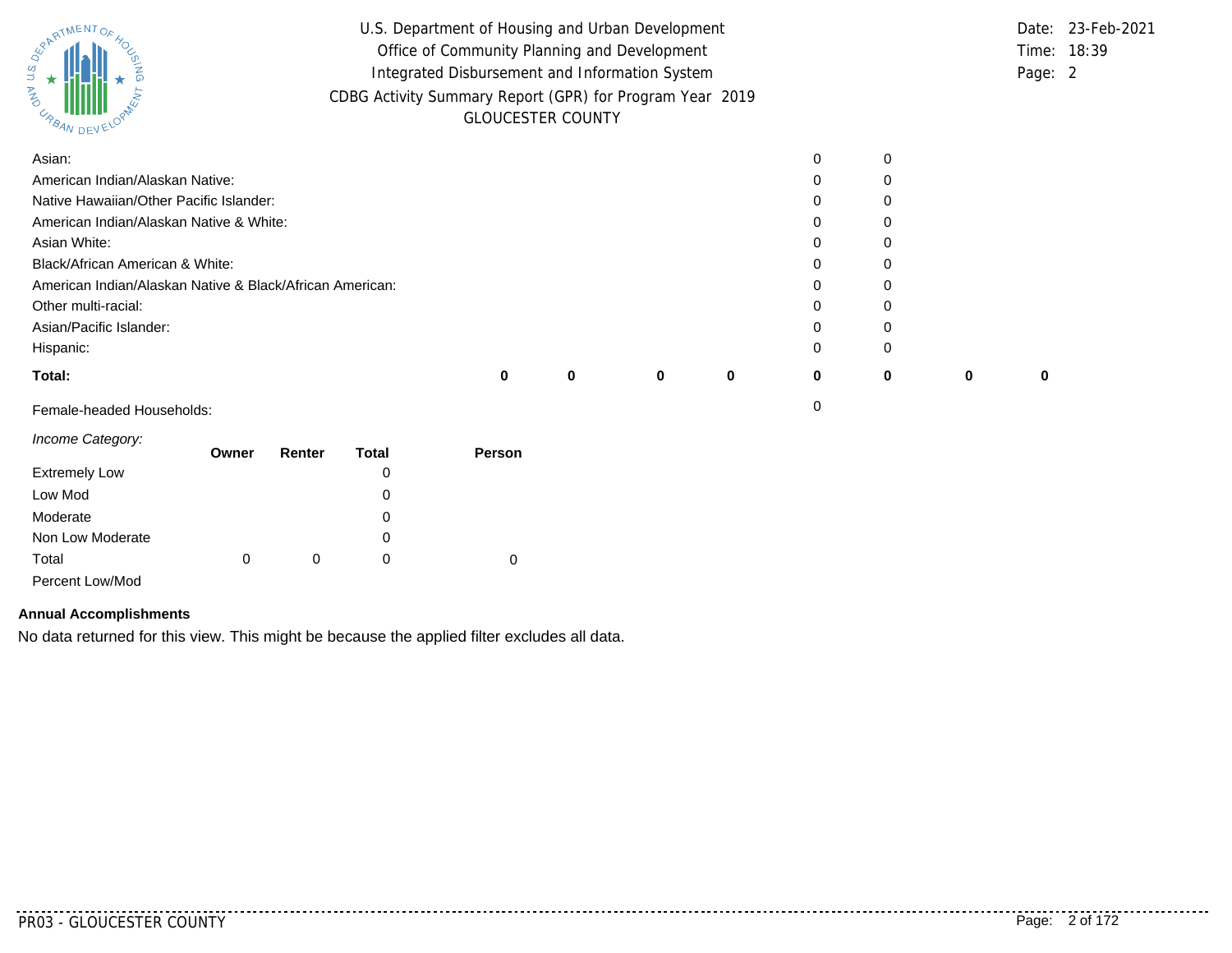| <b>RARTMENTOR</b><br><b>PARA</b><br>URBAN DE          |                                                                                       | U.S. Department of Housing and Urban Development<br>Office of Community Planning and Development<br>Integrated Disbursement and Information System<br>CDBG Activity Summary Report (GPR) for Program Year 2019<br><b>GLOUCESTER COUNTY</b> |                                                                                              |                     |     |  |
|-------------------------------------------------------|---------------------------------------------------------------------------------------|--------------------------------------------------------------------------------------------------------------------------------------------------------------------------------------------------------------------------------------------|----------------------------------------------------------------------------------------------|---------------------|-----|--|
| <b>PGM Year:</b><br>Project:<br><b>IDIS Activity:</b> | 2016<br>0001 - Housing Rehabilitation<br>2867 - HOME REHAB/MATTEIS/MANTUA             |                                                                                                                                                                                                                                            |                                                                                              |                     |     |  |
| Status:<br>Location:                                  | Completed 8/13/2020 12:00:00 AM<br>274 Wenonah Ave Jane Matteis Mantua, NJ 08051-1465 | Objective:<br>Outcome:<br>Matrix Code:                                                                                                                                                                                                     | Create suitable living environments<br>Affordability<br>Rehab; Single-Unit Residential (14A) | National Objective: | LMH |  |
| <b>Initial Funding Date:</b>                          | Activity to prevent, prepare for, and respond to Coronavirus: No<br>03/28/2017        |                                                                                                                                                                                                                                            |                                                                                              |                     |     |  |

**Description:** PO#
HENSLEY & SON
REPLACE ROOF, GUTTERS, DOORS,

#### **Financing**

|       | <b>Fund Type</b> | Grant Year | Grant       | Funded Amount | Drawn In Program Year | Drawn Thru Program Year |
|-------|------------------|------------|-------------|---------------|-----------------------|-------------------------|
| CDBG  | EN               | 2015       | B15UC340109 | \$12,585.00   | \$0.00                | \$12,585,00             |
| Total | Total            |            |             | \$12,585.00   | \$0.00                | \$12,585.00             |

#### **Proposed Accomplishments**

Housing Units : 1

#### **Actual Accomplishments**

|                                                          | Owner |          | Renter |          | <b>Total</b> |          | Person |          |
|----------------------------------------------------------|-------|----------|--------|----------|--------------|----------|--------|----------|
| Number assisted:                                         | Total | Hispanic | Total  | Hispanic | Total        | Hispanic | Total  | Hispanic |
| White:                                                   |       | 0        |        | 0        |              |          |        |          |
| Black/African American:                                  |       | 0        |        |          | $\Omega$     |          |        |          |
| Asian:                                                   |       | 0        |        | 0        | $\Omega$     | 0        | 0      |          |
| American Indian/Alaskan Native:                          |       | 0        |        | O        | 0            |          |        |          |
| Native Hawaiian/Other Pacific Islander:                  |       | 0        |        |          | 0            |          |        |          |
| American Indian/Alaskan Native & White:                  |       | 0        |        |          | $\Omega$     | $\Omega$ | O      |          |
| Asian White:                                             |       |          |        |          | <sup>0</sup> |          |        |          |
| Black/African American & White:                          |       | 0        | O      | $\Omega$ | $\Omega$     |          | 0      |          |
| American Indian/Alaskan Native & Black/African American: |       | $\Omega$ | ∩      | O        | 0            |          |        |          |
| Other multi-racial:                                      |       | 0        |        |          | 0            |          |        |          |
| Asian/Pacific Islander:                                  |       | $\Omega$ |        | $\Omega$ | $\Omega$     |          | 0      |          |
| Hispanic:                                                |       | 0        | 0      | 0        | $\Omega$     | 0        |        |          |
| Total:                                                   |       |          |        |          |              |          |        |          |

 $\sim$   $\sim$   $\sim$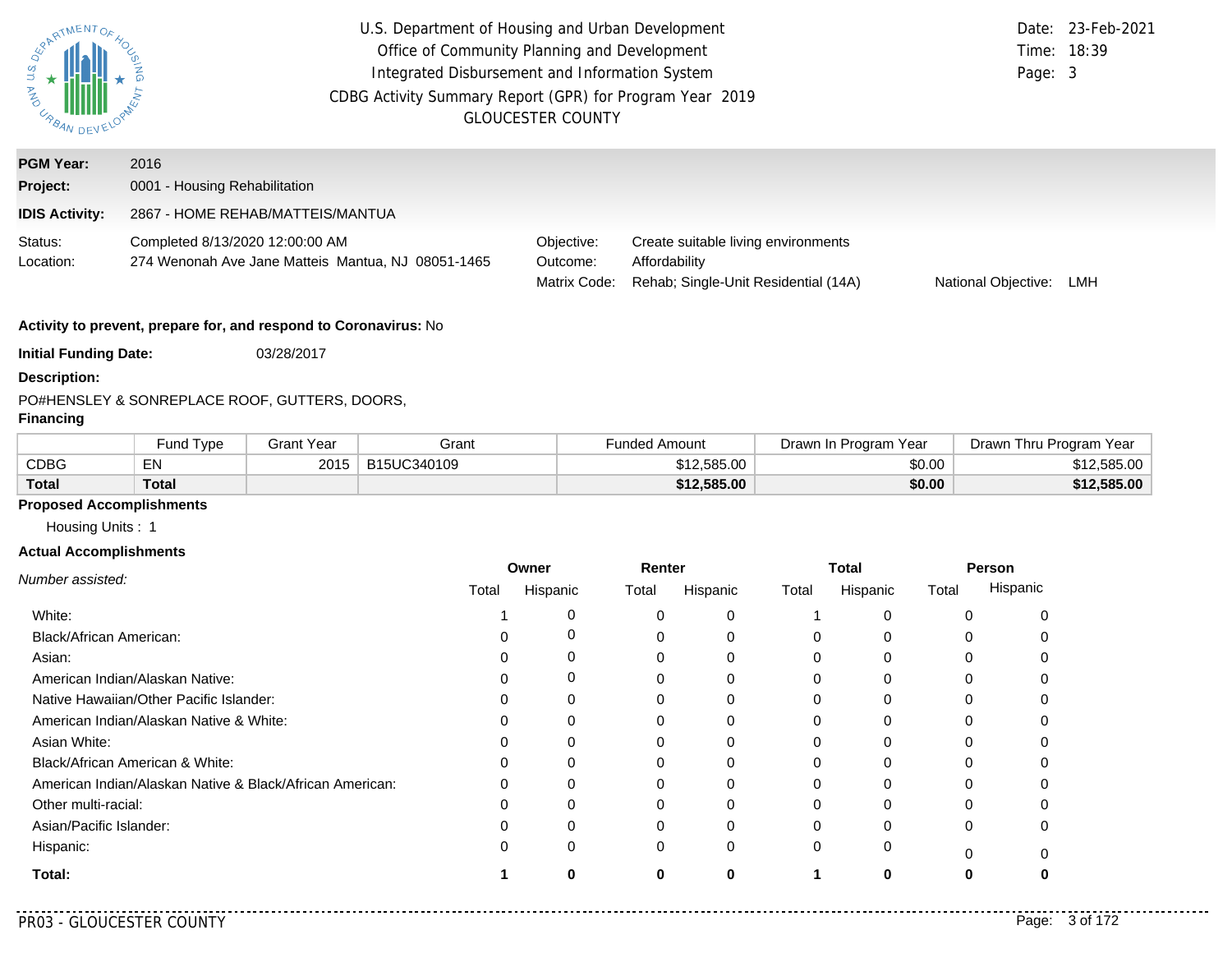

| U.S. Department of Housing and Urban Development         |         | Date: 23-Feb-2021 |
|----------------------------------------------------------|---------|-------------------|
| Office of Community Planning and Development             |         | Time: 18:39       |
| Integrated Disbursement and Information System           | Page: 4 |                   |
| CDBG Activity Summary Report (GPR) for Program Year 2019 |         |                   |
| <b>GLOUCESTER COUNTY</b>                                 |         |                   |

# Female-headed Households: 1 0 1

*Income Category:*

|                      | Owner  | Renter   | Total  | <b>Person</b> |
|----------------------|--------|----------|--------|---------------|
| <b>Extremely Low</b> | 0      |          | O      |               |
| Low Mod              |        |          |        |               |
| Moderate             | 0      | $\Omega$ | O      |               |
| Non Low Moderate     | 0      | O)       | O      |               |
| Total                |        |          |        |               |
| Percent Low/Mod      | 100.0% |          | 100.0% |               |

#### **Annual Accomplishments**

| Years | Accomplishment Narrative                                                                       | <b>Benefitting</b> |
|-------|------------------------------------------------------------------------------------------------|--------------------|
| 2016  | <b>FOR INCOME EL</b><br>LLIGIBLE HC<br>DOORS.<br>ำ∪SEHOL∟<br>TERS<br>. ^Ր<br><b>DEDI</b><br>uu |                    |

. . . . . . . . . .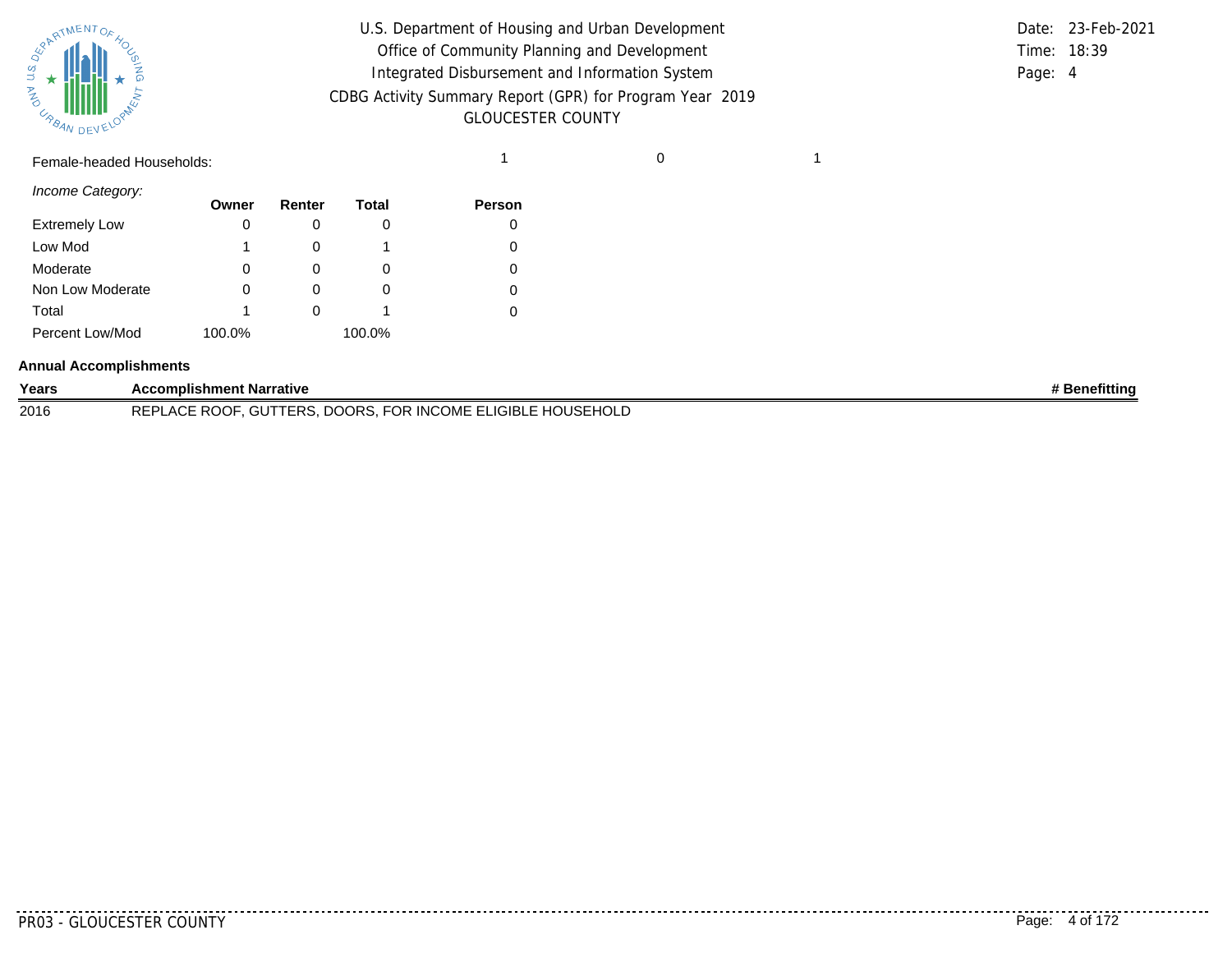| <b>RARTMENTOR</b><br>$\begin{array}{c}\n\overrightarrow{a} \\ \overrightarrow{b} \\ \overrightarrow{r} \\ \overrightarrow{r} \\ \overrightarrow{r} \\ \overrightarrow{r} \\ \overrightarrow{r} \\ \overrightarrow{r} \\ \overrightarrow{r} \\ \overrightarrow{r} \\ \overrightarrow{r} \\ \overrightarrow{r} \\ \overrightarrow{r} \\ \overrightarrow{r} \\ \overrightarrow{r} \\ \overrightarrow{r} \\ \overrightarrow{r} \\ \overrightarrow{r} \\ \overrightarrow{r} \\ \overrightarrow{r} \\ \overrightarrow{r} \\ \overrightarrow{r} \\ \overrightarrow{r} \\ \overrightarrow{r} \\ \overrightarrow{r} \\ \overrightarrow{r} \\ \overrightarrow{r} \\ \overrightarrow{r} \\ \overrightarrow{r} \\ \overrightarrow{r} \\ \over$ | U.S. Department of Housing and Urban Development<br>Office of Community Planning and Development<br>Integrated Disbursement and Information System<br>CDBG Activity Summary Report (GPR) for Program Year 2019<br><b>GLOUCESTER COUNTY</b> | Date: 23-Feb-2021<br>Time: 18:39<br>Page: 5 |                                                                                      |                            |  |
|------------------------------------------------------------------------------------------------------------------------------------------------------------------------------------------------------------------------------------------------------------------------------------------------------------------------------------------------------------------------------------------------------------------------------------------------------------------------------------------------------------------------------------------------------------------------------------------------------------------------------------------------------------------------------------------------------------------------------------|--------------------------------------------------------------------------------------------------------------------------------------------------------------------------------------------------------------------------------------------|---------------------------------------------|--------------------------------------------------------------------------------------|----------------------------|--|
| <b>PGM Year:</b>                                                                                                                                                                                                                                                                                                                                                                                                                                                                                                                                                                                                                                                                                                                   | 2017                                                                                                                                                                                                                                       |                                             |                                                                                      |                            |  |
| Project:                                                                                                                                                                                                                                                                                                                                                                                                                                                                                                                                                                                                                                                                                                                           | 0020 - National Park - ADA improvements                                                                                                                                                                                                    |                                             |                                                                                      |                            |  |
| <b>IDIS Activity:</b>                                                                                                                                                                                                                                                                                                                                                                                                                                                                                                                                                                                                                                                                                                              | 2889 - Municipal Project/National Park/ADA ramps Woodlawn-Luther-Crozier                                                                                                                                                                   |                                             |                                                                                      |                            |  |
| Status:<br>Location:                                                                                                                                                                                                                                                                                                                                                                                                                                                                                                                                                                                                                                                                                                               | Completed 3/20/2020 12:00:00 AM<br>7 S Grove Ave National Park, NJ 08063-1520                                                                                                                                                              | Objective:<br>Outcome:<br>Matrix Code:      | Create suitable living environments<br>Availability/accessibility<br>Sidewalks (03L) | National Objective:<br>LMA |  |
|                                                                                                                                                                                                                                                                                                                                                                                                                                                                                                                                                                                                                                                                                                                                    | Activity to prevent, prepare for, and respond to Coronavirus: No                                                                                                                                                                           |                                             |                                                                                      |                            |  |
| <b>Initial Funding Date:</b>                                                                                                                                                                                                                                                                                                                                                                                                                                                                                                                                                                                                                                                                                                       | 11/03/2017                                                                                                                                                                                                                                 |                                             |                                                                                      |                            |  |
| <b>Description:</b>                                                                                                                                                                                                                                                                                                                                                                                                                                                                                                                                                                                                                                                                                                                | pedestrian safety and ADA improvements within CT 5003 BG2 though the installation of handicap ramps at the intersections along Woodlawn Ave at Luther Ave and at Lincoln Ave;                                                              |                                             |                                                                                      |                            |  |

Luther Ave at Crozier Ave and Lincoln Ave at Crozier Ave

### **Financing**

|              | <b>Fund Type</b> | Grant Year | Grant       | Funded Amount | Drawn In Program Year | Drawn Thru Program Year |  |
|--------------|------------------|------------|-------------|---------------|-----------------------|-------------------------|--|
| CDBG         | EN               | 201        | B17UC340109 | \$50,000.00   | \$50,000,00           | \$50,000.00             |  |
| <b>Total</b> | <b>Total</b>     |            |             | \$50,000.00   | \$50,000,00           | \$50,000.00             |  |

## **Proposed Accomplishments**

Public Facilities : 4

Total Population in Service Area: 775

Census Tract Percent Low / Mod: 56.13

#### **Annual Accomplishments**

| Years | <b>Accomplishment Narrative</b>                                                                                         | # Benefitting |
|-------|-------------------------------------------------------------------------------------------------------------------------|---------------|
| 2018  | INSTALL ADA COMPLIANT CURBS AT VARIOUS INTERSECTIONS WOODLAWM. CROZIER. LUTHER TO BENEFIT HANDICAPPED<br><b>PERSONS</b> |               |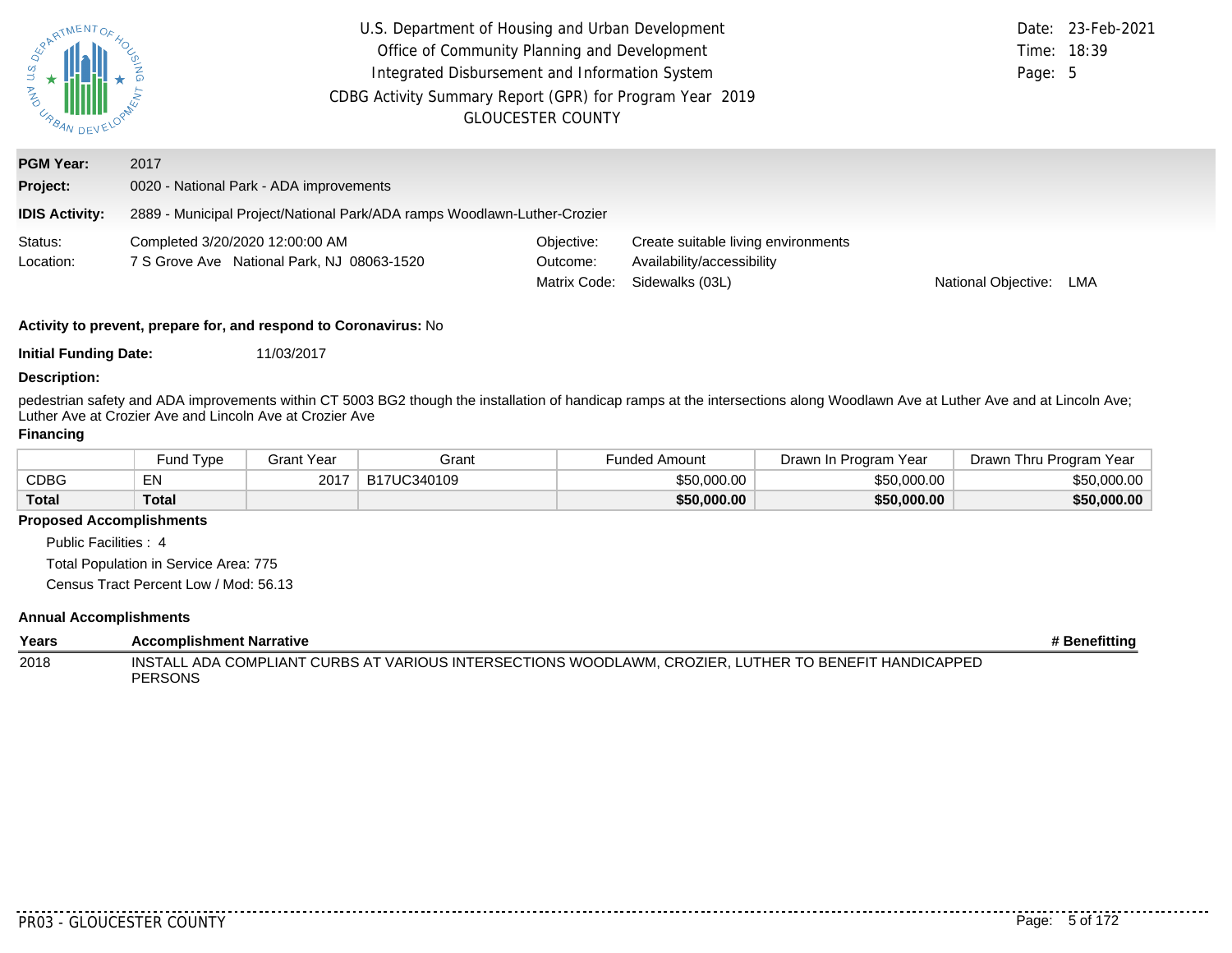| $\begin{matrix} 1 & 1 & 1 \\ 1 & 1 & 1 \\ 1 & 1 & 1 \\ 1 & 1 & 1 \\ 1 & 1 & 1 \\ 1 & 1 & 1 \\ 1 & 1 & 1 \\ 1 & 1 & 1 \\ 1 & 1 & 1 \\ 1 & 1 & 1 \\ 1 & 1 & 1 \\ 1 & 1 & 1 \\ 1 & 1 & 1 \\ 1 & 1 & 1 \\ 1 & 1 & 1 \\ 1 & 1 & 1 \\ 1 & 1 & 1 \\ 1 & 1 & 1 \\ 1 & 1 & 1 \\ 1 & 1 & 1 \\ 1 & 1 & 1 \\ 1 & 1 & 1 \\ 1 & 1 & 1 \\ 1 & 1 & 1$ | U.S. Department of Housing and Urban Development<br>Office of Community Planning and Development<br>Integrated Disbursement and Information System<br>CDBG Activity Summary Report (GPR) for Program Year 2019<br><b>GLOUCESTER COUNTY</b> |                                        |                                                                                      |                     | Date: 23-Feb-2021<br>Time: 18:39<br>Page: 6 |  |  |  |
|---------------------------------------------------------------------------------------------------------------------------------------------------------------------------------------------------------------------------------------------------------------------------------------------------------------------------------------|--------------------------------------------------------------------------------------------------------------------------------------------------------------------------------------------------------------------------------------------|----------------------------------------|--------------------------------------------------------------------------------------|---------------------|---------------------------------------------|--|--|--|
| <b>PGM Year:</b><br>Project:                                                                                                                                                                                                                                                                                                          | 2017<br>0017 - Paulsboro Street Reconstruction                                                                                                                                                                                             |                                        |                                                                                      |                     |                                             |  |  |  |
| <b>IDIS Activity:</b>                                                                                                                                                                                                                                                                                                                 | 2890 - Municipal Project/Paulsboro/Road Imprv -ADA ramps at Washington and Penn Line Rd                                                                                                                                                    |                                        |                                                                                      |                     |                                             |  |  |  |
| Status:<br>Location:                                                                                                                                                                                                                                                                                                                  | Completed 11/27/2019 12:00:00 AM<br>1211 N Delaware St Paulsboro, NJ 08066-1200                                                                                                                                                            | Objective:<br>Outcome:<br>Matrix Code: | Create suitable living environments<br>Availability/accessibility<br>Sidewalks (03L) | National Objective: | LMA                                         |  |  |  |
| Activity to prevent, prepare for, and respond to Coronavirus: No                                                                                                                                                                                                                                                                      |                                                                                                                                                                                                                                            |                                        |                                                                                      |                     |                                             |  |  |  |
| <b>Initial Funding Date:</b><br><b>Description:</b>                                                                                                                                                                                                                                                                                   | 11/03/2017                                                                                                                                                                                                                                 |                                        |                                                                                      |                     |                                             |  |  |  |

safety and road improvements to CT 5004 BG 3 &4 at the intersection of West Washington Street and Penn Line Roadto include ADA handicap ramps and striping **Financing**

|              | und Type <sup>-</sup> | Grant Year | Grant       | ⊦unded Amount | Drawn In Program Year | Drawn Thru Program Year |
|--------------|-----------------------|------------|-------------|---------------|-----------------------|-------------------------|
| CDBG         |                       | 2017       | B17UC340109 | \$25,000.00   | \$0.00                | \$25,000.00             |
| <b>Total</b> | Total                 |            |             | \$25,000.00   | \$0.00                | \$25,000.00             |

### **Proposed Accomplishments**

People (General) : 100 Total Population in Service Area: 1,255

Census Tract Percent Low / Mod: 88.84

## **Annual Accomplishments**

| Years | : Narrative<br>omplishmen<br>nment<br>.                                                                                 | .<br>nefitting |
|-------|-------------------------------------------------------------------------------------------------------------------------|----------------|
| 2018  | ∟ine rd<br>Washington<br>ਾ stallation a∟.<br>and<br>Road<br>' Improve.<br>and<br>Ave<br>∀ements<br>. ADA .<br>urr:<br>◡ |                |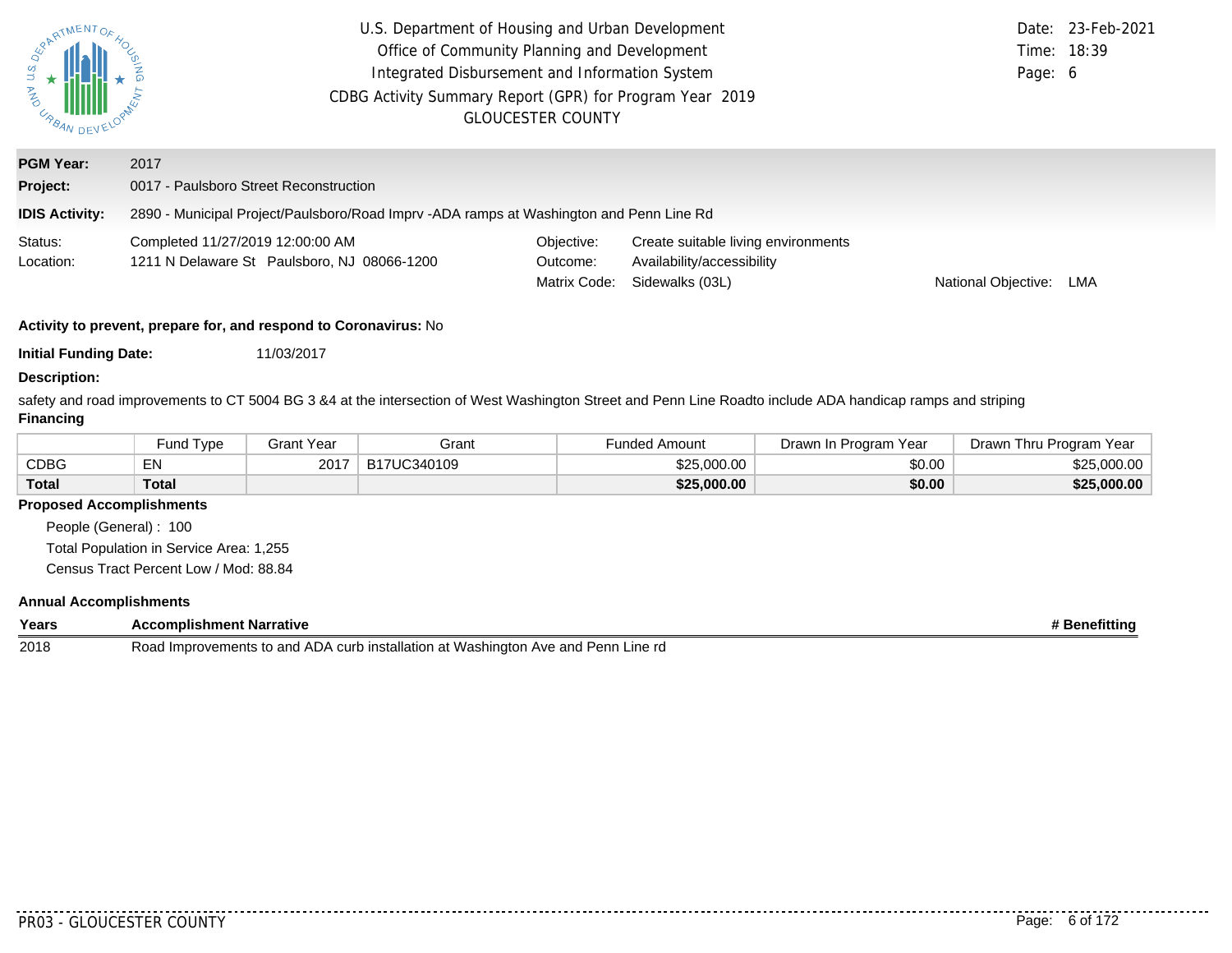| SPARTMENTO-<br>$\begin{matrix} 1 & 1 & 1 \\ 0 & 0 & 1 \\ 0 & 0 & 0 \\ 0 & 0 & 0 \\ 0 & 0 & 0 \\ 0 & 0 & 0 \\ 0 & 0 & 0 \\ 0 & 0 & 0 \\ 0 & 0 & 0 \\ 0 & 0 & 0 \\ 0 & 0 & 0 \\ 0 & 0 & 0 \\ 0 & 0 & 0 \\ 0 & 0 & 0 \\ 0 & 0 & 0 \\ 0 & 0 & 0 \\ 0 & 0 & 0 \\ 0 & 0 & 0 \\ 0 & 0 & 0 \\ 0 & 0 & 0 \\ 0 & 0 & 0 \\ 0 & 0 & 0 \\ 0 & 0 & 0 \\ 0 & 0 & 0$ | U.S. Department of Housing and Urban Development<br>Office of Community Planning and Development<br>Integrated Disbursement and Information System<br>CDBG Activity Summary Report (GPR) for Program Year 2019<br><b>GLOUCESTER COUNTY</b> | Page: 7                                | Date: 23-Feb-2021<br>Time: 18:39                                                          |                     |     |  |  |  |
|------------------------------------------------------------------------------------------------------------------------------------------------------------------------------------------------------------------------------------------------------------------------------------------------------------------------------------------------------|--------------------------------------------------------------------------------------------------------------------------------------------------------------------------------------------------------------------------------------------|----------------------------------------|-------------------------------------------------------------------------------------------|---------------------|-----|--|--|--|
| <b>PGM Year:</b>                                                                                                                                                                                                                                                                                                                                     | 2017                                                                                                                                                                                                                                       |                                        |                                                                                           |                     |     |  |  |  |
| Project:                                                                                                                                                                                                                                                                                                                                             | 0002 - Washington Twp. - Senior Center                                                                                                                                                                                                     |                                        |                                                                                           |                     |     |  |  |  |
| <b>IDIS Activity:</b>                                                                                                                                                                                                                                                                                                                                | 2891 - Municipal Project/Washington Twp/Senior Center generator & other improvements                                                                                                                                                       |                                        |                                                                                           |                     |     |  |  |  |
| Status:<br>Location:                                                                                                                                                                                                                                                                                                                                 | Completed 9/30/2020 12:00:00 AM<br>301 Greentree Rd 301 gREENTREE rOAD Sewell, NJ<br>08080-9217                                                                                                                                            | Objective:<br>Outcome:<br>Matrix Code: | Create suitable living environments<br>Availability/accessibility<br>Senior Centers (03A) | National Objective: | LMC |  |  |  |
| Activity to prevent, prepare for, and respond to Coronavirus: No                                                                                                                                                                                                                                                                                     |                                                                                                                                                                                                                                            |                                        |                                                                                           |                     |     |  |  |  |
| <b>Initial Funding Date:</b>                                                                                                                                                                                                                                                                                                                         | 11/03/2017                                                                                                                                                                                                                                 |                                        |                                                                                           |                     |     |  |  |  |
| <b>Description:</b>                                                                                                                                                                                                                                                                                                                                  |                                                                                                                                                                                                                                            |                                        |                                                                                           |                     |     |  |  |  |
| purchase and permanent installation of a generator and other improvements at the Township Senior Center17-09469                                                                                                                                                                                                                                      |                                                                                                                                                                                                                                            |                                        |                                                                                           |                     |     |  |  |  |

## **Financing**

|              | und Type <sup>-</sup> | 3rant Year | Grant       | Funded Amount | Drawn In Program Year | Drawn Thru Program Year |
|--------------|-----------------------|------------|-------------|---------------|-----------------------|-------------------------|
| <b>CDBG</b>  | ᇊ<br>EN               | 2017       | B17UC340109 | \$117.764.00  | \$117.764.00          | \$117.764.00            |
| <b>Total</b> | Total                 |            |             | \$117,764.00  | \$117,764.00          | \$117,764.00            |

# **Proposed Accomplishments**

Public Facilities : 1

#### **Actual Accomplishments**

|                                                          | Owner |          | Renter |          | <b>Total</b> |          | Person   |          |
|----------------------------------------------------------|-------|----------|--------|----------|--------------|----------|----------|----------|
| Number assisted:                                         | Total | Hispanic | Total  | Hispanic | Total        | Hispanic | Total    | Hispanic |
| White:                                                   |       | 0        | 0      | 0        | 0            | 0        | 4,267    | 62       |
| Black/African American:                                  |       | 0        | 0      | 0        | 0            | 0        | 332      | 21       |
| Asian:                                                   |       | 0        | 0      | 0        | $\Omega$     | 0        | 218      |          |
| American Indian/Alaskan Native:                          |       | 0        |        | 0        | 0            | $\Omega$ |          |          |
| Native Hawaiian/Other Pacific Islander:                  |       | 0        |        | 0        |              |          |          |          |
| American Indian/Alaskan Native & White:                  |       | 0        | 0      | 0        | $\Omega$     | $\Omega$ | 0        |          |
| Asian White:                                             |       | $\Omega$ | 0      | 0        | 0            | $\Omega$ |          |          |
| Black/African American & White:                          |       | 0        | 0      | 0        | 0            |          |          |          |
| American Indian/Alaskan Native & Black/African American: |       | $\Omega$ | 0      | 0        | 0            | $\Omega$ | 0        |          |
| Other multi-racial:                                      |       |          |        | 0        |              |          | 2        |          |
| Asian/Pacific Islander:                                  |       | 0        | 0      | 0        | $\Omega$     | $\Omega$ | $\Omega$ |          |
| Hispanic:                                                |       | 0        | 0      | 0        | $\Omega$     | 0        |          |          |
| Total:                                                   |       | 0        | 0      | 0        | 0            | 0        | 4,819    | 83       |

 $- - -$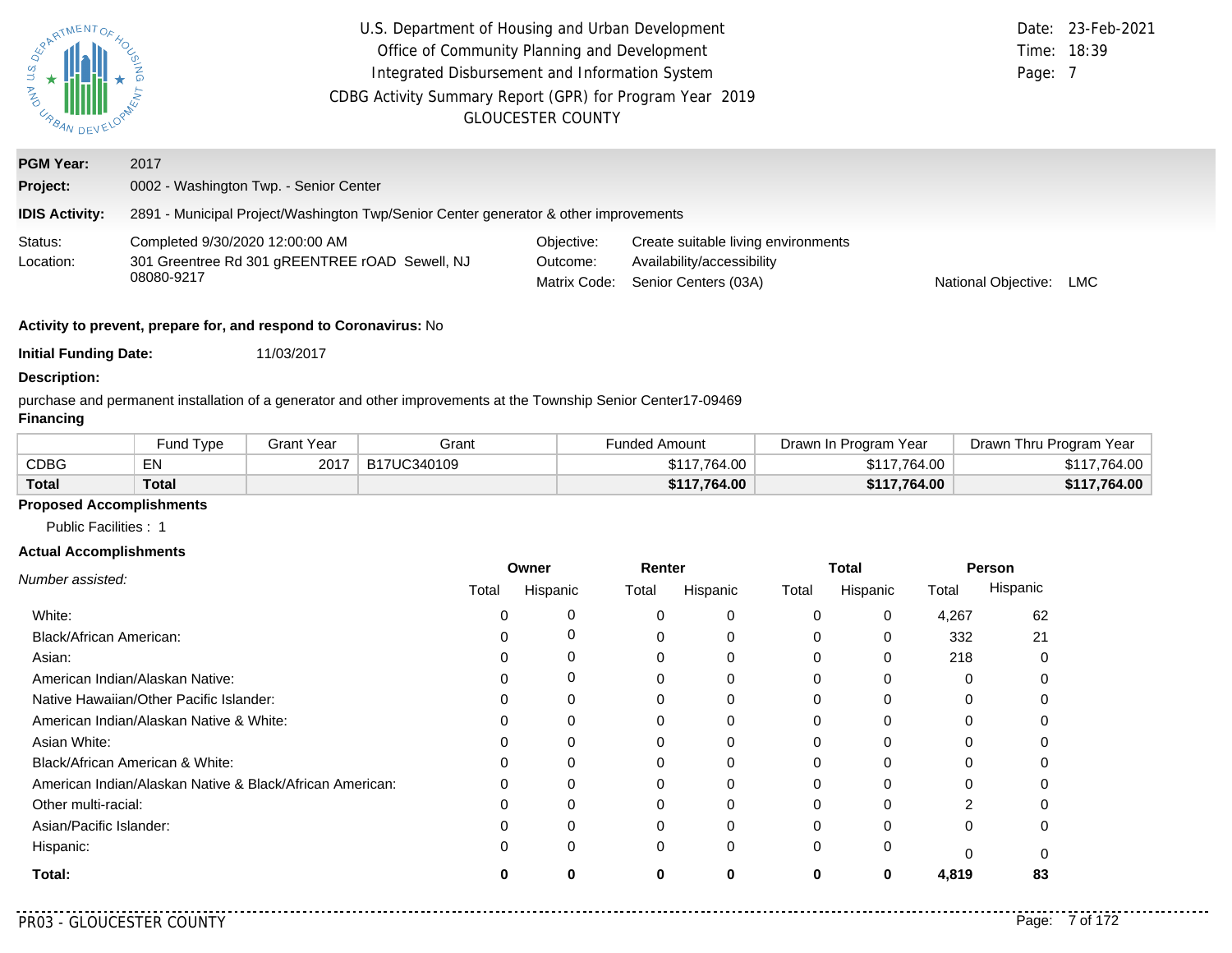

| U.S. Department of Housing and Urban Development         |         | Date: 23-Feb-2021 |
|----------------------------------------------------------|---------|-------------------|
| Office of Community Planning and Development             |         | Time: 18:39       |
| Integrated Disbursement and Information System           | Page: 8 |                   |
| CDBG Activity Summary Report (GPR) for Program Year 2019 |         |                   |
| <b>GLOUCESTER COUNTY</b>                                 |         |                   |

Female-headed Households: 0 0 0

*Income Category:*

|                      | Owner | Renter   | Total | <b>Person</b> |
|----------------------|-------|----------|-------|---------------|
| <b>Extremely Low</b> | 0     |          | O     |               |
| Low Mod              | 0     | O        | O     | 4,819         |
| Moderate             | 0     | O        | O     |               |
| Non Low Moderate     | 0     | O)       | O     |               |
| Total                | 0     | $\Omega$ | 0     | 4,819         |
| Percent Low/Mod      |       |          |       | 100.0%        |

#### **Annual Accomplishments**

| Years | <b>Accomplishment Narrative</b>                                                                                          | <b>Benefitting</b> |
|-------|--------------------------------------------------------------------------------------------------------------------------|--------------------|
| 2019  | improvements to township senior center<br>installation<br>, denerator and other $\overline{\phantom{a}}$<br>∵satet∖<br>. |                    |

. . . . . . . . .

..........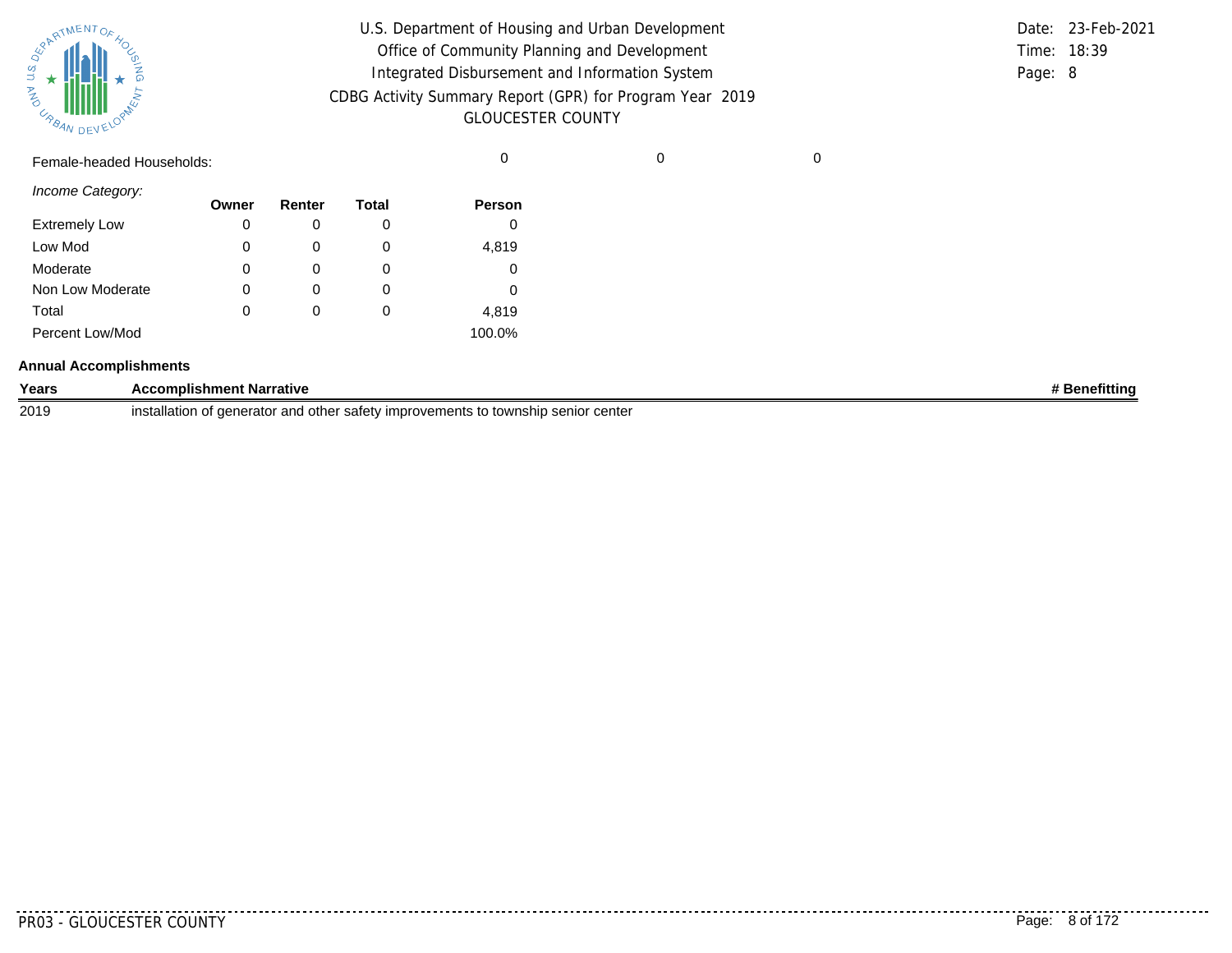| $\overline{a}$<br><b>AND</b><br>URBA. |                                                | U.S. Department of Housing and Urban Development<br>Office of Community Planning and Development<br>Integrated Disbursement and Information System<br>CDBG Activity Summary Report (GPR) for Program Year 2019<br><b>GLOUCESTER COUNTY</b> | Date: 23-Feb-2021<br>Time: 18:39<br>Page: 9 |
|---------------------------------------|------------------------------------------------|--------------------------------------------------------------------------------------------------------------------------------------------------------------------------------------------------------------------------------------------|---------------------------------------------|
| <b>PGM Year:</b><br>Project:          | 2017<br>0001 - PAC - PLANNING & ADMINISTRATION |                                                                                                                                                                                                                                            |                                             |
| <b>IDIS Activity:</b>                 | 2896 - PAC-Planning consultant/TRIAD           |                                                                                                                                                                                                                                            |                                             |
| Status:<br>Location:                  | Completed 11/25/2019 12:00:00 AM               | Objective:<br>Outcome:<br>Matrix Code:<br>Planning (20)                                                                                                                                                                                    | <b>National Objective:</b>                  |

**Initial Funding Date:** 11/02/2017

#### **Description:**

PO#17-09566 (ACTION PLAN, ERR, TECH SERVICES)
PO#17-09568 (CAPER)\_
Planning Consultant

## **Financing**

|              | Fund Type    | Grant Year | Grant       | Funded Amount | Program Year<br>Drawn In | Thru Program Year<br>Drawn <sup>⊣</sup> |
|--------------|--------------|------------|-------------|---------------|--------------------------|-----------------------------------------|
| <b>CDBG</b>  | AD           | 2017       | B17UC340109 | \$28,707.50   | \$0.00                   | \$28,707.50                             |
| <b>Total</b> | <b>Total</b> |            |             | \$28,707.50   | \$0.00                   | \$28,707.50                             |

## **Proposed Accomplishments**

#### **Actual Accomplishments**

| Number assisted:                                         |   | Owner    |       | Renter   |       | <b>Total</b> |       | Person   |
|----------------------------------------------------------|---|----------|-------|----------|-------|--------------|-------|----------|
|                                                          |   | Hispanic | Total | Hispanic | Total | Hispanic     | Total | Hispanic |
| White:                                                   |   |          |       |          | 0     | 0            |       |          |
| <b>Black/African American:</b>                           |   |          |       |          | 0     | 0            |       |          |
| Asian:                                                   |   |          |       |          | 0     |              |       |          |
| American Indian/Alaskan Native:                          |   |          |       |          | 0     |              |       |          |
| Native Hawaiian/Other Pacific Islander:                  |   |          |       |          | 0     |              |       |          |
| American Indian/Alaskan Native & White:                  |   |          |       |          | 0     |              |       |          |
| Asian White:                                             |   |          |       |          | 0     |              |       |          |
| Black/African American & White:                          |   |          |       |          | 0     | C            |       |          |
| American Indian/Alaskan Native & Black/African American: |   |          |       |          | 0     | O            |       |          |
| Other multi-racial:                                      |   |          |       |          | 0     | 0            |       |          |
| Asian/Pacific Islander:                                  |   |          |       |          | 0     |              |       |          |
| Hispanic:                                                |   |          |       |          | 0     | $\Omega$     |       |          |
| Total:                                                   | 0 | 0        | 0     | 0        | 0     | 0            | 0     | 0        |
| Female-headed Households:                                |   |          |       |          | 0     |              |       |          |

. . . .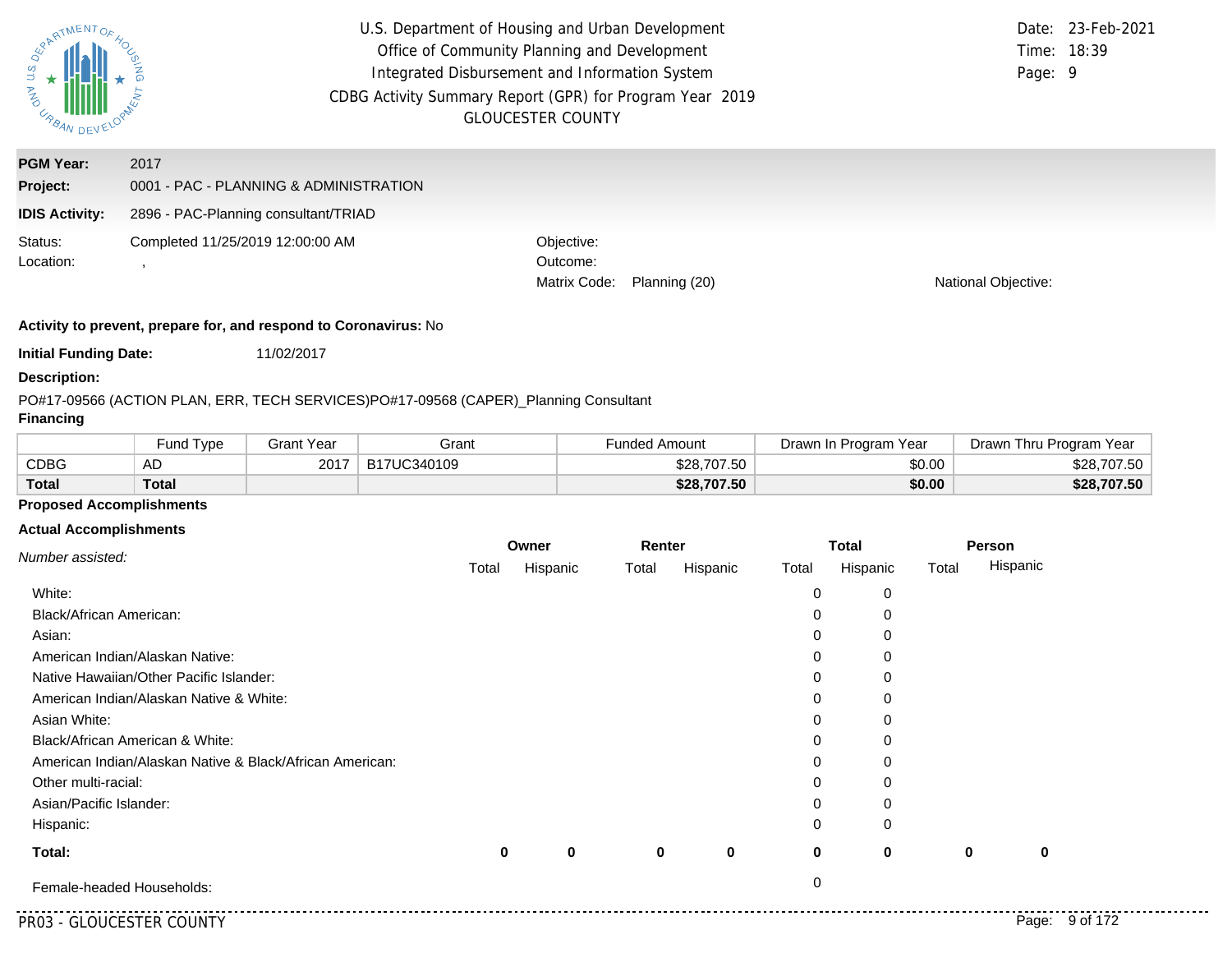

U.S. Department of Housing and Urban Development Office of Community Planning and Development Integrated Disbursement and Information System CDBG Activity Summary Report (GPR) for Program Year 2019 GLOUCESTER COUNTY

Time: 18:39 Page: 10 Date: 23-Feb-2021

| Income Category:     | Owner | Renter | Total | Person |
|----------------------|-------|--------|-------|--------|
|                      |       |        |       |        |
| <b>Extremely Low</b> |       |        | 0     |        |
| Low Mod              |       |        | 0     |        |
| Moderate             |       |        | 0     |        |
| Non Low Moderate     |       |        | 0     |        |
| Total                | 0     | 0      | 0     | 0      |
| Percent Low/Mod      |       |        |       |        |

#### **Annual Accomplishments**

No data returned for this view. This might be because the applied filter excludes all data.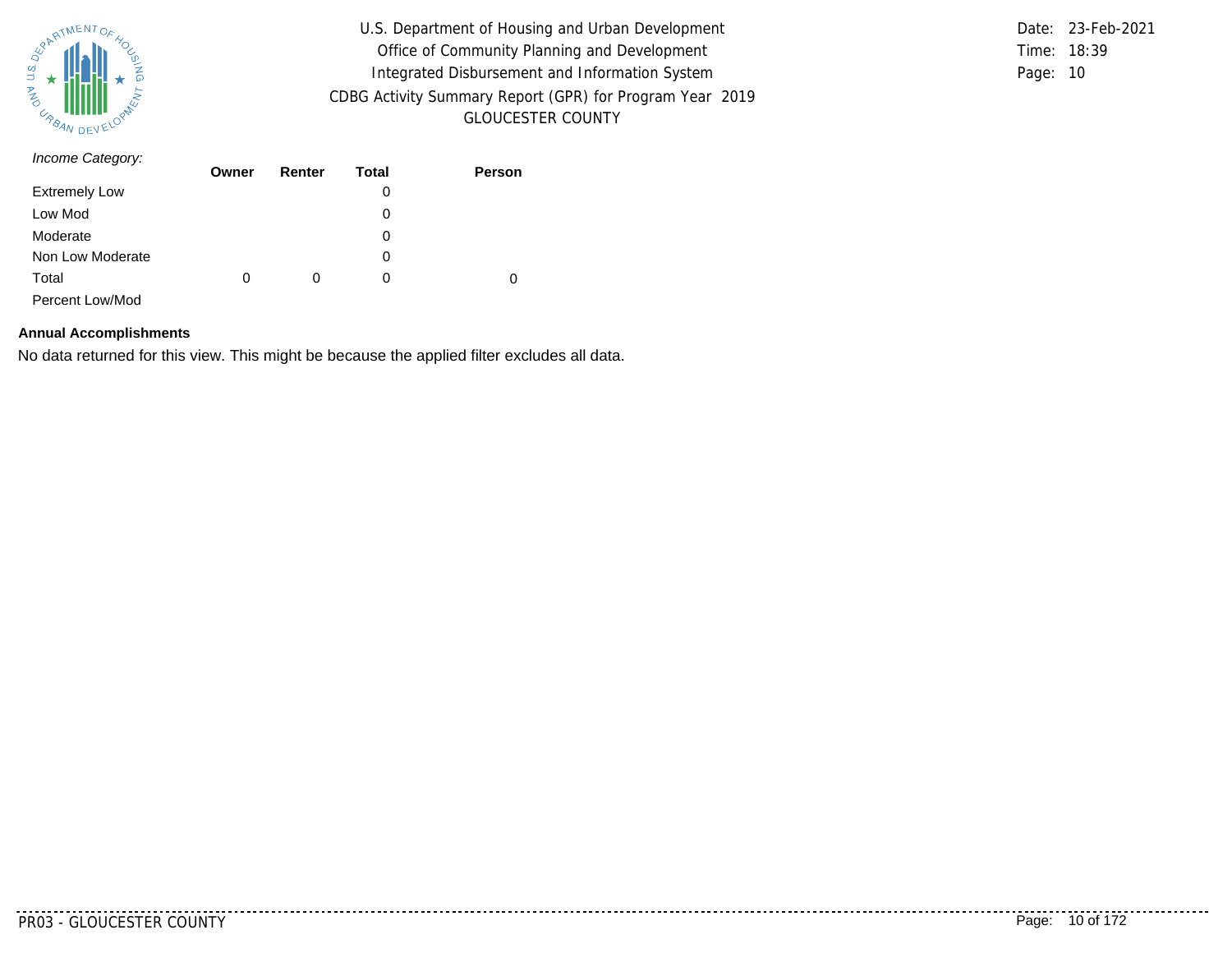| U.S.<br><b>ASSIMARY DE</b>                            | U.S. Department of Housing and Urban Development<br>Office of Community Planning and Development<br>Integrated Disbursement and Information System<br>CDBG Activity Summary Report (GPR) for Program Year 2019 | <b>GLOUCESTER COUNTY</b>               |                                      | Page: 11            | Date: 23-Feb-2021<br>Time: 18:39 |
|-------------------------------------------------------|----------------------------------------------------------------------------------------------------------------------------------------------------------------------------------------------------------------|----------------------------------------|--------------------------------------|---------------------|----------------------------------|
| <b>PGM Year:</b><br>Project:<br><b>IDIS Activity:</b> | 2017<br>0001 - PAC - PLANNING & ADMINISTRATION<br>2899 - PAC [SAL/FRINGE]                                                                                                                                      |                                        |                                      |                     |                                  |
| Status:<br>Location:                                  | Completed 10/1/2020 12:00:00 AM                                                                                                                                                                                | Objective:<br>Outcome:<br>Matrix Code: | General Program Administration (21A) | National Objective: |                                  |

**Initial Funding Date:** 11/02/2017

#### **Description:**

# STAFFFRINGE ASSOCIATED WITH ADMINISTERING CDBGHOME FOR URBAN COUNTY AND WASH TWP METROPOLITAN CITY

## **Financing**

|             | Fund Type | Grant Year | Grant       | Funded Amount | Drawn In Program Year | Drawn Thru Program Year |
|-------------|-----------|------------|-------------|---------------|-----------------------|-------------------------|
|             | AD        | 2017       | B17UC340109 | \$172,902.80  | \$2,435.98            | \$172,902.80            |
| <b>CDBG</b> | PI        |            |             | \$13,150.07   | \$13,150.07           | \$13,150.07             |
| Total       | Total     |            |             | \$186,052.87  | \$15,586.05           | \$186,052.87            |

## **Proposed Accomplishments**

### **Actual Accomplishments**

| Number assisted:                                         |   | Owner    |       | Renter   |          | Total    |       | Person   |  |
|----------------------------------------------------------|---|----------|-------|----------|----------|----------|-------|----------|--|
|                                                          |   | Hispanic | Total | Hispanic | Total    | Hispanic | Total | Hispanic |  |
| White:                                                   |   |          |       |          | 0        | 0        |       |          |  |
| <b>Black/African American:</b>                           |   |          |       |          | 0        | 0        |       |          |  |
| Asian:                                                   |   |          |       |          | 0        | 0        |       |          |  |
| American Indian/Alaskan Native:                          |   |          |       |          | 0        | 0        |       |          |  |
| Native Hawaiian/Other Pacific Islander:                  |   |          |       |          | 0        | 0        |       |          |  |
| American Indian/Alaskan Native & White:                  |   |          |       |          | 0        | 0        |       |          |  |
| Asian White:                                             |   |          |       |          | 0        | 0        |       |          |  |
| Black/African American & White:                          |   |          |       |          | 0        | 0        |       |          |  |
| American Indian/Alaskan Native & Black/African American: |   |          |       |          | 0        | 0        |       |          |  |
| Other multi-racial:                                      |   |          |       |          | $\Omega$ | 0        |       |          |  |
| Asian/Pacific Islander:                                  |   |          |       |          | 0        | 0        |       |          |  |
| Hispanic:                                                |   |          |       |          | $\Omega$ | 0        |       |          |  |
| Total:                                                   | 0 | 0        | 0     | 0        | 0        | 0        | 0     | 0        |  |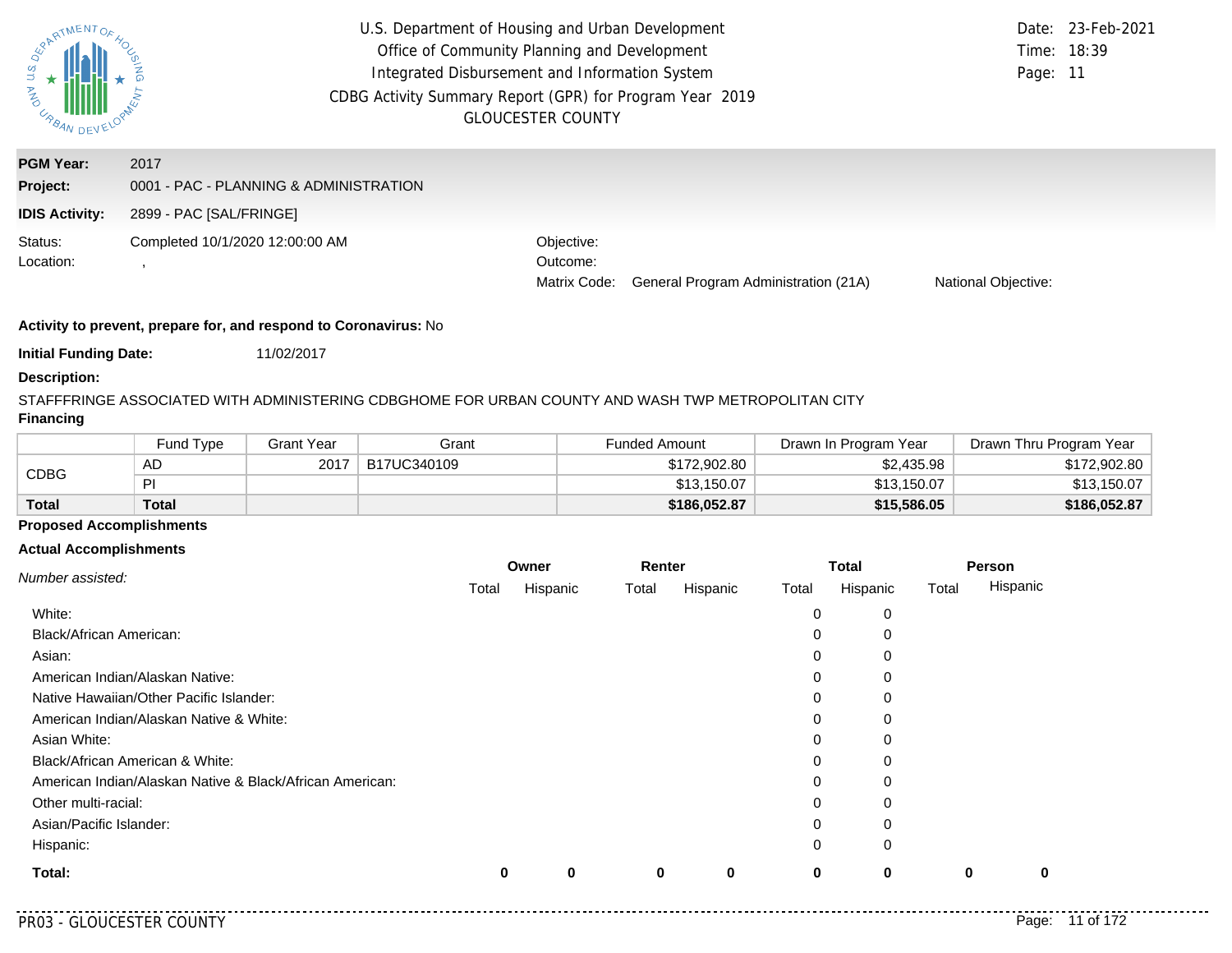

U.S. Department of Housing and Urban Development Office of Community Planning and Development Integrated Disbursement and Information System CDBG Activity Summary Report (GPR) for Program Year 2019 GLOUCESTER COUNTY

Time: 18:39 Page: 12 Date: 23-Feb-2021

Female-headed Households: 0

*Income Category:*

|                      | Owner | Renter | Total | <b>Person</b> |
|----------------------|-------|--------|-------|---------------|
| <b>Extremely Low</b> |       |        | 0     |               |
| Low Mod              |       |        | 0     |               |
| Moderate             |       |        | 0     |               |
| Non Low Moderate     |       |        | 0     |               |
| Total                | 0     | 0      | 0     |               |
| Percent Low/Mod      |       |        |       |               |

## **Annual Accomplishments**

No data returned for this view. This might be because the applied filter excludes all data.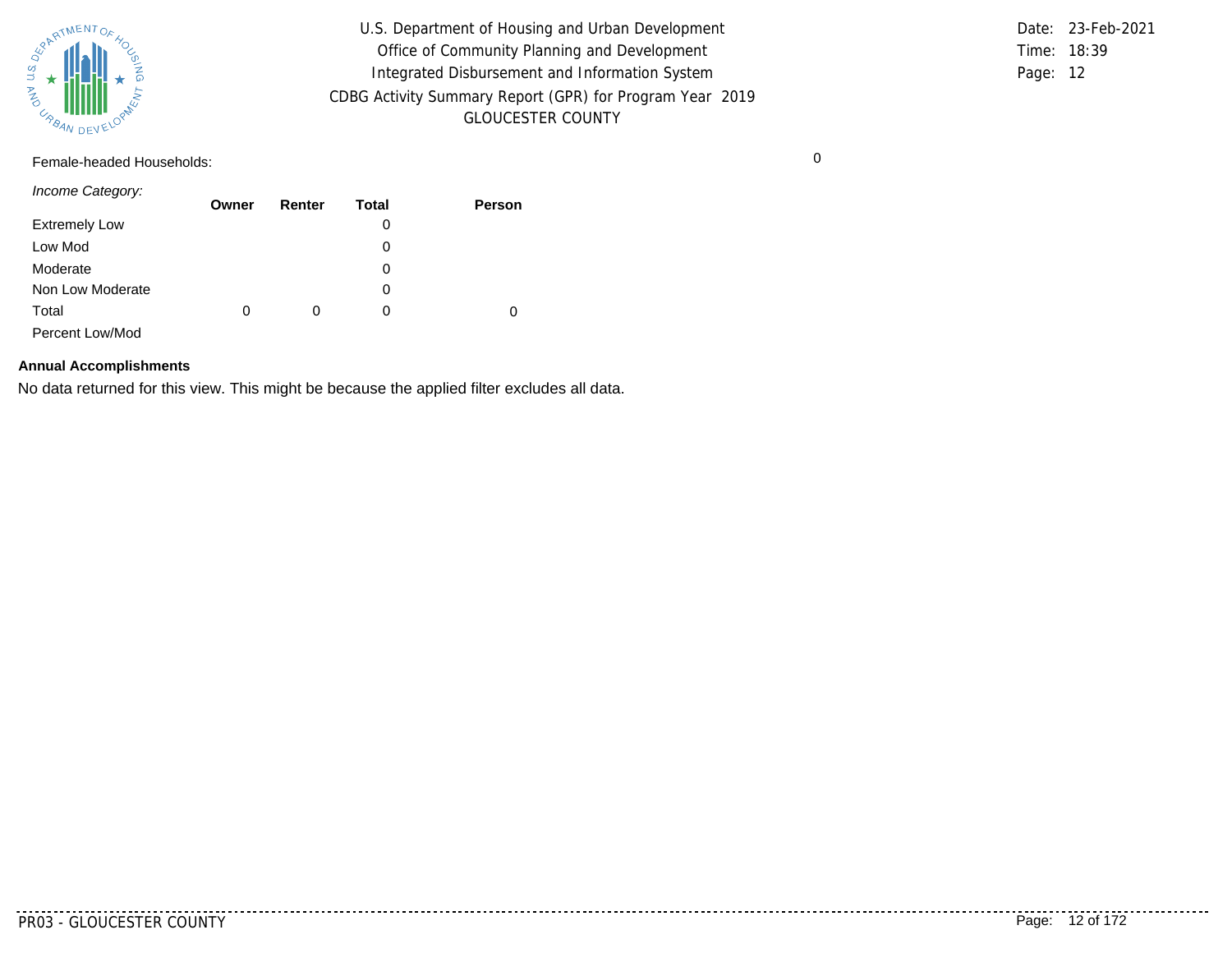| U.S<br>AND<br>URBA-          | U.S. Department of Housing and Urban Development<br>Office of Community Planning and Development<br>Integrated Disbursement and Information System<br>CDBG Activity Summary Report (GPR) for Program Year 2019 | <b>GLOUCESTER COUNTY</b>               |                                      | Page: 13            | Date: 23-Feb-2021<br>Time: 18:39 |
|------------------------------|----------------------------------------------------------------------------------------------------------------------------------------------------------------------------------------------------------------|----------------------------------------|--------------------------------------|---------------------|----------------------------------|
| <b>PGM Year:</b><br>Project: | 2017<br>0001 - PAC - PLANNING & ADMINISTRATION                                                                                                                                                                 |                                        |                                      |                     |                                  |
| <b>IDIS Activity:</b>        | 2900 - PAC- OTHER EXPENSE [C-2]                                                                                                                                                                                |                                        |                                      |                     |                                  |
| Status:<br>Location:         | Completed 6/29/2020 6:40:10 AM                                                                                                                                                                                 | Objective:<br>Outcome:<br>Matrix Code: | General Program Administration (21A) | National Objective: |                                  |

**Initial Funding Date:** 11/02/2017

## **Description:**

OTHER EXPENSES INCLUDING AUDIT, ADVERTISING, TRAVEL, INDIRECTFACILITY COSTS, ETC FOR PROGRAM ADMINISTRATION **Financing**

|              | <b>Fund Type</b> | Grant Year | Grant       | Funded Amount | Drawn In Program Year | Drawn Thru Program Year |
|--------------|------------------|------------|-------------|---------------|-----------------------|-------------------------|
| CDBG         | AD               | 2017       | B17UC340109 | \$7,890.29    | \$0.00                | \$7,890.29              |
| <b>Total</b> | Total            |            |             | \$7,890.29    | \$0.00                | \$7,890.29              |

## **Proposed Accomplishments**

#### **Actual Accomplishments**

| Number assisted:                                         |       | Owner       |       | Renter      |             | <b>Total</b> |       | Person      |
|----------------------------------------------------------|-------|-------------|-------|-------------|-------------|--------------|-------|-------------|
|                                                          | Total | Hispanic    | Total | Hispanic    | Total       | Hispanic     | Total | Hispanic    |
| White:                                                   |       |             |       |             | 0           | 0            |       |             |
| Black/African American:                                  |       |             |       |             | 0           | 0            |       |             |
| Asian:                                                   |       |             |       |             | 0           | 0            |       |             |
| American Indian/Alaskan Native:                          |       |             |       |             | 0           | 0            |       |             |
| Native Hawaiian/Other Pacific Islander:                  |       |             |       |             | 0           | 0            |       |             |
| American Indian/Alaskan Native & White:                  |       |             |       |             | 0           | 0            |       |             |
| Asian White:                                             |       |             |       |             | 0           | 0            |       |             |
| Black/African American & White:                          |       |             |       |             | 0           | 0            |       |             |
| American Indian/Alaskan Native & Black/African American: |       |             |       |             | 0           | 0            |       |             |
| Other multi-racial:                                      |       |             |       |             | 0           | 0            |       |             |
| Asian/Pacific Islander:                                  |       |             |       |             | 0           | 0            |       |             |
| Hispanic:                                                |       |             |       |             | 0           | 0            |       |             |
| Total:                                                   | 0     | $\mathbf 0$ | 0     | $\mathbf 0$ | $\mathbf 0$ | $\bf{0}$     | 0     | $\mathbf 0$ |
| Female-headed Households:                                |       |             |       |             | 0           |              |       |             |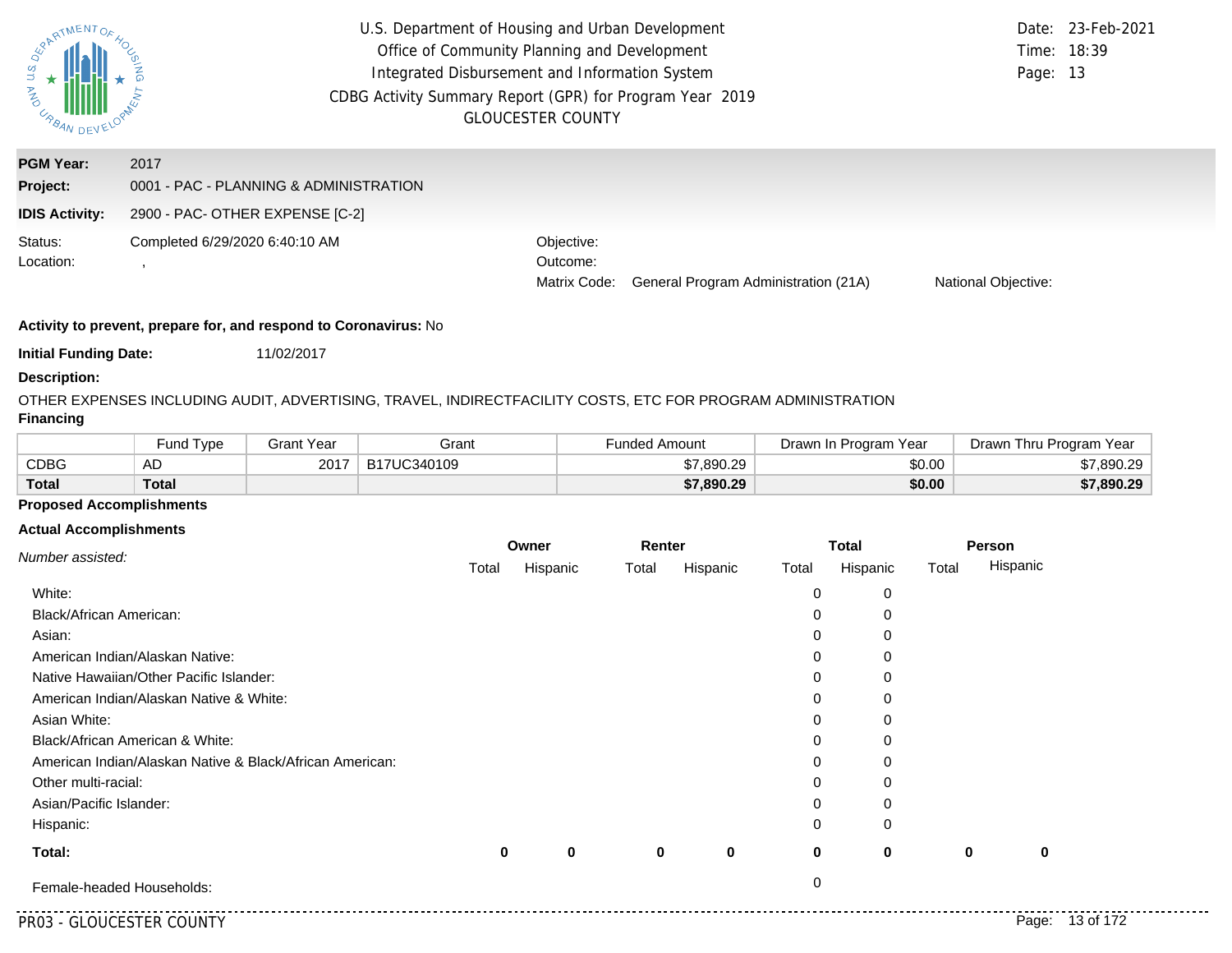

U.S. Department of Housing and Urban Development Office of Community Planning and Development Integrated Disbursement and Information System CDBG Activity Summary Report (GPR) for Program Year 2019 GLOUCESTER COUNTY

Time: 18:39 Page: 14 Date: 23-Feb-2021

| Income Category:     | Owner | Renter | Total | Person |
|----------------------|-------|--------|-------|--------|
|                      |       |        |       |        |
| <b>Extremely Low</b> |       |        | 0     |        |
| Low Mod              |       |        | 0     |        |
| Moderate             |       |        | 0     |        |
| Non Low Moderate     |       |        | 0     |        |
| Total                | 0     | 0      | 0     | 0      |
| Percent Low/Mod      |       |        |       |        |

#### **Annual Accomplishments**

No data returned for this view. This might be because the applied filter excludes all data.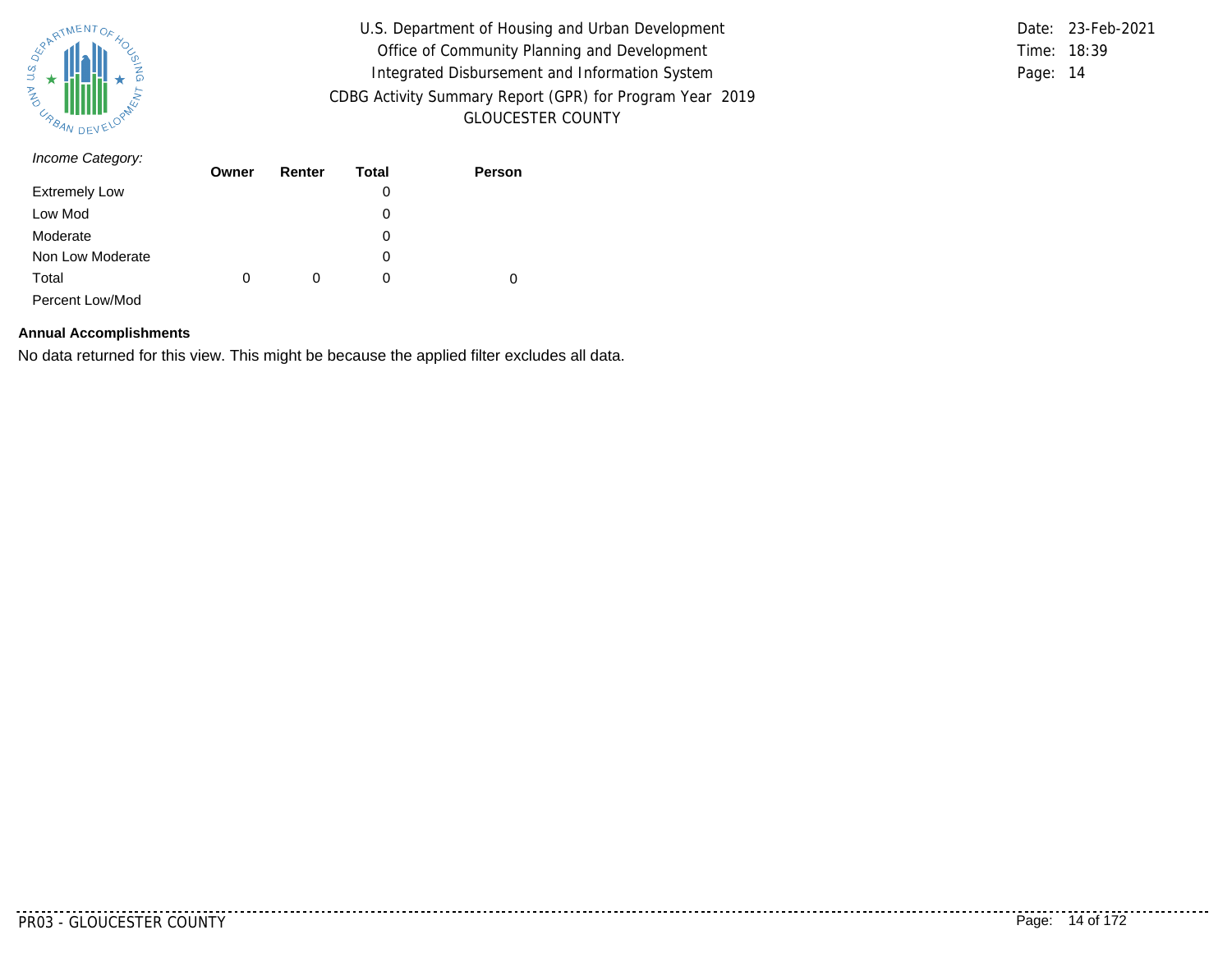| $\overline{a}$<br>AND<br>URBAN DE | U.S. Department of Housing and Urban Development<br>Date: 23-Feb-2021<br>Office of Community Planning and Development<br>Time: 18:39<br>Integrated Disbursement and Information System<br>Page: 15<br>CDBG Activity Summary Report (GPR) for Program Year 2019<br><b>GLOUCESTER COUNTY</b> |                                        |                                                                                             |                     |     |  |
|-----------------------------------|--------------------------------------------------------------------------------------------------------------------------------------------------------------------------------------------------------------------------------------------------------------------------------------------|----------------------------------------|---------------------------------------------------------------------------------------------|---------------------|-----|--|
| <b>PGM Year:</b>                  | 2017                                                                                                                                                                                                                                                                                       |                                        |                                                                                             |                     |     |  |
| Project:                          | 0023 - ADC - ACTIVITY DELIVERY COSTS                                                                                                                                                                                                                                                       |                                        |                                                                                             |                     |     |  |
| <b>IDIS Activity:</b>             | 2901 - ADC-PROGRAM SAL - OFFICE SUPPLIES                                                                                                                                                                                                                                                   |                                        |                                                                                             |                     |     |  |
| Status:<br>Location:              | Completed 9/23/2019 12:00:00 AM<br>Address Suppressed                                                                                                                                                                                                                                      | Objective:<br>Outcome:<br>Matrix Code: | Create suitable living environments<br>Affordability<br>Rehabilitation Administration (14H) | National Objective: | LMH |  |
|                                   |                                                                                                                                                                                                                                                                                            |                                        |                                                                                             |                     |     |  |

**Initial Funding Date:** 11/02/2017

### **Description:**

### SALARY COSTS AND EXPENSES ASSOCIATED WITH carrying out project implementation activities

## **Financing**

|              | und Type <sup>-</sup> | Grant Year | Grant       | Funded Amount | Drawn In Program Year | Drawn Thru Program Year |
|--------------|-----------------------|------------|-------------|---------------|-----------------------|-------------------------|
| <b>CDBG</b>  | <b>ENL</b><br>ᄃᅠᄓ     | 2017       | B17UC340109 | \$68,982.89   | \$0.00                | \$68,982.89             |
| <b>Total</b> | Total                 |            |             | \$68,982.89   | \$0.00                | \$68,982.89             |

### **Proposed Accomplishments**

Housing Units : 35

#### **Actual Accomplishments**

|                                                          | Owner |          | Renter |          | Total    |              | Person |          |
|----------------------------------------------------------|-------|----------|--------|----------|----------|--------------|--------|----------|
| Number assisted:                                         | Total | Hispanic | Total  | Hispanic | Total    | Hispanic     | Total  | Hispanic |
| White:                                                   |       | 0        |        | 0        | $\Omega$ |              |        |          |
| <b>Black/African American:</b>                           |       | 0        |        | $\Omega$ | $\Omega$ |              | 0      |          |
| Asian:                                                   |       | 0        |        |          | $\Omega$ |              | 0      |          |
| American Indian/Alaskan Native:                          |       | 0        |        | 0        | $\Omega$ | $\Omega$     | 0      |          |
| Native Hawaiian/Other Pacific Islander:                  |       | $\Omega$ |        |          | 0        |              |        |          |
| American Indian/Alaskan Native & White:                  |       | 0        | 0      | 0        | $\Omega$ | 0            | 0      |          |
| Asian White:                                             |       | 0        |        |          | 0        |              |        |          |
| Black/African American & White:                          |       | 0        |        |          | $\Omega$ |              |        |          |
| American Indian/Alaskan Native & Black/African American: |       | $\Omega$ |        | $\Omega$ | $\Omega$ | <sup>0</sup> | O      |          |
| Other multi-racial:                                      |       |          |        |          |          |              |        |          |
| Asian/Pacific Islander:                                  |       | 0        |        | 0        | $\Omega$ |              | 0      |          |
| Hispanic:                                                |       | 0        | 0      | 0        | $\Omega$ | 0            | ŋ      |          |
| Total:                                                   |       |          | o      |          |          |              |        |          |

. . . . .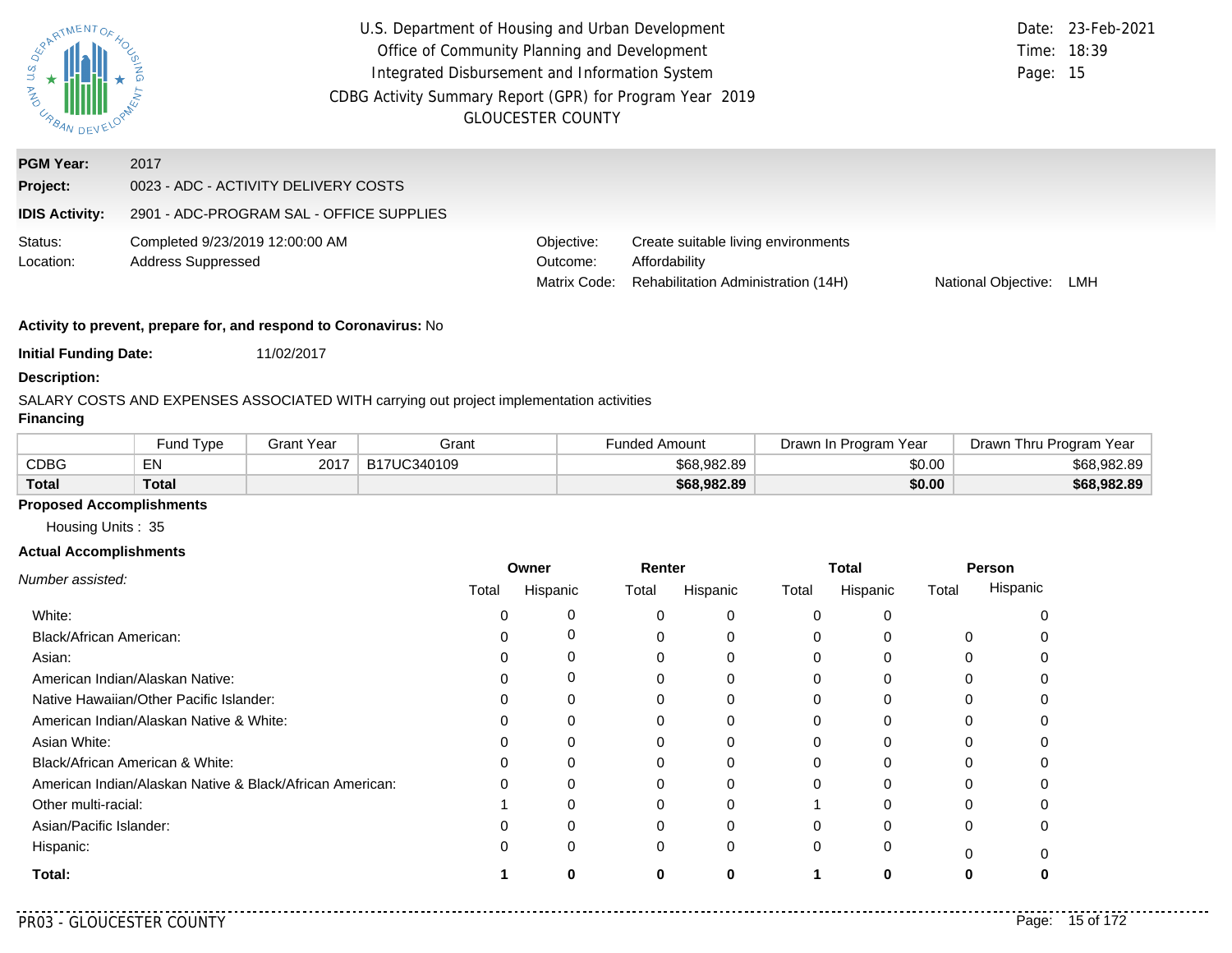| SURATMENTOFAOL    |           |  |
|-------------------|-----------|--|
| S.T<br><b>MAG</b> |           |  |
| URBAN             | DEVELOPAN |  |

| U.S. Department of Housing and Urban Development                                     |          | Date: 23-Feb-2021 |
|--------------------------------------------------------------------------------------|----------|-------------------|
| Office of Community Planning and Development                                         |          | Time: 18:39       |
| Integrated Disbursement and Information System                                       | Page: 16 |                   |
| CDBG Activity Summary Report (GPR) for Program Year 2019<br><b>GLOUCESTER COUNTY</b> |          |                   |

Female-headed Households: 0 0 0

*Income Category:*

|                      | Owner  | Renter | Total  | <b>Person</b> |
|----------------------|--------|--------|--------|---------------|
| <b>Extremely Low</b> |        |        |        |               |
| Low Mod              | 0      |        | O      |               |
| Moderate             | 1      |        |        |               |
| Non Low Moderate     |        |        | O      |               |
| Total                | 1      |        |        |               |
| Percent Low/Mod      | 100.0% |        | 100.0% |               |

#### **Annual Accomplishments**

| Years | <b>Accomplishment Narrative</b>                                                | Renefitting |
|-------|--------------------------------------------------------------------------------|-------------|
| 2017  | Provide activity delivery services for implementation of housing rehab program |             |

. . . . . . . . .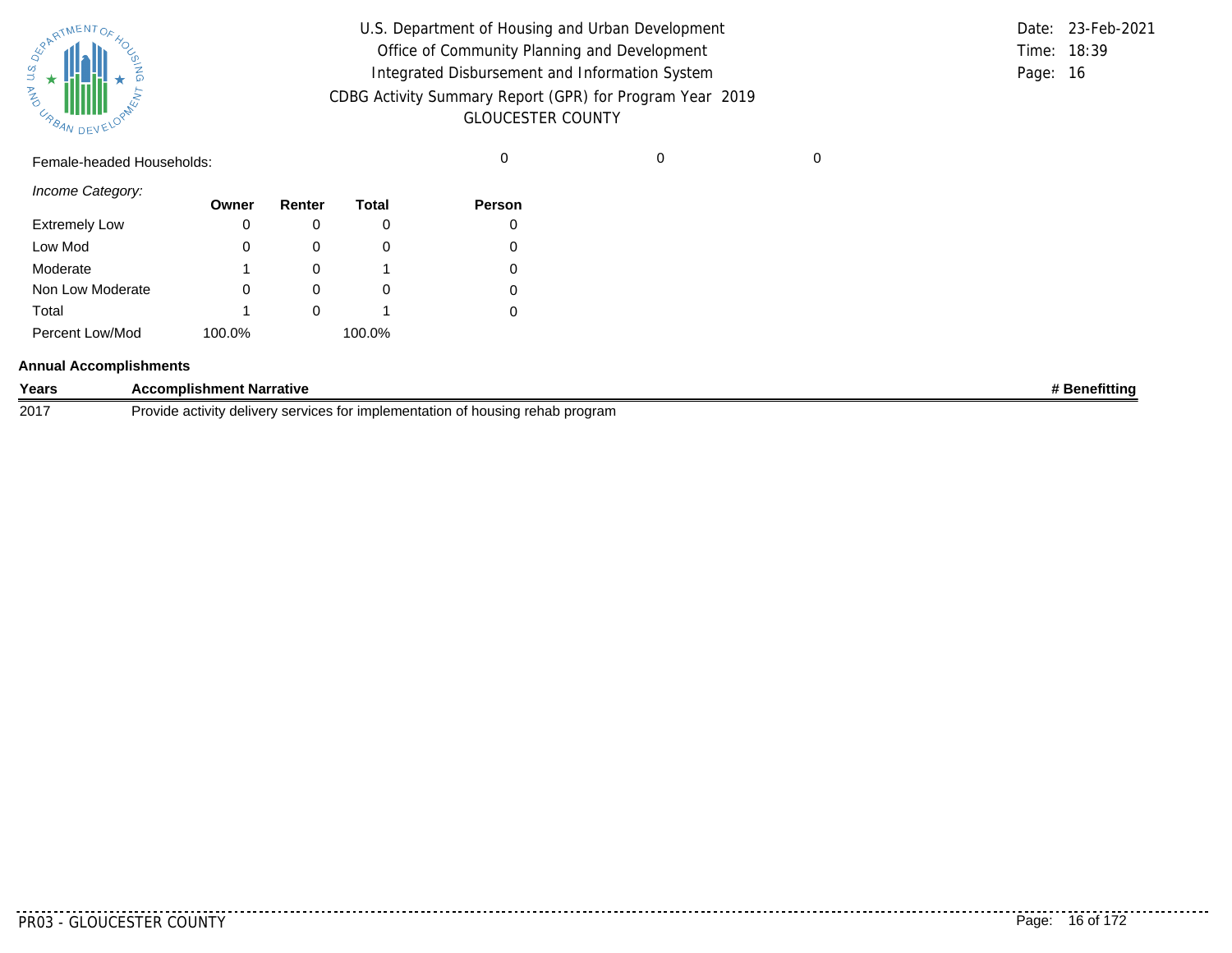| SPARTMENTOS<br><b>STA ANO</b> | U.S. Department of Housing and Urban Development<br>Office of Community Planning and Development<br>Integrated Disbursement and Information System<br>CDBG Activity Summary Report (GPR) for Program Year 2019<br><b>GLOUCESTER COUNTY</b> | Time: 18:39<br>Page: 17                | Date: 23-Feb-2021                                                                                         |                     |     |
|-------------------------------|--------------------------------------------------------------------------------------------------------------------------------------------------------------------------------------------------------------------------------------------|----------------------------------------|-----------------------------------------------------------------------------------------------------------|---------------------|-----|
| <b>PGM Year:</b>              | 2017                                                                                                                                                                                                                                       |                                        |                                                                                                           |                     |     |
| Project:                      | 0024 - ADA WHEELCHAIR RAMP GRANT PROGRAM                                                                                                                                                                                                   |                                        |                                                                                                           |                     |     |
| <b>IDIS Activity:</b>         | 2931 - HFH ADA RAMP/MANTZELL/WASHINGTON                                                                                                                                                                                                    |                                        |                                                                                                           |                     |     |
| Status:<br>Location:          | Completed 9/23/2019 12:00:00 AM<br>348 Wilson Rd FRANK AND ELIZABETH MANTZELL<br>Turnersville, NJ 08012-1456                                                                                                                               | Objective:<br>Outcome:<br>Matrix Code: | Create suitable living environments<br>Availability/accessibility<br>Rehab; Single-Unit Residential (14A) | National Objective: | LMH |
|                               | Activity to prevent, prepare for, and respond to Coronavirus: No                                                                                                                                                                           |                                        |                                                                                                           |                     |     |
| <b>Initial Funding Date:</b>  | 03/28/2018                                                                                                                                                                                                                                 |                                        |                                                                                                           |                     |     |
| <b>Description:</b>           |                                                                                                                                                                                                                                            |                                        |                                                                                                           |                     |     |
| <b>Financing</b>              | PO #HABITAT FOR HUMANITY - INSTALL ADA WHEELCHAIR RAMP                                                                                                                                                                                     |                                        |                                                                                                           |                     |     |

|              | Fund Tvpe    | Grant Year | Grant       | Funded Amount | Drawn In Program Year | Drawn Thru Program Year |
|--------------|--------------|------------|-------------|---------------|-----------------------|-------------------------|
| <b>CDBG</b>  | EN           | 2016       | B16UC340109 | \$2,500.00    | \$0.00                | \$2,500.00              |
| <b>Total</b> | <b>Total</b> |            |             | \$2,500.00    | \$0.00                | \$2,500.00              |

# **Proposed Accomplishments**

Housing Units : 1

#### **Actual Accomplishments**

|                                                          | Owner |          | Renter |          | <b>Total</b> |          | <b>Person</b> |          |
|----------------------------------------------------------|-------|----------|--------|----------|--------------|----------|---------------|----------|
| Number assisted:                                         | Total | Hispanic | Total  | Hispanic | Total        | Hispanic | Total         | Hispanic |
| White:                                                   |       |          |        |          |              |          |               |          |
| Black/African American:                                  |       |          |        |          |              |          |               |          |
| Asian:                                                   |       |          | 0      | 0        | 0            | 0        |               |          |
| American Indian/Alaskan Native:                          |       |          |        | $\Omega$ |              |          |               |          |
| Native Hawaiian/Other Pacific Islander:                  |       |          |        |          |              |          |               |          |
| American Indian/Alaskan Native & White:                  |       |          |        |          |              |          |               |          |
| Asian White:                                             |       |          |        |          |              |          |               |          |
| Black/African American & White:                          |       |          | 0      |          | 0            |          |               |          |
| American Indian/Alaskan Native & Black/African American: |       |          |        | 0        |              |          |               |          |
| Other multi-racial:                                      |       |          |        |          |              |          |               |          |
| Asian/Pacific Islander:                                  |       |          | 0      | $\Omega$ | 0            | ∩        | U             | ∩        |
| Hispanic:                                                |       | $\Omega$ | 0      | 0        | 0            | 0        |               |          |
| Total:                                                   |       |          | 0      | $\bf{0}$ |              |          |               |          |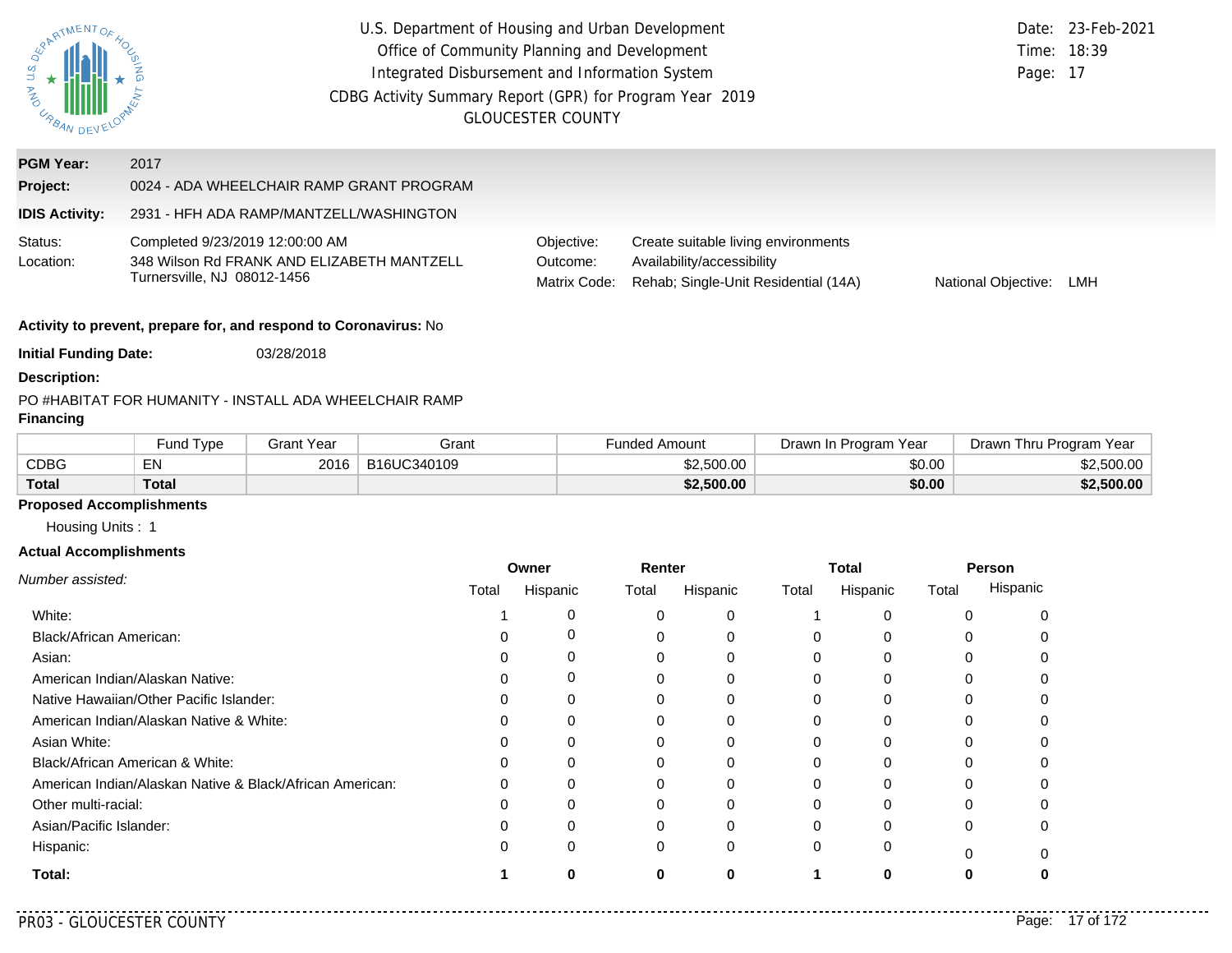| SUPATMENTOF HOL |           |  |
|-----------------|-----------|--|
| URBAN           | DEVELOPAL |  |

| U.S. Department of Housing and Urban Development         |             | Date: 23-Feb-2021 |
|----------------------------------------------------------|-------------|-------------------|
| Office of Community Planning and Development             | Time: 18:39 |                   |
| Integrated Disbursement and Information System           | Page: 18    |                   |
| CDBG Activity Summary Report (GPR) for Program Year 2019 |             |                   |
| <b>GLOUCESTER COUNTY</b>                                 |             |                   |

Female-headed Households: 0 0 0

*Income Category:*

|                      | Owner  | Renter | Total  | <b>Person</b> |
|----------------------|--------|--------|--------|---------------|
| <b>Extremely Low</b> | 0      |        |        | O             |
| Low Mod              |        |        |        |               |
| Moderate             | 0      |        | O      |               |
| Non Low Moderate     | 0      |        |        |               |
| Total                |        |        |        |               |
| Percent Low/Mod      | 100.0% |        | 100.0% |               |

#### **Annual Accomplishments**

| Years | <b>Accomplishment Narrative</b>                               | <b>*</b> Benefitting |
|-------|---------------------------------------------------------------|----------------------|
| 2017  | WHEELCHAIR RAMP FOR INCOME ELIGIBLE HOUSEHOLD<br>INST<br>FALI |                      |

. . . . . . . . .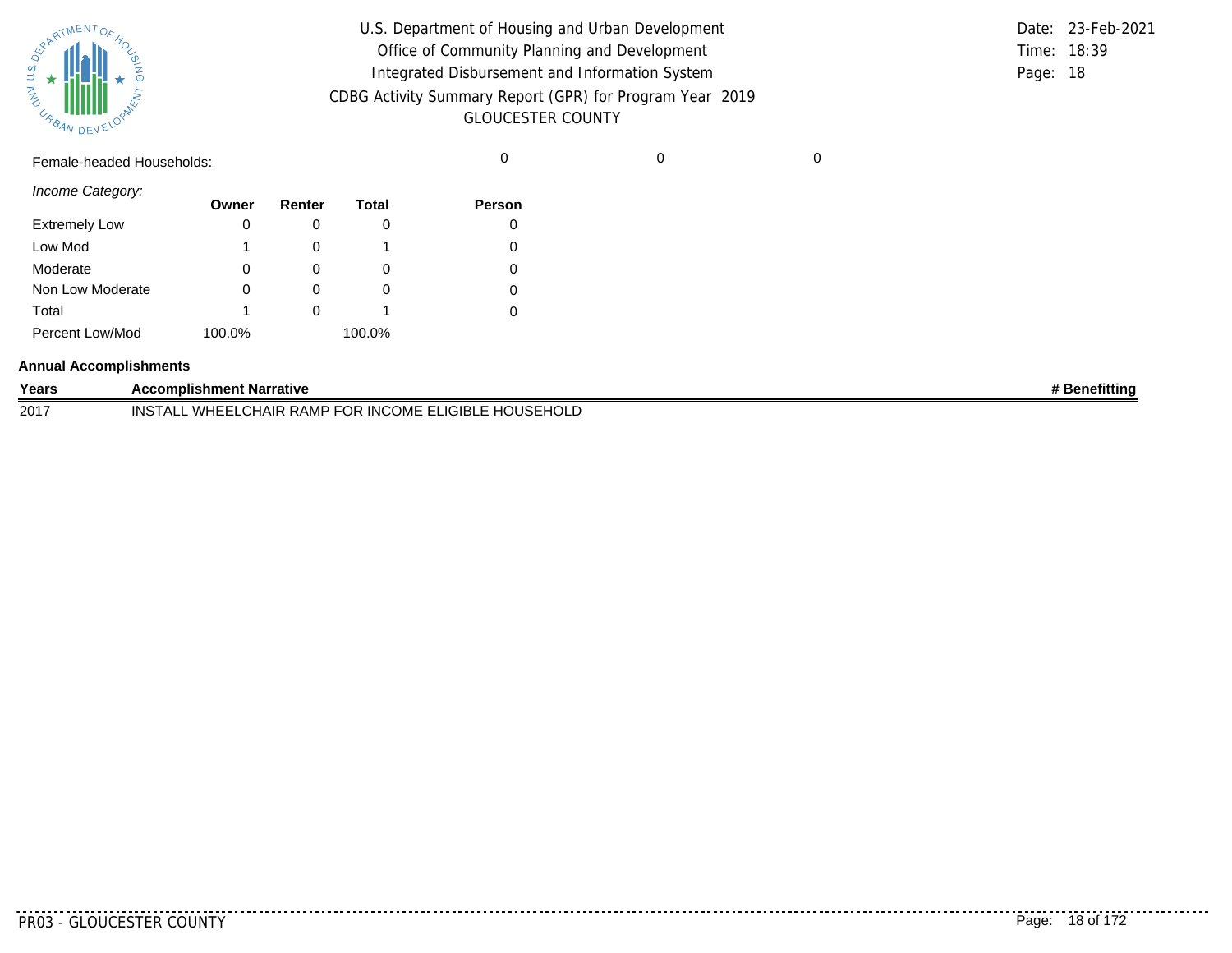| ERARTMENTOR.<br><b>STANADE</b> | U.S. Department of Housing and Urban Development<br>Office of Community Planning and Development<br>Integrated Disbursement and Information System<br>CDBG Activity Summary Report (GPR) for Program Year 2019<br><b>GLOUCESTER COUNTY</b> | Date:<br>Time: 18:39<br>Page: 19       | 23-Feb-2021                                                                                        |                     |            |
|--------------------------------|--------------------------------------------------------------------------------------------------------------------------------------------------------------------------------------------------------------------------------------------|----------------------------------------|----------------------------------------------------------------------------------------------------|---------------------|------------|
| <b>PGM Year:</b>               | 2017                                                                                                                                                                                                                                       |                                        |                                                                                                    |                     |            |
| Project:                       | 0022 - GCIA - Paulsboro clearance project                                                                                                                                                                                                  |                                        |                                                                                                    |                     |            |
| <b>IDIS Activity:</b>          | 2938 - PUBLIC FACILITIES/GCIA-PAULSBORO                                                                                                                                                                                                    |                                        |                                                                                                    |                     |            |
| Status:<br>Location:           | Completed 1/17/2020 12:00:00 AM<br><b>Address Suppressed</b>                                                                                                                                                                               | Objective:<br>Outcome:<br>Matrix Code: | Create suitable living environments<br>Availability/accessibility<br>Clearance and Demolition (04) | National Objective: | <b>SBS</b> |
|                                | Activity to prevent, prepare for, and respond to Coronavirus: No                                                                                                                                                                           |                                        |                                                                                                    |                     |            |
| <b>Initial Funding Date:</b>   | 05/08/2018                                                                                                                                                                                                                                 |                                        |                                                                                                    |                     |            |
| <b>Description:</b>            |                                                                                                                                                                                                                                            |                                        |                                                                                                    |                     |            |
| <b>Financing</b>               | PO#GICA MANAGED DEMOLITION OF 7 STRUCTURES IN PAULSBORO                                                                                                                                                                                    |                                        |                                                                                                    |                     |            |

|              | Fund Type | Grant Year | Grant | <b>Funded Amount</b> | Drawn In Program Year | Drawn Thru Program Year |
|--------------|-----------|------------|-------|----------------------|-----------------------|-------------------------|
| <b>CDBG</b>  | ∽         |            |       | \$174,633,82         | \$0.00                | \$174,633.82            |
| <b>Total</b> | Total     |            |       | \$174.633.82         | \$0.00                | \$174,633.82            |

# **Proposed Accomplishments**

Housing Units : 7

## **Annual Accomplishments**

| Years | <b>Accomplishment Narrative</b>                                  | # Benefitting |
|-------|------------------------------------------------------------------|---------------|
| 2018  | Demolition of blighted structures to remove hazardous conditions |               |
| 2019  | Demolition and clearance of blighted structures in LMA area      |               |

. . . . .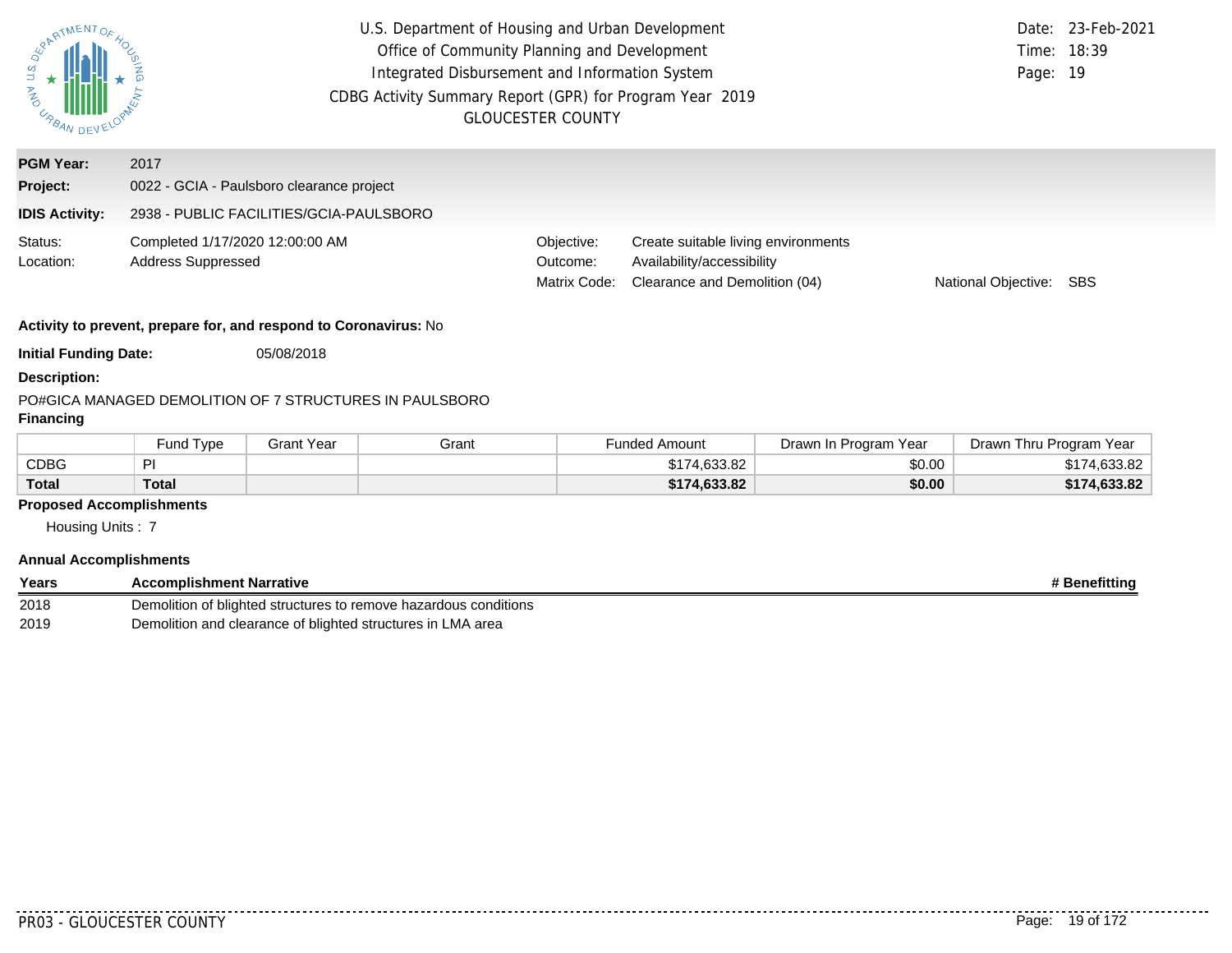| PARTMENTOR<br>S<br><b>MAG</b><br>URBAN DEV | U.S. Department of Housing and Urban Development<br>Office of Community Planning and Development<br>Integrated Disbursement and Information System<br>CDBG Activity Summary Report (GPR) for Program Year 2019 | <b>GLOUCESTER COUNTY</b>               |                                      | Page: 20                   | Date: 23-Feb-2021<br>Time: 18:39 |
|--------------------------------------------|----------------------------------------------------------------------------------------------------------------------------------------------------------------------------------------------------------------|----------------------------------------|--------------------------------------|----------------------------|----------------------------------|
| <b>PGM Year:</b><br>Project:               | 2018<br>0001 - Planning & Administration 2018                                                                                                                                                                  |                                        |                                      |                            |                                  |
| <b>IDIS Activity:</b>                      | 2959 - PAC [SAL/FRINGE] 2018                                                                                                                                                                                   |                                        |                                      |                            |                                  |
| Status:<br>Location:                       | Completed 11/27/2019 12:00:00 AM                                                                                                                                                                               | Objective:<br>Outcome:<br>Matrix Code: | General Program Administration (21A) | <b>National Objective:</b> |                                  |

**Initial Funding Date:** 12/14/2018

#### **Description:**

# STAFFFRINGE ASSOCIATED WITH ADMINISTERING CDBGHOME FOR URBAN COUNTY AND WASH TWP METROPOLITAN CITY

## **Financing**

|              | Fund Type    | Grant Year | Grant       | Funded Amount | Drawn In Program Year | Drawn Thru Program Year |
|--------------|--------------|------------|-------------|---------------|-----------------------|-------------------------|
|              | AD           | 2018       | B18UC340109 | \$160,880.58  | \$28,938.42           | \$160,880.58            |
| <b>CDBG</b>  | PI           |            |             | \$12,989.89   | \$0.00                | \$12,989.89             |
| <b>Total</b> | <b>Total</b> |            |             | \$173,870,47  | \$28,938.42           | \$173,870.47            |

## **Proposed Accomplishments**

### **Actual Accomplishments**

|                                                          |       | Owner    |       | Renter   |       | <b>Total</b> |       | Person   |  |
|----------------------------------------------------------|-------|----------|-------|----------|-------|--------------|-------|----------|--|
| Number assisted:                                         | Total | Hispanic | Total | Hispanic | Total | Hispanic     | Total | Hispanic |  |
| White:                                                   |       |          |       |          | 0     | 0            |       |          |  |
| <b>Black/African American:</b>                           |       |          |       |          | 0     | 0            |       |          |  |
| Asian:                                                   |       |          |       |          | 0     | 0            |       |          |  |
| American Indian/Alaskan Native:                          |       |          |       |          | 0     | 0            |       |          |  |
| Native Hawaiian/Other Pacific Islander:                  |       |          |       |          | 0     | 0            |       |          |  |
| American Indian/Alaskan Native & White:                  |       |          |       |          | 0     | 0            |       |          |  |
| Asian White:                                             |       |          |       |          | 0     | 0            |       |          |  |
| Black/African American & White:                          |       |          |       |          | 0     | 0            |       |          |  |
| American Indian/Alaskan Native & Black/African American: |       |          |       |          | 0     | 0            |       |          |  |
| Other multi-racial:                                      |       |          |       |          | 0     | 0            |       |          |  |
| Asian/Pacific Islander:                                  |       |          |       |          | 0     | 0            |       |          |  |
| Hispanic:                                                |       |          |       |          | 0     | $\mathbf 0$  |       |          |  |
| Total:                                                   | 0     | $\bf{0}$ | 0     | 0        | 0     | 0            | 0     | 0        |  |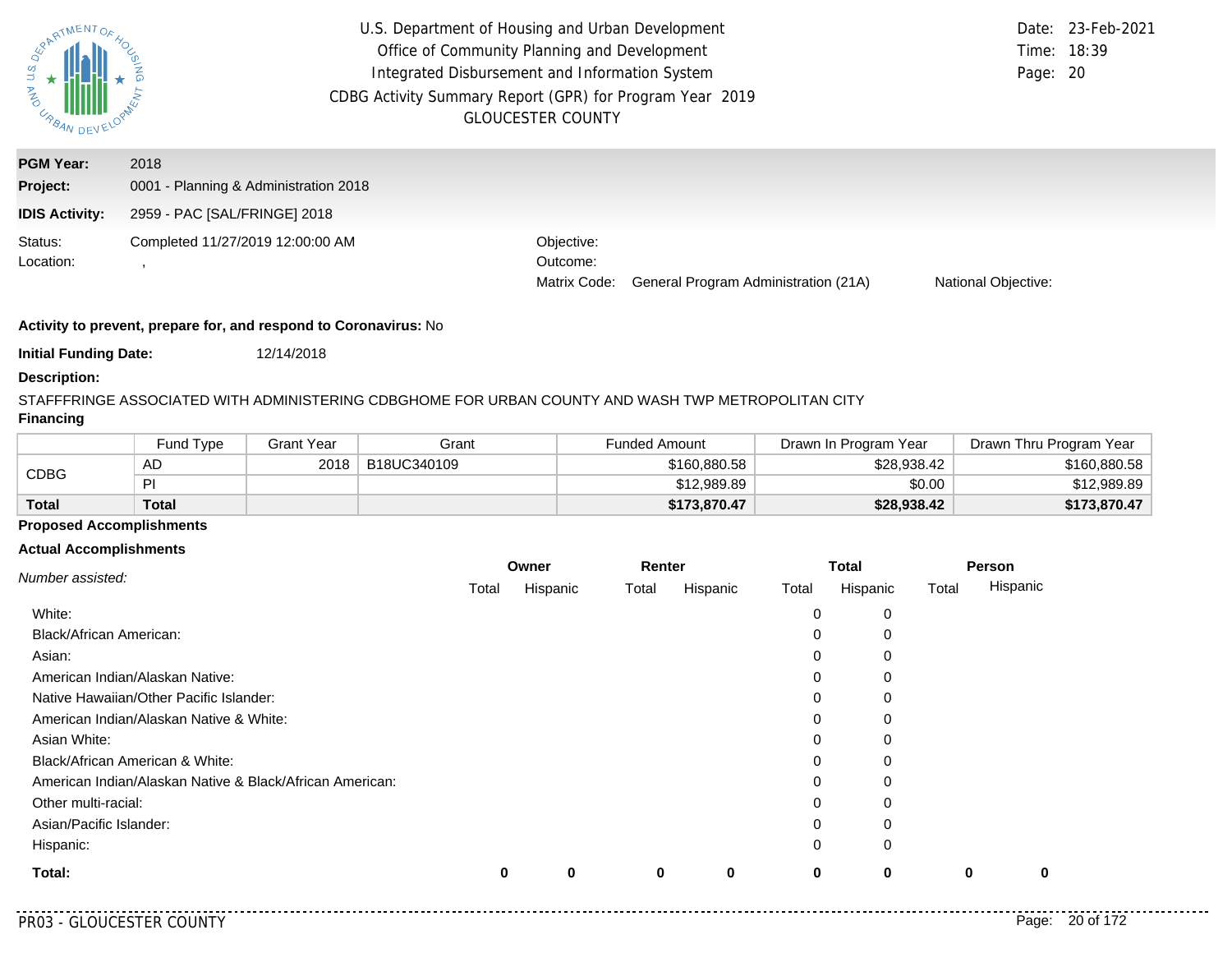

U.S. Department of Housing and Urban Development Office of Community Planning and Development Integrated Disbursement and Information System CDBG Activity Summary Report (GPR) for Program Year 2019 GLOUCESTER COUNTY

Time: 18:39 Page: 21 Date: 23-Feb-2021

Female-headed Households: 0

*Income Category:*

|                      | Owner | Renter | Total | <b>Person</b> |
|----------------------|-------|--------|-------|---------------|
| <b>Extremely Low</b> |       |        | 0     |               |
| Low Mod              |       |        | 0     |               |
| Moderate             |       |        | 0     |               |
| Non Low Moderate     |       |        | 0     |               |
| Total                | 0     | 0      | 0     | 0             |
| Percent Low/Mod      |       |        |       |               |

### **Annual Accomplishments**

No data returned for this view. This might be because the applied filter excludes all data.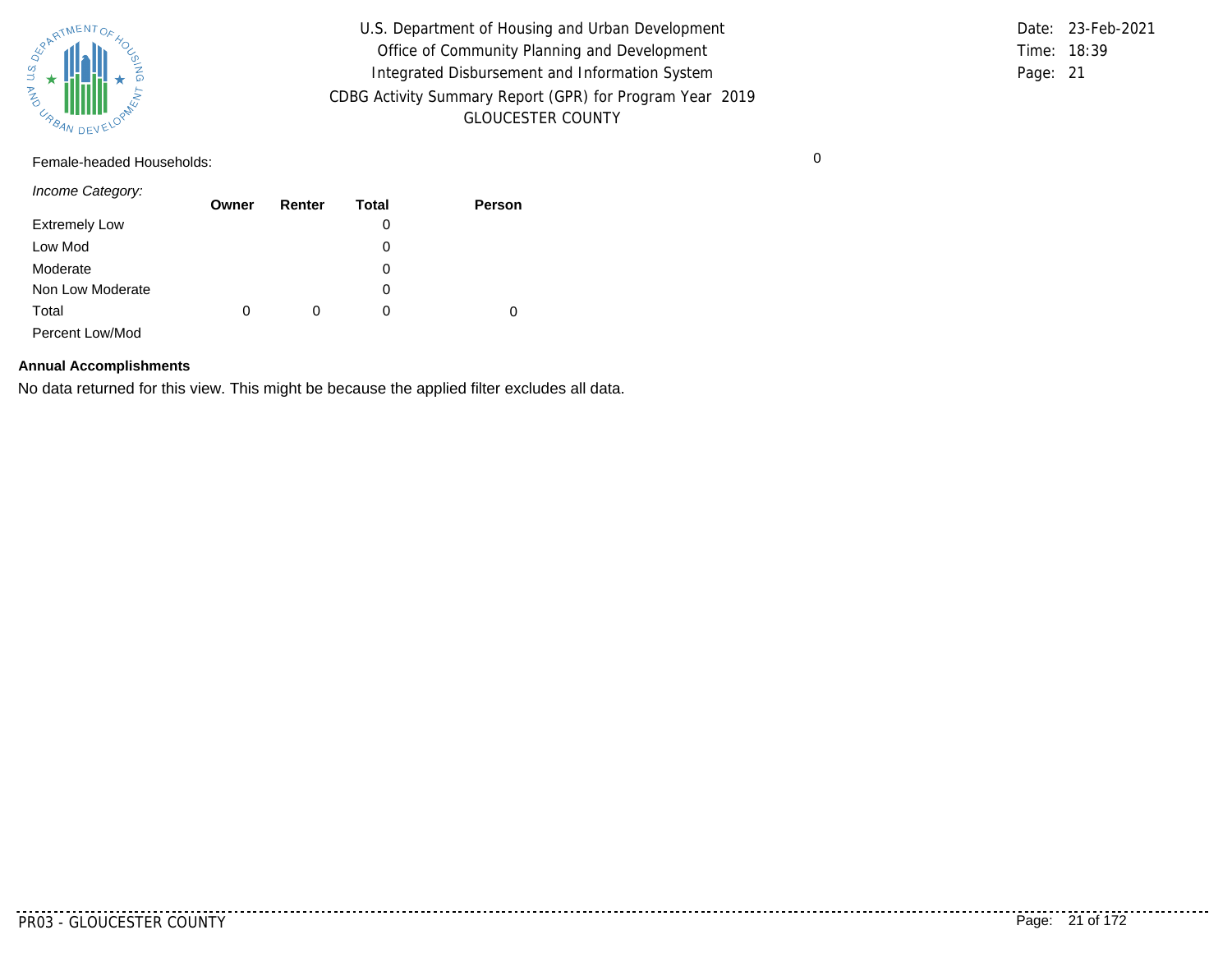| PARTMENTOR<br><b>AND</b><br>URBA. | U.S. Department of Housing and Urban Development<br>Office of Community Planning and Development<br>Integrated Disbursement and Information System<br>CDBG Activity Summary Report (GPR) for Program Year 2019 | <b>GLOUCESTER COUNTY</b>               |                                      | Page: 22                   | Date: 23-Feb-2021<br>Time: 18:39 |
|-----------------------------------|----------------------------------------------------------------------------------------------------------------------------------------------------------------------------------------------------------------|----------------------------------------|--------------------------------------|----------------------------|----------------------------------|
| <b>PGM Year:</b><br>Project:      | 2018<br>0001 - Planning & Administration 2018                                                                                                                                                                  |                                        |                                      |                            |                                  |
| <b>IDIS Activity:</b>             | 2960 - PAC C-2 OTHER EXPENSES                                                                                                                                                                                  |                                        |                                      |                            |                                  |
| Status:<br>Location:              | Completed 12/31/2020 12:00:00 AM                                                                                                                                                                               | Objective:<br>Outcome:<br>Matrix Code: | General Program Administration (21A) | <b>National Objective:</b> |                                  |

**Initial Funding Date:** 12/14/2018

#### **Description:**

# OTHER EXPENSES INCLUDING AUDIT, ADVERTISING, TRAVEL, CONF, MEETINGS, ETC FOR PROGRAM ADMINISTRATION

## **Financing**

|              | Fund Type | Grant Year | Grant       | Funded Amount | Drawn In Program Year | Drawn Thru Program Year |
|--------------|-----------|------------|-------------|---------------|-----------------------|-------------------------|
| <b>CDBG</b>  | AD        | 2018       | B18UC340109 | \$14.735.18   | \$1.044.45            | \$8,735.18              |
| <b>Total</b> | Total     |            |             | \$14,735.18   | \$1.044.45            | \$8,735.18              |

### **Proposed Accomplishments**

#### **Actual Accomplishments**

|                                                          | Owner |             |          | Renter      |             | <b>Total</b> |             | Person   |
|----------------------------------------------------------|-------|-------------|----------|-------------|-------------|--------------|-------------|----------|
| Number assisted:                                         | Total | Hispanic    | Total    | Hispanic    | Total       | Hispanic     | Total       | Hispanic |
| White:                                                   |       |             |          |             | 0           | 0            |             |          |
| Black/African American:                                  |       |             |          |             | 0           | 0            |             |          |
| Asian:                                                   |       |             |          |             | 0           | 0            |             |          |
| American Indian/Alaskan Native:                          |       |             |          |             | 0           | $\Omega$     |             |          |
| Native Hawaiian/Other Pacific Islander:                  |       |             |          |             | 0           | 0            |             |          |
| American Indian/Alaskan Native & White:                  |       |             |          |             | 0           | $\Omega$     |             |          |
| Asian White:                                             |       |             |          |             | 0           | 0            |             |          |
| Black/African American & White:                          |       |             |          |             | $\Omega$    | $\Omega$     |             |          |
| American Indian/Alaskan Native & Black/African American: |       |             |          |             | 0           | 0            |             |          |
| Other multi-racial:                                      |       |             |          |             | 0           | 0            |             |          |
| Asian/Pacific Islander:                                  |       |             |          |             | 0           | 0            |             |          |
| Hispanic:                                                |       |             |          |             | 0           | 0            |             |          |
| Total:                                                   | 0     | $\mathbf 0$ | $\bf{0}$ | $\mathbf 0$ | $\mathbf 0$ | $\bf{0}$     | $\mathbf 0$ | $\bf{0}$ |
| Female-headed Households:                                |       |             |          |             | $\mathbf 0$ |              |             |          |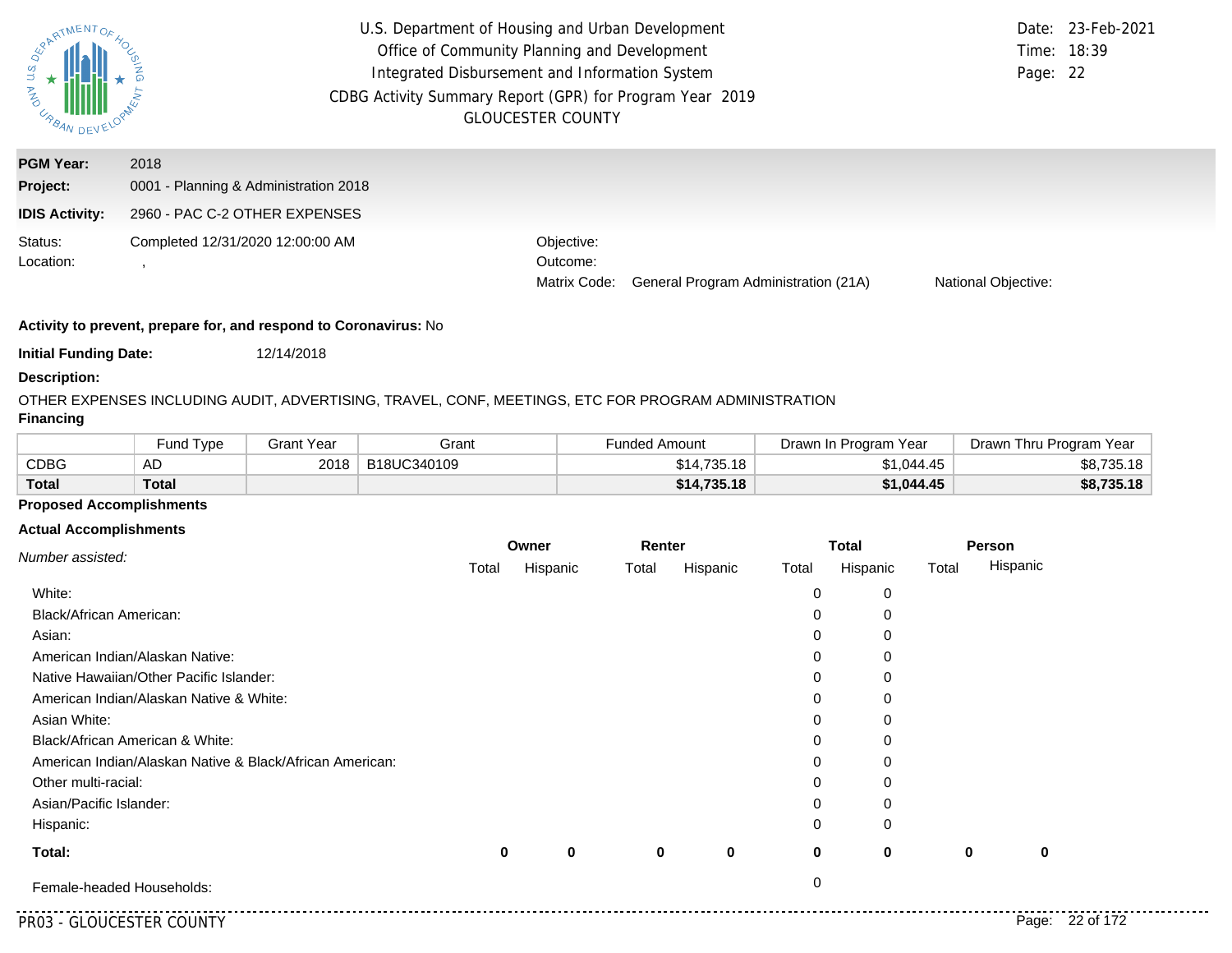

U.S. Department of Housing and Urban Development Office of Community Planning and Development Integrated Disbursement and Information System CDBG Activity Summary Report (GPR) for Program Year 2019 GLOUCESTER COUNTY

Time: 18:39 Page: 23 Date: 23-Feb-2021

| Income Category:     | Owner | Renter | Total | Person |
|----------------------|-------|--------|-------|--------|
|                      |       |        |       |        |
| <b>Extremely Low</b> |       |        | 0     |        |
| Low Mod              |       |        | 0     |        |
| Moderate             |       |        | 0     |        |
| Non Low Moderate     |       |        | 0     |        |
| Total                | 0     | 0      | 0     | 0      |
| Percent Low/Mod      |       |        |       |        |

#### **Annual Accomplishments**

No data returned for this view. This might be because the applied filter excludes all data.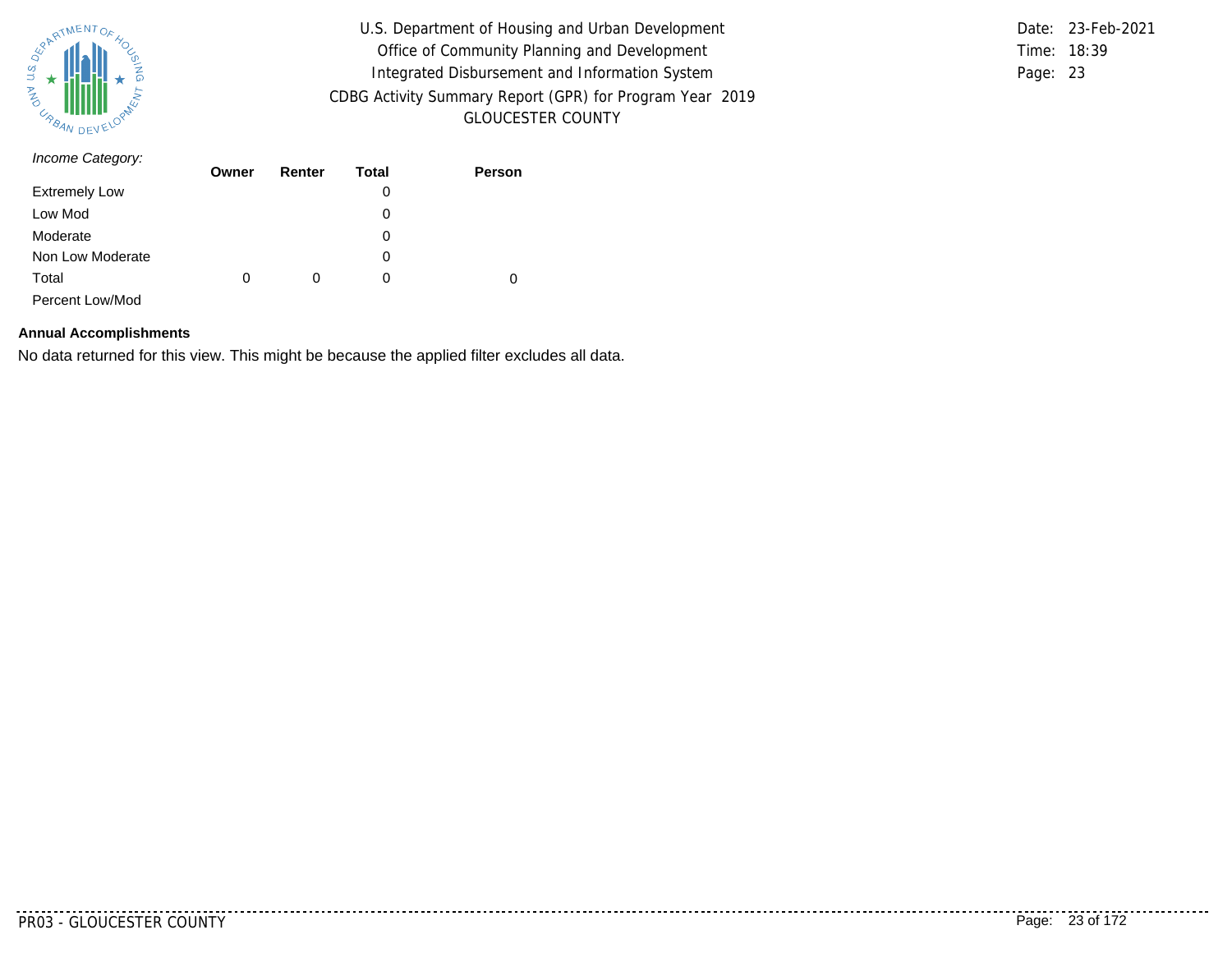| U.S. DE<br><b>AS IMPRANDE.</b>                        | U.S. Department of Housing and Urban Development<br>Office of Community Planning and Development<br>Integrated Disbursement and Information System<br>CDBG Activity Summary Report (GPR) for Program Year 2019<br><b>GLOUCESTER COUNTY</b> |                                        |                                                                                             |                            |     |
|-------------------------------------------------------|--------------------------------------------------------------------------------------------------------------------------------------------------------------------------------------------------------------------------------------------|----------------------------------------|---------------------------------------------------------------------------------------------|----------------------------|-----|
| <b>PGM Year:</b><br>Project:<br><b>IDIS Activity:</b> | 2018<br>0028 - ADC - ACTIVITY DELIVERY COSTS<br>2961 - ADC-PROGRAM SAL -                                                                                                                                                                   |                                        |                                                                                             |                            |     |
| Status:<br>Location:                                  | Completed 10/1/2020 12:00:00 AM<br><b>Address Suppressed</b>                                                                                                                                                                               | Objective:<br>Outcome:<br>Matrix Code: | Create suitable living environments<br>Affordability<br>Rehabilitation Administration (14H) | <b>National Objective:</b> | LMH |

**Initial Funding Date:** 12/14/2018

### **Description:**

SALARY COSTS AND EXPENSES ASSOCIATED WITH carrying out project implementation activities

## **Financing**

|              | Fund Type | <b>Grant Year</b> | Grant       | <b>Funded Amount</b> | Drawn In Program Year | Drawn Thru Program Year |
|--------------|-----------|-------------------|-------------|----------------------|-----------------------|-------------------------|
|              | EN        | 2018              | B18UC340109 | \$51.844.00          | \$9,400.00            | \$51,844.00             |
| CDBG         | PI        |                   |             | \$1,625.75           | \$1,625.75            | \$1,625.75              |
| <b>Total</b> | Total     |                   |             | \$53,469.75          | \$11,025.75           | \$53,469.75             |

# **Proposed Accomplishments**

Housing Units : 1

#### **Actual Accomplishments**

| Number assisted:                                         | Owner |          | Renter   |          | <b>Total</b> |          | Person |          |
|----------------------------------------------------------|-------|----------|----------|----------|--------------|----------|--------|----------|
|                                                          | Total | Hispanic | Total    | Hispanic | Total        | Hispanic | Total  | Hispanic |
| White:                                                   |       | 0        |          |          |              |          |        |          |
| Black/African American:                                  |       | 0        |          |          |              |          | 0      |          |
| Asian:                                                   |       |          |          |          |              |          |        |          |
| American Indian/Alaskan Native:                          |       | 0        |          |          |              |          |        |          |
| Native Hawaiian/Other Pacific Islander:                  |       |          |          |          |              |          |        |          |
| American Indian/Alaskan Native & White:                  |       | 0        |          |          |              |          |        |          |
| Asian White:                                             |       |          |          |          |              |          |        |          |
| Black/African American & White:                          |       |          |          |          |              |          |        |          |
| American Indian/Alaskan Native & Black/African American: |       | 0        |          |          |              |          |        |          |
| Other multi-racial:                                      |       |          |          |          |              |          |        |          |
| Asian/Pacific Islander:                                  |       |          |          |          |              |          |        |          |
| Hispanic:                                                |       | 0        |          |          |              |          |        |          |
| Total:                                                   |       | 0        | $\Omega$ |          |              |          |        |          |

PR03 - GLOUCESTER COUNTY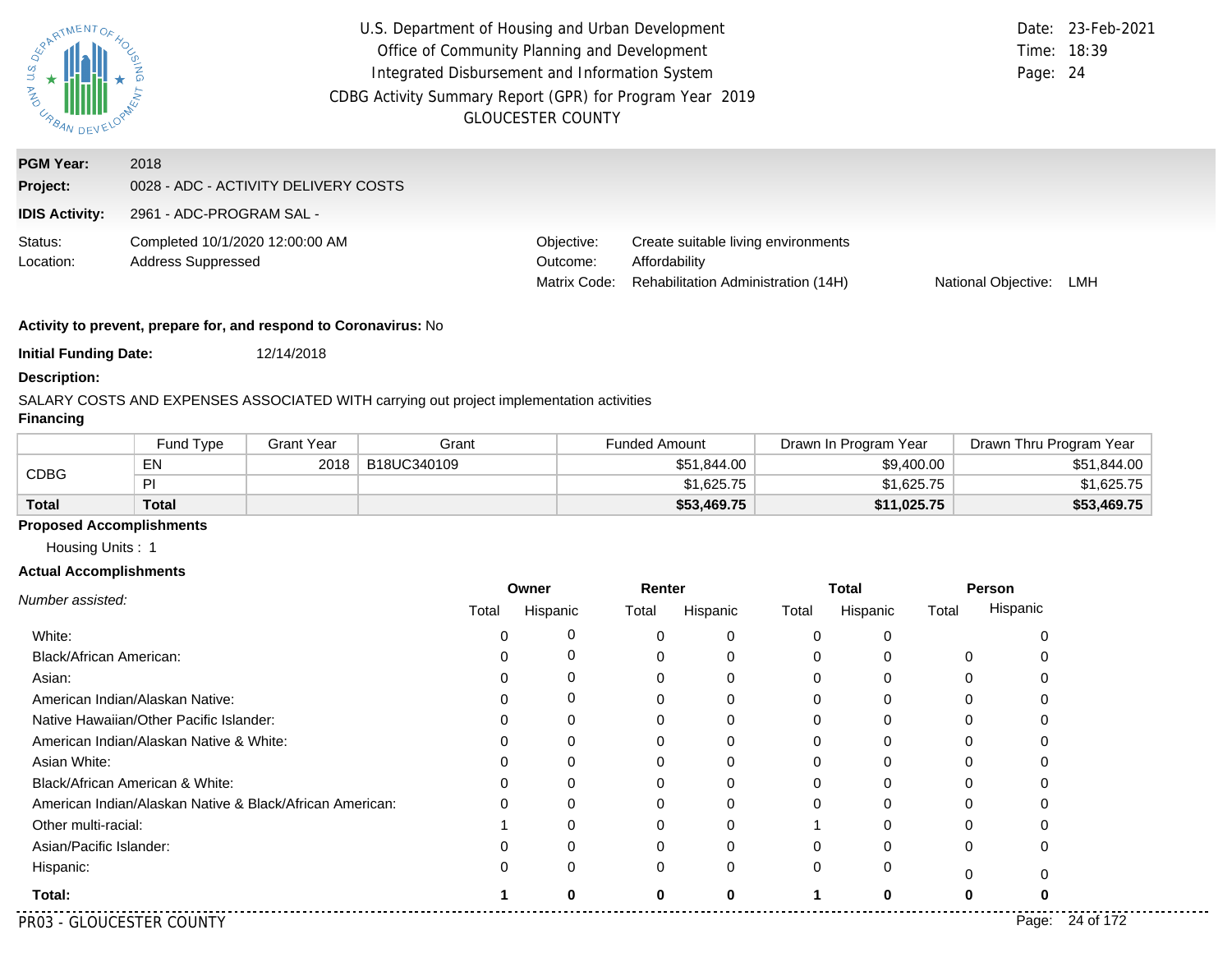| SUPATMENTOF HOL |           |
|-----------------|-----------|
| 气<br>URBAN      | DEVELOPAN |

| U.S. Department of Housing and Urban Development         |             | Date: 23-Feb-2021 |
|----------------------------------------------------------|-------------|-------------------|
| Office of Community Planning and Development             | Time: 18:39 |                   |
| Integrated Disbursement and Information System           | Page: 25    |                   |
| CDBG Activity Summary Report (GPR) for Program Year 2019 |             |                   |
| <b>GLOUCESTER COUNTY</b>                                 |             |                   |

|                      | Female-headed Households:       |        |        |              | 0             | 0 |               |
|----------------------|---------------------------------|--------|--------|--------------|---------------|---|---------------|
| Income Category:     |                                 | Owner  | Renter | <b>Total</b> | <b>Person</b> |   |               |
| <b>Extremely Low</b> |                                 | 0      | 0      | 0            | 0             |   |               |
| Low Mod              |                                 | 0      | 0      | $\mathbf 0$  | 0             |   |               |
| Moderate             |                                 |        | 0      |              | 0             |   |               |
| Non Low Moderate     |                                 | 0      | 0      | $\mathbf 0$  | 0             |   |               |
| Total                |                                 |        | 0      |              | 0             |   |               |
| Percent Low/Mod      |                                 | 100.0% |        | 100.0%       |               |   |               |
|                      | <b>Annual Accomplishments</b>   |        |        |              |               |   |               |
| Years                | <b>Accomplishment Narrative</b> |        |        |              |               |   | # Benefitting |
| 2018                 | SALARY FOR ACTIVITY DELIVERY    |        |        |              |               |   |               |

PR03 - GLOUCESTER COUNTY Page: 25 of 172

. <u>. . . . . . .</u> .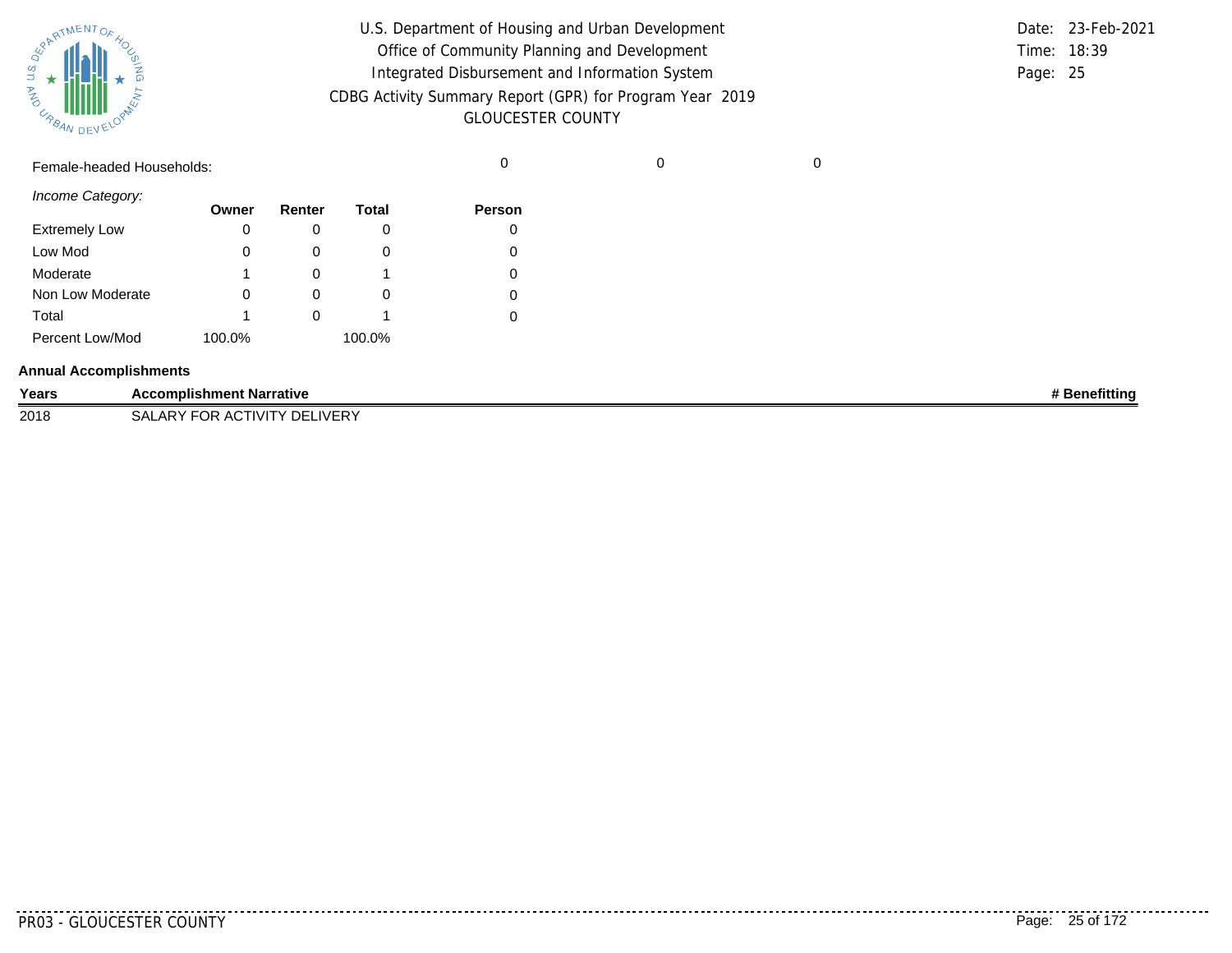| us <sub>De</sub><br>AND URBAN | U.S. Department of Housing and Urban Development<br>Office of Community Planning and Development<br>Integrated Disbursement and Information System<br>CDBG Activity Summary Report (GPR) for Program Year 2019<br><b>GLOUCESTER COUNTY</b> | Date: 23-Feb-2021<br>Time: 18:39<br>Page: 26                   |                     |
|-------------------------------|--------------------------------------------------------------------------------------------------------------------------------------------------------------------------------------------------------------------------------------------|----------------------------------------------------------------|---------------------|
| <b>PGM Year:</b>              | 2018                                                                                                                                                                                                                                       |                                                                |                     |
| Project:                      | 0029 - INDIRECT COST                                                                                                                                                                                                                       |                                                                |                     |
| <b>IDIS Activity:</b>         | 2962 - INDIRECT/FACILITY COST                                                                                                                                                                                                              |                                                                |                     |
| Status:<br>Location:          | Completed 12/31/2020 12:00:00 AM                                                                                                                                                                                                           | Objective:<br>Outcome:<br>Matrix Code:<br>Indirect Costs (21B) | National Objective: |

**Initial Funding Date:** 12/14/2018

| <b>Initial Funding Date:</b> |  |
|------------------------------|--|
|------------------------------|--|

**Description:**

## INDIRECTFACILITY COSTS

## **Financing**

|              | Fund Type    | <b>Grant Year</b> | Grant       | Funded Amount | Drawn In Program Year | Drawn Thru Program Year |
|--------------|--------------|-------------------|-------------|---------------|-----------------------|-------------------------|
| CDBG         | AD           | 2018              | B18UC340109 | \$15,286,29   | \$15,286.29           | \$15,286.29             |
| <b>Total</b> | <b>Total</b> |                   |             | \$15,286.29   | \$15,286.29           | \$15,286.29             |

## **Proposed Accomplishments**

#### **Actual Accomplishments**

| Number assisted:                                         |       | Owner    | Renter |          | <b>Total</b> |          |       | Person   |
|----------------------------------------------------------|-------|----------|--------|----------|--------------|----------|-------|----------|
|                                                          | Total | Hispanic | Total  | Hispanic | Total        | Hispanic | Total | Hispanic |
| White:                                                   |       |          |        |          | 0            | 0        |       |          |
| <b>Black/African American:</b>                           |       |          |        |          | 0            | 0        |       |          |
| Asian:                                                   |       |          |        |          | 0            |          |       |          |
| American Indian/Alaskan Native:                          |       |          |        |          | 0            |          |       |          |
| Native Hawaiian/Other Pacific Islander:                  |       |          |        |          | 0            |          |       |          |
| American Indian/Alaskan Native & White:                  |       |          |        |          | 0            |          |       |          |
| Asian White:                                             |       |          |        |          | 0            |          |       |          |
| Black/African American & White:                          |       |          |        |          | 0            | C        |       |          |
| American Indian/Alaskan Native & Black/African American: |       |          |        |          | 0            | O        |       |          |
| Other multi-racial:                                      |       |          |        |          | 0            | 0        |       |          |
| Asian/Pacific Islander:                                  |       |          |        |          | 0            |          |       |          |
| Hispanic:                                                |       |          |        |          | 0            | $\Omega$ |       |          |
| Total:                                                   | 0     | 0        | 0      | 0        | 0            | 0        | 0     | 0        |
| Female-headed Households:                                |       |          |        |          | 0            |          |       |          |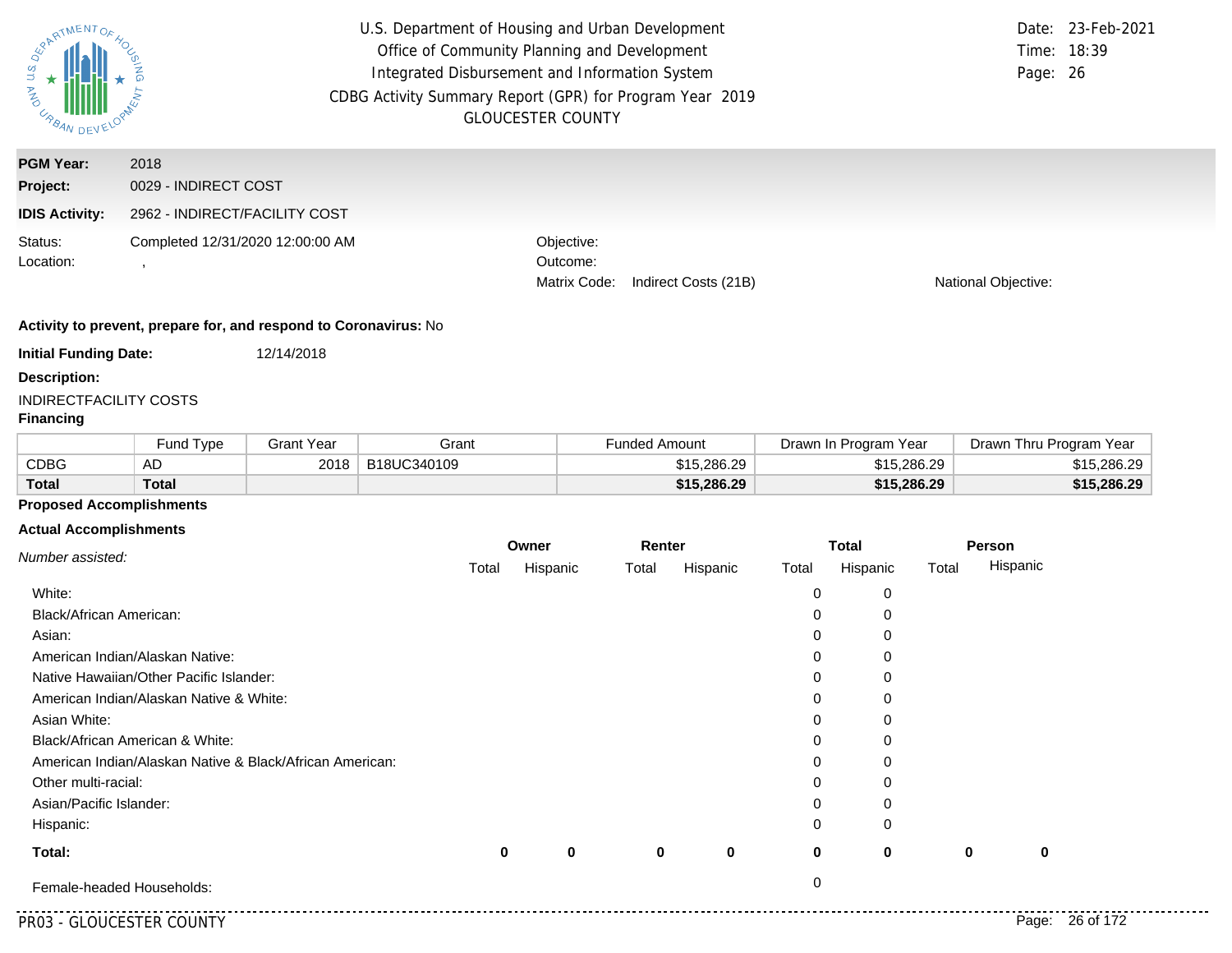

U.S. Department of Housing and Urban Development Office of Community Planning and Development Integrated Disbursement and Information System CDBG Activity Summary Report (GPR) for Program Year 2019 GLOUCESTER COUNTY

Time: 18:39 Page: 27 Date: 23-Feb-2021

| Income Category:     | Owner | Renter | Total | Person |
|----------------------|-------|--------|-------|--------|
|                      |       |        |       |        |
| <b>Extremely Low</b> |       |        | 0     |        |
| Low Mod              |       |        | 0     |        |
| Moderate             |       |        | 0     |        |
| Non Low Moderate     |       |        | 0     |        |
| Total                | 0     | 0      | 0     | 0      |
| Percent Low/Mod      |       |        |       |        |

#### **Annual Accomplishments**

No data returned for this view. This might be because the applied filter excludes all data.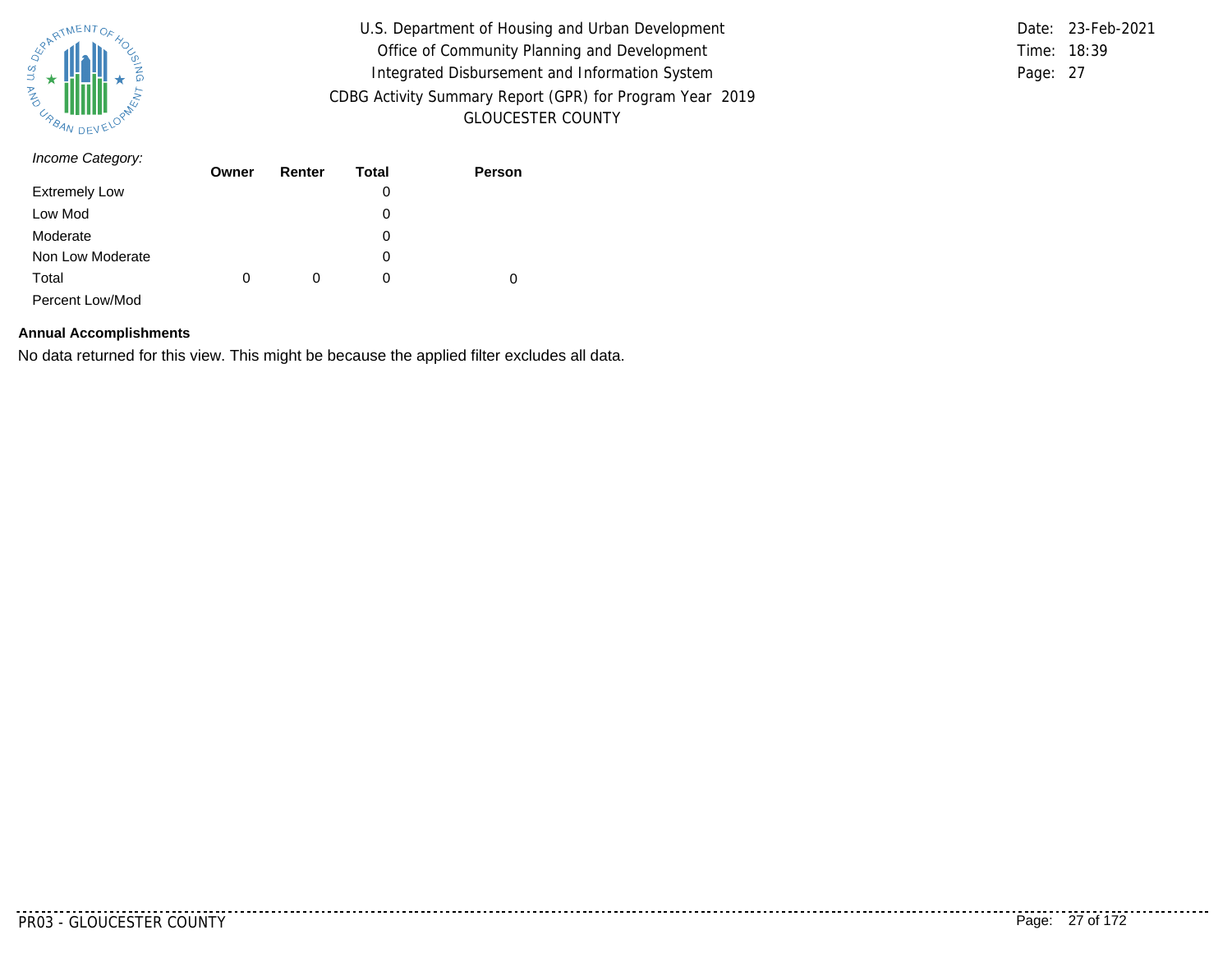| $\overline{a}$<br><b>PASSING BANDE</b>                | U.S. Department of Housing and Urban Development<br>Office of Community Planning and Development<br>Integrated Disbursement and Information System<br>CDBG Activity Summary Report (GPR) for Program Year 2019 | <b>GLOUCESTER COUNTY</b>               |               |                            | Date: 23-Feb-2021<br>Time: 18:39<br>Page: 28 |
|-------------------------------------------------------|----------------------------------------------------------------------------------------------------------------------------------------------------------------------------------------------------------------|----------------------------------------|---------------|----------------------------|----------------------------------------------|
| <b>PGM Year:</b><br>Project:<br><b>IDIS Activity:</b> | 2018<br>0001 - Planning & Administration 2018<br>2963 - PAC-Planning consultant/TRIAD                                                                                                                          |                                        |               |                            |                                              |
| Status:<br>Location:                                  | Completed 12/31/2020 12:00:00 AM                                                                                                                                                                               | Objective:<br>Outcome:<br>Matrix Code: | Planning (20) | <b>National Objective:</b> |                                              |

**Initial Funding Date:** 12/14/2018

## **Description:**

#### PO# (ACTION PLAN, ERR, TECH SERVICES)
PO# (CAPER)\_
Planning Consultant

## **Financing**

|              | Fund Type | Grant Year | Grant       | <b>Funded Amount</b> | Drawn In Program Year | Drawn Thru Program Year |
|--------------|-----------|------------|-------------|----------------------|-----------------------|-------------------------|
| CDBG         | AD        | 2018       | B18UC340109 | \$53.013.50          | \$20,637.75           | \$53,013.50             |
| <b>Total</b> | Total     |            |             | \$53,013.50          | \$20,637.75           | \$53,013.50             |

## **Proposed Accomplishments**

#### **Actual Accomplishments**

| Number assisted:                                         |       | Owner    | Renter |          | <b>Total</b> |          |       | Person   |
|----------------------------------------------------------|-------|----------|--------|----------|--------------|----------|-------|----------|
|                                                          | Total | Hispanic | Total  | Hispanic | Total        | Hispanic | Total | Hispanic |
| White:                                                   |       |          |        |          | 0            | 0        |       |          |
| <b>Black/African American:</b>                           |       |          |        |          | 0            | 0        |       |          |
| Asian:                                                   |       |          |        |          | 0            |          |       |          |
| American Indian/Alaskan Native:                          |       |          |        |          | 0            |          |       |          |
| Native Hawaiian/Other Pacific Islander:                  |       |          |        |          | 0            |          |       |          |
| American Indian/Alaskan Native & White:                  |       |          |        |          | 0            |          |       |          |
| Asian White:                                             |       |          |        |          | 0            |          |       |          |
| Black/African American & White:                          |       |          |        |          | 0            | C        |       |          |
| American Indian/Alaskan Native & Black/African American: |       |          |        |          | 0            | O        |       |          |
| Other multi-racial:                                      |       |          |        |          | 0            | 0        |       |          |
| Asian/Pacific Islander:                                  |       |          |        |          | 0            |          |       |          |
| Hispanic:                                                |       |          |        |          | 0            | $\Omega$ |       |          |
| Total:                                                   | 0     | 0        | 0      | 0        | 0            | 0        | 0     | 0        |
| Female-headed Households:                                |       |          |        |          | 0            |          |       |          |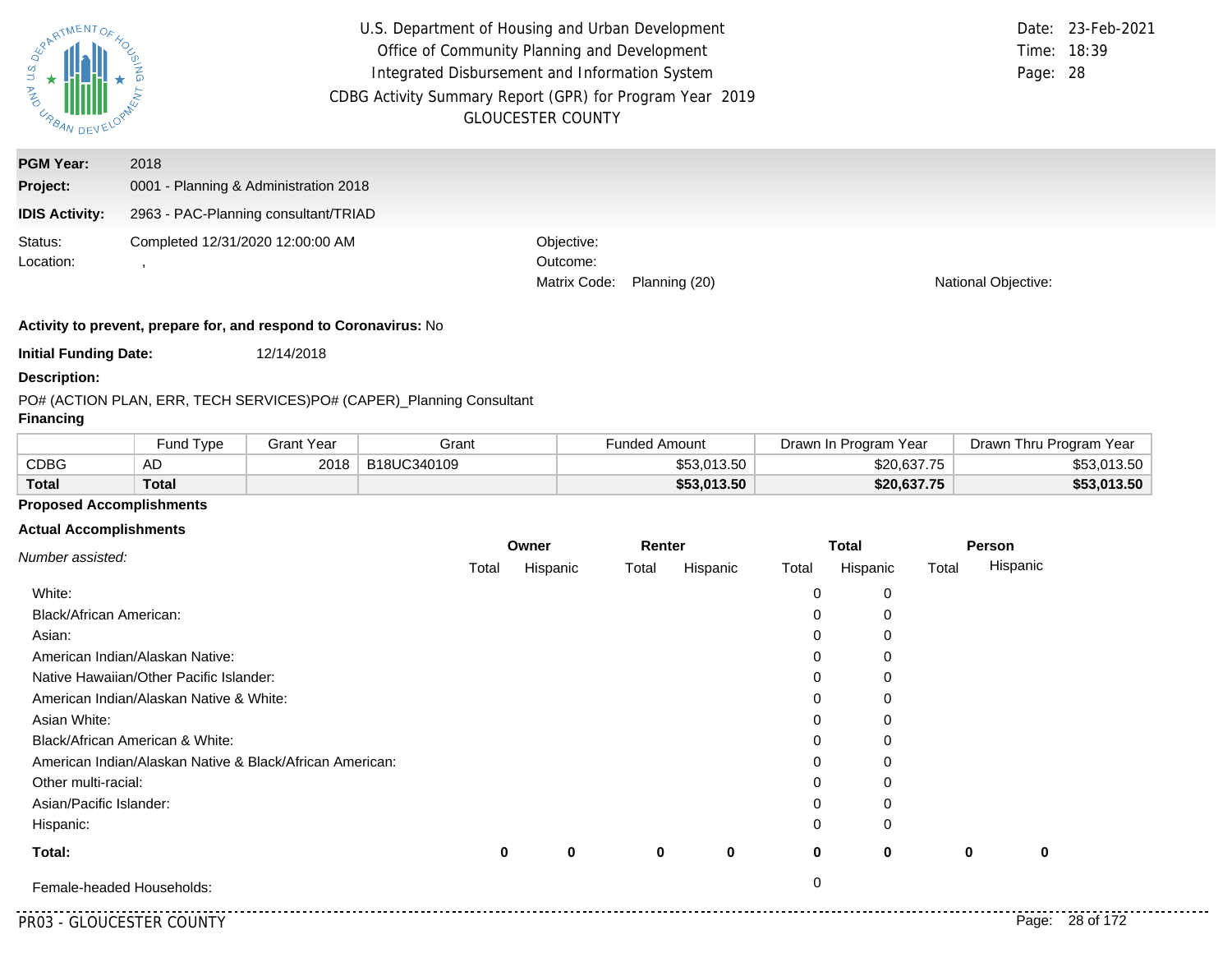

U.S. Department of Housing and Urban Development Office of Community Planning and Development Integrated Disbursement and Information System CDBG Activity Summary Report (GPR) for Program Year 2019 GLOUCESTER COUNTY

Time: 18:39 Page: 29 Date: 23-Feb-2021

| Income Category:     | Owner | Renter | Total | Person |
|----------------------|-------|--------|-------|--------|
|                      |       |        |       |        |
| <b>Extremely Low</b> |       |        | 0     |        |
| Low Mod              |       |        | 0     |        |
| Moderate             |       |        | 0     |        |
| Non Low Moderate     |       |        | 0     |        |
| Total                | 0     | 0      | 0     | 0      |
| Percent Low/Mod      |       |        |       |        |

#### **Annual Accomplishments**

No data returned for this view. This might be because the applied filter excludes all data.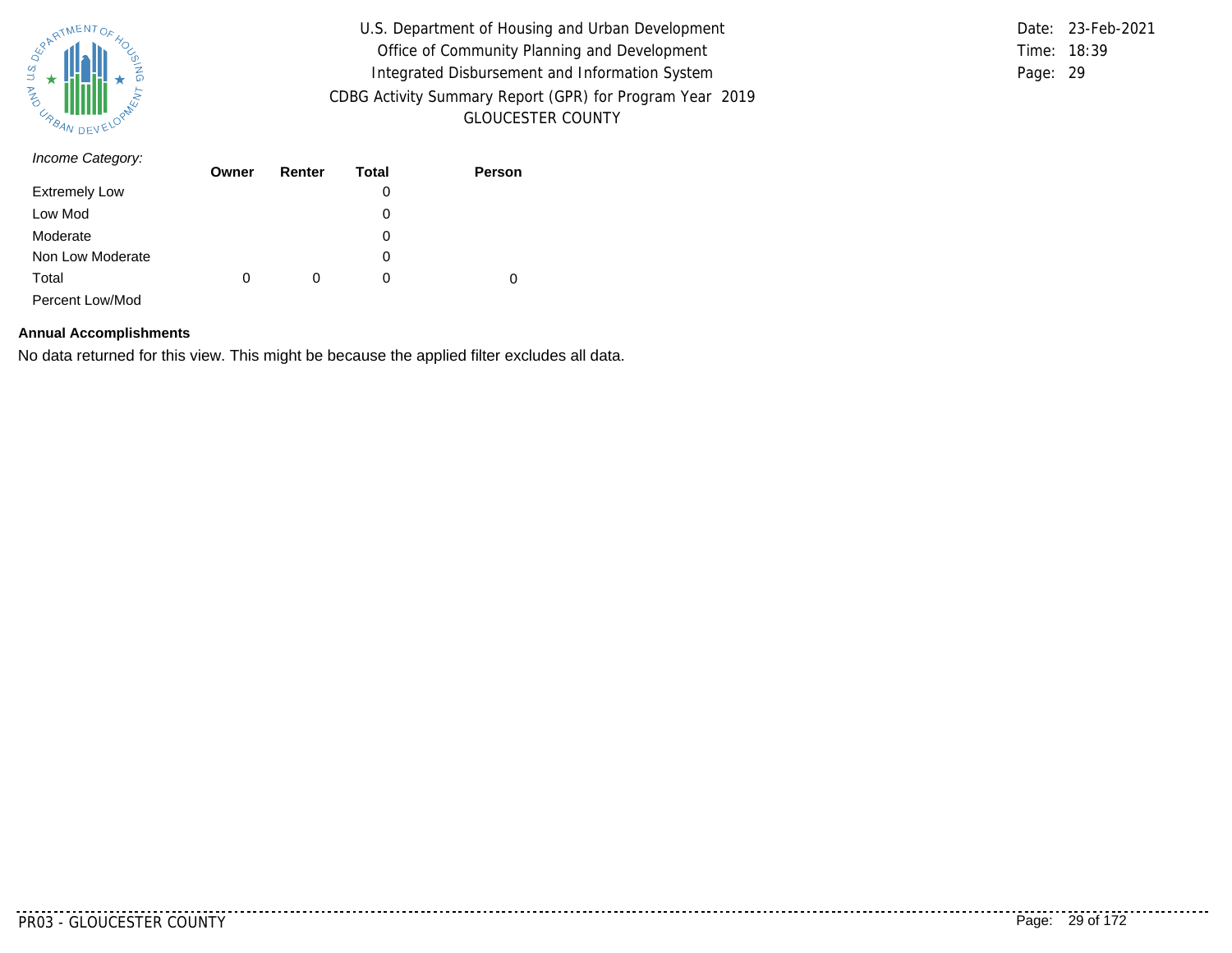| RARTMENTOR.<br>US DE ARBAN                            |                                                                                      | U.S. Department of Housing and Urban Development<br>Office of Community Planning and Development<br>Integrated Disbursement and Information System<br>Page: 30<br>CDBG Activity Summary Report (GPR) for Program Year 2019<br><b>GLOUCESTER COUNTY</b> |                                                                                             |                     |     |  |  |
|-------------------------------------------------------|--------------------------------------------------------------------------------------|--------------------------------------------------------------------------------------------------------------------------------------------------------------------------------------------------------------------------------------------------------|---------------------------------------------------------------------------------------------|---------------------|-----|--|--|
| <b>PGM Year:</b><br>Project:<br><b>IDIS Activity:</b> | 2018<br>0028 - ADC - ACTIVITY DELIVERY COSTS<br>2964 - ADC - INSPECTIONS-ENGINEERING |                                                                                                                                                                                                                                                        |                                                                                             |                     |     |  |  |
| Status:<br>Location:                                  | Completed 2/14/2020 12:00:00 AM<br><b>Address Suppressed</b>                         | Objective:<br>Outcome:<br>Matrix Code:                                                                                                                                                                                                                 | Create suitable living environments<br>Affordability<br>Rehabilitation Administration (14H) | National Objective: | LMH |  |  |
|                                                       | Activity to prevent, prepare for, and respond to Coronavirus: No                     |                                                                                                                                                                                                                                                        |                                                                                             |                     |     |  |  |

**Initial Funding Date:** 12/14/2018

**Description:**

InspectionEngineering Services FOR PROJECT DELIVERY

## **Financing**

|              | <b>Fund Type</b> | Grant Year | Grant       | <b>Funded Amount</b> | Drawn In Program Year | Drawn Thru Program Year |
|--------------|------------------|------------|-------------|----------------------|-----------------------|-------------------------|
| CDBG         | EN               | 2018       | B18UC340109 | $$58,295.7^{\circ}$  | \$6,285.00            | \$58,295.71             |
| <b>Total</b> | Total            |            |             | \$58,295.71          | \$6,285.00            | \$58,295.71             |

# **Proposed Accomplishments**

Housing Units : 1

### **Actual Accomplishments**

|                                                          | Owner |             | Renter |          | <b>Total</b> |              | Person |          |
|----------------------------------------------------------|-------|-------------|--------|----------|--------------|--------------|--------|----------|
| Number assisted:                                         | Total | Hispanic    | Total  | Hispanic | Total        | Hispanic     | Total  | Hispanic |
| White:                                                   |       | 0           |        | 0        | $\Omega$     |              |        |          |
| Black/African American:                                  |       | $\mathbf 0$ |        | $\Omega$ | $\Omega$     |              |        |          |
| Asian:                                                   |       | 0           |        | 0        | $\Omega$     | U            | 0      |          |
| American Indian/Alaskan Native:                          |       | 0           |        | $\Omega$ | 0            | $\Omega$     |        |          |
| Native Hawaiian/Other Pacific Islander:                  |       | 0           |        |          | 0            |              |        |          |
| American Indian/Alaskan Native & White:                  |       | 0           |        | $\Omega$ | $\Omega$     | $\Omega$     | 0      |          |
| Asian White:                                             |       | 0           |        |          | 0            |              |        |          |
| Black/African American & White:                          |       | 0           |        |          | $\Omega$     |              |        |          |
| American Indian/Alaskan Native & Black/African American: |       | $\Omega$    |        | $\Omega$ | $\Omega$     | <sup>0</sup> |        |          |
| Other multi-racial:                                      |       |             |        |          |              |              |        |          |
| Asian/Pacific Islander:                                  |       | 0           |        | $\Omega$ | $\Omega$     | O            | 0      |          |
| Hispanic:                                                |       | $\Omega$    | 0      | 0        | $\Omega$     | 0            | ŋ      |          |
| Total:                                                   |       |             | ŋ      |          |              | n            |        |          |

..........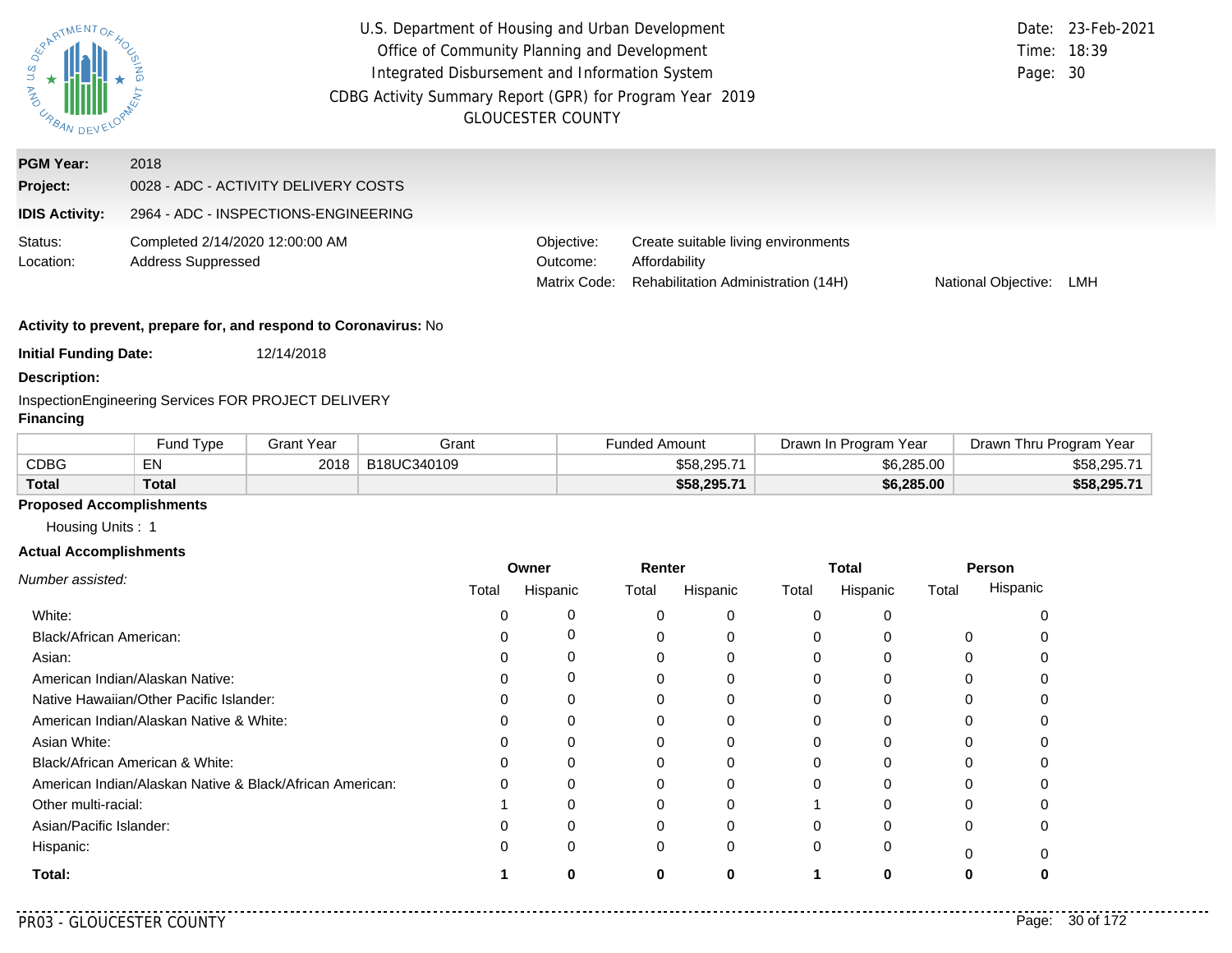| SUPATMENTOF HOL |           |  |
|-----------------|-----------|--|
| URBAN           | DEVELOPAL |  |

| U.S. Department of Housing and Urban Development                                     |          | Date: 23-Feb-2021 |
|--------------------------------------------------------------------------------------|----------|-------------------|
| Office of Community Planning and Development                                         |          | Time: 18:39       |
| Integrated Disbursement and Information System                                       | Page: 31 |                   |
| CDBG Activity Summary Report (GPR) for Program Year 2019<br><b>GLOUCESTER COUNTY</b> |          |                   |

Female-headed Households: 0 0 0

*Income Category:*

|                      | Owner  | Renter | Total  | <b>Person</b> |
|----------------------|--------|--------|--------|---------------|
| <b>Extremely Low</b> | 0      |        |        |               |
| Low Mod              |        |        |        |               |
| Moderate             | 0      | O)     | O      |               |
| Non Low Moderate     | 0      |        | 0      |               |
| Total                |        |        |        |               |
| Percent Low/Mod      | 100.0% |        | 100.0% |               |

#### **Annual Accomplishments**

| Years | <b>Accomplishment Narrative</b>                                                                       | ⊧ Benefittino |
|-------|-------------------------------------------------------------------------------------------------------|---------------|
| 2018  | PROVIDE INSPECTION ENGINEERING SERVICES COUNTY WIDE FOR ELIGIBLE HOUSEHOLDS PARTICIPATING IN PROGRAMS |               |

PR03 - GLOUCESTER COUNTY Page: 31 of 172

. . . . . . . .

..........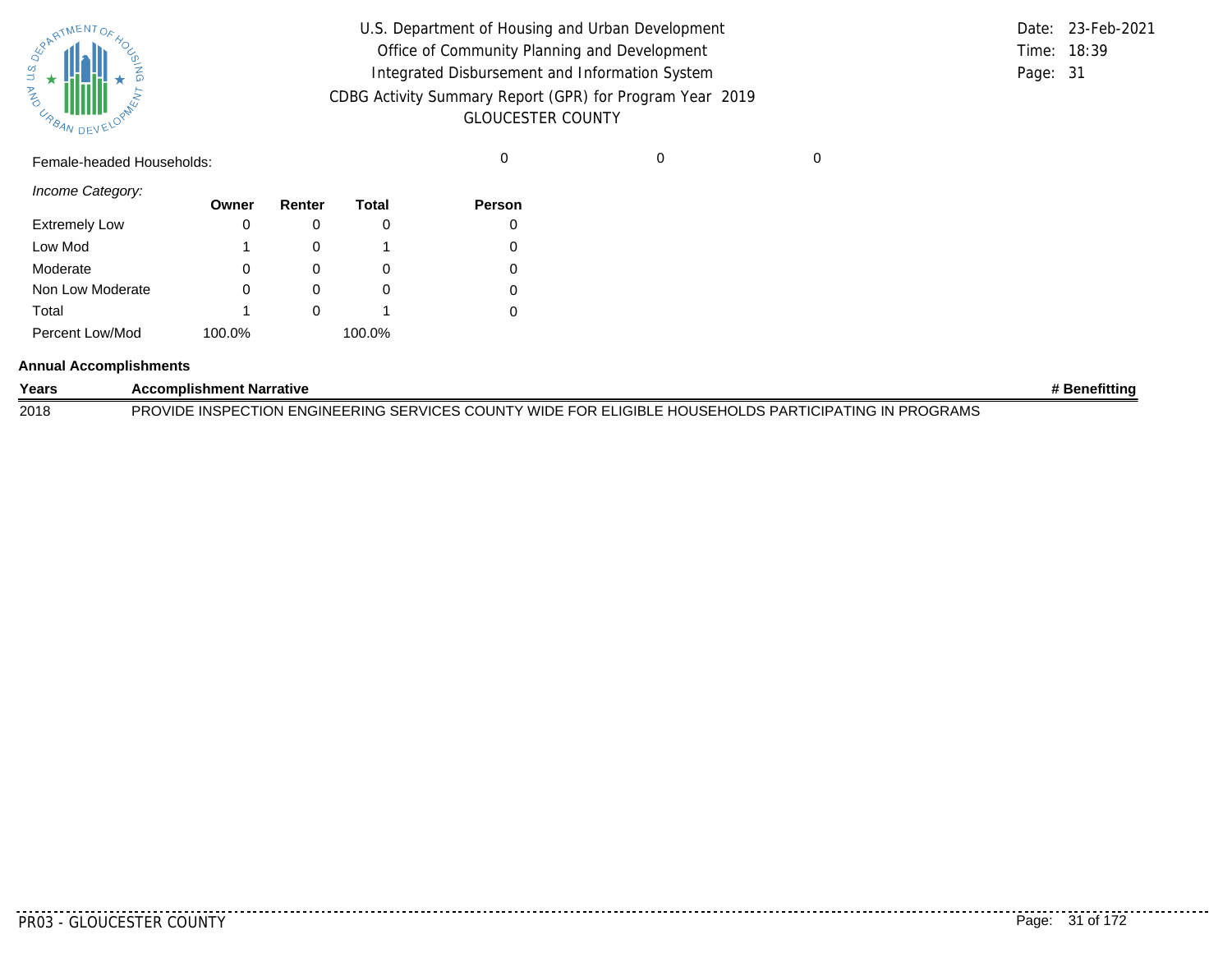| $\overline{a}$<br>AND<br>URBAN DEV                    | U.S. Department of Housing and Urban Development<br>Office of Community Planning and Development<br>Integrated Disbursement and Information System<br>CDBG Activity Summary Report (GPR) for Program Year 2019<br><b>GLOUCESTER COUNTY</b> | Page: 32                               | Date: 23-Feb-2021<br>Time: 18:39                                                                    |                     |     |
|-------------------------------------------------------|--------------------------------------------------------------------------------------------------------------------------------------------------------------------------------------------------------------------------------------------|----------------------------------------|-----------------------------------------------------------------------------------------------------|---------------------|-----|
| <b>PGM Year:</b><br>Project:<br><b>IDIS Activity:</b> | 2018<br>0028 - ADC - ACTIVITY DELIVERY COSTS<br>2965 - ADC-LEAD INSPECTIONS/ETC                                                                                                                                                            |                                        |                                                                                                     |                     |     |
| Status:<br>Location:                                  | Completed 11/27/2019 12:00:00 AM<br><b>Address Suppressed</b>                                                                                                                                                                              | Objective:<br>Outcome:<br>Matrix Code: | Create suitable living environments<br>Sustainability<br>Lead-Based/Lead Hazard Test/Abate<br>(141) | National Objective: | LMH |
|                                                       | Activity to prevent, prepare for, and respond to Coronavirus: No                                                                                                                                                                           |                                        |                                                                                                     |                     |     |

**Initial Funding Date:** 12/14/2018

#### **Description:**

PO# ENVIRONMENTAL TESTING CONSULTINGPERFORMANCE OF LBP RISK ASSESSMENTS FOR HOUSING REHAB PROGRAM

## **Financing**

|              | Fund Type | Grant Year | Grant       | Funded Amount | Drawn In Program Year | Drawn Thru Program Year |
|--------------|-----------|------------|-------------|---------------|-----------------------|-------------------------|
| <b>CDBG</b>  | EN        | 2018       | B18UC340109 | \$5,518.00    | \$355.00              | \$5,518.00              |
| <b>Total</b> | Total     |            |             | \$5,518.00    | \$355.00              | \$5,518.00              |

# **Proposed Accomplishments**

Housing Units : 10

### **Actual Accomplishments**

|                                                          | Owner |          | Renter |          | <b>Total</b> |              | Person   |          |
|----------------------------------------------------------|-------|----------|--------|----------|--------------|--------------|----------|----------|
| Number assisted:                                         | Total | Hispanic | Total  | Hispanic | Total        | Hispanic     | Total    | Hispanic |
| White:                                                   |       | 0        |        | 0        | $\Omega$     |              |          |          |
| Black/African American:                                  |       | 0        |        | $\Omega$ | $\Omega$     |              | 0        |          |
| Asian:                                                   |       | 0        |        |          | $\Omega$     |              | 0        |          |
| American Indian/Alaskan Native:                          |       | 0        |        | $\Omega$ | $\Omega$     | $\Omega$     |          |          |
| Native Hawaiian/Other Pacific Islander:                  |       | $\Omega$ |        |          | 0            |              |          |          |
| American Indian/Alaskan Native & White:                  |       | 0        |        | 0        | $\Omega$     | 0            | 0        |          |
| Asian White:                                             |       | 0        |        |          | 0            |              |          |          |
| Black/African American & White:                          |       | 0        |        |          | 0            |              |          |          |
| American Indian/Alaskan Native & Black/African American: |       | $\Omega$ |        | ∩        | $\Omega$     | <sup>0</sup> | 0        |          |
| Other multi-racial:                                      |       | O        |        |          |              |              |          |          |
| Asian/Pacific Islander:                                  |       | 0        |        | O        | $\Omega$     |              | 0        |          |
| Hispanic:                                                |       | $\Omega$ | 0      | 0        | $\Omega$     | 0            | $\Omega$ |          |
| Total:                                                   |       | ი        | ŋ      | O        |              |              |          |          |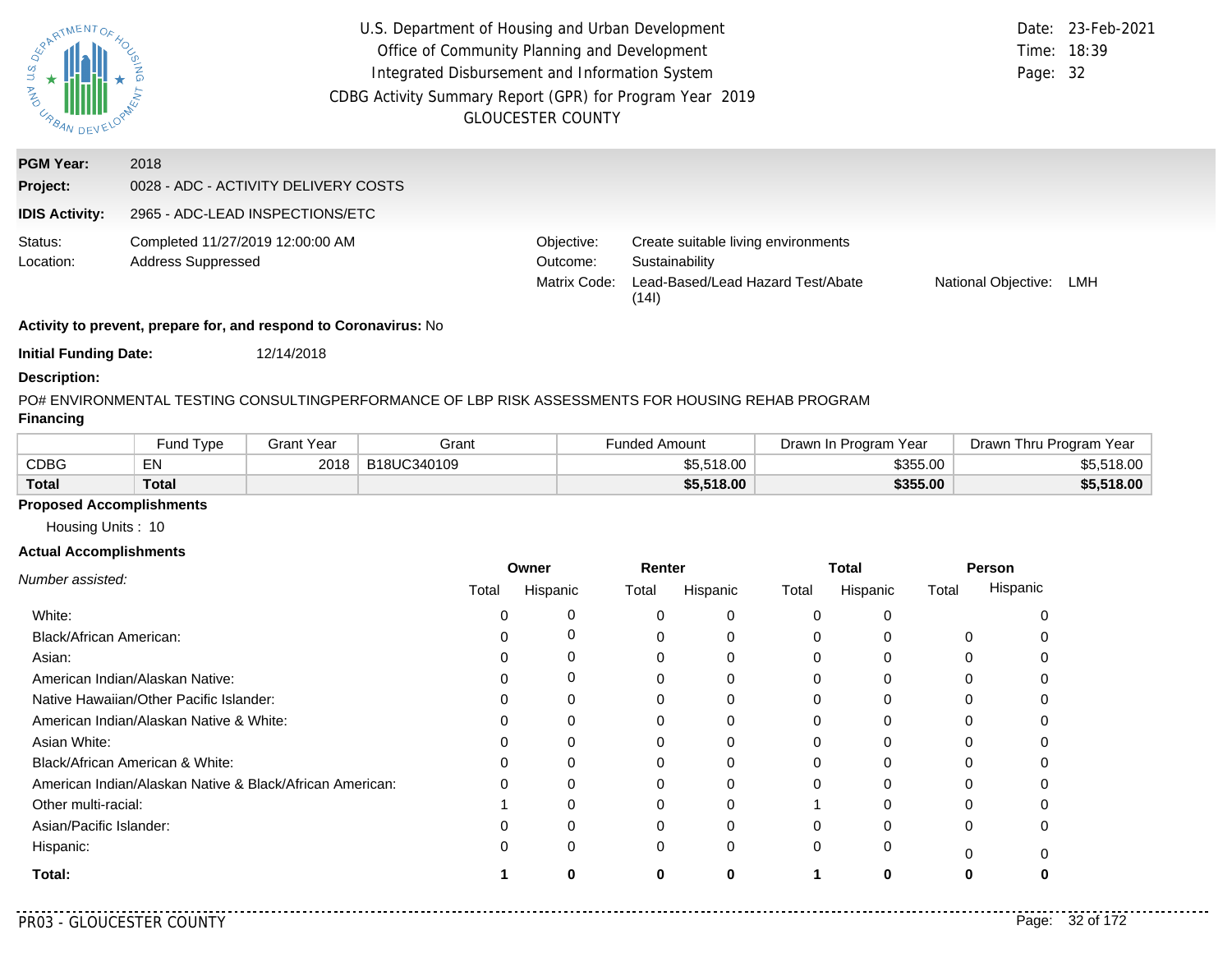| SURATMENTOFAOL    |           |  |
|-------------------|-----------|--|
| S.T<br><b>MAG</b> |           |  |
| URBAN             | DEVELOPAN |  |

| U.S. Department of Housing and Urban Development         |          | Date: 23-Feb-2021 |
|----------------------------------------------------------|----------|-------------------|
| Office of Community Planning and Development             |          | Time: 18:39       |
| Integrated Disbursement and Information System           | Page: 33 |                   |
| CDBG Activity Summary Report (GPR) for Program Year 2019 |          |                   |
| <b>GLOUCESTER COUNTY</b>                                 |          |                   |

Female-headed Households: 0 0 0

*Income Category:*

|                      | Owner  | Renter | Total  | <b>Person</b> |
|----------------------|--------|--------|--------|---------------|
| <b>Extremely Low</b> | 0      |        |        |               |
| Low Mod              | 1      |        |        |               |
| Moderate             | 0      |        |        |               |
| Non Low Moderate     | 0      |        |        |               |
| Total                | 1      |        |        |               |
| Percent Low/Mod      | 100.0% |        | 100.0% |               |

#### **Annual Accomplishments**

| Years | <b>Accomplishment Narrative</b>                                                              | <b>Benefitting</b> |
|-------|----------------------------------------------------------------------------------------------|--------------------|
| 2018  | IEAD bASED TESTING PERFORMED ON 15 UNITS IN PROGRAM YEAR FOR HOMES CONSTRUCTED PRIOR TO 1978 |                    |

..........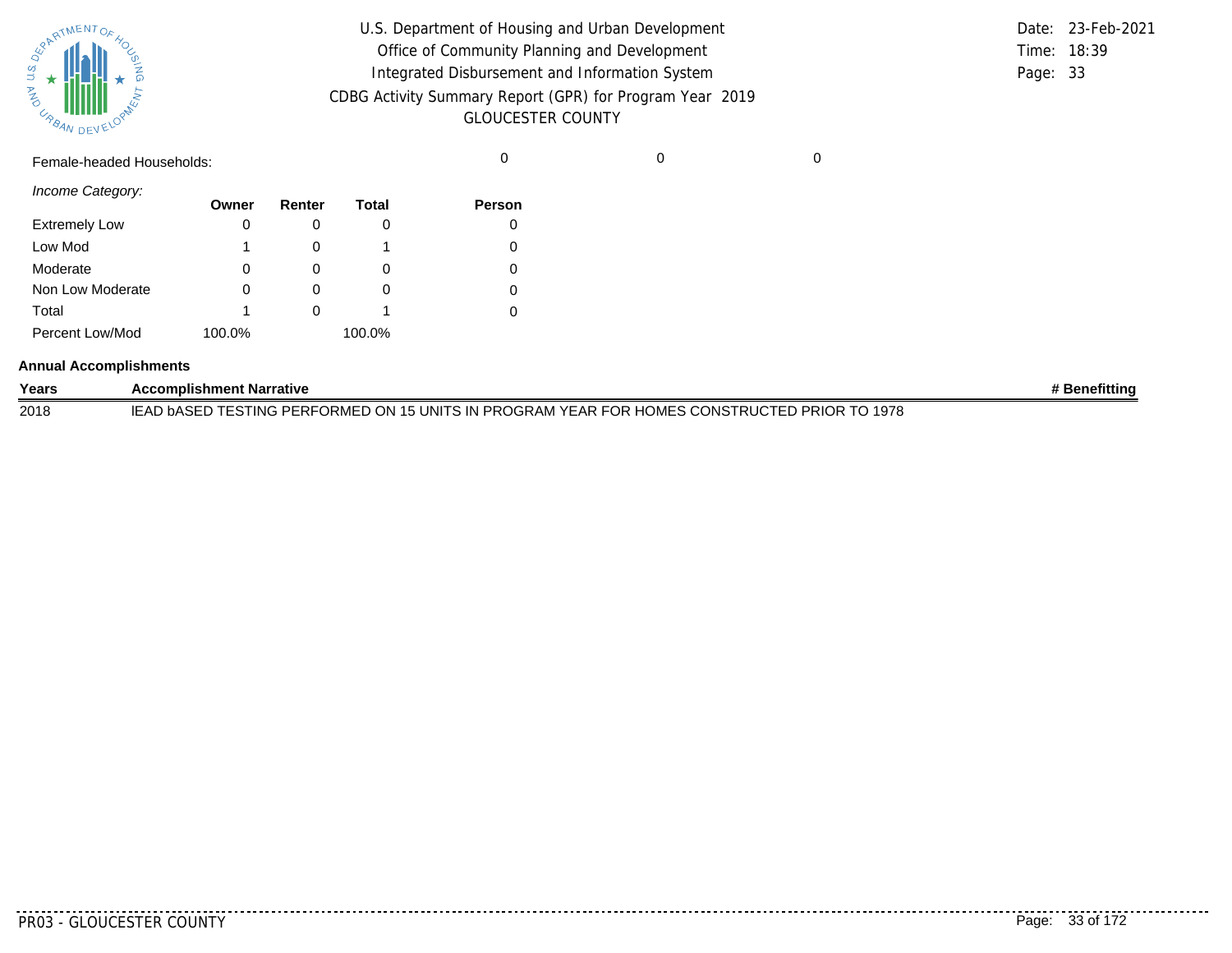| ARTMENTOR<br>URR                        | U.S. Department of Housing and Urban Development<br>Office of Community Planning and Development<br>Integrated Disbursement and Information System<br>CDBG Activity Summary Report (GPR) for Program Year 2019<br><b>GLOUCESTER COUNTY</b> |                                        |                                                                                           |                     | 23-Feb-2021<br>18:39<br>Page: 34 |
|-----------------------------------------|--------------------------------------------------------------------------------------------------------------------------------------------------------------------------------------------------------------------------------------------|----------------------------------------|-------------------------------------------------------------------------------------------|---------------------|----------------------------------|
| <b>PGM Year:</b><br>Project:            | 2018<br>0017 - PS 1 Newfield Terrace CAO                                                                                                                                                                                                   |                                        |                                                                                           |                     |                                  |
| <b>IDIS Activity:</b>                   | 2967 - PUBLIC SERVICES/NEWFIELD TERRACE CAO                                                                                                                                                                                                |                                        |                                                                                           |                     |                                  |
| Status:<br>Location:                    | Completed 11/27/2019 12:00:00 AM<br><b>Address Suppressed</b>                                                                                                                                                                              | Objective:<br>Outcome:<br>Matrix Code: | Create suitable living environments<br>Availability/accessibility<br>Youth Services (05D) | National Objective: | <b>LMC</b>                       |
|                                         | Activity to prevent, prepare for, and respond to Coronavirus: No                                                                                                                                                                           |                                        |                                                                                           |                     |                                  |
| <b>Initial Funding Date:</b>            | 12/14/2018                                                                                                                                                                                                                                 |                                        |                                                                                           |                     |                                  |
| <b>Description:</b><br><b>Financing</b> | for the provision of mentoring and after school care                                                                                                                                                                                       |                                        |                                                                                           |                     |                                  |

|              | Fund Type | Grant Year | Grant       | <b>Funded Amount</b> | Drawn In Program Year | Drawn Thru Program Year |
|--------------|-----------|------------|-------------|----------------------|-----------------------|-------------------------|
| <b>CDBG</b>  | EN        | 2018       | B18UC340109 | \$9.999.70           | \$1,313.52            | \$9,999.70              |
| <b>Total</b> | Total     |            |             | \$9,999.70           | \$1,313.52            | \$9,999.70              |

# **Proposed Accomplishments**

People (General) : 25

## **Actual Accomplishments**

|                                                          | Owner |          | Renter |          | <b>Total</b> |          | Person   |          |
|----------------------------------------------------------|-------|----------|--------|----------|--------------|----------|----------|----------|
| Number assisted:                                         | Total | Hispanic | Total  | Hispanic | Total        | Hispanic | Total    | Hispanic |
| White:                                                   |       | 0        | 0      | 0        | 0            | 0        |          |          |
| Black/African American:                                  |       | 0        | 0      | 0        | 0            |          | 11       |          |
| Asian:                                                   |       | 0        | 0      | 0        | 0            | 0        | 0        |          |
| American Indian/Alaskan Native:                          |       | 0        |        | 0        | 0            | $\Omega$ |          |          |
| Native Hawaiian/Other Pacific Islander:                  |       | 0        |        | 0        |              |          |          |          |
| American Indian/Alaskan Native & White:                  |       | 0        | 0      | 0        | $\Omega$     | 0        | 0        |          |
| Asian White:                                             |       |          |        | 0        |              |          |          |          |
| Black/African American & White:                          |       | 0        |        | 0        |              |          | 3        |          |
| American Indian/Alaskan Native & Black/African American: |       | 0        | 0      | 0        | 0            | 0        | 0        |          |
| Other multi-racial:                                      |       |          | 0      | 0        |              |          |          |          |
| Asian/Pacific Islander:                                  |       | 0        | 0      | 0        | 0            |          | 0        |          |
| Hispanic:                                                |       | 0        | 0      | 0        | $\Omega$     | 0        | $\Omega$ |          |
| Total:                                                   |       | 0        | 0      | 0        | 0            | 0        | 15       |          |

 $- - -$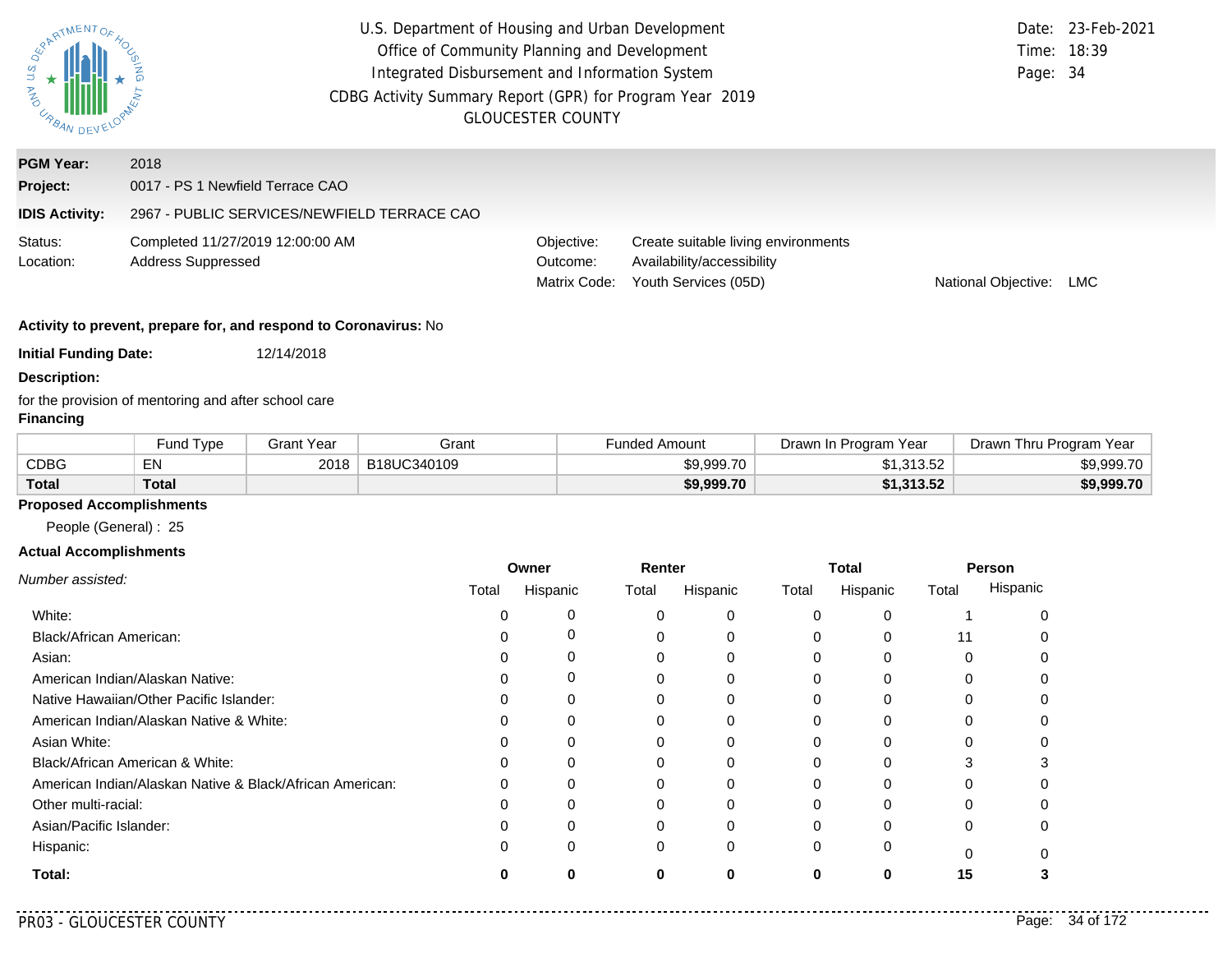| SPARTMENTOF HOL |           |
|-----------------|-----------|
|                 |           |
| 气               |           |
| URBAN           | DEVELOPAN |

| U.S. Department of Housing and Urban Development         |          | Date: 23-Feb-2021 |
|----------------------------------------------------------|----------|-------------------|
| Office of Community Planning and Development             |          | Time: 18:39       |
| Integrated Disbursement and Information System           | Page: 35 |                   |
| CDBG Activity Summary Report (GPR) for Program Year 2019 |          |                   |
| <b>GLOUCESTER COUNTY</b>                                 |          |                   |

Female-headed Households: 0 0 0

*Income Category:*

|                      | Owner | Renter | <b>Total</b> | <b>Person</b> |
|----------------------|-------|--------|--------------|---------------|
| <b>Extremely Low</b> | 0     |        |              | 4             |
| Low Mod              | 0     |        |              | 5             |
| Moderate             | 0     |        |              | 6             |
| Non Low Moderate     | 0     | O      | O            |               |
| Total                | 0     | 0      |              | 15            |
| Percent Low/Mod      |       |        |              | 100.0%        |

#### **Annual Accomplishments**

| Years | omplishment Narrative                                                                                             | netittino |
|-------|-------------------------------------------------------------------------------------------------------------------|-----------|
| 2018  | esistance to low<br>prov<br>mod<br>at risk vouth<br>∵schoo<br>ı and a'<br>ass<br>. educational ≏<br>ntorina<br>юc |           |

. . . . . . . .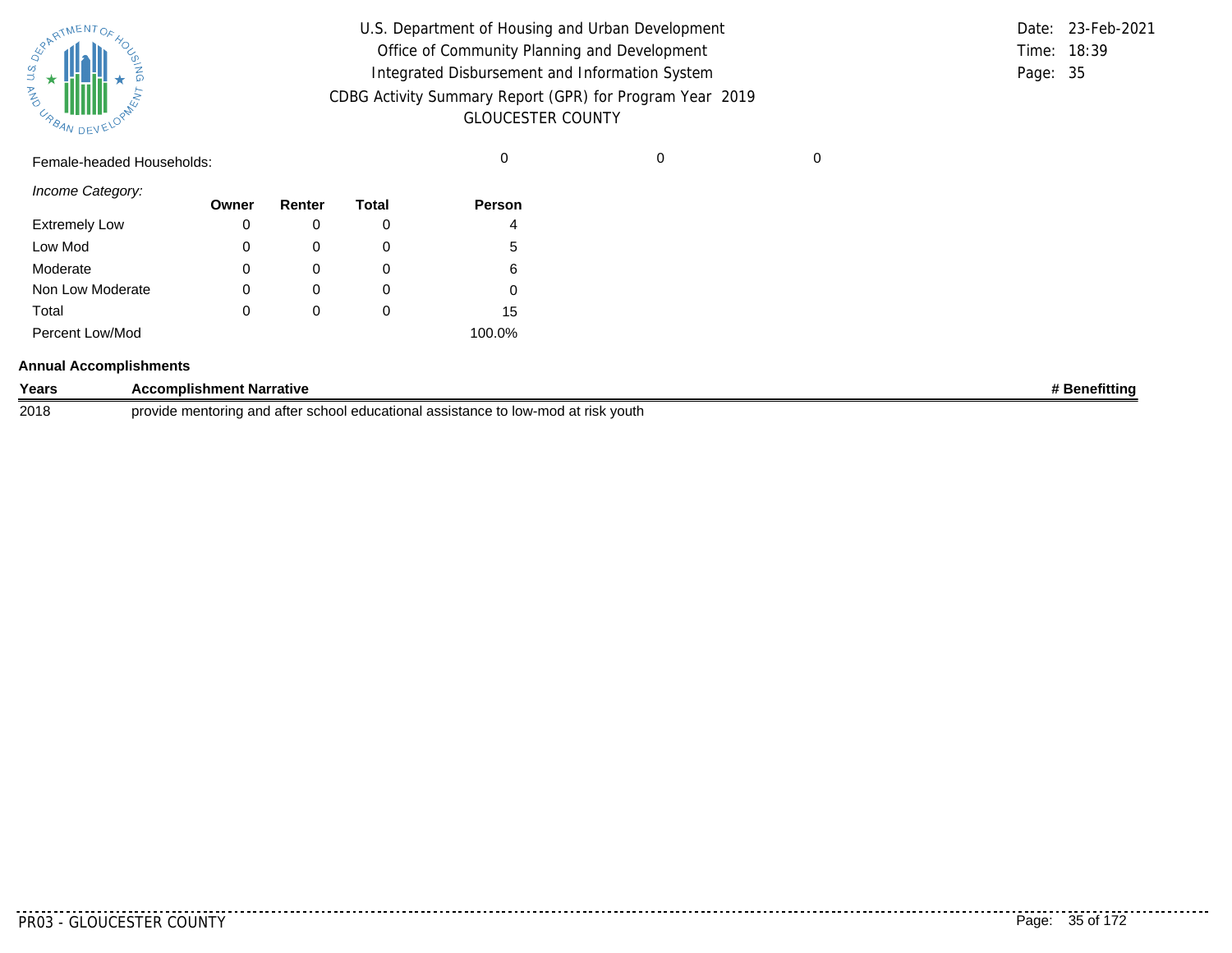| EPARTMENTOS<br>$\overline{u}$ *<br><b>AND</b><br>URBAN DEV | U.S. Department of Housing and Urban Development<br>Office of Community Planning and Development<br>Integrated Disbursement and Information System<br>CDBG Activity Summary Report (GPR) for Program Year 2019<br><b>GLOUCESTER COUNTY</b> | Page: 36                               | Date: 23-Feb-2021<br>Time: 18:39                                                          |                     |     |
|------------------------------------------------------------|--------------------------------------------------------------------------------------------------------------------------------------------------------------------------------------------------------------------------------------------|----------------------------------------|-------------------------------------------------------------------------------------------|---------------------|-----|
| <b>PGM Year:</b><br>Project:                               | 2018<br>0023 - Boys & Girls Club - Paulsboro 2018                                                                                                                                                                                          |                                        |                                                                                           |                     |     |
| <b>IDIS Activity:</b>                                      | 2968 - PUBLIC SERVICES/BOYS & GIRLS CLUB                                                                                                                                                                                                   |                                        |                                                                                           |                     |     |
| Status:<br>Location:                                       | Completed 11/27/2019 12:00:00 AM<br><b>Address Suppressed</b>                                                                                                                                                                              | Objective:<br>Outcome:<br>Matrix Code: | Create suitable living environments<br>Availability/accessibility<br>Youth Services (05D) | National Objective: | LMC |

**Initial Funding Date:** 12/14/2018

### **Description:**

for the CONTINUATION OF PROGRAM of services for youth development at all three locations including Paulsboro Center, Glassboro Center and Woodbury **Financing**

|              | <b>Fund Type</b> | Grant Year | Grant       | <sup>⊏</sup> unded Amount | Drawn In Program Year | Drawn Thru Program Year |
|--------------|------------------|------------|-------------|---------------------------|-----------------------|-------------------------|
| <b>CDBG</b>  | EN               | 2018       | B18UC340109 | \$32,500.00               | \$6.610.10            | \$32,500.00             |
| <b>Total</b> | Total            |            |             | \$32,500.00               | \$6,610.10            | \$32,500.00             |

### **Proposed Accomplishments**

People (General) : 100

### **Actual Accomplishments**

|                                                          | Owner |          | Renter |          | Total    |          | Person   |          |
|----------------------------------------------------------|-------|----------|--------|----------|----------|----------|----------|----------|
| Number assisted:                                         | Total | Hispanic | Total  | Hispanic | Total    | Hispanic | Total    | Hispanic |
| White:                                                   |       | O        |        | 0        | $\Omega$ | 0        | 25       |          |
| <b>Black/African American:</b>                           |       | 0        |        | 0        |          |          | 83       |          |
| Asian:                                                   |       |          |        |          |          |          |          |          |
| American Indian/Alaskan Native:                          |       | 0        |        | 0        |          |          |          |          |
| Native Hawaiian/Other Pacific Islander:                  |       | $\Omega$ |        |          |          |          |          |          |
| American Indian/Alaskan Native & White:                  |       | 0        |        | 0        | 0        |          |          |          |
| Asian White:                                             |       | 0        |        | $\Omega$ |          |          |          |          |
| Black/African American & White:                          |       | 0        |        |          |          |          |          |          |
| American Indian/Alaskan Native & Black/African American: |       | $\Omega$ |        | 0        | $\Omega$ |          |          |          |
| Other multi-racial:                                      |       | O        |        |          |          |          |          |          |
| Asian/Pacific Islander:                                  |       | 0        |        | 0        |          |          | 0        |          |
| Hispanic:                                                |       | 0        | 0      | $\Omega$ | 0        |          | $\Omega$ |          |
| Total:                                                   |       | Λ        |        |          | O        | 0        | 117      |          |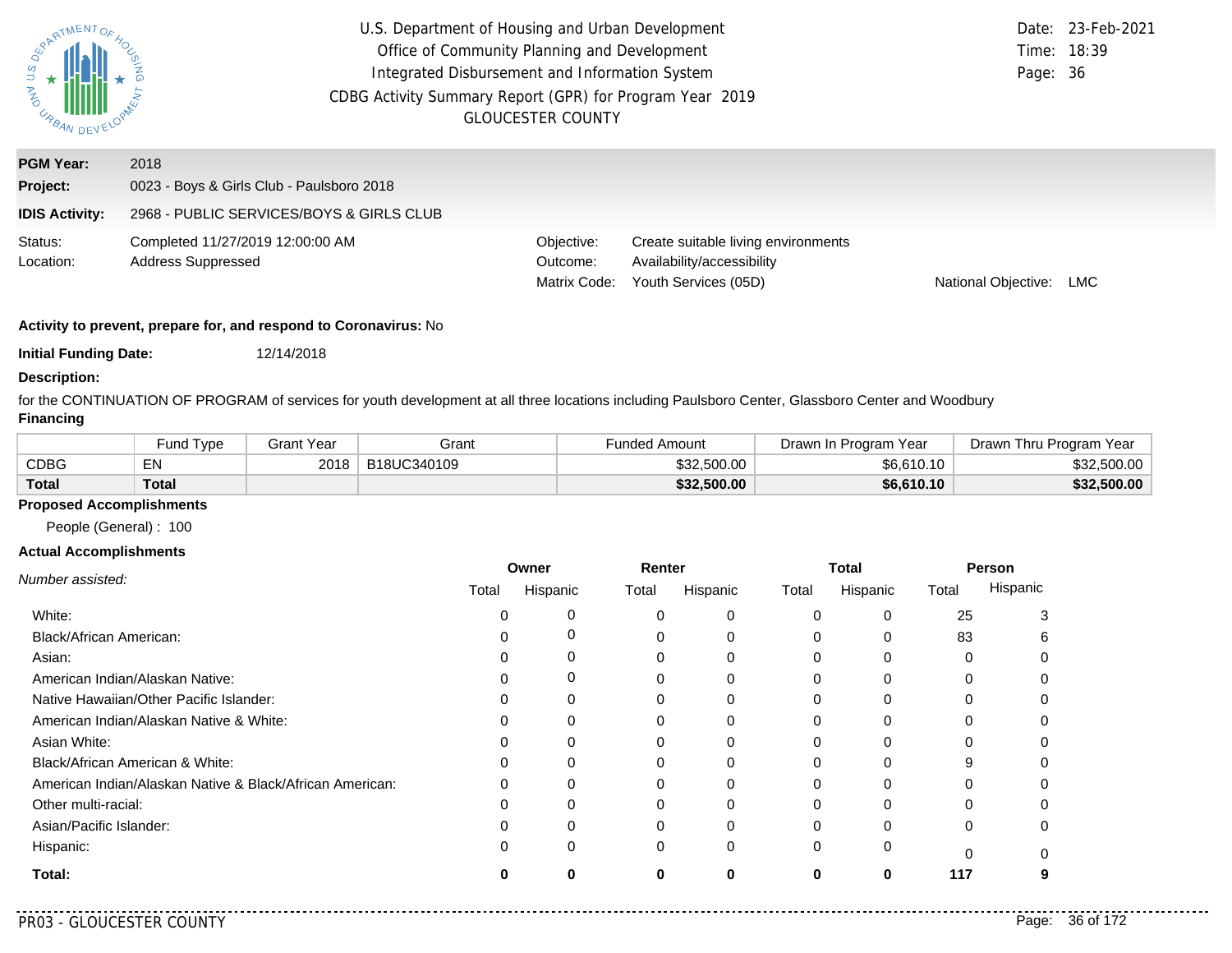| SPARTMENTOF HOL |           |
|-----------------|-----------|
|                 |           |
| 气               |           |
| URBAN           | DEVELOPAN |

| U.S. Department of Housing and Urban Development         |          | Date: 23-Feb-2021 |
|----------------------------------------------------------|----------|-------------------|
| Office of Community Planning and Development             |          | Time: 18:39       |
| Integrated Disbursement and Information System           | Page: 37 |                   |
| CDBG Activity Summary Report (GPR) for Program Year 2019 |          |                   |
| <b>GLOUCESTER COUNTY</b>                                 |          |                   |

Female-headed Households: 0 0 0

*Income Category:*

|                      | Owner | Renter       | Total | <b>Person</b> |
|----------------------|-------|--------------|-------|---------------|
| <b>Extremely Low</b> | 0     |              | O     | 53            |
| Low Mod              | 0     | $\Omega$     | O     | 12            |
| Moderate             | 0     | 0            | O     | 30            |
| Non Low Moderate     | 0     | 0            | 0     | 22            |
| Total                | 0     | $\mathbf{0}$ | O     | 117           |
| Percent Low/Mod      |       |              |       | 81.2%         |

#### **Annual Accomplishments**

| Years | <b>Complishment Narrative</b>                                                                                                    | efittin |
|-------|----------------------------------------------------------------------------------------------------------------------------------|---------|
| 2018  | ∵vouth .<br><b>Provide</b><br>l assistance<br>at risk (<br>יγ mod areas<br>educational<br>multimedia.<br>'ıde mentorına<br>n iow |         |

. . . . . . . . . .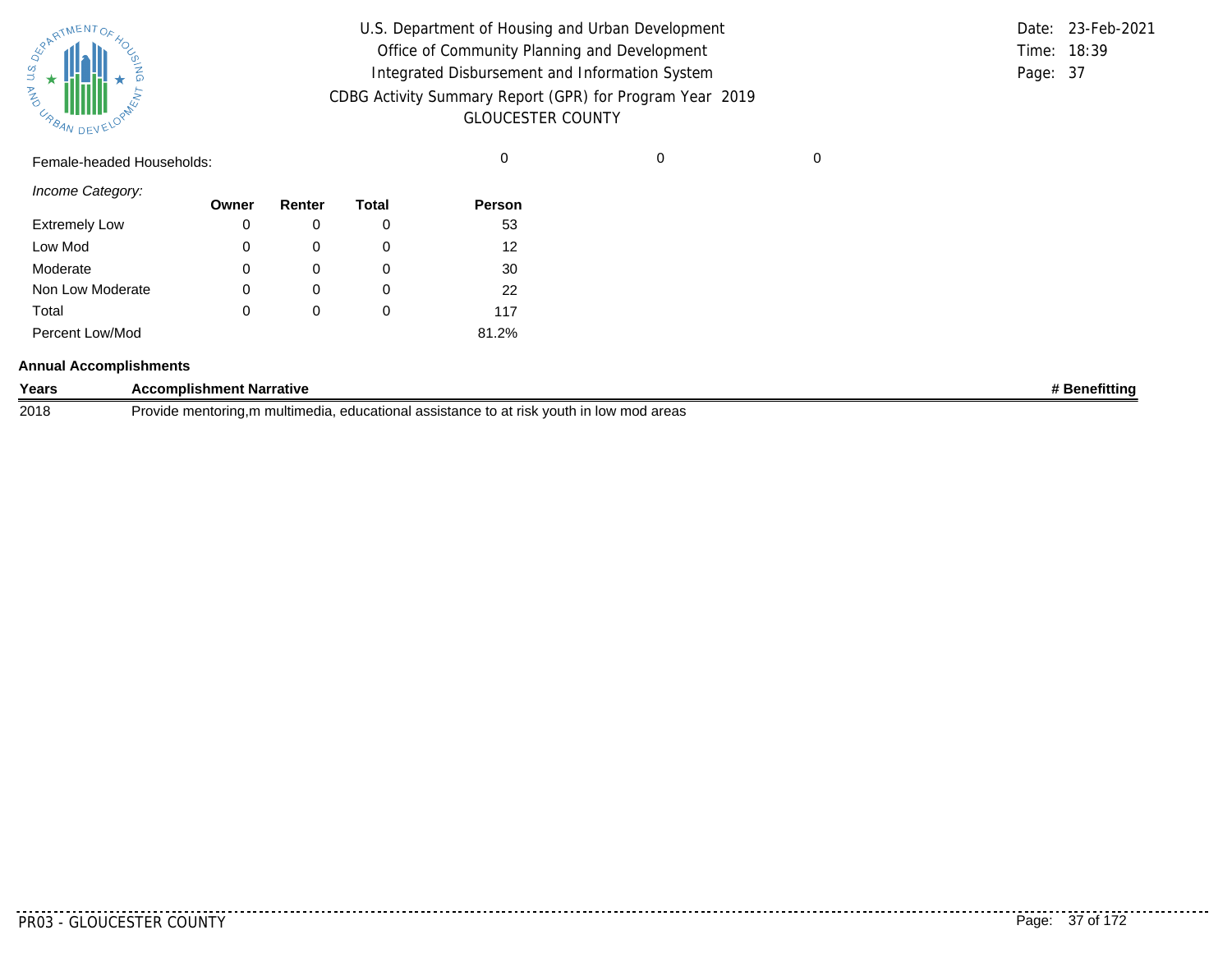| PARTMENTOR.<br>$rac{a}{b}$<br><b>MAG</b><br>URBAN DEV | U.S. Department of Housing and Urban Development<br>Office of Community Planning and Development<br>Integrated Disbursement and Information System<br>CDBG Activity Summary Report (GPR) for Program Year 2019<br><b>GLOUCESTER COUNTY</b> | Time: 18:39<br>Page: 38                | Date: 23-Feb-2021                                                                     |                     |     |
|-------------------------------------------------------|--------------------------------------------------------------------------------------------------------------------------------------------------------------------------------------------------------------------------------------------|----------------------------------------|---------------------------------------------------------------------------------------|---------------------|-----|
| <b>PGM Year:</b><br>Project:                          | 2018<br>0024 - Food Bank of South Jersey 2018                                                                                                                                                                                              |                                        |                                                                                       |                     |     |
| <b>IDIS Activity:</b>                                 | 2969 - PUBLIC SERVICES/FOOD BANK OF SJ                                                                                                                                                                                                     |                                        |                                                                                       |                     |     |
| Status:<br>Location:                                  | Completed 11/27/2019 12:00:00 AM<br><b>Address Suppressed</b>                                                                                                                                                                              | Objective:<br>Outcome:<br>Matrix Code: | Create suitable living environments<br>Availability/accessibility<br>Food Banks (05W) | National Objective: | LMC |

**Initial Funding Date:** 12/14/2018

### **Description:**

for the provision of year-round food distribution at several sites in Gloucester County for Ages 5-17

## **Financing**

|              | Fund Type    | Grant Year | Grant       | Funded Amount | Program<br>Year<br>Drawn In | Thru Program Year<br>⊃rawn l |
|--------------|--------------|------------|-------------|---------------|-----------------------------|------------------------------|
| <b>CDBG</b>  | EN           | 2018       | B18UC340109 | \$50.000.00   | \$0.00                      | \$50,000.00                  |
| <b>Total</b> | <b>Total</b> |            |             | \$50,000.00   | \$0.00                      | \$50,000,00                  |

## **Proposed Accomplishments**

People (General) : 100

### **Actual Accomplishments**

|                                                          | Owner |          | Renter |          | Total    |          | Person   |          |
|----------------------------------------------------------|-------|----------|--------|----------|----------|----------|----------|----------|
| Number assisted:                                         | Total | Hispanic | Total  | Hispanic | Total    | Hispanic | Total    | Hispanic |
| White:                                                   |       | 0        | 0      | 0        | 0        | 0        | 730      | 108      |
| Black/African American:                                  |       | 0        | 0      | 0        | 0        | 0        | 635      | 91       |
| Asian:                                                   |       | 0        | 0      | 0        | 0        |          |          |          |
| American Indian/Alaskan Native:                          |       | 0        | 0      | 0        | 0        | 0        | 0        |          |
| Native Hawaiian/Other Pacific Islander:                  |       | ი        |        | 0        |          |          |          |          |
| American Indian/Alaskan Native & White:                  |       | 0        | 0      | 0        | 0        | $\Omega$ | 0        |          |
| Asian White:                                             |       |          |        | 0        | 0        | $\Omega$ | $\Omega$ |          |
| Black/African American & White:                          |       | 0        | 0      | 0        | 0        | 0        | 148      | 53       |
| American Indian/Alaskan Native & Black/African American: |       | $\Omega$ | 0      | 0        | $\Omega$ | $\Omega$ | $\Omega$ |          |
| Other multi-racial:                                      |       | O        | 0      | 0        | 0        | O        |          |          |
| Asian/Pacific Islander:                                  |       | 0        | 0      | 0        | 0        | $\Omega$ | $\Omega$ |          |
| Hispanic:                                                |       | 0        | 0      | 0        | 0        | 0        | $\Omega$ |          |
| Total:                                                   |       | 0        | 0      | 0        | 0        | 0        | 1,513    | 252      |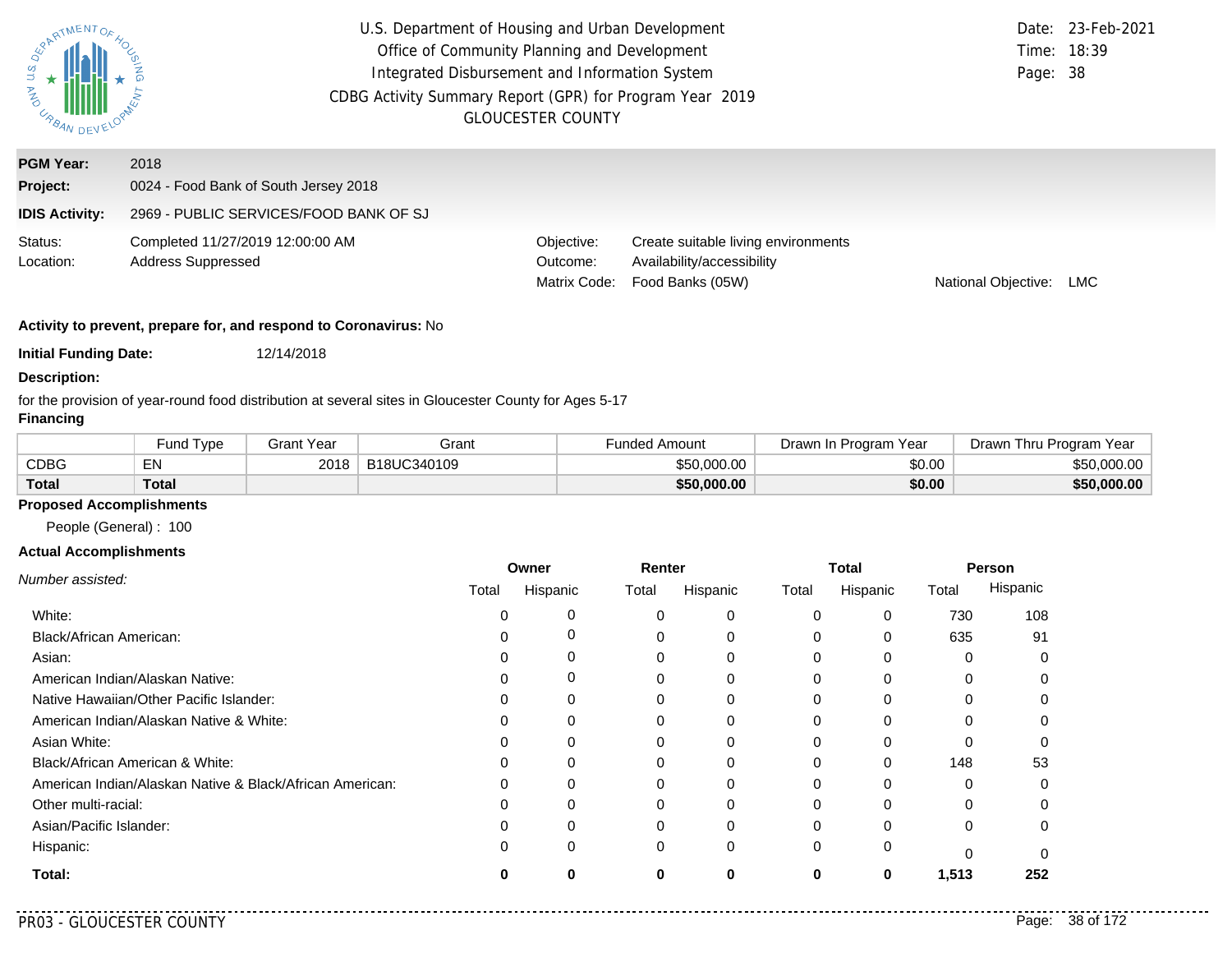| $\frac{1}{\sqrt{2}}$ MENTO<br>NVO<br>URBAN | $\%$<br><b>J</b> SING<br>DEVELOPANCE |  |  |
|--------------------------------------------|--------------------------------------|--|--|
|                                            |                                      |  |  |

| U.S. Department of Housing and Urban Development         |             | Date: 23-Feb-2021 |
|----------------------------------------------------------|-------------|-------------------|
| Office of Community Planning and Development             | Time: 18:39 |                   |
| Integrated Disbursement and Information System           | Page: 39    |                   |
| CDBG Activity Summary Report (GPR) for Program Year 2019 |             |                   |
| <b>GLOUCESTER COUNTY</b>                                 |             |                   |

Female-headed Households: 0 0 0

*Income Category:*

|                      | Owner | Renter   | Total | <b>Person</b> |
|----------------------|-------|----------|-------|---------------|
| <b>Extremely Low</b> | 0     |          | O     | 1,513         |
| Low Mod              | 0     | $\Omega$ | O     |               |
| Moderate             | 0     |          | O     |               |
| Non Low Moderate     | 0     | $\Omega$ | O     |               |
| Total                | 0     | $\Omega$ | O     | 1,513         |
| Percent Low/Mod      |       |          |       | 100.0%        |

#### **Annual Accomplishments**

| Years | <b>Accomplishment Narrative</b>                                                                                                       | Benefittinc |
|-------|---------------------------------------------------------------------------------------------------------------------------------------|-------------|
| 2018  | Provide food and Kids Paks to school age children at various sites who are on the federal lunch program and at or below poverty level |             |

. . . . . . . . .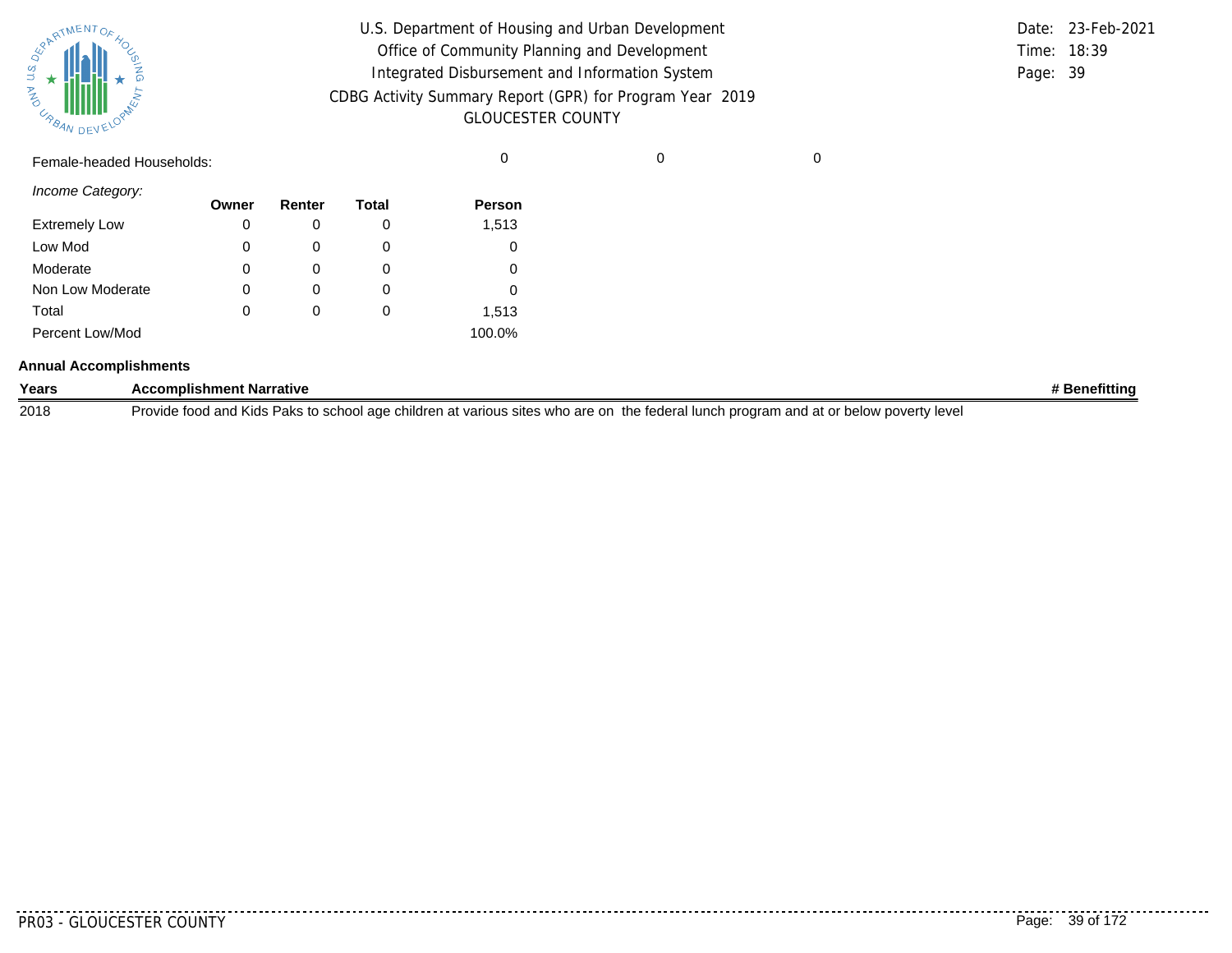| ERARTMENTOR<br><b>STA AND</b><br>URBAN DEV | U.S. Department of Housing and Urban Development<br>Office of Community Planning and Development<br>Integrated Disbursement and Information System<br>CDBG Activity Summary Report (GPR) for Program Year 2019 | <b>GLOUCESTER COUNTY</b>               |                                                                                                          | Date:<br>Time:<br>Page: 40 | 23-Feb-2021<br>18:39 |
|--------------------------------------------|----------------------------------------------------------------------------------------------------------------------------------------------------------------------------------------------------------------|----------------------------------------|----------------------------------------------------------------------------------------------------------|----------------------------|----------------------|
| <b>PGM Year:</b>                           | 2018                                                                                                                                                                                                           |                                        |                                                                                                          |                            |                      |
| Project:                                   | 0025 - Center for Family Services 2018                                                                                                                                                                         |                                        |                                                                                                          |                            |                      |
| <b>IDIS Activity:</b>                      | 2970 - PUBLIC SERVICES/ CENTER FOR FAMILY SVCS                                                                                                                                                                 |                                        |                                                                                                          |                            |                      |
| Status:<br>Location:                       | Completed 11/27/2019 12:00:00 AM<br><b>Address Suppressed</b>                                                                                                                                                  | Objective:<br>Outcome:<br>Matrix Code: | Create suitable living environments<br>Availability/accessibility<br>Abused and Neglected Children (05N) | National Objective:        | LMC                  |
|                                            | Activity to prevent, prepare for, and respond to Coronavirus: No                                                                                                                                               |                                        |                                                                                                          |                            |                      |
| <b>Initial Funding Date:</b>               | 12/14/2018                                                                                                                                                                                                     |                                        |                                                                                                          |                            |                      |
| <b>Description:</b><br><b>Financing</b>    | provision of at-risk youth shelter health education services                                                                                                                                                   |                                        |                                                                                                          |                            |                      |

#### Fund Type Grant Year Grant Grant Grant Funded Amount Drawn In Program Year Drawn Thru Program Year **Total** CDBG EN **Total**  $\texttt{\$2018}\begin{array}{c|c} \text{B18UC}340109 \end{array}$  \$24,000.00 \$24,000.00 \$24,000.00 \$24,000.00 **\$24,000.00 \$0.00 \$24,000.00**

## **Proposed Accomplishments**

People (General) : 20

#### **Actual Accomplishments**

|                                                          | Owner |          | Renter |          | <b>Total</b> |          | Person   |          |
|----------------------------------------------------------|-------|----------|--------|----------|--------------|----------|----------|----------|
| Number assisted:                                         | Total | Hispanic | Total  | Hispanic | Total        | Hispanic | Total    | Hispanic |
| White:                                                   |       | 0        | 0      | 0        | 0            |          |          |          |
| Black/African American:                                  |       | 0        |        | 0        | 0            |          | 52       |          |
| Asian:                                                   |       |          | 0      | 0        | 0            | 0        | 0        |          |
| American Indian/Alaskan Native:                          |       | 0        |        | 0        | 0            | 0        | 0        |          |
| Native Hawaiian/Other Pacific Islander:                  |       | 0        |        | 0        |              |          |          |          |
| American Indian/Alaskan Native & White:                  |       | 0        | 0      | 0        | $\Omega$     | 0        | 0        |          |
| Asian White:                                             |       |          |        | 0        |              |          |          |          |
| Black/African American & White:                          |       | 0        |        | 0        |              |          | 5        |          |
| American Indian/Alaskan Native & Black/African American: |       | $\Omega$ | 0      | 0        | 0            | $\Omega$ | 0        |          |
| Other multi-racial:                                      |       |          | 0      | 0        |              | $\Omega$ | 22       |          |
| Asian/Pacific Islander:                                  |       |          | 0      | 0        | 0            |          | 0        |          |
| Hispanic:                                                |       | 0        | 0      | 0        | $\Omega$     | 0        | $\Omega$ |          |
| Total:                                                   |       | 0        | 0      | 0        | 0            | 0        | 79       | 10       |

. . . .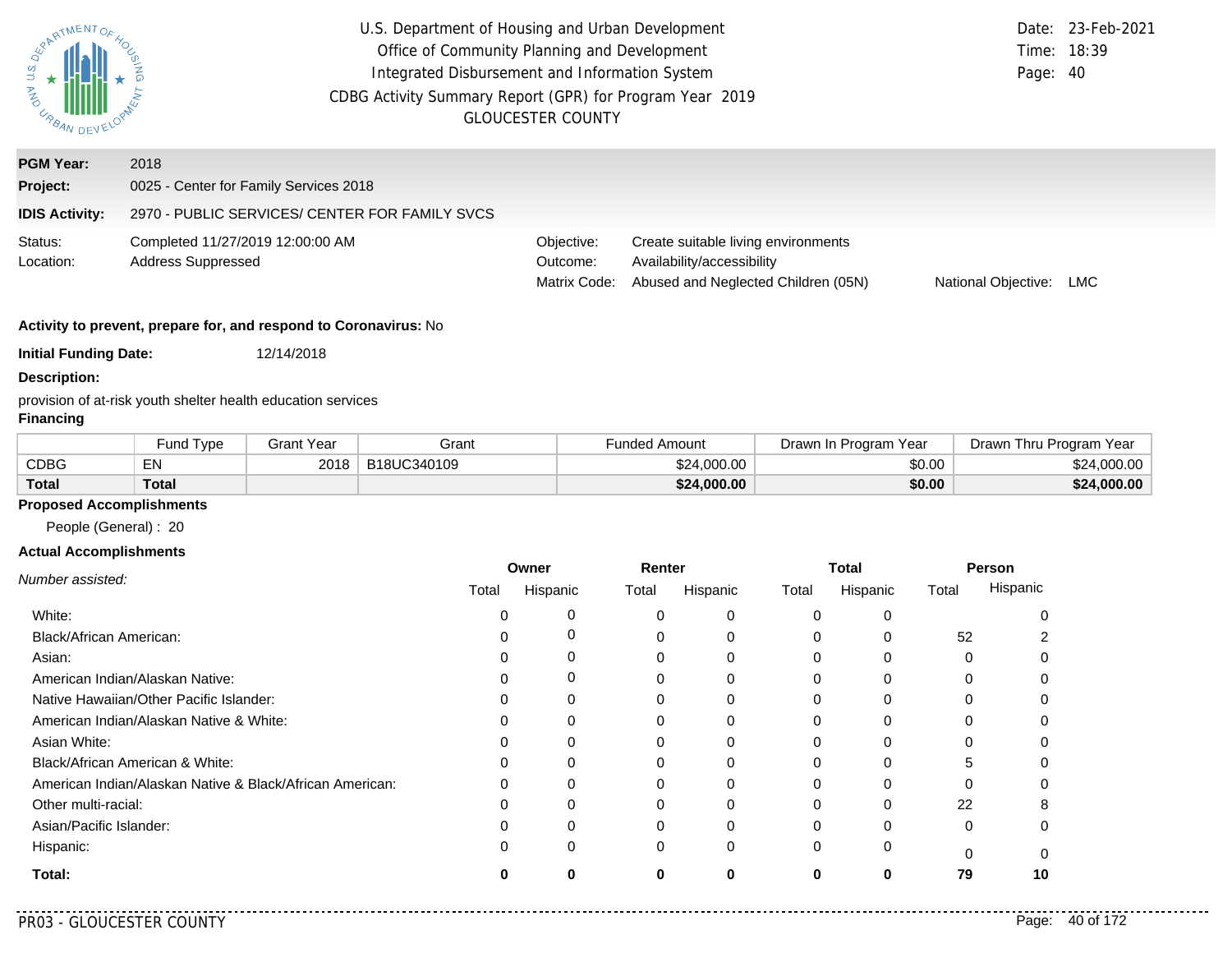| SPARTMENTOF HOL |           |
|-----------------|-----------|
|                 |           |
| 气               |           |
| URBAN           | DEVELOPAN |

| U.S. Department of Housing and Urban Development         |          | Date: 23-Feb-2021 |
|----------------------------------------------------------|----------|-------------------|
| Office of Community Planning and Development             |          | Time: 18:39       |
| Integrated Disbursement and Information System           | Page: 41 |                   |
| CDBG Activity Summary Report (GPR) for Program Year 2019 |          |                   |
| <b>GLOUCESTER COUNTY</b>                                 |          |                   |

Female-headed Households: 0 0 0

*Income Category:*

|                      | Owner | Renter | Total | <b>Person</b> |
|----------------------|-------|--------|-------|---------------|
| <b>Extremely Low</b> | 0     |        | O     | 79            |
| Low Mod              | 0     | O      | O     |               |
| Moderate             | 0     |        | O     |               |
| Non Low Moderate     | 0     | O      | O     |               |
| Total                | 0     | 0      | O     | 79            |
| Percent Low/Mod      |       |        |       | 100.0%        |

#### **Annual Accomplishments**

| Years | <b>Accomplishment Narrative</b>                                                             | ≀fittin |
|-------|---------------------------------------------------------------------------------------------|---------|
| 2018  | ∖health<br>Provid <sup>-</sup><br>shelter<br>education<br>วนth in<br>rısk/runawa∖<br>$\sim$ |         |

<u>. . . . . . . .</u>

.........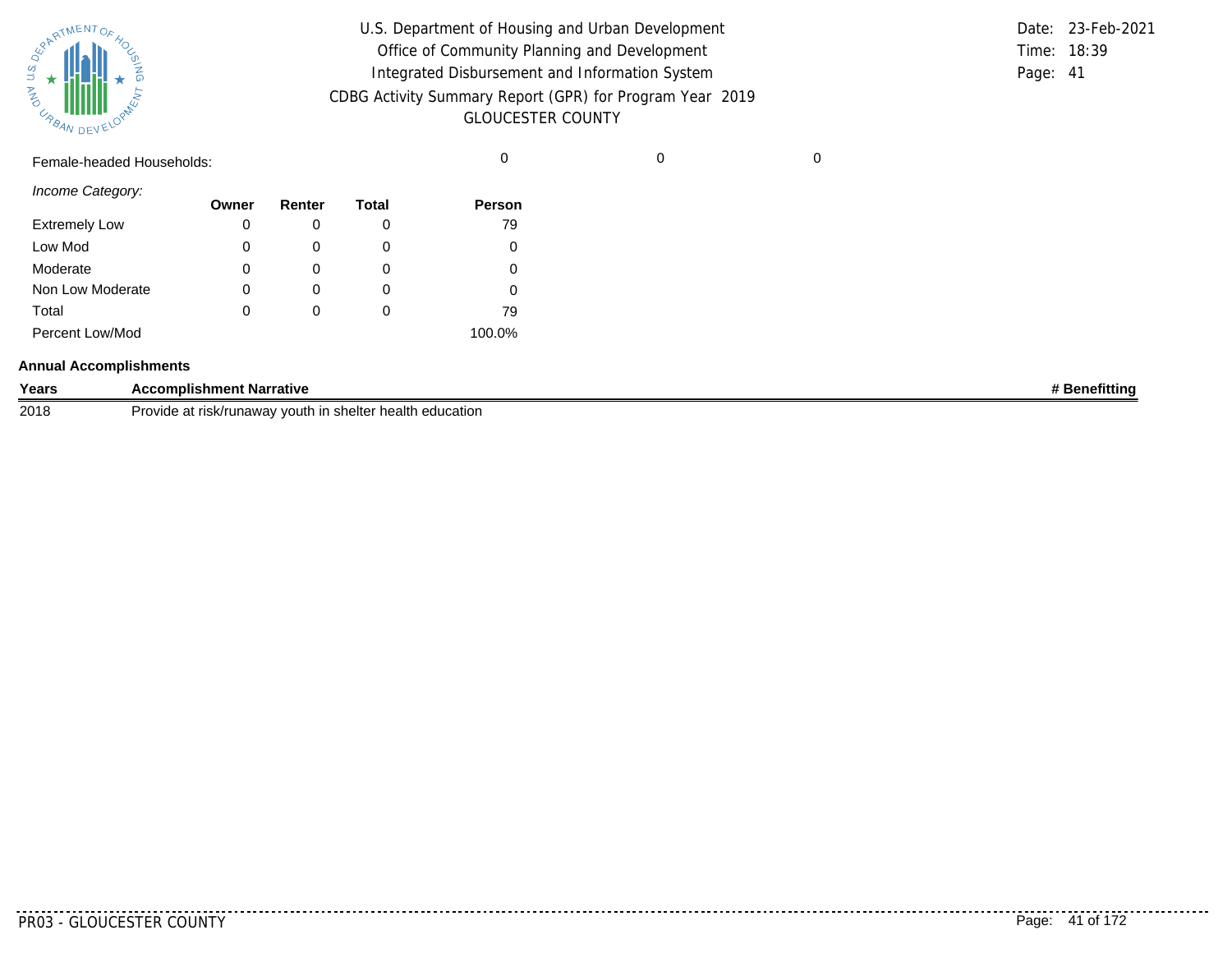| SOL A RENTOS<br><b>ASURANDE</b> | U.S. Department of Housing and Urban Development<br>Office of Community Planning and Development<br>Integrated Disbursement and Information System<br>CDBG Activity Summary Report (GPR) for Program Year 2019<br><b>GLOUCESTER COUNTY</b> | Time: 18:39<br>Page: 42                | Date: 23-Feb-2021                                                                                 |                     |     |
|---------------------------------|--------------------------------------------------------------------------------------------------------------------------------------------------------------------------------------------------------------------------------------------|----------------------------------------|---------------------------------------------------------------------------------------------------|---------------------|-----|
| <b>PGM Year:</b><br>Project:    | 2018<br>0026 - Robins' Nest 2018                                                                                                                                                                                                           |                                        |                                                                                                   |                     |     |
| <b>IDIS Activity:</b>           | 2971 - PUBLIC SERVICES/ROBINS NEST                                                                                                                                                                                                         |                                        |                                                                                                   |                     |     |
| Status:<br>Location:            | Completed 12/31/2020 12:00:00 AM<br><b>Address Suppressed</b>                                                                                                                                                                              | Objective:<br>Outcome:<br>Matrix Code: | Create suitable living environments<br>Availability/accessibility<br>Mental Health Services (05O) | National Objective: | LMC |

**Initial Funding Date:** 12/14/2018

#### **Description:**

for the provision of Danellie Counseling Center Psychiatric Services for psychiatric intakes and ongoing medication monitoring sessions for 2-17 year olds **Financing**

|              | Fund Type | Grant Year | Grant       | Funded Amount | Drawn In Program Year | Drawn Thru Program<br>Year |
|--------------|-----------|------------|-------------|---------------|-----------------------|----------------------------|
| <b>CDBG</b>  | EN        | 2018       | B18UC340109 | \$20,537.59   | \$0.00                | \$6,194.40                 |
| <b>Total</b> | Total     |            |             | \$20,537.59   | \$0.00                | \$6,194.40                 |

### **Proposed Accomplishments**

People (General) : 25

|                                                          | Owner |          | Renter |          | Total        |              | Person |          |
|----------------------------------------------------------|-------|----------|--------|----------|--------------|--------------|--------|----------|
| Number assisted:                                         | Total | Hispanic | Total  | Hispanic | Total        | Hispanic     | Total  | Hispanic |
| White:                                                   |       | 0        |        | 0        | $\Omega$     | 0            | 88     |          |
| <b>Black/African American:</b>                           |       | 0        |        | $\Omega$ | $\Omega$     |              | 37     |          |
| Asian:                                                   |       | 0        |        |          | 0            |              |        |          |
| American Indian/Alaskan Native:                          |       | 0        |        | 0        | 0            | <sup>0</sup> | 0      |          |
| Native Hawaiian/Other Pacific Islander:                  |       | $\Omega$ |        |          | <sup>0</sup> |              |        |          |
| American Indian/Alaskan Native & White:                  |       | 0        |        | 0        | $\Omega$     |              | 0      |          |
| Asian White:                                             |       | 0        |        | $\Omega$ | 0            | $\Omega$     |        |          |
| Black/African American & White:                          |       | 0        |        |          | 0            |              |        |          |
| American Indian/Alaskan Native & Black/African American: |       | $\Omega$ |        | $\Omega$ | $\Omega$     | $\Omega$     | 0      |          |
| Other multi-racial:                                      |       | 0        |        |          | 0            | O            | 16     |          |
| Asian/Pacific Islander:                                  |       | 0        |        |          | $\Omega$     |              | 0      |          |
| Hispanic:                                                |       | 0        | 0      | $\Omega$ | $\Omega$     | 0            | 0      |          |
| Total:                                                   |       | ŋ        | ŋ      | 0        | 0            | 0            | 141    | 19       |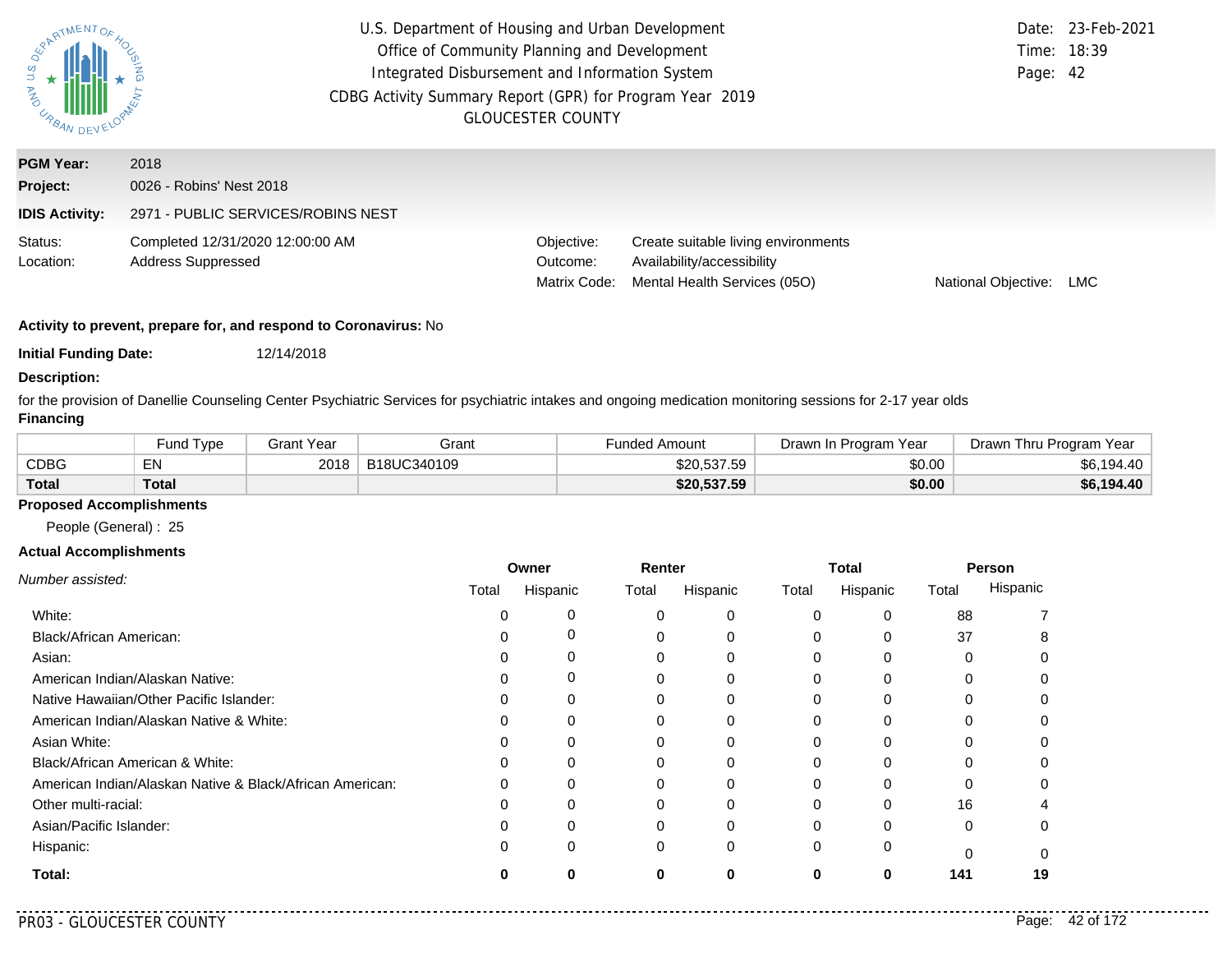| SUPATMENTOF HOL |           |
|-----------------|-----------|
| 气               |           |
| URBAN           | DEVELOPAL |

| U.S. Department of Housing and Urban Development         |          | Date: 23-Feb-2021 |
|----------------------------------------------------------|----------|-------------------|
| Office of Community Planning and Development             |          | Time: 18:39       |
| Integrated Disbursement and Information System           | Page: 43 |                   |
| CDBG Activity Summary Report (GPR) for Program Year 2019 |          |                   |
| <b>GLOUCESTER COUNTY</b>                                 |          |                   |

Female-headed Households: 0 0 0

*Income Category:*

| 0 0 0 0 0 0 0 0 0    | Owner | Renter   | Total | <b>Person</b> |
|----------------------|-------|----------|-------|---------------|
| <b>Extremely Low</b> | 0     | O        | O     | 44            |
| Low Mod              | 0     | O        | O     | 25            |
| Moderate             | 0     | O)       | 0     | 27            |
| Non Low Moderate     | 0     | O)       | O     | 45            |
| Total                | 0     | $\Omega$ | 0     | 141           |
| Percent Low/Mod      |       |          |       | 68.1%         |

#### **Annual Accomplishments**

| Years | <b>Accomplishment Narrative</b>                                                                          | ıetittino |
|-------|----------------------------------------------------------------------------------------------------------|-----------|
| 2018  | e counseling services for '<br>ות low-mod income children in abusive or at at risk households<br>Provide |           |

<u>. . . . . . . .</u>

.........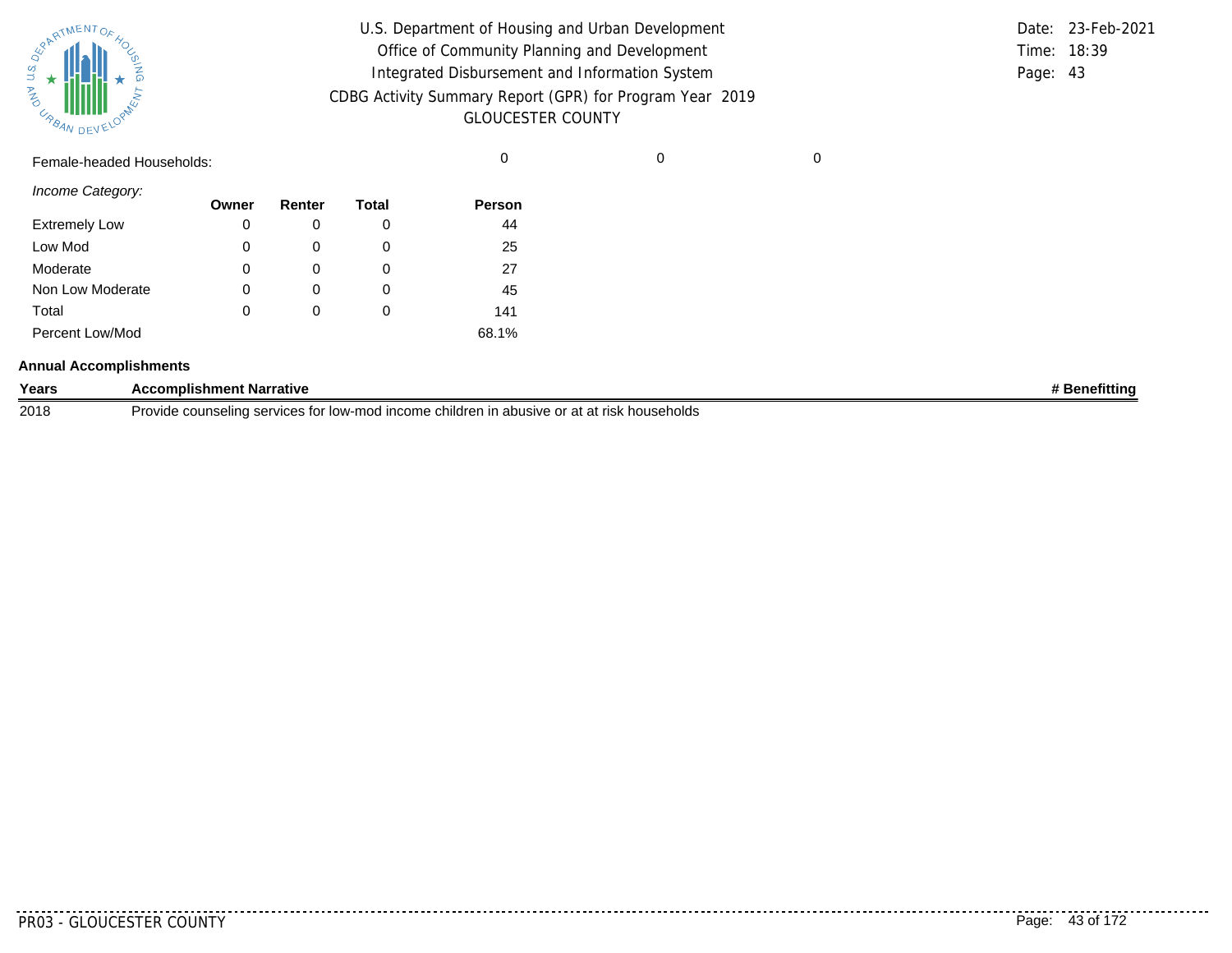| PARTMENTOR<br>U.S.<br><b>AND</b><br>URBAN DEV         | U.S. Department of Housing and Urban Development<br>Office of Community Planning and Development<br>Integrated Disbursement and Information System<br>CDBG Activity Summary Report (GPR) for Program Year 2019<br><b>GLOUCESTER COUNTY</b> | Page: 44                               | Date: 23-Feb-2021<br>Time: 18:39                                                  |                     |     |
|-------------------------------------------------------|--------------------------------------------------------------------------------------------------------------------------------------------------------------------------------------------------------------------------------------------|----------------------------------------|-----------------------------------------------------------------------------------|---------------------|-----|
| <b>PGM Year:</b><br>Project:<br><b>IDIS Activity:</b> | 2018<br>0027 - Gateway Head Start 2018<br>2972 - PUBLIC SERVICES/GATEWAY HEADSTART                                                                                                                                                         |                                        |                                                                                   |                     |     |
| Status:<br>Location:                                  | Completed 11/27/2019 12:00:00 AM<br><b>Address Suppressed</b>                                                                                                                                                                              | Objective:<br>Outcome:<br>Matrix Code: | Create suitable living environments<br>Affordability<br>Child Care Services (05L) | National Objective: | LMC |

**Initial Funding Date:** 12/14/2018

#### **Description:**

for the continuance of an 8-week extended Head Start Program for youth between 3 and 5 years old at the agencies located in Williamstown, Glassboro, Paulsboro and Swedesboro Head Start Centers

### **Financing**

|       | Fund Type | Grant Year | Grant       | Funded Amount | Drawn In Program Year | Drawn Thru Program Year |
|-------|-----------|------------|-------------|---------------|-----------------------|-------------------------|
| CDBG  | EN        | 2018       | B18UC340109 | \$36,500.00   | \$0.00                | \$36.500.00             |
| Total | Total     |            |             | \$36,500.00   | \$0.00                | \$36,500.00             |

#### **Proposed Accomplishments**

People (General) : 40

|                                                          | Owner |          | Renter   |          | Total |          | Person   |          |
|----------------------------------------------------------|-------|----------|----------|----------|-------|----------|----------|----------|
| Number assisted:                                         | Total | Hispanic | Total    | Hispanic | Total | Hispanic | Total    | Hispanic |
| White:                                                   |       | 0        |          |          | 0     | 0        | 14       |          |
| <b>Black/African American:</b>                           |       | 0        |          |          | 0     | 0        | 31       |          |
| Asian:                                                   |       | 0        |          |          | 0     | 0        | 3        |          |
| American Indian/Alaskan Native:                          |       | 0        |          |          | 0     | 0        | 0        |          |
| Native Hawaiian/Other Pacific Islander:                  |       | 0        |          |          | 0     | 0        | 0        |          |
| American Indian/Alaskan Native & White:                  |       | 0        |          |          | 0     | 0        | 0        |          |
| Asian White:                                             |       | 0        |          |          | 0     | 0        | 0        |          |
| Black/African American & White:                          |       |          |          |          | 0     | 0        | 0        |          |
| American Indian/Alaskan Native & Black/African American: | 0     | 0        | 0        |          | 0     | 0        | 0        |          |
| Other multi-racial:                                      |       | 0        |          |          | 0     | 0        | 28       | 26       |
| Asian/Pacific Islander:                                  |       | 0        |          |          | 0     | 0        | 0        | 0        |
| Hispanic:                                                |       | $\Omega$ | $\Omega$ | 0        | 0     | 0        | $\Omega$ |          |
| Total:                                                   |       | Ω        |          |          | 0     | 0        | 76       | 32       |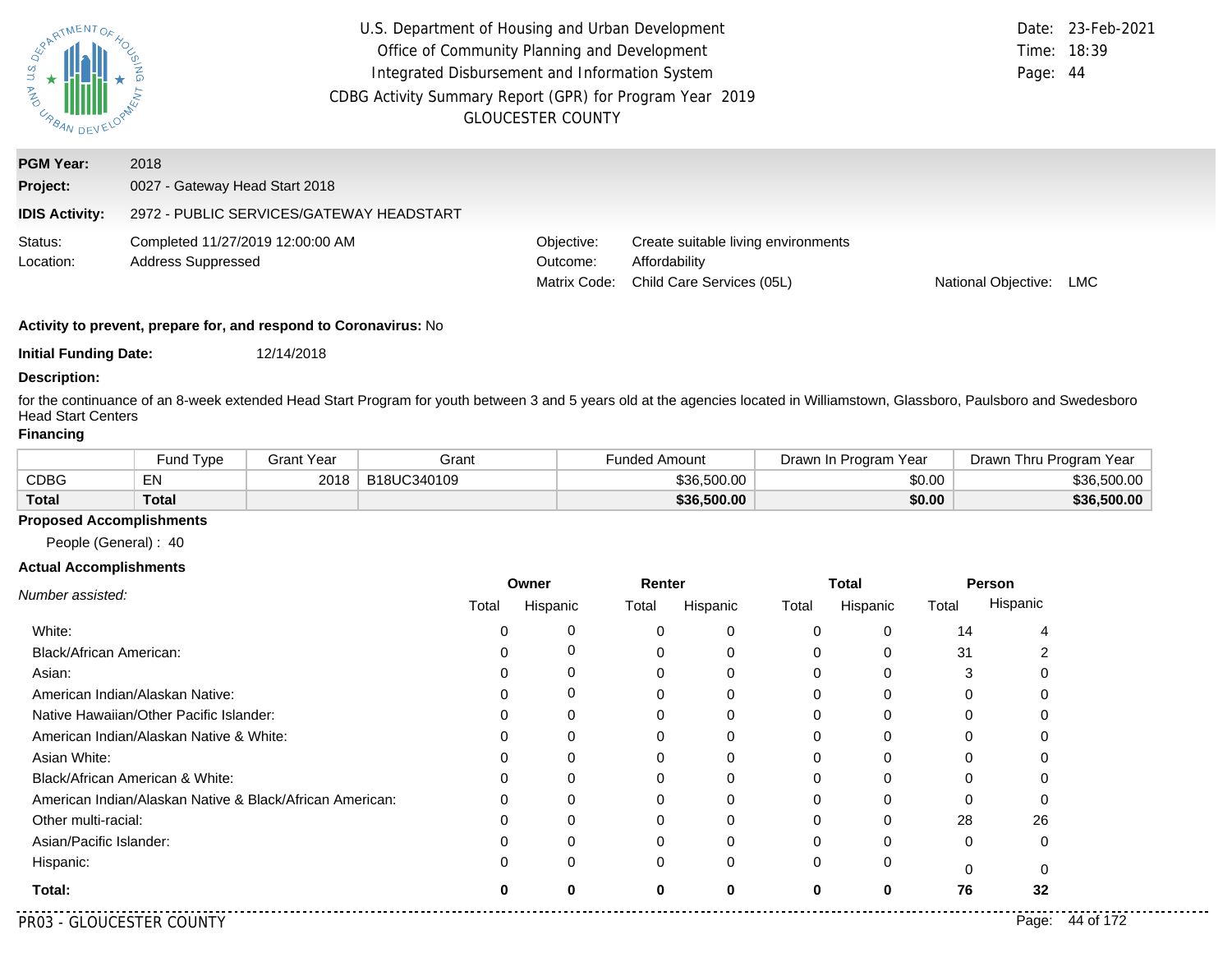| SUPATMENTOF HOL |           |
|-----------------|-----------|
| 气               |           |
| URBAN           | DEVELOPAL |

| U.S. Department of Housing and Urban Development                                     |          | Date: 23-Feb-2021 |
|--------------------------------------------------------------------------------------|----------|-------------------|
| Office of Community Planning and Development                                         |          | Time: 18:39       |
| Integrated Disbursement and Information System                                       | Page: 45 |                   |
| CDBG Activity Summary Report (GPR) for Program Year 2019<br><b>GLOUCESTER COUNTY</b> |          |                   |

Female-headed Households: 0 0 0

*Income Category:*

|                      | Owner | Renter   | Total | Person |
|----------------------|-------|----------|-------|--------|
| <b>Extremely Low</b> | 0     |          | 0     | 49     |
| Low Mod              | 0     | O        | 0     | 22     |
| Moderate             | 0     |          |       | 5      |
| Non Low Moderate     | 0     | O        | 0     |        |
| Total                | 0     | $\Omega$ | 0     | 76     |
| Percent Low/Mod      |       |          |       | 100.0% |

#### **Annual Accomplishments**

| Years | <b>Accomplishment Narrative</b>                                                                                                           | # Benefittina |
|-------|-------------------------------------------------------------------------------------------------------------------------------------------|---------------|
| 2018  | for the continuance of an 8-week extended Head Start Program for youth between 3 and 5 years old at the agencies located in Williamstown, |               |
|       | Glassboro, Paulsboro and Swedesboro Head Start Centers                                                                                    |               |

<u>. . . . . . . .</u>

. . . . . . . . .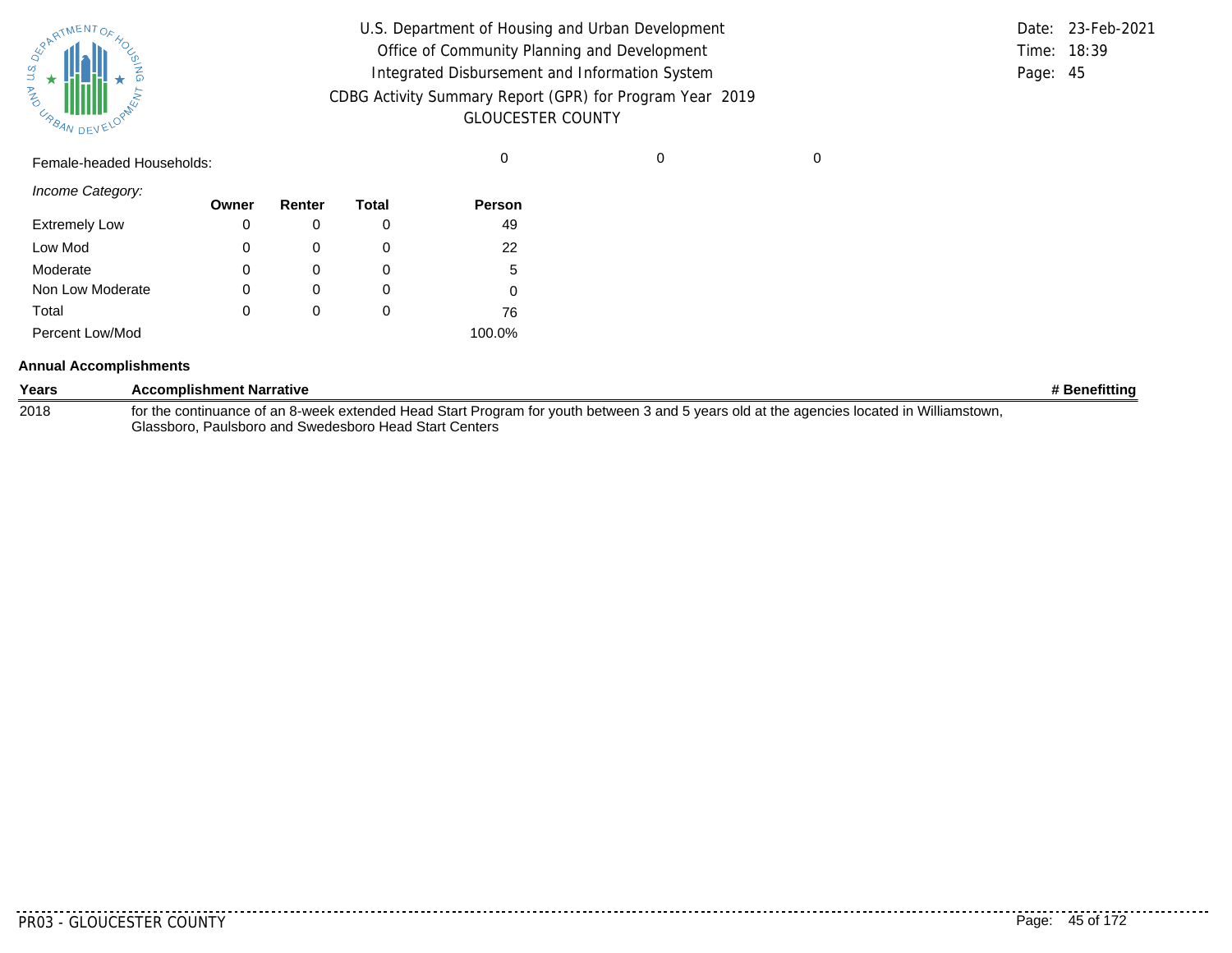| $\overline{a}$<br><b>AS IMPOAN DE</b>                 | U.S. Department of Housing and Urban Development<br>Office of Community Planning and Development<br>Integrated Disbursement and Information System<br>CDBG Activity Summary Report (GPR) for Program Year 2019<br><b>GLOUCESTER COUNTY</b> | Page: 46                               | Date: 23-Feb-2021<br>Time: 18:39                                                                          |                     |     |
|-------------------------------------------------------|--------------------------------------------------------------------------------------------------------------------------------------------------------------------------------------------------------------------------------------------|----------------------------------------|-----------------------------------------------------------------------------------------------------------|---------------------|-----|
| <b>PGM Year:</b><br>Project:<br><b>IDIS Activity:</b> | 2018<br>0012 - HOUSING REHAB<br>2974 - HOME REHAB/MINTON/FRANKLIN                                                                                                                                                                          |                                        |                                                                                                           |                     |     |
| Status:<br>Location:                                  | Completed 11/27/2019 12:00:00 AM<br><b>Address Suppressed</b>                                                                                                                                                                              | Objective:<br>Outcome:<br>Matrix Code: | Create suitable living environments<br>Availability/accessibility<br>Rehab; Single-Unit Residential (14A) | National Objective: | LMH |

**Initial Funding Date:** 10/17/2018

#### **Description:**

#### PO#18-08937
ANDERSON WELL : REPLACEMENT OF WELL (NEW PUMPNEW TANK)

## **Financing**

|              | Fund Type | Grant Year | Grant       | Funded Amount | Program Year<br>Drawn In | Drawn Thru Program Year |
|--------------|-----------|------------|-------------|---------------|--------------------------|-------------------------|
| <b>CDBG</b>  | EN        | 2016       | B16UC340109 | \$4,367.00    | \$0.00                   | \$4,367.00              |
| <b>Total</b> | Total     |            |             | \$4,367.00    | \$0.00                   | \$4,367.00              |

## **Proposed Accomplishments**

Housing Units : 1

#### **Actual Accomplishments**

|                                                          | Owner |          | Renter   |          | <b>Total</b> |              | Person |          |
|----------------------------------------------------------|-------|----------|----------|----------|--------------|--------------|--------|----------|
| Number assisted:                                         | Total | Hispanic | Total    | Hispanic | Total        | Hispanic     | Total  | Hispanic |
| White:                                                   |       | 0        |          | 0        |              |              |        |          |
| Black/African American:                                  |       | 0        |          | $\Omega$ | $\Omega$     |              |        |          |
| Asian:                                                   |       | 0        |          | 0        | $\Omega$     |              | 0      |          |
| American Indian/Alaskan Native:                          |       | 0        |          | $\Omega$ | 0            | $\Omega$     |        |          |
| Native Hawaiian/Other Pacific Islander:                  |       | 0        |          |          | 0            |              |        |          |
| American Indian/Alaskan Native & White:                  |       | 0        |          | 0        | $\Omega$     | $\Omega$     | 0      |          |
| Asian White:                                             |       | 0        |          |          | 0            |              |        |          |
| Black/African American & White:                          |       | 0        |          |          | $\Omega$     |              |        |          |
| American Indian/Alaskan Native & Black/African American: |       | $\Omega$ |          | $\Omega$ | $\Omega$     | <sup>0</sup> |        |          |
| Other multi-racial:                                      |       | O        |          |          | O            |              |        |          |
| Asian/Pacific Islander:                                  |       | 0        |          | $\Omega$ | $\Omega$     |              | 0      |          |
| Hispanic:                                                |       | $\Omega$ | $\Omega$ | 0        | $\Omega$     | 0            | ŋ      |          |
| Total:                                                   |       |          |          |          |              | n            |        |          |

. . . . .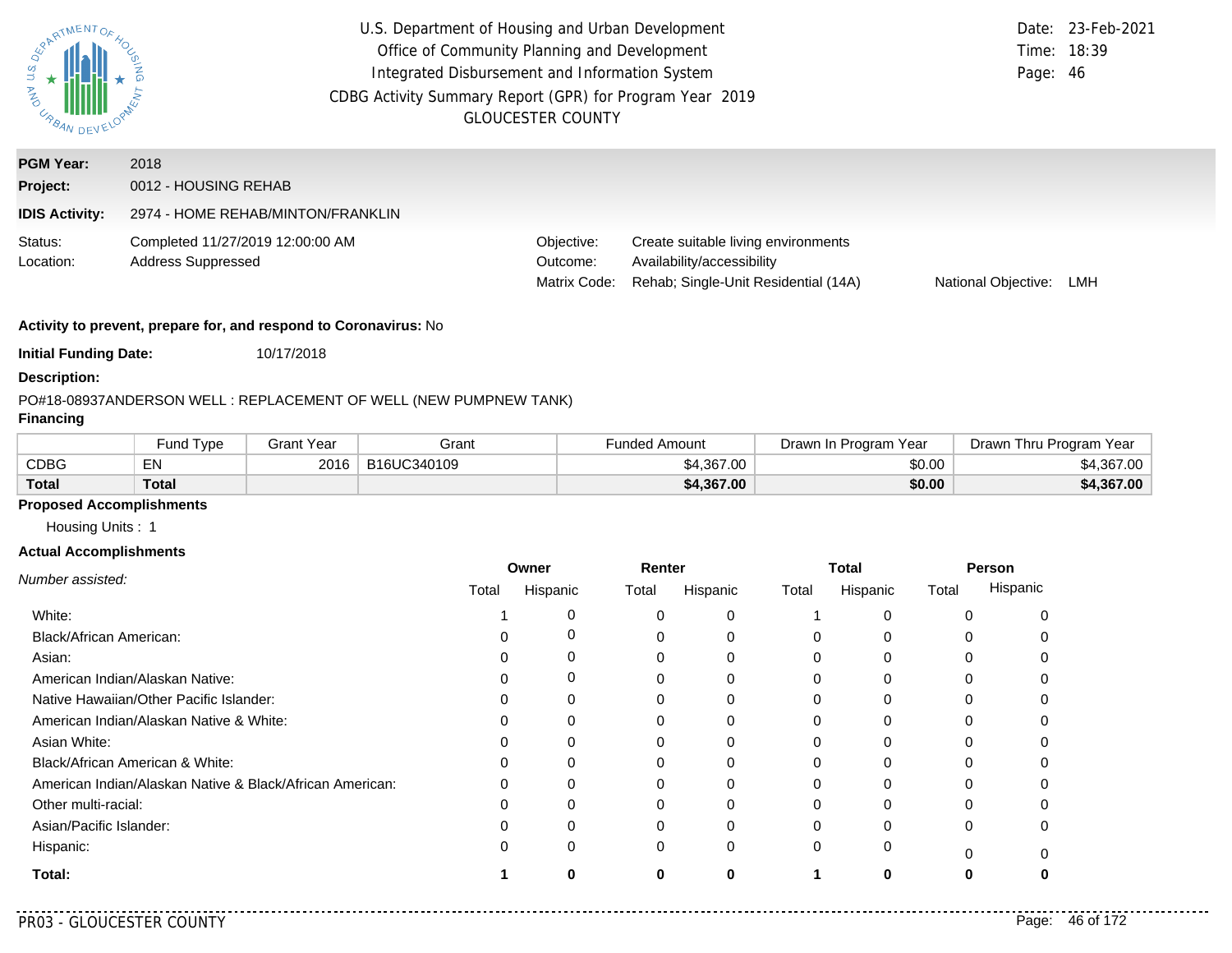

| U.S. Department of Housing and Urban Development         |          | Date: 23-Feb-2021 |
|----------------------------------------------------------|----------|-------------------|
| Office of Community Planning and Development             |          | Time: 18:39       |
| Integrated Disbursement and Information System           | Page: 47 |                   |
| CDBG Activity Summary Report (GPR) for Program Year 2019 |          |                   |
| <b>GLOUCESTER COUNTY</b>                                 |          |                   |

## Female-headed Households: 1 0 1

*Income Category:*

|                      | Owner  | Renter | Total    | <b>Person</b> |
|----------------------|--------|--------|----------|---------------|
| <b>Extremely Low</b> | 0      |        |          |               |
| Low Mod              |        |        |          |               |
| Moderate             | 0      |        | O        |               |
| Non Low Moderate     | 0      |        | $\Omega$ | $\Omega$      |
| Total                |        |        |          |               |
| Percent Low/Mod      | 100.0% |        | 100.0%   |               |

#### **Annual Accomplishments**

| Years | <b>Accomplishment Narrative</b>                                                  | <b>Benefittina</b> |
|-------|----------------------------------------------------------------------------------|--------------------|
| 2018  | . FOR SAFE SANITARY WATER FOR INCOME ELIGIBLE HOUSEHOLD<br><b>REPLACE WELL F</b> |                    |

.........

. . . . . . . . . . .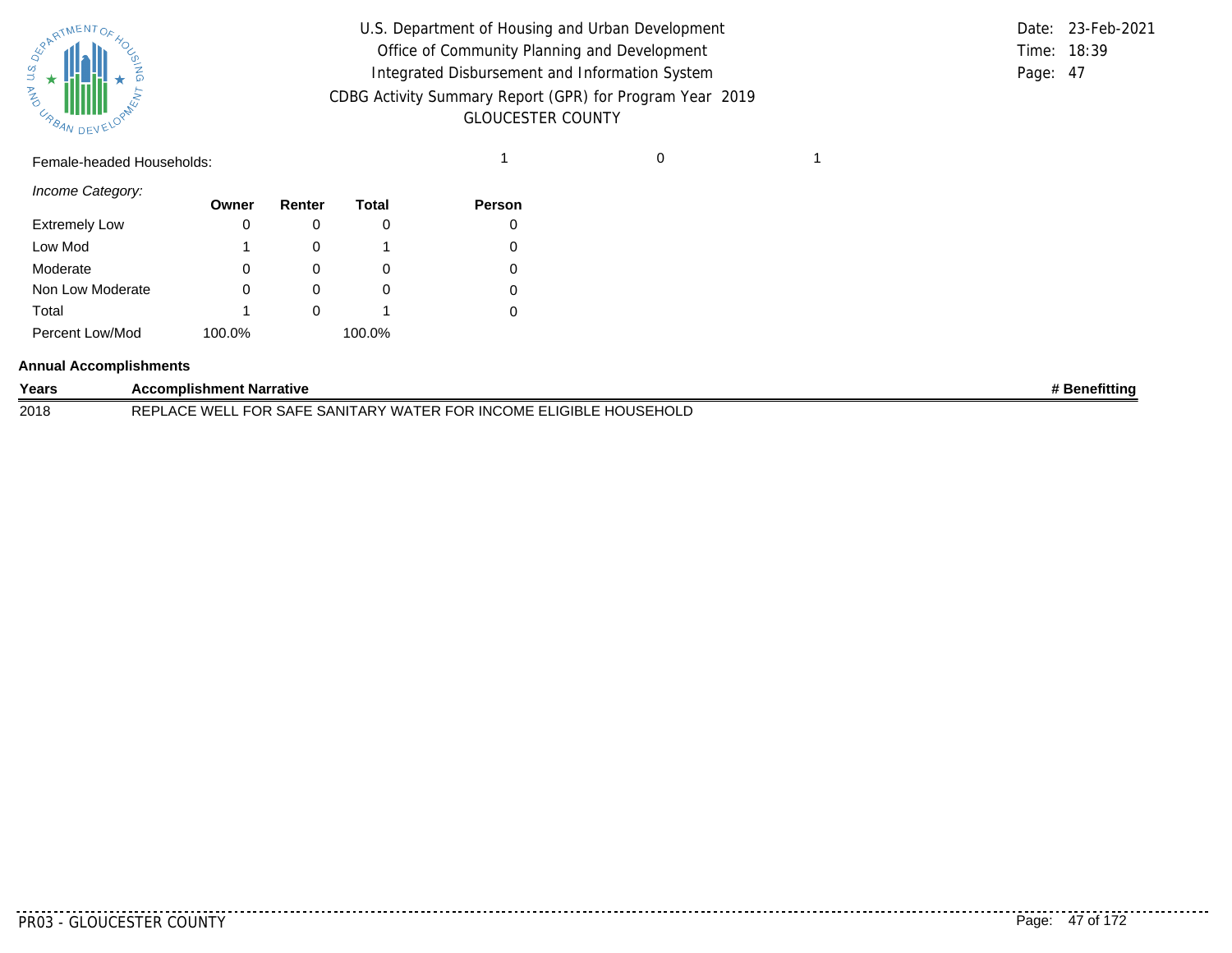| SURANENTOS<br><b>MAD</b><br><b>CABAN DEVELORY</b>        | U.S. Department of Housing and Urban Development<br>Date:<br>Office of Community Planning and Development<br>Time:<br>Integrated Disbursement and Information System<br>Page: 48<br>CDBG Activity Summary Report (GPR) for Program Year 2019<br><b>GLOUCESTER COUNTY</b> |                   |                                                                                              |                                        |                                                                                                                       |                       |                         |        |  |
|----------------------------------------------------------|--------------------------------------------------------------------------------------------------------------------------------------------------------------------------------------------------------------------------------------------------------------------------|-------------------|----------------------------------------------------------------------------------------------|----------------------------------------|-----------------------------------------------------------------------------------------------------------------------|-----------------------|-------------------------|--------|--|
| <b>PGM Year:</b>                                         | 2018                                                                                                                                                                                                                                                                     |                   |                                                                                              |                                        |                                                                                                                       |                       |                         |        |  |
| Project:                                                 | 0002 - MP 2018 Washington Township                                                                                                                                                                                                                                       |                   |                                                                                              |                                        |                                                                                                                       |                       |                         |        |  |
| <b>IDIS Activity:</b>                                    |                                                                                                                                                                                                                                                                          |                   | 2983 - Municipal Project/Washington Twp/Road Improvements to Congress Drive and Assoc Courts |                                        |                                                                                                                       |                       |                         |        |  |
| Status:<br>Location:                                     | Open<br>523 Greentree Rd GREENTREE ROAD Sewell, NJ 08080-<br>1876                                                                                                                                                                                                        |                   |                                                                                              | Objective:<br>Outcome:<br>Matrix Code: | Create suitable living environments<br>Availability/accessibility<br>Street Improvements (03K)<br>National Objective: |                       |                         | LMA    |  |
|                                                          | Activity to prevent, prepare for, and respond to Coronavirus: No                                                                                                                                                                                                         |                   |                                                                                              |                                        |                                                                                                                       |                       |                         |        |  |
| <b>Initial Funding Date:</b>                             |                                                                                                                                                                                                                                                                          | 12/14/2018        |                                                                                              |                                        |                                                                                                                       |                       |                         |        |  |
| <b>Description:</b>                                      |                                                                                                                                                                                                                                                                          |                   |                                                                                              |                                        |                                                                                                                       |                       |                         |        |  |
| <b>Financing</b>                                         |                                                                                                                                                                                                                                                                          |                   | ROAD IMPROVEMENTS TO CONGRESS DRIVE AND ASSOCIATED COURTS (CT501206)                         |                                        |                                                                                                                       |                       |                         |        |  |
|                                                          | Fund Type                                                                                                                                                                                                                                                                | <b>Grant Year</b> | Grant                                                                                        |                                        | <b>Funded Amount</b>                                                                                                  | Drawn In Program Year | Drawn Thru Program Year |        |  |
| <b>CDBG</b>                                              | EN                                                                                                                                                                                                                                                                       | 2018              | B18UC340109                                                                                  |                                        | \$130,056.00                                                                                                          | \$0.00                |                         | \$0.00 |  |
| <b>Total</b>                                             | <b>Total</b><br>\$130,056.00<br>\$0.00                                                                                                                                                                                                                                   |                   |                                                                                              |                                        |                                                                                                                       |                       |                         |        |  |
| <b>Proposed Accomplishments</b><br>People (General): 500 | Total Population in Service Area: 715<br>Census Tract Percent Low / Mod: 46.15                                                                                                                                                                                           |                   |                                                                                              |                                        |                                                                                                                       |                       |                         |        |  |

#### **Annual Accomplishments**

| Years | <b>Accomplishment Narrative</b>                                      | # Benefitting |
|-------|----------------------------------------------------------------------|---------------|
| 2018  | ROAD IMPROVEMENTS TO CONGRESS DRIVE AND ASSOCIATED COURTS (CT501206) |               |

..........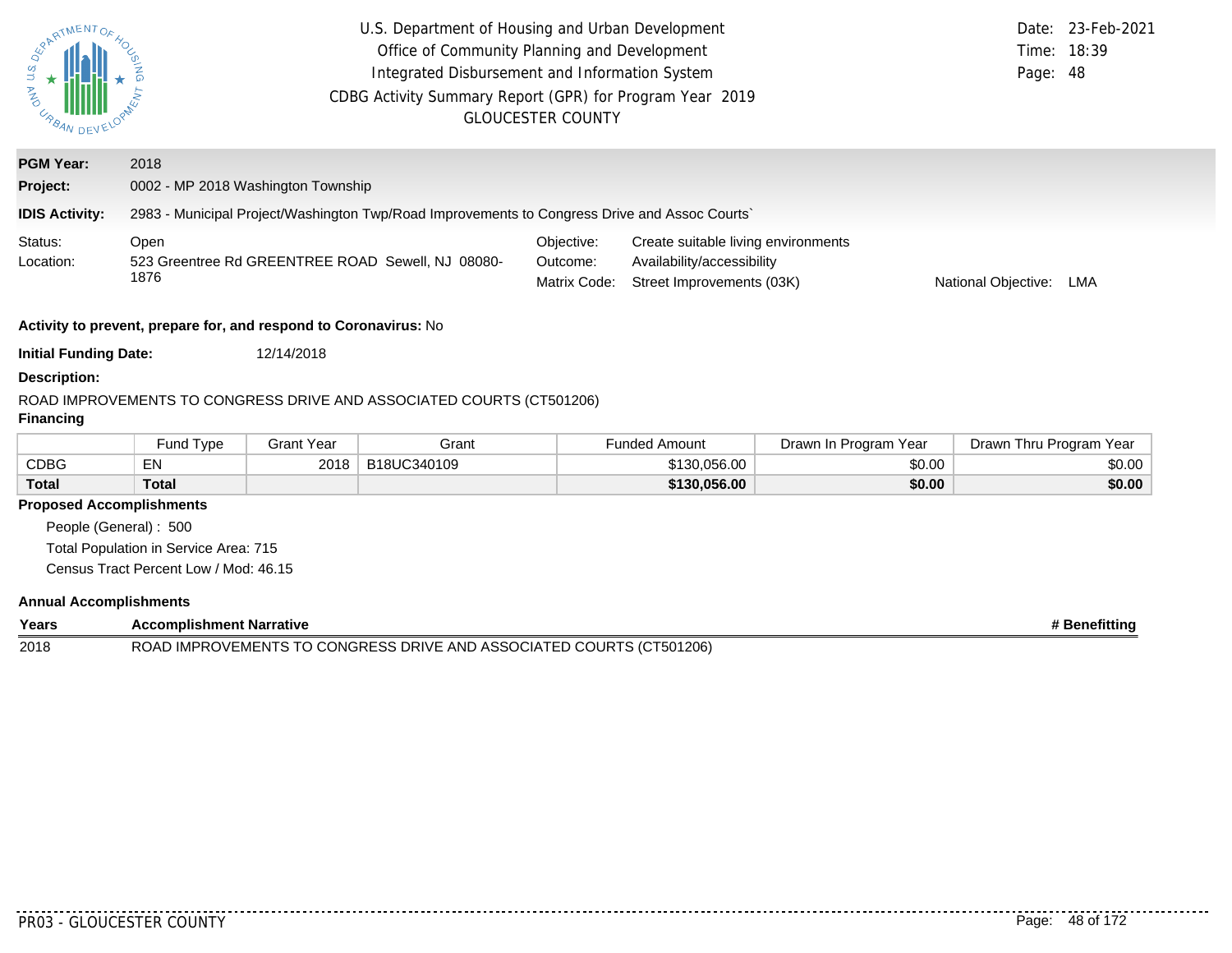| ARTMENTOF                       | U.S. Department of Housing and Urban Development<br>Office of Community Planning and Development<br>Time:<br>Integrated Disbursement and Information System<br>CDBG Activity Summary Report (GPR) for Program Year 2019<br><b>GLOUCESTER COUNTY</b> |                   |                                                                                        |                                        |                                                                                                                                   |                       |                         | Date: 23-Feb-2021<br>18:39<br>Page: 49 |  |  |
|---------------------------------|-----------------------------------------------------------------------------------------------------------------------------------------------------------------------------------------------------------------------------------------------------|-------------------|----------------------------------------------------------------------------------------|----------------------------------------|-----------------------------------------------------------------------------------------------------------------------------------|-----------------------|-------------------------|----------------------------------------|--|--|
| <b>PGM Year:</b>                | 2018                                                                                                                                                                                                                                                |                   |                                                                                        |                                        |                                                                                                                                   |                       |                         |                                        |  |  |
| Project:                        | 0003 - MP 2018: Clayton                                                                                                                                                                                                                             |                   |                                                                                        |                                        |                                                                                                                                   |                       |                         |                                        |  |  |
| <b>IDIS Activity:</b>           |                                                                                                                                                                                                                                                     |                   | 2984 - Municipal Project/Clayton/Storm Water Collection Improvements on Costill Avenue |                                        |                                                                                                                                   |                       |                         |                                        |  |  |
| Status:<br>Location:            | Completed 9/18/2020 12:00:00 AM<br>Municpal Building Delsea Drive Clayton, NJ 08312                                                                                                                                                                 |                   |                                                                                        | Objective:<br>Outcome:<br>Matrix Code: | Create suitable living environments<br>Availability/accessibility<br>Water/Sewer Improvements (03J)<br>National Objective:<br>LMA |                       |                         |                                        |  |  |
|                                 | Activity to prevent, prepare for, and respond to Coronavirus: No                                                                                                                                                                                    |                   |                                                                                        |                                        |                                                                                                                                   |                       |                         |                                        |  |  |
| <b>Initial Funding Date:</b>    |                                                                                                                                                                                                                                                     | 12/14/2018        |                                                                                        |                                        |                                                                                                                                   |                       |                         |                                        |  |  |
| <b>Description:</b>             |                                                                                                                                                                                                                                                     |                   |                                                                                        |                                        |                                                                                                                                   |                       |                         |                                        |  |  |
| <b>Financing</b>                | Storm Water Collection Improvements on Costill Avenue                                                                                                                                                                                               |                   |                                                                                        |                                        |                                                                                                                                   |                       |                         |                                        |  |  |
|                                 | Fund Type                                                                                                                                                                                                                                           | <b>Grant Year</b> | Grant                                                                                  |                                        | <b>Funded Amount</b>                                                                                                              | Drawn In Program Year | Drawn Thru Program Year |                                        |  |  |
| <b>CDBG</b>                     | EN                                                                                                                                                                                                                                                  | 2018              | B18UC340109                                                                            |                                        | \$50,000.00                                                                                                                       | \$0.00                |                         | \$50,000.00                            |  |  |
| <b>Total</b>                    | <b>Total</b>                                                                                                                                                                                                                                        |                   |                                                                                        |                                        | \$50,000.00                                                                                                                       | \$0.00                |                         | \$50,000.00                            |  |  |
| <b>Proposed Accomplishments</b> |                                                                                                                                                                                                                                                     |                   |                                                                                        |                                        |                                                                                                                                   |                       |                         |                                        |  |  |
| People (General): 100           |                                                                                                                                                                                                                                                     |                   |                                                                                        |                                        |                                                                                                                                   |                       |                         |                                        |  |  |
|                                 | Total Population in Service Area: 660                                                                                                                                                                                                               |                   |                                                                                        |                                        |                                                                                                                                   |                       |                         |                                        |  |  |
|                                 | Census Tract Percent Low / Mod: 60.61                                                                                                                                                                                                               |                   |                                                                                        |                                        |                                                                                                                                   |                       |                         |                                        |  |  |
|                                 | <b>Annual Accomplishments</b>                                                                                                                                                                                                                       |                   |                                                                                        |                                        |                                                                                                                                   |                       |                         |                                        |  |  |

| Years | .<br>omplishment Nai<br>rative                                                            | etittin |
|-------|-------------------------------------------------------------------------------------------|---------|
| 2018  | Storm<br>Costill<br>$101 - 12$<br>11.ort<br>Avenue<br>on I<br>Improvements<br>วแon<br>vva |         |

. . . . . . . . . .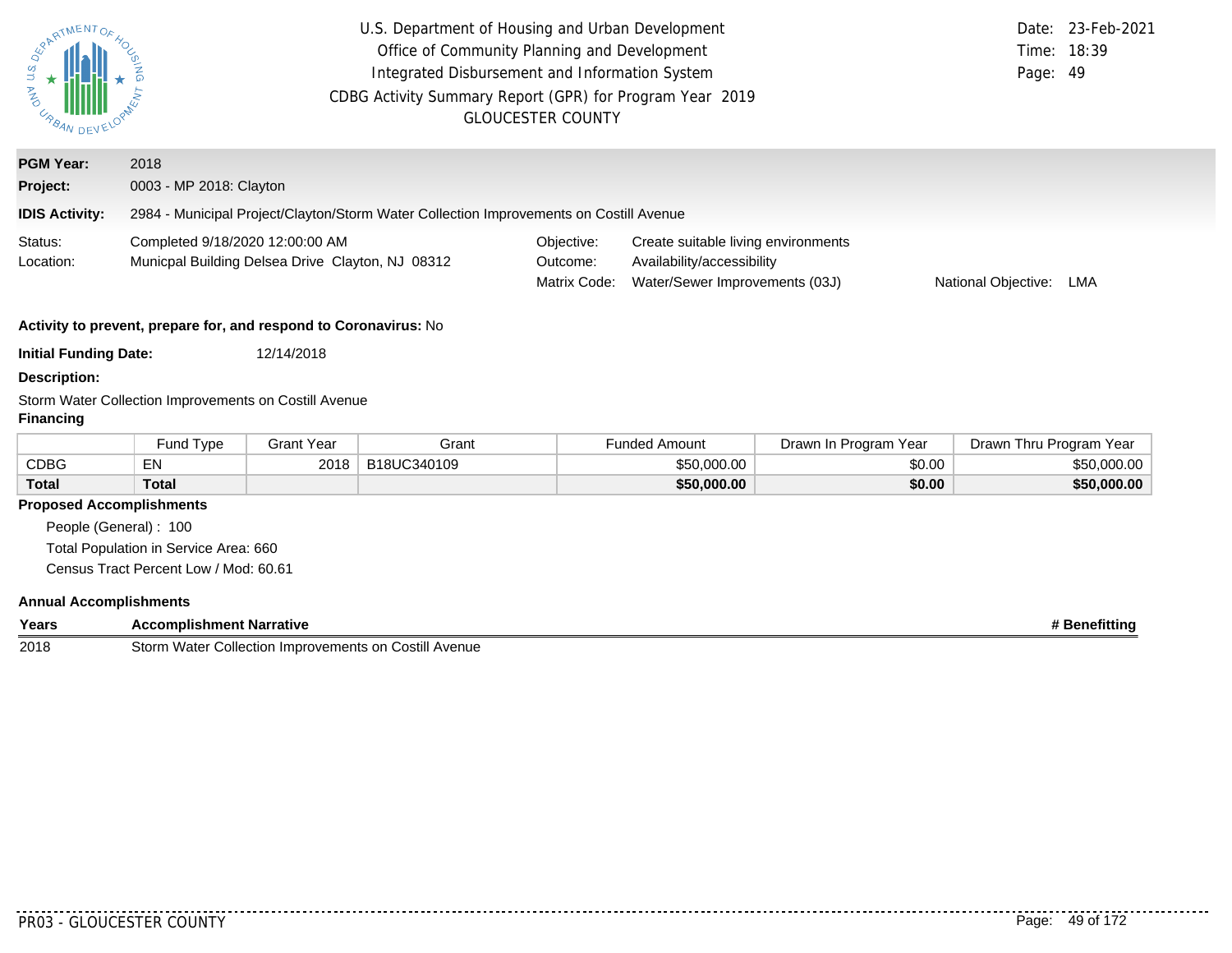| <b>UNAN AND</b><br>URBAN DEV |                                                             | U.S. Department of Housing and Urban Development<br>Office of Community Planning and Development<br>Integrated Disbursement and Information System<br>CDBG Activity Summary Report (GPR) for Program Year 2019 | <b>GLOUCESTER COUNTY</b>               |                                                                                                | Date:<br>Page: 50   | 23-Feb-2021<br>Time: 18:39 |
|------------------------------|-------------------------------------------------------------|----------------------------------------------------------------------------------------------------------------------------------------------------------------------------------------------------------------|----------------------------------------|------------------------------------------------------------------------------------------------|---------------------|----------------------------|
| <b>PGM Year:</b><br>Project: | 2018<br>0004 - Deptford Street Reconstruction - 2018        |                                                                                                                                                                                                                |                                        |                                                                                                |                     |                            |
| <b>IDIS Activity:</b>        |                                                             | 2994 - PUBLIC FACILITIES/DEPTFORD/KELLY DR PHASE II                                                                                                                                                            |                                        |                                                                                                |                     |                            |
| Status:<br>Location:         | Completed 7/1/2020 12:00:00 AM<br><b>Address Suppressed</b> |                                                                                                                                                                                                                | Objective:<br>Outcome:<br>Matrix Code: | Create suitable living environments<br>Availability/accessibility<br>Street Improvements (03K) | National Objective: | LMA                        |
|                              |                                                             | Activity to prevent, prepare for, and respond to Coronavirus: No                                                                                                                                               |                                        |                                                                                                |                     |                            |
| <b>Initial Funding Date:</b> |                                                             | 02/08/2019                                                                                                                                                                                                     |                                        |                                                                                                |                     |                            |
| Desartuttan.                 |                                                             |                                                                                                                                                                                                                |                                        |                                                                                                |                     |                            |

#### **Description:**

PO#19-01196for safety and road improvements to areas within eligible CT 5011.01 BG3 at Kelly Drive (Phase II) from Knollwood to Lakebridge Drive including curbs and crosswalks **Financing**

|              | <b>Fund Type</b> | Grant Year | Grant       | Funded Amount | Drawn In Program Year | Drawn Thru Program Year |  |
|--------------|------------------|------------|-------------|---------------|-----------------------|-------------------------|--|
| CDBG         | EN               | 2018       | B18UC340109 | \$50,000.00   | \$50,000,00           | \$50,000,00             |  |
| <b>Total</b> | Total            |            |             | \$50,000.00   | \$50,000.00           | \$50,000.00             |  |

#### **Proposed Accomplishments**

People (General) : 200 Total Population in Service Area: 1,715

Census Tract Percent Low / Mod: 60.93

| Years | <b>Accomplishment Narrative</b>                                                                                                       | # Benefitting |
|-------|---------------------------------------------------------------------------------------------------------------------------------------|---------------|
| 2018  | for safety and road improvements to areas within eligible CT 5011.01 BG3 at Kelly Drive (Phase II) from Knollwood to Lakebridge Drive |               |
|       | including curbs and crosswalks                                                                                                        |               |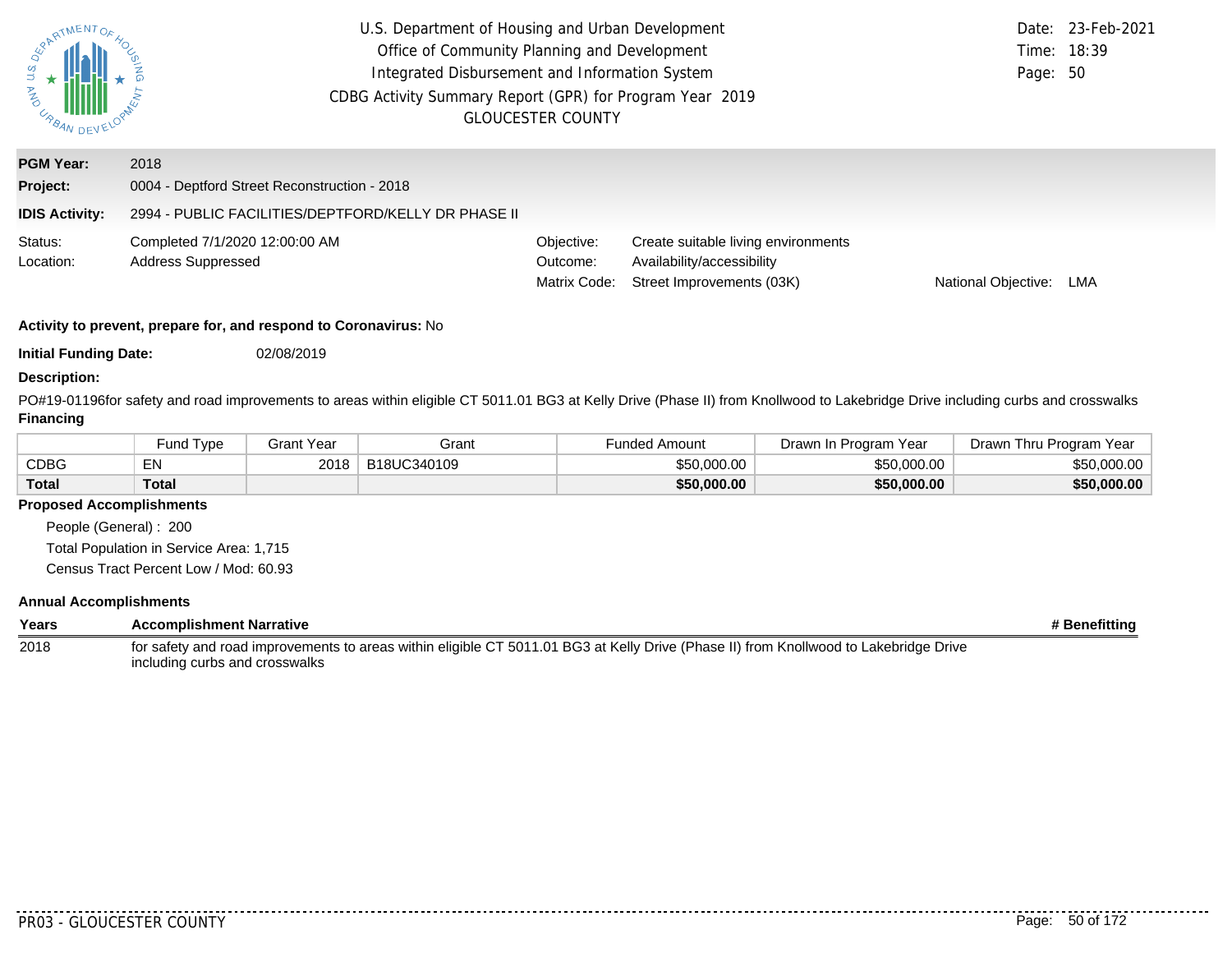| U.S. DES<br>AND URBAN        | U.S. Department of Housing and Urban Development<br>Office of Community Planning and Development<br>Integrated Disbursement and Information System<br>CDBG Activity Summary Report (GPR) for Program Year 2019<br><b>GLOUCESTER COUNTY</b> | Page: 51                               | Date: 23-Feb-2021<br>Time: 18:39                                                                   |                     |     |
|------------------------------|--------------------------------------------------------------------------------------------------------------------------------------------------------------------------------------------------------------------------------------------|----------------------------------------|----------------------------------------------------------------------------------------------------|---------------------|-----|
| <b>PGM Year:</b><br>Project: | 2018<br>0005 - EAst Greenwich ADA Improvements - 2018                                                                                                                                                                                      |                                        |                                                                                                    |                     |     |
| <b>IDIS Activity:</b>        | 2995 - PUBLIC FACILITIES/EAST GREENWICH/ADA HIDDEN ACRES                                                                                                                                                                                   |                                        |                                                                                                    |                     |     |
| Status:<br>Location:         | Completed 9/18/2019 12:00:00 AM<br><b>Address Suppressed</b>                                                                                                                                                                               | Objective:<br>Outcome:<br>Matrix Code: | Create suitable living environments<br>Availability/accessibility<br>Neighborhood Facilities (03E) | National Objective: | LMC |

**Initial Funding Date:** 02/08/2019

#### **Description:**

for the removal of architectural barriers in 2 areas of Hidden Acres Recreation Complex (Phase II) through the installation of 10 ADA compliant parking spaces in addition to 1600 linear feet of trail improvements 6ft wide to meet Little League Challenger Division requirements
PO 19-01197

#### **Financing**

|              | <b>Fund Type</b> | Grant Year | Grant       | Funded Amount | Drawn In Program Year | Drawn Thru Program Year |  |
|--------------|------------------|------------|-------------|---------------|-----------------------|-------------------------|--|
| CDBG         | EN               | 2018       | B18UC340109 | \$50,000.00   | \$50,000,00           | \$50,000.00             |  |
| <b>Total</b> | <b>Total</b>     |            |             | \$50,000.00   | \$50,000,00           | \$50,000.00             |  |

### **Proposed Accomplishments**

Public Facilities : 1

|                                                          | Owner |          | Renter |          | <b>Total</b> |          | Person   |          |
|----------------------------------------------------------|-------|----------|--------|----------|--------------|----------|----------|----------|
| Number assisted:                                         | Total | Hispanic | Total  | Hispanic | Total        | Hispanic | Total    | Hispanic |
| White:                                                   |       | 0        | 0      | 0        | $\Omega$     | 0        | 784      |          |
| Black/African American:                                  |       | $\Gamma$ |        | 0        | $\Omega$     | 0        | 82       |          |
| Asian:                                                   |       | 0        | 0      | 0        | 0            | 0        | 15       |          |
| American Indian/Alaskan Native:                          |       | 0        | 0      | 0        | $\Omega$     | 0        | 0        |          |
| Native Hawaiian/Other Pacific Islander:                  |       | O        |        | 0        |              |          |          |          |
| American Indian/Alaskan Native & White:                  |       | 0        | ი      | 0        | 0            |          | 0        |          |
| Asian White:                                             |       |          |        | $\Omega$ | 0            | O        | $\Omega$ |          |
| Black/African American & White:                          |       | Ω        |        | 0        |              |          |          |          |
| American Indian/Alaskan Native & Black/African American: |       | 0        | 0      | 0        | 0            | 0        | 0        |          |
| Other multi-racial:                                      |       |          |        | $\Omega$ | O            | C        |          |          |
| Asian/Pacific Islander:                                  |       |          |        | 0        |              |          | 0        |          |
| Hispanic:                                                |       | 0        | 0      | $\Omega$ | 0            | 0        | 0        |          |
| Total:                                                   |       | 0        | 0      | 0        | 0            | 0        | 881      |          |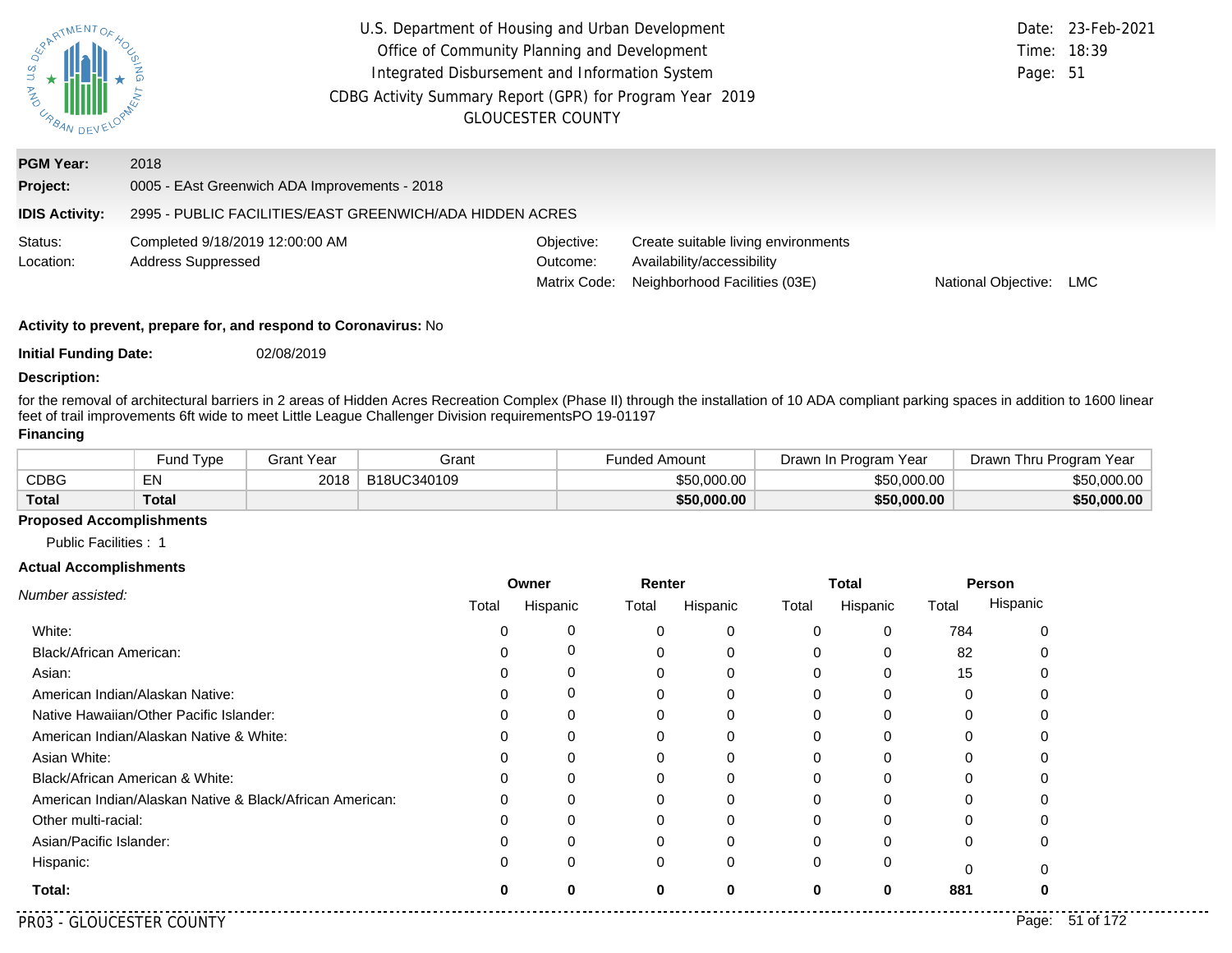| SUPATMENTOF HOL<br>ΔŚ, |           |  |
|------------------------|-----------|--|
| <b>MAG</b><br>URBAN    | DEVELOPAN |  |

| U.S. Department of Housing and Urban Development                                     |          | Date: 23-Feb-2021 |
|--------------------------------------------------------------------------------------|----------|-------------------|
| Office of Community Planning and Development                                         |          | Time: 18:39       |
| Integrated Disbursement and Information System                                       | Page: 52 |                   |
| CDBG Activity Summary Report (GPR) for Program Year 2019<br><b>GLOUCESTER COUNTY</b> |          |                   |

Female-headed Households: 0 0 0

| Income Category: |  |
|------------------|--|
|------------------|--|

| 0 0 0 0 0 0 0 0 0    | Owner | Renter | Total    | <b>Person</b> |
|----------------------|-------|--------|----------|---------------|
| <b>Extremely Low</b> | 0     | O      |          | 0             |
| Low Mod              | 0     | O      |          | 881           |
| Moderate             | 0     | O      | $\Omega$ | 0             |
| Non Low Moderate     | 0     | O      |          | 0             |
| Total                | 0     | 0      |          | 881           |
| Percent Low/Mod      |       |        |          | 100.0%        |

#### **Annual Accomplishments**

| Years | <b>Accomplishment Narrative</b>                                                                                                                 | # Benefitting |
|-------|-------------------------------------------------------------------------------------------------------------------------------------------------|---------------|
| 2018  | for the removal of architectural barriers in 2 areas of Hidden Acres Recreation Complex (Phase II) through the installation of 10 ADA compliant |               |
|       | parking spaces in addition to 1600 linear feet of trail improvements 6ft wide to meet Little League Challenger Division requirements            |               |

. . . . . . . . . .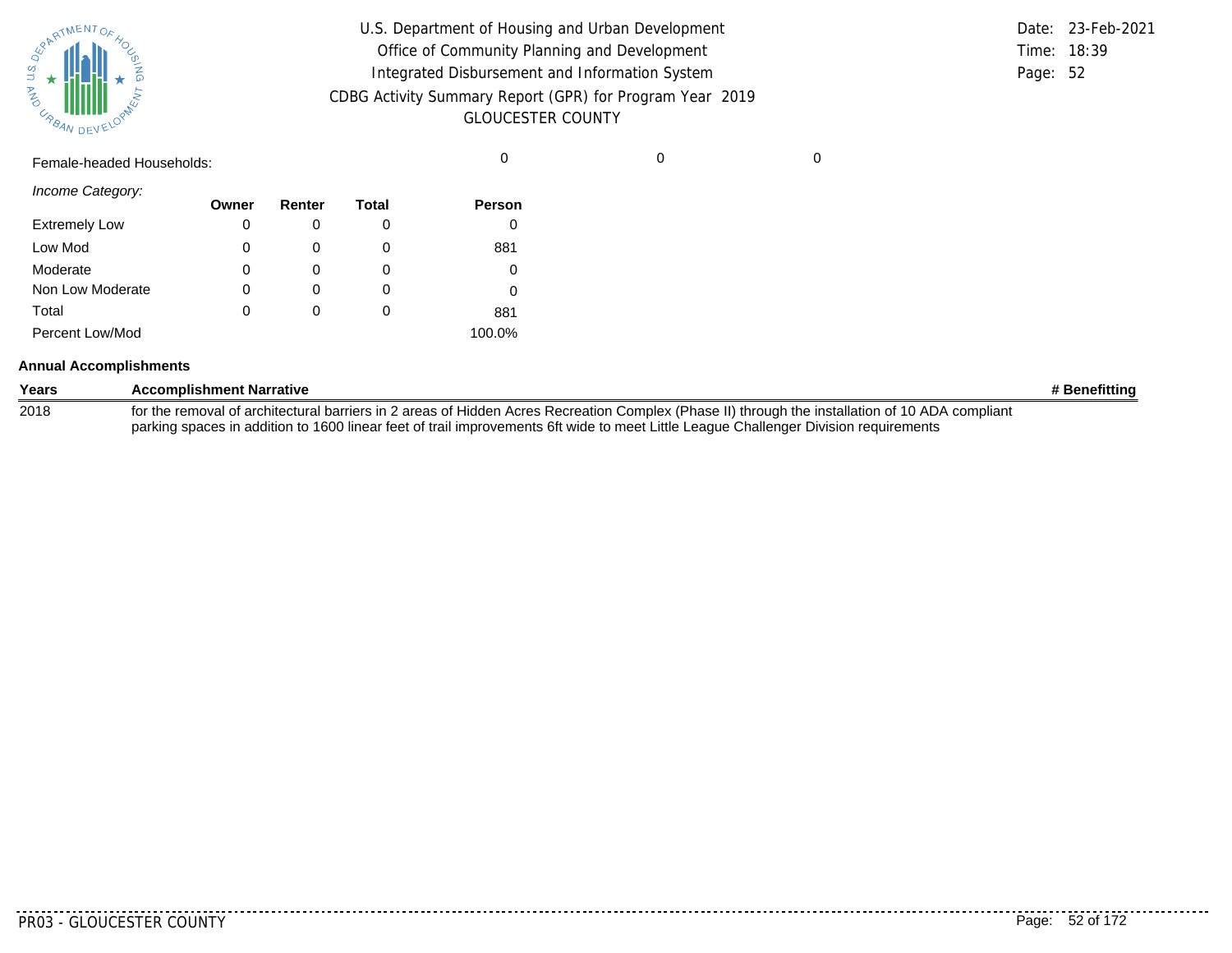| SPARTMENTOS<br><b>STA AND</b><br>URBAN | U.S. Department of Housing and Urban Development<br>Office of Community Planning and Development<br>Integrated Disbursement and Information System<br>CDBG Activity Summary Report (GPR) for Program Year 2019<br><b>GLOUCESTER COUNTY</b> |                   |                                                                                                               |                                        |                                                                                                |                       | Date:<br>Time:<br>Page: 53 | 23-Feb-2021<br>18:39 |
|----------------------------------------|--------------------------------------------------------------------------------------------------------------------------------------------------------------------------------------------------------------------------------------------|-------------------|---------------------------------------------------------------------------------------------------------------|----------------------------------------|------------------------------------------------------------------------------------------------|-----------------------|----------------------------|----------------------|
| <b>PGM Year:</b>                       | 2018                                                                                                                                                                                                                                       |                   |                                                                                                               |                                        |                                                                                                |                       |                            |                      |
| Project:                               | 0006 - Glassboro Street Reconstruction - 2018                                                                                                                                                                                              |                   |                                                                                                               |                                        |                                                                                                |                       |                            |                      |
| <b>IDIS Activity:</b>                  | 2996 - PUBLIC FACILITIES/GLASSBORO/OAKWOOD AVE                                                                                                                                                                                             |                   |                                                                                                               |                                        |                                                                                                |                       |                            |                      |
| Status:<br>Location:                   | Completed 9/18/2019 12:00:00 AM<br>Address Suppressed                                                                                                                                                                                      |                   |                                                                                                               | Objective:<br>Outcome:<br>Matrix Code: | Create suitable living environments<br>Availability/accessibility<br>Street Improvements (03K) |                       | National Objective:        | LMA                  |
|                                        | Activity to prevent, prepare for, and respond to Coronavirus: No                                                                                                                                                                           |                   |                                                                                                               |                                        |                                                                                                |                       |                            |                      |
| <b>Initial Funding Date:</b>           |                                                                                                                                                                                                                                            | 02/08/2019        |                                                                                                               |                                        |                                                                                                |                       |                            |                      |
| <b>Description:</b>                    |                                                                                                                                                                                                                                            |                   |                                                                                                               |                                        |                                                                                                |                       |                            |                      |
| <b>Financing</b>                       |                                                                                                                                                                                                                                            |                   | for safety and road improvements to areas within eligible CT 5014.02 BG3 at Oakwood Ave from Ellis to Whitney |                                        |                                                                                                |                       |                            |                      |
|                                        | Fund Type                                                                                                                                                                                                                                  | <b>Grant Year</b> | Grant                                                                                                         |                                        | <b>Funded Amount</b>                                                                           | Drawn In Program Year | Drawn Thru Program Year    |                      |
| <b>CDBG</b>                            | EN                                                                                                                                                                                                                                         | 2018              | B18UC340109                                                                                                   |                                        | \$49,984.00                                                                                    | \$49,984.00           |                            | \$49,984.00          |

## **Proposed Accomplishments**

**Total**

People (General) : 200 Total Population in Service Area: 790 Census Tract Percent Low / Mod: 72.15

**Total**

#### **Annual Accomplishments**

| Years | <b>Accomplishment Narrative</b>                                                                               | Benefitting |
|-------|---------------------------------------------------------------------------------------------------------------|-------------|
| 2018  | for safety and road improvements to areas within eligible CT 5014.02 BG3 at Oakwood Ave from Ellis to Whitney |             |

**\$49,984.00 \$49,984.00 \$49,984.00**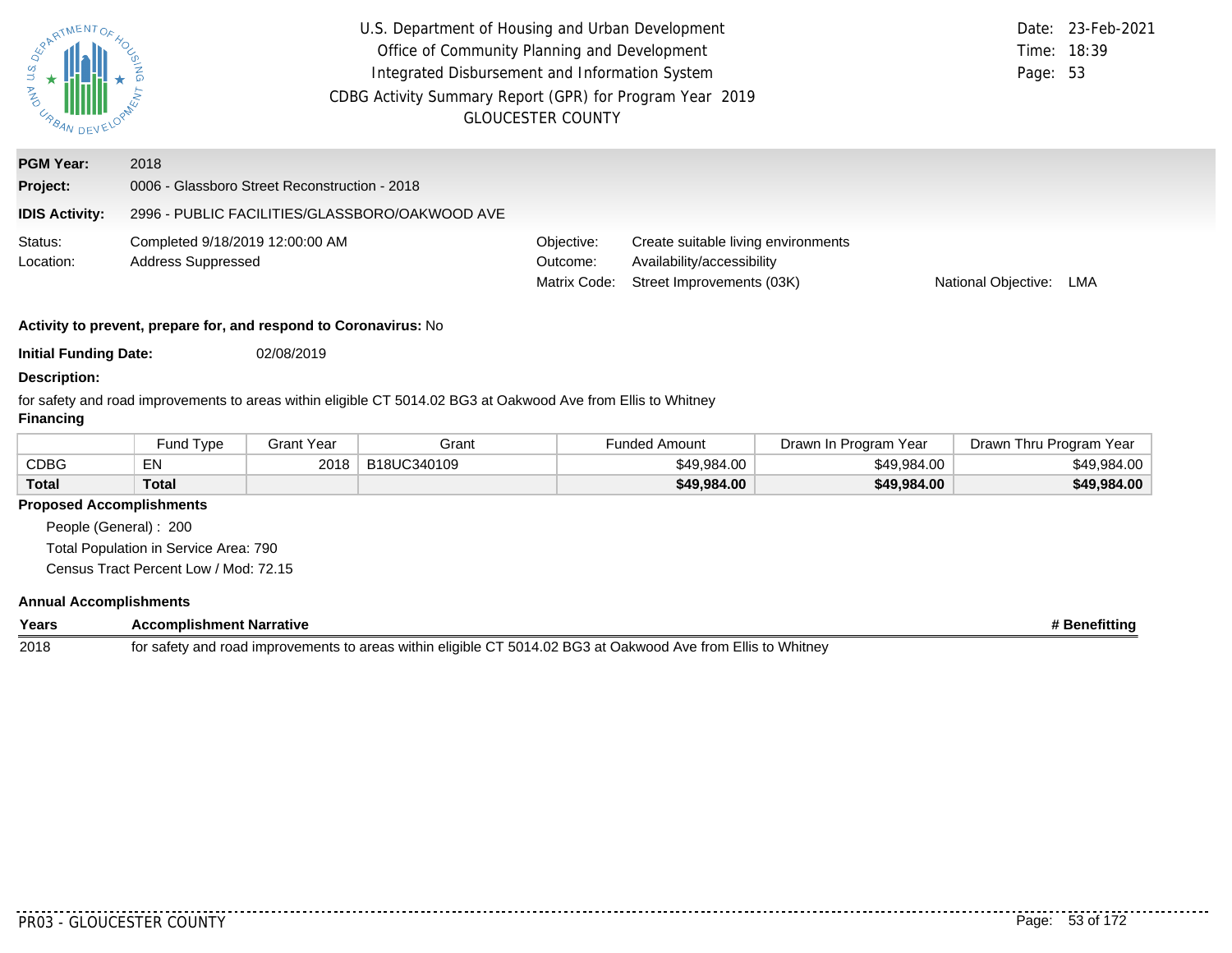| U.S.<br><b>MAN</b><br>URBAN. | U.S. Department of Housing and Urban Development<br>Office of Community Planning and Development<br>Integrated Disbursement and Information System<br>CDBG Activity Summary Report (GPR) for Program Year 2019<br><b>GLOUCESTER COUNTY</b> | Page: 54                               | Date: 23-Feb-2021<br>Time: 18:39                                                          |                     |            |
|------------------------------|--------------------------------------------------------------------------------------------------------------------------------------------------------------------------------------------------------------------------------------------|----------------------------------------|-------------------------------------------------------------------------------------------|---------------------|------------|
| <b>PGM Year:</b>             | 2018                                                                                                                                                                                                                                       |                                        |                                                                                           |                     |            |
| Project:                     | 0007 - Mantua Senior Center Improvements - 2018                                                                                                                                                                                            |                                        |                                                                                           |                     |            |
| <b>IDIS Activity:</b>        | 2997 - PUBLIC FACILITIES/MANTUA/SENIOR CENTER ROOF                                                                                                                                                                                         |                                        |                                                                                           |                     |            |
| Status:<br>Location:         | Open<br><b>Address Suppressed</b>                                                                                                                                                                                                          | Objective:<br>Outcome:<br>Matrix Code: | Create suitable living environments<br>Availability/accessibility<br>Senior Centers (03A) | National Objective: | <b>LMC</b> |

**Initial Funding Date:** 02/08/2019

#### **Description:**

installation of a new roof and other improvements at the Township Senior Center
PO Increased from 50K to \$100,000 due to unforeseen structural damage to rehabilitate **Financing**

|              | Type<br>-und | Grant Year | Grant       | ⊢unded Amount | Drawn In Program Year | Drawn Thru Program Year |
|--------------|--------------|------------|-------------|---------------|-----------------------|-------------------------|
| CDBG         | $-$ M<br>ᄃᅠᄓ | 2018       | B18UC340109 | \$100,000.00  | \$0.00                | \$0.00                  |
| <b>Total</b> | Total        |            |             | \$100,000.00  | \$0.00                | \$0.00                  |

### **Proposed Accomplishments**

Public Facilities : 1

|                                                          | Owner |          | Renter |          | <b>Total</b> |          | Person   |          |
|----------------------------------------------------------|-------|----------|--------|----------|--------------|----------|----------|----------|
| Number assisted:                                         | Total | Hispanic | Total  | Hispanic | Total        | Hispanic | Total    | Hispanic |
| White:                                                   |       |          |        | 0        | $\Omega$     |          |          |          |
| Black/African American:                                  |       | 0        | 0      | 0        | 0            |          | $\Omega$ |          |
| Asian:                                                   |       | Ω        | 0      | 0        | 0            |          |          |          |
| American Indian/Alaskan Native:                          |       | 0        |        | 0        | 0            | $\Omega$ | 0        |          |
| Native Hawaiian/Other Pacific Islander:                  |       | ი        |        |          |              |          |          |          |
| American Indian/Alaskan Native & White:                  |       | 0        | 0      | 0        | 0            | 0        | 0        |          |
| Asian White:                                             |       |          |        | 0        |              |          |          |          |
| Black/African American & White:                          |       |          |        | 0        |              |          |          |          |
| American Indian/Alaskan Native & Black/African American: |       | 0        | 0      | 0        | O            | 0        |          |          |
| Other multi-racial:                                      |       |          |        | 0        |              |          |          |          |
| Asian/Pacific Islander:                                  |       | 0        | 0      | 0        | 0            |          | 0        |          |
| Hispanic:                                                |       | 0        | 0      | 0        | $\Omega$     | 0        | $\Omega$ |          |
| Total:                                                   |       | 0        | 0      | 0        | 0            | 0        |          |          |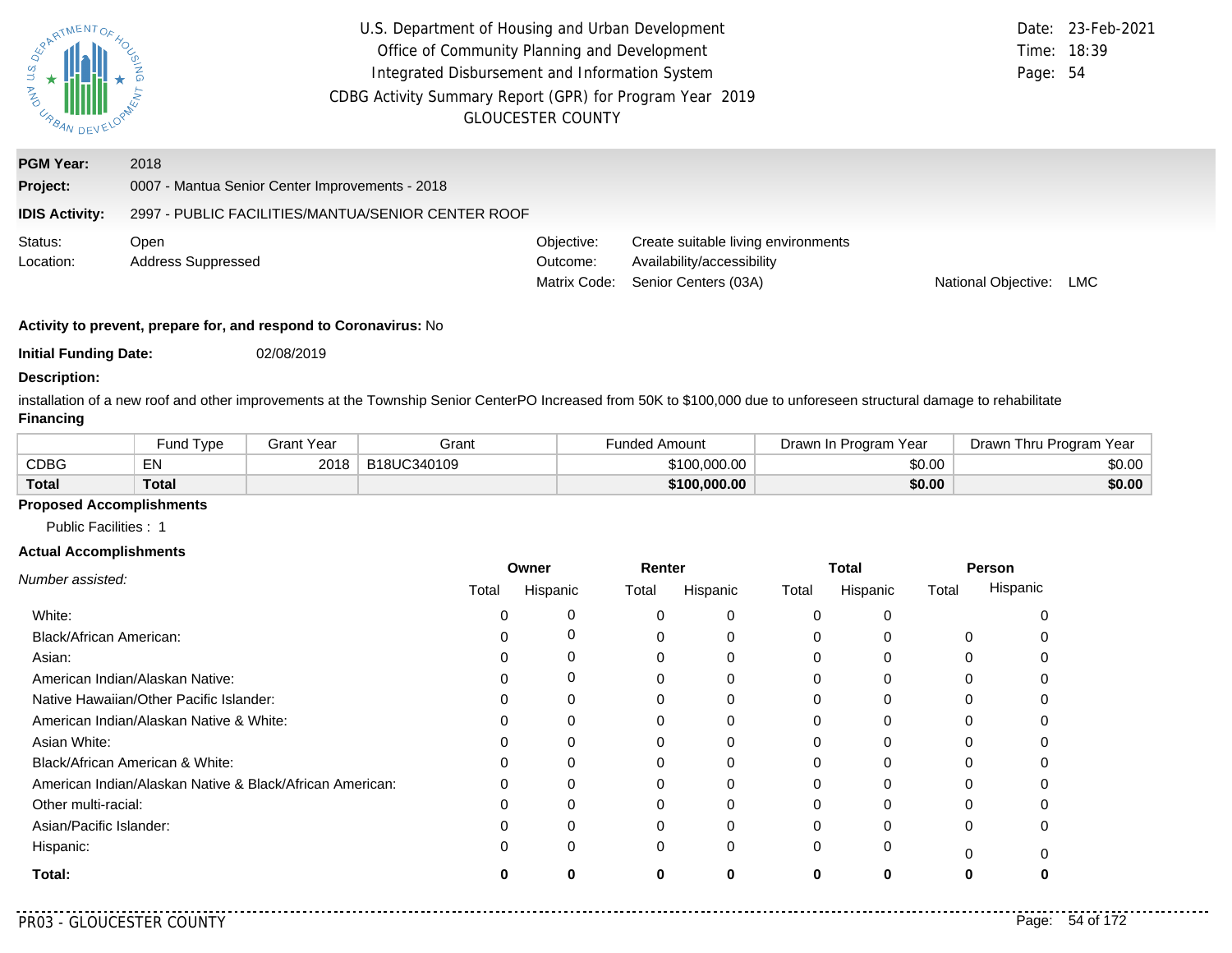| SURATMENTOFAOL    |           |  |
|-------------------|-----------|--|
| S.T<br><b>MAG</b> |           |  |
| URBAN             | DEVELOPAN |  |

| U.S. Department of Housing and Urban Development                                     |          | Date: 23-Feb-2021 |
|--------------------------------------------------------------------------------------|----------|-------------------|
| Office of Community Planning and Development                                         |          | Time: 18:39       |
| Integrated Disbursement and Information System                                       | Page: 55 |                   |
| CDBG Activity Summary Report (GPR) for Program Year 2019<br><b>GLOUCESTER COUNTY</b> |          |                   |
|                                                                                      |          |                   |

Female-headed Households: 0 0 0

*Income Category:*

|                      | Owner | Renter       | Total  | <b>Person</b> |
|----------------------|-------|--------------|--------|---------------|
| <b>Extremely Low</b> | 0     |              |        |               |
| Low Mod              | 0     |              | O      |               |
| Moderate             | 0     |              |        |               |
| Non Low Moderate     | 0     | O)           | O      |               |
| Total                | 0     | $\mathbf{0}$ | $\cup$ |               |
| Percent Low/Mod      |       |              |        |               |

#### **Annual Accomplishments**

| Years | <b>Accomplishment Narrative</b>                                                                                       | Benefitting |
|-------|-----------------------------------------------------------------------------------------------------------------------|-------------|
| 2018  | installatior<br>n of a new roof and other improvements at the $\bar{\ }$<br>Center<br>∵ Senior <i>د</i><br>: Township |             |

..........

. . . . . . . . . . . .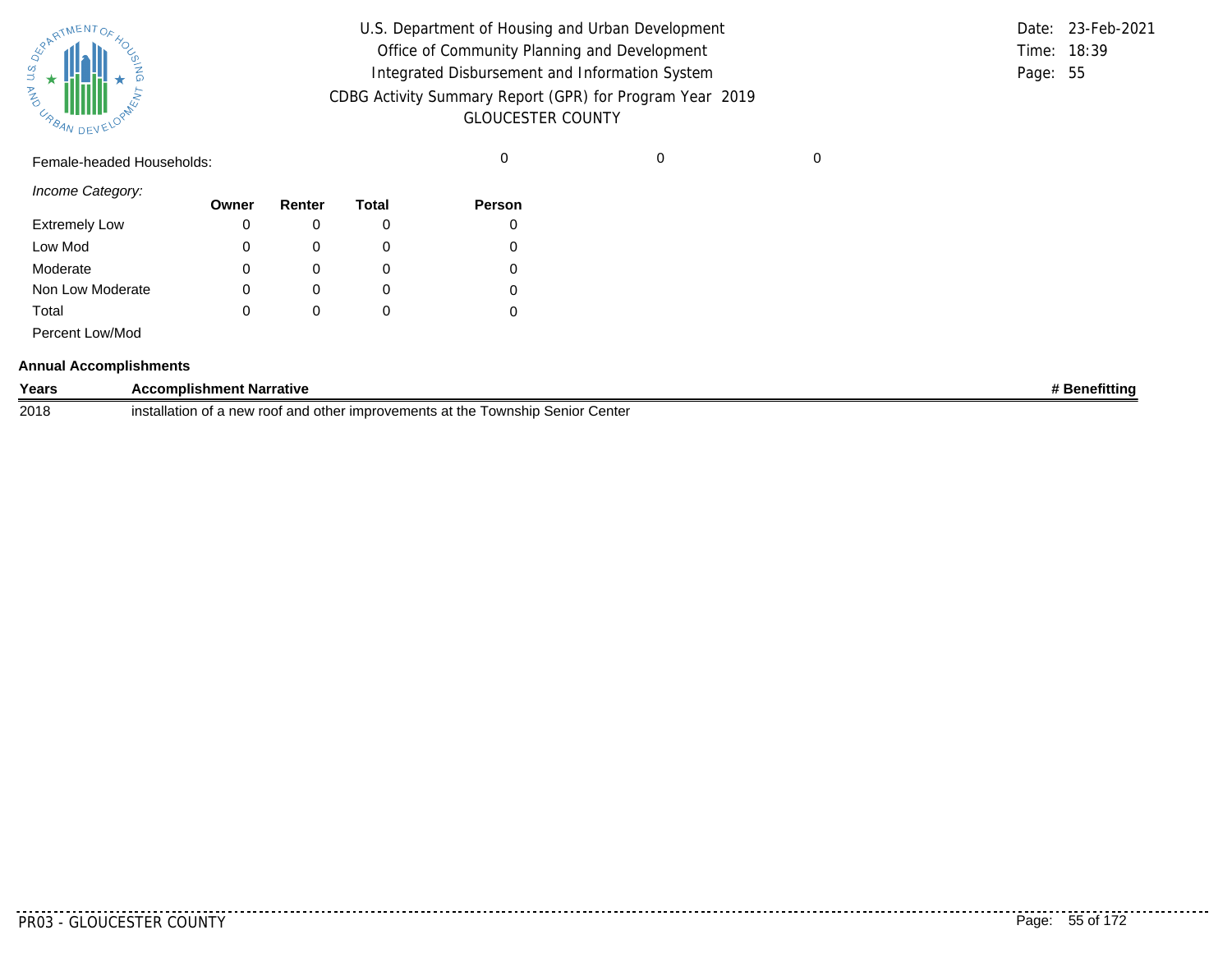| <b>SPARTMENTOF</b><br>U.S.<br><b>AND</b><br>URBAN DEV | U.S. Department of Housing and Urban Development<br>Office of Community Planning and Development<br>Integrated Disbursement and Information System<br>CDBG Activity Summary Report (GPR) for Program Year 2019 | <b>GLOUCESTER COUNTY</b>               |                                                                                                | Page: 56            | Date: 23-Feb-2021<br>Time: 18:39 |
|-------------------------------------------------------|----------------------------------------------------------------------------------------------------------------------------------------------------------------------------------------------------------------|----------------------------------------|------------------------------------------------------------------------------------------------|---------------------|----------------------------------|
| <b>PGM Year:</b><br>Project:<br><b>IDIS Activity:</b> | 2018<br>0008 - Monroe Township curb cuts - 2018<br>2998 - PUBLIC FACILITIES/MONROE/MAIN ST PEDESTRIAN IMPR ADA CURBS                                                                                           |                                        |                                                                                                |                     |                                  |
| Status:<br>Location:                                  | Open<br><b>Address Suppressed</b>                                                                                                                                                                              | Objective:<br>Outcome:<br>Matrix Code: | Create suitable living environments<br>Availability/accessibility<br>Street Improvements (03K) | National Objective: | LMA                              |
|                                                       | Activity to prevent, prepare for, and respond to Coronavirus: No                                                                                                                                               |                                        |                                                                                                |                     |                                  |

**Initial Funding Date:** 02/08/2019

#### **Description:**

for pedestrian safety and ADA improvements within CT 5016.06 BG2 at Main Street with ADA compliant curbs from Clayton Sicklerville Rd to South Black Horse Pike **Financing**

|              | und Type <sup>-</sup> | <b>Grant Year</b> | Grant       | Funded Amount | Drawn In Program Year | Drawn Thru Program Year |
|--------------|-----------------------|-------------------|-------------|---------------|-----------------------|-------------------------|
| <b>CDBG</b>  |                       | 2018              | B18UC340109 | \$50,000.00   | \$0.00                | \$0.00                  |
| <b>Total</b> | Total                 |                   |             | \$50,000.00   | \$0.00                | \$0.00                  |

## **Proposed Accomplishments**

People (General) : 100 Total Population in Service Area: 840

Census Tract Percent Low / Mod: 51.19

| Years | <b>Accomplishment Narrative</b>                                                                                                                                    | # Benefitting |
|-------|--------------------------------------------------------------------------------------------------------------------------------------------------------------------|---------------|
| 2018  | for pedestrian safety and ADA improvements within CT 5016.06 BG2 at Main Street with ADA compliant curbs from Clayton Sicklerville Rd to<br>South Black Horse Pike |               |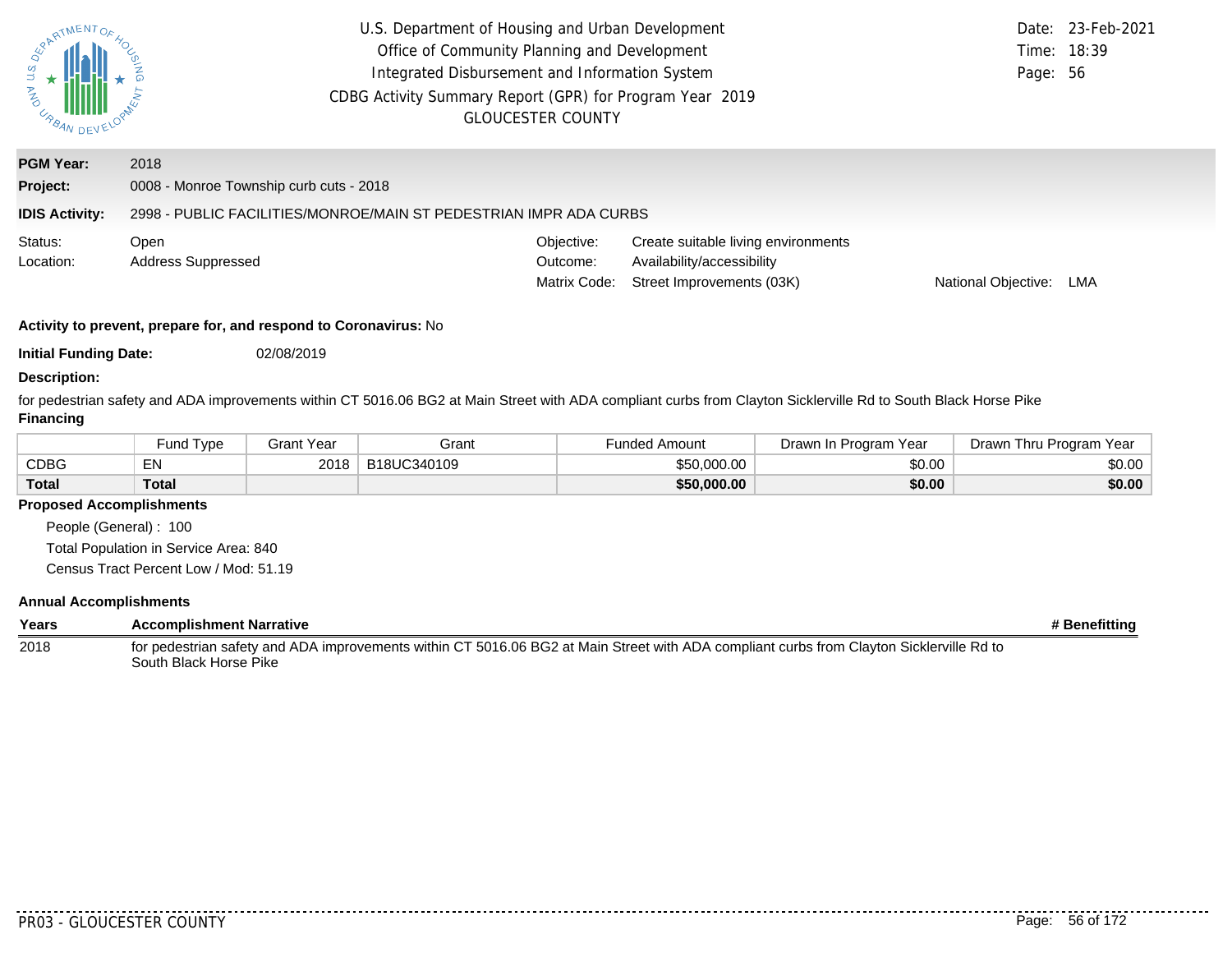| S.<br>n<br><b>AND</b><br>UP BAN DEV | U.S. Department of Housing and Urban Development<br>Office of Community Planning and Development<br>Integrated Disbursement and Information System<br>CDBG Activity Summary Report (GPR) for Program Year 2019 | <b>GLOUCESTER COUNTY</b>               |                                                                                      | Page: 57            | Date: 23-Feb-2021<br>Time: 18:39 |
|-------------------------------------|----------------------------------------------------------------------------------------------------------------------------------------------------------------------------------------------------------------|----------------------------------------|--------------------------------------------------------------------------------------|---------------------|----------------------------------|
| <b>PGM Year:</b>                    | 2018                                                                                                                                                                                                           |                                        |                                                                                      |                     |                                  |
| Project:                            | 0009 - Pitman sidewalk project - 2018                                                                                                                                                                          |                                        |                                                                                      |                     |                                  |
| <b>IDIS Activity:</b>               | 2999 - PUBLIC FACILITIES/PITMAN/PH 2 BROADWAY                                                                                                                                                                  |                                        |                                                                                      |                     |                                  |
| Status:<br>Location:                | Completed 4/30/2020 12:00:00 AM<br><b>Address Suppressed</b>                                                                                                                                                   | Objective:<br>Outcome:<br>Matrix Code: | Create suitable living environments<br>Availability/accessibility<br>Sidewalks (03L) | National Objective: | LMA                              |
|                                     | Activity to provent proporcing and respond to Coronavirual No.                                                                                                                                                 |                                        |                                                                                      |                     |                                  |

**Initial Funding Date:** 02/08/2019

#### **Description:**

for pedestrian safety improvements within CT 5013.02 BG1 though the reconstruction of sidewalks with brick pavers along Broadway from Pitman Avenue to Laurel Avenue (Phase II) **Financing**

|              | Fund Type    | Grant Year | Grant       | <sup>⊏</sup> unded Amount | Drawn In Program Year | Drawn Thru Program Year |
|--------------|--------------|------------|-------------|---------------------------|-----------------------|-------------------------|
| CDBG         | EN           | 2018       | B18UC340109 | \$50,000,00               | \$50,000,00           | \$50,000.00             |
| <b>Total</b> | <b>Total</b> |            |             | \$50,000.00               | \$50,000.00           | \$50,000.00             |

#### **Proposed Accomplishments**

People (General) : 100 Total Population in Service Area: 1,505

Census Tract Percent Low / Mod: 48.84

| Years | <b>Accomplishment Narrative</b>                                                                                                       | # Benefitting |
|-------|---------------------------------------------------------------------------------------------------------------------------------------|---------------|
| 2018  | for pedestrian safety improvements within CT 5013.02 BG1 though the reconstruction of sidewalks with brick pavers along Broadway from |               |
|       | Pitman Avenue to Laurel Avenue (Phase II)                                                                                             |               |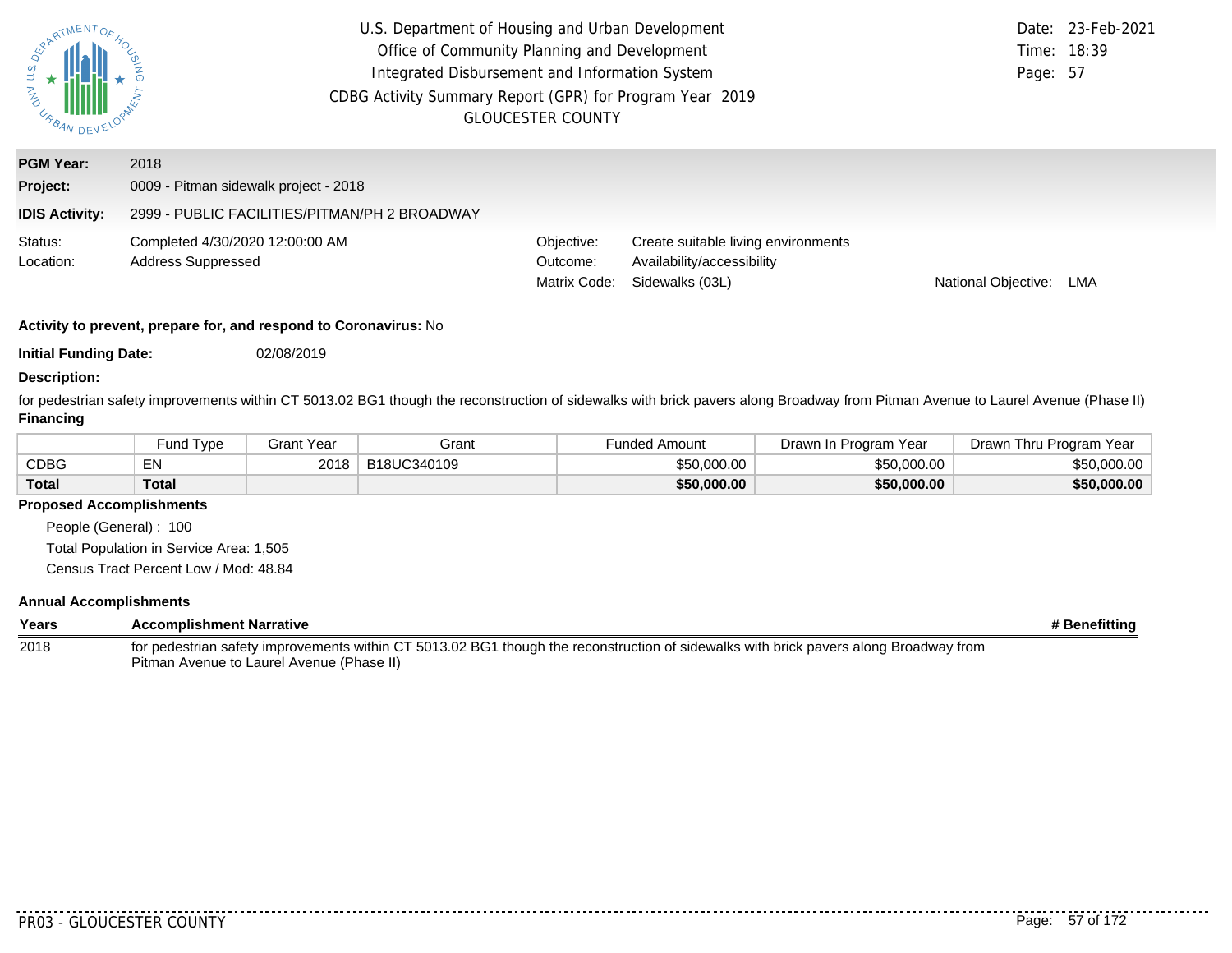| <b>ASPATMENTOF</b>                                               | U.S. Department of Housing and Urban Development<br>Office of Community Planning and Development<br>Integrated Disbursement and Information System<br>CDBG Activity Summary Report (GPR) for Program Year 2019 | <b>GLOUCESTER COUNTY</b>               |                                                                                                | 23-Feb-2021<br>Date:<br>18:39<br>Time:<br>Page: 58 |  |  |  |
|------------------------------------------------------------------|----------------------------------------------------------------------------------------------------------------------------------------------------------------------------------------------------------------|----------------------------------------|------------------------------------------------------------------------------------------------|----------------------------------------------------|--|--|--|
| <b>PGM Year:</b>                                                 | 2018                                                                                                                                                                                                           |                                        |                                                                                                |                                                    |  |  |  |
| Project:                                                         | 0010 - MP 2018 West Deptford                                                                                                                                                                                   |                                        |                                                                                                |                                                    |  |  |  |
| <b>IDIS Activity:</b>                                            | 3000 - PUBLIC FACILITIES/WEST DEPTFORD/FIRST AVE                                                                                                                                                               |                                        |                                                                                                |                                                    |  |  |  |
| Status:<br>Location:                                             | Completed 3/20/2020 12:00:00 AM<br><b>Address Suppressed</b>                                                                                                                                                   | Objective:<br>Outcome:<br>Matrix Code: | Create suitable living environments<br>Availability/accessibility<br>Street Improvements (03K) | National Objective:<br>LMA                         |  |  |  |
| Activity to prevent, prepare for, and respond to Coronavirus: No |                                                                                                                                                                                                                |                                        |                                                                                                |                                                    |  |  |  |
| <b>Initial Funding Date:</b>                                     | 02/08/2019                                                                                                                                                                                                     |                                        |                                                                                                |                                                    |  |  |  |
| <b>Description:</b>                                              |                                                                                                                                                                                                                |                                        |                                                                                                |                                                    |  |  |  |
| Financing                                                        | for drainage and road improvements at CT 5002.03 BG 3 at First Avenue from State Route 45 to Manhattan Avenue                                                                                                  |                                        |                                                                                                |                                                    |  |  |  |

|              | Fund Type | Grant Year | Grant       | <b>Funded Amount</b> | Drawn In Program Year | Drawn Thru Program Year |
|--------------|-----------|------------|-------------|----------------------|-----------------------|-------------------------|
| <b>CDBG</b>  | EN        | 2018       | B18UC340109 | \$50,000,00          | \$50,000.00           | \$50,000.00             |
| <b>Total</b> | Total     |            |             | \$50,000.00          | \$50,000,00           | \$50,000.00             |

## **Proposed Accomplishments**

People (General) : 150 Total Population in Service Area: 1,320

Census Tract Percent Low / Mod: 43.94

| Years | Accomplishment Narrative                                                                                      | <b>Benefitting</b> |
|-------|---------------------------------------------------------------------------------------------------------------|--------------------|
| 2018  | for drainage and road improvements at CT 5002.03 BG 3 at First Avenue from State Route 45 to Manhattan Avenue |                    |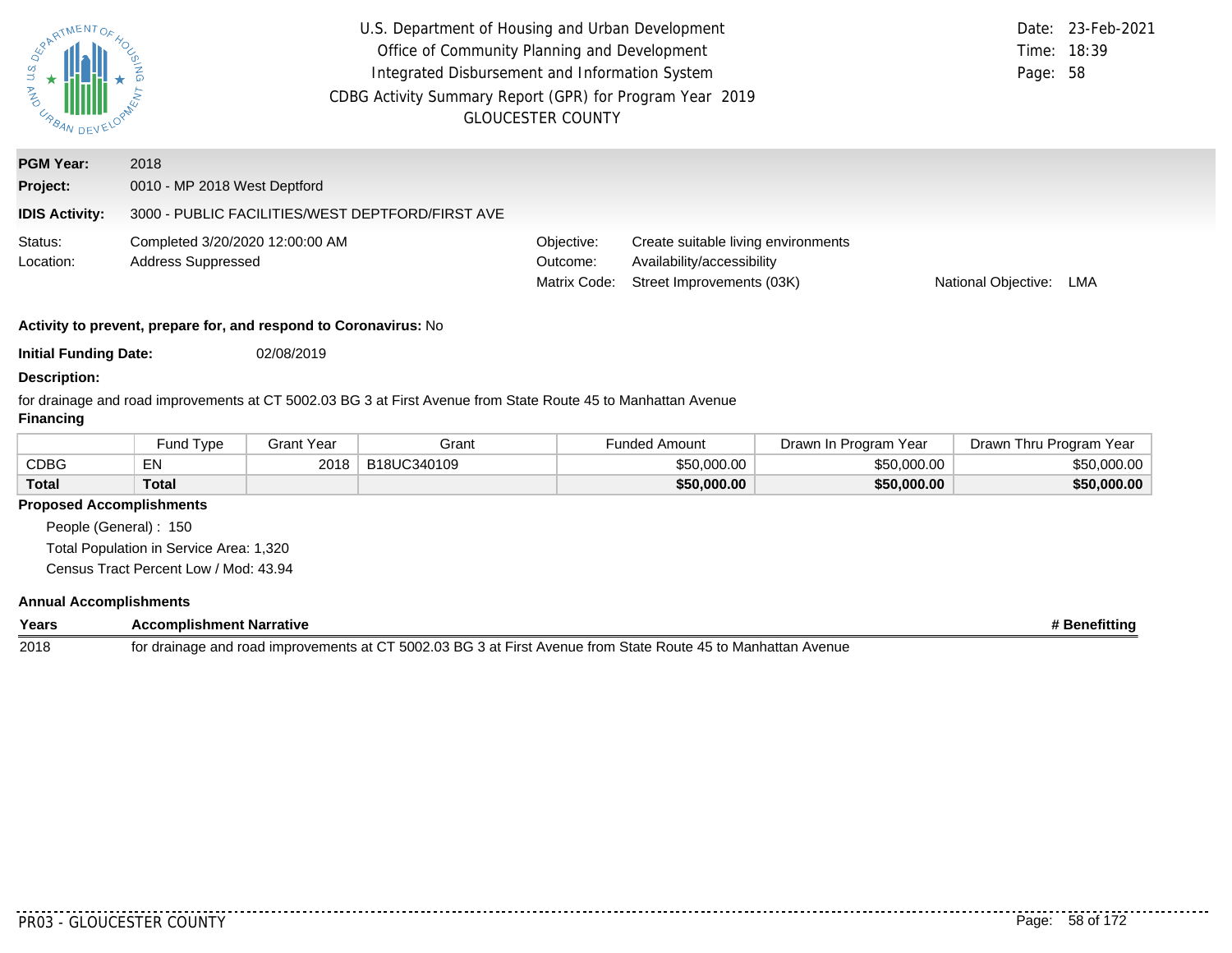| <b>DAY U.S. /</b><br>URBAN.                           | U.S. Department of Housing and Urban Development<br>Office of Community Planning and Development<br>Integrated Disbursement and Information System<br>CDBG Activity Summary Report (GPR) for Program Year 2019 | <b>GLOUCESTER COUNTY</b>               |                                                                                                           | Page: 59            | Date: 23-Feb-2021<br>Time: 18:39 |
|-------------------------------------------------------|----------------------------------------------------------------------------------------------------------------------------------------------------------------------------------------------------------------|----------------------------------------|-----------------------------------------------------------------------------------------------------------|---------------------|----------------------------------|
| <b>PGM Year:</b><br>Project:<br><b>IDIS Activity:</b> | 2018<br>0011 - MP 2018 Westville<br>3001 - PUBLIC FACILITIES/WESTVILLE/ADA BATHROOM ATHLETIC FIELD                                                                                                             |                                        |                                                                                                           |                     |                                  |
| Status:<br>Location:                                  | Open<br><b>Address Suppressed</b>                                                                                                                                                                              | Objective:<br>Outcome:<br>Matrix Code: | Create suitable living environments<br>Availability/accessibility<br>Parks, Recreational Facilities (03F) | National Objective: | <b>LMC</b>                       |
|                                                       | Activity to prevent, prepare for, and respond to Coronavirus: No                                                                                                                                               |                                        |                                                                                                           |                     |                                  |

**Initial Funding Date:** 02/08/2019

#### **Description:**

for the removal of architectural barriers through the reconstruction of bathroom facilities at the Athletic Field within CT 5011 BG4 at 216 Chestnut Street **Financing**

|              | <b>Fund Type</b> | Grant Year | Grant       | Funded Amount | Drawn In Program Year | Drawn Thru Program Year |
|--------------|------------------|------------|-------------|---------------|-----------------------|-------------------------|
| <b>CDBG</b>  | EN               | 2018       | B18UC340109 | \$50,000.00   | \$0.00                | \$0.00                  |
| <b>Total</b> | Total            |            |             | \$50,000.00   | \$0.00                | \$0.00                  |

## **Proposed Accomplishments**

Public Facilities : 1

|                                                          |       | Owner    | Renter |          | <b>Total</b><br>Hispanic<br>Total<br>$\Omega$<br>0<br>0<br>0<br>$\Omega$<br>0<br>O<br>0<br>O<br>0 | Person |          |          |
|----------------------------------------------------------|-------|----------|--------|----------|---------------------------------------------------------------------------------------------------|--------|----------|----------|
| Number assisted:                                         | Total | Hispanic | Total  | Hispanic |                                                                                                   |        | Total    | Hispanic |
| White:                                                   |       |          | 0      | 0        |                                                                                                   |        |          |          |
| Black/African American:                                  |       |          | 0      | 0        |                                                                                                   |        | U        |          |
| Asian:                                                   |       |          | 0      | 0        |                                                                                                   |        |          |          |
| American Indian/Alaskan Native:                          |       | 0        | 0      | 0        |                                                                                                   |        |          |          |
| Native Hawaiian/Other Pacific Islander:                  |       |          | 0      |          |                                                                                                   |        |          |          |
| American Indian/Alaskan Native & White:                  |       | 0        | 0      | 0        |                                                                                                   |        |          |          |
| Asian White:                                             |       |          | 0      | 0        |                                                                                                   |        |          |          |
| Black/African American & White:                          |       |          | 0      | 0        |                                                                                                   |        |          |          |
| American Indian/Alaskan Native & Black/African American: |       | ∩        | 0      | $\Omega$ |                                                                                                   |        |          |          |
| Other multi-racial:                                      |       |          | 0      | 0        |                                                                                                   |        |          |          |
| Asian/Pacific Islander:                                  |       |          | 0      | 0        |                                                                                                   |        | 0        |          |
| Hispanic:                                                |       | 0        | 0      | 0        | 0                                                                                                 | 0      | $\Omega$ |          |
| Total:                                                   |       | o        | ი      | 0        |                                                                                                   |        |          |          |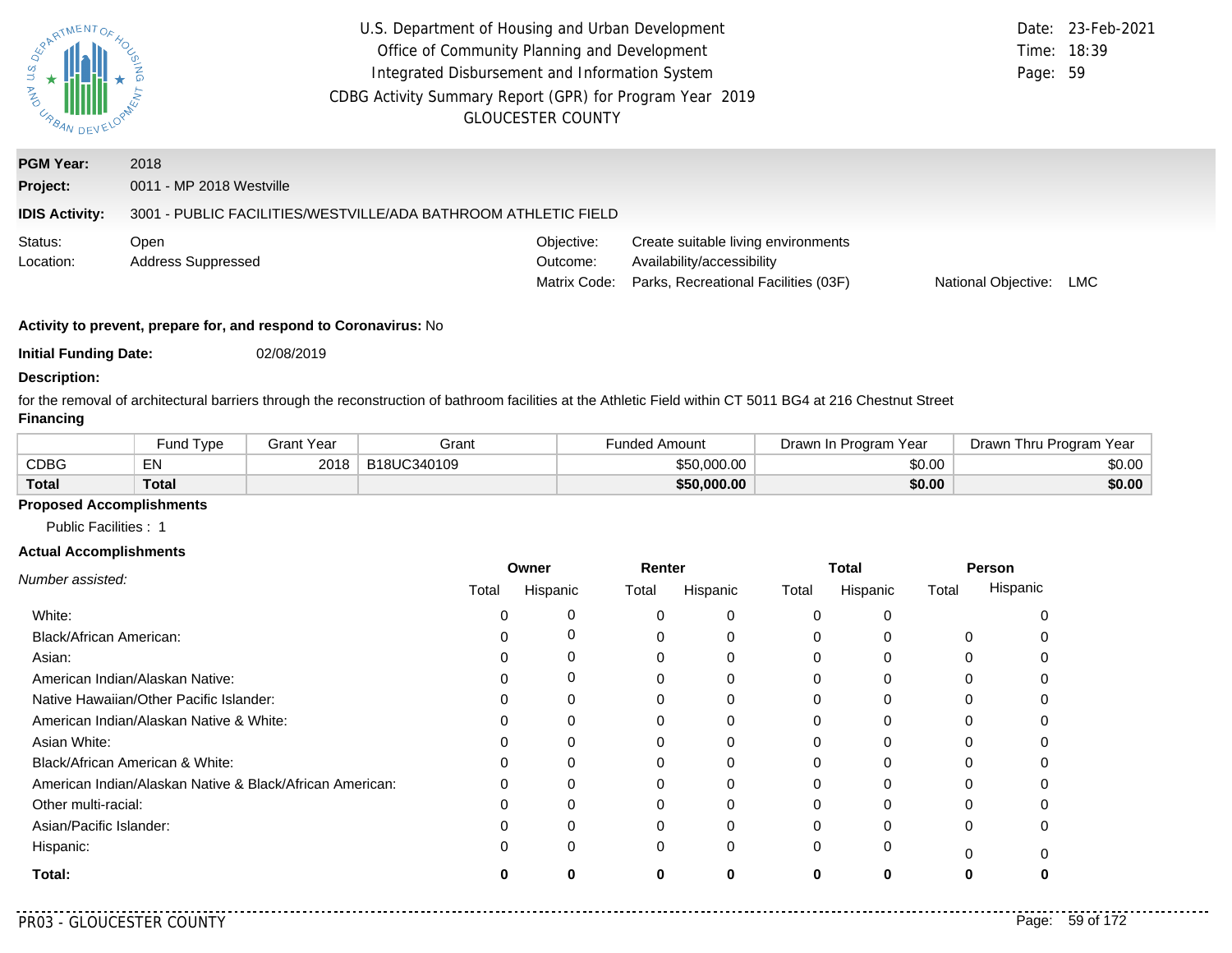| SPARTMENTOF HOL |           |
|-----------------|-----------|
|                 |           |
| 气               |           |
| URBAN           | DEVELOPAN |

| U.S. Department of Housing and Urban Development                                     |          | Date: 23-Feb-2021 |
|--------------------------------------------------------------------------------------|----------|-------------------|
| Office of Community Planning and Development                                         |          | Time: 18:39       |
| Integrated Disbursement and Information System                                       | Page: 60 |                   |
| CDBG Activity Summary Report (GPR) for Program Year 2019<br><b>GLOUCESTER COUNTY</b> |          |                   |

Female-headed Households: 0 0 0

*Income Category:*

| $111001110$ valugury. | Owner | Renter | Total | <b>Person</b> |
|-----------------------|-------|--------|-------|---------------|
| <b>Extremely Low</b>  | 0     |        |       |               |
| Low Mod               | 0     |        |       |               |
| Moderate              | 0     |        |       |               |
| Non Low Moderate      | 0     | 0      | O     |               |
| Total                 | 0     |        |       |               |
| Percent Low/Mod       |       |        |       |               |

#### **Annual Accomplishments**

| Years | <b>Accomplishment Narrative</b>                                                                                                             | # Benefittina |
|-------|---------------------------------------------------------------------------------------------------------------------------------------------|---------------|
| 2018  | for the removal of architectural barriers through the reconstruction of bathroom facilities at the Athletic Field within CT 5011 BG4 at 216 |               |
|       | Chestnut Street                                                                                                                             |               |

. . . . . . . . . .

. . . . . . . . . . .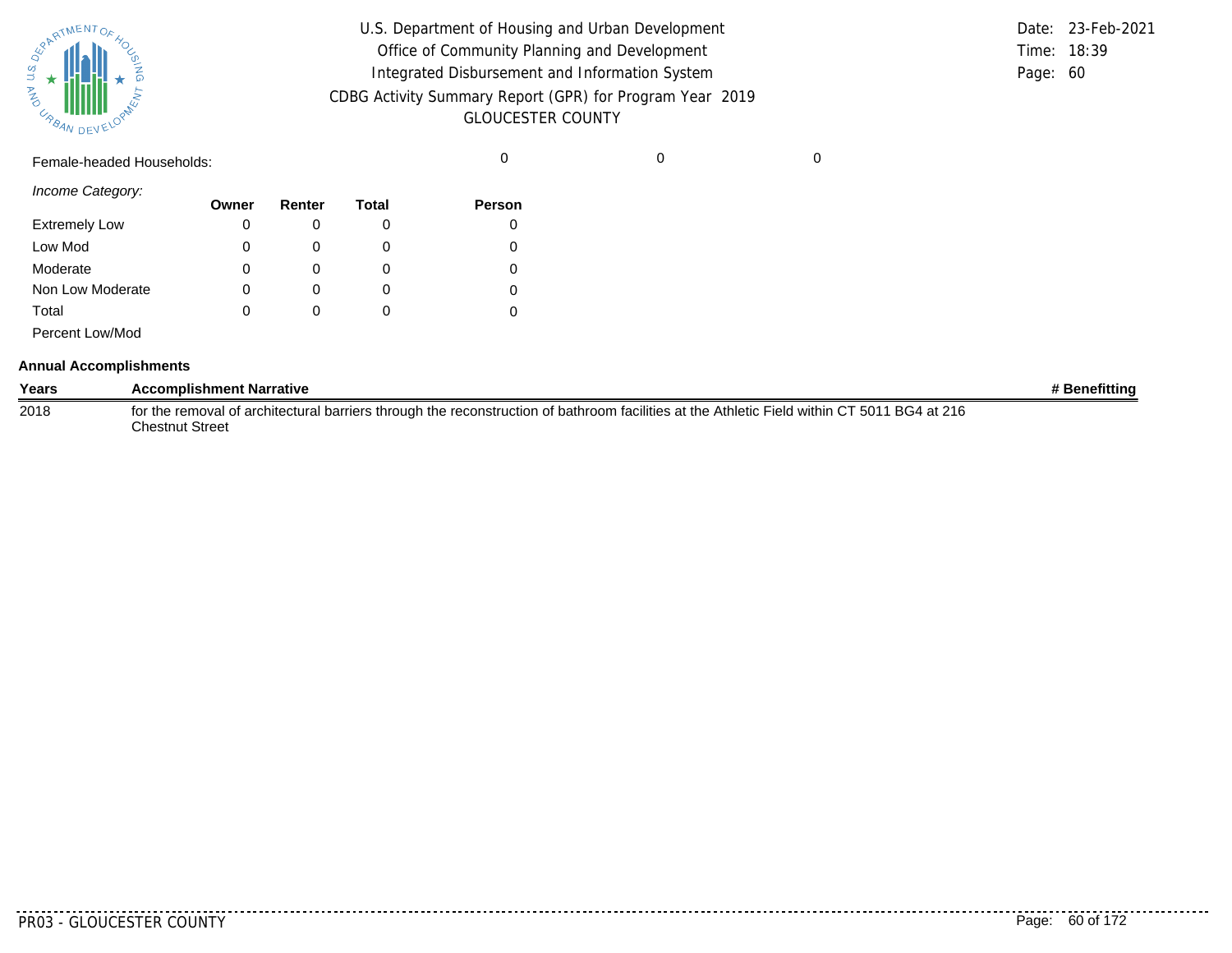| PARTMENTOR<br>AND<br>URBAN                            | U.S. Department of Housing and Urban Development<br>Office of Community Planning and Development<br>Integrated Disbursement and Information System<br>CDBG Activity Summary Report (GPR) for Program Year 2019 | <b>GLOUCESTER COUNTY</b>               |                                                                                                         | Page: 61            | Date: 23-Feb-2021<br>Time: 18:39 |  |  |
|-------------------------------------------------------|----------------------------------------------------------------------------------------------------------------------------------------------------------------------------------------------------------------|----------------------------------------|---------------------------------------------------------------------------------------------------------|---------------------|----------------------------------|--|--|
| <b>PGM Year:</b><br>Project:<br><b>IDIS Activity:</b> | 2018<br>0012 - HOUSING REHAB<br>3006 - HOME REHAB/HENRY/DEPTFORD                                                                                                                                               |                                        |                                                                                                         |                     |                                  |  |  |
| Status:<br>Location:                                  | Completed 11/27/2019 12:00:00 AM<br>1504 Edgewood Ave Westville, NJ 08093-2018                                                                                                                                 | Objective:<br>Outcome:<br>Matrix Code: | Provide decent affordable housing<br>Availability/accessibility<br>Rehab; Single-Unit Residential (14A) | National Objective: | LMH                              |  |  |
|                                                       | Activity to prevent, prepare for, and respond to Coronavirus: No                                                                                                                                               |                                        |                                                                                                         |                     |                                  |  |  |
| <b>Initial Funding Date:</b>                          | 03/08/2019                                                                                                                                                                                                     |                                        |                                                                                                         |                     |                                  |  |  |

#### PO#
HABITAT FOR HUMANITY
ADA RAMP **Financing**

**Description:**

|              | <b>Fund Type</b> | Grant Year | Grant       | Funded Amount | Drawn In Program Year | Drawn Thru Program Year |
|--------------|------------------|------------|-------------|---------------|-----------------------|-------------------------|
| CDBG         | $-$ .<br>ΕN      | 2016       | B16UC340109 | \$1,500.00    | \$0.00                | \$1,500.00              |
| <b>Total</b> | <b>Total</b>     |            |             | \$1,500.00    | \$0.00                | \$1,500.00              |

## **Proposed Accomplishments**

Housing Units : 1

#### **Actual Accomplishments**

|                                                          |       | Owner    | Renter |          | <b>Total</b><br>Hispanic<br>Total<br>0<br>$\Omega$<br>0<br>O<br>O<br>0<br>$\Omega$<br>0<br>0<br>$\Omega$<br>$\Omega$<br>0 | Person |          |          |
|----------------------------------------------------------|-------|----------|--------|----------|---------------------------------------------------------------------------------------------------------------------------|--------|----------|----------|
| Number assisted:                                         | Total | Hispanic | Total  | Hispanic |                                                                                                                           |        | Total    | Hispanic |
| White:                                                   |       |          |        | 0        |                                                                                                                           |        |          |          |
| Black/African American:                                  |       |          |        | 0        |                                                                                                                           |        | 0        |          |
| Asian:                                                   |       |          | 0      | 0        |                                                                                                                           |        | 0        |          |
| American Indian/Alaskan Native:                          |       | 0        |        | 0        |                                                                                                                           |        |          |          |
| Native Hawaiian/Other Pacific Islander:                  |       | 0        |        |          |                                                                                                                           |        |          |          |
| American Indian/Alaskan Native & White:                  |       | 0        | 0      | 0        |                                                                                                                           |        | 0        |          |
| Asian White:                                             |       |          |        | 0        |                                                                                                                           |        |          |          |
| Black/African American & White:                          |       | 0        | 0      | 0        |                                                                                                                           |        |          |          |
| American Indian/Alaskan Native & Black/African American: |       | $\Omega$ |        | 0        |                                                                                                                           |        | ∩        |          |
| Other multi-racial:                                      |       |          |        | 0        |                                                                                                                           |        |          |          |
| Asian/Pacific Islander:                                  |       | 0        | 0      | 0        |                                                                                                                           |        | 0        |          |
| Hispanic:                                                |       | 0        | 0      | 0        | 0                                                                                                                         | 0      | $\Omega$ |          |
| Total:                                                   |       | Ω        | ŋ      | o        |                                                                                                                           | 0      |          |          |

. . . . . . . . . .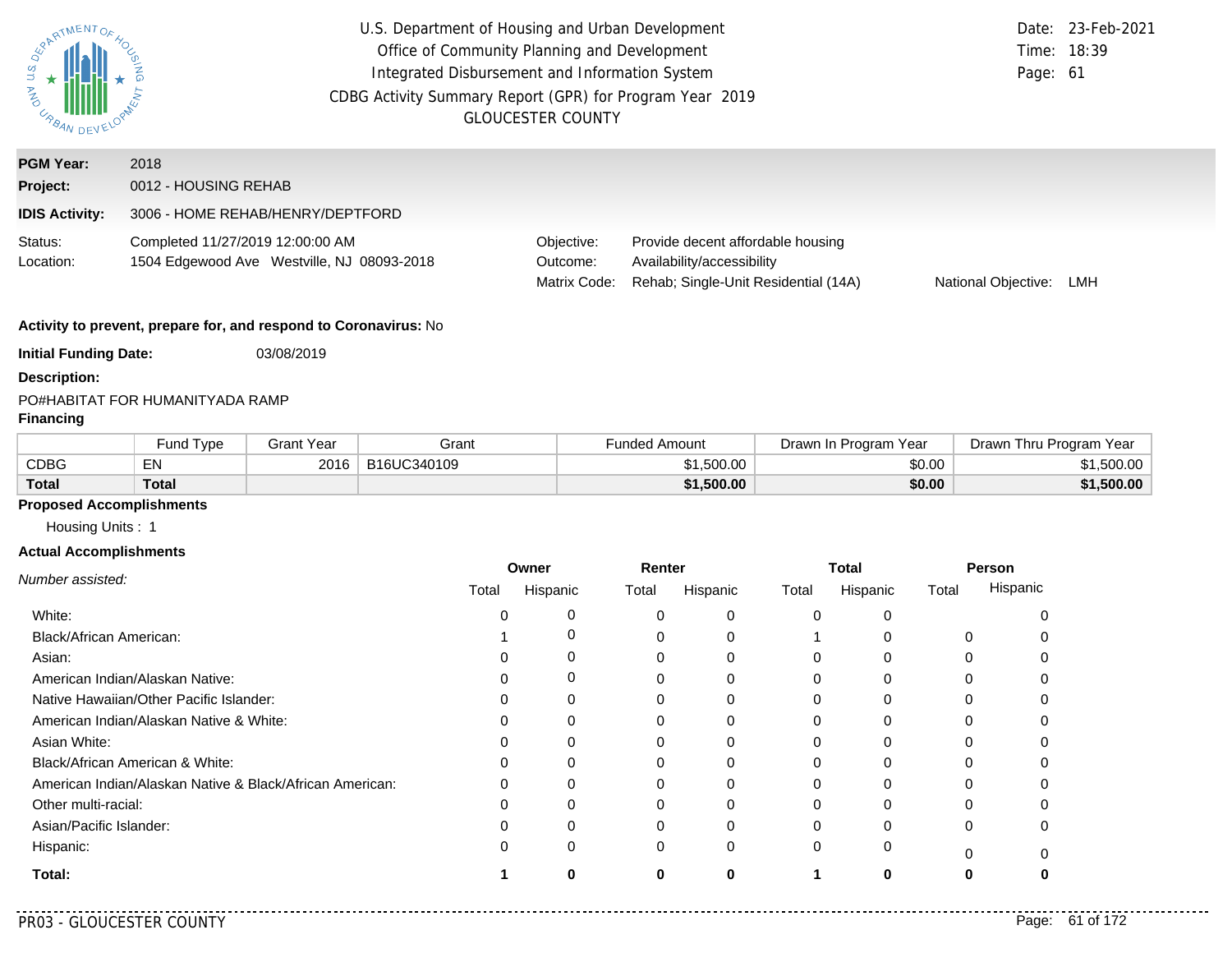

| U.S. Department of Housing and Urban Development         |          | Date: 23-Feb-2021 |
|----------------------------------------------------------|----------|-------------------|
| Office of Community Planning and Development             |          | Time: 18:39       |
| Integrated Disbursement and Information System           | Page: 62 |                   |
| CDBG Activity Summary Report (GPR) for Program Year 2019 |          |                   |
| <b>GLOUCESTER COUNTY</b>                                 |          |                   |

## Female-headed Households: 1 0 1

*Income Category:*

|                      | Owner  | Renter | Total    | <b>Person</b> |
|----------------------|--------|--------|----------|---------------|
| <b>Extremely Low</b> |        |        |          |               |
| Low Mod              | 0      |        | O        |               |
| Moderate             | 0      | O      | O        |               |
| Non Low Moderate     |        |        | $\Omega$ |               |
| Total                |        |        |          |               |
| Percent Low/Mod      | 100.0% |        | 100.0%   |               |

#### **Annual Accomplishments**

| Years | <b>\ccomplishment Narrative</b>                                                                  | ∩efittinơ |
|-------|--------------------------------------------------------------------------------------------------|-----------|
| 2018  | IGIRI<br>WHEEI<br>LCHAIR<br><b>HOUSEL</b><br>`RAMP<br>-OMP'<br>INS<br>$\mathbf{A}$<br>JR.<br>⊔AN |           |

. . . . . . . . .

.........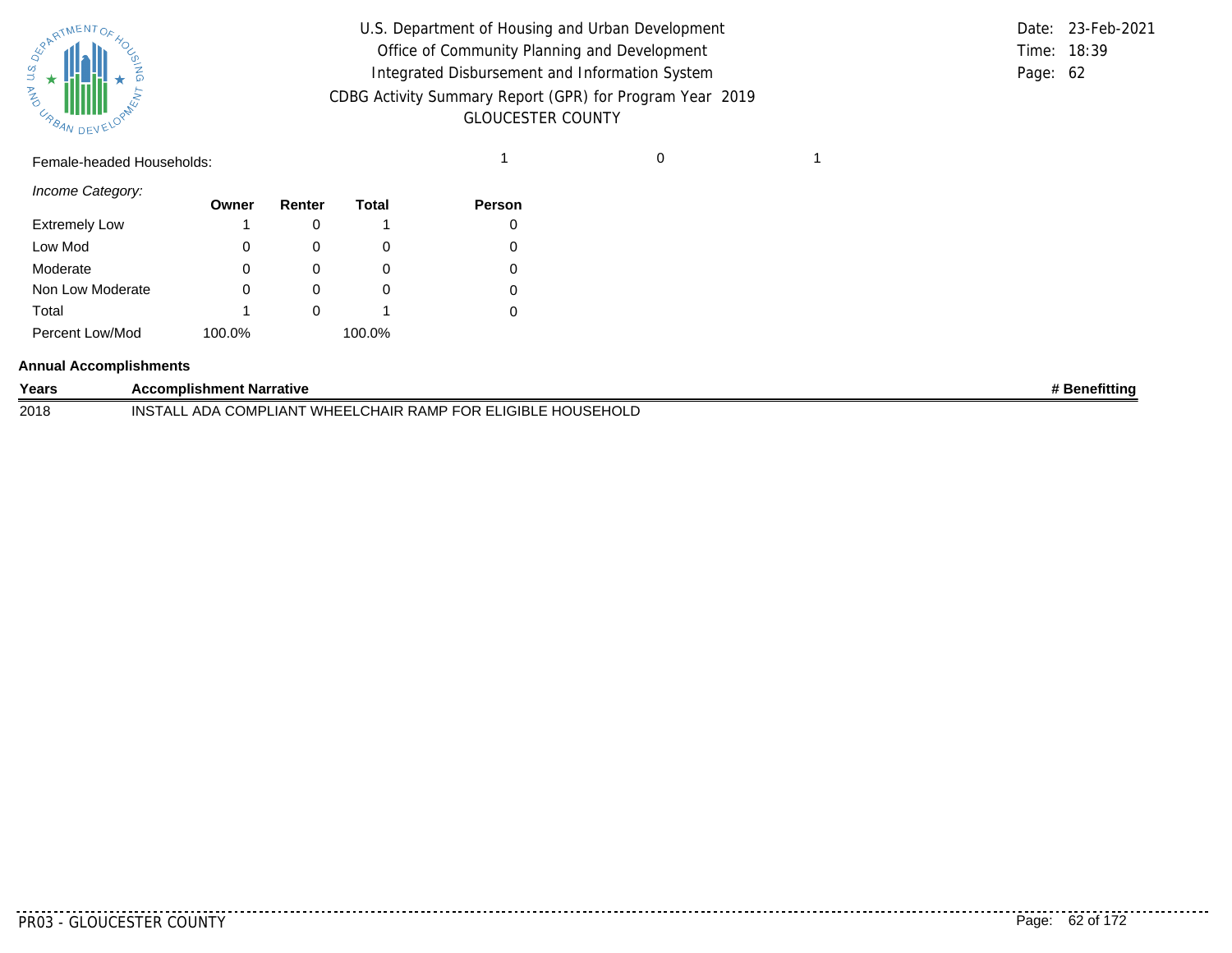| S.<br>D<br><b>AND</b><br>URBAN DEV                    | U.S. Department of Housing and Urban Development<br>Office of Community Planning and Development<br>Integrated Disbursement and Information System<br>CDBG Activity Summary Report (GPR) for Program Year 2019<br><b>GLOUCESTER COUNTY</b> |                                        |                                                                                              |                     |     |
|-------------------------------------------------------|--------------------------------------------------------------------------------------------------------------------------------------------------------------------------------------------------------------------------------------------|----------------------------------------|----------------------------------------------------------------------------------------------|---------------------|-----|
| <b>PGM Year:</b><br>Project:<br><b>IDIS Activity:</b> | 2018<br>0012 - HOUSING REHAB<br>3012 - HOME REHAB/GREEN/MONROE                                                                                                                                                                             |                                        |                                                                                              |                     |     |
| Status:<br>Location:                                  | Completed 3/12/2020 12:00:00 AM<br><b>Address Suppressed</b>                                                                                                                                                                               | Objective:<br>Outcome:<br>Matrix Code: | Create suitable living environments<br>Affordability<br>Rehab: Single-Unit Residential (14A) | National Objective: | LMH |

**Initial Funding Date:** 06/03/2019

#### **Description:**

PO#19-04656
ANDERSON WELL - REPLACE WELL
PO#20-00166 BRESCH Family Contractors: REPLACE ROOF, GUTTERS, STEPS, RAILING, DOORS, FIRE PREVENTIONEQUIPMENT

#### **Financing**

|              | Fund Type | Grant Year | Grant       | <b>Funded Amount</b> | Drawn In Program Year | Drawn Thru Program Year |
|--------------|-----------|------------|-------------|----------------------|-----------------------|-------------------------|
| <b>CDBG</b>  | EN        | 2016       | B16UC340109 | \$1.828.00           | \$0.00                | .828.00                 |
| <b>Total</b> | Total     |            |             | \$1,828.00           | \$0.00                | \$1,828.00              |

#### **Proposed Accomplishments**

Housing Units : 1

#### **Actual Accomplishments**

|                                                          | Owner        |          | Renter   |          | <b>Total</b>      |   | Person |          |
|----------------------------------------------------------|--------------|----------|----------|----------|-------------------|---|--------|----------|
| Number assisted:                                         | Total        | Hispanic | Total    | Hispanic | Total<br>Hispanic |   | Total  | Hispanic |
| White:                                                   |              | 0        |          |          | 0                 |   |        |          |
| Black/African American:                                  |              |          |          |          |                   |   | 0      |          |
| Asian:                                                   |              |          |          |          |                   |   |        |          |
| American Indian/Alaskan Native:                          |              | 0        |          |          | ი                 |   | 0      |          |
| Native Hawaiian/Other Pacific Islander:                  |              | 0        |          |          |                   |   |        |          |
| American Indian/Alaskan Native & White:                  |              | 0        |          |          |                   |   | 0      |          |
| Asian White:                                             |              |          |          |          |                   |   |        |          |
| Black/African American & White:                          | $\mathbf{O}$ |          |          |          |                   |   |        |          |
| American Indian/Alaskan Native & Black/African American: | 0            | 0        | C        |          | 0                 | O | 0      |          |
| Other multi-racial:                                      |              |          |          |          |                   |   |        |          |
| Asian/Pacific Islander:                                  |              |          |          |          |                   |   | 0      |          |
| Hispanic:                                                |              | 0        | $\Omega$ | 0        | 0                 | 0 | 0      |          |
| Total:                                                   |              | ŋ        |          | 0        |                   |   | 0      |          |

PR03 - GLOUCESTER COUNTY Page: 63 of 172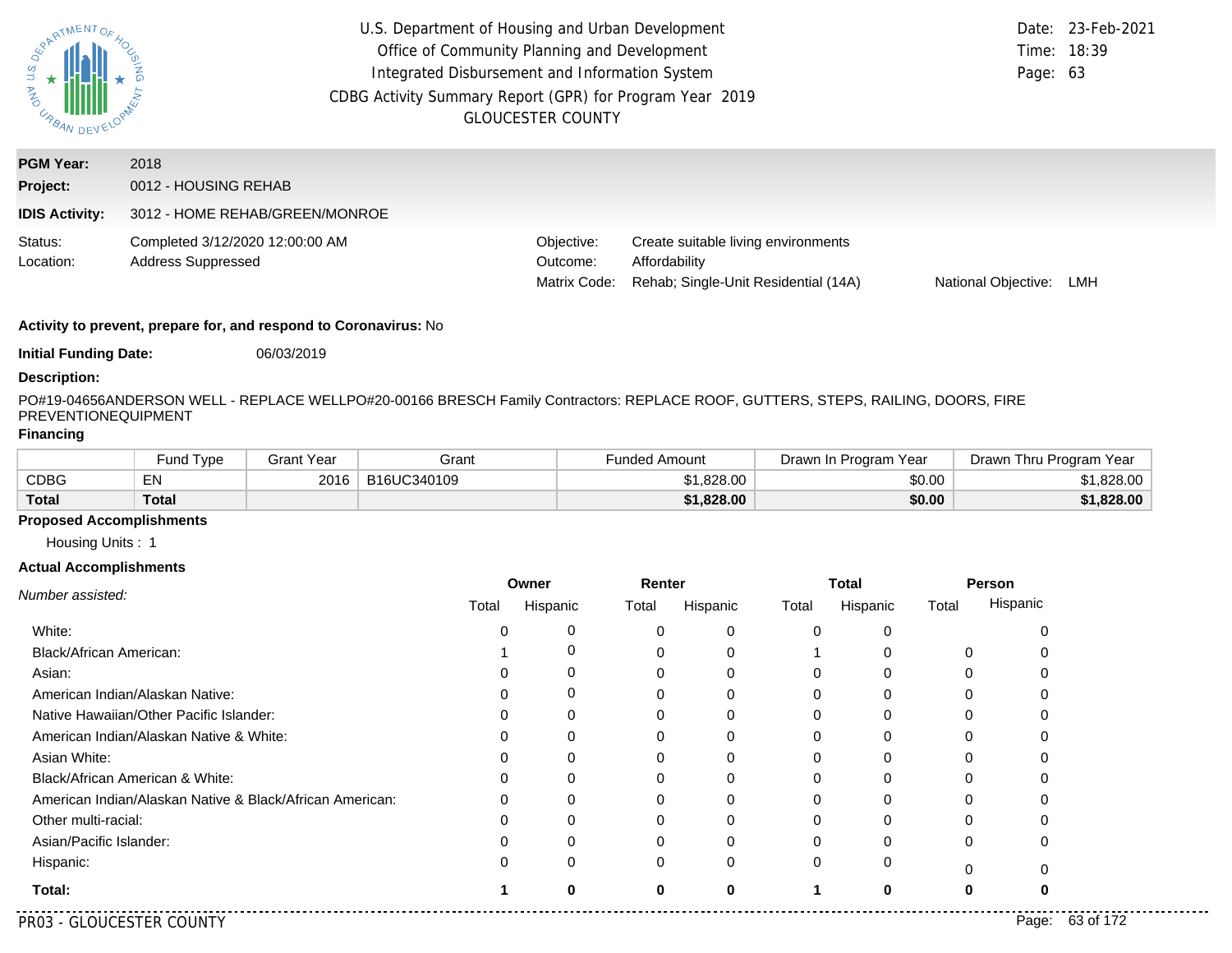| SPARTMENTOF HOL |           |
|-----------------|-----------|
|                 |           |
| 气               |           |
| URBAN           | DEVELOPAN |

| U.S. Department of Housing and Urban Development         |          | Date: 23-Feb-2021 |
|----------------------------------------------------------|----------|-------------------|
| Office of Community Planning and Development             |          | Time: 18:39       |
| Integrated Disbursement and Information System           | Page: 64 |                   |
| CDBG Activity Summary Report (GPR) for Program Year 2019 |          |                   |
| <b>GLOUCESTER COUNTY</b>                                 |          |                   |

Female-headed Households: 0 0 0

*Income Category:*

|                      | Owner  | Renter | Total  | <b>Person</b> |
|----------------------|--------|--------|--------|---------------|
| <b>Extremely Low</b> | 0      |        |        |               |
| Low Mod              | 1      |        |        |               |
| Moderate             | 0      |        |        |               |
| Non Low Moderate     | 0      |        |        |               |
| Total                | 1      |        |        |               |
| Percent Low/Mod      | 100.0% |        | 100.0% |               |

#### **Annual Accomplishments**

| Years | <b>Accomplishment Narrative</b>                                                          | Benefittina |
|-------|------------------------------------------------------------------------------------------|-------------|
| 2018  | '. TO PROVIDE SAFE & SANITARY WATER FOR INCOME ELIGIBLE HOUSEHOLD<br><b>REPLACE WELL</b> |             |

<u>. . . . . . . .</u>

. . . . . . . . . .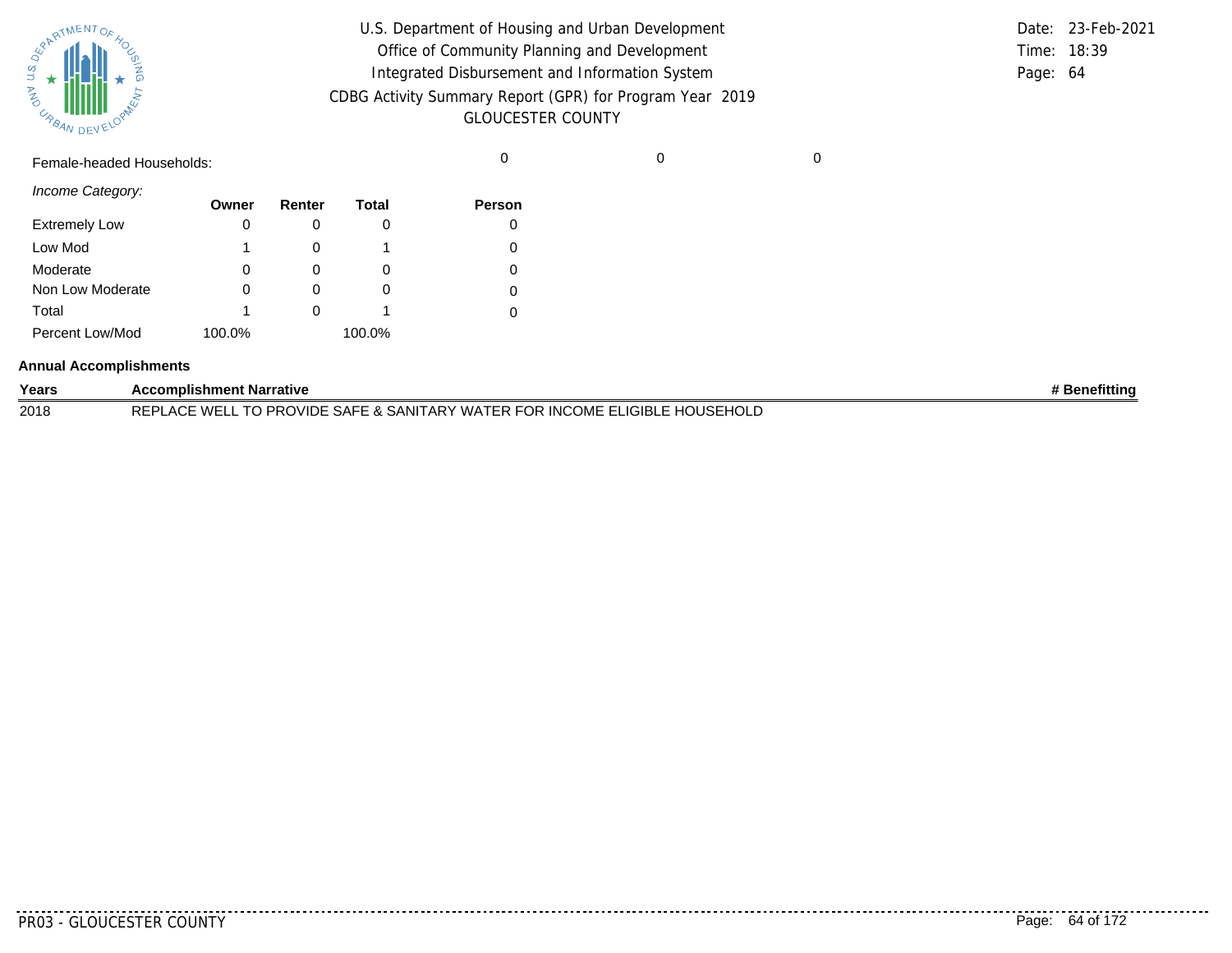|                                                                                                                                                                                                                                                                                                                                                     |                                                                   |                   | U.S. Department of Housing and Urban Development               |          |                          |                      |                                                                    |          |                       |          |                         | Date: 23-Feb-2021 |
|-----------------------------------------------------------------------------------------------------------------------------------------------------------------------------------------------------------------------------------------------------------------------------------------------------------------------------------------------------|-------------------------------------------------------------------|-------------------|----------------------------------------------------------------|----------|--------------------------|----------------------|--------------------------------------------------------------------|----------|-----------------------|----------|-------------------------|-------------------|
|                                                                                                                                                                                                                                                                                                                                                     |                                                                   |                   | Office of Community Planning and Development                   |          |                          |                      |                                                                    |          |                       |          |                         | Time: 18:39       |
| $\begin{picture}(180,10) \put(0,0){\line(1,0){15}} \put(10,0){\line(1,0){15}} \put(10,0){\line(1,0){15}} \put(10,0){\line(1,0){15}} \put(10,0){\line(1,0){15}} \put(10,0){\line(1,0){15}} \put(10,0){\line(1,0){15}} \put(10,0){\line(1,0){15}} \put(10,0){\line(1,0){15}} \put(10,0){\line(1,0){15}} \put(10,0){\line(1,0){15}} \put(10,0){\line($ |                                                                   |                   | Integrated Disbursement and Information System                 |          |                          |                      |                                                                    |          |                       |          | Page: 65                |                   |
| ARD<br>OND                                                                                                                                                                                                                                                                                                                                          |                                                                   |                   | CDBG Activity Summary Report (GPR) for Program Year 2019       |          |                          |                      |                                                                    |          |                       |          |                         |                   |
| <b>URBAN DEVELOY</b>                                                                                                                                                                                                                                                                                                                                |                                                                   |                   |                                                                |          | <b>GLOUCESTER COUNTY</b> |                      |                                                                    |          |                       |          |                         |                   |
| <b>PGM Year:</b>                                                                                                                                                                                                                                                                                                                                    | 2018                                                              |                   |                                                                |          |                          |                      |                                                                    |          |                       |          |                         |                   |
| Project:                                                                                                                                                                                                                                                                                                                                            | 0012 - HOUSING REHAB                                              |                   |                                                                |          |                          |                      |                                                                    |          |                       |          |                         |                   |
| <b>IDIS Activity:</b>                                                                                                                                                                                                                                                                                                                               |                                                                   |                   | 3015 - ADA RAMP/HOME REHAB/FISHBURN/SWEDESBORO                 |          |                          |                      |                                                                    |          |                       |          |                         |                   |
|                                                                                                                                                                                                                                                                                                                                                     |                                                                   |                   |                                                                |          |                          |                      |                                                                    |          |                       |          |                         |                   |
| Status:                                                                                                                                                                                                                                                                                                                                             | Completed 11/27/2019 12:00:00 AM                                  |                   |                                                                |          | Objective:               |                      | Create suitable living environments                                |          |                       |          |                         |                   |
| Location:                                                                                                                                                                                                                                                                                                                                           | 311 Anderson Ave 311 ANDERSON AVENUE<br>Swedesboro, NJ 08085-1001 |                   |                                                                |          | Outcome:<br>Matrix Code: |                      | Availability/accessibility<br>Rehab; Single-Unit Residential (14A) |          |                       |          | National Objective:     | LMH               |
|                                                                                                                                                                                                                                                                                                                                                     |                                                                   |                   |                                                                |          |                          |                      |                                                                    |          |                       |          |                         |                   |
|                                                                                                                                                                                                                                                                                                                                                     | Activity to prevent, prepare for, and respond to Coronavirus: No  |                   |                                                                |          |                          |                      |                                                                    |          |                       |          |                         |                   |
| <b>Initial Funding Date:</b>                                                                                                                                                                                                                                                                                                                        |                                                                   | 06/03/2019        |                                                                |          |                          |                      |                                                                    |          |                       |          |                         |                   |
| <b>Description:</b>                                                                                                                                                                                                                                                                                                                                 |                                                                   |                   |                                                                |          |                          |                      |                                                                    |          |                       |          |                         |                   |
|                                                                                                                                                                                                                                                                                                                                                     |                                                                   |                   | PO#HABITAT FOR HUMANITY: INSTALL ADA COMPLIANT WHEELCHAIR RAMP |          |                          |                      |                                                                    |          |                       |          |                         |                   |
|                                                                                                                                                                                                                                                                                                                                                     |                                                                   |                   |                                                                |          |                          |                      |                                                                    |          |                       |          |                         |                   |
| <b>Financing</b>                                                                                                                                                                                                                                                                                                                                    |                                                                   |                   |                                                                |          |                          |                      |                                                                    |          |                       |          |                         |                   |
|                                                                                                                                                                                                                                                                                                                                                     | Fund Type                                                         | <b>Grant Year</b> | Grant                                                          |          |                          | <b>Funded Amount</b> |                                                                    |          | Drawn In Program Year |          | Drawn Thru Program Year |                   |
| <b>CDBG</b>                                                                                                                                                                                                                                                                                                                                         | <b>EN</b>                                                         | 2016              | B16UC340109                                                    |          |                          |                      | \$2,000.00                                                         |          |                       | \$0.00   |                         | \$2,000.00        |
| <b>Total</b>                                                                                                                                                                                                                                                                                                                                        | <b>Total</b>                                                      |                   |                                                                |          |                          |                      | \$2,000.00                                                         |          |                       | \$0.00   |                         | \$2,000.00        |
| <b>Proposed Accomplishments</b>                                                                                                                                                                                                                                                                                                                     |                                                                   |                   |                                                                |          |                          |                      |                                                                    |          |                       |          |                         |                   |
| Housing Units: 1                                                                                                                                                                                                                                                                                                                                    |                                                                   |                   |                                                                |          |                          |                      |                                                                    |          |                       |          |                         |                   |
| <b>Actual Accomplishments</b>                                                                                                                                                                                                                                                                                                                       |                                                                   |                   |                                                                |          |                          |                      |                                                                    |          |                       |          |                         |                   |
|                                                                                                                                                                                                                                                                                                                                                     |                                                                   |                   |                                                                | Owner    |                          | Renter               |                                                                    |          | <b>Total</b>          |          | Person                  |                   |
|                                                                                                                                                                                                                                                                                                                                                     |                                                                   |                   | Total                                                          |          | Hispanic                 | Total                | Hispanic                                                           | Total    | Hispanic              | Total    | Hispanic                |                   |
| White:                                                                                                                                                                                                                                                                                                                                              |                                                                   |                   |                                                                | 1        | 0                        | 0                    | 0                                                                  |          | 0                     | 0        | 0                       |                   |
| Black/African American:                                                                                                                                                                                                                                                                                                                             |                                                                   |                   |                                                                | 0        | 0                        | 0                    | 0                                                                  | 0        | 0                     | 0        | 0                       |                   |
| Number assisted:<br>Asian:                                                                                                                                                                                                                                                                                                                          |                                                                   |                   |                                                                | 0<br>0   | 0<br>0                   | 0<br>0               | 0<br>0                                                             | 0<br>0   | 0<br>0                | 0<br>0   | 0<br>0                  |                   |
|                                                                                                                                                                                                                                                                                                                                                     | American Indian/Alaskan Native:                                   |                   |                                                                | 0        | 0                        | 0                    | 0                                                                  | 0        | 0                     | 0        | 0                       |                   |
|                                                                                                                                                                                                                                                                                                                                                     | Native Hawaiian/Other Pacific Islander:                           |                   |                                                                | $\Omega$ | ∩                        | $\cap$               | ∩                                                                  | $\Omega$ |                       | $\Omega$ | $\cap$                  |                   |
| Asian White:                                                                                                                                                                                                                                                                                                                                        | American Indian/Alaskan Native & White:                           |                   |                                                                | Ω        | O                        | 0                    |                                                                    | 0        | 0                     | 0        |                         |                   |
|                                                                                                                                                                                                                                                                                                                                                     | Black/African American & White:                                   |                   |                                                                | O        | O                        | 0                    | O                                                                  | 0        | 0                     | 0        | O                       |                   |
|                                                                                                                                                                                                                                                                                                                                                     | American Indian/Alaskan Native & Black/African American:          |                   |                                                                | 0        | O                        | 0                    | O                                                                  | 0        |                       | 0        | 0                       |                   |
| Other multi-racial:                                                                                                                                                                                                                                                                                                                                 |                                                                   |                   |                                                                | O        |                          | 0                    |                                                                    |          |                       | 0        | U                       |                   |
| Asian/Pacific Islander:                                                                                                                                                                                                                                                                                                                             |                                                                   |                   |                                                                | Ω        |                          | 0                    |                                                                    |          |                       | 0        | 0                       |                   |
| Hispanic:                                                                                                                                                                                                                                                                                                                                           |                                                                   |                   |                                                                | O        | 0                        | 0                    | 0                                                                  | O        |                       | $\left($ | 0                       |                   |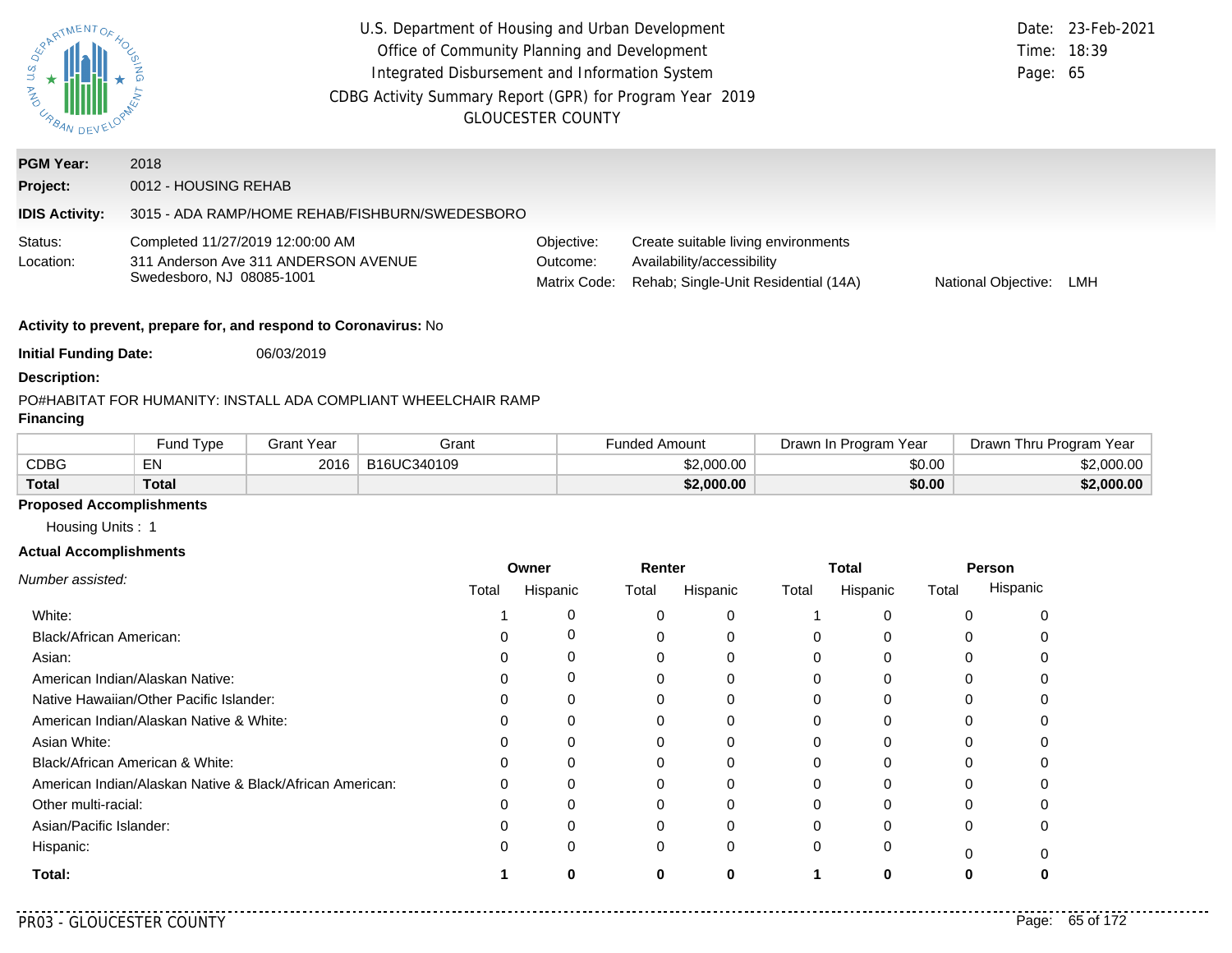

| U.S. Department of Housing and Urban Development         |          | Date: 23-Feb-2021 |
|----------------------------------------------------------|----------|-------------------|
| Office of Community Planning and Development             |          | Time: 18:39       |
| Integrated Disbursement and Information System           | Page: 66 |                   |
| CDBG Activity Summary Report (GPR) for Program Year 2019 |          |                   |
| <b>GLOUCESTER COUNTY</b>                                 |          |                   |

## Female-headed Households: 1 0 1

*Income Category:*

|                      | Owner  | Renter | Total  | Person |
|----------------------|--------|--------|--------|--------|
| <b>Extremely Low</b> | 0      |        | 0      |        |
| Low Mod              |        |        |        | 0      |
| Moderate             | 0      |        | 0      | 0      |
| Non Low Moderate     | O      |        | O      | 0      |
| Total                |        |        |        | 0      |
| Percent Low/Mod      | 100.0% |        | 100.0% |        |

#### **Annual Accomplishments**

| Years | <b>Accomplishment Narrative</b>                    | <b>Benefitting</b> |
|-------|----------------------------------------------------|--------------------|
| 2018  | 'LIANT WHEELCHAIR RAMP<br><b>INSTALL ADA COMPL</b> |                    |

.........

de de deceder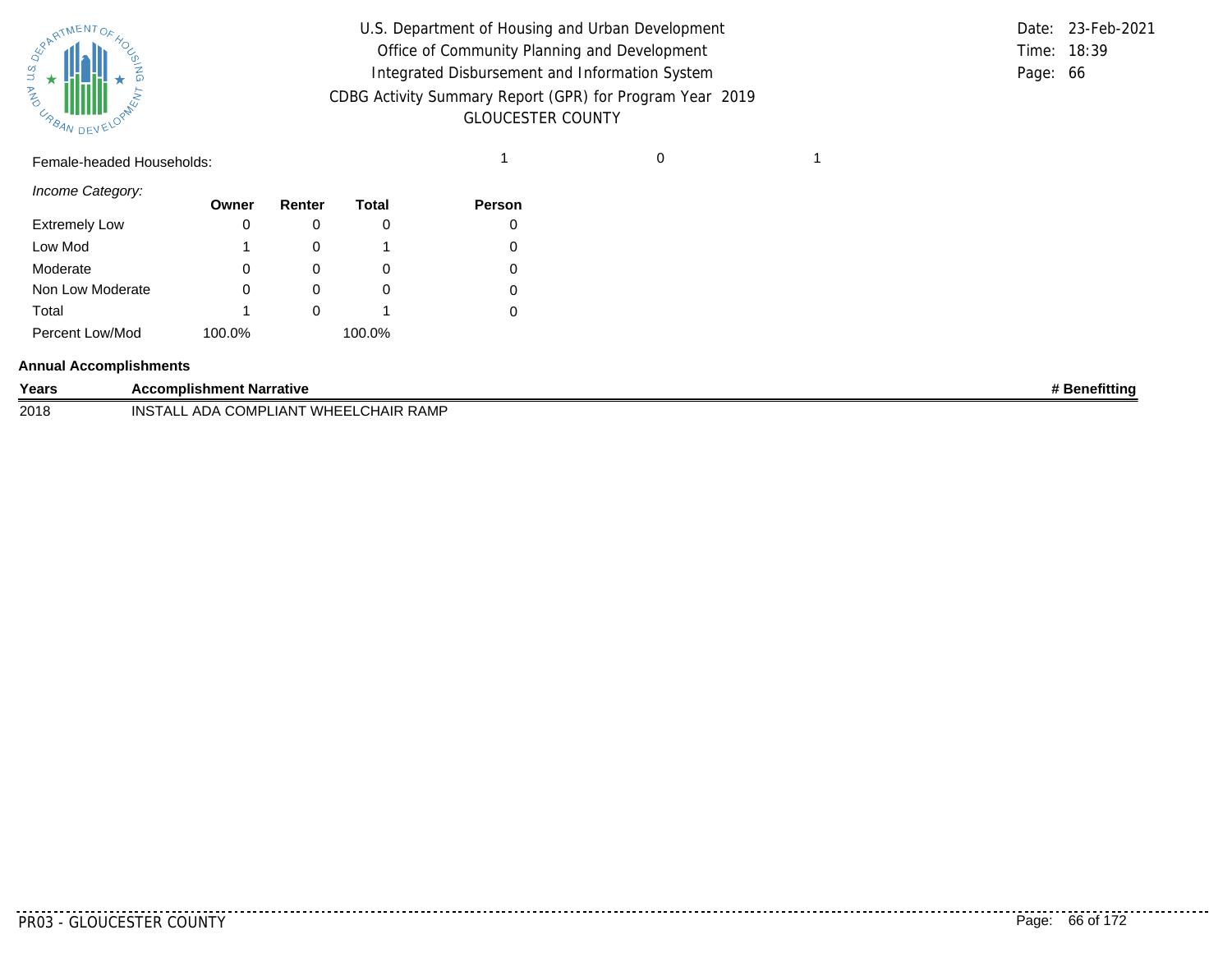| ARTMENTOR                    | U.S. Department of Housing and Urban Development<br>Office of Community Planning and Development<br>Integrated Disbursement and Information System<br>CDBG Activity Summary Report (GPR) for Program Year 2019<br><b>GLOUCESTER COUNTY</b>                                |                   |                                                                |  |                      |                       | Date:<br>Page: 67       | 23-Feb-2021<br>Time: 18:39 |
|------------------------------|---------------------------------------------------------------------------------------------------------------------------------------------------------------------------------------------------------------------------------------------------------------------------|-------------------|----------------------------------------------------------------|--|----------------------|-----------------------|-------------------------|----------------------------|
| <b>PGM Year:</b>             | 2018                                                                                                                                                                                                                                                                      |                   |                                                                |  |                      |                       |                         |                            |
| Project:                     | 0012 - HOUSING REHAB                                                                                                                                                                                                                                                      |                   |                                                                |  |                      |                       |                         |                            |
| <b>IDIS Activity:</b>        | 3016 - ADA RAMP/HOME REHAB/HUBER/MONROE                                                                                                                                                                                                                                   |                   |                                                                |  |                      |                       |                         |                            |
| Status:<br>Location:         | Completed 11/27/2019 12:00:00 AM<br>Objective:<br>Create suitable living environments<br>1725 S Black Horse Pike 1725 S BLACK HORSE PIKE<br>Availability/accessibility<br>Outcome:<br>Williamstown, NJ 08094-9234<br>Matrix Code:<br>Rehab; Single-Unit Residential (14A) |                   |                                                                |  |                      |                       | National Objective:     | LMH                        |
|                              | Activity to prevent, prepare for, and respond to Coronavirus: No                                                                                                                                                                                                          |                   |                                                                |  |                      |                       |                         |                            |
| <b>Initial Funding Date:</b> |                                                                                                                                                                                                                                                                           | 06/03/2019        |                                                                |  |                      |                       |                         |                            |
| <b>Description:</b>          |                                                                                                                                                                                                                                                                           |                   |                                                                |  |                      |                       |                         |                            |
| <b>Financing</b>             |                                                                                                                                                                                                                                                                           |                   | PO#HABITAT FOR HUMANITY: INSTALL ADA COMPLIANT WHEELCHAIR RAMP |  |                      |                       |                         |                            |
|                              | Fund Type                                                                                                                                                                                                                                                                 | <b>Grant Year</b> | Grant                                                          |  | <b>Funded Amount</b> | Drawn In Program Year | Drawn Thru Program Year |                            |
| <b>CDBG</b>                  | EN                                                                                                                                                                                                                                                                        | 2016              | B16UC340109                                                    |  | \$2,500.00           | \$2,500.00            |                         | \$2,500.00                 |
| <b>Total</b>                 | <b>Total</b>                                                                                                                                                                                                                                                              |                   |                                                                |  | \$2,500.00           | \$2,500,00            |                         | \$2,500.00                 |

# **Proposed Accomplishments**

Housing Units : 1

|                                                                                                                                                                                                                                                                                                                                                           | Owner |          | Renter |          |       | Total    | Person |          |
|-----------------------------------------------------------------------------------------------------------------------------------------------------------------------------------------------------------------------------------------------------------------------------------------------------------------------------------------------------------|-------|----------|--------|----------|-------|----------|--------|----------|
| Number assisted:<br>White:<br>Black/African American:<br>Asian:<br>American Indian/Alaskan Native:<br>Native Hawaiian/Other Pacific Islander:<br>American Indian/Alaskan Native & White:<br>Asian White:<br>Black/African American & White:<br>American Indian/Alaskan Native & Black/African American:<br>Other multi-racial:<br>Asian/Pacific Islander: | Total | Hispanic | Total  | Hispanic | Total | Hispanic | Total  | Hispanic |
|                                                                                                                                                                                                                                                                                                                                                           |       |          |        |          |       |          |        |          |
|                                                                                                                                                                                                                                                                                                                                                           |       |          |        |          |       |          |        |          |
|                                                                                                                                                                                                                                                                                                                                                           |       | $\Omega$ |        |          |       |          |        |          |
|                                                                                                                                                                                                                                                                                                                                                           |       |          |        |          |       |          |        |          |
|                                                                                                                                                                                                                                                                                                                                                           |       |          |        |          |       |          |        |          |
|                                                                                                                                                                                                                                                                                                                                                           |       |          |        | 0        |       |          |        |          |
|                                                                                                                                                                                                                                                                                                                                                           |       |          |        |          |       |          |        |          |
|                                                                                                                                                                                                                                                                                                                                                           |       | 0        | 0      | 0        | 0     | 0        |        |          |
|                                                                                                                                                                                                                                                                                                                                                           |       |          |        |          |       |          |        |          |
|                                                                                                                                                                                                                                                                                                                                                           |       |          |        |          |       |          |        |          |
|                                                                                                                                                                                                                                                                                                                                                           |       |          |        | 0        |       |          |        |          |
| Hispanic:                                                                                                                                                                                                                                                                                                                                                 |       | $\Omega$ | 0      | 0        | 0     |          |        |          |
| Total:                                                                                                                                                                                                                                                                                                                                                    |       |          | 0      | 0        |       |          |        |          |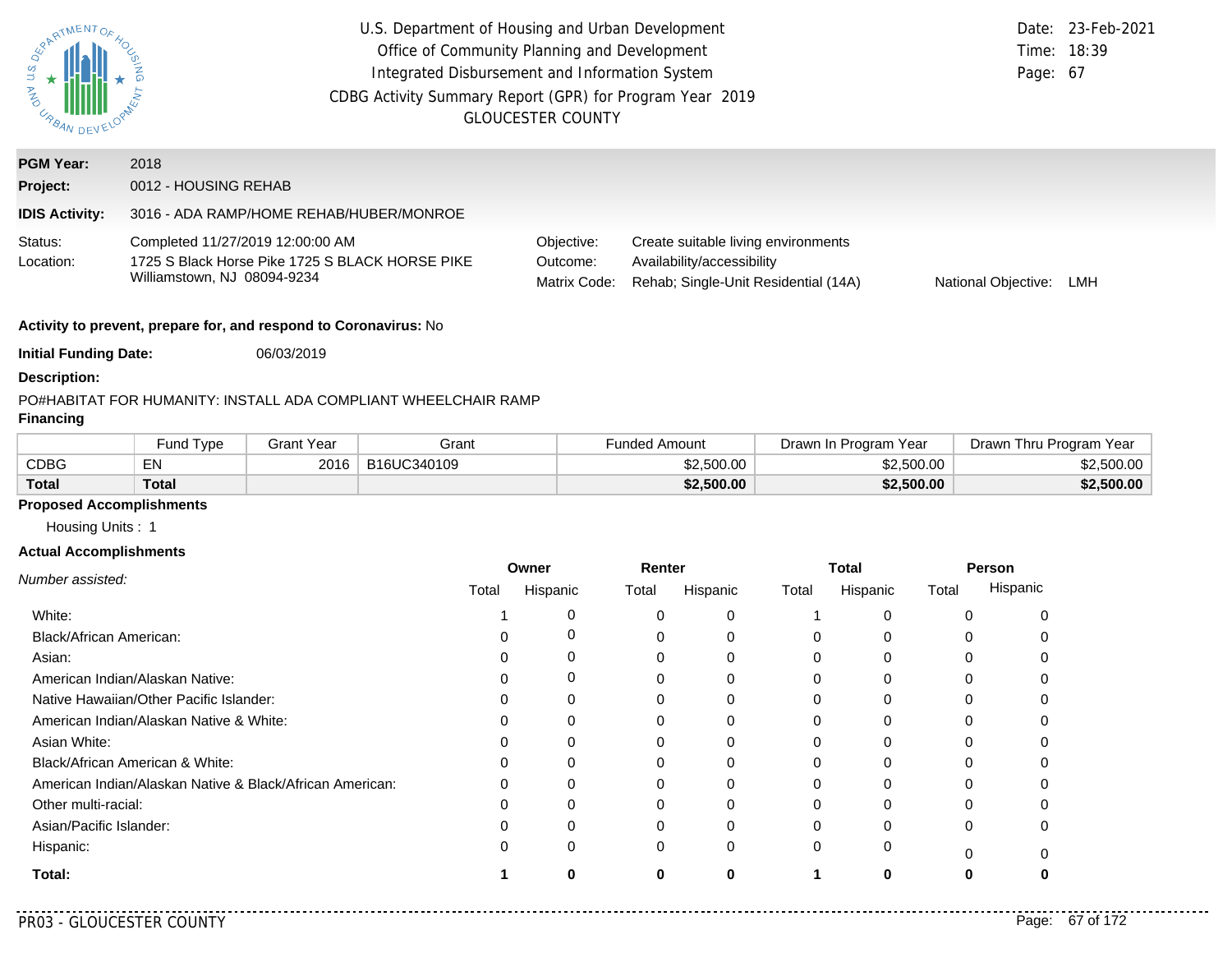

| U.S. Department of Housing and Urban Development         |          | Date: 23-Feb-2021 |
|----------------------------------------------------------|----------|-------------------|
| Office of Community Planning and Development             |          | Time: 18:39       |
| Integrated Disbursement and Information System           | Page: 68 |                   |
| CDBG Activity Summary Report (GPR) for Program Year 2019 |          |                   |
| <b>GLOUCESTER COUNTY</b>                                 |          |                   |

Female-headed Households: 0 0 0

*Income Category:*

|                      | Owner  | Renter | Total  | Person |
|----------------------|--------|--------|--------|--------|
| <b>Extremely Low</b> |        |        |        |        |
| Low Mod              |        |        | O      | 0      |
| Moderate             | 0      |        | O      |        |
| Non Low Moderate     |        |        | O      |        |
| Total                |        |        |        |        |
| Percent Low/Mod      | 100.0% |        | 100.0% |        |

#### **Annual Accomplishments**

| Years | <b>Accomplishment Narrative</b>                    | <b>Benefitting</b> |
|-------|----------------------------------------------------|--------------------|
| 2018  | A COMPLIANT WHEELCHAIR RAMP<br>INST<br>ADA<br>г∧ і |                    |

.........

. . . . . . . . . . .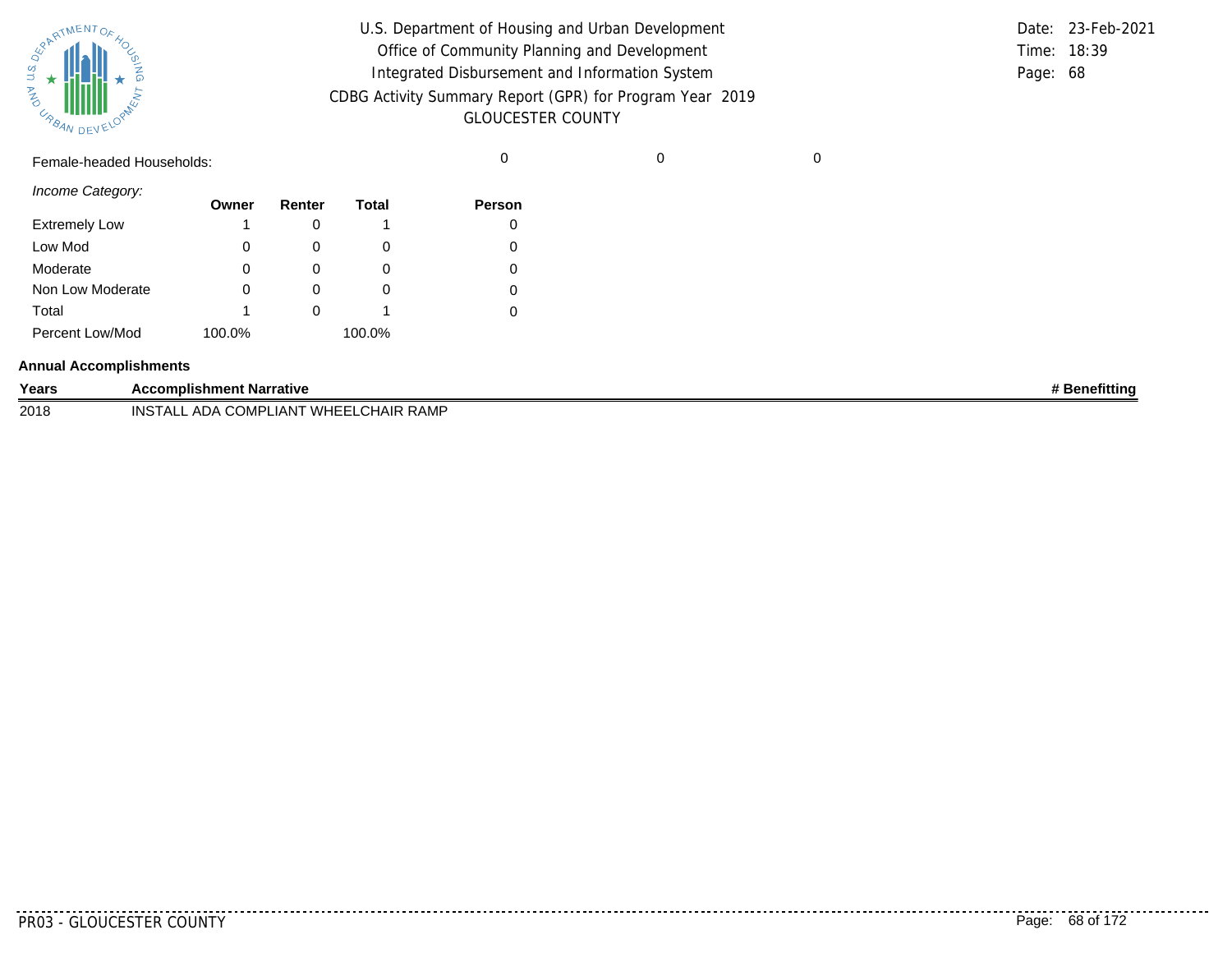| WYARTMENTOF<br><b>AND</b><br><b>UNAN DEVELOR</b>    | U.S. Department of Housing and Urban Development<br>Office of Community Planning and Development<br>Integrated Disbursement and Information System<br>CDBG Activity Summary Report (GPR) for Program Year 2019<br><b>GLOUCESTER COUNTY</b>                                         |                   |                                                                       |                   |                      |            |       |                          |            |                         | Date: 23-Feb-2021<br>Time: 18:39<br>Page: 69 |
|-----------------------------------------------------|------------------------------------------------------------------------------------------------------------------------------------------------------------------------------------------------------------------------------------------------------------------------------------|-------------------|-----------------------------------------------------------------------|-------------------|----------------------|------------|-------|--------------------------|------------|-------------------------|----------------------------------------------|
| <b>PGM Year:</b>                                    | 2018                                                                                                                                                                                                                                                                               |                   |                                                                       |                   |                      |            |       |                          |            |                         |                                              |
| Project:                                            | 0012 - HOUSING REHAB                                                                                                                                                                                                                                                               |                   |                                                                       |                   |                      |            |       |                          |            |                         |                                              |
| <b>IDIS Activity:</b>                               |                                                                                                                                                                                                                                                                                    |                   | 3017 - ADA RAMP/HOME REHAB/CARBERRY/WESTVILLE                         |                   |                      |            |       |                          |            |                         |                                              |
| Status:<br>Location:                                | Completed 9/18/2019 12:00:00 AM<br>Objective:<br>Create suitable living environments<br>39 Lehigh Rd 39 LEHIGH AVENUE Westville, NJ 08093-<br>Availability/accessibility<br>Outcome:<br>1814<br>Rehab; Single-Unit Residential (14A)<br>Matrix Code:<br>National Objective:<br>LMH |                   |                                                                       |                   |                      |            |       |                          |            |                         |                                              |
|                                                     | Activity to prevent, prepare for, and respond to Coronavirus: No                                                                                                                                                                                                                   |                   |                                                                       |                   |                      |            |       |                          |            |                         |                                              |
| <b>Initial Funding Date:</b>                        |                                                                                                                                                                                                                                                                                    | 06/03/2019        |                                                                       |                   |                      |            |       |                          |            |                         |                                              |
| <b>Description:</b>                                 |                                                                                                                                                                                                                                                                                    |                   |                                                                       |                   |                      |            |       |                          |            |                         |                                              |
| <b>Financing</b>                                    |                                                                                                                                                                                                                                                                                    |                   | PO#19-04652HABITAT FOR HUMANITY:INSTALL ADA COMPLIANT WHEELCHAIR RAMP |                   |                      |            |       |                          |            |                         |                                              |
|                                                     | Fund Type                                                                                                                                                                                                                                                                          | <b>Grant Year</b> | Grant                                                                 |                   | <b>Funded Amount</b> |            |       | Drawn In Program Year    |            | Drawn Thru Program Year |                                              |
| <b>CDBG</b>                                         | EN                                                                                                                                                                                                                                                                                 | 2016              | B16UC340109                                                           |                   |                      | \$2,100.00 |       |                          | \$2,100.00 |                         | \$2,100.00                                   |
| <b>Total</b>                                        | <b>Total</b>                                                                                                                                                                                                                                                                       |                   |                                                                       |                   |                      | \$2,100.00 |       |                          | \$2,100.00 |                         | \$2,100.00                                   |
| <b>Proposed Accomplishments</b><br>Housing Units: 1 |                                                                                                                                                                                                                                                                                    |                   |                                                                       |                   |                      |            |       |                          |            |                         |                                              |
| <b>Actual Accomplishments</b>                       |                                                                                                                                                                                                                                                                                    |                   |                                                                       |                   |                      |            |       |                          |            |                         |                                              |
| Number assisted:                                    |                                                                                                                                                                                                                                                                                    |                   | Total                                                                 | Owner<br>Hispanic | Renter<br>Total      | Hispanic   | Total | <b>Total</b><br>Hispanic | Total      | Person<br>Hispanic      |                                              |
| White:                                              |                                                                                                                                                                                                                                                                                    |                   | 1                                                                     | 0                 | 0                    | 0          | 1     | 0                        |            | 0<br>0                  |                                              |

0

0

**0**

**0**

0 0

**1 0**

. . . . . . . . . . . . . . . . . . .

**Total:**

Hispanic:

Asian:

Asian White:

Other multi-racial: Asian/Pacific Islander:

Black/African American:

American Indian/Alaskan Native: Native Hawaiian/Other Pacific Islander: American Indian/Alaskan Native & White:

Black/African American & White:

American Indian/Alaskan Native & Black/African American:

. . . . . . . .

0

0

0

0

0

0

0

0

 $\Omega$ 

0

0

**0**

0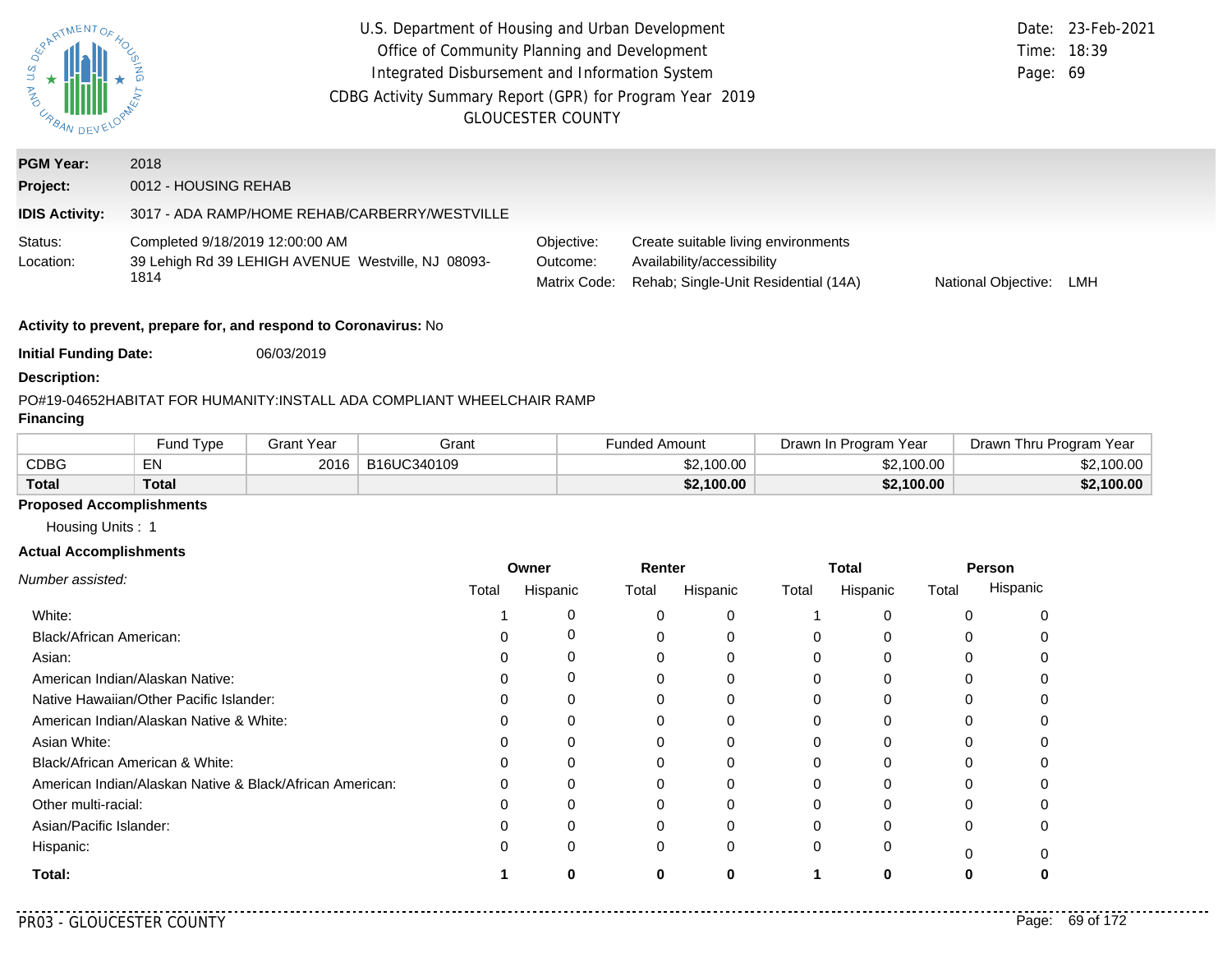

| U.S. Department of Housing and Urban Development         |          | Date: 23-Feb-2021 |
|----------------------------------------------------------|----------|-------------------|
| Office of Community Planning and Development             |          | Time: 18:39       |
| Integrated Disbursement and Information System           | Page: 70 |                   |
| CDBG Activity Summary Report (GPR) for Program Year 2019 |          |                   |
| <b>GLOUCESTER COUNTY</b>                                 |          |                   |

## Female-headed Households: 1 0 1

*Income Category:*

| Owner  | Renter | Total  | Person |
|--------|--------|--------|--------|
|        |        |        |        |
| 0      |        | O      | 0      |
| 0      |        | 0      | 0      |
| O      |        | O      | 0      |
|        |        |        | 0      |
| 100.0% |        | 100.0% |        |
|        |        |        |        |

#### **Annual Accomplishments**

| Years | <b>Accomplishment Narrative</b>                    | <b>Benefitting</b> |
|-------|----------------------------------------------------|--------------------|
| 2018  | 'LIANT WHEELCHAIR RAMP<br><b>INSTALL ADA COMPL</b> |                    |

.........

. . . . . . . . . .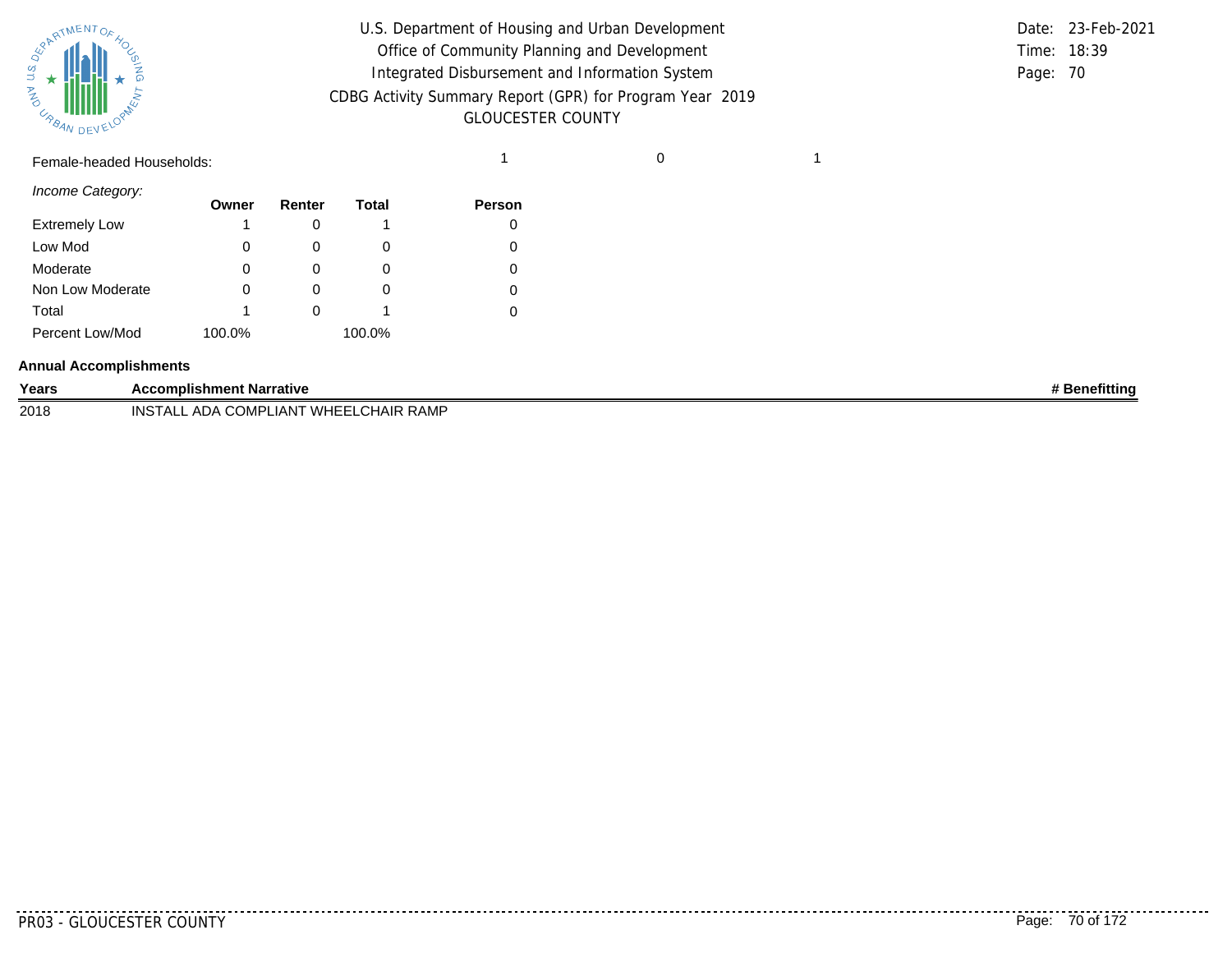| ONY U.S.<br>URBAN DEV        | U.S. Department of Housing and Urban Development<br>Office of Community Planning and Development<br>Integrated Disbursement and Information System<br>CDBG Activity Summary Report (GPR) for Program Year 2019 | <b>GLOUCESTER COUNTY</b>               |                                                                                              | Page: 71            | Date: 23-Feb-2021<br>Time: 18:39 |
|------------------------------|----------------------------------------------------------------------------------------------------------------------------------------------------------------------------------------------------------------|----------------------------------------|----------------------------------------------------------------------------------------------|---------------------|----------------------------------|
| <b>PGM Year:</b><br>Project: | 2018<br>0012 - HOUSING REHAB                                                                                                                                                                                   |                                        |                                                                                              |                     |                                  |
| <b>IDIS Activity:</b>        | 3019 - HOME REHAB/CHEW/WASHINGTON TWP                                                                                                                                                                          |                                        |                                                                                              |                     |                                  |
| Status:<br>Location:         | Completed 11/27/2019 12:00:00 AM<br>3 Buffalo Run 3 BUFFALO RUN Sewell, NJ 08080-1669                                                                                                                          | Objective:<br>Outcome:<br>Matrix Code: | Create suitable living environments<br>Affordability<br>Rehab: Single-Unit Residential (14A) | National Objective: | LMH                              |

**Initial Funding Date:** 06/03/2019

#### **Description:**

PO#19-04650 (PHASE I)ALL TEMP HEATING & COOLING: REPLACE HVACPO#(PHASE II)BRESCH FAMILY CONTRACTORS: REPLACE ROOF, GUTTERS, DOORS, REPAIR BATHROOM SINKSHOWER), REPAIR CEILING

## **Financing**

|              | Fund Type | <b>Grant Year</b> | Grant       | <b>Funded Amount</b> | Drawn In Program Year | Drawn Thru Program Year |
|--------------|-----------|-------------------|-------------|----------------------|-----------------------|-------------------------|
| CDBG         | EN        | 2016              | B16UC340109 | \$22,146.00          | \$0.00                | \$22,146.00             |
|              |           | 2017              | B17UC340109 | \$1,080.00           | \$0.00                | 61.080.00 l             |
| <b>Total</b> | Total     |                   |             | \$23,226.00          | \$0.00                | \$23,226.00             |

## **Proposed Accomplishments**

Housing Units : 1

|                                                          |       | Owner       | Renter |          |       | <b>Total</b> | Person |          |
|----------------------------------------------------------|-------|-------------|--------|----------|-------|--------------|--------|----------|
| Number assisted:                                         | Total | Hispanic    | Total  | Hispanic | Total | Hispanic     | Total  | Hispanic |
| White:                                                   |       |             | 0      | 0        |       |              |        |          |
| <b>Black/African American:</b>                           |       | 0           | 0      | 0        | 0     | 0            | 0      |          |
| Asian:                                                   |       |             |        | 0        |       |              |        |          |
| American Indian/Alaskan Native:                          | O     | $\mathbf 0$ | 0      | 0        | O     | n            | 0      |          |
| Native Hawaiian/Other Pacific Islander:                  |       |             |        |          |       |              |        |          |
| American Indian/Alaskan Native & White:                  |       | $\mathbf 0$ | 0      | 0        |       |              |        |          |
| Asian White:                                             |       |             |        |          |       |              |        |          |
| Black/African American & White:                          |       |             |        |          |       |              |        |          |
| American Indian/Alaskan Native & Black/African American: | 0     |             | 0      | 0        |       |              |        |          |
| Other multi-racial:                                      |       |             |        | $\Omega$ |       |              |        |          |
| Asian/Pacific Islander:                                  |       |             | 0      | 0        |       |              | 0      |          |
| Hispanic:                                                |       |             | 0      | 0        |       |              |        |          |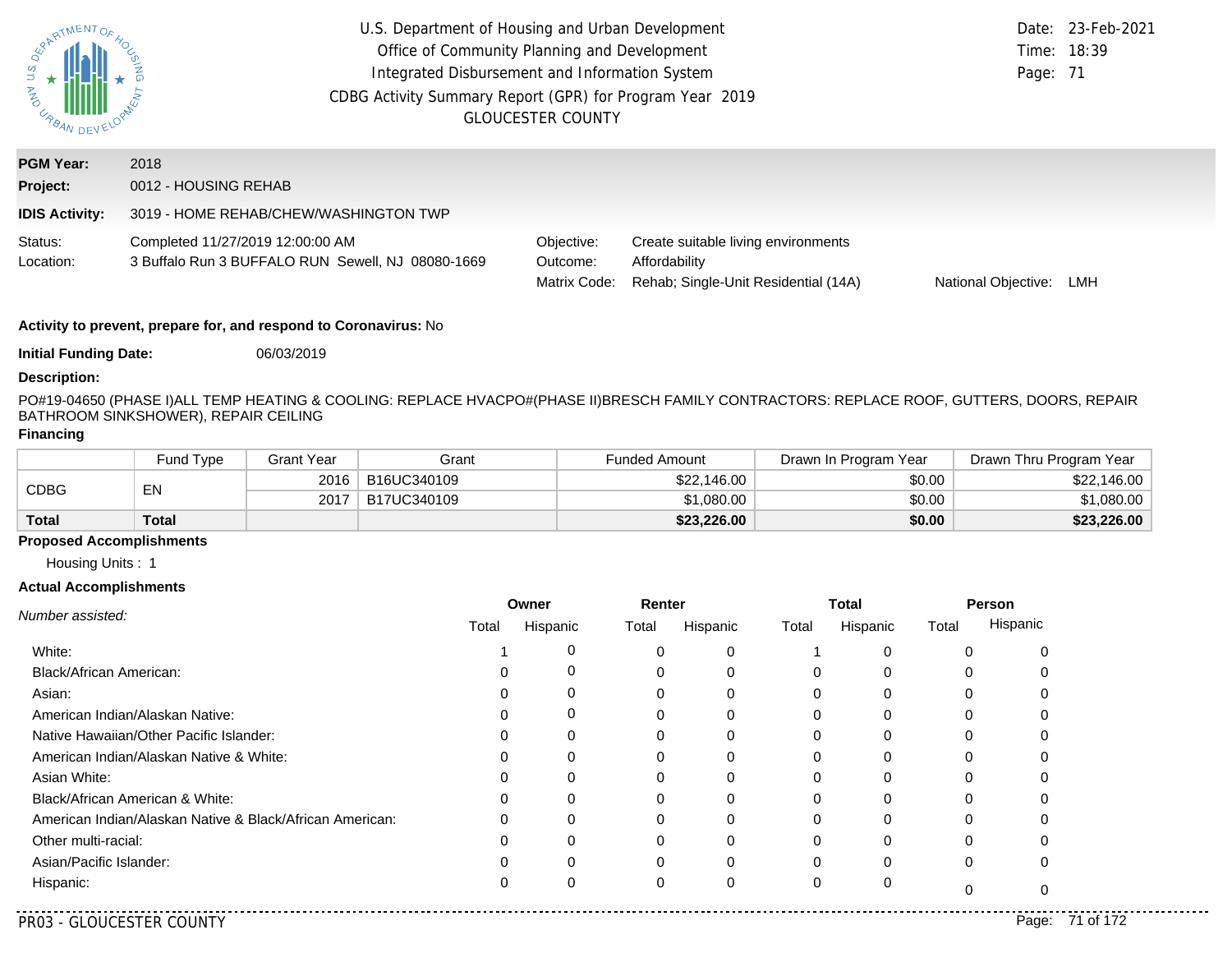| SurantMENTOF<br><b>AND</b><br>URBAN DEVELL |                                              | U.S. Department of Housing and Urban Development<br>Office of Community Planning and Development<br>Integrated Disbursement and Information System<br>CDBG Activity Summary Report (GPR) for Program Year 2019<br><b>GLOUCESTER COUNTY</b> |              |             |   |   |             |   |   |   |   | Date: 23-Feb-2021<br>Time: 18:39<br>Page: 72 |
|--------------------------------------------|----------------------------------------------|--------------------------------------------------------------------------------------------------------------------------------------------------------------------------------------------------------------------------------------------|--------------|-------------|---|---|-------------|---|---|---|---|----------------------------------------------|
| Total:                                     |                                              |                                                                                                                                                                                                                                            |              |             | 0 | 0 | $\mathbf 0$ |   | 0 | 0 | 0 |                                              |
| Female-headed Households:                  |                                              |                                                                                                                                                                                                                                            |              | 0           |   | 0 |             | 0 |   |   |   |                                              |
| Income Category:                           | Owner                                        | Renter                                                                                                                                                                                                                                     | <b>Total</b> | Person      |   |   |             |   |   |   |   |                                              |
| <b>Extremely Low</b>                       | 0                                            | 0                                                                                                                                                                                                                                          | 0            | 0           |   |   |             |   |   |   |   |                                              |
| Low Mod                                    | 0                                            | 0                                                                                                                                                                                                                                          | 0            | 0           |   |   |             |   |   |   |   |                                              |
| Moderate                                   |                                              | $\Omega$                                                                                                                                                                                                                                   |              | 0           |   |   |             |   |   |   |   |                                              |
| Non Low Moderate                           | $\Omega$                                     | 0                                                                                                                                                                                                                                          | 0            | $\mathbf 0$ |   |   |             |   |   |   |   |                                              |
| Total                                      |                                              | $\Omega$                                                                                                                                                                                                                                   |              | 0           |   |   |             |   |   |   |   |                                              |
| Percent Low/Mod                            | 100.0%                                       |                                                                                                                                                                                                                                            | 100.0%       |             |   |   |             |   |   |   |   |                                              |
| <b>Annual Accomplishments</b>              |                                              |                                                                                                                                                                                                                                            |              |             |   |   |             |   |   |   |   |                                              |
| Years                                      | <b>Accomplishment Narrative</b>              |                                                                                                                                                                                                                                            |              |             |   |   |             |   |   |   |   | # Benefitting                                |
| 2018                                       | REPLACE HEATER FOR INCOME ELIGIBLE HOUSEHOLD |                                                                                                                                                                                                                                            |              |             |   |   |             |   |   |   |   |                                              |

REPLACE ROOF, GUTTERS, DOORS, REPAIR BATHROOM SINK/SHOWER), REPAIR CEILING

PR03 - GLOUCESTER COUNTY Page: 72 of 172

. . . . . . . . . .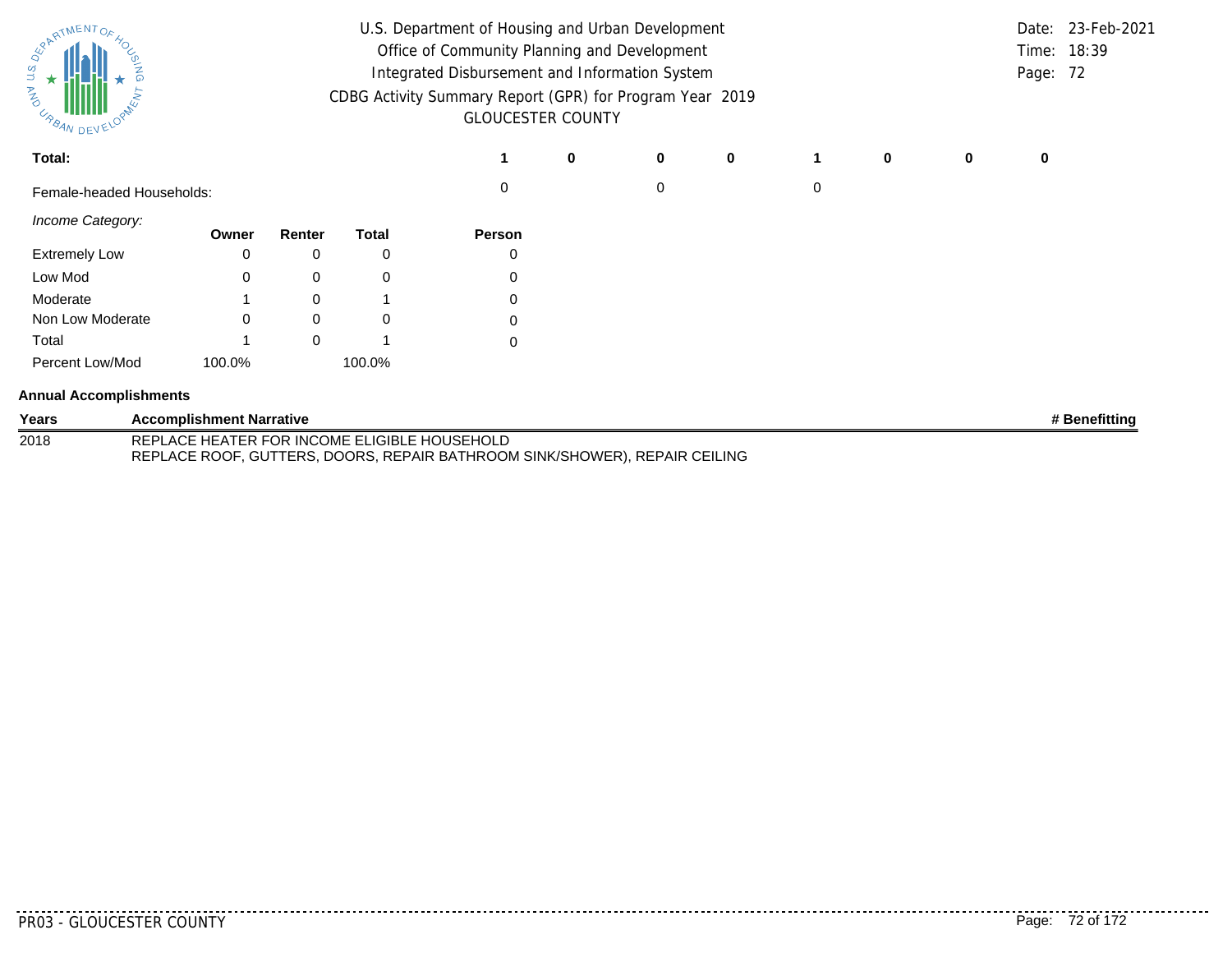| $\zeta$<br>URBAN DEN         | U.S. Department of Housing and Urban Development<br>Office of Community Planning and Development<br>Integrated Disbursement and Information System<br>CDBG Activity Summary Report (GPR) for Program Year 2019 | <b>GLOUCESTER COUNTY</b>               |                                                                                                           | Time: 18:39<br>Page: 73 | Date: 23-Feb-2021 |
|------------------------------|----------------------------------------------------------------------------------------------------------------------------------------------------------------------------------------------------------------|----------------------------------------|-----------------------------------------------------------------------------------------------------------|-------------------------|-------------------|
| <b>PGM Year:</b><br>Project: | 2018<br>0012 - HOUSING REHAB                                                                                                                                                                                   |                                        |                                                                                                           |                         |                   |
| <b>IDIS Activity:</b>        | 3027 - HOME REHAB/AYERS/FRANKLIN                                                                                                                                                                               |                                        |                                                                                                           |                         |                   |
| Status:<br>Location:         | Completed 3/20/2020 12:00:00 AM<br>2532 N Blue Bell Rd 2532 N BLUEBELL ROAD<br>Franklinville, NJ 08322-3330                                                                                                    | Objective:<br>Outcome:<br>Matrix Code: | Create suitable living environments<br>Availability/accessibility<br>Rehab; Single-Unit Residential (14A) | National Objective:     | LMH               |

**Initial Funding Date:** 08/15/2019

#### **Description:**

PO#19-07108 ANDERSON WELL PHASE I: REPLACE WELLTO PROVIDE SAFE & SANITARY WATER FOR ELIGIBLE HOUSEHOLDPO# 19-08556 FILAN & CONNER PHASE 2
PO# 20-01336 PHASE 3: STARR GENERAL CONTRACTING: REPLACE FLOORS, DOORS, RAILING, REPLACE FIXTURES IN BATH, TUB SURROUND **Financing**

|              | Fund Type | <b>Grant Year</b> | Grant       | <b>Funded Amount</b> | Drawn In Program Year | Drawn Thru Program Year |
|--------------|-----------|-------------------|-------------|----------------------|-----------------------|-------------------------|
| CDBG         | EN        | 2016              | B16UC340109 | \$1,828.00           | \$1,828.00            | \$1,828.00              |
|              |           | 2017              | B17UC340109 | \$17,415,00          | \$17,415,00           | \$17,415.00             |
| <b>Total</b> | Total     |                   |             | \$19,243.00          | \$19,243.00           | \$19,243.00             |

### **Proposed Accomplishments**

Housing Units : 1

|                                                          | Owner |          | Renter |          |          | <b>Total</b> | Person |          |
|----------------------------------------------------------|-------|----------|--------|----------|----------|--------------|--------|----------|
| Number assisted:                                         | Total | Hispanic | Total  | Hispanic | Total    | Hispanic     | Total  | Hispanic |
| White:                                                   |       |          | 0      | 0        |          | C            |        |          |
| <b>Black/African American:</b>                           |       | 0        | 0      |          | 0        | 0            |        |          |
| Asian:                                                   |       |          |        |          | 0        |              |        |          |
| American Indian/Alaskan Native:                          |       | 0        | 0      |          | $\Omega$ | 0            |        |          |
| Native Hawaiian/Other Pacific Islander:                  |       |          |        |          | 0        |              |        |          |
| American Indian/Alaskan Native & White:                  |       |          |        |          | $\Omega$ | $\Omega$     |        |          |
| Asian White:                                             |       |          |        |          | 0        |              |        |          |
| Black/African American & White:                          |       |          |        |          | 0        | $\Omega$     |        |          |
| American Indian/Alaskan Native & Black/African American: |       |          | 0      |          | 0        | 0            |        |          |
| Other multi-racial:                                      |       |          |        |          | 0        | $\Omega$     |        |          |
| Asian/Pacific Islander:                                  |       |          | 0      |          | $\Omega$ | 0            | 0      |          |
| Hispanic:                                                |       |          | 0      |          | 0        | C            |        |          |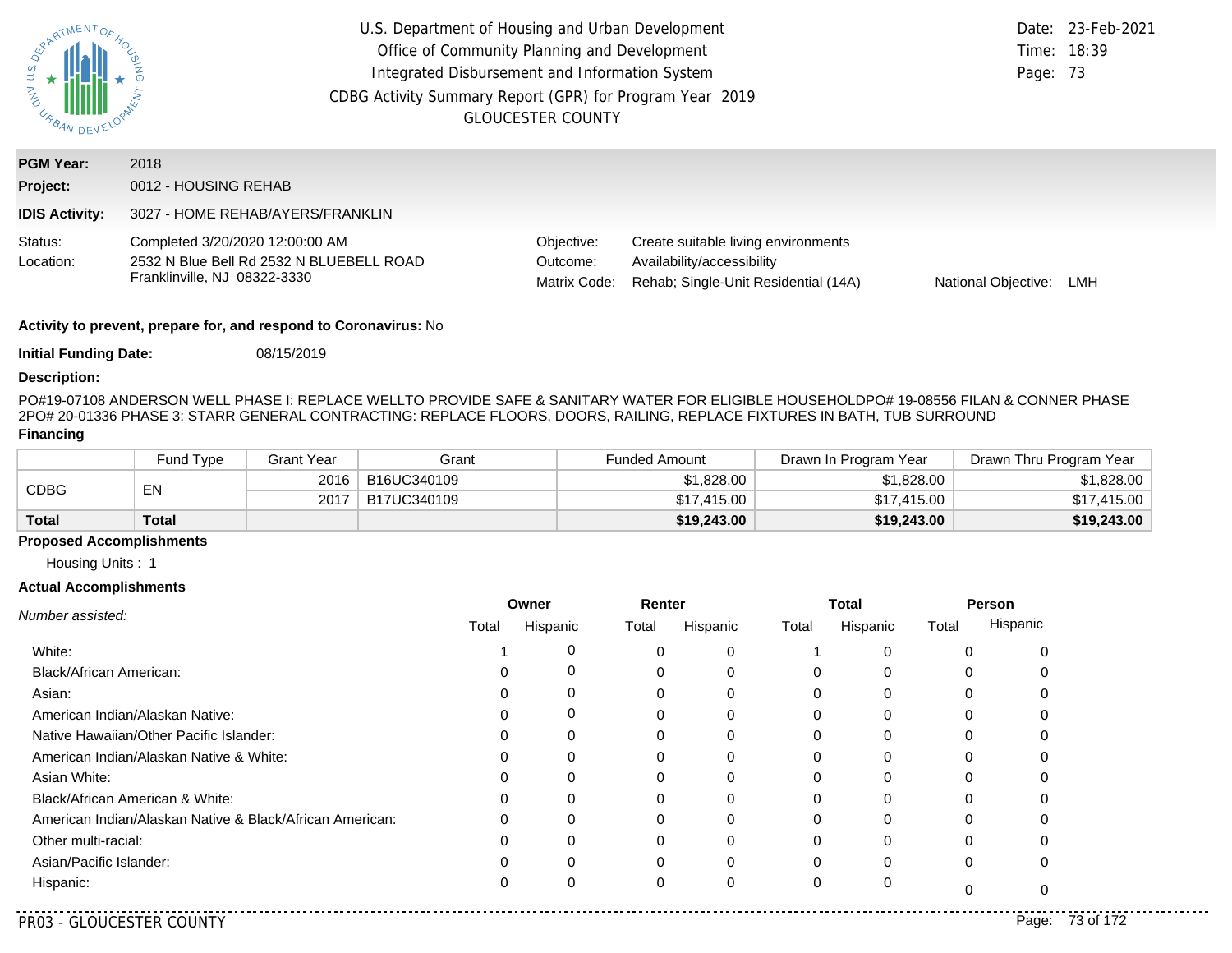| SurantMENTOF<br>ARD<br>O<br><b>CABAN DEVE</b> |  |                                  |          |        |                                                                                                                                                                                              | U.S. Department of Housing and Urban Development<br>Office of Community Planning and Development<br>Integrated Disbursement and Information System<br>CDBG Activity Summary Report (GPR) for Program Year 2019<br><b>GLOUCESTER COUNTY</b> |   |          |   |   |   |   |               |
|-----------------------------------------------|--|----------------------------------|----------|--------|----------------------------------------------------------------------------------------------------------------------------------------------------------------------------------------------|--------------------------------------------------------------------------------------------------------------------------------------------------------------------------------------------------------------------------------------------|---|----------|---|---|---|---|---------------|
| Total:                                        |  |                                  |          |        |                                                                                                                                                                                              | 0                                                                                                                                                                                                                                          | 0 | $\bf{0}$ |   | 0 | 0 | 0 |               |
| Female-headed Households:                     |  |                                  |          |        | $\Omega$                                                                                                                                                                                     |                                                                                                                                                                                                                                            | 0 |          | 0 |   |   |   |               |
| Income Category:                              |  | Owner                            | Renter   | Total  | Person                                                                                                                                                                                       |                                                                                                                                                                                                                                            |   |          |   |   |   |   |               |
| <b>Extremely Low</b>                          |  | 0                                | 0        | 0      | 0                                                                                                                                                                                            |                                                                                                                                                                                                                                            |   |          |   |   |   |   |               |
| Low Mod                                       |  |                                  | 0        |        | 0                                                                                                                                                                                            |                                                                                                                                                                                                                                            |   |          |   |   |   |   |               |
| Moderate                                      |  |                                  | 0        | 0      | 0                                                                                                                                                                                            |                                                                                                                                                                                                                                            |   |          |   |   |   |   |               |
| Non Low Moderate                              |  |                                  | $\Omega$ | 0      | 0                                                                                                                                                                                            |                                                                                                                                                                                                                                            |   |          |   |   |   |   |               |
| Total                                         |  |                                  | $\Omega$ |        | $\Omega$                                                                                                                                                                                     |                                                                                                                                                                                                                                            |   |          |   |   |   |   |               |
| Percent Low/Mod                               |  | 100.0%                           |          | 100.0% |                                                                                                                                                                                              |                                                                                                                                                                                                                                            |   |          |   |   |   |   |               |
| <b>Annual Accomplishments</b>                 |  |                                  |          |        |                                                                                                                                                                                              |                                                                                                                                                                                                                                            |   |          |   |   |   |   |               |
| Years                                         |  | <b>Accomplishment Narrative</b>  |          |        |                                                                                                                                                                                              |                                                                                                                                                                                                                                            |   |          |   |   |   |   | # Benefitting |
| 2018                                          |  | <b>REPLACE HEATER - PHASE II</b> |          |        | REPLACE WELL TO PROVIDE SAFE & SANITARY WATER FOR ELIGIBLE HOUSEHOLD - PHASE I<br>PHASE 3: STARR GENERAL CONTRACTING: REPLACE FLOORS, DOORS, RAILING, REPLACE FIXTURES IN BATH, TUB SURROUND |                                                                                                                                                                                                                                            |   |          |   |   |   |   |               |
| 2019                                          |  |                                  |          |        | PHASE 3: STARR GENERAL CONTRACTING: REPLACE FLOORS, DOORS, RAILING, REPLACE FIXTURES IN BATH, TUB SURROUND                                                                                   |                                                                                                                                                                                                                                            |   |          |   |   |   |   |               |

<u>. . . . . . . . . . . . . . .</u>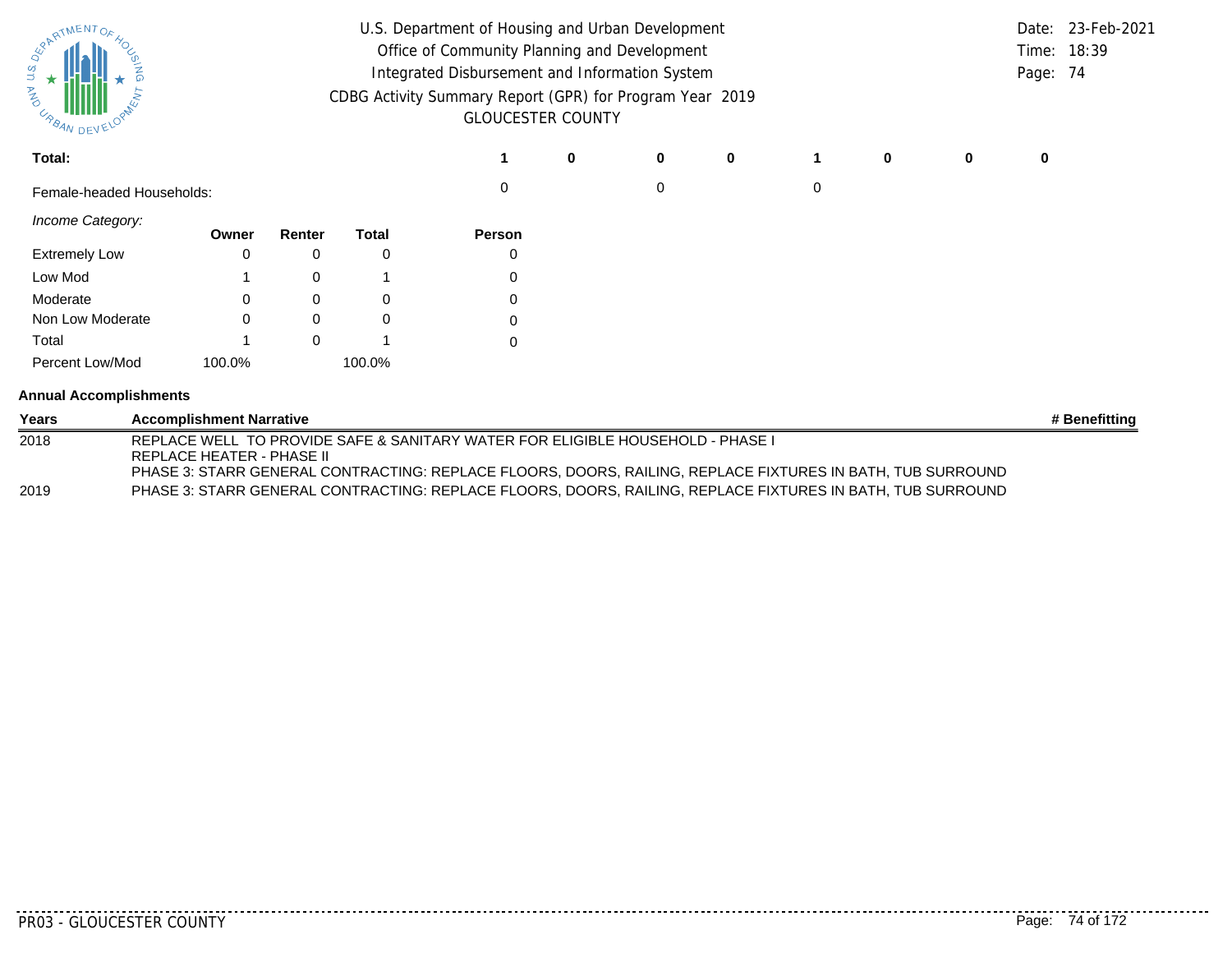| $US.$ $D_{\xi}$<br>AND URBAN                          | U.S. Department of Housing and Urban Development<br>Office of Community Planning and Development<br>Integrated Disbursement and Information System<br>CDBG Activity Summary Report (GPR) for Program Year 2019<br><b>GLOUCESTER COUNTY</b> | Page: 75                               | Date: 23-Feb-2021<br>Time: 18:39                                                            |                     |     |
|-------------------------------------------------------|--------------------------------------------------------------------------------------------------------------------------------------------------------------------------------------------------------------------------------------------|----------------------------------------|---------------------------------------------------------------------------------------------|---------------------|-----|
| <b>PGM Year:</b><br>Project:<br><b>IDIS Activity:</b> | 2018<br>0028 - ADC - ACTIVITY DELIVERY COSTS<br>3028 - ADC - Supplies                                                                                                                                                                      |                                        |                                                                                             |                     |     |
| Status:<br>Location:                                  | Completed 11/27/2019 12:00:00 AM<br><b>Address Suppressed</b>                                                                                                                                                                              | Objective:<br>Outcome:<br>Matrix Code: | Create suitable living environments<br>Affordability<br>Rehabilitation Administration (14H) | National Objective: | LMH |

**Initial Funding Date:** 08/26/2019

**Description:**

Purchase of office supplies for the delivery of program services

### **Financing**

|              | <b>Fund Type</b> | Grant Year | Grant       | <b>Funded Amount</b> | Drawn In Program Year | Drawn Thru Program<br>Year |
|--------------|------------------|------------|-------------|----------------------|-----------------------|----------------------------|
| CDBG         | EN               | 2018       | B18UC340109 | \$407.07             | \$407.07              | \$407.07                   |
| <b>Total</b> | <b>Total</b>     |            |             | \$407.07             | \$407.07              | \$407.07                   |

## **Proposed Accomplishments**

Housing Units : 1

#### **Actual Accomplishments**

|                                                          | Owner |          | Renter |          | Total    |          | Person |          |
|----------------------------------------------------------|-------|----------|--------|----------|----------|----------|--------|----------|
| Number assisted:                                         | Total | Hispanic | Total  | Hispanic | Total    | Hispanic | Total  | Hispanic |
| White:                                                   |       | 0        |        | 0        | $\Omega$ |          |        |          |
| Black/African American:                                  |       | 0        |        | 0        | $\Omega$ |          | 0      |          |
| Asian:                                                   |       | 0        |        |          | $\Omega$ |          | 0      |          |
| American Indian/Alaskan Native:                          |       | 0        |        | $\Omega$ | $\Omega$ | $\Omega$ |        |          |
| Native Hawaiian/Other Pacific Islander:                  |       | 0        |        |          | 0        |          |        |          |
| American Indian/Alaskan Native & White:                  |       | 0        |        | 0        | $\Omega$ | 0        | 0      |          |
| Asian White:                                             |       | 0        |        |          | 0        |          |        |          |
| Black/African American & White:                          |       | 0        |        |          | $\Omega$ |          |        |          |
| American Indian/Alaskan Native & Black/African American: |       | 0        |        | 0        | $\Omega$ | O        |        |          |
| Other multi-racial:                                      |       |          |        |          |          |          |        |          |
| Asian/Pacific Islander:                                  |       | 0        |        | $\Omega$ | $\Omega$ | U        | 0      |          |
| Hispanic:                                                |       | 0        | 0      | 0        | $\Omega$ | 0        | ŋ      |          |
| Total:                                                   |       |          |        |          |          | n        |        |          |

. . . . . . . . . . .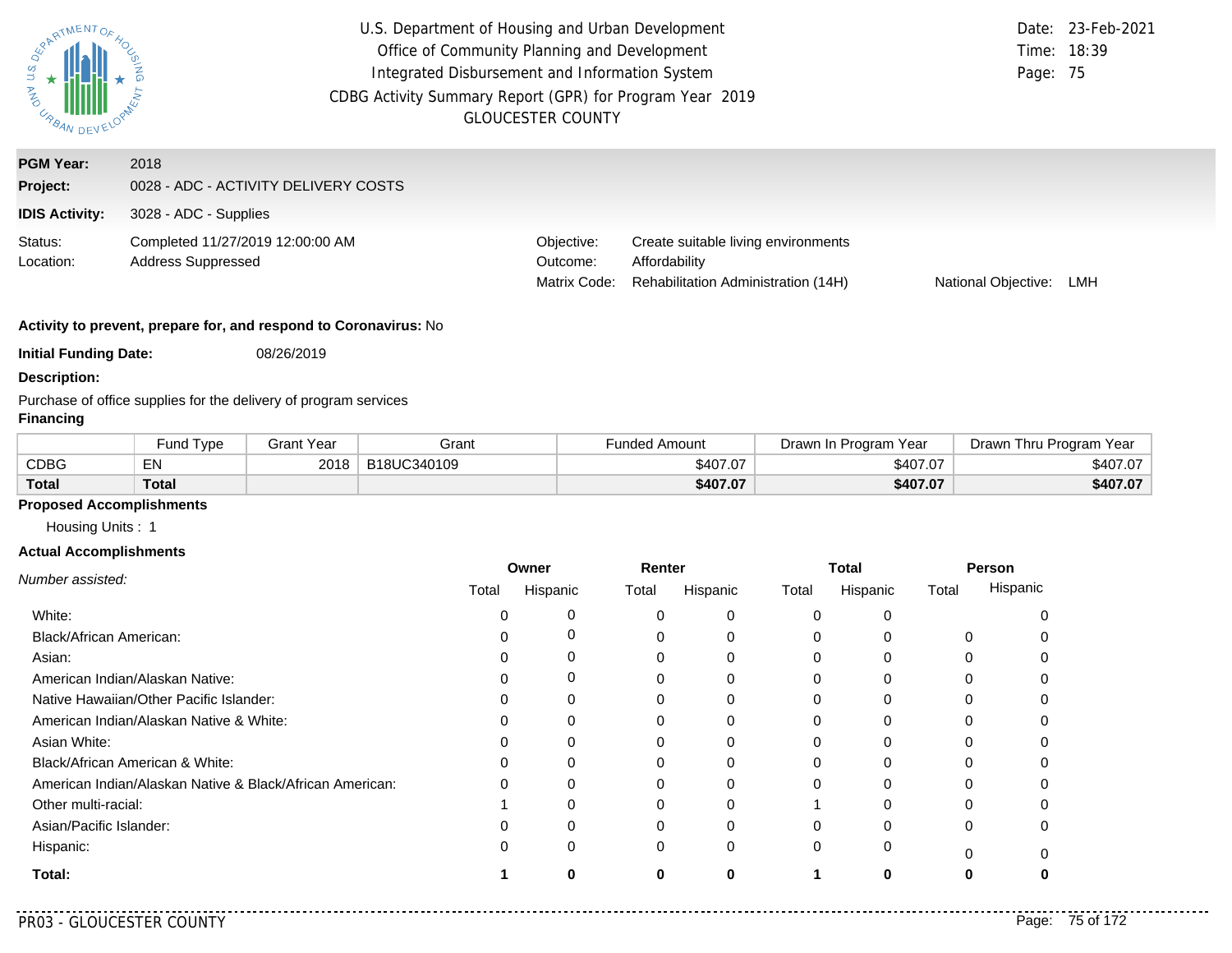| SPARTMENTOF HOL |           |
|-----------------|-----------|
|                 |           |
| 气               |           |
| URBAN           | DEVELOPAN |

| U.S. Department of Housing and Urban Development         |          | Date: 23-Feb-2021 |
|----------------------------------------------------------|----------|-------------------|
| Office of Community Planning and Development             |          | Time: 18:39       |
| Integrated Disbursement and Information System           | Page: 76 |                   |
| CDBG Activity Summary Report (GPR) for Program Year 2019 |          |                   |
| <b>GLOUCESTER COUNTY</b>                                 |          |                   |

Female-headed Households: 0 0 0

*Income Category:*

|                      | Owner  | Renter | Total  | <b>Person</b> |
|----------------------|--------|--------|--------|---------------|
| <b>Extremely Low</b> |        |        |        |               |
| Low Mod              | 0      |        | O      |               |
| Moderate             | 1      |        |        |               |
| Non Low Moderate     |        |        | O      |               |
| Total                | 1      |        |        |               |
| Percent Low/Mod      | 100.0% |        | 100.0% |               |

#### **Annual Accomplishments**

| Years | <b>Complishment Narrative</b>                                                                               | າefittino |
|-------|-------------------------------------------------------------------------------------------------------------|-----------|
| 2018  | <b>PURCHASE</b><br>ד⊃∩י<br><b>THROUGH</b><br>DELIVERY<br>'D WITH AC<br><b>IVI</b><br>۰٫۱д۰<br>u<br>니니니<br>. |           |

PR03 - GLOUCESTER COUNTY Page: 76 of 172

. . . . . . . .

..........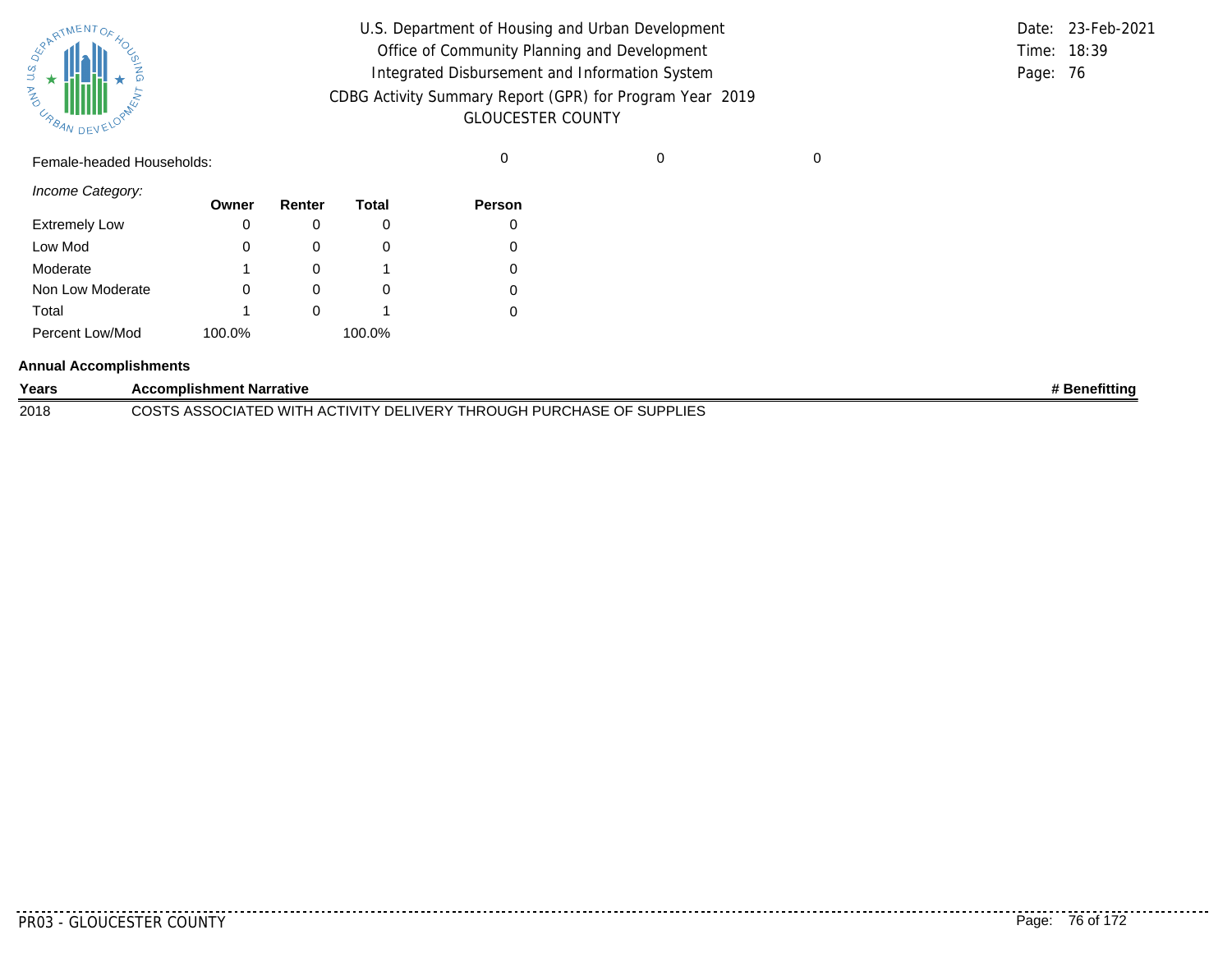| <b>MAG</b><br>URBAN DEV | U.S. Department of Housing and Urban Development<br>Office of Community Planning and Development<br>Integrated Disbursement and Information System<br>CDBG Activity Summary Report (GPR) for Program Year 2019<br><b>GLOUCESTER COUNTY</b> | Page: 77                               | Date: 23-Feb-2021<br>Time: 18:39     |                     |  |
|-------------------------|--------------------------------------------------------------------------------------------------------------------------------------------------------------------------------------------------------------------------------------------|----------------------------------------|--------------------------------------|---------------------|--|
| <b>PGM Year:</b>        | 2019                                                                                                                                                                                                                                       |                                        |                                      |                     |  |
| Project:                | 0001 - PAC - Planning & Administration - 2019                                                                                                                                                                                              |                                        |                                      |                     |  |
| <b>IDIS Activity:</b>   | 3030 - PAC SAL - CDBG                                                                                                                                                                                                                      |                                        |                                      |                     |  |
| Status:<br>Location:    | Completed 11/1/2020 12:00:00 AM                                                                                                                                                                                                            | Objective:<br>Outcome:<br>Matrix Code: | General Program Administration (21A) | National Objective: |  |

**Initial Funding Date:** 09/23/2019

**Description:**

Costs associated with general staff admin activities

## **Financing**

|              | Fund Type | <b>Grant Year</b> | Grant       | Funded Amount | Drawn In Program Year | Drawn Thru Program<br>Year |
|--------------|-----------|-------------------|-------------|---------------|-----------------------|----------------------------|
| CDBG         | AD        | 2019              | B19UC340109 | \$87.685.26   | \$87,685.26           | \$87,685.26                |
| <b>Total</b> | Total     |                   |             | \$87,685.26   | \$87,685.26           | \$87,685.26                |

## **Proposed Accomplishments**

#### **Actual Accomplishments**

| Number assisted:                                         | Owner    |          | Renter |             | <b>Total</b> |             |          | Person   |
|----------------------------------------------------------|----------|----------|--------|-------------|--------------|-------------|----------|----------|
|                                                          | Total    | Hispanic | Total  | Hispanic    | Total        | Hispanic    | Total    | Hispanic |
| White:                                                   |          |          |        |             | 0            | 0           |          |          |
| Black/African American:                                  |          |          |        |             | 0            | 0           |          |          |
| Asian:                                                   |          |          |        |             | 0            | 0           |          |          |
| American Indian/Alaskan Native:                          |          |          |        |             | 0            | 0           |          |          |
| Native Hawaiian/Other Pacific Islander:                  |          |          |        |             | 0            | 0           |          |          |
| American Indian/Alaskan Native & White:                  |          |          |        |             | 0            | 0           |          |          |
| Asian White:                                             |          |          |        |             | 0            | 0           |          |          |
| Black/African American & White:                          |          |          |        |             | 0            | 0           |          |          |
| American Indian/Alaskan Native & Black/African American: |          |          |        |             | 0            | 0           |          |          |
| Other multi-racial:                                      |          |          |        |             | 0            | 0           |          |          |
| Asian/Pacific Islander:                                  |          |          |        |             | 0            | 0           |          |          |
| Hispanic:                                                |          |          |        |             | 0            | 0           |          |          |
| Total:                                                   | $\bf{0}$ | 0        | 0      | $\mathbf 0$ | 0            | $\mathbf 0$ | $\bf{0}$ | 0        |
| Female-headed Households:                                |          |          |        |             | 0            |             |          |          |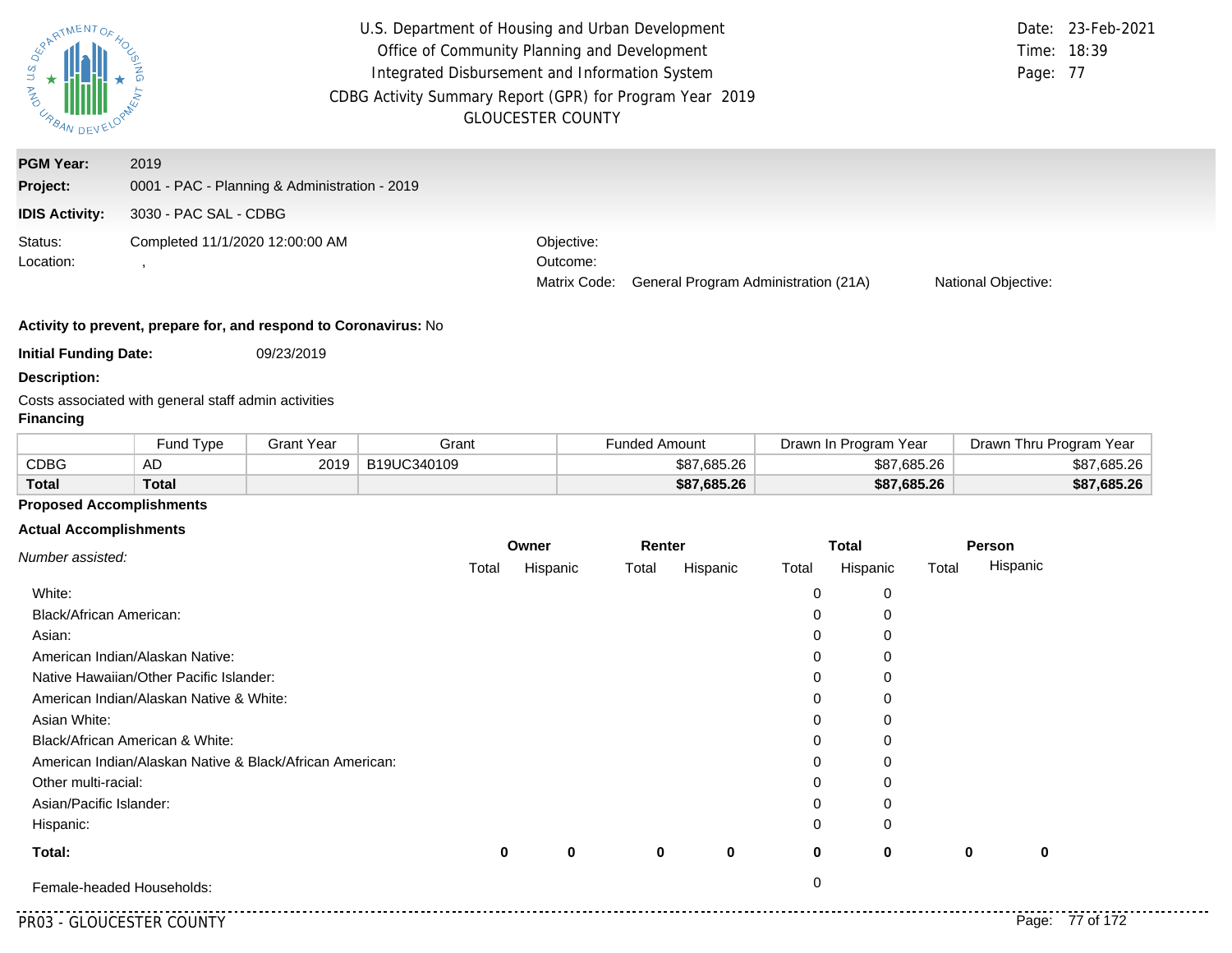

Time: 18:39 Page: 78 Date: 23-Feb-2021

| Income Category:     | Owner | Renter | Total | Person |
|----------------------|-------|--------|-------|--------|
|                      |       |        |       |        |
| <b>Extremely Low</b> |       |        | 0     |        |
| Low Mod              |       |        | 0     |        |
| Moderate             |       |        | 0     |        |
| Non Low Moderate     |       |        | 0     |        |
| Total                | 0     | 0      | 0     | 0      |
| Percent Low/Mod      |       |        |       |        |

#### **Annual Accomplishments**

No data returned for this view. This might be because the applied filter excludes all data.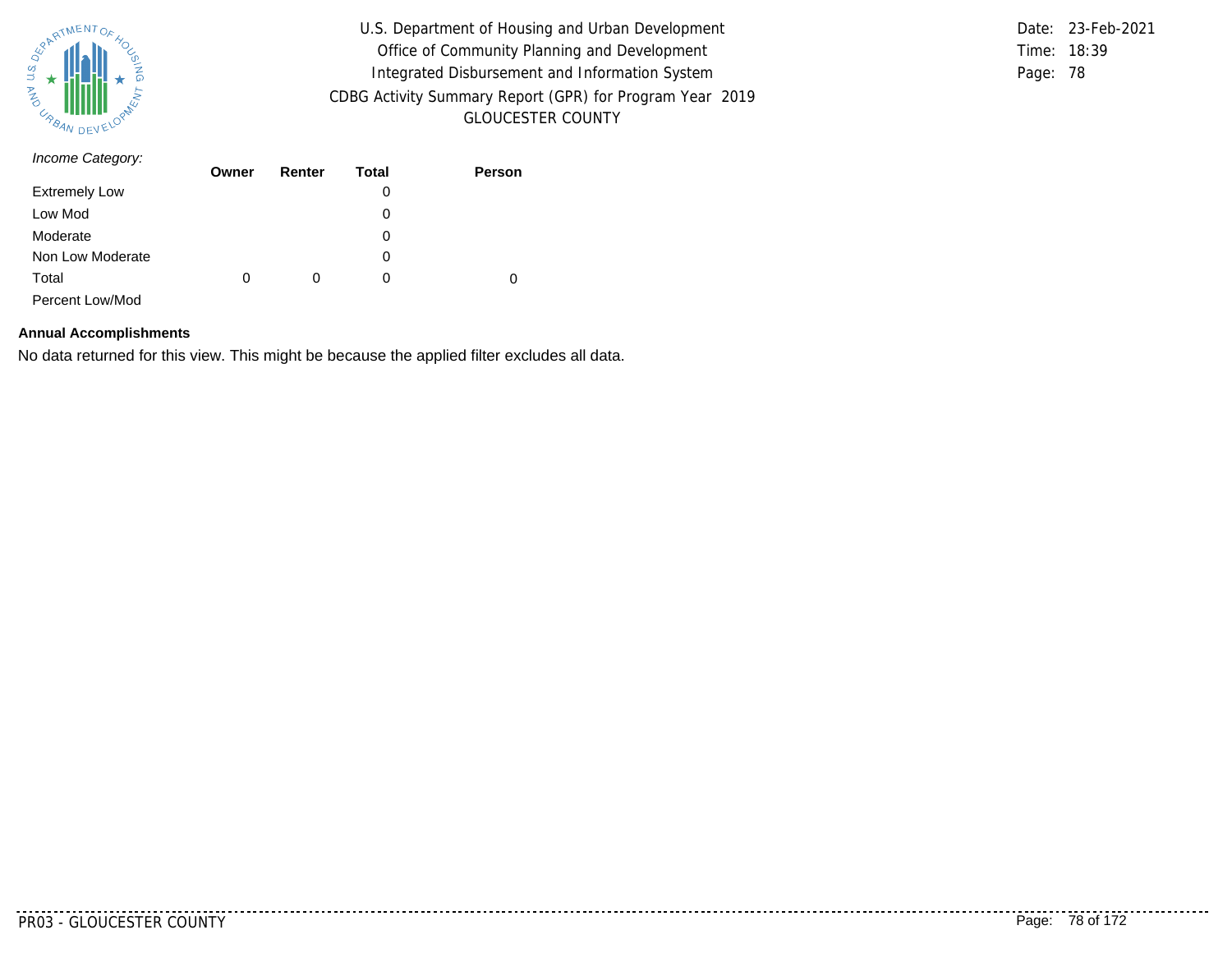| EPARTMENTOS<br>$rac{a}{b}$<br><b>AND</b><br>URBAN DEV | U.S. Department of Housing and Urban Development<br>Office of Community Planning and Development<br>Integrated Disbursement and Information System<br>CDBG Activity Summary Report (GPR) for Program Year 2019<br><b>GLOUCESTER COUNTY</b> | Page: 79                               | Date: 23-Feb-2021<br>Time: 18:39     |                     |  |
|-------------------------------------------------------|--------------------------------------------------------------------------------------------------------------------------------------------------------------------------------------------------------------------------------------------|----------------------------------------|--------------------------------------|---------------------|--|
| <b>PGM Year:</b><br>Project:                          | 2019<br>0001 - PAC - Planning & Administration - 2019                                                                                                                                                                                      |                                        |                                      |                     |  |
| <b>IDIS Activity:</b>                                 | 3031 - PAC FRINGE/HEALTH                                                                                                                                                                                                                   |                                        |                                      |                     |  |
| Status:<br>Location:                                  | Completed 11/1/2020 12:00:00 AM                                                                                                                                                                                                            | Objective:<br>Outcome:<br>Matrix Code: | General Program Administration (21A) | National Objective: |  |

**Initial Funding Date:** 09/23/2019

**Description:**

PAC Costs associated with staff admin activities

## **Financing**

|              | <b>Fund Type</b> | <b>Grant Year</b> | Grant       | Funded Amount | Drawn In Program Year | Drawn Thru Program Year |
|--------------|------------------|-------------------|-------------|---------------|-----------------------|-------------------------|
| <b>CDBG</b>  | AD               | 2019              | B19UC340109 | \$85,676.46   | \$85,676.46           | \$85,676.46             |
|              | ÞI               |                   |             | \$16,236,32   | \$16,236.32           | \$16,236.32             |
| <b>Total</b> | Total            |                   |             | \$101.912.78  | \$101,912.78          | \$101,912.78            |

# **Proposed Accomplishments**

#### **Actual Accomplishments**

|                                                          | Owner |          | Renter |          | <b>Total</b> |          | Person |          |
|----------------------------------------------------------|-------|----------|--------|----------|--------------|----------|--------|----------|
| Number assisted:                                         | Total | Hispanic | Total  | Hispanic | Total        | Hispanic | Total  | Hispanic |
| White:                                                   |       |          |        |          | 0            | 0        |        |          |
| Black/African American:                                  |       |          |        |          | 0            | 0        |        |          |
| Asian:                                                   |       |          |        |          | 0            | 0        |        |          |
| American Indian/Alaskan Native:                          |       |          |        |          | 0            | 0        |        |          |
| Native Hawaiian/Other Pacific Islander:                  |       |          |        |          | 0            | 0        |        |          |
| American Indian/Alaskan Native & White:                  |       |          |        |          | 0            | 0        |        |          |
| Asian White:                                             |       |          |        |          | 0            | 0        |        |          |
| Black/African American & White:                          |       |          |        |          | 0            | 0        |        |          |
| American Indian/Alaskan Native & Black/African American: |       |          |        |          | 0            | 0        |        |          |
| Other multi-racial:                                      |       |          |        |          | 0            | 0        |        |          |
| Asian/Pacific Islander:                                  |       |          |        |          | 0            | 0        |        |          |
| Hispanic:                                                |       |          |        |          | 0            | 0        |        |          |
| Total:                                                   | 0     | 0        | 0      | 0        | 0            | $\bf{0}$ | 0      |          |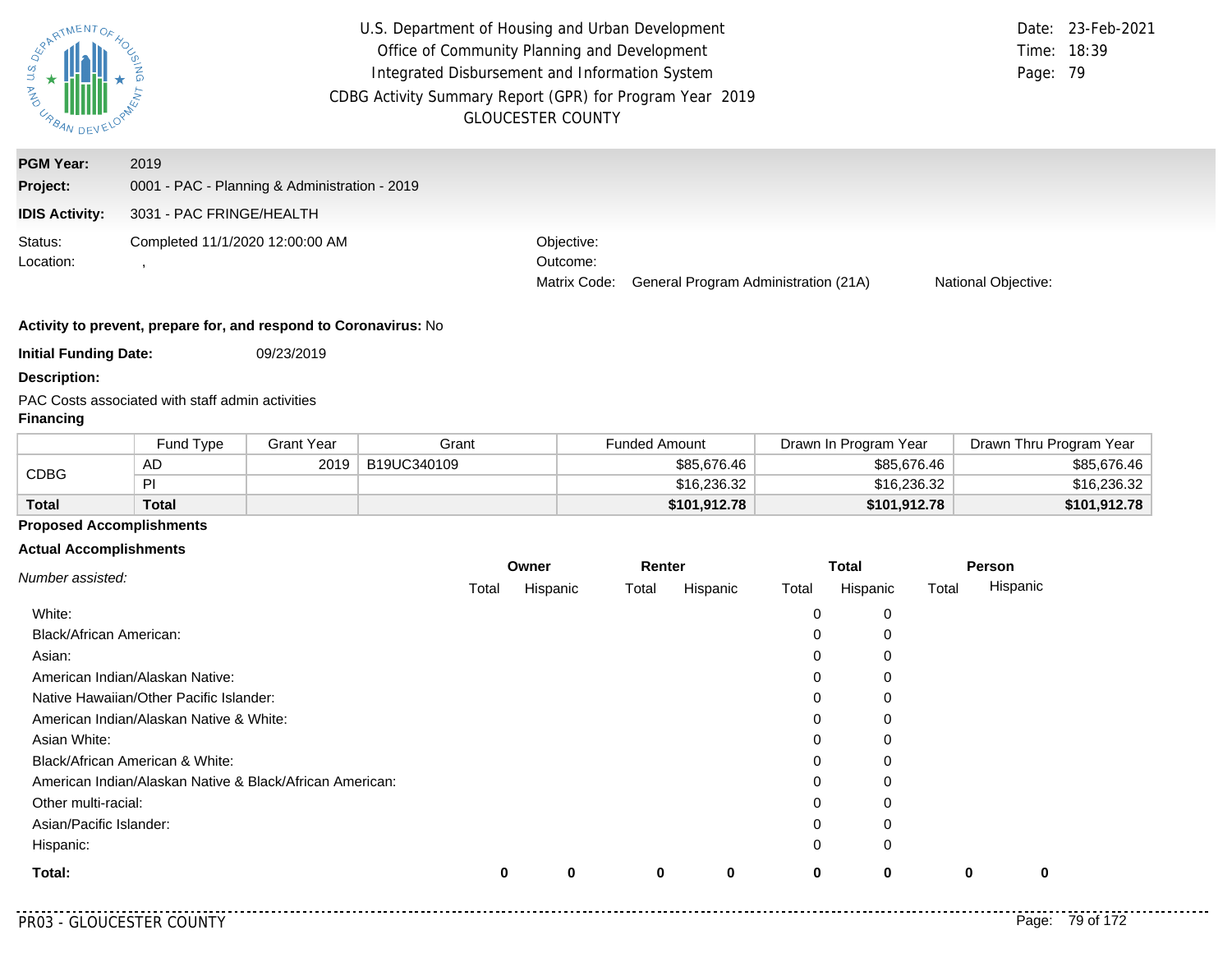

Time: 18:39 Page: 80 Date: 23-Feb-2021

Female-headed Households: 0

*Income Category:*

|                      | Owner | Renter | <b>Total</b> | <b>Person</b> |
|----------------------|-------|--------|--------------|---------------|
| <b>Extremely Low</b> |       |        | 0            |               |
| Low Mod              |       |        | 0            |               |
| Moderate             |       |        | 0            |               |
| Non Low Moderate     |       |        | 0            |               |
| Total                | 0     | 0      | 0            |               |
| Percent Low/Mod      |       |        |              |               |

#### **Annual Accomplishments**

No data returned for this view. This might be because the applied filter excludes all data.

PR03 - GLOUCESTER COUNTY PAGE: 80 of 172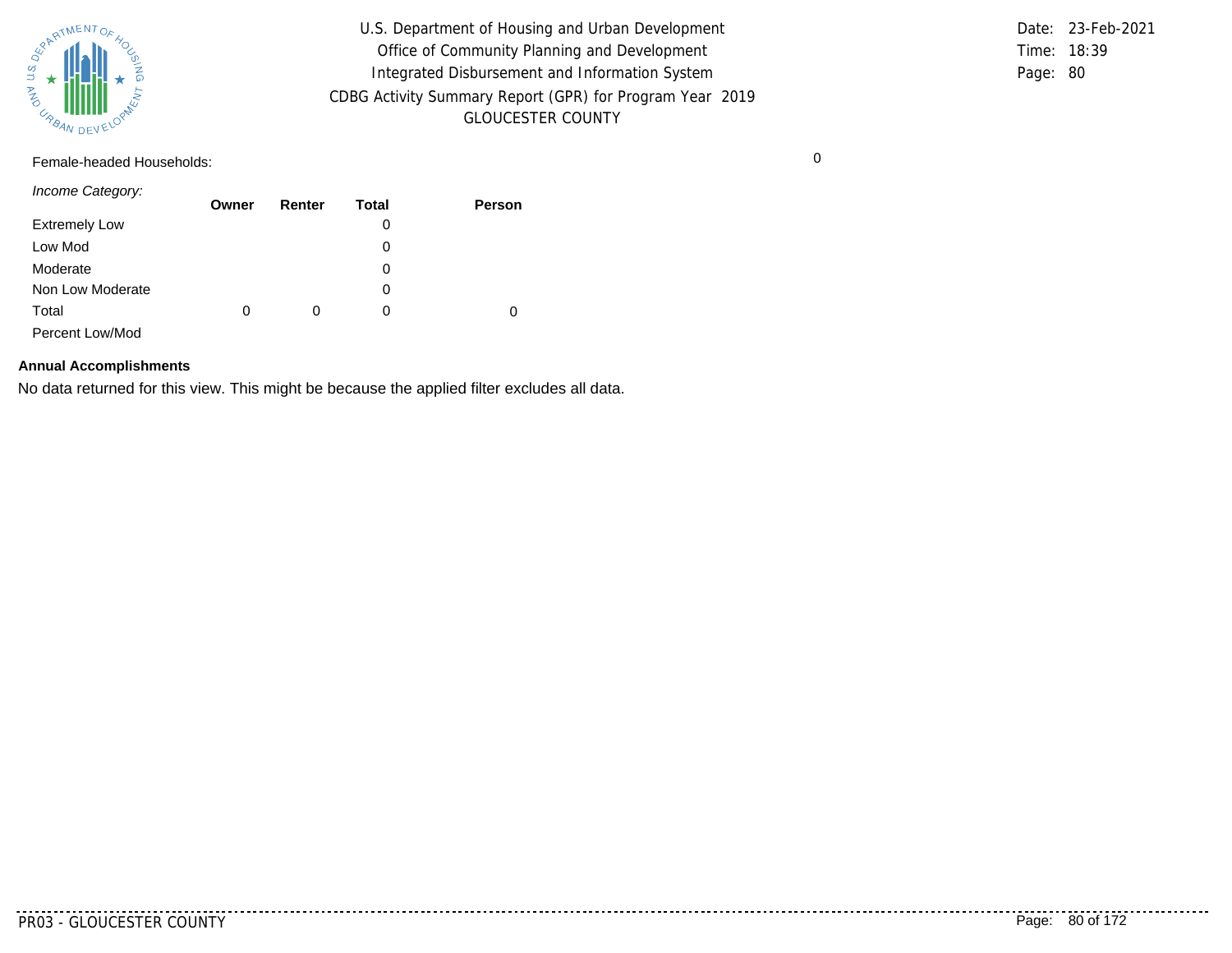| ARTMENTOS<br>URBAN DEV           |                                                                                      | U.S. Department of Housing and Urban Development<br>Office of Community Planning and Development<br>Integrated Disbursement and Information System<br>CDBG Activity Summary Report (GPR) for Program Year 2019<br><b>GLOUCESTER COUNTY</b> | Date: 23-Feb-2021<br>Time: 18:39<br>Page: 81 |  |  |  |  |
|----------------------------------|--------------------------------------------------------------------------------------|--------------------------------------------------------------------------------------------------------------------------------------------------------------------------------------------------------------------------------------------|----------------------------------------------|--|--|--|--|
| <b>PGM Year:</b><br>Project:     | 2019                                                                                 |                                                                                                                                                                                                                                            |                                              |  |  |  |  |
| <b>IDIS Activity:</b>            | 0001 - PAC - Planning & Administration - 2019<br>3032 - PAC - FACILITY/INDIRECT COST |                                                                                                                                                                                                                                            |                                              |  |  |  |  |
| Status:<br>Location:             | Canceled 11/20/2020 1:37:46 PM                                                       | Objective:<br>Outcome:<br>Matrix Code:<br>Indirect Costs (21B)                                                                                                                                                                             | National Objective:                          |  |  |  |  |
|                                  | Activity to prevent, prepare for, and respond to Coronavirus: No                     |                                                                                                                                                                                                                                            |                                              |  |  |  |  |
| <b>Initial Funding Date:</b>     | 09/23/2019                                                                           |                                                                                                                                                                                                                                            |                                              |  |  |  |  |
| <b>Description:</b><br>Financing | PAC COSTS ASSOCIATED WITH ADMINISTRATION                                             |                                                                                                                                                                                                                                            |                                              |  |  |  |  |

No data returned for this view. This might be because the applied filter excludes all data.

# **Proposed Accomplishments**

# **Actual Accomplishments**

| Number assisted:                                         | Owner |          | Renter |          | <b>Total</b> |          | Person |          |
|----------------------------------------------------------|-------|----------|--------|----------|--------------|----------|--------|----------|
|                                                          | Total | Hispanic | Total  | Hispanic | Total        | Hispanic | Total  | Hispanic |
| White:                                                   |       |          |        |          | 0            | 0        |        |          |
| Black/African American:                                  |       |          |        |          | $\mathbf 0$  | 0        |        |          |
| Asian:                                                   |       |          |        |          | 0            | 0        |        |          |
| American Indian/Alaskan Native:                          |       |          |        |          | 0            | 0        |        |          |
| Native Hawaiian/Other Pacific Islander:                  |       |          |        |          | 0            | 0        |        |          |
| American Indian/Alaskan Native & White:                  |       |          |        |          | 0            | 0        |        |          |
| Asian White:                                             |       |          |        |          | 0            | 0        |        |          |
| Black/African American & White:                          |       |          |        |          | 0            | 0        |        |          |
| American Indian/Alaskan Native & Black/African American: |       |          |        |          | 0            | 0        |        |          |
| Other multi-racial:                                      |       |          |        |          | $\Omega$     | 0        |        |          |
| Asian/Pacific Islander:                                  |       |          |        |          | 0            | 0        |        |          |
|                                                          |       |          |        |          |              |          |        |          |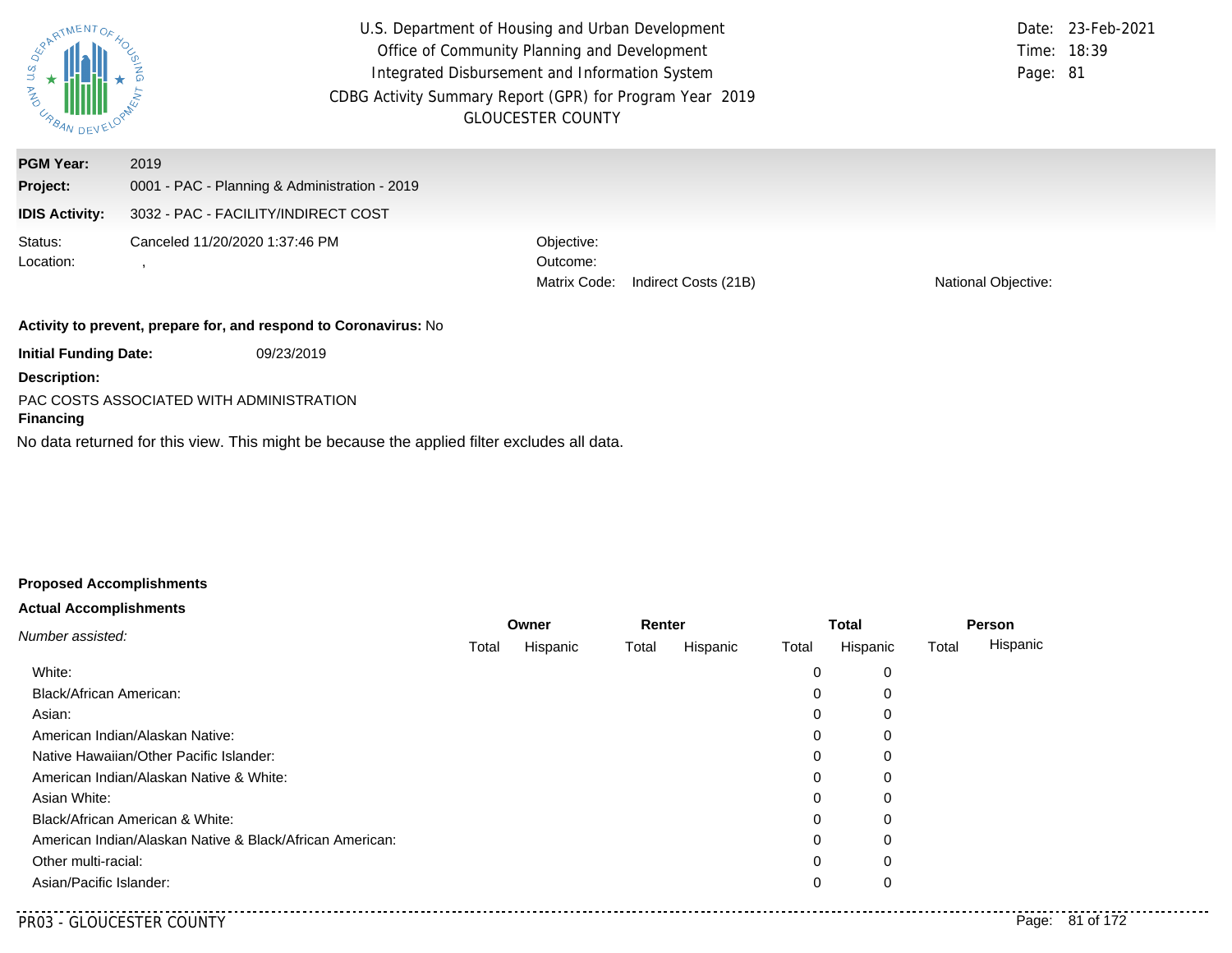| ARTMENTOR<br>URBAN DEVEL  | U.S. Department of Housing and Urban Development<br>Office of Community Planning and Development<br>Integrated Disbursement and Information System<br>CDBG Activity Summary Report (GPR) for Program Year 2019<br><b>GLOUCESTER COUNTY</b> |        |              |        |   |   |             |   | Page: 82 | Date: 23-Feb-2021<br>Time: 18:39 |          |  |
|---------------------------|--------------------------------------------------------------------------------------------------------------------------------------------------------------------------------------------------------------------------------------------|--------|--------------|--------|---|---|-------------|---|----------|----------------------------------|----------|--|
| Hispanic:                 |                                                                                                                                                                                                                                            |        |              |        |   |   |             | 0 | 0        |                                  |          |  |
| Total:                    |                                                                                                                                                                                                                                            |        |              | 0      | 0 | 0 | $\mathbf 0$ | 0 | 0        | 0                                | $\bf{0}$ |  |
| Female-headed Households: |                                                                                                                                                                                                                                            |        |              |        |   |   |             | 0 |          |                                  |          |  |
| Income Category:          | Owner                                                                                                                                                                                                                                      | Renter | <b>Total</b> | Person |   |   |             |   |          |                                  |          |  |
| <b>Extremely Low</b>      |                                                                                                                                                                                                                                            |        | 0            |        |   |   |             |   |          |                                  |          |  |
| Low Mod                   |                                                                                                                                                                                                                                            |        | 0            |        |   |   |             |   |          |                                  |          |  |
| Moderate                  |                                                                                                                                                                                                                                            |        | 0            |        |   |   |             |   |          |                                  |          |  |
| Non Low Moderate          |                                                                                                                                                                                                                                            |        | 0            |        |   |   |             |   |          |                                  |          |  |
| Total                     | 0                                                                                                                                                                                                                                          | 0      | 0            | 0      |   |   |             |   |          |                                  |          |  |
| Percent Low/Mod           |                                                                                                                                                                                                                                            |        |              |        |   |   |             |   |          |                                  |          |  |

# **Annual Accomplishments**

No data returned for this view. This might be because the applied filter excludes all data.

<u>. . . . . . . . .</u>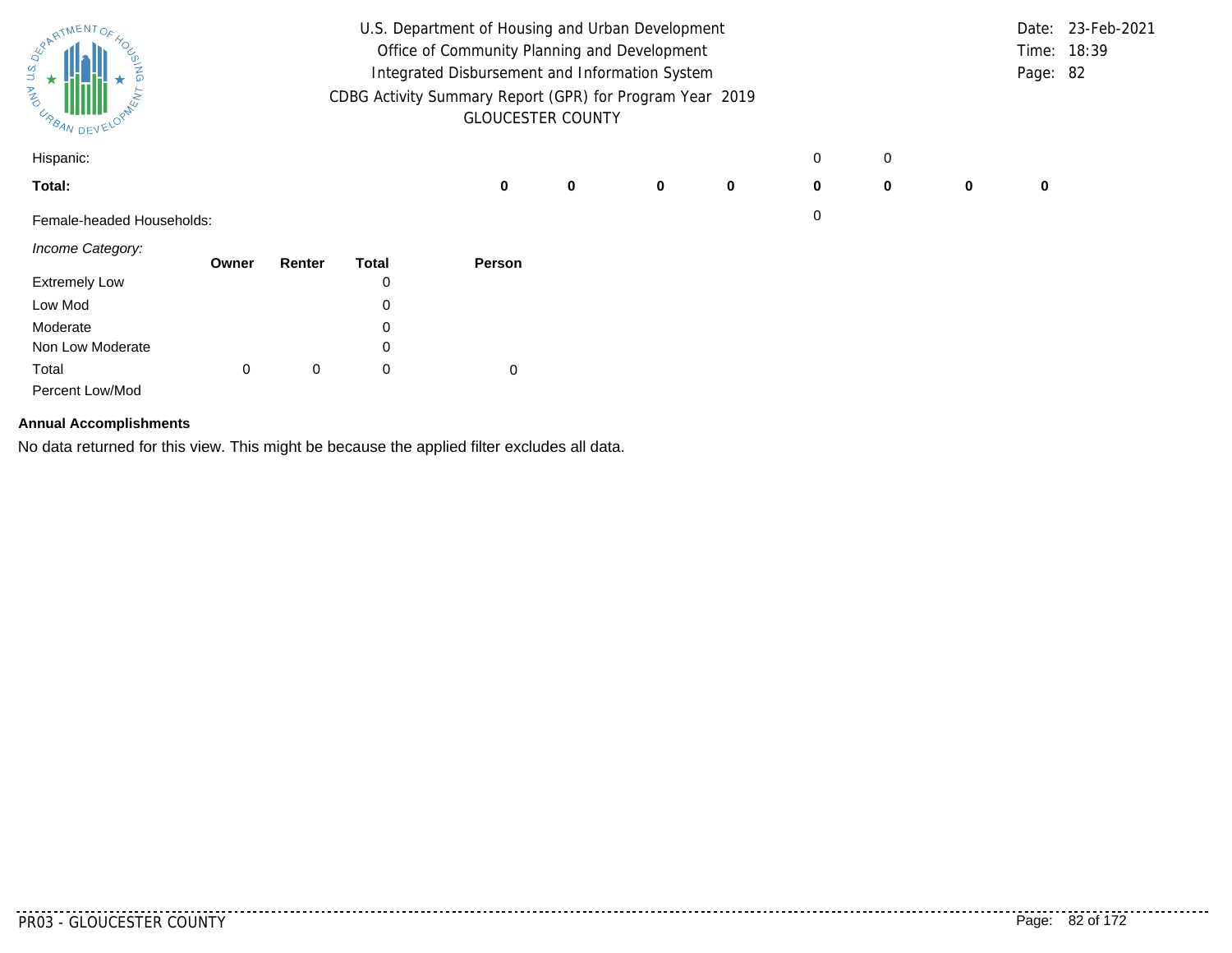| SORATMENTOFAGE | $\frac{2}{1}$ |  |
|----------------|---------------|--|
| <b>AND</b>     | DEVELOPMENT   |  |
| URBAN          |               |  |

| <b>PGM Year:</b>      | 2019                                          |                        |                                                   |                     |
|-----------------------|-----------------------------------------------|------------------------|---------------------------------------------------|---------------------|
| Project:              | 0001 - PAC - Planning & Administration - 2019 |                        |                                                   |                     |
| <b>IDIS Activity:</b> | 3033 - PAC - C-2 OTHER EXPENSES               |                        |                                                   |                     |
| Status:<br>Location:  | Open                                          | Objective:<br>Outcome: | Matrix Code: General Program Administration (21A) | National Objective: |

#### **Activity to prevent, prepare for, and respond to Coronavirus:** No

**Initial Funding Date:** 09/23/2019

**Description:**

### GENERAL ADMINISTRATIVE EXPENSES

#### **Financing**

|              | Fund Type | <b>Grant Year</b> | Grant       | Funded Amount | Drawn In Program Year | Drawn Thru Program Year |  |
|--------------|-----------|-------------------|-------------|---------------|-----------------------|-------------------------|--|
| <b>CDBG</b>  | AD        | 2019              | B19UC340109 | \$16,250,00   | \$2,720.15            | \$2,720.15              |  |
| <b>Total</b> | Total     |                   |             | \$16,250.00   | \$2,720.15            | \$2,720.15              |  |

## **Proposed Accomplishments**

|                                                          | Owner |          |             | Renter      |          | <b>Total</b> |       | Person   |
|----------------------------------------------------------|-------|----------|-------------|-------------|----------|--------------|-------|----------|
| Number assisted:                                         | Total | Hispanic | Total       | Hispanic    | Total    | Hispanic     | Total | Hispanic |
| White:                                                   |       |          |             |             | 0        | 0            |       |          |
| Black/African American:                                  |       |          |             |             | 0        | 0            |       |          |
| Asian:                                                   |       |          |             |             | 0        | 0            |       |          |
| American Indian/Alaskan Native:                          |       |          |             |             | $\Omega$ | 0            |       |          |
| Native Hawaiian/Other Pacific Islander:                  |       |          |             |             | 0        | 0            |       |          |
| American Indian/Alaskan Native & White:                  |       |          |             |             | 0        | 0            |       |          |
| Asian White:                                             |       |          |             |             | 0        | 0            |       |          |
| Black/African American & White:                          |       |          |             |             | 0        | 0            |       |          |
| American Indian/Alaskan Native & Black/African American: |       |          |             |             | 0        | 0            |       |          |
| Other multi-racial:                                      |       |          |             |             | 0        | 0            |       |          |
| Asian/Pacific Islander:                                  |       |          |             |             | 0        | 0            |       |          |
| Hispanic:                                                |       |          |             |             | 0        | 0            |       |          |
| Total:                                                   | 0     | 0        | $\mathbf 0$ | $\mathbf 0$ | 0        | $\mathbf 0$  | 0     | 0        |
| Female-headed Households:                                |       |          |             |             | 0        |              |       |          |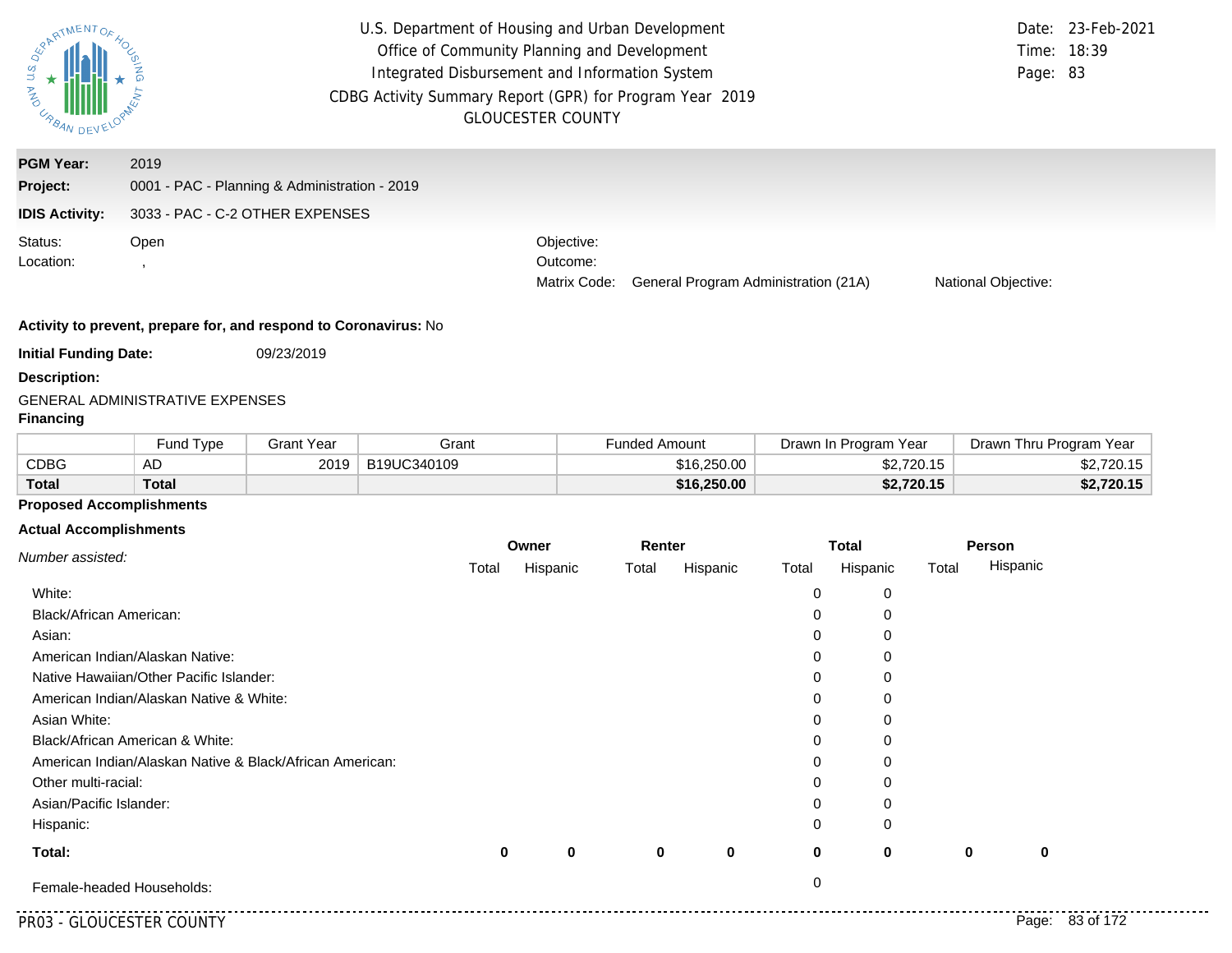

Time: 18:39 Page: 84 Date: 23-Feb-2021

| Income Category:     | Owner | Renter | Total | Person |
|----------------------|-------|--------|-------|--------|
|                      |       |        |       |        |
| <b>Extremely Low</b> |       |        | 0     |        |
| Low Mod              |       |        | 0     |        |
| Moderate             |       |        | 0     |        |
| Non Low Moderate     |       |        | 0     |        |
| Total                | 0     | 0      | 0     | 0      |
| Percent Low/Mod      |       |        |       |        |

#### **Annual Accomplishments**

No data returned for this view. This might be because the applied filter excludes all data.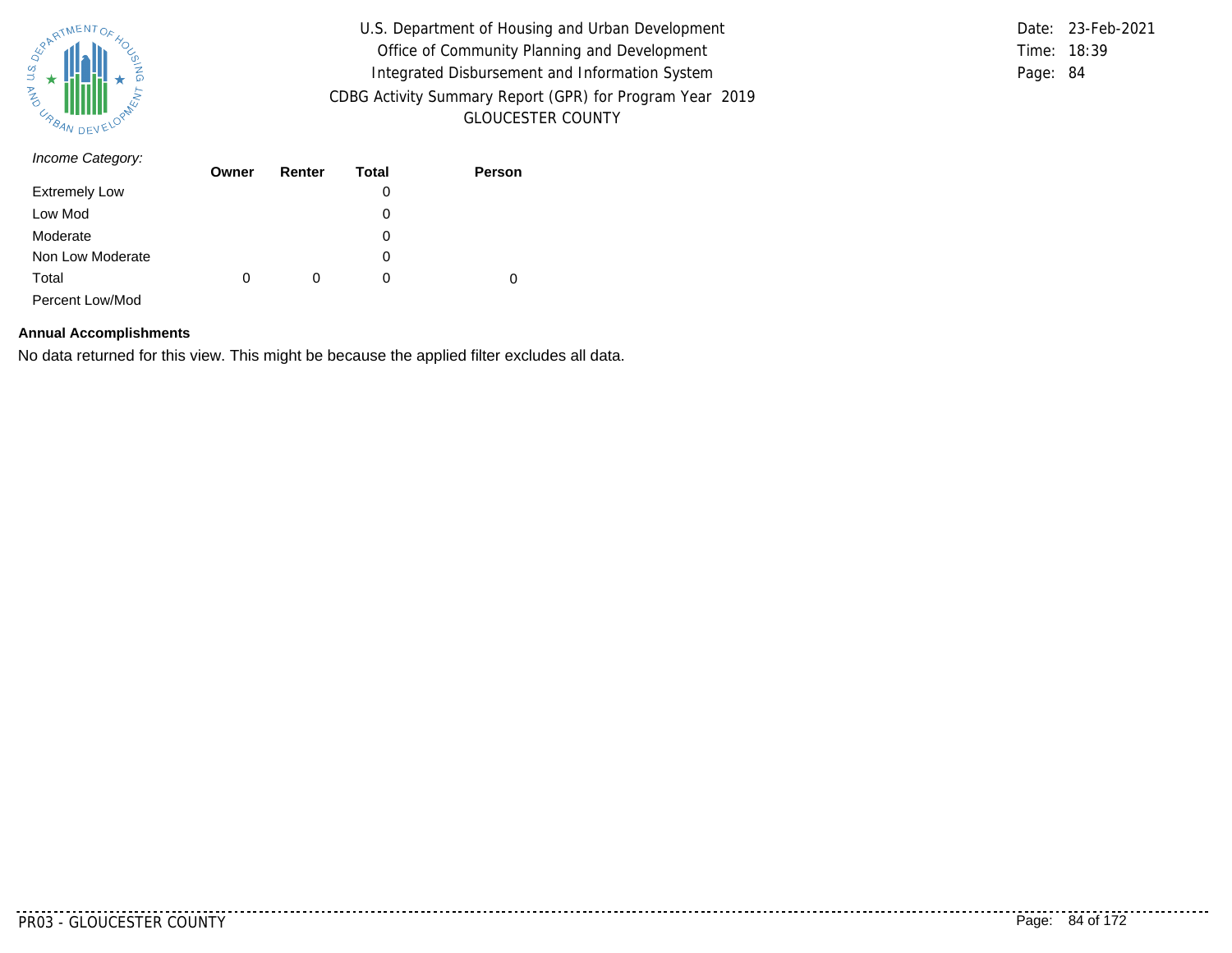

| <b>PGM Year:</b>      | 2019                                          |                        |               |                            |
|-----------------------|-----------------------------------------------|------------------------|---------------|----------------------------|
| Project:              | 0001 - PAC - Planning & Administration - 2019 |                        |               |                            |
| <b>IDIS Activity:</b> | 3034 - PAC - PLANNING CONSULTANT              |                        |               |                            |
| Status:<br>Location:  | Open                                          | Objective:<br>Outcome: |               |                            |
|                       |                                               | Matrix Code:           | Planning (20) | <b>National Objective:</b> |
|                       |                                               |                        |               |                            |

#### **Activity to prevent, prepare for, and respond to Coronavirus:** No

**Initial Funding Date:** 09/23/2019

#### **Description:**

COSTS ASSOCIATED WITH CONSULTANT TO ASSIST WITH CONACTION PLAN DEVELOPMENT AND FAIR HOUSING ACTIVITIES

# **Financing**

|              | <b>Fund Type</b> | Grant Year | Grant       | <b>Funded Amount</b> | Drawn In Program Year | Drawn Thru Program Year |  |
|--------------|------------------|------------|-------------|----------------------|-----------------------|-------------------------|--|
| CDBG         | AD               | 2019       | B19UC340109 | \$74.120.00          | \$27,365.00           | \$27,365.00             |  |
| <b>Total</b> | <b>Total</b>     |            |             | \$74,120.00          | \$27,365.00           | \$27,365.00             |  |

## **Proposed Accomplishments**

|                                                          | Owner |          | Renter |          | <b>Total</b> |          |       | Person   |
|----------------------------------------------------------|-------|----------|--------|----------|--------------|----------|-------|----------|
| Number assisted:                                         | Total | Hispanic | Total  | Hispanic | Total        | Hispanic | Total | Hispanic |
| White:                                                   |       |          |        |          | 0            | 0        |       |          |
| Black/African American:                                  |       |          |        |          | 0            |          |       |          |
| Asian:                                                   |       |          |        |          | 0            |          |       |          |
| American Indian/Alaskan Native:                          |       |          |        |          | 0            |          |       |          |
| Native Hawaiian/Other Pacific Islander:                  |       |          |        |          | 0            |          |       |          |
| American Indian/Alaskan Native & White:                  |       |          |        |          | 0            |          |       |          |
| Asian White:                                             |       |          |        |          | 0            | 0        |       |          |
| Black/African American & White:                          |       |          |        |          | 0            | $\Omega$ |       |          |
| American Indian/Alaskan Native & Black/African American: |       |          |        |          | 0            |          |       |          |
| Other multi-racial:                                      |       |          |        |          | 0            |          |       |          |
| Asian/Pacific Islander:                                  |       |          |        |          | 0            |          |       |          |
| Hispanic:                                                |       |          |        |          | 0            | 0        |       |          |
| Total:                                                   | 0     | 0        | 0      | 0        | 0            | 0        | 0     | 0        |
| Female-headed Households:                                |       |          |        |          | 0            |          |       |          |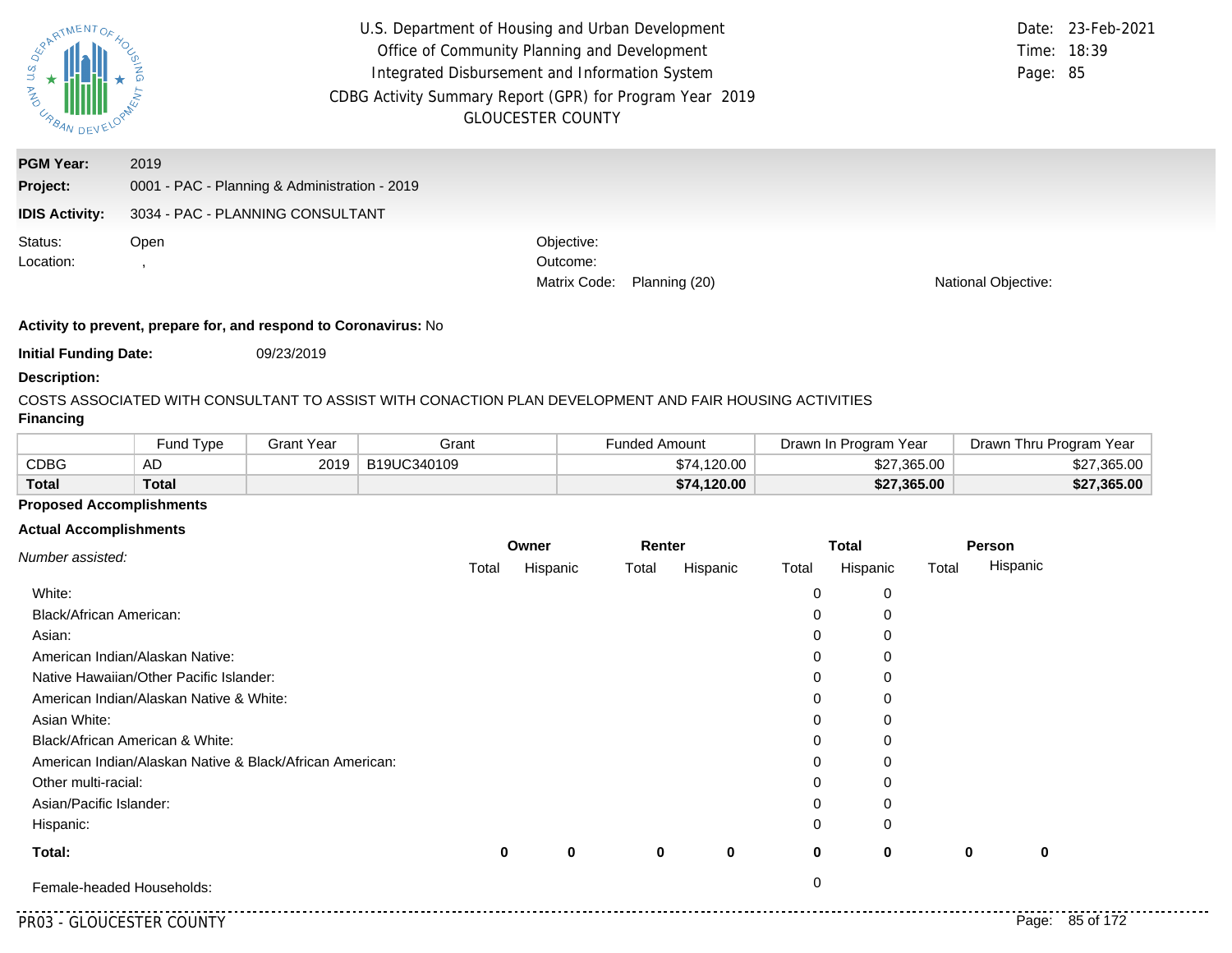

Time: 18:39 Page: 86 Date: 23-Feb-2021

| Income Category:     | Owner | Renter | Total | Person |
|----------------------|-------|--------|-------|--------|
| <b>Extremely Low</b> |       |        | 0     |        |
| Low Mod              |       |        | 0     |        |
| Moderate             |       |        | 0     |        |
| Non Low Moderate     |       |        | 0     |        |
| Total                | 0     | 0      | 0     | 0      |
| Percent Low/Mod      |       |        |       |        |

#### **Annual Accomplishments**

No data returned for this view. This might be because the applied filter excludes all data.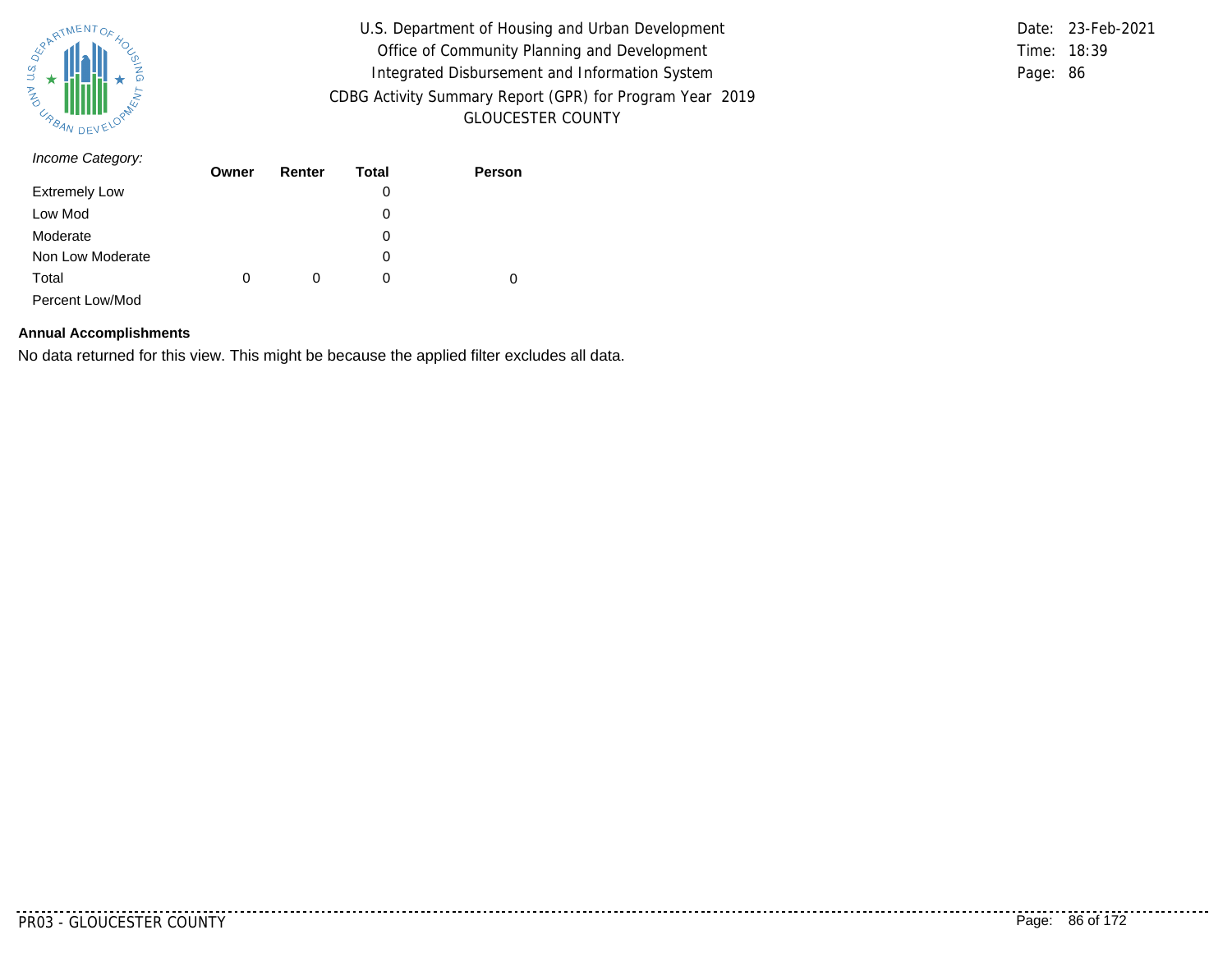| PARTMENTOR<br>U.S.<br><b>MAG</b><br>URBAN DEV | U.S. Department of Housing and Urban Development<br>Office of Community Planning and Development<br>Integrated Disbursement and Information System<br>CDBG Activity Summary Report (GPR) for Program Year 2019<br><b>GLOUCESTER COUNTY</b> |  |                                        |                                                                                                          | Page: 87            | Date: 23-Feb-2021<br>Time: 18:39 |
|-----------------------------------------------|--------------------------------------------------------------------------------------------------------------------------------------------------------------------------------------------------------------------------------------------|--|----------------------------------------|----------------------------------------------------------------------------------------------------------|---------------------|----------------------------------|
| <b>PGM Year:</b><br>Project:                  | 2019<br>0024 - ADC - ACTIVITY DELIVERY COSTS                                                                                                                                                                                               |  |                                        |                                                                                                          |                     |                                  |
| <b>IDIS Activity:</b>                         | 3035 - ADC- SALARY                                                                                                                                                                                                                         |  |                                        |                                                                                                          |                     |                                  |
| Status:<br>Location:                          | Open<br><b>Address Suppressed</b>                                                                                                                                                                                                          |  | Objective:<br>Outcome:<br>Matrix Code: | Create suitable living environments<br>Availability/accessibility<br>Rehabilitation Administration (14H) | National Objective: | LMH                              |

**Initial Funding Date:** 09/23/2019

#### **Description:**

#### STAFF COSTS ASSOCIATED WITH PROGRAM IMPLEMENTATION

# **Financing**

|              | <b>Fund Type</b> | <b>Grant Year</b> | Grant       | <b>Funded Amount</b> | Drawn In Program Year | Drawn Thru Program Year |
|--------------|------------------|-------------------|-------------|----------------------|-----------------------|-------------------------|
|              | E٨               | 2019              | B19UC340109 | \$41.024.72          | \$41,024.72           | \$41,024.72             |
| <b>CDBG</b>  |                  |                   |             | \$1,021.81           | \$1,021.81            | \$1,021.81              |
| <b>Total</b> | Total            |                   |             | \$42,046.53          | \$42,046.53           | \$42,046.53             |

### **Proposed Accomplishments**

Housing Units : 1

#### **Actual Accomplishments**

|                                                          | Owner |          | Renter |          | <b>Total</b> |          |       | Person             |
|----------------------------------------------------------|-------|----------|--------|----------|--------------|----------|-------|--------------------|
| Number assisted:                                         | Total | Hispanic | Total  | Hispanic | Total        | Hispanic | Total | Hispanic           |
| White:                                                   |       |          |        |          |              |          |       |                    |
| Black/African American:                                  |       | O        |        |          |              |          | 0     |                    |
| Asian:                                                   |       | Ω        |        |          |              |          |       |                    |
| American Indian/Alaskan Native:                          |       | 0        |        |          |              |          |       |                    |
| Native Hawaiian/Other Pacific Islander:                  |       | 0        |        |          |              |          |       |                    |
| American Indian/Alaskan Native & White:                  |       | 0        |        |          |              |          |       |                    |
| Asian White:                                             |       | 0        |        |          |              |          |       |                    |
| Black/African American & White:                          |       | 0        |        |          |              |          |       |                    |
| American Indian/Alaskan Native & Black/African American: |       | 0        |        |          |              |          |       |                    |
| Other multi-racial:                                      |       | 0        |        |          |              |          | O     |                    |
| Asian/Pacific Islander:                                  |       |          |        |          |              |          | 0     | 0                  |
| Hispanic:                                                |       | 0        |        |          |              | 0        |       |                    |
| Total:                                                   |       | ŋ        | ŋ      | n        |              |          | 0     |                    |
| PR03 - GLOUCESTER COUNTY                                 |       |          |        |          |              |          |       | 87 of 172<br>Page: |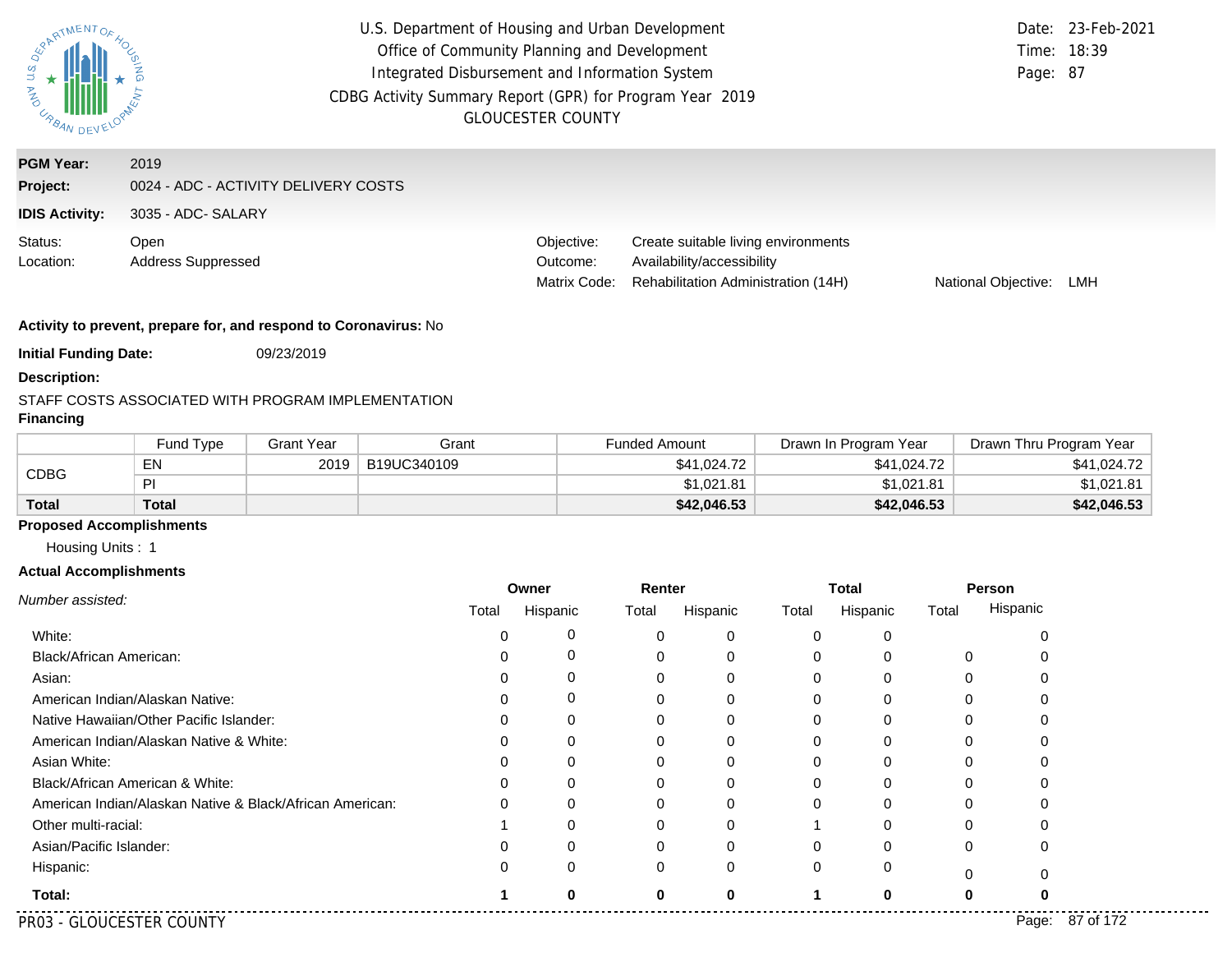| 芎                  | SUPATMENTOF HOL<br>z |  |  |  |  |
|--------------------|----------------------|--|--|--|--|
| DEVELOPAL<br>URBAN |                      |  |  |  |  |

| U.S. Department of Housing and Urban Development         |             | Date: 23-Feb-2021 |
|----------------------------------------------------------|-------------|-------------------|
| Office of Community Planning and Development             | Time: 18:39 |                   |
| Integrated Disbursement and Information System           | Page: 88    |                   |
| CDBG Activity Summary Report (GPR) for Program Year 2019 |             |                   |
| <b>GLOUCESTER COUNTY</b>                                 |             |                   |

Female-headed Households: 0 0 0

*Income Category:*

|                      | Owner  | Renter | Total  | Person   |
|----------------------|--------|--------|--------|----------|
| <b>Extremely Low</b> |        |        | O      |          |
| Low Mod              |        |        |        | 0        |
| Moderate             | 0      |        | O      | $\Omega$ |
| Non Low Moderate     | 0      |        | O      | $\Omega$ |
| Total                |        |        |        |          |
| Percent Low/Mod      | 100.0% |        | 100.0% |          |

#### **Annual Accomplishments**

| Years | <b>Accomplishment Narrative</b>                                          | <b>* Benefitting</b> |
|-------|--------------------------------------------------------------------------|----------------------|
| 2019  | COSTS ASSOCIATED WITH PROGRAM IMPLEMENTATION/CASE MANAGEMENT SITE VISITS |                      |

. . . . . . . . . . .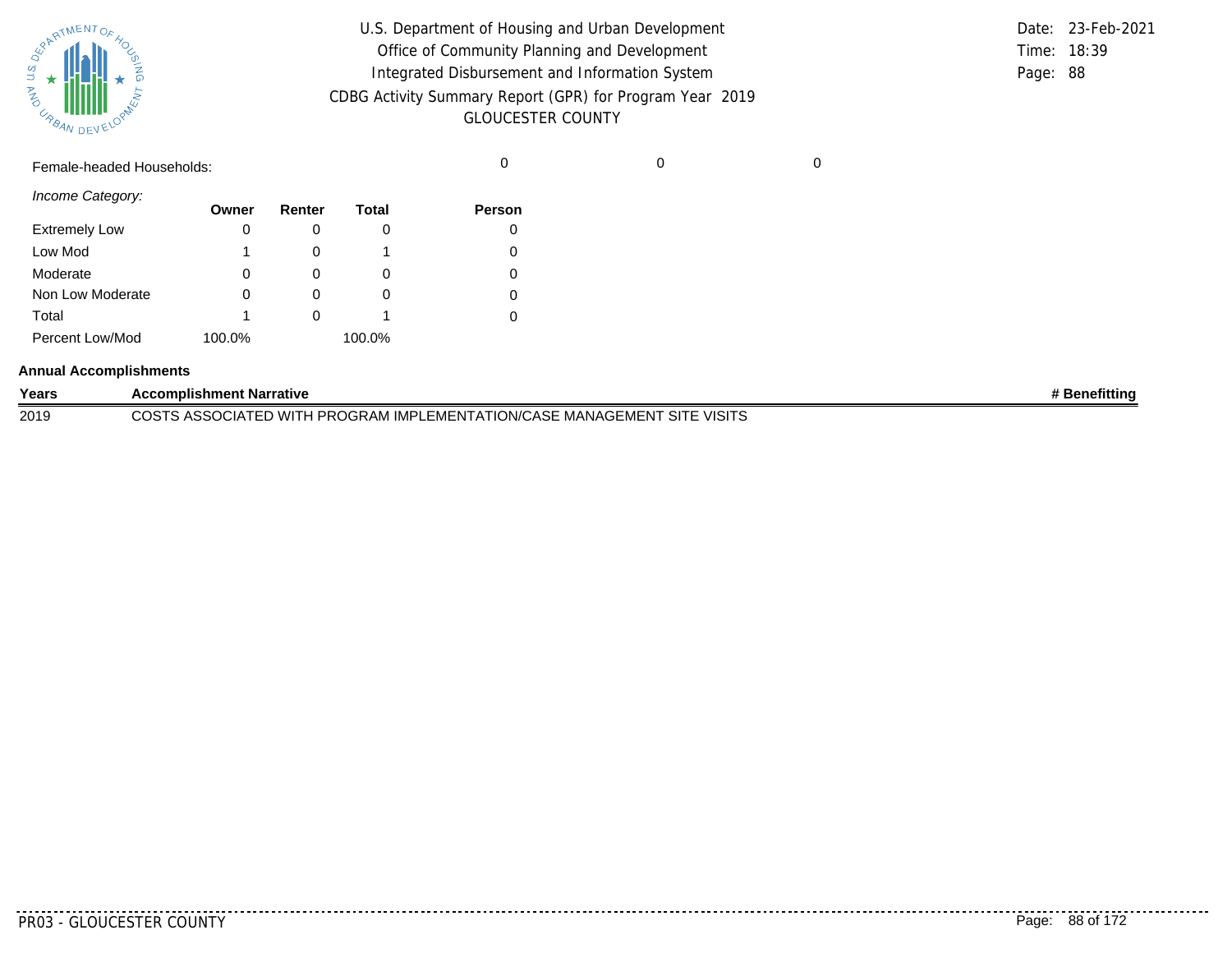| PARTMENTOR<br>$rac{a}{b}$<br><b>MAG</b><br>URBA. | U.S. Department of Housing and Urban Development<br>Office of Community Planning and Development<br>Integrated Disbursement and Information System<br>CDBG Activity Summary Report (GPR) for Program Year 2019<br><b>GLOUCESTER COUNTY</b> |                                        | Time: 18:39<br>Page: 89                                                                     | Date: 23-Feb-2021          |     |
|--------------------------------------------------|--------------------------------------------------------------------------------------------------------------------------------------------------------------------------------------------------------------------------------------------|----------------------------------------|---------------------------------------------------------------------------------------------|----------------------------|-----|
| <b>PGM Year:</b><br>Project:                     | 2019<br>0024 - ADC - ACTIVITY DELIVERY COSTS                                                                                                                                                                                               |                                        |                                                                                             |                            |     |
| <b>IDIS Activity:</b>                            | 3036 - ADC - INSPECTOR/ENGINEERING                                                                                                                                                                                                         |                                        |                                                                                             |                            |     |
| Status:<br>Location:                             | Open<br><b>Address Suppressed</b>                                                                                                                                                                                                          | Objective:<br>Outcome:<br>Matrix Code: | Create suitable living environments<br>Affordability<br>Rehabilitation Administration (14H) | <b>National Objective:</b> | LMH |

**Initial Funding Date:** 09/23/2019

#### **Description:**

#### COSTS ASSOCIATED WITH INSPECTIONENGINEERING CREATION OF WRITE-UPS

## **Financing**

|              | <b>Fund Type</b> | 3rant Year | Grant       | Funded Amount | Drawn In Program Year | Drawn Thru Program Year |
|--------------|------------------|------------|-------------|---------------|-----------------------|-------------------------|
| CDBG         | EN               | 2019       | B19UC340109 | \$60,000.00   | \$54,537.50           | \$54,537.50             |
| <b>Total</b> | Total            |            |             | \$60,000.00   | \$54,537.50           | \$54,537.50             |

# **Proposed Accomplishments**

Housing Units : 1

#### **Actual Accomplishments**

|                                                          | Owner |          | Renter |          | <b>Total</b> |          | Person |          |
|----------------------------------------------------------|-------|----------|--------|----------|--------------|----------|--------|----------|
| Number assisted:                                         | Total | Hispanic | Total  | Hispanic | Total        | Hispanic | Total  | Hispanic |
| White:                                                   |       | 0        |        | 0        | $\Omega$     |          |        |          |
| Black/African American:                                  |       |          |        | $\Omega$ |              |          |        |          |
| Asian:                                                   |       |          |        |          |              |          |        |          |
| American Indian/Alaskan Native:                          |       | 0        |        | 0        |              |          |        |          |
| Native Hawaiian/Other Pacific Islander:                  |       |          |        |          |              |          |        |          |
| American Indian/Alaskan Native & White:                  | ი     | $\Omega$ |        | 0        |              |          |        |          |
| Asian White:                                             |       |          |        |          |              |          |        |          |
| Black/African American & White:                          |       |          |        |          |              |          |        |          |
| American Indian/Alaskan Native & Black/African American: | 0     |          |        | U        |              |          |        |          |
| Other multi-racial:                                      |       |          |        |          |              |          |        |          |
| Asian/Pacific Islander:                                  |       | 0        |        | $\Omega$ |              |          | 0      |          |
| Hispanic:                                                |       | 0        |        | 0        | 0            |          |        |          |
| Total:                                                   |       |          | O      | O        |              |          |        |          |

 $\sim$   $\sim$   $\sim$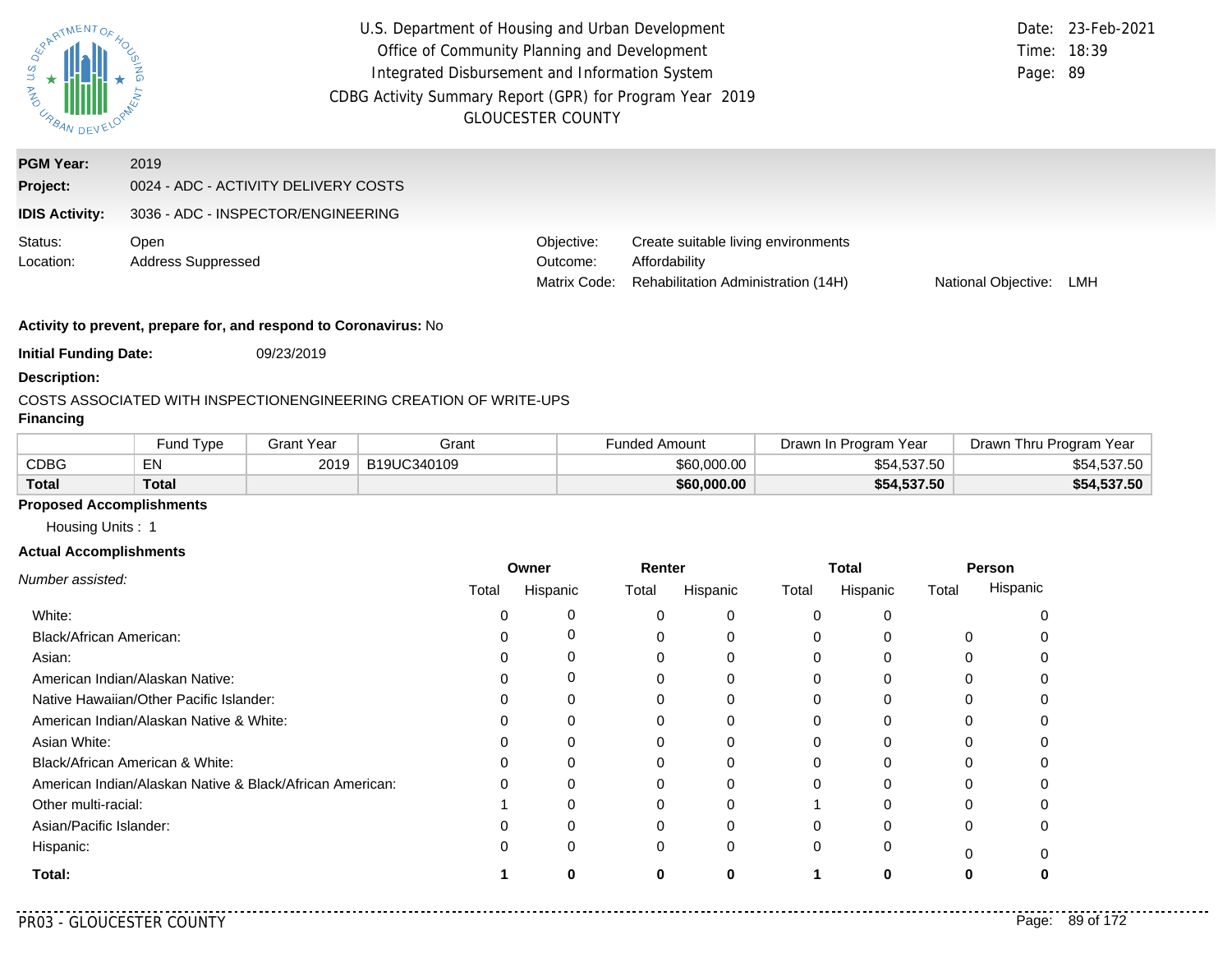| SPARTMENTOF HOL    |  |  |  |  |  |
|--------------------|--|--|--|--|--|
|                    |  |  |  |  |  |
| 气                  |  |  |  |  |  |
| DEVELOPAN<br>URBAN |  |  |  |  |  |

| U.S. Department of Housing and Urban Development         |             | Date: 23-Feb-2021 |
|----------------------------------------------------------|-------------|-------------------|
| Office of Community Planning and Development             | Time: 18:39 |                   |
| Integrated Disbursement and Information System           | Page: 90    |                   |
| CDBG Activity Summary Report (GPR) for Program Year 2019 |             |                   |
| <b>GLOUCESTER COUNTY</b>                                 |             |                   |

Female-headed Households: 0 0 0

*Income Category:*

|                      | Owner  | Renter | Total  | <b>Person</b> |
|----------------------|--------|--------|--------|---------------|
| <b>Extremely Low</b> | 0      |        |        |               |
| Low Mod              | 1      |        |        |               |
| Moderate             | 0      |        | O      |               |
| Non Low Moderate     | 0      |        |        |               |
| Total                | 1      |        |        |               |
| Percent Low/Mod      | 100.0% |        | 100.0% |               |

#### **Annual Accomplishments**

| Years | <b>Accomplishment Narrative</b>                                                                             | <b>Benefitting</b> |
|-------|-------------------------------------------------------------------------------------------------------------|--------------------|
| 2019  | TS ASSOCIATED WITH ENGINEERING /INSPECTIONS OF PROGRAM ELIGIBLE HOUSEHOLDS COUNTY WIDE<br>COST <sup>r</sup> |                    |

. . . . . . .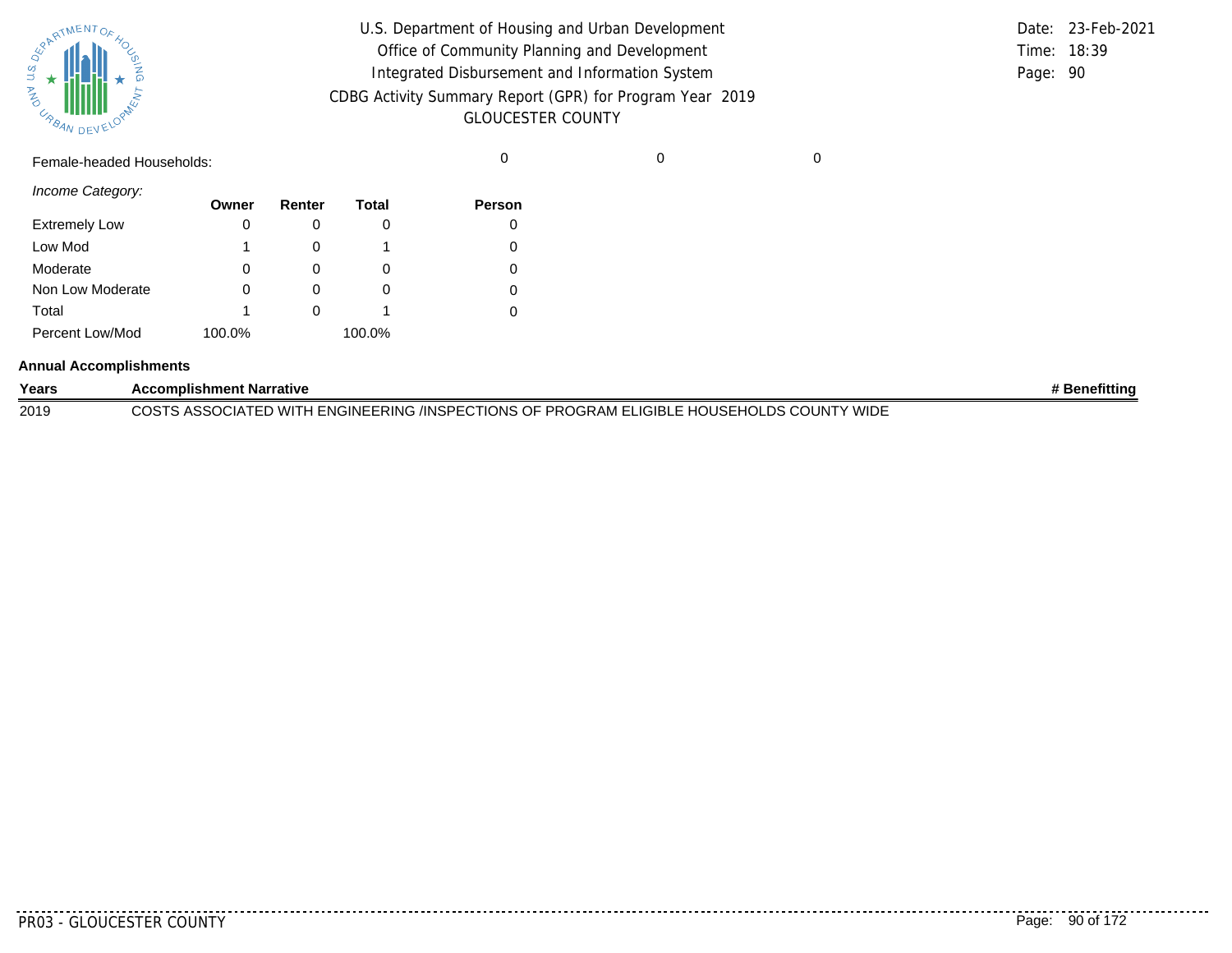| RARTMENTOR                                            | U.S. Department of Housing and Urban Development<br>Office of Community Planning and Development<br>Integrated Disbursement and Information System<br>CDBG Activity Summary Report (GPR) for Program Year 2019 | <b>GLOUCESTER COUNTY</b>               |                                                                                             | Page: 91            | Date: 23-Feb-2021<br>Time: 18:39 |
|-------------------------------------------------------|----------------------------------------------------------------------------------------------------------------------------------------------------------------------------------------------------------------|----------------------------------------|---------------------------------------------------------------------------------------------|---------------------|----------------------------------|
| <b>PGM Year:</b><br>Project:<br><b>IDIS Activity:</b> | 2019<br>0024 - ADC - ACTIVITY DELIVERY COSTS<br>3037 - ADC - PROGRAM OFFICE SUPPLIES                                                                                                                           |                                        |                                                                                             |                     |                                  |
| Status:<br>Location:                                  | Open<br><b>Address Suppressed</b>                                                                                                                                                                              | Objective:<br>Outcome:<br>Matrix Code: | Create suitable living environments<br>Affordability<br>Rehabilitation Administration (14H) | National Objective: | LMH                              |
| <b>Initial Funding Date:</b>                          | Activity to prevent, prepare for, and respond to Coronavirus: No<br>09/23/2019                                                                                                                                 |                                        |                                                                                             |                     |                                  |

#### **Description:**

# ADC COSTS - SUPPLIES

## **Financing**

|              | <b>Fund Type</b> | Grant Year | Grant       | Funded Amount | Drawn In Program Year | Drawn Thru Program Year |
|--------------|------------------|------------|-------------|---------------|-----------------------|-------------------------|
| CDBG         | $-$ .<br>ЕN      | 2019       | B19UC340109 | \$1,000.00    | \$279.60              | \$279.60                |
| <b>Total</b> | Total            |            |             | \$1,000.00    | \$279.60              | \$279.60                |

#### **Proposed Accomplishments**

Housing Units : 1

#### **Actual Accomplishments**

|                                                          | Owner |          | Renter |          | Total    |              | Person |          |
|----------------------------------------------------------|-------|----------|--------|----------|----------|--------------|--------|----------|
| Number assisted:                                         | Total | Hispanic | Total  | Hispanic | Total    | Hispanic     | Total  | Hispanic |
| White:                                                   |       | 0        |        | 0        | $\Omega$ | <sup>0</sup> |        |          |
| Black/African American:                                  |       | 0        |        | 0        | $\Omega$ |              | 0      |          |
| Asian:                                                   |       | 0        |        |          | $\Omega$ |              |        |          |
| American Indian/Alaskan Native:                          |       | 0        |        |          | 0        | <sup>0</sup> |        |          |
| Native Hawaiian/Other Pacific Islander:                  |       | 0        |        |          | O        |              |        |          |
| American Indian/Alaskan Native & White:                  |       | 0        |        | 0        | 0        | U            | 0      |          |
| Asian White:                                             |       | O        |        |          | 0        |              |        |          |
| Black/African American & White:                          |       | 0        |        |          | $\Omega$ |              |        |          |
| American Indian/Alaskan Native & Black/African American: |       | 0        |        |          | $\Omega$ | O            |        |          |
| Other multi-racial:                                      |       |          |        |          |          |              |        |          |
| Asian/Pacific Islander:                                  |       | 0        | U      | 0        | $\Omega$ | $\Omega$     | 0      |          |
| Hispanic:                                                |       | 0        | 0      | 0        | $\Omega$ | 0            | U      |          |
| Total:                                                   |       |          |        |          |          | n            |        |          |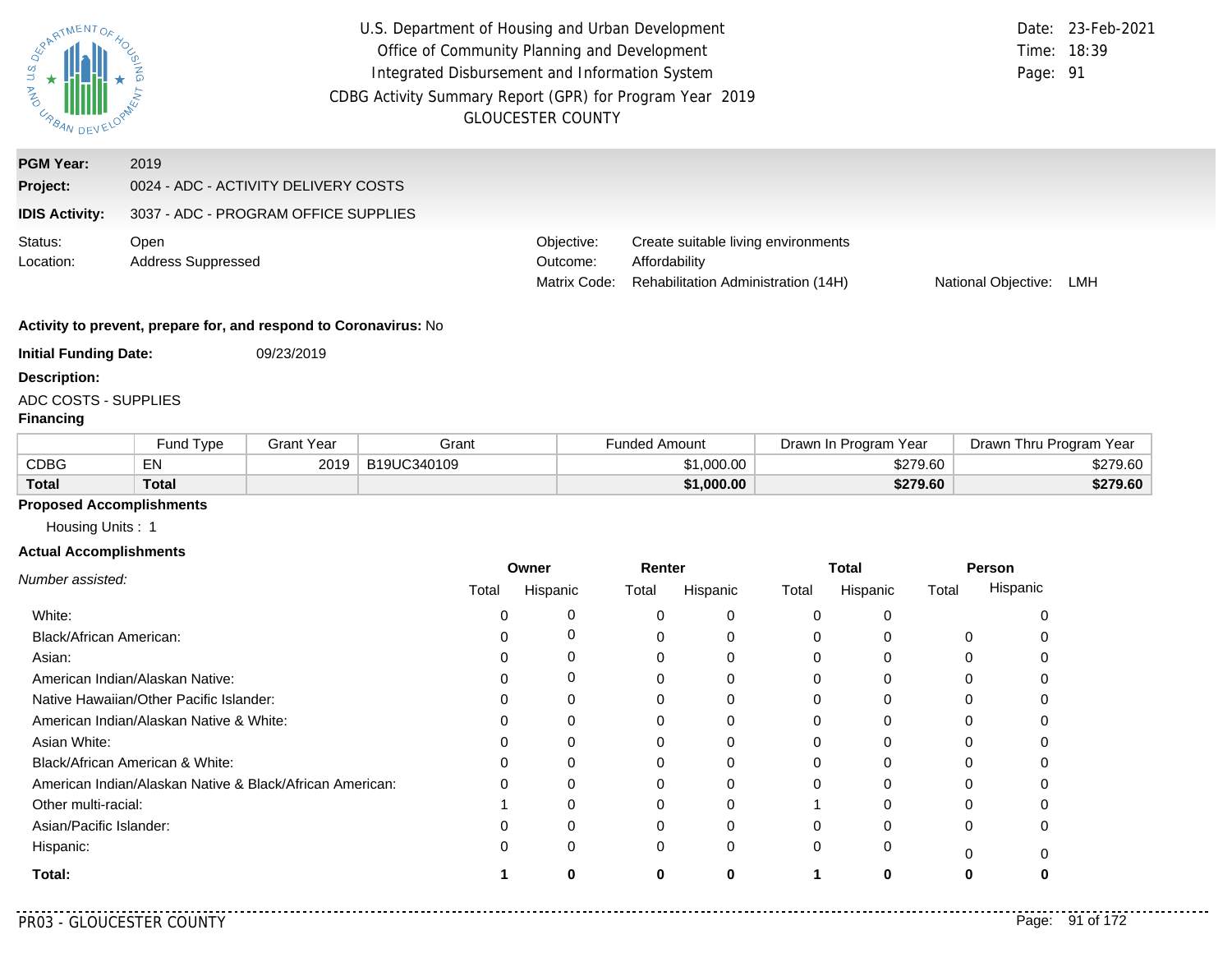|       | <b>REAL AVENTOF 40C</b> |  |
|-------|-------------------------|--|
| Ź     |                         |  |
| URBAN | DEVELOPAN               |  |

| U.S. Department of Housing and Urban Development         |          | Date: 23-Feb-2021 |
|----------------------------------------------------------|----------|-------------------|
| Office of Community Planning and Development             |          | Time: 18:39       |
| Integrated Disbursement and Information System           | Page: 92 |                   |
| CDBG Activity Summary Report (GPR) for Program Year 2019 |          |                   |
| <b>GLOUCESTER COUNTY</b>                                 |          |                   |

Female-headed Households: 0 0 0

*Income Category:*

|                      | Owner  | Renter | Total  | <b>Person</b> |
|----------------------|--------|--------|--------|---------------|
| <b>Extremely Low</b> | 0      |        |        |               |
| Low Mod              | 1      |        |        |               |
| Moderate             | 0      |        | O      |               |
| Non Low Moderate     | 0      |        | 0      |               |
| Total                | 1      |        |        |               |
| Percent Low/Mod      | 100.0% |        | 100.0% |               |

#### **Annual Accomplishments**

| Years | <b>Accomplishment Narrative</b>                                                                        | ⊧ Benefittinɑ |
|-------|--------------------------------------------------------------------------------------------------------|---------------|
| 2019  | ACTIVITY DELIVERY COSTS FOR IMPLEMENTATION OF COUNTY WIDE PROGRM BENEFITING INCOME ELIGIBLE HOUSEHOLDS |               |

<u>. . . . . .</u> .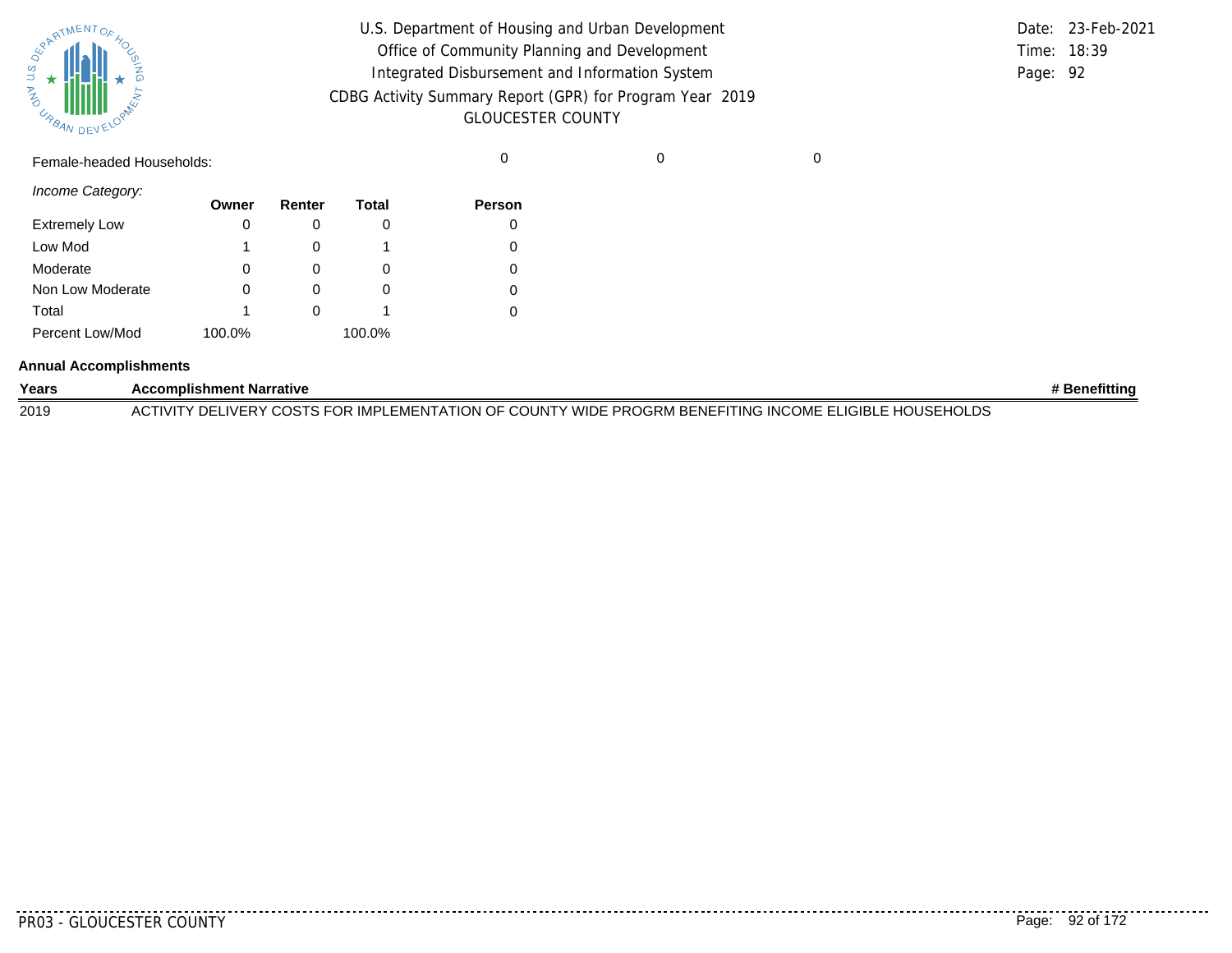| <b>ASPATMENTOF</b>    | U.S. Department of Housing and Urban Development<br>Office of Community Planning and Development<br>Integrated Disbursement and Information System<br>CDBG Activity Summary Report (GPR) for Program Year 2019<br><b>GLOUCESTER COUNTY</b> |                                        |                                                                                                    |                            |     |
|-----------------------|--------------------------------------------------------------------------------------------------------------------------------------------------------------------------------------------------------------------------------------------|----------------------------------------|----------------------------------------------------------------------------------------------------|----------------------------|-----|
| <b>PGM Year:</b>      | 2019                                                                                                                                                                                                                                       |                                        |                                                                                                    |                            |     |
| Project:              | 0024 - ADC - ACTIVITY DELIVERY COSTS                                                                                                                                                                                                       |                                        |                                                                                                    |                            |     |
| <b>IDIS Activity:</b> | 3038 - ADC - LEAD BASED PAINT RISK ASSESSMENT                                                                                                                                                                                              |                                        |                                                                                                    |                            |     |
| Status:<br>Location:  | Open<br><b>Address Suppressed</b>                                                                                                                                                                                                          | Objective:<br>Outcome:<br>Matrix Code: | Create suitable living environments<br>Affordability<br>Lead-Based/Lead Hazard Test/Abate<br>(14I) | <b>National Objective:</b> | LMH |
|                       | Activity to prevent, prepare for, and respond to Coronavirus: No                                                                                                                                                                           |                                        |                                                                                                    |                            |     |

**Initial Funding Date:** 09/23/2019

#### **Description:**

ACTIVITY DELIVERY COSTS ASSOCIATED WITH LBP RISK ASSESSMENT AND CLEARANCE OF HOUSING ACTIVITIES PERFORMED BY PROFESSIONAL CONTRACTOR **Financing**

|              | <b>Fund Type</b> | Grant Year | Grant       | Funded Amount | Drawn In Program Year | Drawn Thru Program Year |
|--------------|------------------|------------|-------------|---------------|-----------------------|-------------------------|
| CDBG         | EN               | 2019       | B19UC340109 | \$10,000.00   | \$7.392.00            | .392.00                 |
| <b>Total</b> | Total            |            |             | \$10,000.00   | \$7,392.00            | \$7,392.00              |

## **Proposed Accomplishments**

Housing Units : 10

|                                                          | Owner |          | Renter |          | Total    |          | Person   |          |
|----------------------------------------------------------|-------|----------|--------|----------|----------|----------|----------|----------|
| Number assisted:                                         | Total | Hispanic | Total  | Hispanic | Total    | Hispanic | Total    | Hispanic |
| White:                                                   |       |          | 0      | 0        | 0        | 0        |          |          |
| <b>Black/African American:</b>                           |       | $\Gamma$ | 0      | 0        | 0        |          | 0        |          |
| Asian:                                                   |       | Ω        | 0      | 0        | 0        |          |          |          |
| American Indian/Alaskan Native:                          |       | 0        |        | 0        | 0        | 0        | 0        |          |
| Native Hawaiian/Other Pacific Islander:                  |       | ი        |        |          |          |          |          |          |
| American Indian/Alaskan Native & White:                  |       | 0        | 0      | 0        | 0        | 0        | 0        |          |
| Asian White:                                             |       |          |        | 0        |          |          |          |          |
| Black/African American & White:                          |       |          |        | 0        |          |          |          |          |
| American Indian/Alaskan Native & Black/African American: |       | 0        |        | 0        | 0        | 0        |          |          |
| Other multi-racial:                                      |       |          |        |          |          |          |          |          |
| Asian/Pacific Islander:                                  |       | 0        | 0      | 0        | $\Omega$ | $\Omega$ | $\Omega$ |          |
| Hispanic:                                                |       | 0        | 0      | 0        | $\Omega$ | 0        | $\Omega$ |          |
| Total:                                                   |       | O        | 0      | 0        | 0        | 0        |          |          |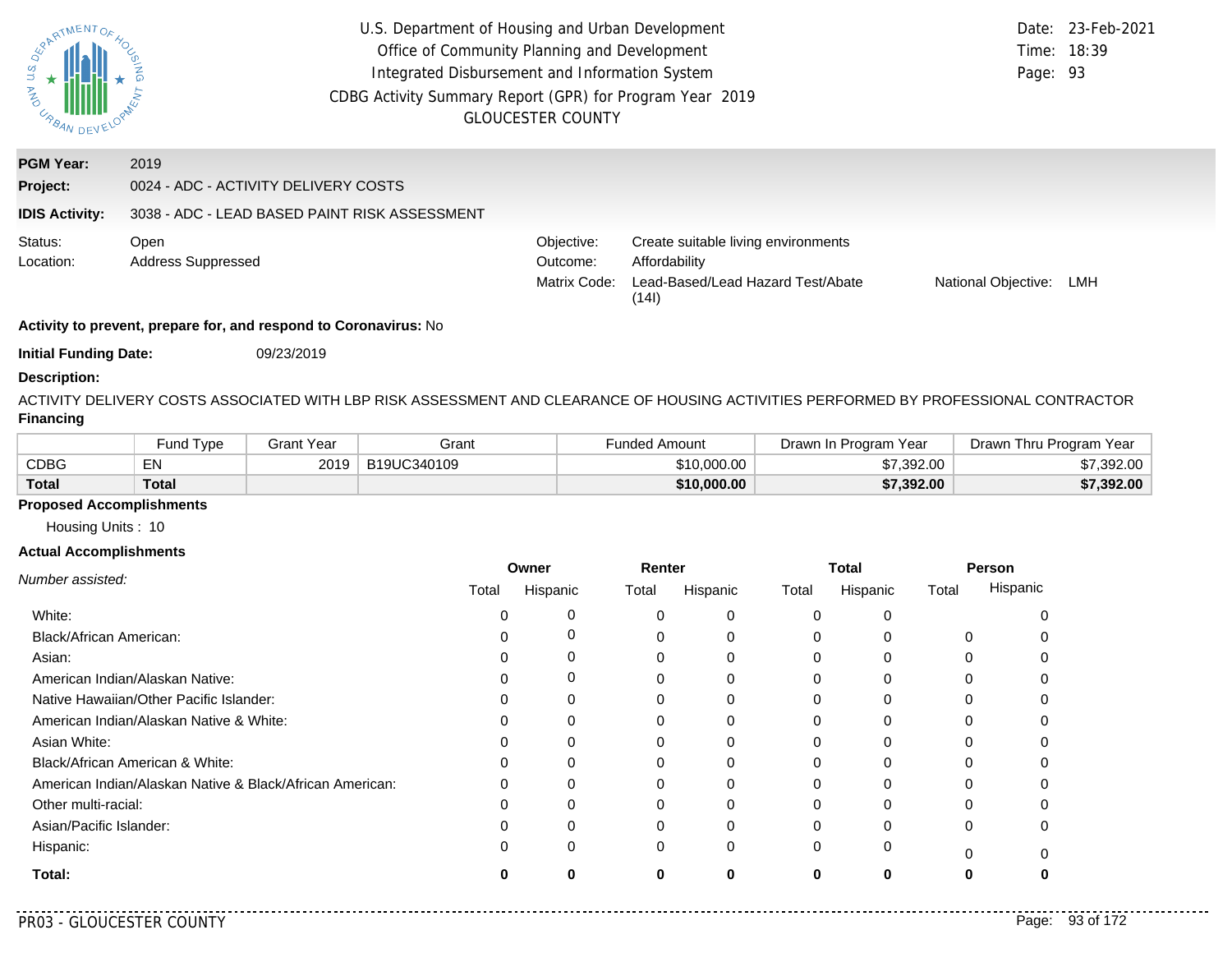

| U.S. Department of Housing and Urban Development                                     |          | Date: 23-Feb-2021 |
|--------------------------------------------------------------------------------------|----------|-------------------|
| Office of Community Planning and Development                                         |          | Time: 18:39       |
| Integrated Disbursement and Information System                                       | Page: 94 |                   |
| CDBG Activity Summary Report (GPR) for Program Year 2019<br><b>GLOUCESTER COUNTY</b> |          |                   |

Female-headed Households: 0 0 0

*Income Category:*

|                      | Owner | Renter | Total    | Person |
|----------------------|-------|--------|----------|--------|
| <b>Extremely Low</b> | 0     | O      |          | 0      |
| Low Mod              | 0     |        | $\Omega$ | 0      |
| Moderate             | 0     |        |          | 0      |
| Non Low Moderate     | 0     | O      | $\Omega$ | 0      |
| Total                | 0     |        | $\Omega$ | 0      |
| Percent Low/Mod      |       |        |          |        |

#### **Annual Accomplishments**

| Years | <b>Accomplishment Narrative</b>                                                                                             | # Benefittina |
|-------|-----------------------------------------------------------------------------------------------------------------------------|---------------|
| 2019  | COSTS ASSOCIATED WITH LBP RISK ASSESSMENT AND CLEARANCE OF HOUSING ACTIVITIES COUNTY WIDE FOR INCOME<br>ELIGIBLE HOUSEHOLDS |               |

<u>. . . . . . .</u>

.........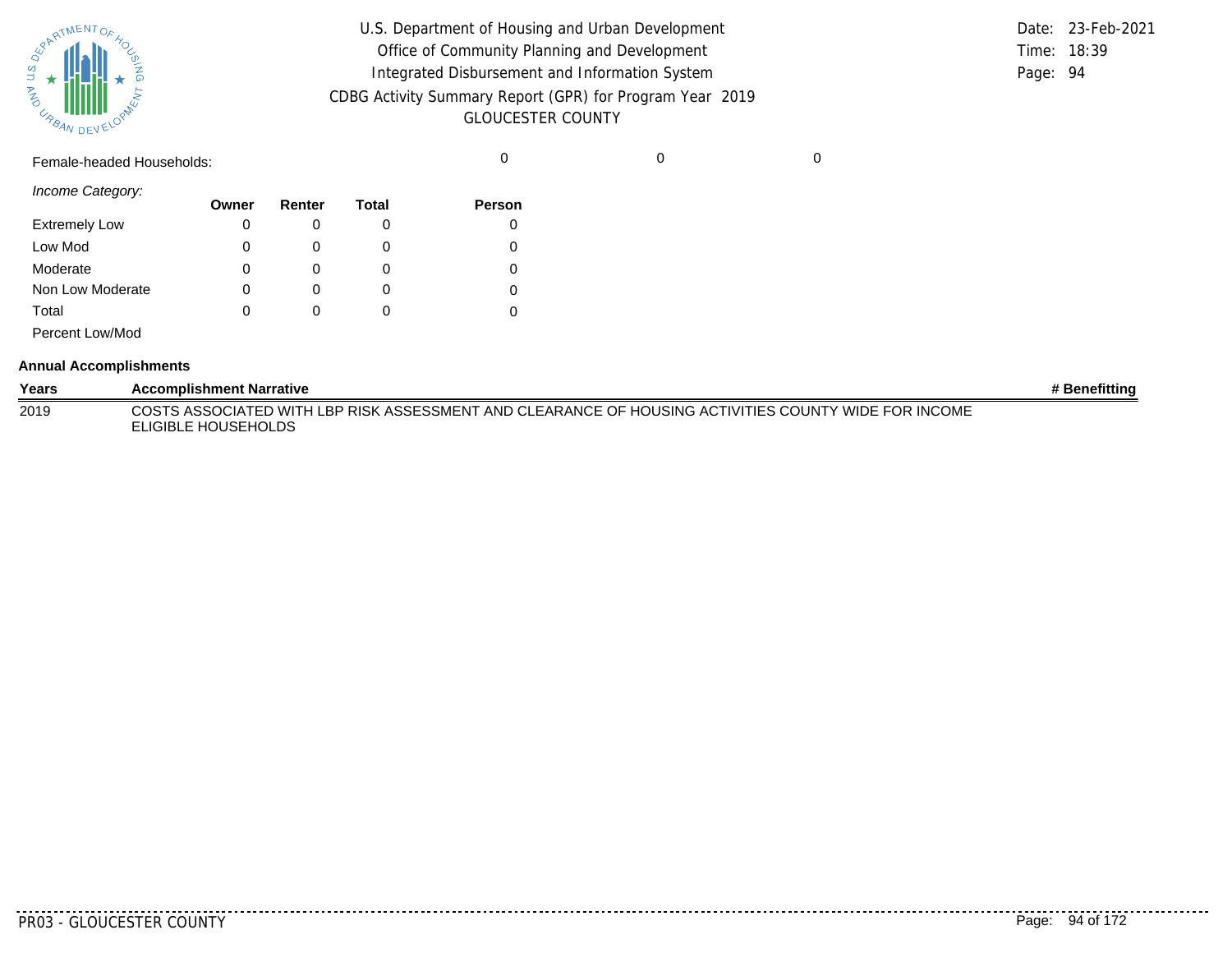| $\mathbb S$<br>AND URBAN | U.S. Department of Housing and Urban Development<br>Office of Community Planning and Development<br>Integrated Disbursement and Information System<br>CDBG Activity Summary Report (GPR) for Program Year 2019 | <b>GLOUCESTER COUNTY</b>               |                                                                                           | Page: 95            | Date: 23-Feb-2021<br>Time: 18:39 |
|--------------------------|----------------------------------------------------------------------------------------------------------------------------------------------------------------------------------------------------------------|----------------------------------------|-------------------------------------------------------------------------------------------|---------------------|----------------------------------|
| <b>PGM Year:</b>         | 2019                                                                                                                                                                                                           |                                        |                                                                                           |                     |                                  |
| Project:                 | 0021 - Boys & Girls Club - 2019                                                                                                                                                                                |                                        |                                                                                           |                     |                                  |
| <b>IDIS Activity:</b>    | 3039 - PUBLIC SERVICES/BOYS AND GIRLS CLUB                                                                                                                                                                     |                                        |                                                                                           |                     |                                  |
| Status:<br>Location:     | Open<br>123 E High St PO BOX 742 Glassboro, NJ 08028-2548                                                                                                                                                      | Objective:<br>Outcome:<br>Matrix Code: | Create suitable living environments<br>Availability/accessibility<br>Youth Services (05D) | National Objective: | LMC                              |

**Initial Funding Date:** 09/23/2019

#### **Description:**

#### COSTS FOR PROVIDING YOUTH SERVICES TO INCOME ELIGIBLE HOUSEHOLDS

## **Financing**

|              | und Type <sup>-</sup> | Grant Year | Grant       | Funded Amount | Drawn In Program Year | Drawn Thru Program Year |
|--------------|-----------------------|------------|-------------|---------------|-----------------------|-------------------------|
| CDBG         | ᇊ                     | 2019       | B19UC340109 | \$25,000.00   | \$15,396.42           | \$15.396.42             |
| <b>Total</b> | Total                 |            |             | \$25,000.00   | \$15,396.42           | \$15,396.42             |

# **Proposed Accomplishments**

People (General) : 76

|                                                          | Owner    |          | Renter |          | Total    |          | Person |          |
|----------------------------------------------------------|----------|----------|--------|----------|----------|----------|--------|----------|
| Number assisted:                                         | Total    | Hispanic | Total  | Hispanic | Total    | Hispanic | Total  | Hispanic |
| White:                                                   |          |          |        | 0        | $\Omega$ |          |        |          |
| <b>Black/African American:</b>                           |          |          |        | 0        |          |          |        |          |
| Asian:                                                   |          |          |        |          |          |          |        |          |
| American Indian/Alaskan Native:                          |          | $\Omega$ |        | 0        |          |          |        |          |
| Native Hawaiian/Other Pacific Islander:                  |          |          |        |          |          |          |        |          |
| American Indian/Alaskan Native & White:                  | 0        | 0        |        | 0        |          |          |        |          |
| Asian White:                                             |          |          |        | $\Omega$ |          |          |        |          |
| Black/African American & White:                          |          |          |        |          |          |          |        |          |
| American Indian/Alaskan Native & Black/African American: | $\Omega$ | $\Omega$ |        | $\Omega$ |          |          |        |          |
| Other multi-racial:                                      |          |          |        |          |          |          |        |          |
| Asian/Pacific Islander:                                  |          | $\Omega$ |        | 0        |          |          |        |          |
| Hispanic:                                                |          | 0        |        | 0        |          |          |        |          |
| Total:                                                   |          |          | 0      | 0        |          |          |        |          |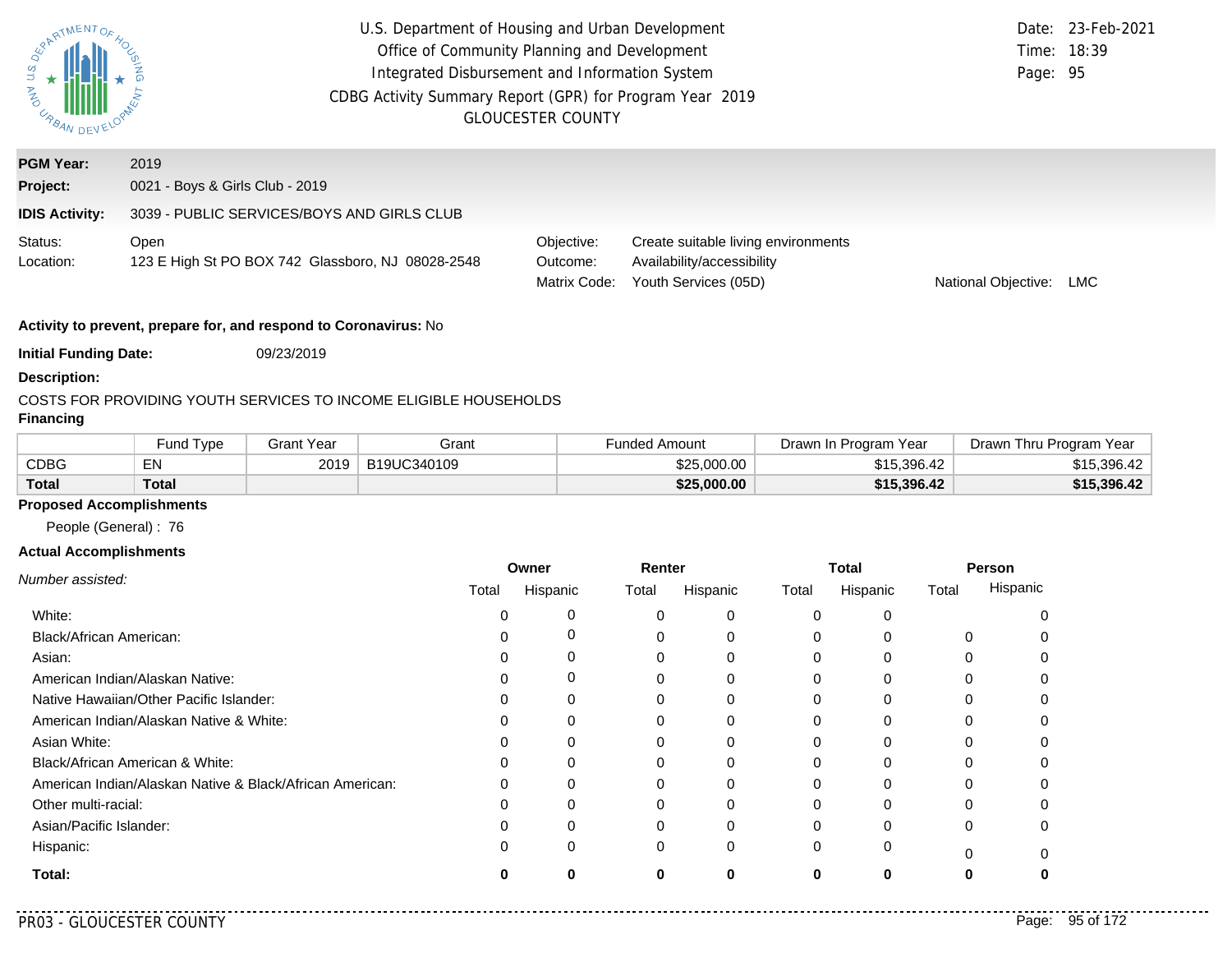| SPARTMENTOF HOL |           |
|-----------------|-----------|
|                 |           |
| 气               |           |
| URBAN           | DEVELOPAN |

| U.S. Department of Housing and Urban Development                                     |          | Date: 23-Feb-2021 |
|--------------------------------------------------------------------------------------|----------|-------------------|
| Office of Community Planning and Development                                         |          | Time: 18:39       |
| Integrated Disbursement and Information System                                       | Page: 96 |                   |
| CDBG Activity Summary Report (GPR) for Program Year 2019<br><b>GLOUCESTER COUNTY</b> |          |                   |
|                                                                                      |          |                   |

Female-headed Households: 0 0 0

*Income Category:*

| $111001110$ valugury. | Owner | Renter | Total | <b>Person</b> |
|-----------------------|-------|--------|-------|---------------|
| <b>Extremely Low</b>  | 0     |        |       |               |
| Low Mod               | 0     |        |       |               |
| Moderate              | 0     |        |       |               |
| Non Low Moderate      | 0     | 0      | O     |               |
| Total                 | 0     |        |       |               |
| Percent Low/Mod       |       |        |       |               |

#### **Annual Accomplishments**

| Years | <b>Accomplishment Narrative</b>                                                                       | <b>Benefitting</b> |
|-------|-------------------------------------------------------------------------------------------------------|--------------------|
| 2019  | <b>TO INCOME ELIGIBLE F</b><br><b>PARTICIPANTS</b><br>. H AND MENTORING SERVICES T<br>PROVIDE<br>YOU. |                    |

. <u>. . . . . . .</u> .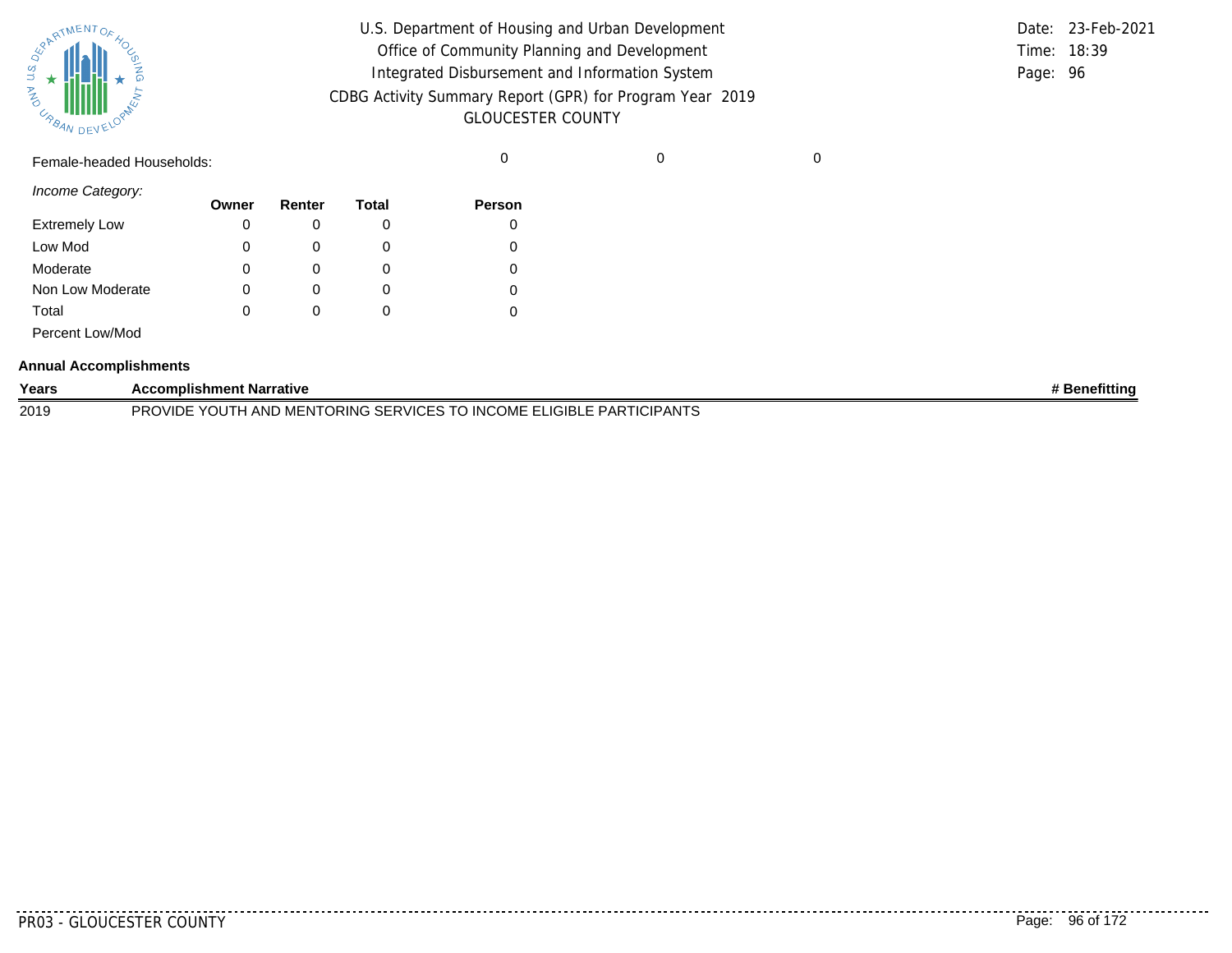| <b>AND</b><br><b>CABAN DEV</b> | U.S. Department of Housing and Urban Development<br>Office of Community Planning and Development<br>Integrated Disbursement and Information System<br>CDBG Activity Summary Report (GPR) for Program Year 2019 | <b>GLOUCESTER COUNTY</b>               |                                                                          | Page: 97                   | Date: 23-Feb-2021<br>Time: 18:39 |
|--------------------------------|----------------------------------------------------------------------------------------------------------------------------------------------------------------------------------------------------------------|----------------------------------------|--------------------------------------------------------------------------|----------------------------|----------------------------------|
| <b>PGM Year:</b><br>Project:   | 2019<br>0019 - Food Bank of South Jersey - 2019                                                                                                                                                                |                                        |                                                                          |                            |                                  |
| <b>IDIS Activity:</b>          | 3040 - PUBLIC SERVICES/ FOOD BANK OF SJ                                                                                                                                                                        |                                        |                                                                          |                            |                                  |
| Status:<br>Location:           | Open<br><b>Address Suppressed</b>                                                                                                                                                                              | Objective:<br>Outcome:<br>Matrix Code: | Create suitable living environments<br>Affordability<br>Food Banks (05W) | <b>National Objective:</b> | LMC                              |

**Initial Funding Date:** 09/23/2019

#### **Description:**

#### PROVIDE FOOD TO INCOME ELIGIBLE HOUSEHOLDS THROUGH FOOD BANK SERVICES

# **Financing**

|              | und Type <sup>-</sup> | Grant Year | Grant       | Funded Amount | Drawn In Program Year | Drawn Thru Program Year |
|--------------|-----------------------|------------|-------------|---------------|-----------------------|-------------------------|
| CDBG         | ᇊ                     | 2019       | B19UC340109 | \$50,000.00   | \$32,768.58           | \$32.768.58             |
| <b>Total</b> | Total                 |            |             | \$50,000.00   | \$32,768.58           | \$32,768.58             |

# **Proposed Accomplishments**

People (General) : 11,000

|                                                          | Owner |          |       | Renter   |              | Total        |       | Person   |
|----------------------------------------------------------|-------|----------|-------|----------|--------------|--------------|-------|----------|
| Number assisted:                                         | Total | Hispanic | Total | Hispanic | Total        | Hispanic     | Total | Hispanic |
| White:                                                   |       | 0        |       | 0        | $\Omega$     |              |       |          |
| Black/African American:                                  |       | 0        |       | $\Omega$ | $\Omega$     |              | 0     |          |
| Asian:                                                   |       | 0        |       |          | $\Omega$     |              | 0     |          |
| American Indian/Alaskan Native:                          |       | 0        |       | 0        | $\Omega$     | $\Omega$     | 0     |          |
| Native Hawaiian/Other Pacific Islander:                  |       | $\Omega$ |       |          | 0            |              |       |          |
| American Indian/Alaskan Native & White:                  |       | 0        | 0     | 0        | $\Omega$     | 0            | 0     |          |
| Asian White:                                             |       | 0        |       |          | 0            |              |       |          |
| Black/African American & White:                          |       | 0        |       |          | 0            |              |       |          |
| American Indian/Alaskan Native & Black/African American: |       | $\Omega$ |       | $\Omega$ | $\Omega$     | <sup>0</sup> | O     |          |
| Other multi-racial:                                      |       | O        |       |          | <sup>0</sup> |              |       |          |
| Asian/Pacific Islander:                                  |       | 0        |       | 0        | $\Omega$     |              | 0     |          |
| Hispanic:                                                |       | 0        | 0     | 0        | $\Omega$     | 0            | ŋ     |          |
| Total:                                                   |       |          |       |          | O            | ŋ            |       |          |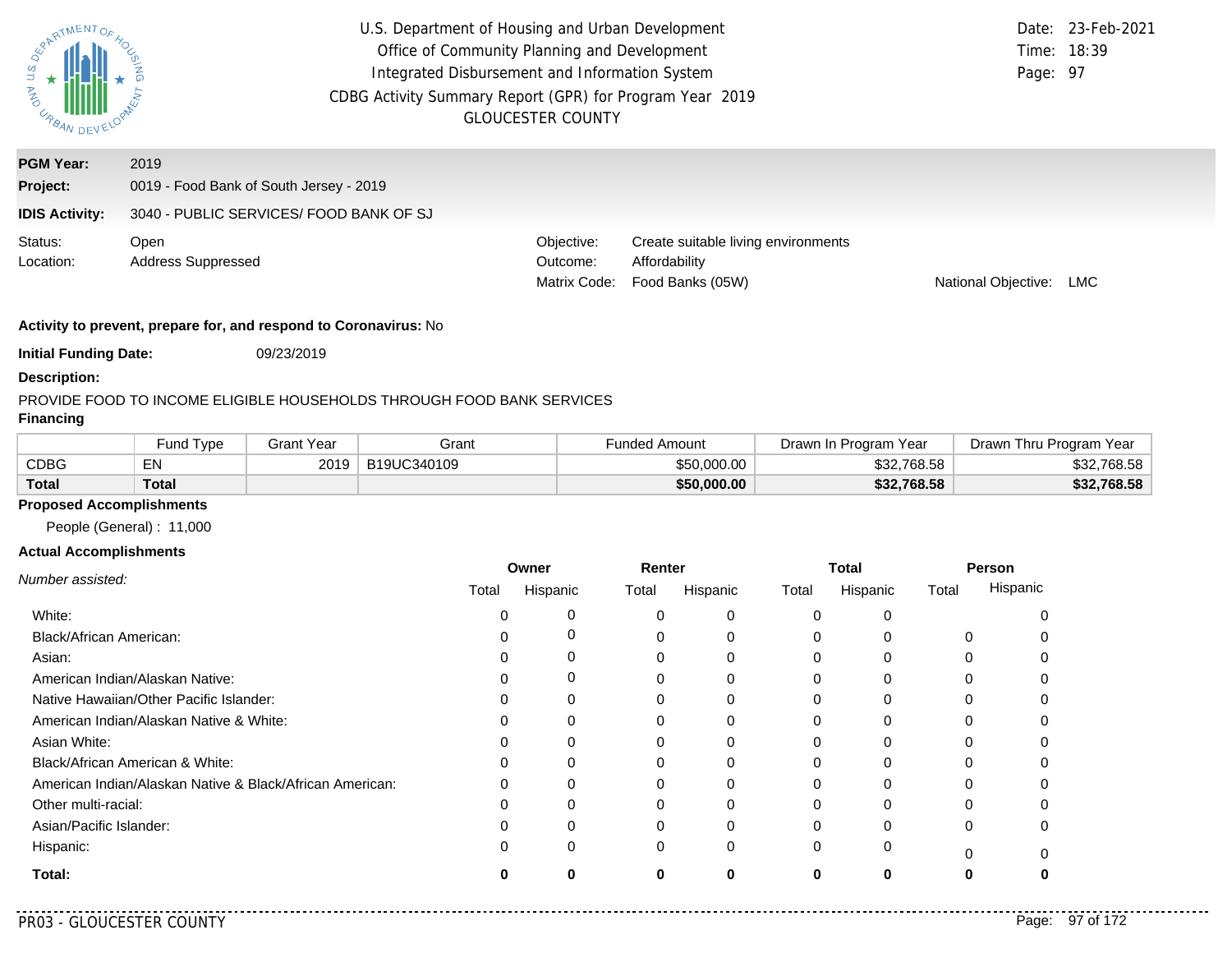| SUPATMENTOF HOL |           |  |
|-----------------|-----------|--|
| URBAN           | DEVELOPAL |  |

| U.S. Department of Housing and Urban Development         |          | Date: 23-Feb-2021 |
|----------------------------------------------------------|----------|-------------------|
| Office of Community Planning and Development             |          | Time: 18:39       |
| Integrated Disbursement and Information System           | Page: 98 |                   |
| CDBG Activity Summary Report (GPR) for Program Year 2019 |          |                   |
| <b>GLOUCESTER COUNTY</b>                                 |          |                   |

Female-headed Households: 0 0 0

*Income Category:*

|                      | Owner | Renter | Total | Person |
|----------------------|-------|--------|-------|--------|
| <b>Extremely Low</b> | 0     |        |       | 0      |
| Low Mod              | 0     |        |       |        |
| Moderate             | 0     |        |       |        |
| Non Low Moderate     | 0     | O      |       |        |
| Total                | 0     |        |       |        |
| Percent Low/Mod      |       |        |       |        |

#### **Annual Accomplishments**

| Years | <b>Accomplishment Narrative</b>                                                    | <b>⊧Benefittin</b> ɑ |
|-------|------------------------------------------------------------------------------------|----------------------|
| 2019  | PROVIDE FOOD TO INCOME ELIGIBLE HOUSEHOLDS THROUGH FOOD BANK SERVICES AND PROGRAMS |                      |

. . . . . . . . . .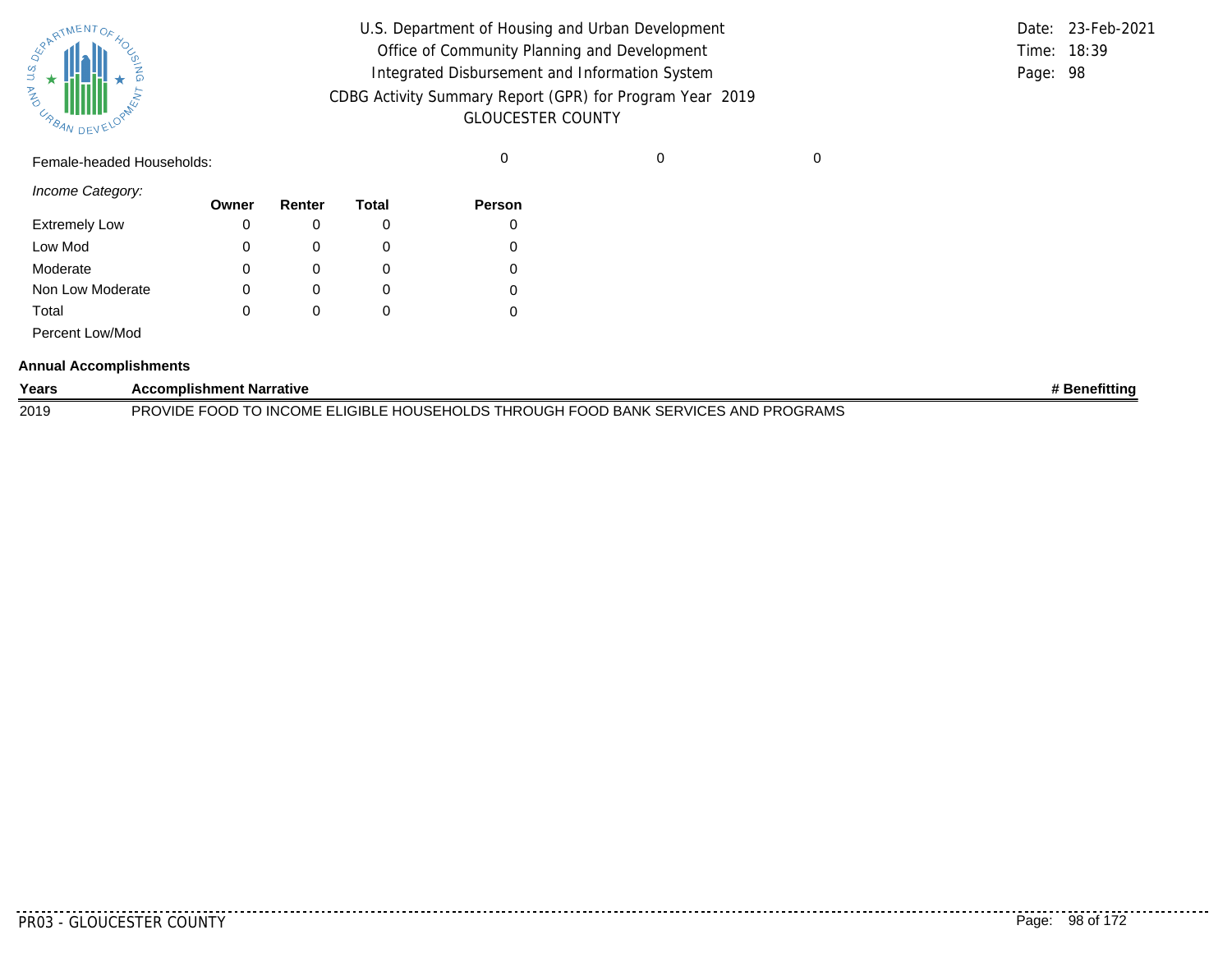| U.S. DEX<br>AND<br>URBAN DE | U.S. Department of Housing and Urban Development<br>Office of Community Planning and Development<br>Integrated Disbursement and Information System<br>CDBG Activity Summary Report (GPR) for Program Year 2019<br><b>GLOUCESTER COUNTY</b> | Page: 99                               | Date: 23-Feb-2021<br>Time: 18:39                                                                         |                     |     |
|-----------------------------|--------------------------------------------------------------------------------------------------------------------------------------------------------------------------------------------------------------------------------------------|----------------------------------------|----------------------------------------------------------------------------------------------------------|---------------------|-----|
| <b>PGM Year:</b>            | 2019                                                                                                                                                                                                                                       |                                        |                                                                                                          |                     |     |
| Project:                    | 0017 - Center for Family Services - 2019                                                                                                                                                                                                   |                                        |                                                                                                          |                     |     |
| <b>IDIS Activity:</b>       | 3041 - PUBLIC SERVICES/CENTER FOR FAMILY SERVICES - TOGETHER FIT                                                                                                                                                                           |                                        |                                                                                                          |                     |     |
| Status:<br>Location:        | Open<br><b>Address Suppressed</b>                                                                                                                                                                                                          | Objective:<br>Outcome:<br>Matrix Code: | Create suitable living environments<br>Availability/accessibility<br>Abused and Neglected Children (05N) | National Objective: | LMC |
|                             | Activity to provent prepare for and reepend to Coronaviruou No.                                                                                                                                                                            |                                        |                                                                                                          |                     |     |

**Initial Funding Date:** 09/23/2019

#### **Description:**

### HEALTHNUTRITION ACTIVITIES PROVIDED TO ABUSEDNEGLECTED CHILDREN IN SHELTERS

# **Financing**

|              | <b>Fund Type</b> | Grant Year | Grant       | Funded Amount | Drawn In Program Year | Drawn Thru Program Year |
|--------------|------------------|------------|-------------|---------------|-----------------------|-------------------------|
| <b>CDBG</b>  | EN               | 2019       | B19UC340109 | \$15,000.00   | \$13,874.00           | \$13,874.00             |
| <b>Total</b> | <b>Total</b>     |            |             | \$15,000.00   | \$13,874.00           | \$13,874.00             |

#### **Proposed Accomplishments**

People (General) : 100

|                                                          | Owner<br>Renter |          |       | <b>Total</b> |          | Person   |       |          |
|----------------------------------------------------------|-----------------|----------|-------|--------------|----------|----------|-------|----------|
| Number assisted:                                         | Total           | Hispanic | Total | Hispanic     | Total    | Hispanic | Total | Hispanic |
| White:                                                   |                 | 0        |       | 0            | $\Omega$ |          |       |          |
| Black/African American:                                  |                 |          |       | 0            |          |          |       |          |
| Asian:                                                   |                 |          |       |              |          |          |       |          |
| American Indian/Alaskan Native:                          |                 | $\Omega$ |       | 0            |          |          |       |          |
| Native Hawaiian/Other Pacific Islander:                  |                 |          |       |              |          |          |       |          |
| American Indian/Alaskan Native & White:                  | 0               | $\Omega$ |       | 0            | 0        |          |       |          |
| Asian White:                                             |                 |          |       | 0            |          |          |       |          |
| Black/African American & White:                          |                 |          |       |              |          |          |       |          |
| American Indian/Alaskan Native & Black/African American: | 0               | $\Omega$ |       | 0            |          |          |       |          |
| Other multi-racial:                                      |                 |          |       |              |          |          |       |          |
| Asian/Pacific Islander:                                  |                 | 0        |       | 0            |          |          |       |          |
| Hispanic:                                                |                 | 0        | 0     | 0            |          |          |       |          |
| Total:                                                   |                 |          | O     | 0            |          |          |       |          |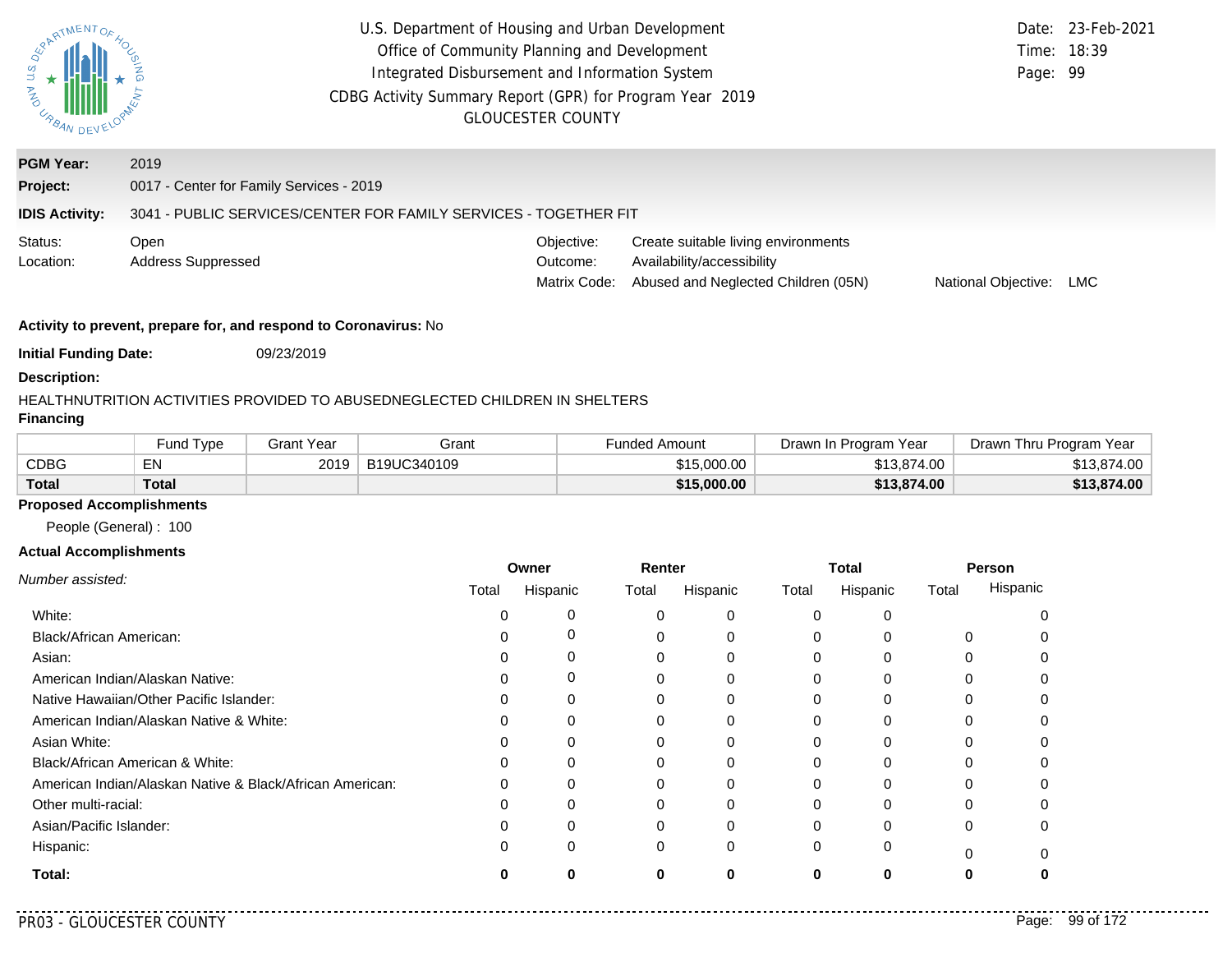| SURATMENTOFAOL    |           |  |
|-------------------|-----------|--|
| S.T<br><b>MAG</b> |           |  |
| URBAN             | DEVELOPAN |  |

| U.S. Department of Housing and Urban Development                                     |             | Date: 23-Feb-2021 |
|--------------------------------------------------------------------------------------|-------------|-------------------|
| Office of Community Planning and Development                                         | Time: 18:39 |                   |
| Integrated Disbursement and Information System                                       | Page: 100   |                   |
| CDBG Activity Summary Report (GPR) for Program Year 2019<br><b>GLOUCESTER COUNTY</b> |             |                   |

Female-headed Households: 0 0 0

*Income Category:*

|                      | Owner | Renter   | Total | <b>Person</b> |
|----------------------|-------|----------|-------|---------------|
| <b>Extremely Low</b> | 0     | O        |       |               |
| Low Mod              | 0     | O        |       |               |
| Moderate             | 0     | $\Omega$ |       |               |
| Non Low Moderate     | 0     | O        |       | 0             |
| Total                | 0     |          |       |               |
| Percent Low/Mod      |       |          |       |               |

#### **Annual Accomplishments**

| Years | <b>Accomplishment Narrative</b>                                                                                     | # Benefittina |
|-------|---------------------------------------------------------------------------------------------------------------------|---------------|
| 2019  | PROVIDE HEALTH & NUTTRITION INFORMATION AND ACTIVITIES FOR ABUSED/NEGLECTED YOUTH IN TEMPORARY HOMELESS<br>SHELTERS |               |

<u>. . . . . . . .</u>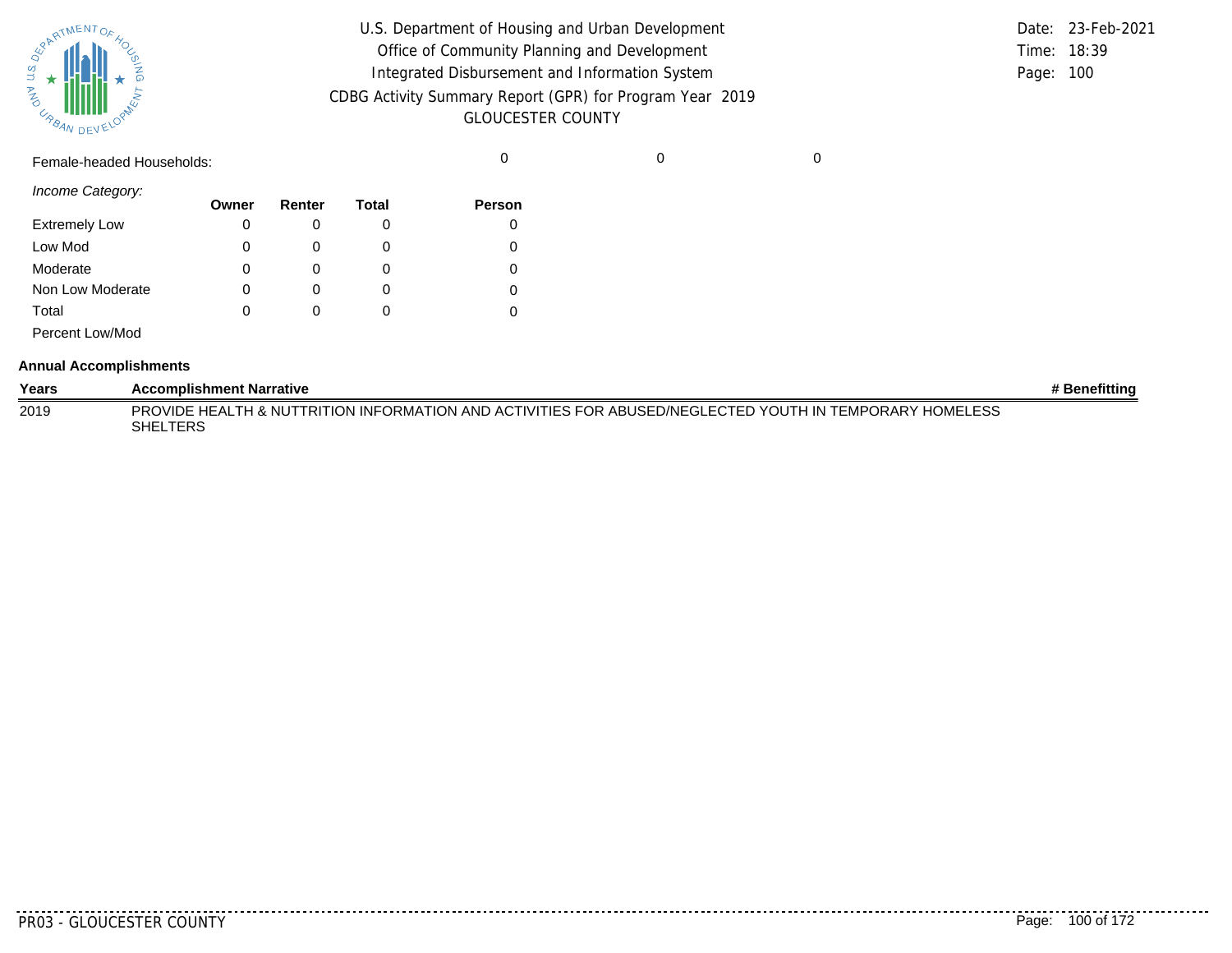| PARTMENTOR<br><b>DAY U.S.</b><br>URBAN.               | U.S. Department of Housing and Urban Development<br>Office of Community Planning and Development<br>Integrated Disbursement and Information System<br>CDBG Activity Summary Report (GPR) for Program Year 2019<br><b>GLOUCESTER COUNTY</b> |                                        |                                                                                                   |                     | Date: 23-Feb-2021<br>Time: 18:39<br>Page: 101 |
|-------------------------------------------------------|--------------------------------------------------------------------------------------------------------------------------------------------------------------------------------------------------------------------------------------------|----------------------------------------|---------------------------------------------------------------------------------------------------|---------------------|-----------------------------------------------|
| <b>PGM Year:</b><br>Project:<br><b>IDIS Activity:</b> | 2019<br>0018 - Robins' Nest - 2019<br>3042 - PUBLIC SERVICES/ROBINS NEST DANELLIE COUNSELING                                                                                                                                               |                                        |                                                                                                   |                     |                                               |
| Status:<br>Location:                                  | Open<br><b>Address Suppressed</b>                                                                                                                                                                                                          | Objective:<br>Outcome:<br>Matrix Code: | Create suitable living environments<br>Availability/accessibility<br>Mental Health Services (05O) | National Objective: | LMC.                                          |
|                                                       | Activity to prevent, prepare for, and respond to Coronavirus: No                                                                                                                                                                           |                                        |                                                                                                   |                     |                                               |

**Initial Funding Date:** 09/23/2019

#### **Description:**

# PROVIDE MENTAL HEALTH SERVICES FOR AT RISK YOUTH IN INCOME ELIGIBLE HOUSEHOLDS

# **Financing**

|              | Fund Type    | Grant Year | Grant       | <sup>⊏</sup> unded Amount | Drawn In Program Year | Drawn Thru Program Year |
|--------------|--------------|------------|-------------|---------------------------|-----------------------|-------------------------|
| <b>CDBG</b>  | EN           | 2019       | B19UC340109 | \$25,000.00               | \$0.00                | \$0.00                  |
| <b>Total</b> | <b>Total</b> |            |             | \$25,000.00               | \$0.00                | \$0.00                  |

# **Proposed Accomplishments**

People (General) : 35

## **Actual Accomplishments**

|                                                          | Owner |          | Renter |          | <b>Total</b> |          | Person   |          |
|----------------------------------------------------------|-------|----------|--------|----------|--------------|----------|----------|----------|
| Number assisted:                                         | Total | Hispanic | Total  | Hispanic | Total        | Hispanic | Total    | Hispanic |
| White:                                                   |       |          | 0      | 0        | $\Omega$     | $\Omega$ |          |          |
| <b>Black/African American:</b>                           |       | 0        | 0      | 0        | 0            |          | 0        |          |
| Asian:                                                   |       | Ω        | 0      | 0        | 0            |          |          |          |
| American Indian/Alaskan Native:                          |       | 0        | 0      | 0        | 0            | 0        | 0        |          |
| Native Hawaiian/Other Pacific Islander:                  |       | O        |        |          |              |          |          |          |
| American Indian/Alaskan Native & White:                  |       | 0        | 0      | 0        | 0            | 0        | 0        |          |
| Asian White:                                             |       |          |        | 0        |              |          |          |          |
| Black/African American & White:                          |       | Ω        |        | 0        |              |          |          |          |
| American Indian/Alaskan Native & Black/African American: |       | 0        | 0      | 0        | 0            | 0        | 0        |          |
| Other multi-racial:                                      |       |          | 0      | 0        |              |          |          |          |
| Asian/Pacific Islander:                                  |       |          |        | 0        |              |          | 0        |          |
| Hispanic:                                                |       | 0        | 0      | 0        | $\Omega$     | 0        | $\Omega$ |          |
| Total:                                                   |       | 0        | 0      | 0        | 0            | 0        | 0        |          |

 $\sim$   $\sim$   $\sim$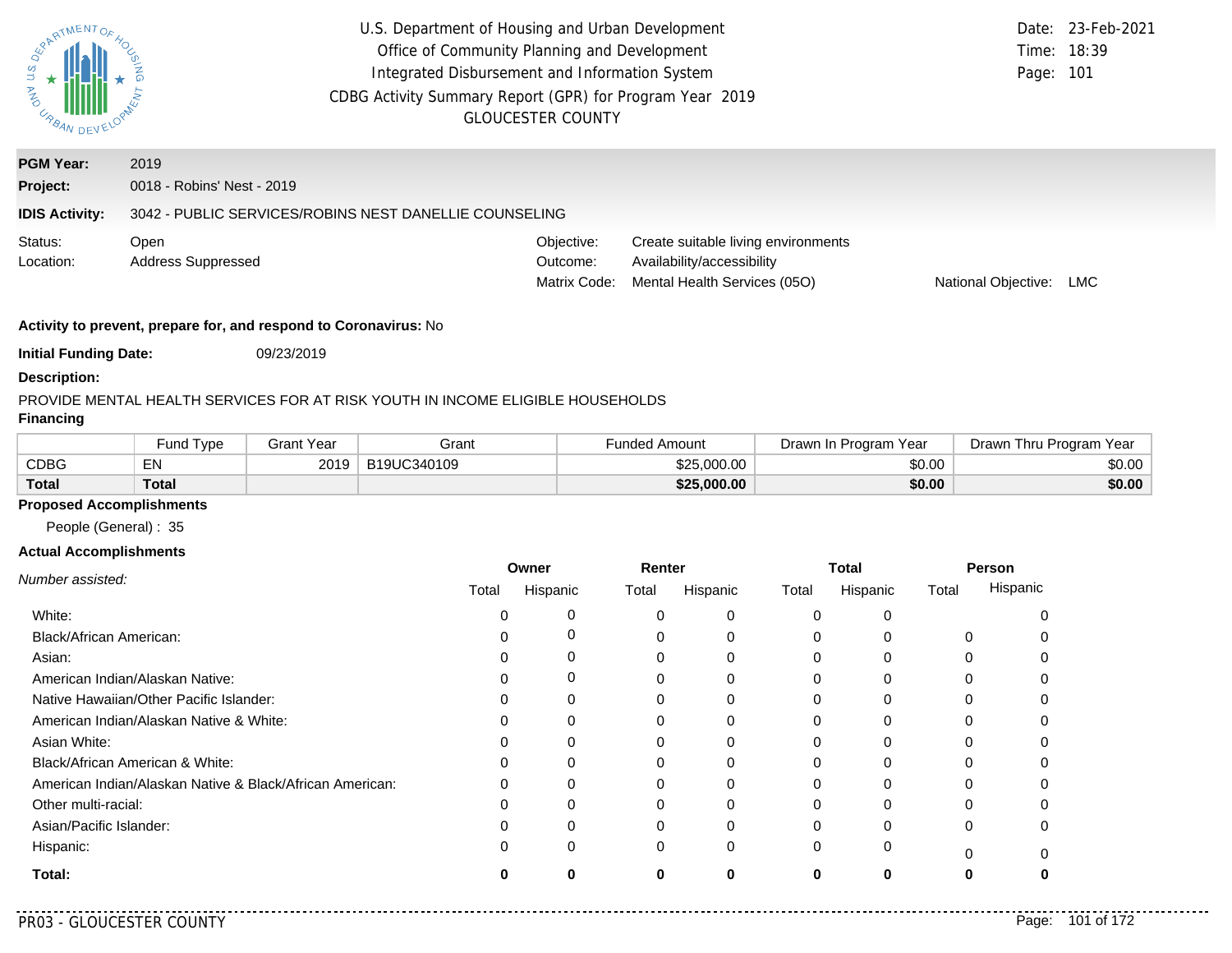|       | <b>REAL AVENTOF 40C</b> |  |
|-------|-------------------------|--|
| Ź     |                         |  |
| URBAN | DEVELOPAN               |  |

| U.S. Department of Housing and Urban Development         |             | Date: 23-Feb-2021 |
|----------------------------------------------------------|-------------|-------------------|
| Office of Community Planning and Development             | Time: 18:39 |                   |
| Integrated Disbursement and Information System           | Page: 102   |                   |
| CDBG Activity Summary Report (GPR) for Program Year 2019 |             |                   |
| <b>GLOUCESTER COUNTY</b>                                 |             |                   |

Female-headed Households: 0 0 0

*Income Category:*

| $111001110$ valugury. | Owner | Renter | Total | <b>Person</b> |
|-----------------------|-------|--------|-------|---------------|
| <b>Extremely Low</b>  | 0     |        |       |               |
| Low Mod               | 0     |        |       |               |
| Moderate              | 0     |        |       |               |
| Non Low Moderate      | 0     | 0      | O     |               |
| Total                 | 0     |        |       |               |
| Percent Low/Mod       |       |        |       |               |

#### **Annual Accomplishments**

| Years | <b>Accomplishment Narrative</b>                                                                                      | <b>Benefitting</b> |
|-------|----------------------------------------------------------------------------------------------------------------------|--------------------|
| 2019  | K YOUTH IN INCOME ELIGIBLE HOUSEHOLDS<br>EALTH SERVICES FOR AT<br><b>PROVIDE</b><br>' RISK<br>MENT<br>HEAL.<br>1 A I |                    |

--------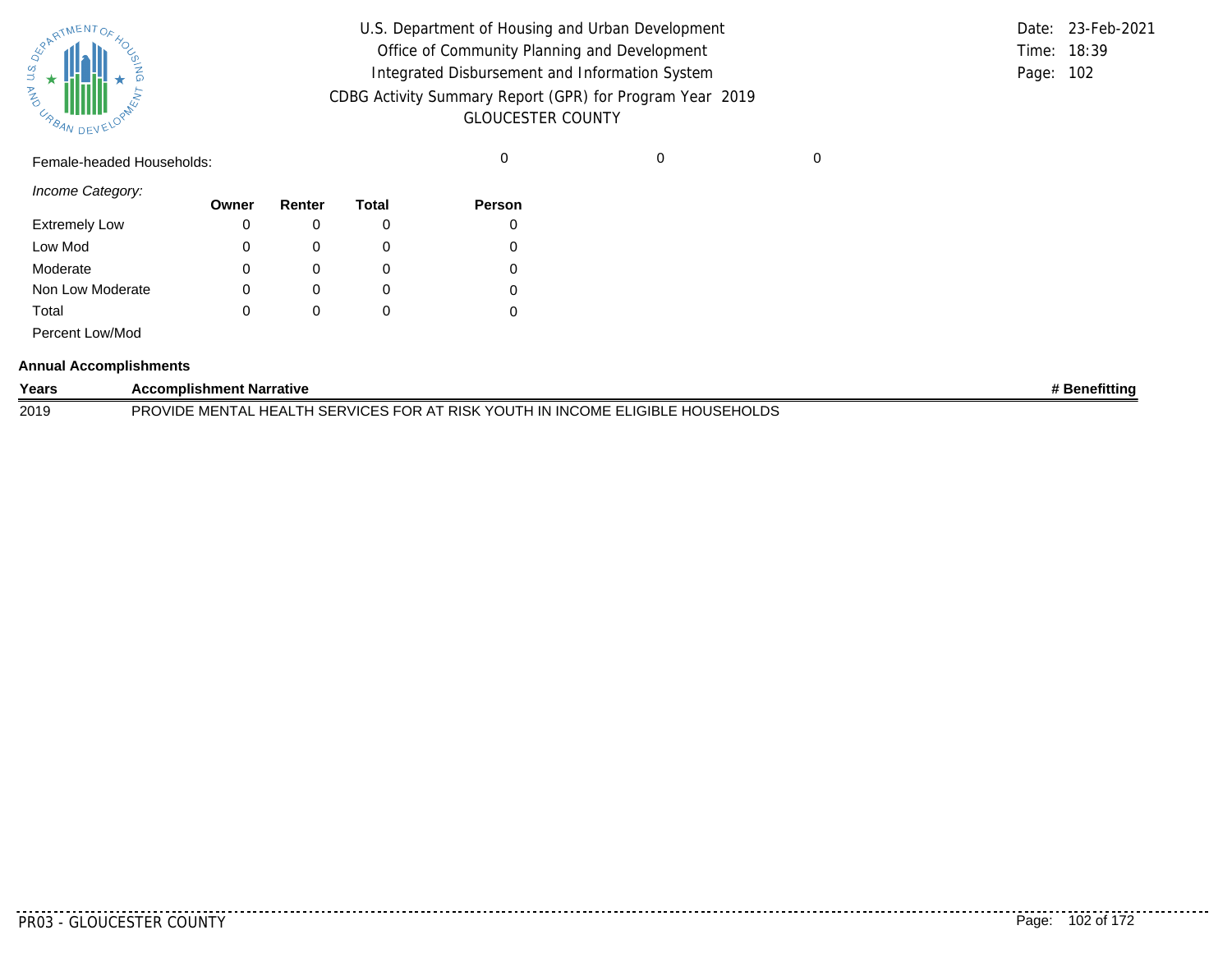| U.S.<br>AND URBA             | U.S. Department of Housing and Urban Development<br>Office of Community Planning and Development<br>Integrated Disbursement and Information System<br>CDBG Activity Summary Report (GPR) for Program Year 2019<br><b>GLOUCESTER COUNTY</b> | Page: 103                              | Date: 23-Feb-2021<br>Time: 18:39                                                               |                     |      |
|------------------------------|--------------------------------------------------------------------------------------------------------------------------------------------------------------------------------------------------------------------------------------------|----------------------------------------|------------------------------------------------------------------------------------------------|---------------------|------|
| <b>PGM Year:</b><br>Project: | 2019<br>0020 - Gateway Head Start - 2019                                                                                                                                                                                                   |                                        |                                                                                                |                     |      |
| <b>IDIS Activity:</b>        | 3043 - PUBLIC SERVICES/GATEWAY CAP HEADSTART                                                                                                                                                                                               |                                        |                                                                                                |                     |      |
| Status:<br>Location:         | Open<br><b>Address Suppressed</b>                                                                                                                                                                                                          | Objective:<br>Outcome:<br>Matrix Code: | Create suitable living environments<br>Availability/accessibility<br>Child Care Services (05L) | National Objective: | LMC. |

**Initial Funding Date:** 09/23/2019

#### **Description:**

### COSTS ASSOCIATED WITH CHILD CARE SERVICES FOR INCOME ELIGIBLE HOUSEHOLDS DURING SUMMER MONTHS

# **Financing**

|              | Fund Type | Grant Year | Grant       | Funded Amount | Drawn In Program Year | Yea<br>Drawn Thru Program |
|--------------|-----------|------------|-------------|---------------|-----------------------|---------------------------|
| <b>CDBG</b>  | EN        | 2019       | B19UC340109 | \$25,000.00   | \$0.00                | \$0.00                    |
| <b>Total</b> | Total     |            |             | \$25,000.00   | \$0.00                | \$0.00                    |

#### **Proposed Accomplishments**

People (General) : 68

#### **Actual Accomplishments**

|                                                          | Owner |          | Renter |          | Total    |              | Person |          |
|----------------------------------------------------------|-------|----------|--------|----------|----------|--------------|--------|----------|
| Number assisted:                                         | Total | Hispanic | Total  | Hispanic | Total    | Hispanic     | Total  | Hispanic |
| White:                                                   |       | 0        |        | 0        | $\Omega$ | 0            | 11     |          |
| Black/African American:                                  |       | 0        |        | $\Omega$ | $\Omega$ | 0            | 14     |          |
| Asian:                                                   |       | 0        |        | 0        | $\Omega$ | 0            | 0      |          |
| American Indian/Alaskan Native:                          |       | 0        |        | $\Omega$ | $\Omega$ | $\Omega$     | 0      |          |
| Native Hawaiian/Other Pacific Islander:                  |       | $\Omega$ |        |          | 0        |              |        |          |
| American Indian/Alaskan Native & White:                  |       | 0        |        | 0        | $\Omega$ | 0            | 0      |          |
| Asian White:                                             |       | 0        |        |          | 0        |              |        |          |
| Black/African American & White:                          |       | 0        |        |          | 0        |              |        |          |
| American Indian/Alaskan Native & Black/African American: |       | $\Omega$ |        | ∩        | $\Omega$ | <sup>0</sup> | ŋ      |          |
| Other multi-racial:                                      |       | 0        |        |          | 0        |              |        |          |
| Asian/Pacific Islander:                                  |       | 0        |        | $\Omega$ | $\Omega$ |              | 0      |          |
| Hispanic:                                                |       | $\Omega$ | 0      | 0        | $\Omega$ | 0            | 0      |          |
| Total:                                                   |       | ŋ        | ŋ      | 0        | 0        | $\mathbf{0}$ | 35     |          |

. . . . .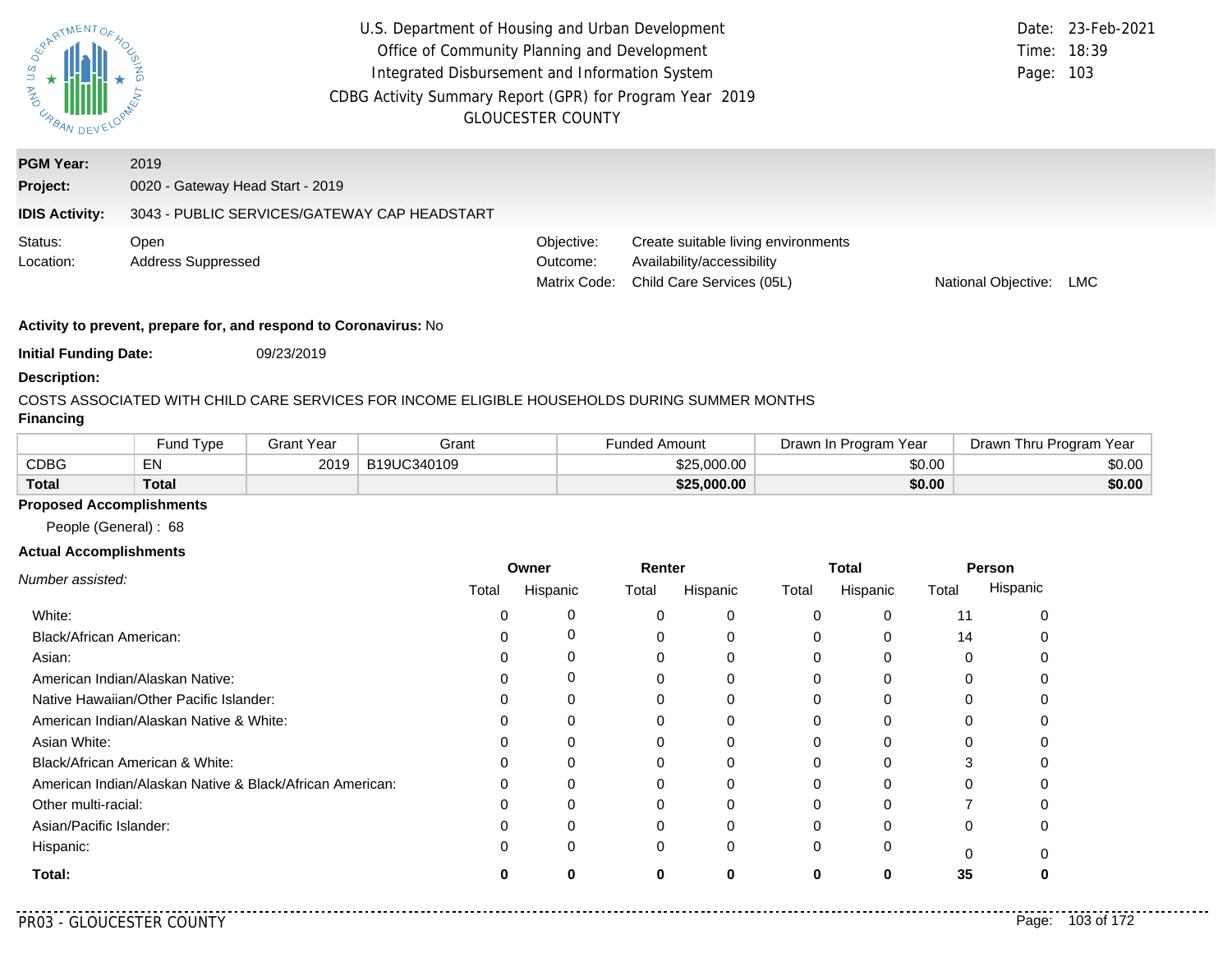| SURATMENTOFAOL    |           |  |
|-------------------|-----------|--|
| S.T<br><b>MAG</b> |           |  |
| URBAN             | DEVELOPAN |  |

| U.S. Department of Housing and Urban Development         |           | Date: 23-Feb-2021 |
|----------------------------------------------------------|-----------|-------------------|
| Office of Community Planning and Development             |           | Time: 18:39       |
| Integrated Disbursement and Information System           | Page: 104 |                   |
| CDBG Activity Summary Report (GPR) for Program Year 2019 |           |                   |
| <b>GLOUCESTER COUNTY</b>                                 |           |                   |

Female-headed Households: 0 0 0

*Income Category:*

|                      | Owner | Renter       | Total    | <b>Person</b> |
|----------------------|-------|--------------|----------|---------------|
| <b>Extremely Low</b> | 0     |              | 0        | 35            |
| Low Mod              | 0     |              | O        |               |
| Moderate             | 0     |              | O        |               |
| Non Low Moderate     | 0     |              | O        |               |
| Total                | 0     | $\mathbf{0}$ | $\Omega$ | 35            |
| Percent Low/Mod      |       |              |          | 100.0%        |

#### **Annual Accomplishments**

| Years | <b>Accomplishment Narrative</b>                                                               | ⊧ Benefittino |
|-------|-----------------------------------------------------------------------------------------------|---------------|
| 2019  | COSTS ASSOCIATED WITH CHILD CARE SERVICES FOR INCOME ELIGIBLE HOUSEHOLDS DURING SUMMER MONTHS |               |

. . . . . . . .

........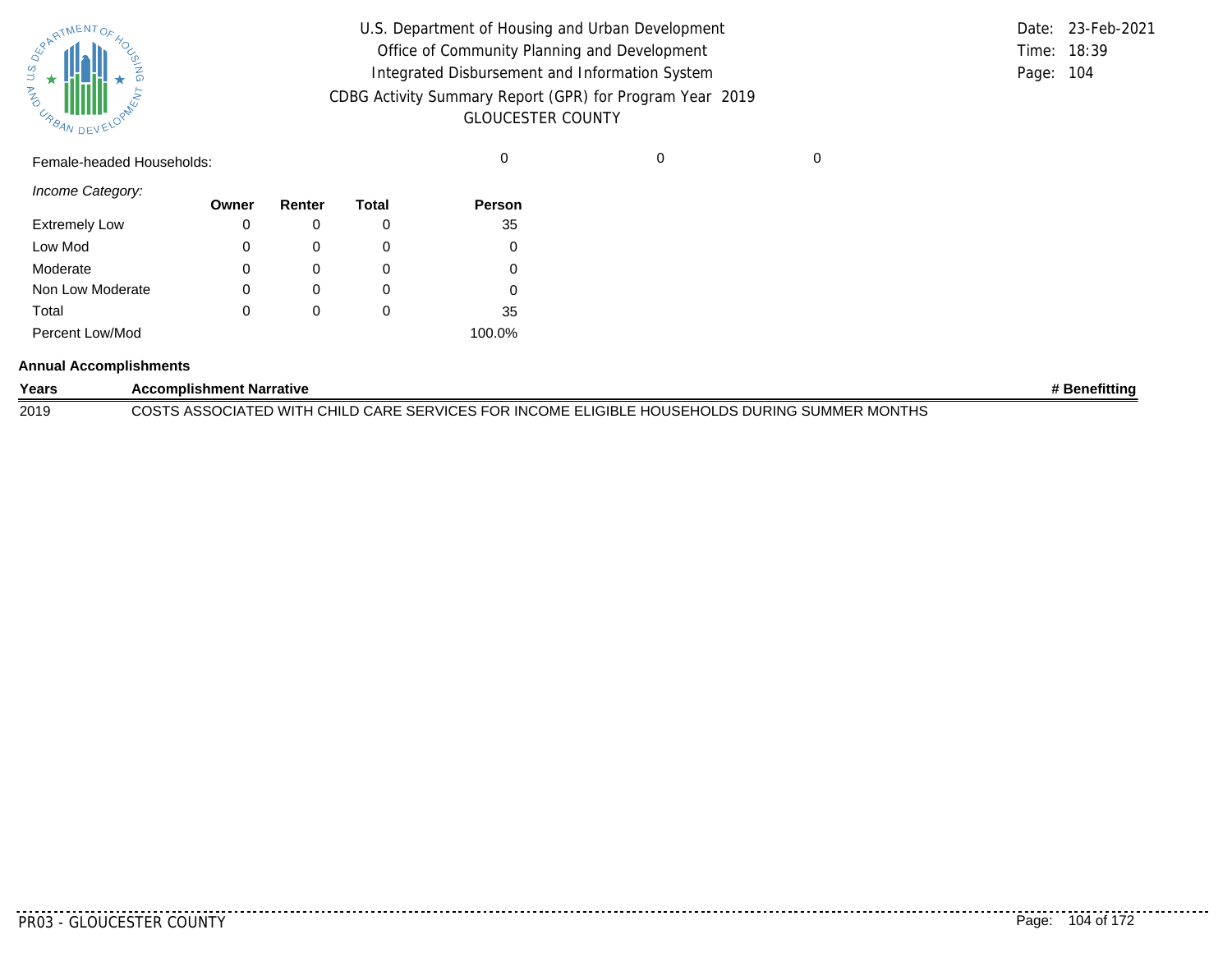| PARTMENTOR,<br>$\begin{array}{c}\n\downarrow \\ \downarrow \\ \downarrow \\ \downarrow \\ \hline\n\end{array}$ |                                                                                 | U.S. Department of Housing and Urban Development<br>Office of Community Planning and Development<br>Integrated Disbursement and Information System<br>CDBG Activity Summary Report (GPR) for Program Year 2019<br><b>GLOUCESTER COUNTY</b> |                                                                                                |                     | Date: 23-Feb-2021<br>Time: 18:39<br>Page: 105 |
|----------------------------------------------------------------------------------------------------------------|---------------------------------------------------------------------------------|--------------------------------------------------------------------------------------------------------------------------------------------------------------------------------------------------------------------------------------------|------------------------------------------------------------------------------------------------|---------------------|-----------------------------------------------|
| <b>PGM Year:</b><br>Project:<br><b>IDIS Activity:</b>                                                          | 2019<br>0015 - Joseph's House<br>3044 - PUBLIC SERVICES/JOSEPHS HOUSE OF CAMDEN |                                                                                                                                                                                                                                            |                                                                                                |                     |                                               |
| Status:<br>Location:                                                                                           | Completed 11/1/2020 12:00:00 AM<br><b>Address Suppressed</b>                    | Objective:<br>Outcome:<br>Matrix Code:                                                                                                                                                                                                     | Create suitable living environments<br>Availability/accessibility<br>Employment Training (05H) | National Objective: | <b>LMC</b>                                    |
| <b>Initial Funding Date:</b>                                                                                   | Activity to prevent, prepare for, and respond to Coronavirus: No<br>09/23/2019  |                                                                                                                                                                                                                                            |                                                                                                |                     |                                               |

#### **Description:**

Assistance to increase self-sufficiency, including literacy, independent living skills,and job training.

### **Financing**

|              | Fund Type | Grant Year | Grant       | Funded Amount | Program Year<br><i>D</i> rawn In∶ | Drawn Thru Program Year |
|--------------|-----------|------------|-------------|---------------|-----------------------------------|-------------------------|
| <b>CDBG</b>  | EN        | 2019       | B19UC340109 | \$25.000.00   | \$25,000,00                       | \$25,000,00             |
| <b>Total</b> | Total     |            |             | \$25,000.00   | \$25,000.00                       | \$25,000.00             |

# **Proposed Accomplishments**

People (General) : 100

|                                                          | Owner |          | Renter |          | Total    |          | Person   |          |
|----------------------------------------------------------|-------|----------|--------|----------|----------|----------|----------|----------|
| Number assisted:                                         | Total | Hispanic | Total  | Hispanic | Total    | Hispanic | Total    | Hispanic |
| White:                                                   |       | C        | 0      | 0        | $\Omega$ | $\Omega$ | 48       |          |
| Black/African American:                                  |       | C        |        | 0        | 0        | $\Omega$ | 116      | 10       |
| Asian:                                                   |       |          |        | 0        | 0        | 0        | 0        |          |
| American Indian/Alaskan Native:                          |       | 0        |        | 0        | 0        | 0        | 0        |          |
| Native Hawaiian/Other Pacific Islander:                  |       |          |        |          |          | $\Omega$ | っ        |          |
| American Indian/Alaskan Native & White:                  |       | 0        | 0      | 0        | $\Omega$ | $\Omega$ | 0        |          |
| Asian White:                                             |       |          |        | O        |          | $\Omega$ | O        |          |
| Black/African American & White:                          |       | 0        |        | 0        | 0        | 0        | 0        |          |
| American Indian/Alaskan Native & Black/African American: |       | $\Omega$ |        | 0        | 0        | $\Omega$ |          |          |
| Other multi-racial:                                      |       |          |        |          |          | $\Omega$ |          |          |
| Asian/Pacific Islander:                                  |       | $\Omega$ | 0      | 0        | $\Omega$ | $\Omega$ | 0        |          |
| Hispanic:                                                |       | 0        | 0      | 0        | $\Omega$ | 0        | $\Omega$ |          |
| Total:                                                   |       | $\Omega$ | Λ      | ŋ        | 0        | 0        | 167      | 10       |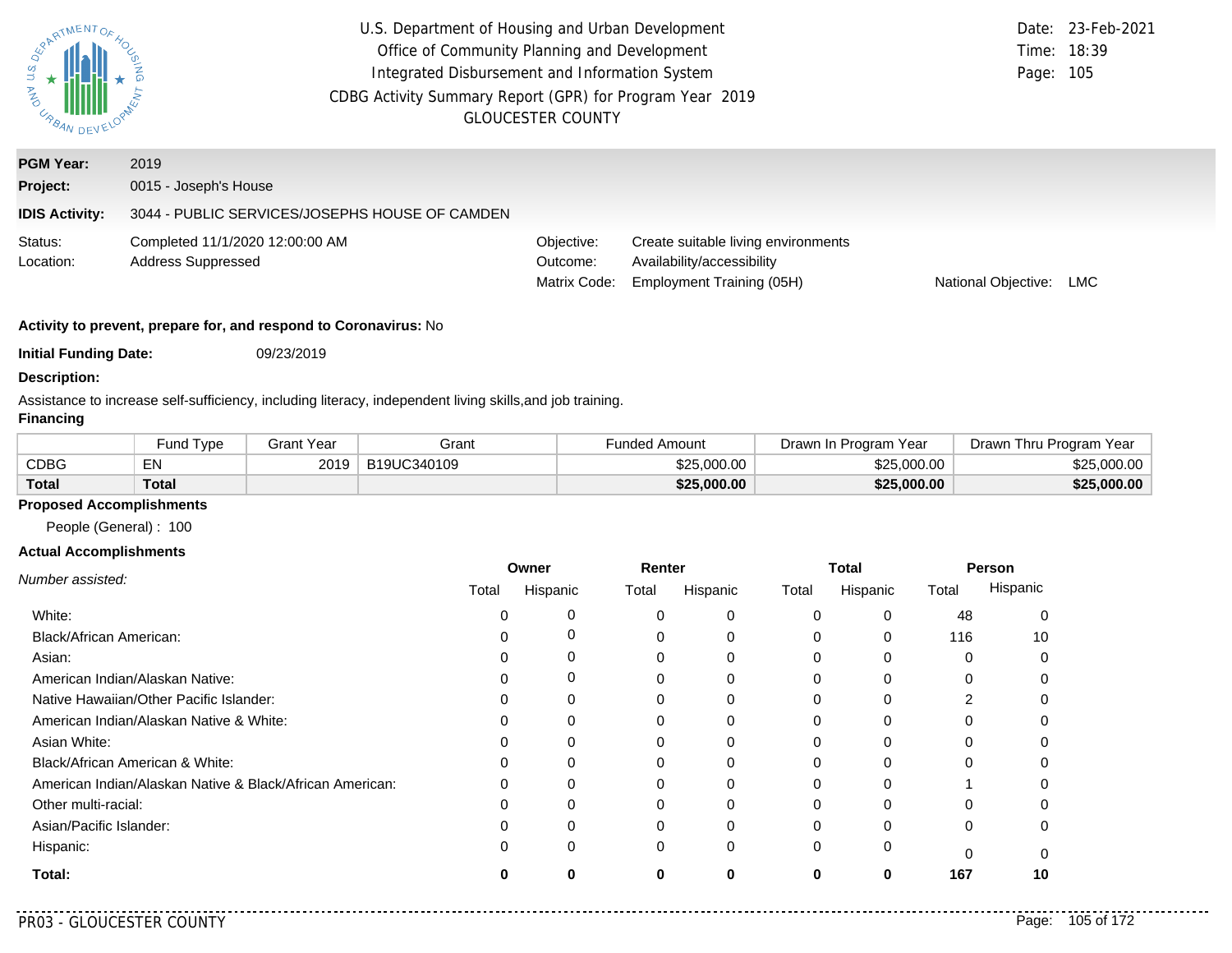| SURATMENTOFAOL    |           |  |
|-------------------|-----------|--|
| S.T<br><b>MAG</b> |           |  |
| URBAN             | DEVELOPAN |  |

| U.S. Department of Housing and Urban Development         |           | Date: 23-Feb-2021 |
|----------------------------------------------------------|-----------|-------------------|
| Office of Community Planning and Development             |           | Time: 18:39       |
| Integrated Disbursement and Information System           | Page: 106 |                   |
| CDBG Activity Summary Report (GPR) for Program Year 2019 |           |                   |
| <b>GLOUCESTER COUNTY</b>                                 |           |                   |

Female-headed Households: 0 0 0

*Income Category:*

|                      | Owner | Renter       | Total | <b>Person</b> |
|----------------------|-------|--------------|-------|---------------|
| <b>Extremely Low</b> | 0     |              | 0     | 167           |
| Low Mod              | 0     | O            | O     |               |
| Moderate             | 0     |              |       |               |
| Non Low Moderate     | 0     |              | 0     |               |
| Total                | 0     | $\mathbf{0}$ | Ω     | 167           |
| Percent Low/Mod      |       |              |       | 100.0%        |

#### **Annual Accomplishments**

| Years | <b>Accomplishment Narrative</b>                                                                                                    | ıefittinc |
|-------|------------------------------------------------------------------------------------------------------------------------------------|-----------|
| 2019  | <br>o increase selt-sufficiency.<br>. includina literacv.<br>, independent living skills,and i<br>l iob training.<br>Assistance to |           |

. . . . . . . . .

........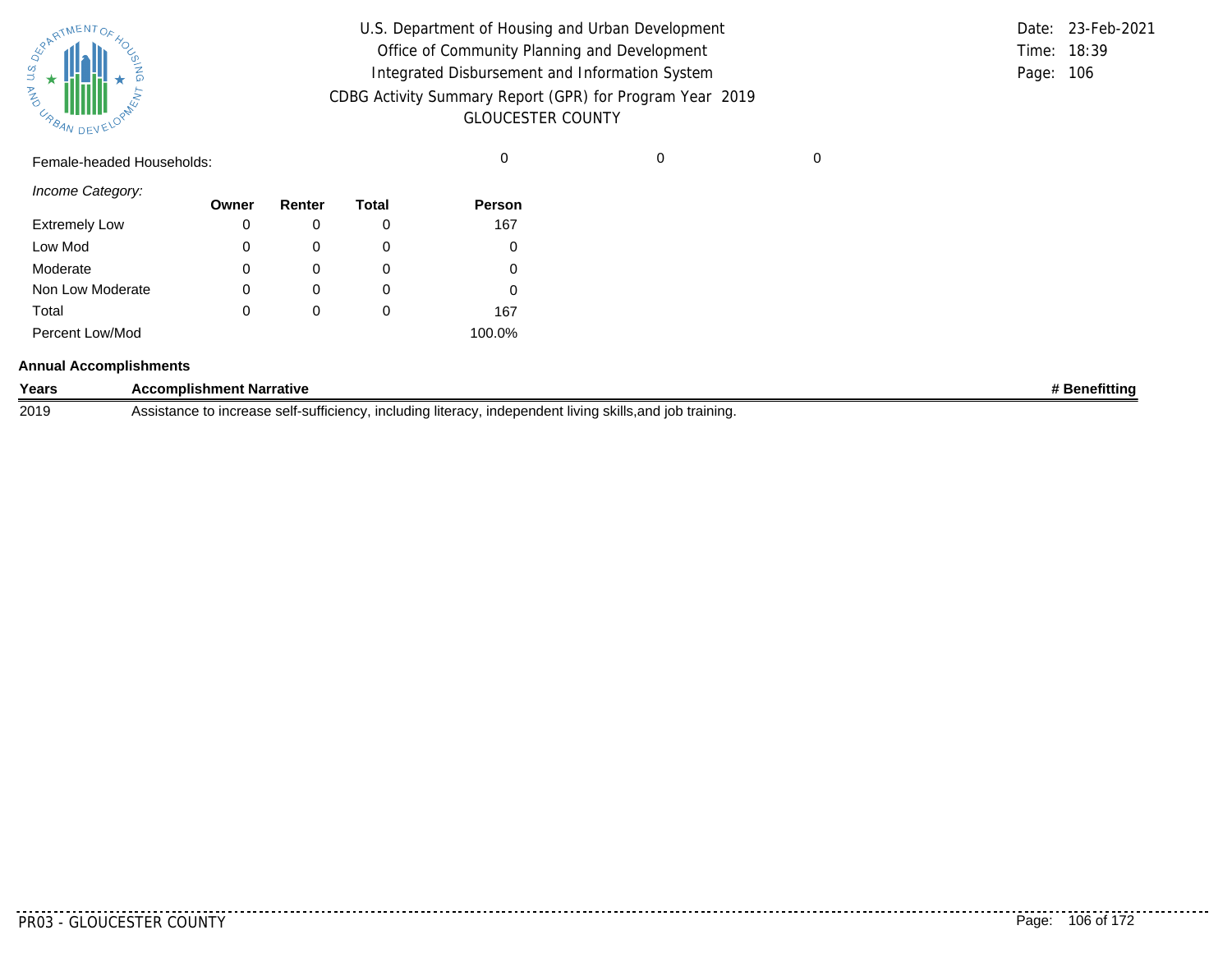| ARTMENTOS                                                                                                                     | U.S. Department of Housing and Urban Development<br>Office of Community Planning and Development<br>Integrated Disbursement and Information System<br>CDBG Activity Summary Report (GPR) for Program Year 2019<br><b>GLOUCESTER COUNTY</b> |                   |                                                  |                                                                                                                                                                                                              |                      |                       | Date:<br>Time:<br>Page: | 23-Feb-2021<br>18:39<br>107 |
|-------------------------------------------------------------------------------------------------------------------------------|--------------------------------------------------------------------------------------------------------------------------------------------------------------------------------------------------------------------------------------------|-------------------|--------------------------------------------------|--------------------------------------------------------------------------------------------------------------------------------------------------------------------------------------------------------------|----------------------|-----------------------|-------------------------|-----------------------------|
| <b>PGM Year:</b>                                                                                                              | 2019                                                                                                                                                                                                                                       |                   |                                                  |                                                                                                                                                                                                              |                      |                       |                         |                             |
| Project:                                                                                                                      | 0016 - Volunteers of America - Corbett House                                                                                                                                                                                               |                   |                                                  |                                                                                                                                                                                                              |                      |                       |                         |                             |
| <b>IDIS Activity:</b>                                                                                                         |                                                                                                                                                                                                                                            |                   | 3045 - PUBLIC SERVICES/VOA ELEANOR CORBETT HOUSE |                                                                                                                                                                                                              |                      |                       |                         |                             |
| Status:<br>Open<br><b>Address Suppressed</b><br>Location:<br>Activity to prevent, prepare for, and respond to Coronavirus: No |                                                                                                                                                                                                                                            |                   | Objective:<br>Outcome:<br>Matrix Code:           | Create suitable living environments<br>Availability/accessibility<br>Services for victims of domestic<br>National Objective:<br><b>LMC</b><br>violence, dating violence, sexual<br>assault or stalking (05G) |                      |                       |                         |                             |
| <b>Initial Funding Date:</b>                                                                                                  |                                                                                                                                                                                                                                            | 09/23/2019        |                                                  |                                                                                                                                                                                                              |                      |                       |                         |                             |
| <b>Description:</b><br><b>Financing</b>                                                                                       | Shelter and social services for homeless mothers and children                                                                                                                                                                              |                   |                                                  |                                                                                                                                                                                                              |                      |                       |                         |                             |
|                                                                                                                               | Fund Type                                                                                                                                                                                                                                  | <b>Grant Year</b> | Grant                                            |                                                                                                                                                                                                              | <b>Funded Amount</b> | Drawn In Program Year | Drawn Thru Program Year |                             |
| <b>CDBG</b>                                                                                                                   | <b>EN</b>                                                                                                                                                                                                                                  | 2019              | B19UC340109                                      |                                                                                                                                                                                                              | \$35,000.00          | \$17,093.50           |                         | \$17,093.50                 |
| <b>Total</b>                                                                                                                  | <b>Total</b>                                                                                                                                                                                                                               |                   |                                                  |                                                                                                                                                                                                              | \$35,000.00          | \$17,093.50           |                         | \$17,093.50                 |
| <b>Proposed Accomplishments</b><br>People (General): 15                                                                       |                                                                                                                                                                                                                                            |                   |                                                  |                                                                                                                                                                                                              |                      |                       |                         |                             |

|                                                          |       | Owner    | Renter |          |          | Total    |       | <b>Person</b> |  |
|----------------------------------------------------------|-------|----------|--------|----------|----------|----------|-------|---------------|--|
| Number assisted:                                         | Total | Hispanic | Total  | Hispanic | Total    | Hispanic | Total | Hispanic      |  |
| White:                                                   |       |          |        |          | 0        | C        |       |               |  |
| <b>Black/African American:</b>                           |       |          | 0      |          | 0        |          |       |               |  |
| Asian:                                                   |       |          | 0      |          | 0        | 0        | 0     |               |  |
| American Indian/Alaskan Native:                          |       |          |        |          | 0        | $\Omega$ |       |               |  |
| Native Hawaiian/Other Pacific Islander:                  |       |          |        |          | 0        |          |       |               |  |
| American Indian/Alaskan Native & White:                  |       | 0        | 0      |          | $\Omega$ | $\Omega$ |       |               |  |
| Asian White:                                             |       |          |        |          | 0        |          |       |               |  |
| Black/African American & White:                          |       |          |        |          | 0        |          |       |               |  |
| American Indian/Alaskan Native & Black/African American: |       | 0        | 0      |          | $\Omega$ | $\Omega$ |       |               |  |
| Other multi-racial:                                      |       |          |        |          | 0        |          |       |               |  |
| Asian/Pacific Islander:                                  |       |          | 0      |          | 0        | 0        | 0     |               |  |
| Hispanic:                                                |       |          | 0      | 0        | 0        | $\Omega$ | 0     |               |  |
| Total:                                                   |       |          | 0      | 0        | ŋ        | 0        | 0     |               |  |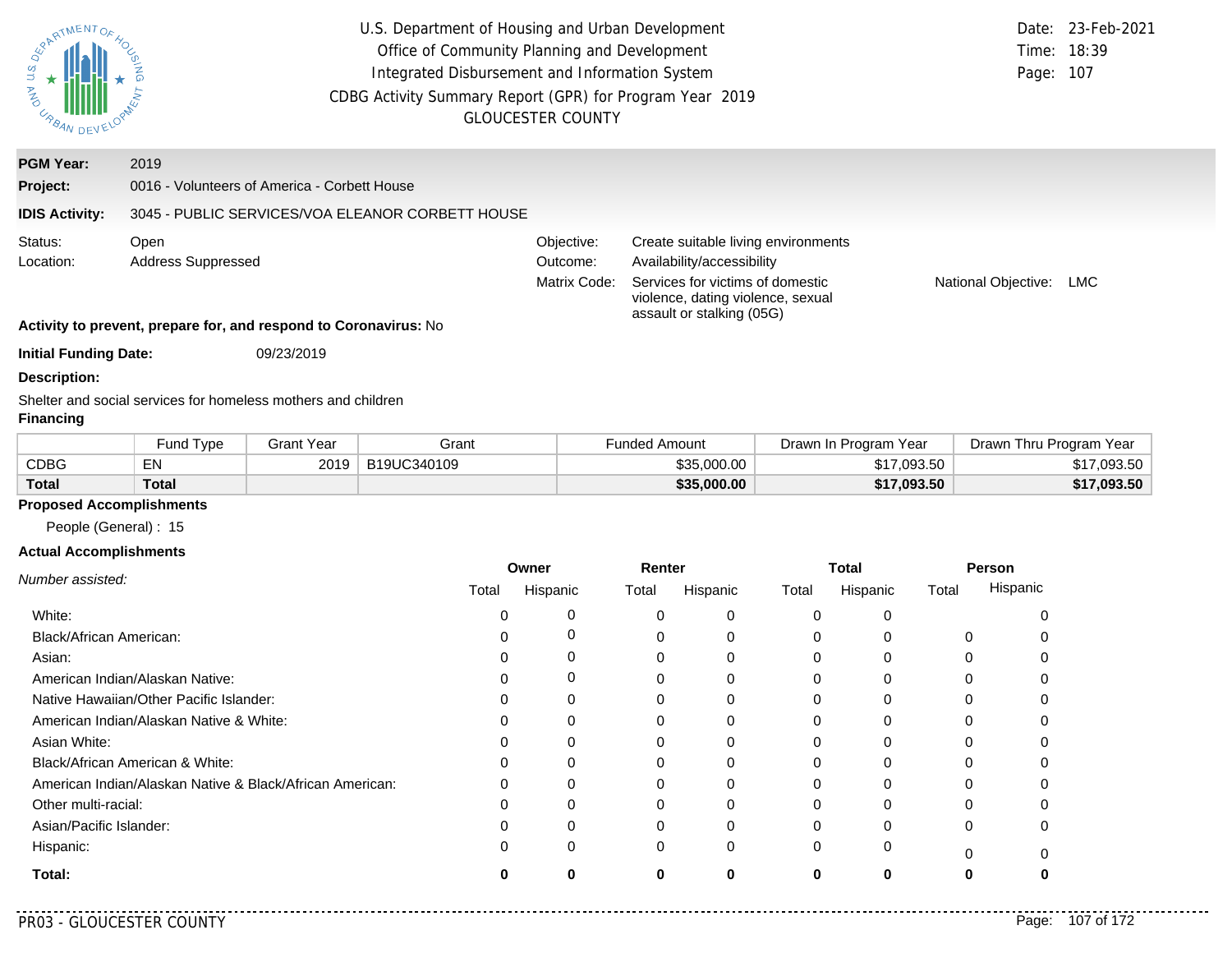|       | <b>REAL AVENTOF 40C</b> |           |
|-------|-------------------------|-----------|
| Ź     |                         |           |
| URBAN |                         | DEVELOPAN |

| U.S. Department of Housing and Urban Development         |           | Date: 23-Feb-2021 |
|----------------------------------------------------------|-----------|-------------------|
| Office of Community Planning and Development             |           | Time: 18:39       |
| Integrated Disbursement and Information System           | Page: 108 |                   |
| CDBG Activity Summary Report (GPR) for Program Year 2019 |           |                   |
| <b>GLOUCESTER COUNTY</b>                                 |           |                   |

Female-headed Households: 0 0 0

*Income Category:*

|                      | Owner | Renter | Total | Person   |
|----------------------|-------|--------|-------|----------|
| <b>Extremely Low</b> |       |        | O     |          |
| Low Mod              | 0     |        | O     | 0        |
| Moderate             | 0     |        | 0     | 0        |
| Non Low Moderate     | 0     |        | O     | $\Omega$ |
| Total                | 0     |        | O     |          |
| Percent Low/Mod      |       |        |       |          |

#### **Annual Accomplishments**

| Years | <b>Accomplishment Narrative</b>                                                             | netittinc |
|-------|---------------------------------------------------------------------------------------------|-----------|
| 2019  | .<br>Shelter and<br>mothers<br>children<br>rs and<br>services<br>nomeless<br>⊸∪cial °⊆<br>. |           |

. . . . . . . .

........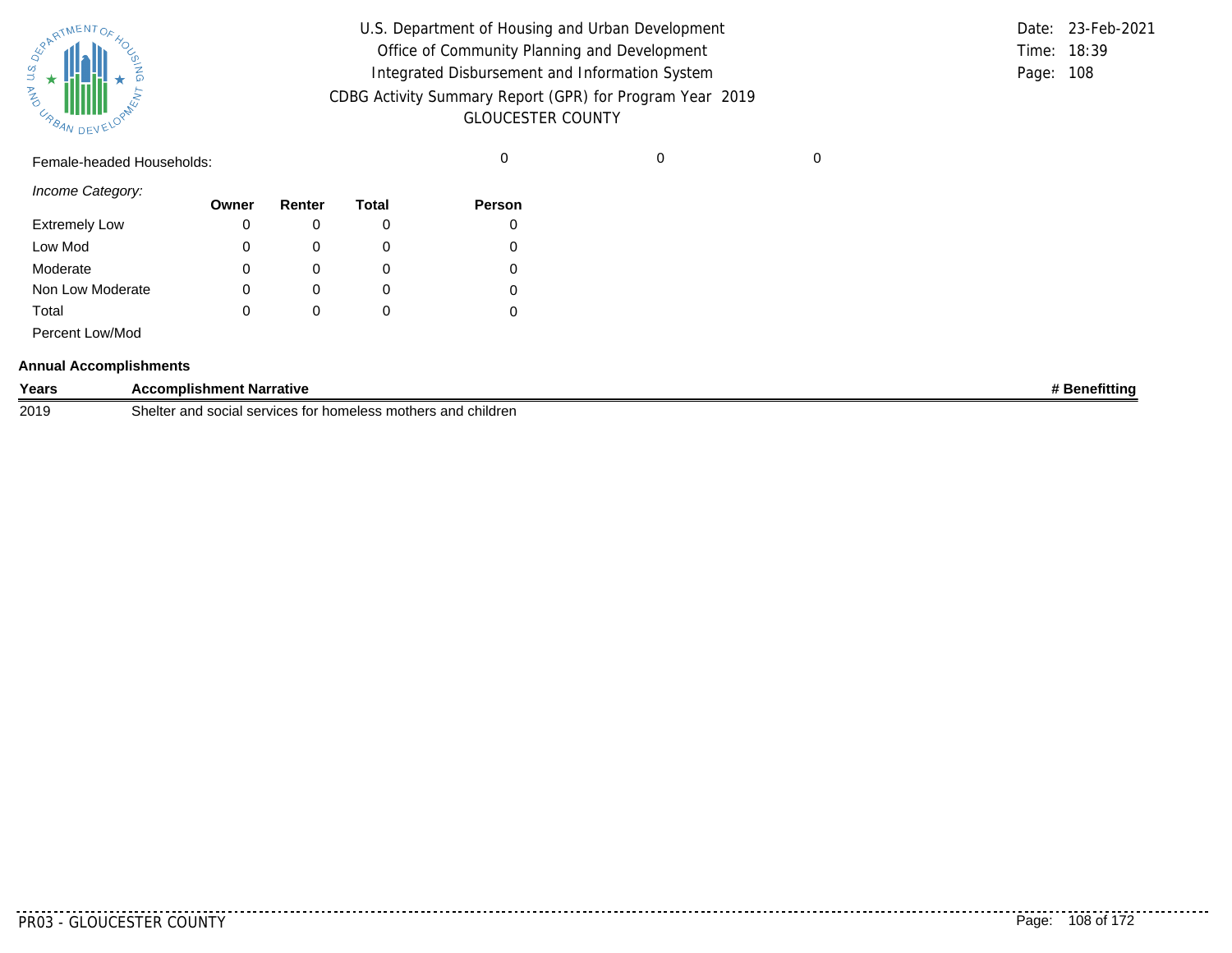| <b>SEARTMENT</b><br><b>UNBAN DEVELOY</b>                    | U.S. Department of Housing and Urban Development<br>Office of Community Planning and Development<br>Integrated Disbursement and Information System<br>CDBG Activity Summary Report (GPR) for Program Year 2019<br><b>GLOUCESTER COUNTY</b> |                   |                                                             |                                        |                                                                                                | Page: 109             | Date: 23-Feb-2021<br>Time: 18:39 |               |
|-------------------------------------------------------------|--------------------------------------------------------------------------------------------------------------------------------------------------------------------------------------------------------------------------------------------|-------------------|-------------------------------------------------------------|----------------------------------------|------------------------------------------------------------------------------------------------|-----------------------|----------------------------------|---------------|
| <b>PGM Year:</b>                                            | 2019                                                                                                                                                                                                                                       |                   |                                                             |                                        |                                                                                                |                       |                                  |               |
| Project:                                                    | 0002 - Clayton Street Reconstruction - 2019                                                                                                                                                                                                |                   |                                                             |                                        |                                                                                                |                       |                                  |               |
| <b>IDIS Activity:</b>                                       |                                                                                                                                                                                                                                            |                   | 3048 - PUBLIC FACILITIES/CLAYTON/N GREENE ST RECONSTRUCTION |                                        |                                                                                                |                       |                                  |               |
| Status:<br>Location:                                        | Completed 9/30/2020 12:00:00 AM<br><b>Address Suppressed</b>                                                                                                                                                                               |                   |                                                             | Objective:<br>Outcome:<br>Matrix Code: | Create suitable living environments<br>Availability/accessibility<br>Street Improvements (03K) |                       | National Objective: LMA          |               |
|                                                             | Activity to prevent, prepare for, and respond to Coronavirus: No                                                                                                                                                                           |                   |                                                             |                                        |                                                                                                |                       |                                  |               |
| <b>Initial Funding Date:</b>                                |                                                                                                                                                                                                                                            | 05/08/2020        |                                                             |                                        |                                                                                                |                       |                                  |               |
| <b>Description:</b>                                         |                                                                                                                                                                                                                                            |                   |                                                             |                                        |                                                                                                |                       |                                  |               |
| Reconstruction of N.<br>Clayton19-09204<br><b>Financing</b> | Green including drainage improvements from Academy to E.                                                                                                                                                                                   |                   |                                                             |                                        |                                                                                                |                       |                                  |               |
|                                                             | Fund Type                                                                                                                                                                                                                                  | <b>Grant Year</b> | Grant                                                       |                                        | <b>Funded Amount</b>                                                                           | Drawn In Program Year | Drawn Thru Program Year          |               |
| <b>CDBG</b>                                                 | EN                                                                                                                                                                                                                                         | 2019              | B19UC340109                                                 |                                        | \$1,391.05                                                                                     | \$1,391.05            |                                  | \$1,391.05    |
|                                                             | PI                                                                                                                                                                                                                                         |                   |                                                             |                                        | \$48,608.95                                                                                    | \$48,608.95           |                                  | \$48,608.95   |
| <b>Total</b>                                                | <b>Total</b>                                                                                                                                                                                                                               |                   |                                                             |                                        | \$50,000.00                                                                                    | \$50,000.00           |                                  | \$50,000.00   |
| <b>Proposed Accomplishments</b><br>People (General): 300    | Total Population in Service Area: 585<br>Census Tract Percent Low / Mod: 53.85                                                                                                                                                             |                   |                                                             |                                        |                                                                                                |                       |                                  |               |
| <b>Annual Accomplishments</b><br>Years                      | <b>Accomplishment Narrative</b>                                                                                                                                                                                                            |                   |                                                             |                                        |                                                                                                |                       |                                  | # Benefitting |
|                                                             |                                                                                                                                                                                                                                            |                   |                                                             |                                        |                                                                                                |                       |                                  |               |

2019 Reconstruction of N. Green including drainage improvements from Academy to E. Clayton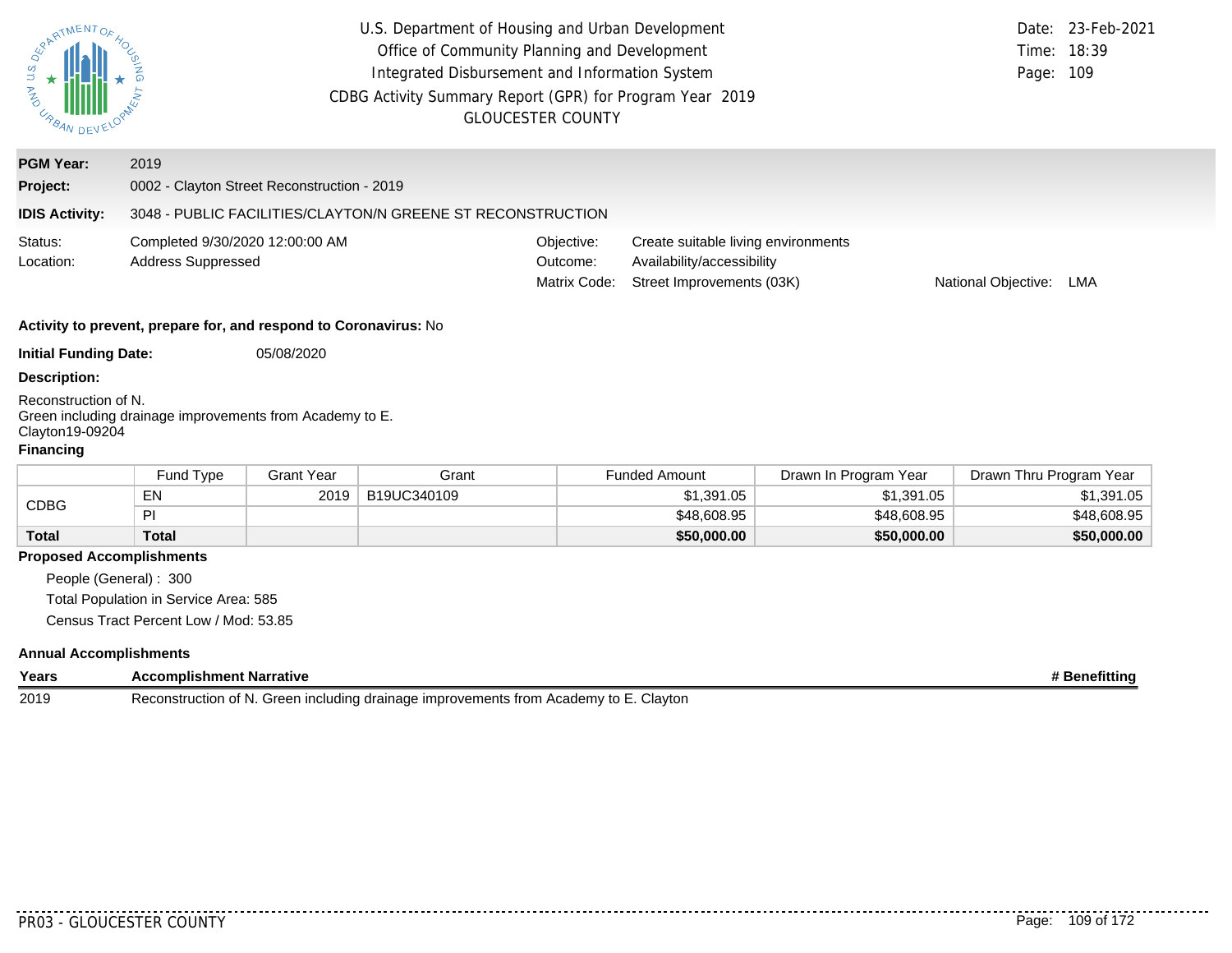| ERARTMENTOS<br>JNY U.S.<br>URBAN DEV | U.S. Department of Housing and Urban Development<br>Office of Community Planning and Development<br>Integrated Disbursement and Information System<br>CDBG Activity Summary Report (GPR) for Program Year 2019<br><b>GLOUCESTER COUNTY</b> | Date:<br>Time:<br>Page:                | 23-Feb-2021<br>18:39<br>110                                                                    |                     |     |  |
|--------------------------------------|--------------------------------------------------------------------------------------------------------------------------------------------------------------------------------------------------------------------------------------------|----------------------------------------|------------------------------------------------------------------------------------------------|---------------------|-----|--|
| <b>PGM Year:</b>                     | 2019                                                                                                                                                                                                                                       |                                        |                                                                                                |                     |     |  |
| Project:                             | 0008 - Deptford Street Reconstruction - 2019                                                                                                                                                                                               |                                        |                                                                                                |                     |     |  |
| <b>IDIS Activity:</b>                | 3049 - PUBLIC FACILITIES/DEPTFORD/KNOLLWOOD RECONSTRUCTION                                                                                                                                                                                 |                                        |                                                                                                |                     |     |  |
| Status:<br>Location:                 | Open<br>Address Suppressed                                                                                                                                                                                                                 | Objective:<br>Outcome:<br>Matrix Code: | Create suitable living environments<br>Availability/accessibility<br>Street Improvements (03K) | National Objective: | LMA |  |
|                                      | Activity to prevent, prepare for, and respond to Coronavirus: No                                                                                                                                                                           |                                        |                                                                                                |                     |     |  |
| <b>Initial Funding Date:</b>         | 05/08/2020                                                                                                                                                                                                                                 |                                        |                                                                                                |                     |     |  |
| <b>Description:</b>                  |                                                                                                                                                                                                                                            |                                        |                                                                                                |                     |     |  |
| Financing                            | Reconstruction of Knollwood Ave from Pinecrest to Lakebridge                                                                                                                                                                               |                                        |                                                                                                |                     |     |  |

|              | ' Tvpe<br>Fund | <b>Grant Year</b> | Grant       | Funded Amount | Drawn In Program Year | Drawn Thru Program Year |
|--------------|----------------|-------------------|-------------|---------------|-----------------------|-------------------------|
| CDBG         | EΝ<br>⊷        | 2019              | B19UC340109 | \$50,000,00   | \$0.00                | \$0.00                  |
| <b>Total</b> | <b>Total</b>   |                   |             | \$50,000.00   | \$0.00                | \$0.00                  |

# **Proposed Accomplishments**

People (General) : 350 Total Population in Service Area: 1,795 Census Tract Percent Low / Mod: 50.14

## **Annual Accomplishments**

No data returned for this view. This might be because the applied filter excludes all data.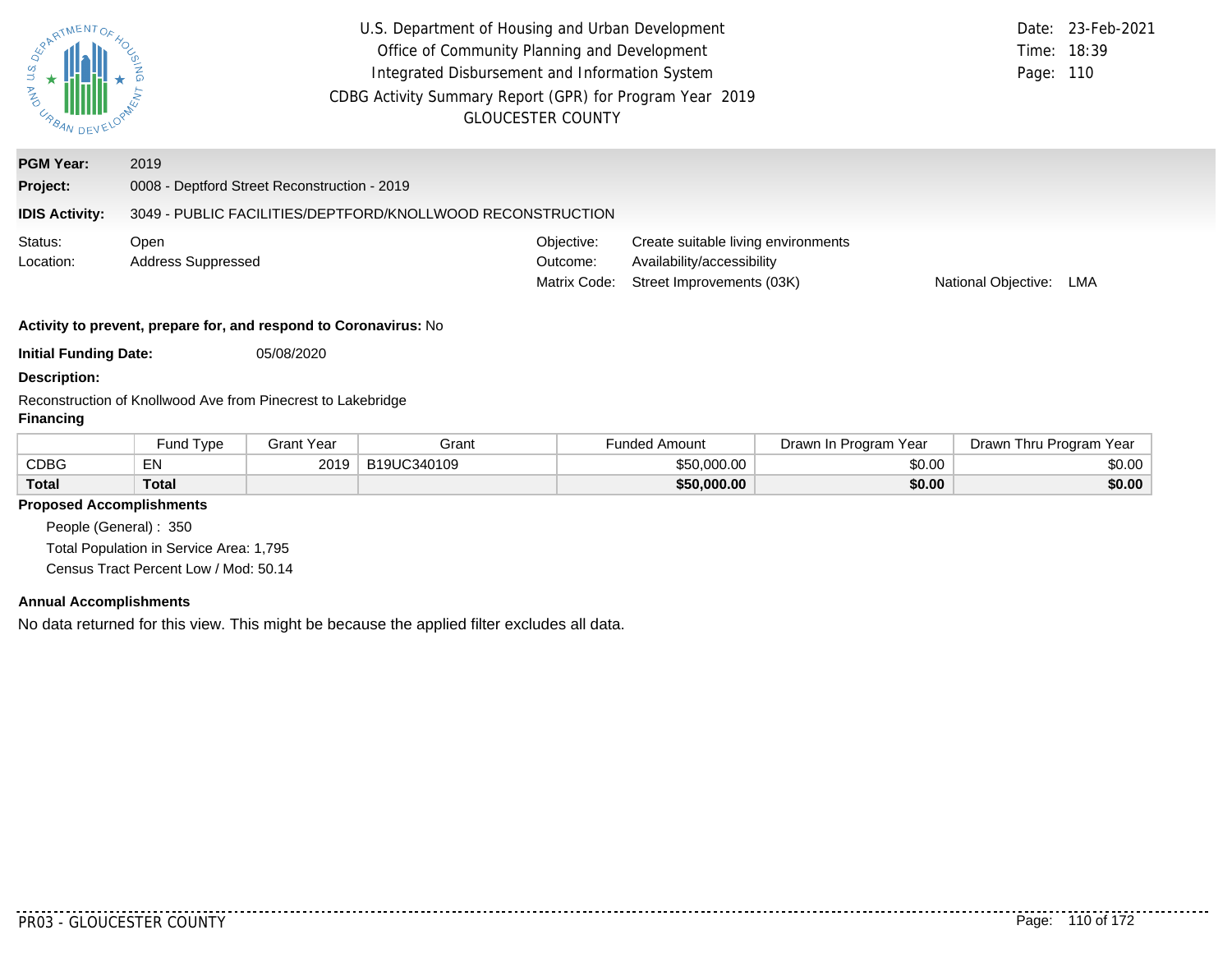| ARTMENTOS<br><b>CABAN DEVELOY</b>                            | U.S. Department of Housing and Urban Development<br>Office of Community Planning and Development<br>Integrated Disbursement and Information System<br>CDBG Activity Summary Report (GPR) for Program Year 2019<br><b>GLOUCESTER COUNTY</b> |                   |             |                                        |                                                                                                | Date:<br>Time:<br>Page: 111 | 23-Feb-2021<br>18:39    |        |
|--------------------------------------------------------------|--------------------------------------------------------------------------------------------------------------------------------------------------------------------------------------------------------------------------------------------|-------------------|-------------|----------------------------------------|------------------------------------------------------------------------------------------------|-----------------------------|-------------------------|--------|
| <b>PGM Year:</b>                                             | 2019                                                                                                                                                                                                                                       |                   |             |                                        |                                                                                                |                             |                         |        |
| Project:                                                     | 0009 - Glassboro Street Reconstruction - 2019                                                                                                                                                                                              |                   |             |                                        |                                                                                                |                             |                         |        |
| <b>IDIS Activity:</b>                                        | 3050 - PUBLIC FACILITIES/ GLASSBORO/Reconstruction of Williams Street                                                                                                                                                                      |                   |             |                                        |                                                                                                |                             |                         |        |
| Status:<br>Location:                                         | Open<br><b>Address Suppressed</b>                                                                                                                                                                                                          |                   |             | Objective:<br>Outcome:<br>Matrix Code: | Create suitable living environments<br>Availability/accessibility<br>Street Improvements (03K) |                             | National Objective:     | LMA    |
|                                                              | Activity to prevent, prepare for, and respond to Coronavirus: No                                                                                                                                                                           |                   |             |                                        |                                                                                                |                             |                         |        |
| <b>Initial Funding Date:</b>                                 |                                                                                                                                                                                                                                            | 05/08/2020        |             |                                        |                                                                                                |                             |                         |        |
| <b>Description:</b>                                          |                                                                                                                                                                                                                                            |                   |             |                                        |                                                                                                |                             |                         |        |
| <b>Reconstruction of Williams Street</b><br><b>Financing</b> |                                                                                                                                                                                                                                            |                   |             |                                        |                                                                                                |                             |                         |        |
|                                                              | Fund Type                                                                                                                                                                                                                                  | <b>Grant Year</b> | Grant       |                                        | <b>Funded Amount</b>                                                                           | Drawn In Program Year       | Drawn Thru Program Year |        |
| <b>CDBG</b>                                                  | EN                                                                                                                                                                                                                                         | 2019              | B19UC340109 |                                        | \$49,784.00                                                                                    | \$0.00                      |                         | \$0.00 |
| <b>Total</b>                                                 | <b>Total</b>                                                                                                                                                                                                                               |                   |             |                                        | \$49,784.00                                                                                    | \$0.00                      |                         | \$0.00 |
| <b>Proposed Accomplishments</b>                              |                                                                                                                                                                                                                                            |                   |             |                                        |                                                                                                |                             |                         |        |
| People (General): 150                                        |                                                                                                                                                                                                                                            |                   |             |                                        |                                                                                                |                             |                         |        |
|                                                              | Total Population in Service Area: 990<br>Census Tract Percent Low / Mod: 59.09                                                                                                                                                             |                   |             |                                        |                                                                                                |                             |                         |        |
|                                                              |                                                                                                                                                                                                                                            |                   |             |                                        |                                                                                                |                             |                         |        |
| <b>Annual Accomplishments</b>                                |                                                                                                                                                                                                                                            |                   |             |                                        |                                                                                                |                             |                         |        |

| Years | <b>\ccomplishment Narrative</b>       | →fittino |
|-------|---------------------------------------|----------|
| 2019  | Street<br>Reconstruction of<br>'liams |          |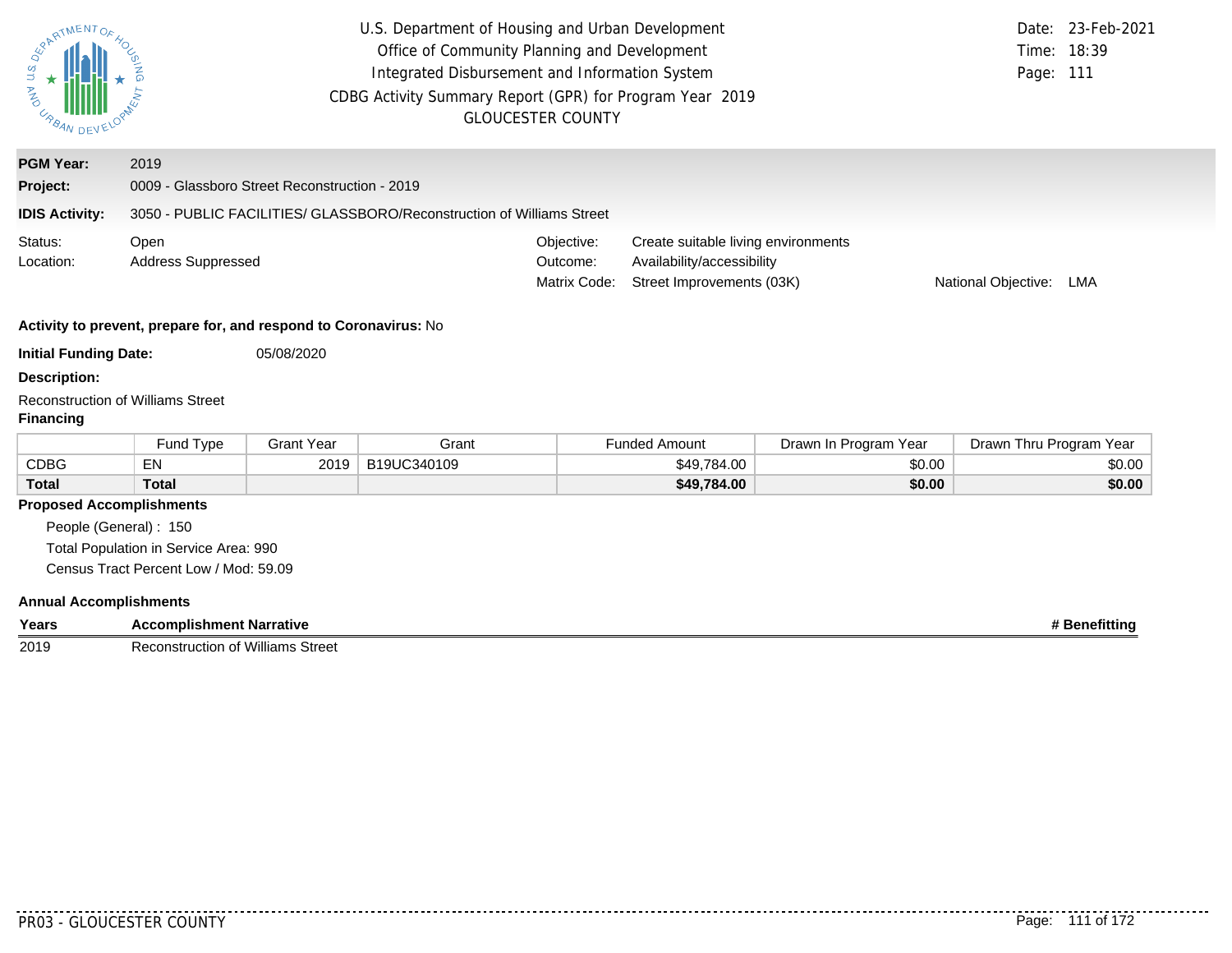| ARTMENTOS<br>URBAN DEV                                           |                                                   | U.S. Department of Housing and Urban Development<br>Office of Community Planning and Development<br>Integrated Disbursement and Information System<br>CDBG Activity Summary Report (GPR) for Program Year 2019 | <b>GLOUCESTER COUNTY</b>               |                                                                                                           | Date:<br>Time: 18:39<br>Page: 112 | 23-Feb-2021 |  |
|------------------------------------------------------------------|---------------------------------------------------|----------------------------------------------------------------------------------------------------------------------------------------------------------------------------------------------------------------|----------------------------------------|-----------------------------------------------------------------------------------------------------------|-----------------------------------|-------------|--|
| <b>PGM Year:</b>                                                 | 2019                                              |                                                                                                                                                                                                                |                                        |                                                                                                           |                                   |             |  |
| Project:                                                         | 0010 - Mantua ADA improvements - 2019             |                                                                                                                                                                                                                |                                        |                                                                                                           |                                   |             |  |
| <b>IDIS Activity:</b>                                            |                                                   | 3051 - PUBLIC FACILITIES/MANTUA/ADA retrofit of bathrooms at Chcestnut Branch Park                                                                                                                             |                                        |                                                                                                           |                                   |             |  |
| Status:<br>Location:                                             | Open<br>Address Suppressed                        |                                                                                                                                                                                                                | Objective:<br>Outcome:<br>Matrix Code: | Create suitable living environments<br>Availability/accessibility<br>Parks, Recreational Facilities (03F) | National Objective:               | LMC         |  |
| Activity to prevent, prepare for, and respond to Coronavirus: No |                                                   |                                                                                                                                                                                                                |                                        |                                                                                                           |                                   |             |  |
| <b>Initial Funding Date:</b>                                     | 05/08/2020                                        |                                                                                                                                                                                                                |                                        |                                                                                                           |                                   |             |  |
| <b>Description:</b>                                              |                                                   |                                                                                                                                                                                                                |                                        |                                                                                                           |                                   |             |  |
| Financing                                                        | ADA retrofit of bathrooms at Chestnut Branch Park |                                                                                                                                                                                                                |                                        |                                                                                                           |                                   |             |  |
|                                                                  |                                                   |                                                                                                                                                                                                                |                                        |                                                                                                           |                                   |             |  |

|              | Fund Type    | Grant Year | Grant       | Funded Amount | Drawn In Program Year | Drawn Thru Program Year |
|--------------|--------------|------------|-------------|---------------|-----------------------|-------------------------|
| <b>CDBG</b>  | EN           | 2019       | B19UC340109 | \$50,000.00   | \$0.00                | \$0.00                  |
| <b>Total</b> | <b>Total</b> |            |             | \$50,000.00   | \$0.00                | \$0.00                  |

# **Proposed Accomplishments**

Public Facilities : 1

#### **Actual Accomplishments**

|                                                          | Owner |          | Renter |          | <b>Total</b> |          | Person   |          |
|----------------------------------------------------------|-------|----------|--------|----------|--------------|----------|----------|----------|
| Number assisted:                                         | Total | Hispanic | Total  | Hispanic | Total        | Hispanic | Total    | Hispanic |
| White:                                                   |       |          |        |          | 0            |          |          |          |
| Black/African American:                                  |       |          |        |          |              |          | $\Omega$ |          |
| Asian:                                                   |       |          |        |          | 0            | 0        | 0        |          |
| American Indian/Alaskan Native:                          |       |          |        |          |              |          |          |          |
| Native Hawaiian/Other Pacific Islander:                  |       |          |        |          |              |          |          |          |
| American Indian/Alaskan Native & White:                  |       |          | 0      |          | 0            | 0        |          |          |
| Asian White:                                             |       |          |        |          | 0            |          |          |          |
| Black/African American & White:                          |       |          |        |          | 0            |          |          |          |
| American Indian/Alaskan Native & Black/African American: |       |          |        |          | 0            | O        |          |          |
| Other multi-racial:                                      |       |          |        |          |              |          |          |          |
| Asian/Pacific Islander:                                  |       |          | ი      |          | 0            | 0        | 0        |          |
| Hispanic:                                                |       |          | 0      | 0        | 0            | 0        |          |          |
| Total:                                                   |       |          | 0      | 0        | O            | O        |          |          |

. . . . . . . . .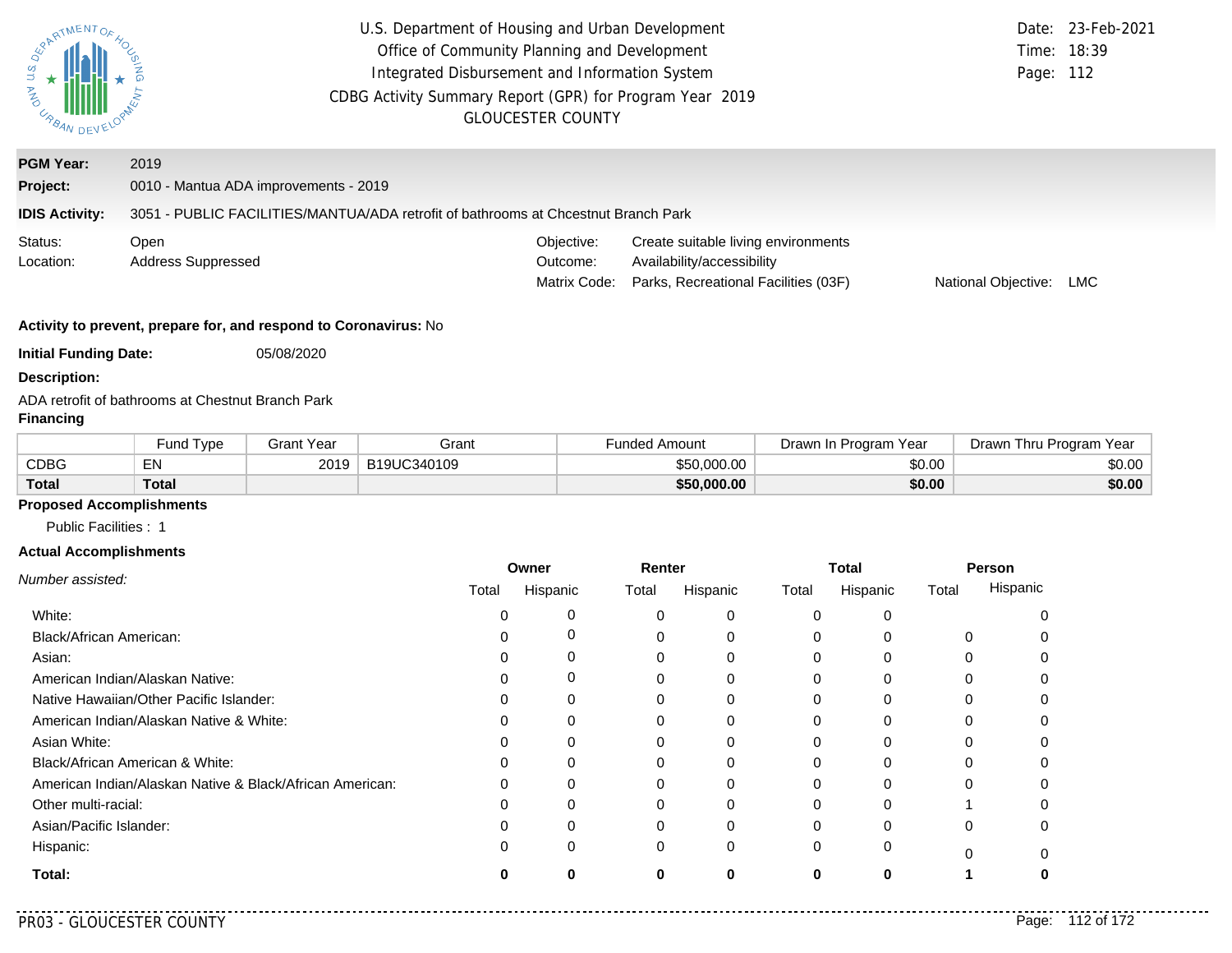| SUPATMENTOF 40 |           |  |
|----------------|-----------|--|
| <b>MA</b>      |           |  |
| URBAN          | DEVELOPAN |  |

| U.S. Department of Housing and Urban Development         |           | Date: 23-Feb-2021 |
|----------------------------------------------------------|-----------|-------------------|
| Office of Community Planning and Development             |           | Time: 18:39       |
| Integrated Disbursement and Information System           | Page: 113 |                   |
| CDBG Activity Summary Report (GPR) for Program Year 2019 |           |                   |
| <b>GLOUCESTER COUNTY</b>                                 |           |                   |

Female-headed Households: 0 0 0

*Income Category:*

|                      | Owner | Renter | Total | <b>Person</b> |
|----------------------|-------|--------|-------|---------------|
| <b>Extremely Low</b> | 0     |        |       | 0             |
| Low Mod              | 0     | O      |       |               |
| Moderate             | 0     |        |       | 0             |
| Non Low Moderate     | 0     |        |       | 0             |
| Total                | 0     | O      |       |               |
| Percent Low/Mod      |       |        |       | 100.0%        |

#### **Annual Accomplishments**

| Years | <b>Accomplishment Narrative</b>                        | <b>Benefitting</b> |
|-------|--------------------------------------------------------|--------------------|
| 2019  | AD/<br>retrofit of bathrooms at Chestnut Branch Park ، |                    |

. . . . . . . .

--------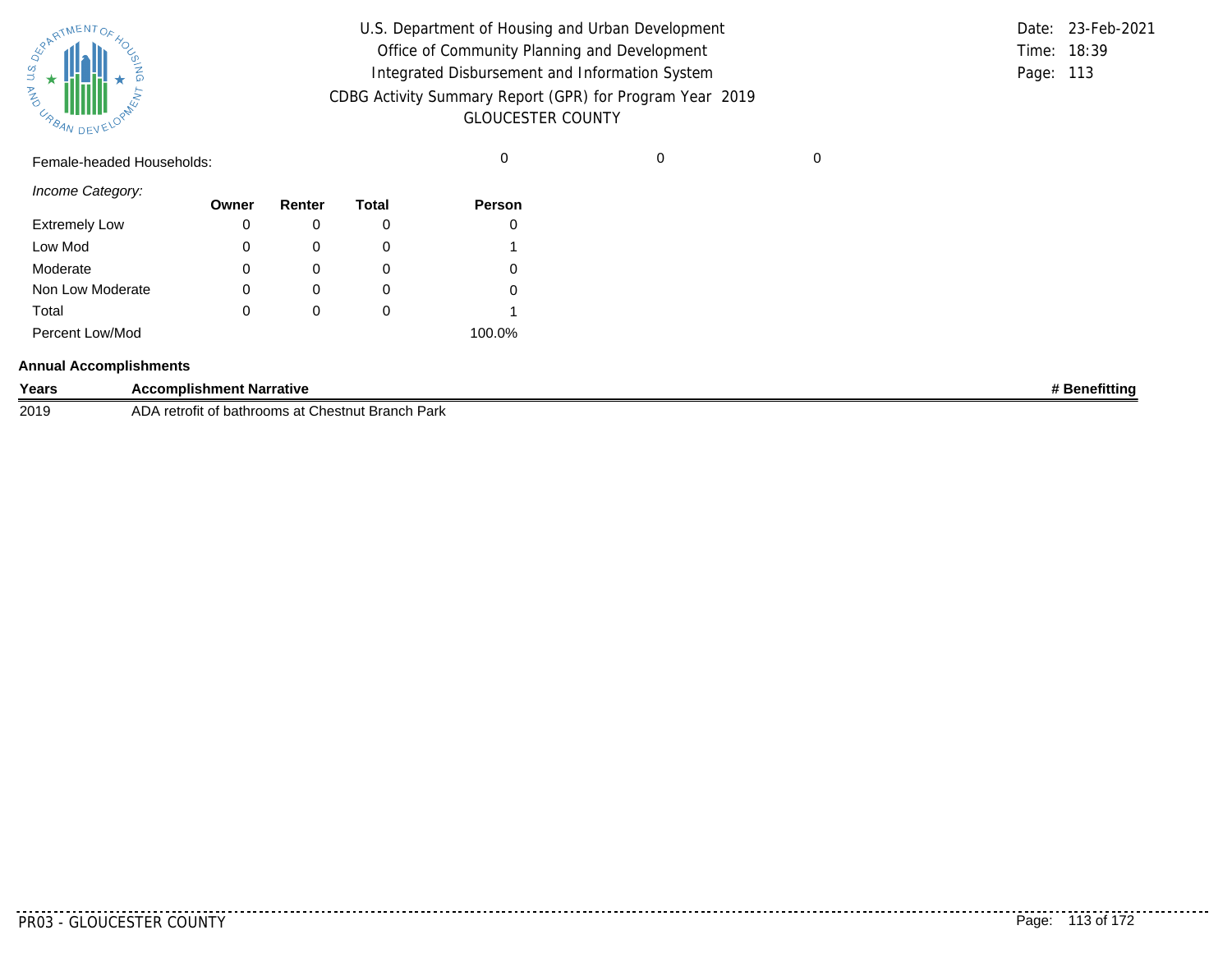| ARTMENTOR                                                                                       | U.S. Department of Housing and Urban Development<br>Office of Community Planning and Development<br>Integrated Disbursement and Information System<br>CDBG Activity Summary Report (GPR) for Program Year 2019<br><b>GLOUCESTER COUNTY</b> |                   |                                                                                |                                        |                                                                                                | Time:<br>Page:        | Date: 23-Feb-2021<br>18:39<br>114 |        |
|-------------------------------------------------------------------------------------------------|--------------------------------------------------------------------------------------------------------------------------------------------------------------------------------------------------------------------------------------------|-------------------|--------------------------------------------------------------------------------|----------------------------------------|------------------------------------------------------------------------------------------------|-----------------------|-----------------------------------|--------|
| <b>PGM Year:</b>                                                                                | 2019                                                                                                                                                                                                                                       |                   |                                                                                |                                        |                                                                                                |                       |                                   |        |
| Project:                                                                                        | 0003 - Washington Twp. - 2019                                                                                                                                                                                                              |                   |                                                                                |                                        |                                                                                                |                       |                                   |        |
| <b>IDIS Activity:</b>                                                                           |                                                                                                                                                                                                                                            |                   | 3052 - PUBLIC FACILITIES/WASHINGTON TWP/RECONSTRUCTION OF CONGRESS DR & COURTS |                                        |                                                                                                |                       |                                   |        |
| Status:<br>Location:                                                                            | Open<br><b>Address Suppressed</b>                                                                                                                                                                                                          |                   |                                                                                | Objective:<br>Outcome:<br>Matrix Code: | Create suitable living environments<br>Availability/accessibility<br>Street Improvements (03K) |                       | National Objective:               | LMA    |
|                                                                                                 | Activity to prevent, prepare for, and respond to Coronavirus: No                                                                                                                                                                           |                   |                                                                                |                                        |                                                                                                |                       |                                   |        |
| <b>Initial Funding Date:</b>                                                                    |                                                                                                                                                                                                                                            | 05/08/2020        |                                                                                |                                        |                                                                                                |                       |                                   |        |
| <b>Description:</b>                                                                             |                                                                                                                                                                                                                                            |                   |                                                                                |                                        |                                                                                                |                       |                                   |        |
| Reconstruction of Congress Dr and various courts - 1000 ft from Ganntown Rd<br><b>Financing</b> |                                                                                                                                                                                                                                            |                   |                                                                                |                                        |                                                                                                |                       |                                   |        |
|                                                                                                 | Fund Type                                                                                                                                                                                                                                  | <b>Grant Year</b> | Grant                                                                          |                                        | <b>Funded Amount</b>                                                                           | Drawn In Program Year | Drawn Thru Program Year           |        |
| <b>CDBG</b>                                                                                     | EN                                                                                                                                                                                                                                         | 2019              | B19UC340109                                                                    |                                        | \$123,374.00                                                                                   | \$0.00                |                                   | \$0.00 |
| Total                                                                                           | <b>Total</b>                                                                                                                                                                                                                               |                   |                                                                                |                                        | \$123,374.00                                                                                   | \$0.00                |                                   | \$0.00 |

## **Proposed Accomplishments**

People (General) : 300 Total Population in Service Area: 1,275 Census Tract Percent Low / Mod: 47.06

#### **Annual Accomplishments**

| Years | <b>Accomplishment Narrative</b>                                                                                  | enefittino |
|-------|------------------------------------------------------------------------------------------------------------------|------------|
| 2019  | 1000<br>ገ ft from l<br>Gantown<br>⊰ernnetri<br>various<br>Congress<br>or and<br>courts<br>∽÷<br>ı Rd<br>tructior |            |

. . . . . . . . . .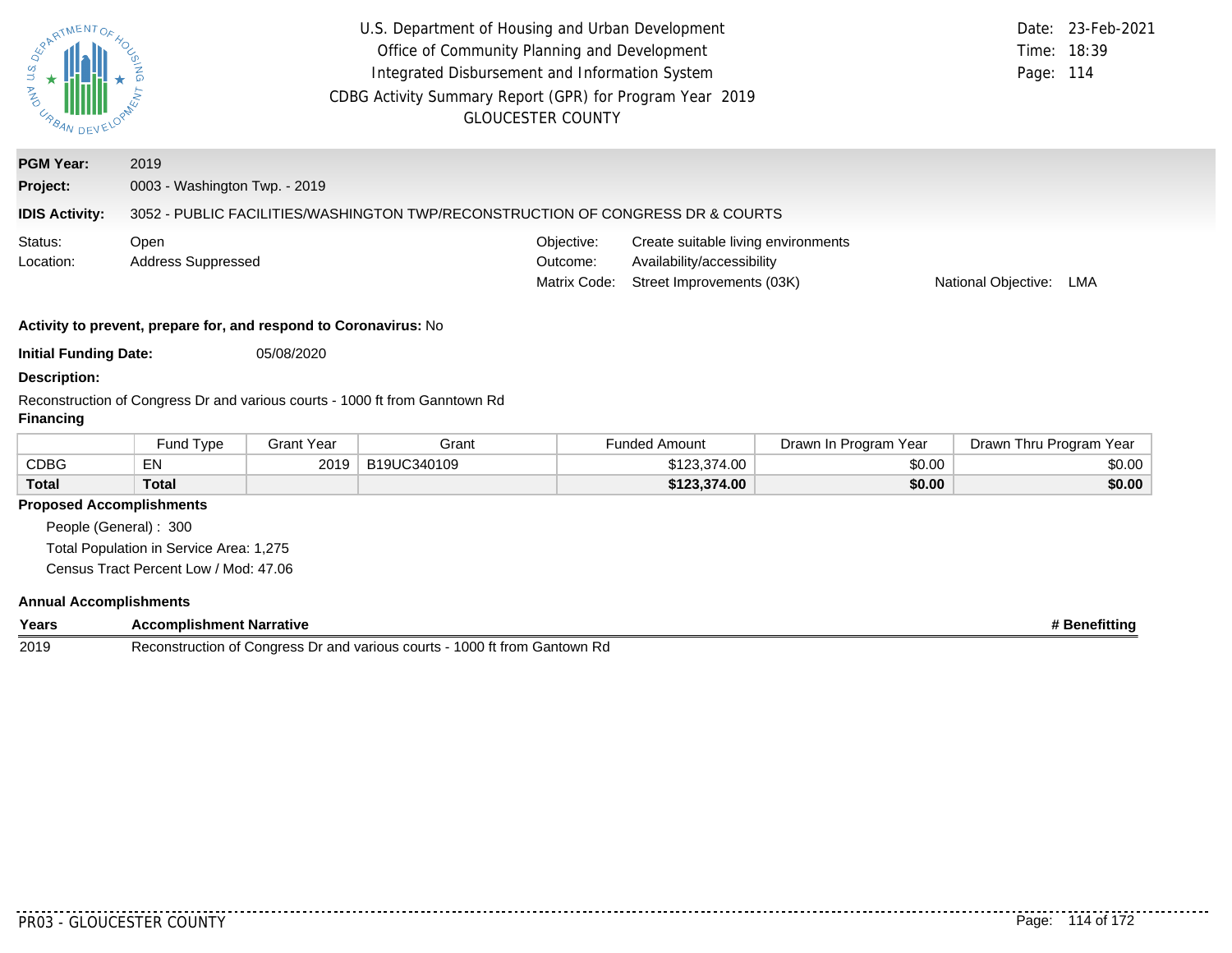| <b>UNA U.S.</b><br>URBAN DEV                          | U.S. Department of Housing and Urban Development<br>Office of Community Planning and Development<br>Integrated Disbursement and Information System<br>CDBG Activity Summary Report (GPR) for Program Year 2019 | <b>GLOUCESTER COUNTY</b>               |                                                                                                | Page: 115           | Date: 23-Feb-2021<br>Time: 18:39 |  |  |  |  |
|-------------------------------------------------------|----------------------------------------------------------------------------------------------------------------------------------------------------------------------------------------------------------------|----------------------------------------|------------------------------------------------------------------------------------------------|---------------------|----------------------------------|--|--|--|--|
| <b>PGM Year:</b><br>Project:<br><b>IDIS Activity:</b> | 2019<br>0011 - West Deptford Street Reconstruction - 2019<br>3053 - PUBLIC FACILITIES/WEST DEPTFORD/Reconstruction of Story Ave                                                                                |                                        |                                                                                                |                     |                                  |  |  |  |  |
| Status:<br>Location:                                  | Open<br><b>Address Suppressed</b>                                                                                                                                                                              | Objective:<br>Outcome:<br>Matrix Code: | Create suitable living environments<br>Availability/accessibility<br>Street Improvements (03K) | National Objective: | LMA                              |  |  |  |  |
|                                                       | Activity to prevent, prepare for, and respond to Coronavirus: No                                                                                                                                               |                                        |                                                                                                |                     |                                  |  |  |  |  |

**Initial Funding Date:** 05/08/2020

## **Description:**

Reconstruction of Story Ave from Brewer Av to Hessian Av & Snyder Ave from Spiegle Av to Franklin Ave incl various inlet & bike safe grates **Financing**

|              | Fund Type    | Grant Year | Grant       | <b>Funded Amount</b> | Drawn In Program Year | Drawn Thru Program Year |
|--------------|--------------|------------|-------------|----------------------|-----------------------|-------------------------|
| CDBG         | EN           | 2019       | B19UC340109 | \$24,314.00          | \$0.00                | \$0.00                  |
|              | ÞI           |            |             | \$25,686,00          | \$0.00                | \$0.00                  |
| <b>Total</b> | <b>Total</b> |            |             | \$50,000.00          | \$0.00                | \$0.00                  |

## **Proposed Accomplishments**

People (General) : 1,000 Total Population in Service Area: 1,025 Census Tract Percent Low / Mod: 47.80

## **Annual Accomplishments**

| Years | <b>Accomplishment Narrative</b>                                                                                                             | <b><i>*</i></b> Benefitting |
|-------|---------------------------------------------------------------------------------------------------------------------------------------------|-----------------------------|
| 2011  | Reconstruction of Story Ave from Brewer Av to Hessian Av & Snyder Ave from Spiegle Av to Franklin Ave incl various inlet & bike safe grates |                             |

 $- - - -$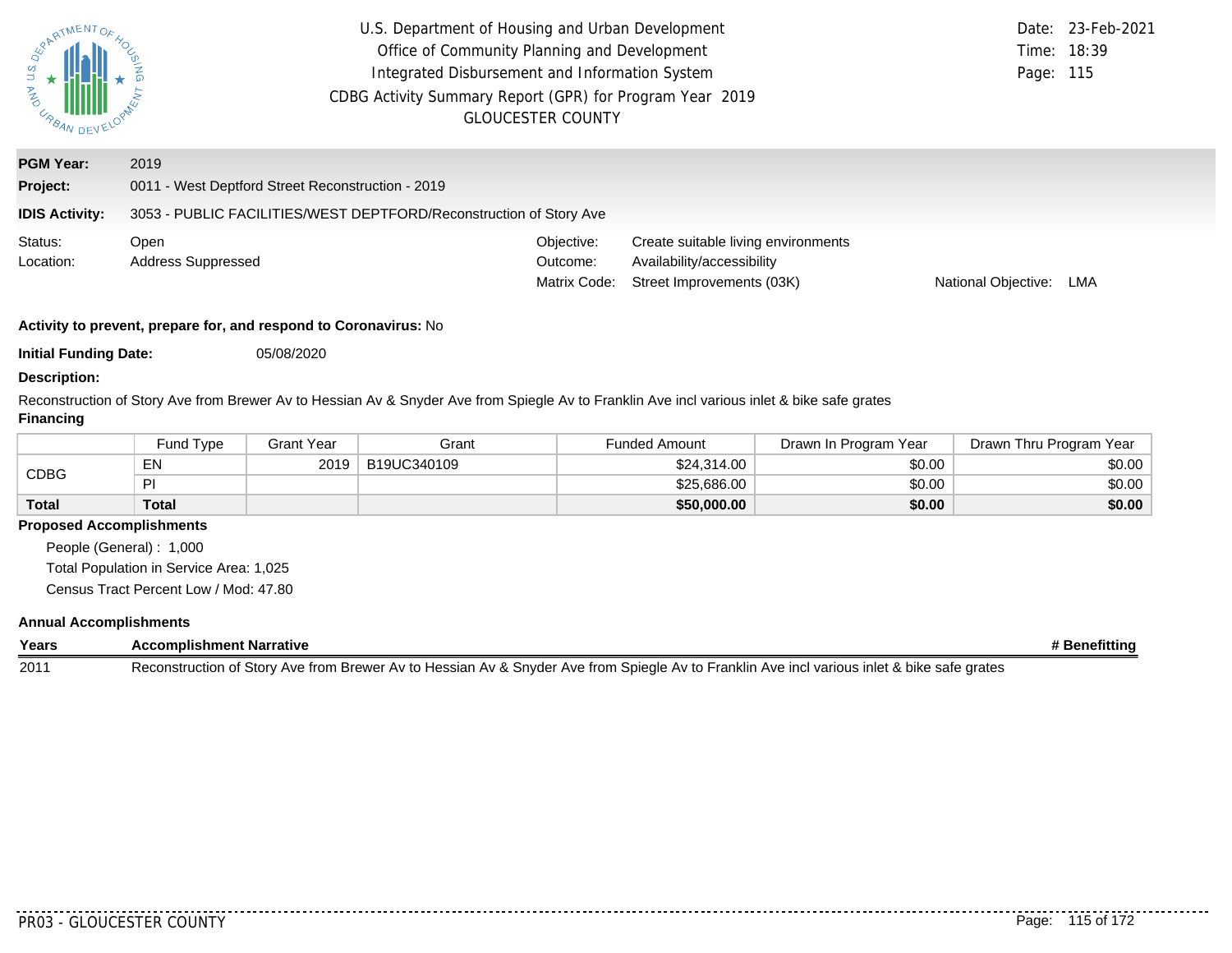| ARTMENTOS                                                                                        | U.S. Department of Housing and Urban Development<br>Office of Community Planning and Development<br>Integrated Disbursement and Information System<br>CDBG Activity Summary Report (GPR) for Program Year 2019<br><b>GLOUCESTER COUNTY</b> |                   |             |                                        |                                                                                                                                         |                       | Date:<br>Time:<br>Page: | 23-Feb-2021<br>18:39<br>116 |
|--------------------------------------------------------------------------------------------------|--------------------------------------------------------------------------------------------------------------------------------------------------------------------------------------------------------------------------------------------|-------------------|-------------|----------------------------------------|-----------------------------------------------------------------------------------------------------------------------------------------|-----------------------|-------------------------|-----------------------------|
| <b>PGM Year:</b>                                                                                 | 2019                                                                                                                                                                                                                                       |                   |             |                                        |                                                                                                                                         |                       |                         |                             |
| Project:                                                                                         | 0012 - Westville Park Improvement - 2019                                                                                                                                                                                                   |                   |             |                                        |                                                                                                                                         |                       |                         |                             |
| <b>IDIS Activity:</b>                                                                            | 3054 - PUBLIC FACILITIES/WESTVILLE/Neighborhood Park improvements at 216 Chestnut Street                                                                                                                                                   |                   |             |                                        |                                                                                                                                         |                       |                         |                             |
| Status:<br>Location:                                                                             | Open<br>Address Suppressed                                                                                                                                                                                                                 |                   |             | Objective:<br>Outcome:<br>Matrix Code: | Create suitable living environments<br>Availability/accessibility<br>Parks, Recreational Facilities (03F)<br>National Objective:<br>LMA |                       |                         |                             |
|                                                                                                  | Activity to prevent, prepare for, and respond to Coronavirus: No                                                                                                                                                                           |                   |             |                                        |                                                                                                                                         |                       |                         |                             |
| <b>Initial Funding Date:</b>                                                                     |                                                                                                                                                                                                                                            | 05/08/2020        |             |                                        |                                                                                                                                         |                       |                         |                             |
| <b>Description:</b><br>Neighborhood Park improvements at 216 Chestnut Street<br><b>Financing</b> |                                                                                                                                                                                                                                            |                   |             |                                        |                                                                                                                                         |                       |                         |                             |
|                                                                                                  | Fund Type                                                                                                                                                                                                                                  | <b>Grant Year</b> | Grant       |                                        | <b>Funded Amount</b>                                                                                                                    | Drawn In Program Year | Drawn Thru Program Year |                             |
| <b>CDBG</b>                                                                                      | EN                                                                                                                                                                                                                                         | 2019              | B19UC340109 |                                        | \$50,000.00                                                                                                                             | \$0.00                |                         | \$0.00                      |
| <b>Total</b>                                                                                     | <b>Total</b>                                                                                                                                                                                                                               |                   |             |                                        | \$50,000.00                                                                                                                             | \$0.00                |                         | \$0.00                      |
| <b>Proposed Accomplishments</b>                                                                  |                                                                                                                                                                                                                                            |                   |             |                                        |                                                                                                                                         |                       |                         |                             |
| Public Facilities : 1                                                                            |                                                                                                                                                                                                                                            |                   |             |                                        |                                                                                                                                         |                       |                         |                             |

Total Population in Service Area: 2,410

Census Tract Percent Low / Mod: 47.72

## **Annual Accomplishments**

| Years | Accompl <sup>:</sup><br>Narrative<br>ent<br>:nm                                                                                            | enerittinu |
|-------|--------------------------------------------------------------------------------------------------------------------------------------------|------------|
| 2019  | .216 <sub>0</sub><br>Street to benefit<br>ncome.<br>erate<br>useholds<br>umprovements :<br>Neighb<br>∴hestnut<br>. at<br>r Iow<br>' moder: |            |

..........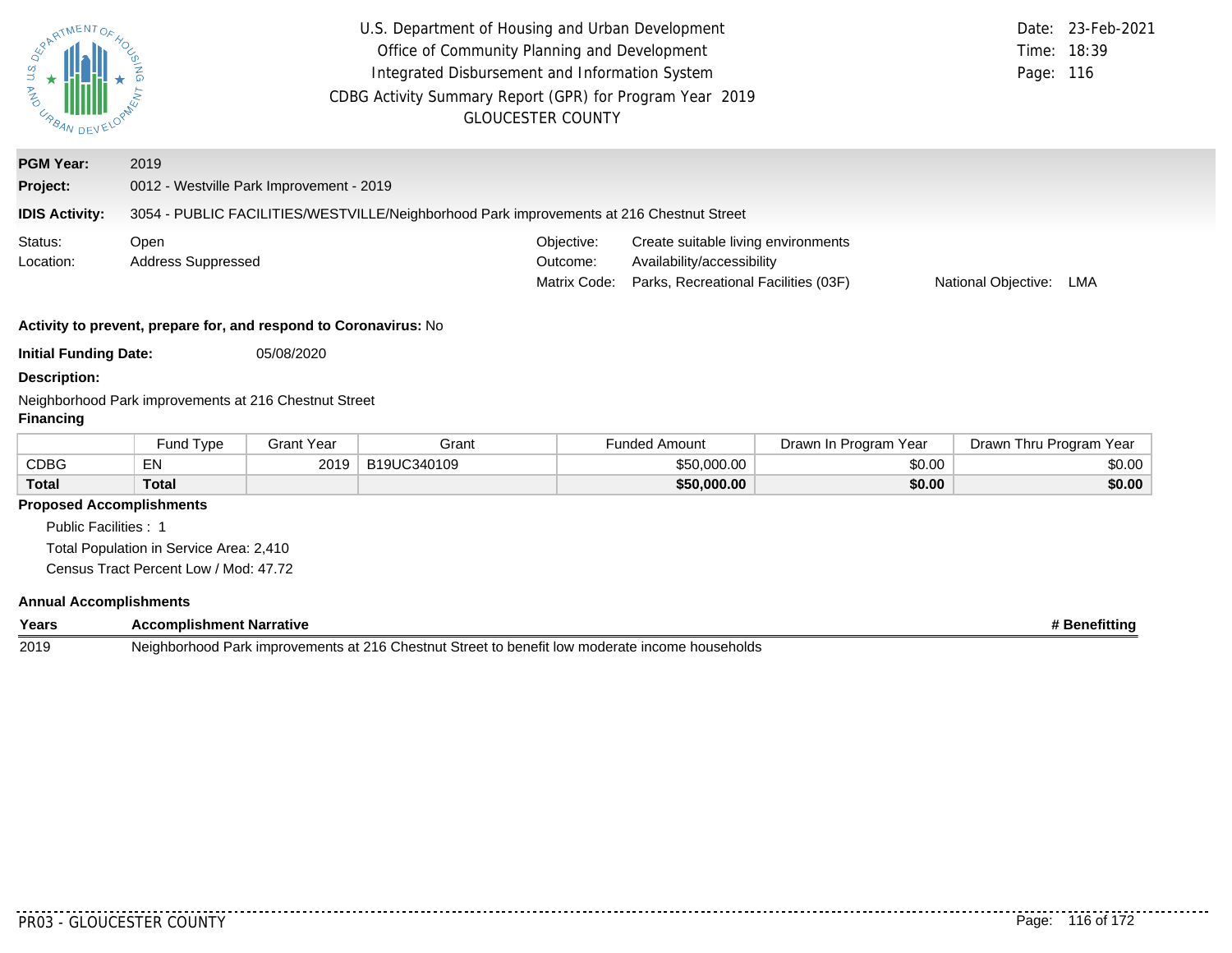| ARTMENTOS<br><b>UNANDEVELOR</b>                          |                                                                                  |                   |                                                                                                   | U.S. Department of Housing and Urban Development<br>Office of Community Planning and Development<br>Integrated Disbursement and Information System<br>CDBG Activity Summary Report (GPR) for Program Year 2019<br><b>GLOUCESTER COUNTY</b> |                                                                                                                       |                       | Time:<br>Page:          | Date: 23-Feb-2021<br>18:39<br>117 |
|----------------------------------------------------------|----------------------------------------------------------------------------------|-------------------|---------------------------------------------------------------------------------------------------|--------------------------------------------------------------------------------------------------------------------------------------------------------------------------------------------------------------------------------------------|-----------------------------------------------------------------------------------------------------------------------|-----------------------|-------------------------|-----------------------------------|
| <b>PGM Year:</b>                                         | 2019                                                                             |                   |                                                                                                   |                                                                                                                                                                                                                                            |                                                                                                                       |                       |                         |                                   |
| Project:                                                 | 0014 - Woodbury Street Reconstruction - 2019                                     |                   |                                                                                                   |                                                                                                                                                                                                                                            |                                                                                                                       |                       |                         |                                   |
| <b>IDIS Activity:</b>                                    |                                                                                  |                   | 3055 - PUBLIC FACILITIES/WOODBURY CITY/Reconstruction of S. Maple Ave including sidewalk/ADA curb |                                                                                                                                                                                                                                            |                                                                                                                       |                       |                         |                                   |
| Status:<br>Location:                                     | Open<br><b>Address Suppressed</b>                                                |                   |                                                                                                   | Objective:<br>Outcome:<br>Matrix Code:                                                                                                                                                                                                     | Create suitable living environments<br>Availability/accessibility<br>Street Improvements (03K)<br>National Objective: |                       |                         | LMA                               |
|                                                          | Activity to prevent, prepare for, and respond to Coronavirus: No                 |                   |                                                                                                   |                                                                                                                                                                                                                                            |                                                                                                                       |                       |                         |                                   |
| <b>Initial Funding Date:</b>                             |                                                                                  | 05/08/2020        |                                                                                                   |                                                                                                                                                                                                                                            |                                                                                                                       |                       |                         |                                   |
| <b>Description:</b>                                      |                                                                                  |                   |                                                                                                   |                                                                                                                                                                                                                                            |                                                                                                                       |                       |                         |                                   |
| Reconstruction of S.<br><b>Financing</b>                 | Maple Ave including sidewalkADA curb                                             |                   |                                                                                                   |                                                                                                                                                                                                                                            |                                                                                                                       |                       |                         |                                   |
|                                                          | Fund Type                                                                        | <b>Grant Year</b> | Grant                                                                                             |                                                                                                                                                                                                                                            | <b>Funded Amount</b>                                                                                                  | Drawn In Program Year | Drawn Thru Program Year |                                   |
| <b>CDBG</b>                                              | EN                                                                               | 2019              | B19UC340109                                                                                       |                                                                                                                                                                                                                                            | \$50,000.00                                                                                                           | \$0.00                |                         | \$0.00                            |
| <b>Total</b>                                             | <b>Total</b>                                                                     |                   |                                                                                                   |                                                                                                                                                                                                                                            | \$50,000.00                                                                                                           | \$0.00                |                         | \$0.00                            |
| <b>Proposed Accomplishments</b><br>People (General): 500 | Total Population in Service Area: 1,260<br>Census Tract Percent Low / Mod: 79.37 |                   |                                                                                                   |                                                                                                                                                                                                                                            |                                                                                                                       |                       |                         |                                   |

## **Annual Accomplishments**

| Years | complishment Narrative:<br>$\mathbf{A}$ $\mathbf{C}$<br>יטר          | <b>Benefitting</b> |
|-------|----------------------------------------------------------------------|--------------------|
| 2019  | Reconstruction of S. Maple<br>்^ Ave including sidewalk/AD<br>\ curb |                    |

........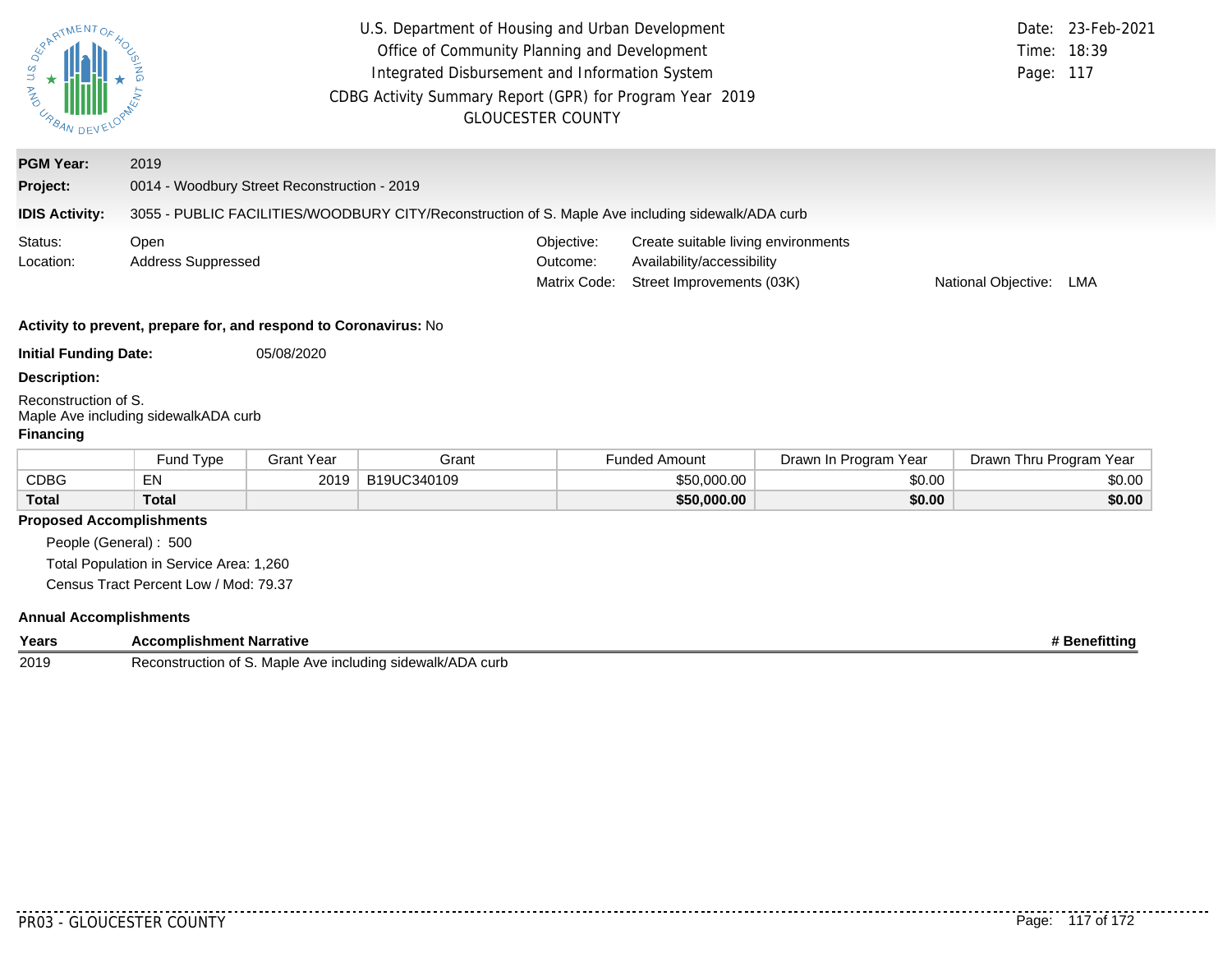| JNY U.S.<br>URBAN DEV                                                                                          | U.S. Department of Housing and Urban Development<br>Office of Community Planning and Development<br>Integrated Disbursement and Information System<br>CDBG Activity Summary Report (GPR) for Program Year 2019 | <b>GLOUCESTER COUNTY</b>               |                                                                                      | Page: 118           | Date: 23-Feb-2021<br>Time: 18:39 |  |
|----------------------------------------------------------------------------------------------------------------|----------------------------------------------------------------------------------------------------------------------------------------------------------------------------------------------------------------|----------------------------------------|--------------------------------------------------------------------------------------|---------------------|----------------------------------|--|
| <b>PGM Year:</b><br>Project:<br><b>IDIS Activity:</b>                                                          | 2019<br>0013 - Woodbury Heights ADA improvements -2019<br>3056 - PUBLIC FACILITIES/WOODBURY HEIGHTS/Installation of ADA curbs at Alliance St                                                                   |                                        |                                                                                      |                     |                                  |  |
| Status:<br>Location:                                                                                           | Open<br>Address Suppressed                                                                                                                                                                                     | Objective:<br>Outcome:<br>Matrix Code: | Create suitable living environments<br>Availability/accessibility<br>Sidewalks (03L) | National Objective: | <b>LMC</b>                       |  |
| Activity to prevent, prepare for, and respond to Coronavirus: No<br><b>Initial Funding Date:</b><br>05/22/2020 |                                                                                                                                                                                                                |                                        |                                                                                      |                     |                                  |  |

#### **Description:**

Installation of ADA curbs at Alliance St at Temple & Fordham intersections

### **Financing**

|              | <b>Fund Type</b> | 3rant Year | Grant       | -unded Amount | Drawn In Program Year | Drawn Thru Program Year |
|--------------|------------------|------------|-------------|---------------|-----------------------|-------------------------|
| CDBG         | EN               | 2019       | B19UC340109 | \$50,000,00   | \$0.00                | \$0.00                  |
| <b>Total</b> | <b>Total</b>     |            |             | \$50,000.00   | \$0.00                | \$0.00                  |

# **Proposed Accomplishments**

Public Facilities : 8

#### **Actual Accomplishments**

|                                                          | Owner |          | Renter |          | Total    |          | Person   |          |
|----------------------------------------------------------|-------|----------|--------|----------|----------|----------|----------|----------|
| Number assisted:                                         | Total | Hispanic | Total  | Hispanic | Total    | Hispanic | Total    | Hispanic |
| White:                                                   |       |          |        |          | $\Omega$ | 0        | 417      | 59       |
| <b>Black/African American:</b>                           |       |          |        |          | 0        |          |          |          |
| Asian:                                                   |       |          |        |          | 0        |          |          |          |
| American Indian/Alaskan Native:                          |       | O        | 0      |          | 0        | 0        |          |          |
| Native Hawaiian/Other Pacific Islander:                  |       |          |        |          |          |          |          |          |
| American Indian/Alaskan Native & White:                  |       | O        | 0      |          | 0        | 0        |          |          |
| Asian White:                                             |       |          |        |          | 0        |          |          |          |
| Black/African American & White:                          |       |          |        |          | 0        |          |          |          |
| American Indian/Alaskan Native & Black/African American: |       |          | ი      |          | 0        | O        |          |          |
| Other multi-racial:                                      |       |          |        |          |          |          | 13       |          |
| Asian/Pacific Islander:                                  |       |          | 0      |          | 0        | 0        | $\Omega$ | O        |
| Hispanic:                                                |       |          | 0      | 0        | 0        | 0        |          |          |
| Total:                                                   |       |          | 0      |          | O        | 0        | 433      | 59       |

. . . . . .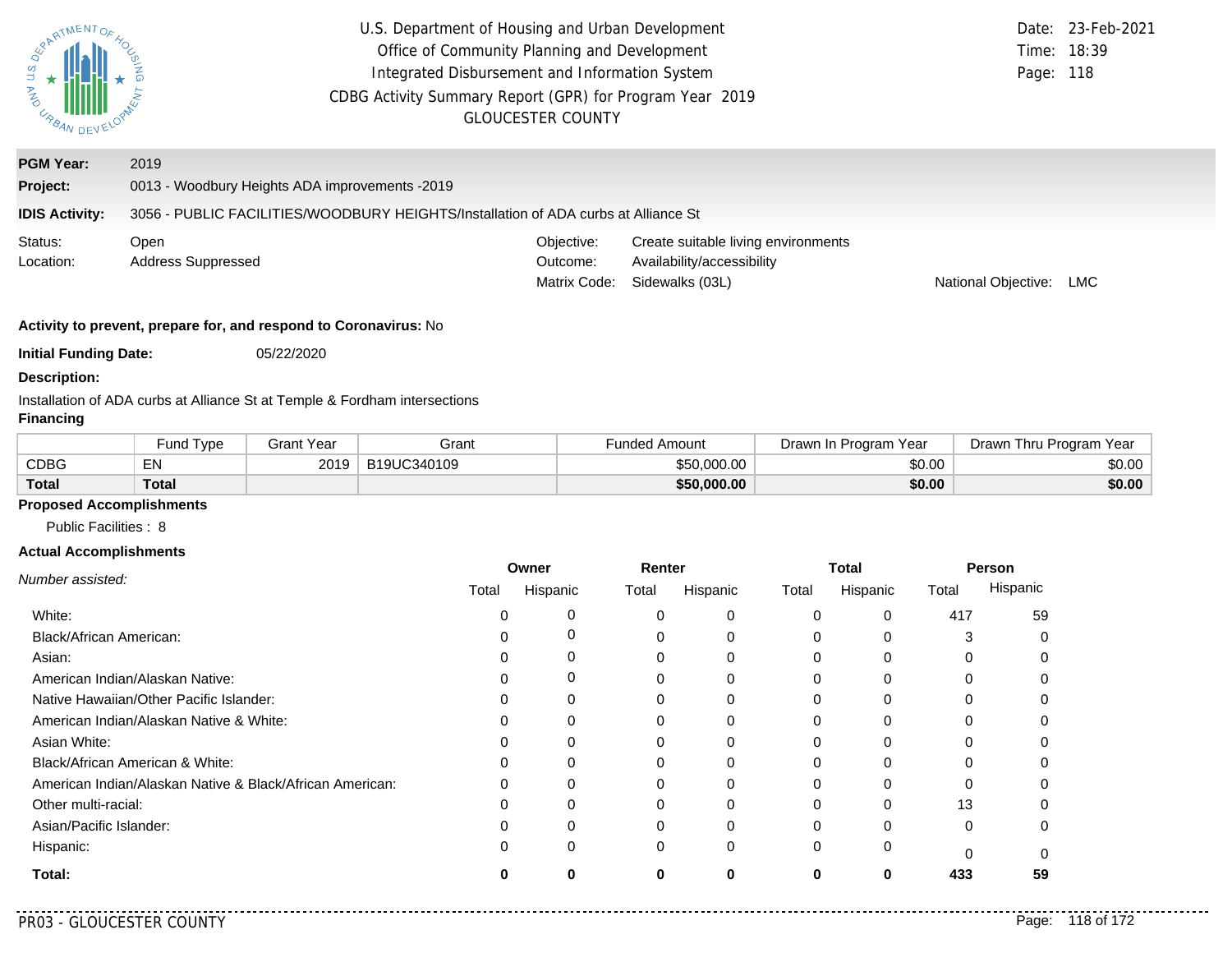| SURATMENTOFAOL    |           |  |
|-------------------|-----------|--|
| S.T<br><b>MAG</b> |           |  |
| URBAN             | DEVELOPAN |  |

| U.S. Department of Housing and Urban Development         |           | Date: 23-Feb-2021 |
|----------------------------------------------------------|-----------|-------------------|
| Office of Community Planning and Development             |           | Time: 18:39       |
| Integrated Disbursement and Information System           | Page: 119 |                   |
| CDBG Activity Summary Report (GPR) for Program Year 2019 |           |                   |
| <b>GLOUCESTER COUNTY</b>                                 |           |                   |

Female-headed Households: 0 0 0

*Income Category:*

|                      | Owner | Renter   | <b>Total</b> | <b>Person</b> |
|----------------------|-------|----------|--------------|---------------|
| <b>Extremely Low</b> | 0     |          | O            |               |
| Low Mod              | 0     | O        | 0            | 433           |
| Moderate             | 0     |          | O            |               |
| Non Low Moderate     | 0     | $\Omega$ | O            |               |
| Total                | 0     |          | O            | 433           |
| Percent Low/Mod      |       |          |              | 100.0%        |

#### **Annual Accomplishments**

| Years | <b>Accomplishment Narrative</b>                                                                    | efittino |
|-------|----------------------------------------------------------------------------------------------------|----------|
| 2019  | ∡ Fordham .<br>Temple &<br>. Alliance St at<br>ntersections<br>√ curbs at ∍<br>Installation<br>.)A |          |

. . . . . . . . .

--------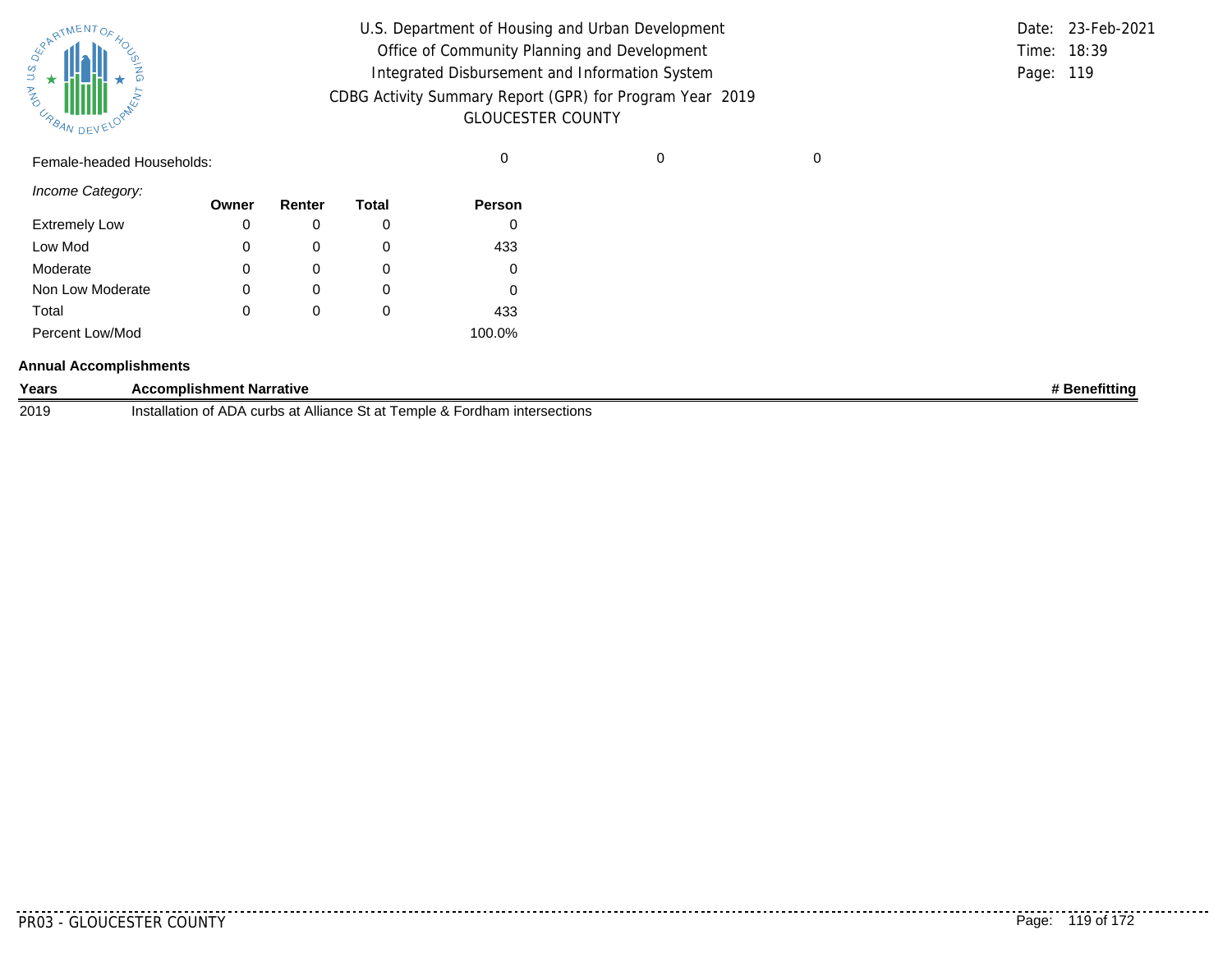| U.S.<br><b>AND</b><br>URBAN DEV | U.S. Department of Housing and Urban Development<br>Office of Community Planning and Development<br>Integrated Disbursement and Information System<br>CDBG Activity Summary Report (GPR) for Program Year 2019<br><b>GLOUCESTER COUNTY</b> | Page: 120                              | Date: 23-Feb-2021<br>Time: 18:39                                                                          |                     |     |
|---------------------------------|--------------------------------------------------------------------------------------------------------------------------------------------------------------------------------------------------------------------------------------------|----------------------------------------|-----------------------------------------------------------------------------------------------------------|---------------------|-----|
| <b>PGM Year:</b><br>Project:    | 2018<br>0012 - HOUSING REHAB                                                                                                                                                                                                               |                                        |                                                                                                           |                     |     |
| <b>IDIS Activity:</b>           | 3058 - HFH ADA RAMP/CHEW/WASHINGTON                                                                                                                                                                                                        |                                        |                                                                                                           |                     |     |
| Status:<br>Location:            | Completed 11/27/2019 12:00:00 AM<br><b>Address Suppressed</b>                                                                                                                                                                              | Objective:<br>Outcome:<br>Matrix Code: | Create suitable living environments<br>Availability/accessibility<br>Rehab; Single-Unit Residential (14A) | National Objective: | LMH |

**Initial Funding Date:** 10/01/2019

#### **Description:**

### PO19-08550
HABITAT FOR HUMANITY: INSTALL ADA COMPLIANT WHEELCHAIR RAMP FOR DISABLED HOUSEHOLD

## **Financing**

|              | und Type <sup>-</sup> | Grant Year | Grant       | Funded Amount | Drawn In Program Year | Drawn Thru Program Year |
|--------------|-----------------------|------------|-------------|---------------|-----------------------|-------------------------|
| CDBG         | <b>ENL</b><br>ᄃᅠᄓ     | 2016       | B16UC340109 | \$1,500.00    | \$0.00                | .500.00                 |
| <b>Total</b> | Total                 |            |             | \$1,500.00    | \$0.00                | \$1,500.00              |

## **Proposed Accomplishments**

Housing Units : 1

#### **Actual Accomplishments**

|                                                          | Renter<br>Owner |          |       | <b>Total</b> |          | Person   |          |          |
|----------------------------------------------------------|-----------------|----------|-------|--------------|----------|----------|----------|----------|
| Number assisted:                                         | Total           | Hispanic | Total | Hispanic     | Total    | Hispanic | Total    | Hispanic |
| White:                                                   |                 |          |       | 0            |          |          |          |          |
| Black/African American:                                  |                 | 0        |       | 0            |          |          |          |          |
| Asian:                                                   |                 | 0        | 0     | 0            | $\Omega$ | 0        | 0        |          |
| American Indian/Alaskan Native:                          |                 | 0        |       | 0            |          |          |          |          |
| Native Hawaiian/Other Pacific Islander:                  |                 | 0        |       |              |          |          |          |          |
| American Indian/Alaskan Native & White:                  |                 | 0        | 0     | 0            | 0        | $\Omega$ | 0        |          |
| Asian White:                                             |                 |          | 0     | 0            |          |          |          |          |
| Black/African American & White:                          |                 | 0        | 0     | 0            | 0        |          |          |          |
| American Indian/Alaskan Native & Black/African American: |                 | $\Omega$ |       | 0            | 0        | $\Omega$ |          |          |
| Other multi-racial:                                      |                 |          |       |              |          |          |          |          |
| Asian/Pacific Islander:                                  |                 | 0        | 0     | 0            | $\Omega$ | $\Omega$ | 0        |          |
| Hispanic:                                                |                 | 0        | 0     | 0            | $\Omega$ | 0        | $\Omega$ |          |
| Total:                                                   |                 | O        | 0     | 0            |          | 0        |          |          |

. . . . .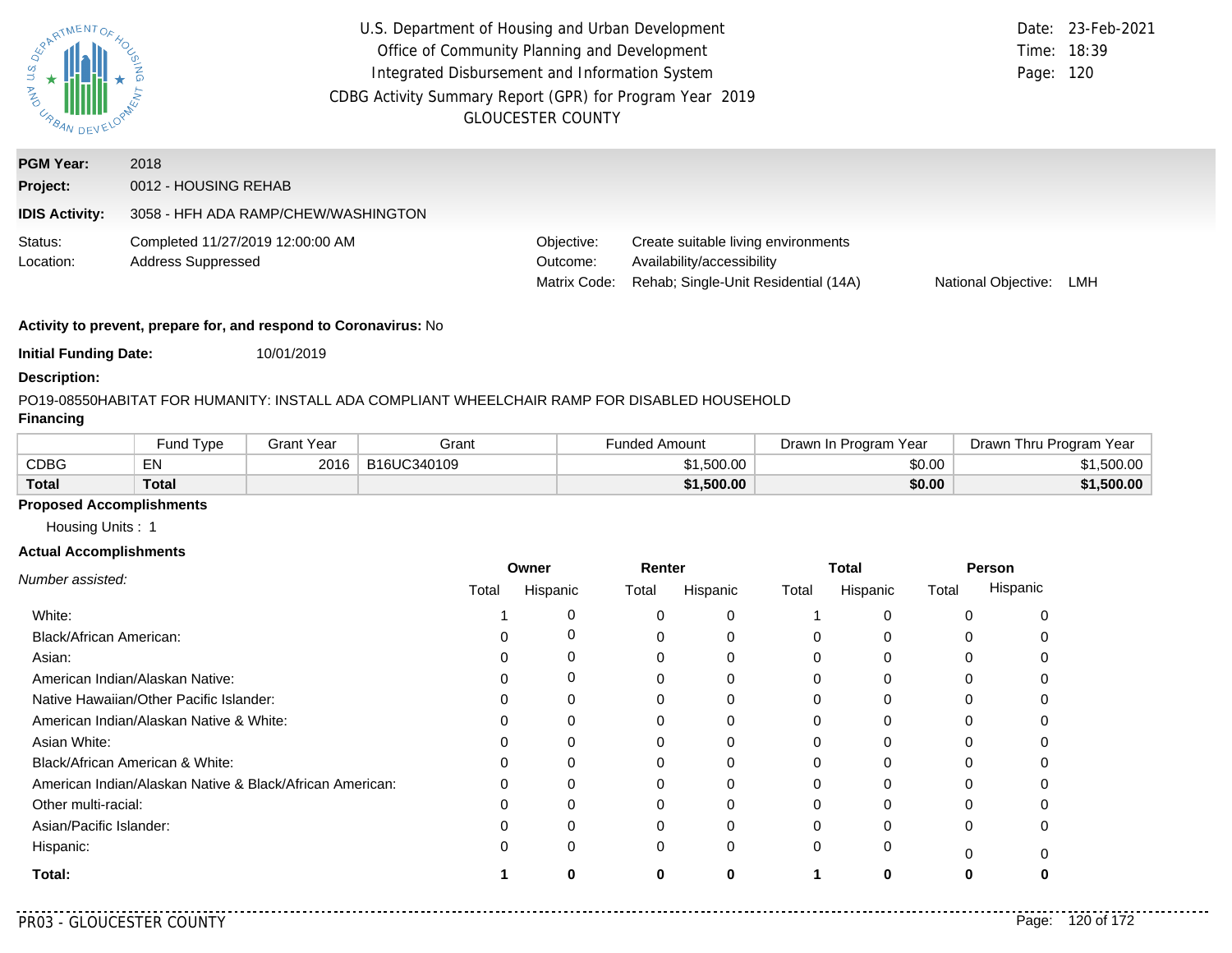| SURATMENTOFAOL    |           |  |
|-------------------|-----------|--|
| S.T<br><b>MAG</b> |           |  |
| URBAN             | DEVELOPAN |  |

|             | Date: 23-Feb-2021 |
|-------------|-------------------|
| Time: 18:39 |                   |
| Page: 121   |                   |
|             |                   |
|             |                   |

Female-headed Households: 0 0 0

*Income Category:*

|                      | Owner  | Renter | Total  | <b>Person</b> |
|----------------------|--------|--------|--------|---------------|
| <b>Extremely Low</b> |        |        |        | O             |
| Low Mod              | 0      |        |        |               |
| Moderate             |        |        |        |               |
| Non Low Moderate     | 0      |        |        |               |
| Total                |        |        |        |               |
| Percent Low/Mod      | 100.0% |        | 100.0% |               |

#### **Annual Accomplishments**

| Years | Accomplishment Narrative                                                                 | ' Benefittina |
|-------|------------------------------------------------------------------------------------------|---------------|
| 2018  | 、DISABLED HOUSEHOLD<br>LCHAIR RAMP FOR "<br>WHEELL<br><b>INSTAL</b><br>_ ADA COMPLIANT ` |               |

<u>. . . . . . . .</u>

--------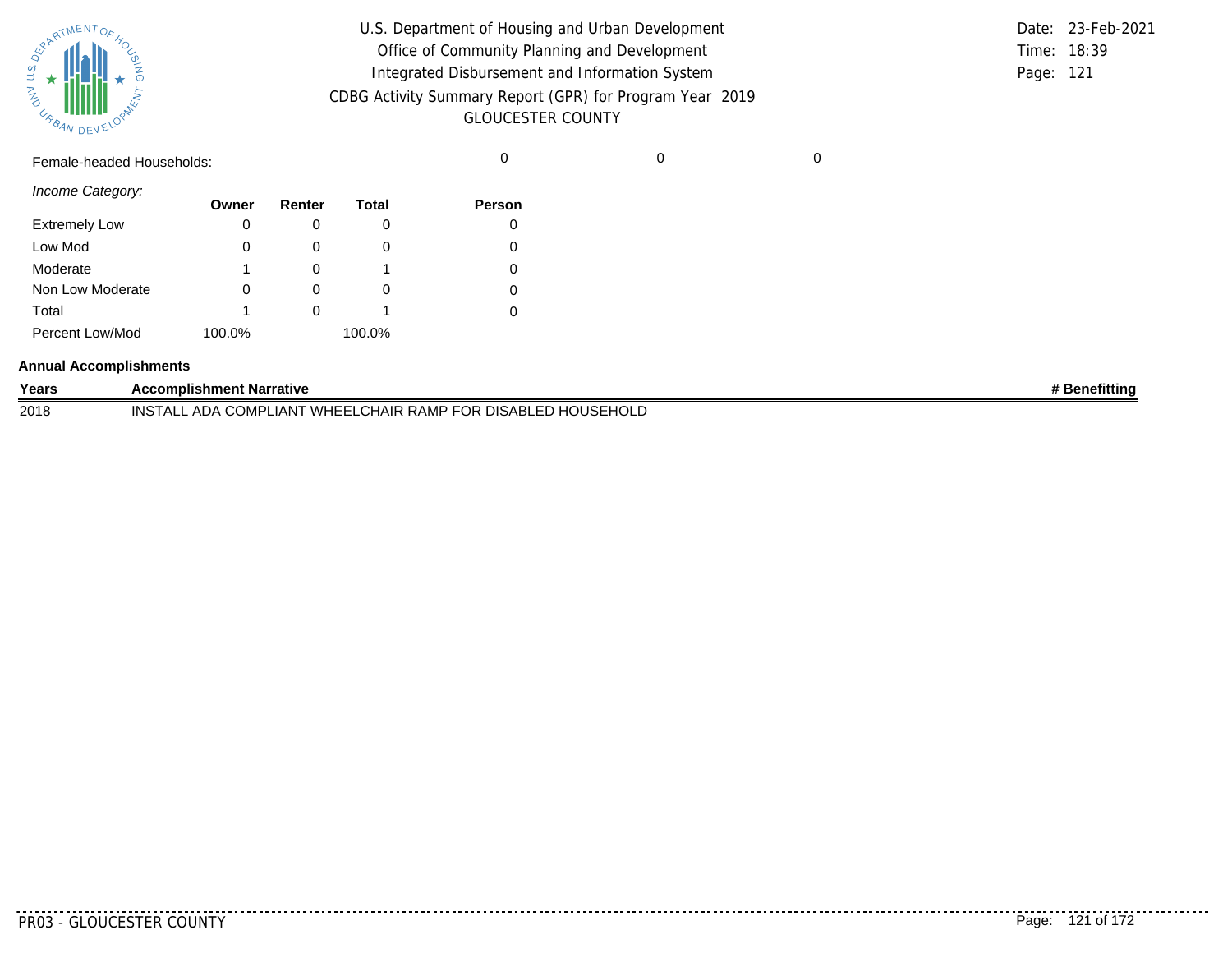| S n<br><b>AND</b><br>URBAN DEV                        | U.S. Department of Housing and Urban Development<br>Office of Community Planning and Development<br>Integrated Disbursement and Information System<br>CDBG Activity Summary Report (GPR) for Program Year 2019<br><b>GLOUCESTER COUNTY</b> |                                        |                                                                                              |                     |     |
|-------------------------------------------------------|--------------------------------------------------------------------------------------------------------------------------------------------------------------------------------------------------------------------------------------------|----------------------------------------|----------------------------------------------------------------------------------------------|---------------------|-----|
| <b>PGM Year:</b><br>Project:<br><b>IDIS Activity:</b> | 2018<br>0012 - HOUSING REHAB<br>3059 - HOME REHAB/COLLINS/PAULSBORO                                                                                                                                                                        |                                        |                                                                                              |                     |     |
| Status:<br>Location:                                  | Completed 11/27/2019 12:00:00 AM<br><b>Address Suppressed</b>                                                                                                                                                                              | Objective:<br>Outcome:<br>Matrix Code: | Create suitable living environments<br>Affordability<br>Rehab: Single-Unit Residential (14A) | National Objective: | LMH |

**Initial Funding Date:** 10/02/2019

#### **Description:**

PO#19-09899PHASE I: FILAN & CONNER: REPLACE HEATER FOR INCOME ELIGIBLE HOUSEHOLDPHASE II: STARR GENERAL CONTRACTING: ROOFING, GUTTERS, ELECTRICAL, STEPS, RAILING

## **Financing**

|              | Fund Type      | <b>Grant Year</b> | Grant       | -unded Amount | Drawn In Program Year | Drawn Thru Program Year |
|--------------|----------------|-------------------|-------------|---------------|-----------------------|-------------------------|
| <b>CDBG</b>  | <b>F</b><br>ЕM | 2016              | B16UC340109 | \$3.050.00    | \$0.00                | \$3,050.00              |
| <b>Total</b> | Total          |                   |             | \$3,050.00    | \$0.00                | \$3,050.00              |

## **Proposed Accomplishments**

Housing Units : 1

#### **Actual Accomplishments**

|                                                          | Renter<br>Owner |          |       |          | <b>Total</b> | Person   |       |          |
|----------------------------------------------------------|-----------------|----------|-------|----------|--------------|----------|-------|----------|
| Number assisted:                                         | Total           | Hispanic | Total | Hispanic | Total        | Hispanic | Total | Hispanic |
| White:                                                   |                 | 0        |       | 0        |              |          |       |          |
| Black/African American:                                  |                 | 0        |       | 0        |              |          | 0     |          |
| Asian:                                                   |                 | 0        |       |          |              |          |       |          |
| American Indian/Alaskan Native:                          |                 | 0        |       |          |              |          |       |          |
| Native Hawaiian/Other Pacific Islander:                  |                 | 0        |       |          |              |          |       |          |
| American Indian/Alaskan Native & White:                  |                 | 0        |       |          |              |          |       |          |
| Asian White:                                             |                 | 0        |       |          |              |          |       |          |
| Black/African American & White:                          |                 | 0        |       |          |              |          |       |          |
| American Indian/Alaskan Native & Black/African American: | 0               | 0        | 0     | 0        |              | 0        |       | n        |
| Other multi-racial:                                      |                 | 0        |       |          |              |          |       |          |
| Asian/Pacific Islander:                                  |                 | 0        |       |          |              |          | 0     | ი        |
| Hispanic:                                                |                 | 0        | 0     | 0        |              | $\Omega$ |       |          |
| Total:                                                   |                 | U        | ŋ     | 0        |              |          | O     |          |

. . . . . .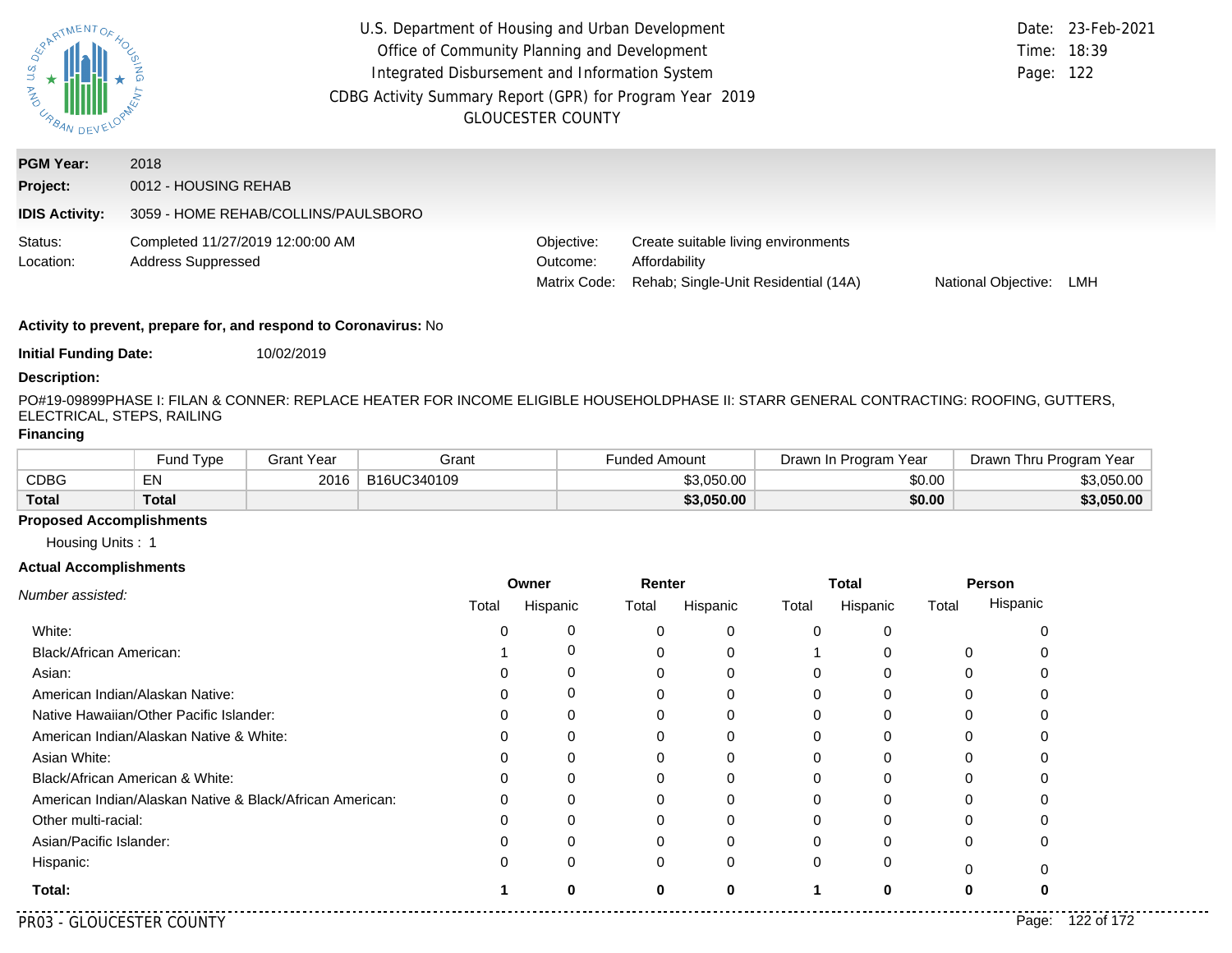| SUPATMENTOF HOL |           |  |
|-----------------|-----------|--|
| URBAN           | DEVELOPAL |  |

| U.S. Department of Housing and Urban Development         |             | Date: 23-Feb-2021 |
|----------------------------------------------------------|-------------|-------------------|
| Office of Community Planning and Development             | Time: 18:39 |                   |
| Integrated Disbursement and Information System           | Page: 123   |                   |
| CDBG Activity Summary Report (GPR) for Program Year 2019 |             |                   |
| <b>GLOUCESTER COUNTY</b>                                 |             |                   |

Female-headed Households: 0 0 0

*Income Category:*

|                      | Owner  | Renter | Total  | <b>Person</b> |
|----------------------|--------|--------|--------|---------------|
| <b>Extremely Low</b> |        |        |        |               |
| Low Mod              | 0      |        | O      | 0             |
| Moderate             | 0      |        | O      | 0             |
| Non Low Moderate     | 0      |        | O      |               |
| Total                |        |        |        |               |
| Percent Low/Mod      | 100.0% |        | 100.0% |               |

#### **Annual Accomplishments**

| Years | <b>Accomplishment Narrative</b>                                                          | ' Benefitting |
|-------|------------------------------------------------------------------------------------------|---------------|
| 2018  | <b>TINCOME ELIGIBLE I</b><br>: HOUSEHOLD<br><b>FOR</b><br>HE AT<br><b>REPLACE</b><br>'ER |               |

. . . . . . . . .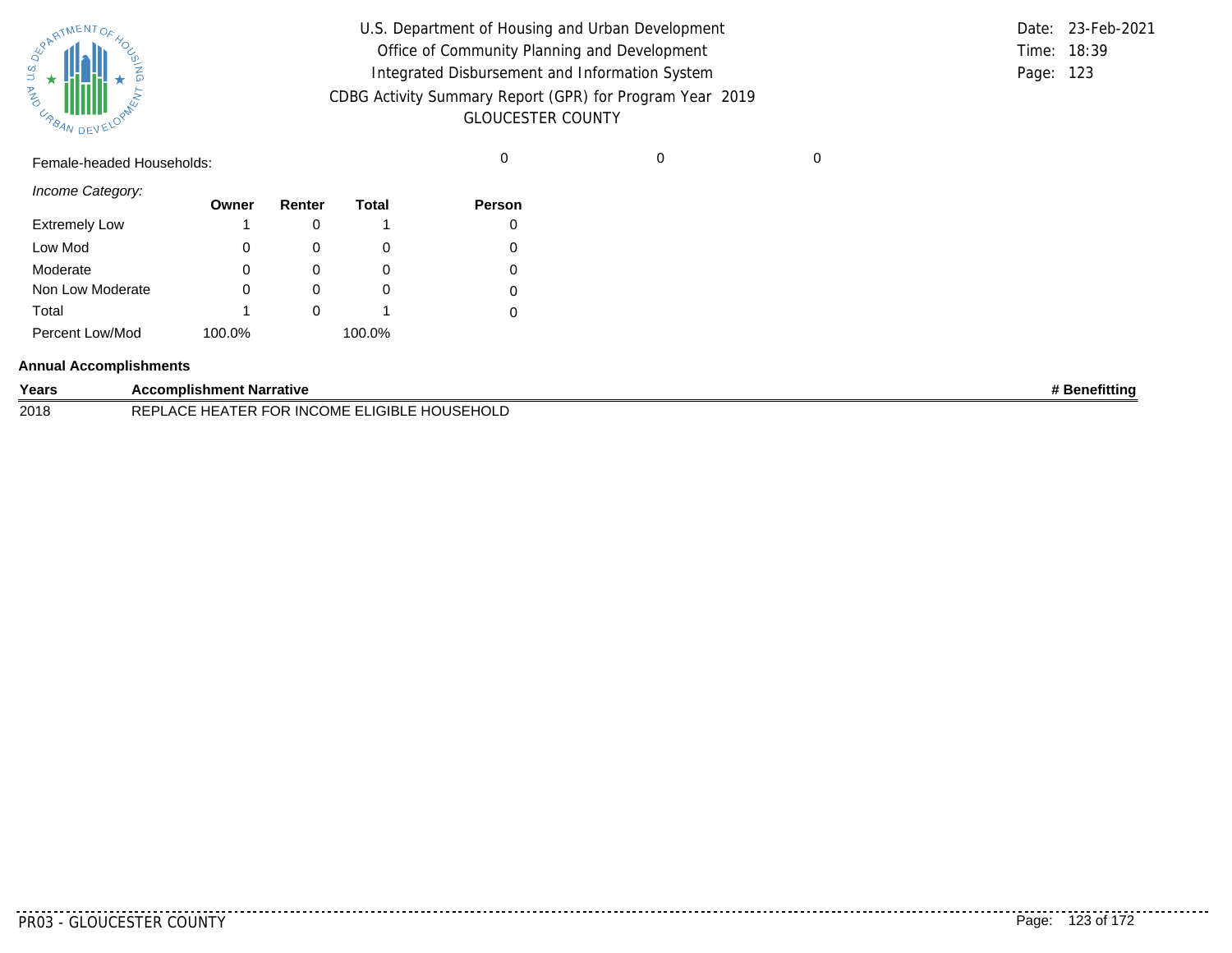| ASARIMENTOF                                           | U.S. Department of Housing and Urban Development<br>Date: 23-Feb-2021<br>Office of Community Planning and Development<br>Time: 18:39<br>Integrated Disbursement and Information System<br>Page: 124<br>CDBG Activity Summary Report (GPR) for Program Year 2019<br><b>GLOUCESTER COUNTY</b> |                                        |                                                                                                           |                     |     |
|-------------------------------------------------------|---------------------------------------------------------------------------------------------------------------------------------------------------------------------------------------------------------------------------------------------------------------------------------------------|----------------------------------------|-----------------------------------------------------------------------------------------------------------|---------------------|-----|
| <b>PGM Year:</b><br>Project:<br><b>IDIS Activity:</b> | 2018<br>0012 - HOUSING REHAB<br>3060 - HOME REHAB/HOLLAND/FRANKLIN                                                                                                                                                                                                                          |                                        |                                                                                                           |                     |     |
| Status:<br>Location:                                  | Completed 3/12/2020 12:00:00 AM<br><b>Address Suppressed</b>                                                                                                                                                                                                                                | Objective:<br>Outcome:<br>Matrix Code: | Create suitable living environments<br>Availability/accessibility<br>Rehab; Single-Unit Residential (14A) | National Objective: | LMH |

**Initial Funding Date:** 10/02/2019

## **Description:**

PO# KEVIN ANDERSON WELL & DRILLING: REPLACE WELL FOR INCOME ELIGIBLE HOUSEHOLDpHASE 2: PO # FILAN & CONNER: REPLACE HEATER AND HOT WATER HEATER

#### **Financing**

|              | Fund Type | Grant Year | Grant       | <b>Funded Amount</b> | Drawn In Program Year | Drawn Thru Program Year |
|--------------|-----------|------------|-------------|----------------------|-----------------------|-------------------------|
| CDBG         | EN        | 2016       | B16UC340109 | \$1,828.00           | \$1,828.00            | \$1,828.00              |
|              |           | 2017       | B17UC340109 | \$5,190.00           | \$5,190.00            | \$5,190.00              |
| <b>Total</b> | Total     |            |             | \$7,018.00           | \$7,018.00            | \$7,018.00              |

## **Proposed Accomplishments**

Housing Units : 1

| Number assisted:                                         | Owner  |          | Renter   |          |       | <b>Total</b> | Person |          |
|----------------------------------------------------------|--------|----------|----------|----------|-------|--------------|--------|----------|
|                                                          | Total  | Hispanic | Total    | Hispanic | Total | Hispanic     | Total  | Hispanic |
| White:                                                   |        |          | C        | 0        |       | 0            | 0      |          |
| Black/African American:                                  |        |          | $\Omega$ |          | 0     | 0            | 0      |          |
| Asian:                                                   |        |          |          |          |       | $\Omega$     | 0      |          |
| American Indian/Alaskan Native:                          | $\Box$ | 0        | 0        | 0        | 0     | $\Omega$     | 0      |          |
| Native Hawaiian/Other Pacific Islander:                  |        |          |          |          |       | 0            | 0      |          |
| American Indian/Alaskan Native & White:                  |        |          | 0        | O        | 0     | 0            | 0      |          |
| Asian White:                                             |        |          |          |          |       | 0            | 0      |          |
| Black/African American & White:                          |        |          |          |          |       | $\Omega$     | 0      |          |
| American Indian/Alaskan Native & Black/African American: |        |          | 0        |          | 0     | 0            | 0      |          |
| Other multi-racial:                                      |        |          |          |          |       | $\Omega$     | ŋ      |          |
| Asian/Pacific Islander:                                  |        |          | 0        |          | 0     | 0            | 0      |          |
| Hispanic:                                                |        |          | $\Omega$ | 0        | 0     | 0            |        |          |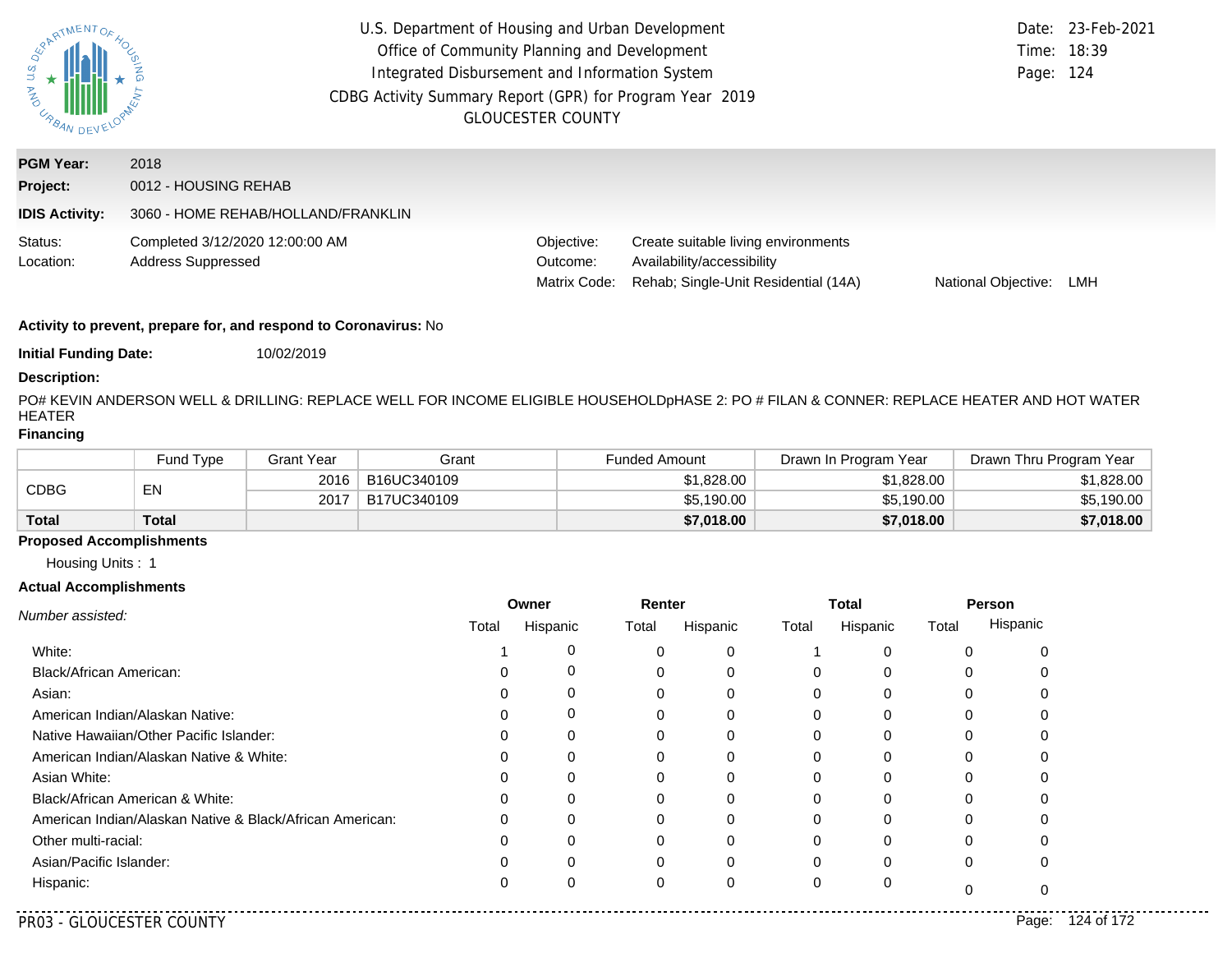| ARTMENTOR<br><b>CABAN DEVY</b> | U.S. Department of Housing and Urban Development<br>Office of Community Planning and Development<br>Integrated Disbursement and Information System<br>CDBG Activity Summary Report (GPR) for Program Year 2019<br><b>GLOUCESTER COUNTY</b> |                                 |        |                                                                                            |               |   |   |             | Page: 125 | Date: 23-Feb-2021<br>Time: 18:39 |   |   |               |
|--------------------------------|--------------------------------------------------------------------------------------------------------------------------------------------------------------------------------------------------------------------------------------------|---------------------------------|--------|--------------------------------------------------------------------------------------------|---------------|---|---|-------------|-----------|----------------------------------|---|---|---------------|
| Total:                         |                                                                                                                                                                                                                                            |                                 |        |                                                                                            |               | 0 | 0 | $\mathbf 0$ | 1         | 0                                | 0 | 0 |               |
| Female-headed Households:      |                                                                                                                                                                                                                                            |                                 |        |                                                                                            | $\Omega$      |   | 0 |             | 0         |                                  |   |   |               |
| Income Category:               |                                                                                                                                                                                                                                            | Owner                           | Renter | <b>Total</b>                                                                               | <b>Person</b> |   |   |             |           |                                  |   |   |               |
| <b>Extremely Low</b>           |                                                                                                                                                                                                                                            | $\Omega$                        | 0      | 0                                                                                          |               |   |   |             |           |                                  |   |   |               |
| Low Mod                        |                                                                                                                                                                                                                                            |                                 | 0      |                                                                                            | 0             |   |   |             |           |                                  |   |   |               |
| Moderate                       |                                                                                                                                                                                                                                            | ∩                               | 0      | 0                                                                                          | 0             |   |   |             |           |                                  |   |   |               |
| Non Low Moderate               |                                                                                                                                                                                                                                            | ∩                               | 0      | 0                                                                                          | 0             |   |   |             |           |                                  |   |   |               |
| Total                          |                                                                                                                                                                                                                                            |                                 | 0      |                                                                                            | 0             |   |   |             |           |                                  |   |   |               |
| Percent Low/Mod                |                                                                                                                                                                                                                                            | 100.0%                          |        | 100.0%                                                                                     |               |   |   |             |           |                                  |   |   |               |
| <b>Annual Accomplishments</b>  |                                                                                                                                                                                                                                            |                                 |        |                                                                                            |               |   |   |             |           |                                  |   |   |               |
| Years                          |                                                                                                                                                                                                                                            | <b>Accomplishment Narrative</b> |        |                                                                                            |               |   |   |             |           |                                  |   |   | # Benefitting |
| 2018                           |                                                                                                                                                                                                                                            |                                 |        | REPLACE WELL FOR INCOME ELIGIBLE HOUSEHOLD<br>PHASE 2: REPLACE HEATER AND HOT WATER HEATER |               |   |   |             |           |                                  |   |   |               |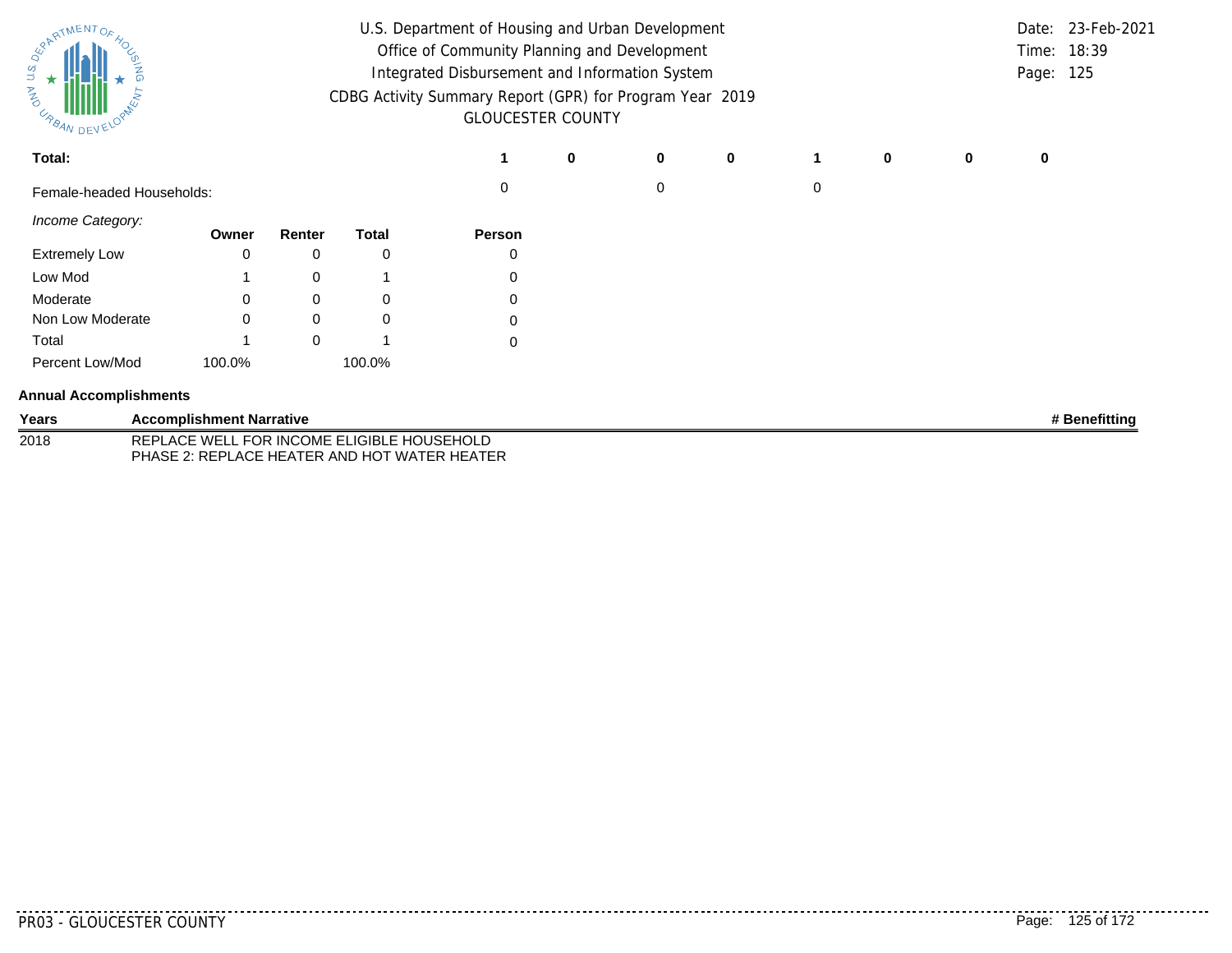| U.S.<br><b>ASSIMARY DE</b>                            | U.S. Department of Housing and Urban Development<br>Date: 23-Feb-2021<br>Office of Community Planning and Development<br>Time: 18:39<br>Integrated Disbursement and Information System<br>Page: 126<br>CDBG Activity Summary Report (GPR) for Program Year 2019<br><b>GLOUCESTER COUNTY</b> |                                        |                                                                                              |                     |     |
|-------------------------------------------------------|---------------------------------------------------------------------------------------------------------------------------------------------------------------------------------------------------------------------------------------------------------------------------------------------|----------------------------------------|----------------------------------------------------------------------------------------------|---------------------|-----|
| <b>PGM Year:</b><br>Project:<br><b>IDIS Activity:</b> | 2018<br>0012 - HOUSING REHAB<br>3061 - HOME REHAB/DOVE/FRANKLIN                                                                                                                                                                                                                             |                                        |                                                                                              |                     |     |
| Status:<br>Location:                                  | Completed 11/27/2019 12:00:00 AM<br><b>Address Suppressed</b>                                                                                                                                                                                                                               | Objective:<br>Outcome:<br>Matrix Code: | Create suitable living environments<br>Affordability<br>Rehab: Single-Unit Residential (14A) | National Objective: | LMH |

**Initial Funding Date:** 10/02/2019

#### **Description:**

#### PO 19-08553
KEVIN ANDERSON WELL: REPLACE WELL FROM INCOME ELIGIBLE HOUSEHOLD

## **Financing**

|              | und Type <sup>-</sup> | Grant Year | Grant       | ⊦unded Amount | Drawn In Program Year | Drawn Thru Program Year |
|--------------|-----------------------|------------|-------------|---------------|-----------------------|-------------------------|
| CDBG         | <b>ENL</b><br>ᄃᅠᄓ     | 2016       | B16UC340109 | \$7,028,00    | \$0.00                | .028.00                 |
| <b>Total</b> | Total                 |            |             | \$7,028.00    | \$0.00                | \$7,028.00              |

## **Proposed Accomplishments**

Housing Units : 1

#### **Actual Accomplishments**

| Number assisted:                                         |       | Owner    |       | Renter   |          | Total        |       | Person   |
|----------------------------------------------------------|-------|----------|-------|----------|----------|--------------|-------|----------|
|                                                          | Total | Hispanic | Total | Hispanic | Total    | Hispanic     | Total | Hispanic |
| White:                                                   |       | 0        |       |          |          |              |       |          |
| Black/African American:                                  |       | 0        |       |          | 0        |              |       |          |
| Asian:                                                   |       | 0        |       | 0        | $\Omega$ |              | 0     |          |
| American Indian/Alaskan Native:                          |       | 0        |       | 0        | 0        | <sup>0</sup> |       |          |
| Native Hawaiian/Other Pacific Islander:                  |       | 0        |       |          | 0        |              |       |          |
| American Indian/Alaskan Native & White:                  |       | 0        |       |          | $\Omega$ | <sup>0</sup> | 0     |          |
| Asian White:                                             |       | O        |       |          | 0        |              |       |          |
| Black/African American & White:                          |       | 0        |       | 0        | $\Omega$ |              | 0     |          |
| American Indian/Alaskan Native & Black/African American: |       | $\Omega$ |       | ∩        | 0        |              |       |          |
| Other multi-racial:                                      |       |          |       |          |          |              |       |          |
| Asian/Pacific Islander:                                  |       | $\Omega$ |       | ∩        | $\Omega$ | <sup>0</sup> | 0     |          |
| Hispanic:                                                |       | 0        | 0     | 0        | $\Omega$ | 0            |       |          |
| Total:                                                   |       |          |       |          |          |              |       |          |

. . . . .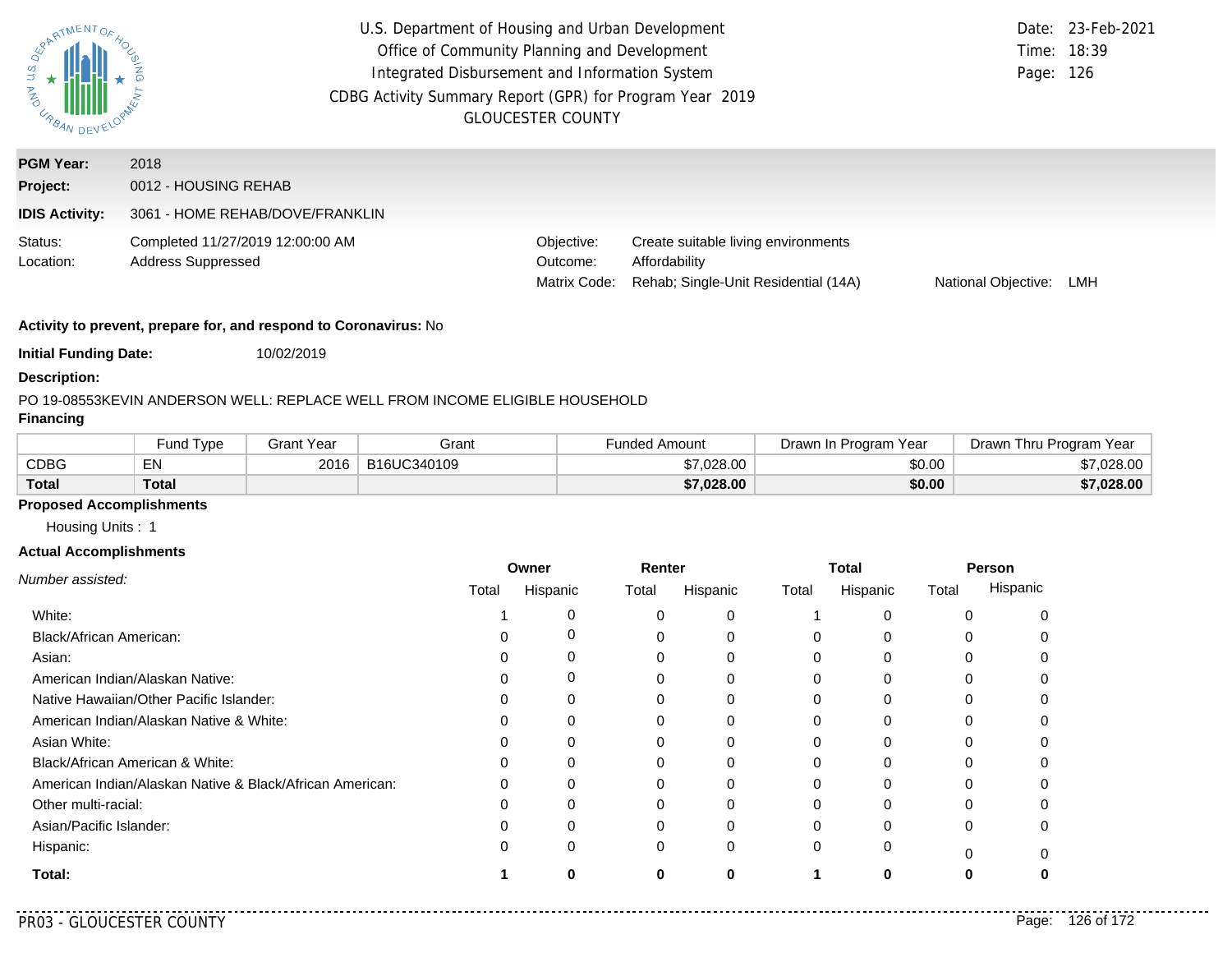| SUPATMENTOF HOL |           |  |
|-----------------|-----------|--|
| URBAN           | DEVELOPAL |  |

| U.S. Department of Housing and Urban Development         |             | Date: 23-Feb-2021 |
|----------------------------------------------------------|-------------|-------------------|
| Office of Community Planning and Development             | Time: 18:39 |                   |
| Integrated Disbursement and Information System           | Page: 127   |                   |
| CDBG Activity Summary Report (GPR) for Program Year 2019 |             |                   |
| <b>GLOUCESTER COUNTY</b>                                 |             |                   |

Female-headed Households: 0 0 0

*Income Category:*

|                      | Owner  | Renter | Total  | Person |
|----------------------|--------|--------|--------|--------|
| <b>Extremely Low</b> |        |        | O      |        |
| Low Mod              |        |        |        | 0      |
| Moderate             | 0      |        | O      | 0      |
| Non Low Moderate     |        |        | O      | 0      |
| Total                |        |        |        | 0      |
| Percent Low/Mod      | 100.0% |        | 100.0% |        |

#### **Annual Accomplishments**

| Years | <b>Accomplishment Narrative</b>                                                     | <b>}enefittinc</b> |
|-------|-------------------------------------------------------------------------------------|--------------------|
| 2018  | . FROM INCOME EL'<br>, IGIRI F HO'<br>HOLD<br>WE.<br><b>DEDI</b><br>∣I≈⊢⊦<br>$\sim$ |                    |

<u>. . . . . . . .</u>

. . . . . . . . .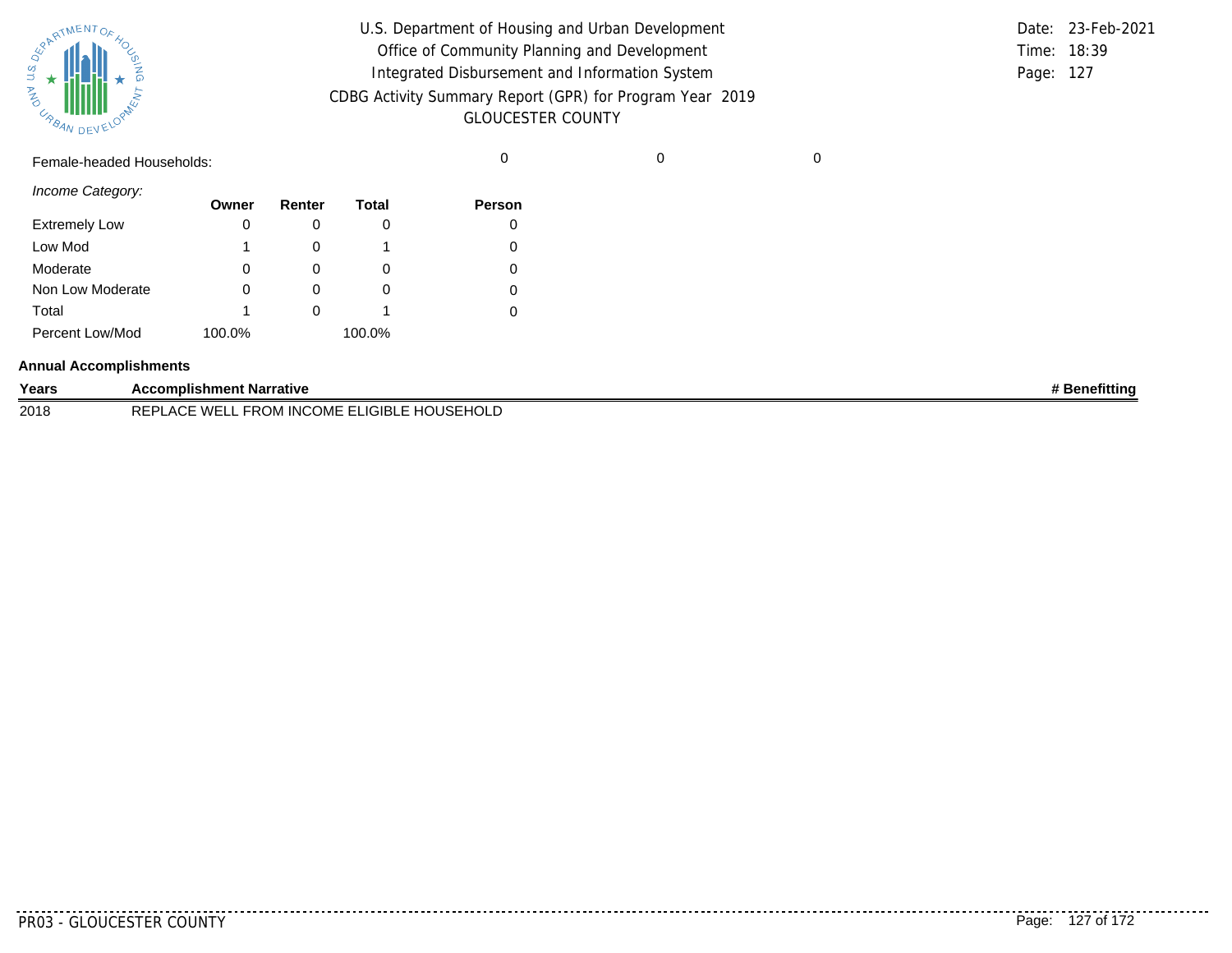| PARTMENTOR<br>$rac{q}{q}$ +<br><b>AND</b><br>URBAN    |                                                                   | <b>GLOUCESTER COUNTY</b>               | U.S. Department of Housing and Urban Development<br>Office of Community Planning and Development<br>Integrated Disbursement and Information System<br>CDBG Activity Summary Report (GPR) for Program Year 2019 |                     |     |  |  |  |
|-------------------------------------------------------|-------------------------------------------------------------------|----------------------------------------|----------------------------------------------------------------------------------------------------------------------------------------------------------------------------------------------------------------|---------------------|-----|--|--|--|
| <b>PGM Year:</b><br>Project:<br><b>IDIS Activity:</b> | 2018<br>0012 - HOUSING REHAB<br>3062 - HOME REHAB/FLANAGAN/PITMAN |                                        |                                                                                                                                                                                                                |                     |     |  |  |  |
| Status:<br>Location:                                  | Completed 3/12/2020 12:00:00 AM<br><b>Address Suppressed</b>      | Objective:<br>Outcome:<br>Matrix Code: | Create suitable living environments<br>Affordability<br>Rehab; Single-Unit Residential (14A)                                                                                                                   | National Objective: | LMH |  |  |  |

**Initial Funding Date:** 10/02/2019

#### **Description:**

PO#19-08554FILAN & CONNER: REPLACE HEATER FOR INCOME ELIGIBLE HOUSEHOLDPHASE II: STARR GENERAL : REPLACE ROOF, GUTTERS, STEPSPORCH, RAILINGS, ELECTRIC AS SPECIFIED FOR INCOME ELIGIBLE HOUSEHOLD

## **Financing**

|              | Fund Type    | Grant Year | Grant       | <b>Funded Amount</b> | Drawn In Program Year | Drawn Thru Program Year |
|--------------|--------------|------------|-------------|----------------------|-----------------------|-------------------------|
| CDBG         | EN           | 2016       | B16UC340109 | \$8,940.00           | \$8,940.00            | \$8,940.00              |
|              |              | 2017       | B17UC340109 | \$13,650.00          | \$13,650.00           | \$13,650.00             |
| <b>Total</b> | <b>Total</b> |            |             | \$22,590.00          | \$22,590.00           | \$22,590.00             |

## **Proposed Accomplishments**

Housing Units : 1

|                                                          |       | Owner    | Renter |          |          | Total    | <b>Person</b> |          |
|----------------------------------------------------------|-------|----------|--------|----------|----------|----------|---------------|----------|
| Number assisted:                                         | Total | Hispanic | Total  | Hispanic | Total    | Hispanic | Total         | Hispanic |
| White:                                                   |       |          | 0      |          |          | C        |               |          |
| Black/African American:                                  |       |          | 0      |          | $\Omega$ | 0        |               |          |
| Asian:                                                   |       |          |        |          | 0        |          |               |          |
| American Indian/Alaskan Native:                          |       | 0        | 0      | O        | $\Omega$ | 0        |               |          |
| Native Hawaiian/Other Pacific Islander:                  |       |          |        |          | 0        |          |               |          |
| American Indian/Alaskan Native & White:                  |       |          | 0      |          | $\Omega$ | 0        |               |          |
| Asian White:                                             |       |          |        |          | 0        |          |               |          |
| Black/African American & White:                          |       |          |        |          | 0        | 0        |               |          |
| American Indian/Alaskan Native & Black/African American: |       |          | 0      |          | 0        | C        |               |          |
| Other multi-racial:                                      |       |          |        |          | 0        | $\Omega$ |               |          |
| Asian/Pacific Islander:                                  |       |          | 0      |          | $\Omega$ | C        | 0             |          |
| Hispanic:                                                |       |          | 0      |          | 0        | 0        |               |          |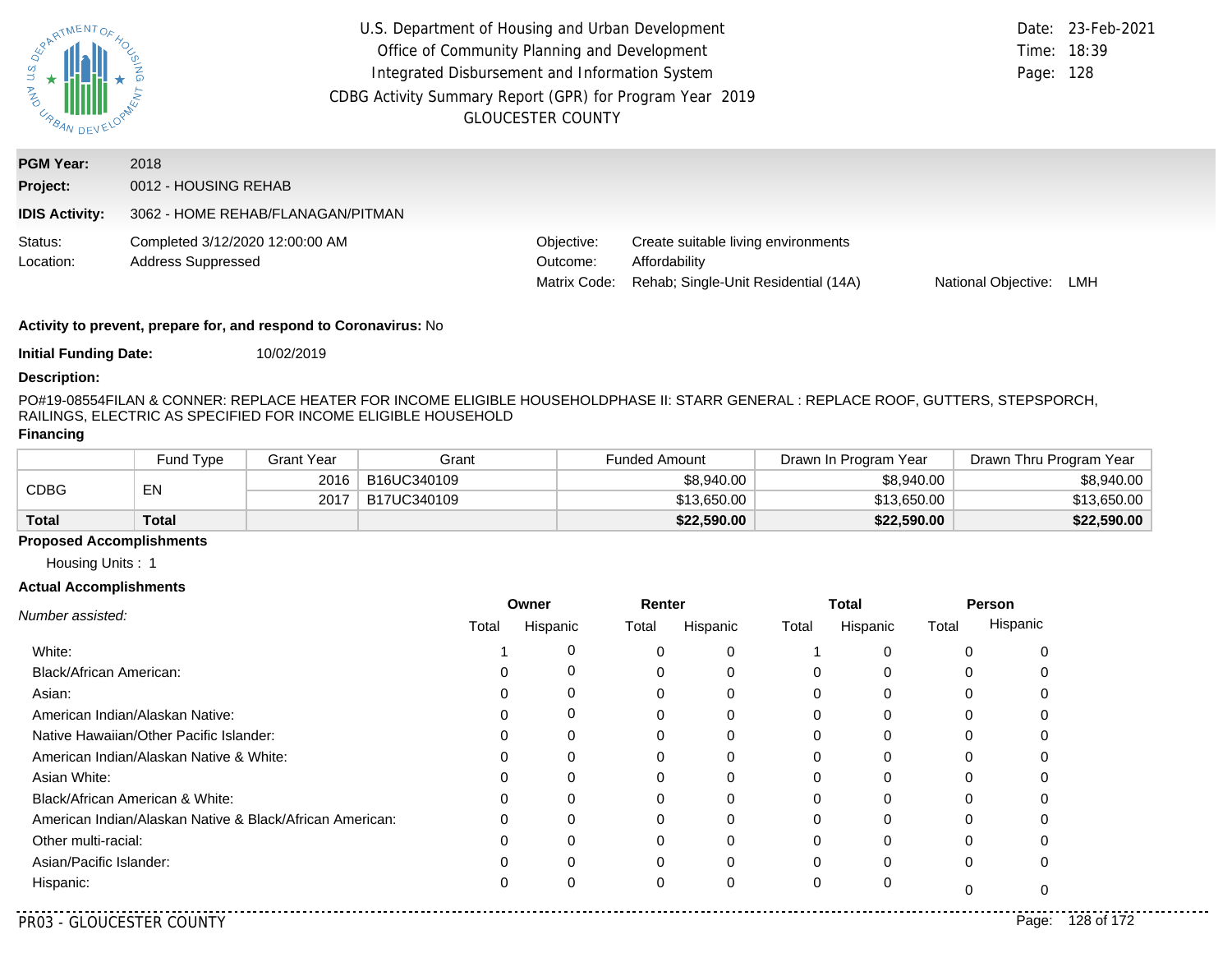| U.S. Department of Housing and Urban Development<br>ARTMENTOR<br>Office of Community Planning and Development<br>Integrated Disbursement and Information System<br>CDBG Activity Summary Report (GPR) for Program Year 2019<br>US BAN DEVY<br><b>GLOUCESTER COUNTY</b> |                                              |          |          |        |   |   |             |   |   | Page: 129 | Date: 23-Feb-2021<br>Time: 18:39 |               |
|------------------------------------------------------------------------------------------------------------------------------------------------------------------------------------------------------------------------------------------------------------------------|----------------------------------------------|----------|----------|--------|---|---|-------------|---|---|-----------|----------------------------------|---------------|
| Total:                                                                                                                                                                                                                                                                 |                                              |          |          |        | 0 | 0 | $\mathbf 0$ | 1 | 0 | 0         | 0                                |               |
| Female-headed Households:                                                                                                                                                                                                                                              |                                              |          |          | 0      |   | 0 |             | 0 |   |           |                                  |               |
| Income Category:                                                                                                                                                                                                                                                       | Owner                                        | Renter   | Total    | Person |   |   |             |   |   |           |                                  |               |
| <b>Extremely Low</b>                                                                                                                                                                                                                                                   |                                              | 0        | 0        | 0      |   |   |             |   |   |           |                                  |               |
| Low Mod                                                                                                                                                                                                                                                                |                                              | 0        |          | 0      |   |   |             |   |   |           |                                  |               |
| Moderate                                                                                                                                                                                                                                                               |                                              | 0        | 0        | 0      |   |   |             |   |   |           |                                  |               |
| Non Low Moderate                                                                                                                                                                                                                                                       |                                              | 0        | $\Omega$ | 0      |   |   |             |   |   |           |                                  |               |
| Total                                                                                                                                                                                                                                                                  |                                              | $\Omega$ |          | 0      |   |   |             |   |   |           |                                  |               |
| Percent Low/Mod                                                                                                                                                                                                                                                        | 100.0%                                       |          | 100.0%   |        |   |   |             |   |   |           |                                  |               |
| <b>Annual Accomplishments</b>                                                                                                                                                                                                                                          |                                              |          |          |        |   |   |             |   |   |           |                                  |               |
| Years                                                                                                                                                                                                                                                                  | <b>Accomplishment Narrative</b>              |          |          |        |   |   |             |   |   |           |                                  | # Benefitting |
| 2018                                                                                                                                                                                                                                                                   | REPLACE HEATER FOR INCOME ELIGIBLE HOUSEHOLD |          |          |        |   |   |             |   |   |           |                                  |               |

REPLACE ROOF, GUTTERS, STEPS/PORCH, RAILINGS, ELECTRIC AS SPECIFIED FOR INCOME ELIGIBLE HOUSEHOLD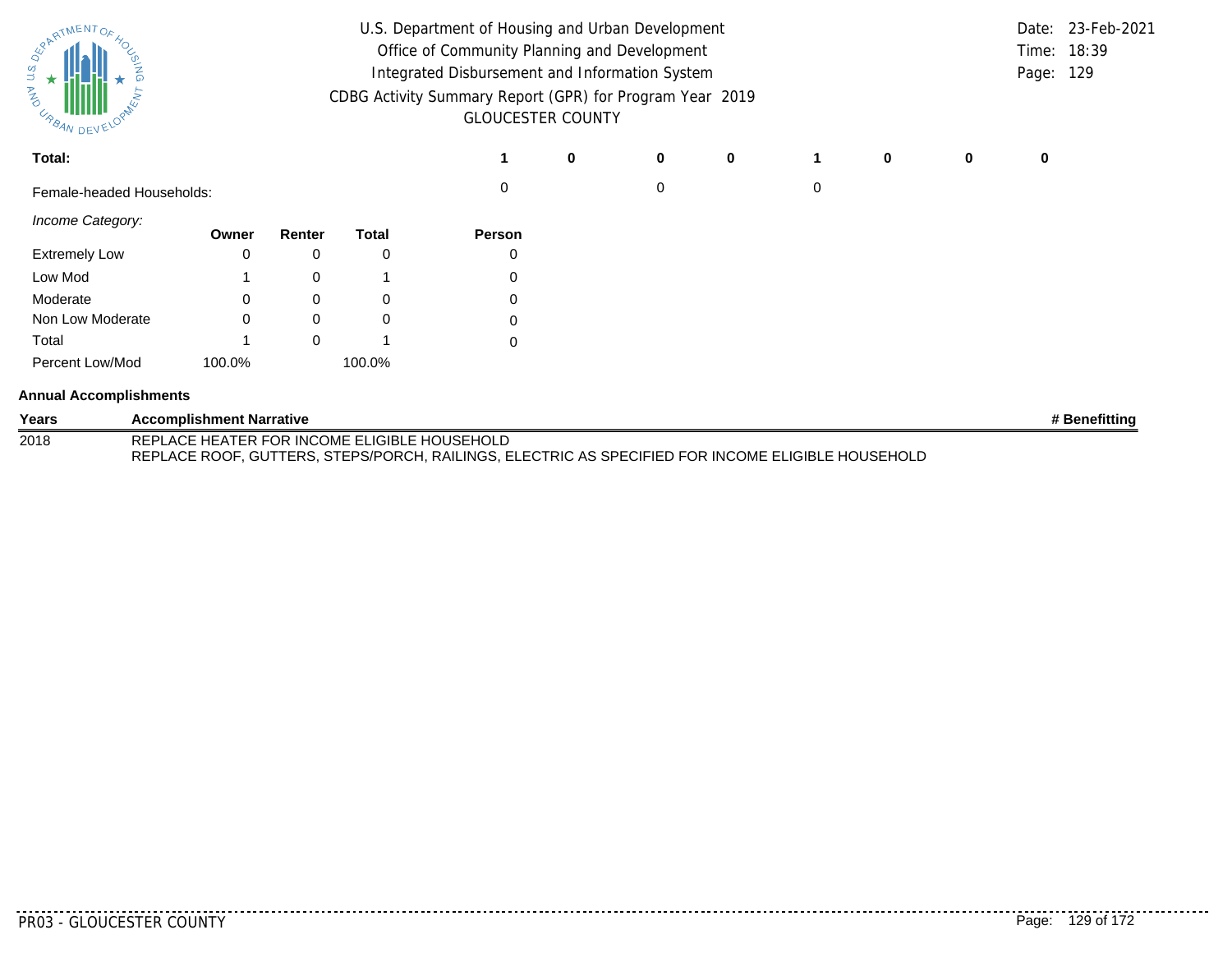| <b>AND</b><br>URBAN                                   | U.S. Department of Housing and Urban Development<br>Office of Community Planning and Development<br>Integrated Disbursement and Information System<br>CDBG Activity Summary Report (GPR) for Program Year 2019 | <b>GLOUCESTER COUNTY</b>               |                                                                                              | Time: 18:39<br>Page: 130 | Date: 23-Feb-2021 |
|-------------------------------------------------------|----------------------------------------------------------------------------------------------------------------------------------------------------------------------------------------------------------------|----------------------------------------|----------------------------------------------------------------------------------------------|--------------------------|-------------------|
| <b>PGM Year:</b><br>Project:<br><b>IDIS Activity:</b> | 2018<br>0012 - HOUSING REHAB<br>3063 - HOME REHAB/LATONA/CLAYTON                                                                                                                                               |                                        |                                                                                              |                          |                   |
| Status:<br>Location:                                  | Completed 10/22/2020 12:00:00 AM<br><b>Address Suppressed</b>                                                                                                                                                  | Objective:<br>Outcome:<br>Matrix Code: | Create suitable living environments<br>Affordability<br>Rehab; Single-Unit Residential (14A) | National Objective:      | LMH               |

**Initial Funding Date:** 10/02/2019

#### **Description:**

PO#19-08555FILAN CONNER (PHASE I): REPLACE HEATER FOR INCOME ELIGIBLE HOUSEHOLDPHASE II : GAFFNEY: REPLACE RAILINGS, WINDOWS, FLOORS, DOORS, REPAIR ELECTRIC AS SPECIFIED

#### **Financing**

|              | Fund Type    | Grant Year | Grant       | <b>Funded Amount</b> | Drawn In Program Year | Drawn Thru Program Year |
|--------------|--------------|------------|-------------|----------------------|-----------------------|-------------------------|
| CDBG         | EN           | 2016       | B16UC340109 | \$6,554,68           | \$6,554.68            | \$6,554.68              |
|              |              | 2017       | B17UC340109 | \$1,895.32           | \$1,895.32            | \$1.895.32              |
| <b>Total</b> | <b>Total</b> |            |             | \$8,450.00           | \$8,450.00            | \$8,450.00              |

## **Proposed Accomplishments**

Housing Units : 1

|                                                          |       | Owner    | Renter   |          |       | <b>Total</b> |       | Person   |
|----------------------------------------------------------|-------|----------|----------|----------|-------|--------------|-------|----------|
| Number assisted:                                         | Total | Hispanic | Total    | Hispanic | Total | Hispanic     | Total | Hispanic |
| White:                                                   |       | 0        | 0        |          |       | 0            | 0     |          |
| Black/African American:                                  |       | U        | 0        | 0        | 0     | 0            | 0     |          |
| Asian:                                                   |       |          | $\Omega$ |          |       | $\Omega$     |       |          |
| American Indian/Alaskan Native:                          | 0     | 0        | 0        | 0        | 0     | $\Omega$     | 0     |          |
| Native Hawaiian/Other Pacific Islander:                  |       |          | 0        |          |       |              |       |          |
| American Indian/Alaskan Native & White:                  |       | 0        | 0        |          |       | 0            |       |          |
| Asian White:                                             |       |          | 0        |          |       |              |       |          |
| Black/African American & White:                          |       |          | 0        |          |       |              |       |          |
| American Indian/Alaskan Native & Black/African American: |       |          | 0        |          |       | 0            |       |          |
| Other multi-racial:                                      |       |          | 0        |          |       | $\Omega$     |       |          |
| Asian/Pacific Islander:                                  |       |          | 0        |          | υ     | 0            | 0     |          |
| Hispanic:                                                |       |          | 0        | 0        | υ     | 0            |       |          |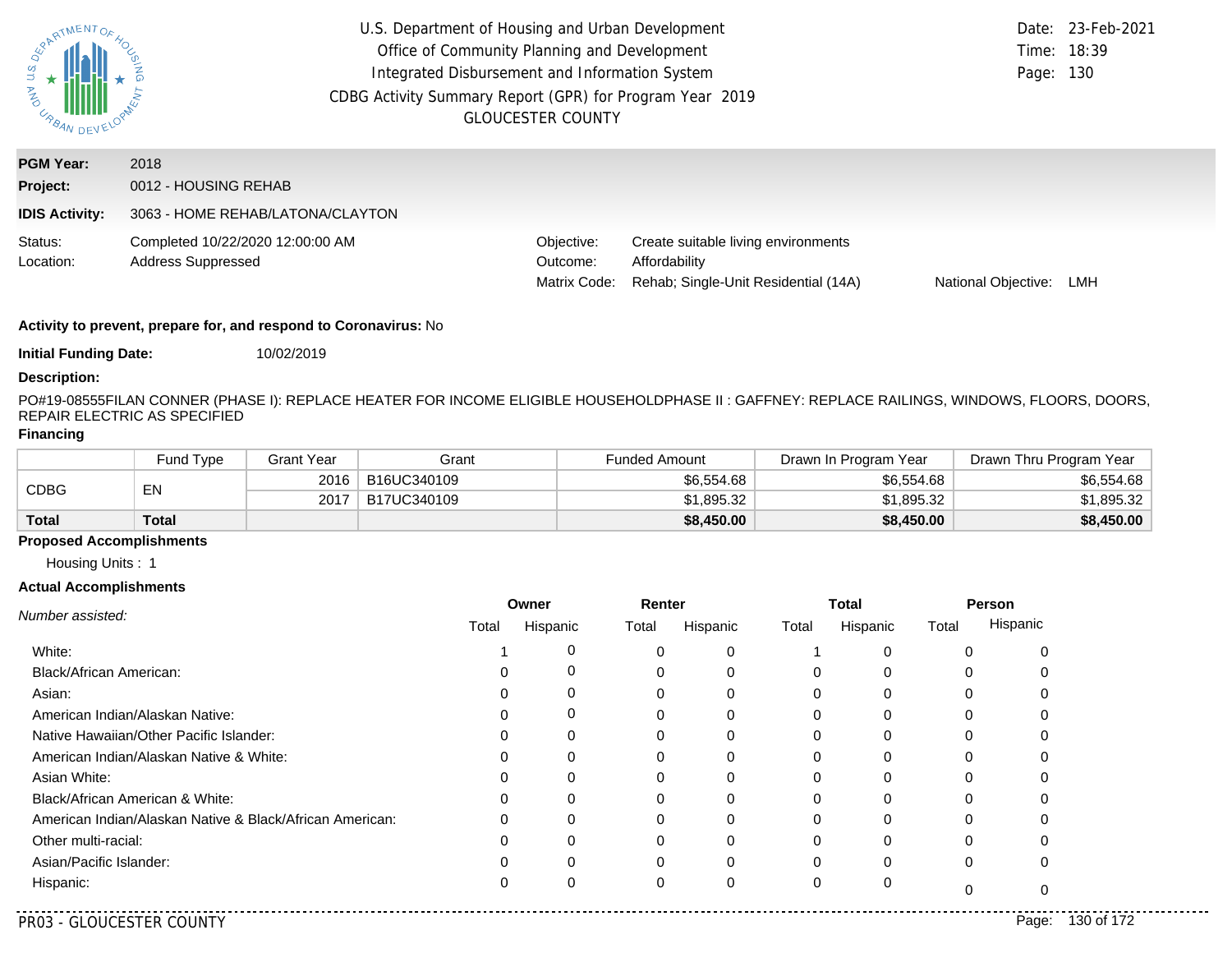| SPARTMENTOS<br><b>UNANG</b><br><b>CABAN DEVEN</b> | U.S. Department of Housing and Urban Development<br>Office of Community Planning and Development<br>Integrated Disbursement and Information System<br>CDBG Activity Summary Report (GPR) for Program Year 2019<br><b>GLOUCESTER COUNTY</b> |          |              |                                                       |   |   |           |  |   |   | Page: 131 | Date: 23-Feb-2021<br>Time: 18:39 |
|---------------------------------------------------|--------------------------------------------------------------------------------------------------------------------------------------------------------------------------------------------------------------------------------------------|----------|--------------|-------------------------------------------------------|---|---|-----------|--|---|---|-----------|----------------------------------|
| Total:                                            |                                                                                                                                                                                                                                            |          |              |                                                       | 0 | 0 | $\pmb{0}$ |  | 0 | 0 | 0         |                                  |
| Female-headed Households:                         |                                                                                                                                                                                                                                            |          |              |                                                       |   | 0 |           |  |   |   |           |                                  |
| Income Category:                                  | Owner                                                                                                                                                                                                                                      | Renter   | <b>Total</b> | Person                                                |   |   |           |  |   |   |           |                                  |
| <b>Extremely Low</b>                              | 0                                                                                                                                                                                                                                          | 0        | 0            |                                                       |   |   |           |  |   |   |           |                                  |
| Low Mod                                           | $\Omega$                                                                                                                                                                                                                                   | 0        | 0            |                                                       |   |   |           |  |   |   |           |                                  |
| Moderate                                          |                                                                                                                                                                                                                                            | 0        |              | 0                                                     |   |   |           |  |   |   |           |                                  |
| Non Low Moderate                                  | 0                                                                                                                                                                                                                                          | 0        | 0            | $\Omega$                                              |   |   |           |  |   |   |           |                                  |
| Total                                             |                                                                                                                                                                                                                                            | $\Omega$ |              | 0                                                     |   |   |           |  |   |   |           |                                  |
| Percent Low/Mod                                   | 100.0%                                                                                                                                                                                                                                     |          | 100.0%       |                                                       |   |   |           |  |   |   |           |                                  |
| <b>Annual Accomplishments</b>                     |                                                                                                                                                                                                                                            |          |              |                                                       |   |   |           |  |   |   |           |                                  |
| Years                                             | <b>Accomplishment Narrative</b>                                                                                                                                                                                                            |          |              |                                                       |   |   |           |  |   |   |           | # Benefitting                    |
| 2018                                              |                                                                                                                                                                                                                                            |          |              | PHASE I: REPLACE HEATER FOR INCOME ELIGIBLE HOUSEHOLD |   |   |           |  |   |   |           |                                  |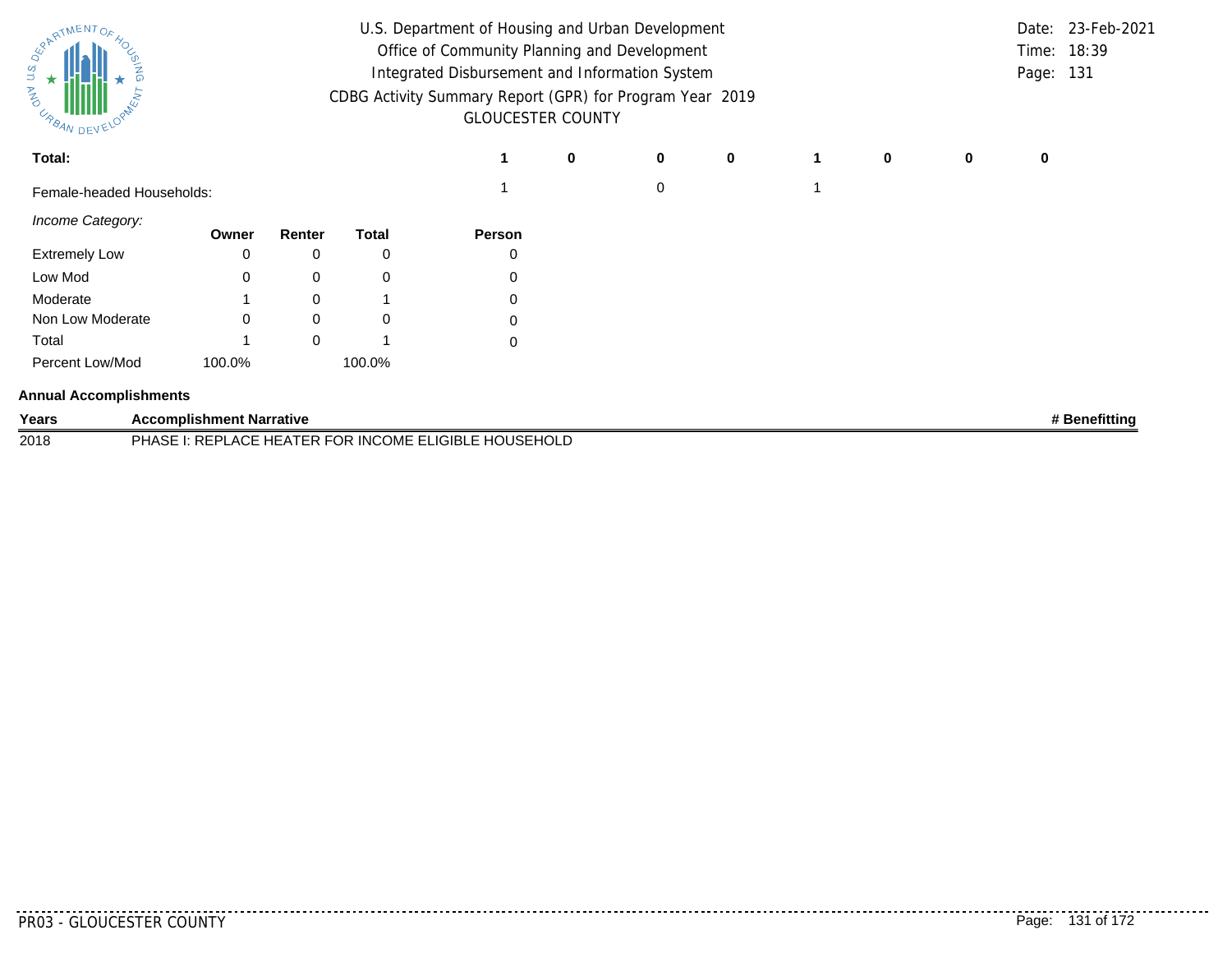| <b>AND</b><br>URBAN DEV - | U.S. Department of Housing and Urban Development<br>Office of Community Planning and Development<br>Integrated Disbursement and Information System<br>CDBG Activity Summary Report (GPR) for Program Year 2019 | <b>GLOUCESTER COUNTY</b>               |                                                                                              | Page: 132           | Date: 23-Feb-2021<br>Time: 18:39 |
|---------------------------|----------------------------------------------------------------------------------------------------------------------------------------------------------------------------------------------------------------|----------------------------------------|----------------------------------------------------------------------------------------------|---------------------|----------------------------------|
| <b>PGM Year:</b>          | 2019                                                                                                                                                                                                           |                                        |                                                                                              |                     |                                  |
| Project:                  | 0005 - Housing rehab - 2019                                                                                                                                                                                    |                                        |                                                                                              |                     |                                  |
| <b>IDIS Activity:</b>     | 3066 - HOME REHAB/KAGANZEV/FRANKLIN- ADA RAMP                                                                                                                                                                  |                                        |                                                                                              |                     |                                  |
| Status:<br>Location:      | Completed 3/20/2020 12:00:00 AM<br>103 Bentwood Dr MARY KAGANZEV Malaga, NJ 08328-<br>4144                                                                                                                     | Objective:<br>Outcome:<br>Matrix Code: | Create suitable living environments<br>Affordability<br>Rehab; Single-Unit Residential (14A) | National Objective: | LMH                              |
|                           | $\blacksquare$ . The second contract of the second contract of $\blacksquare$ . The second contract of $\blacksquare$                                                                                          |                                        |                                                                                              |                     |                                  |

**Initial Funding Date:** 11/07/2019

#### **Description:**

PO#19-09898 PHASE I ANDERSON WELL DRILLING: REPLACE WELLPO #PHASE 2: STARR GENERAL CONTRACTORS: REPLACE STEPS, RAILING, REPAIR PLUMBING, ELECTRIC
HABITAT FOR HUMANITY ADA RAMP GRANT: INSTALL ADA COMPLIANT RAMP

#### **Financing**

|              | Fund Type | <b>Grant Year</b> | Grant       | <b>Funded Amount</b> | Drawn In Program Year | Drawn Thru Program Year |
|--------------|-----------|-------------------|-------------|----------------------|-----------------------|-------------------------|
| CDBG         | EN        | 2016              | B16UC340109 | \$1,050.00           | \$1,050.00            | \$1,050.00              |
|              |           | 2017              | B17UC340109 | \$11.325.00          | \$10,325.00           | \$11,325.00             |
| <b>Total</b> | Total     |                   |             | \$12,375.00          | \$11,375.00           | \$12,375.00             |

## **Proposed Accomplishments**

Housing Units : 1

|                                                          |       | Owner    | Renter   |          |       | <b>Total</b> | Person   |          |  |
|----------------------------------------------------------|-------|----------|----------|----------|-------|--------------|----------|----------|--|
| Number assisted:                                         | Total | Hispanic | Total    | Hispanic | Total | Hispanic     | Total    | Hispanic |  |
| White:                                                   |       |          | C        | 0        |       | $\Omega$     | 0        |          |  |
| <b>Black/African American:</b>                           |       |          | $\Omega$ | 0        | 0     | 0            | 0        |          |  |
| Asian:                                                   |       |          |          |          |       | $\Omega$     | 0        |          |  |
| American Indian/Alaskan Native:                          |       | 0        | 0        | O        | 0     | 0            | 0        |          |  |
| Native Hawaiian/Other Pacific Islander:                  |       |          |          |          |       | 0            | 0        |          |  |
| American Indian/Alaskan Native & White:                  |       |          | 0        |          |       | 0            | 0        |          |  |
| Asian White:                                             |       |          |          |          |       | 0            | 0        |          |  |
| Black/African American & White:                          |       |          | 0        |          |       | $\Omega$     | $\Omega$ |          |  |
| American Indian/Alaskan Native & Black/African American: |       |          | 0        |          |       | 0            | 0        |          |  |
| Other multi-racial:                                      |       |          | $\Omega$ |          |       | $\Omega$     | ŋ        |          |  |
| Asian/Pacific Islander:                                  |       |          | $\Omega$ |          | 0     | $\Omega$     | 0        |          |  |
| Hispanic:                                                |       |          | 0        | 0        | 0     | 0            |          |          |  |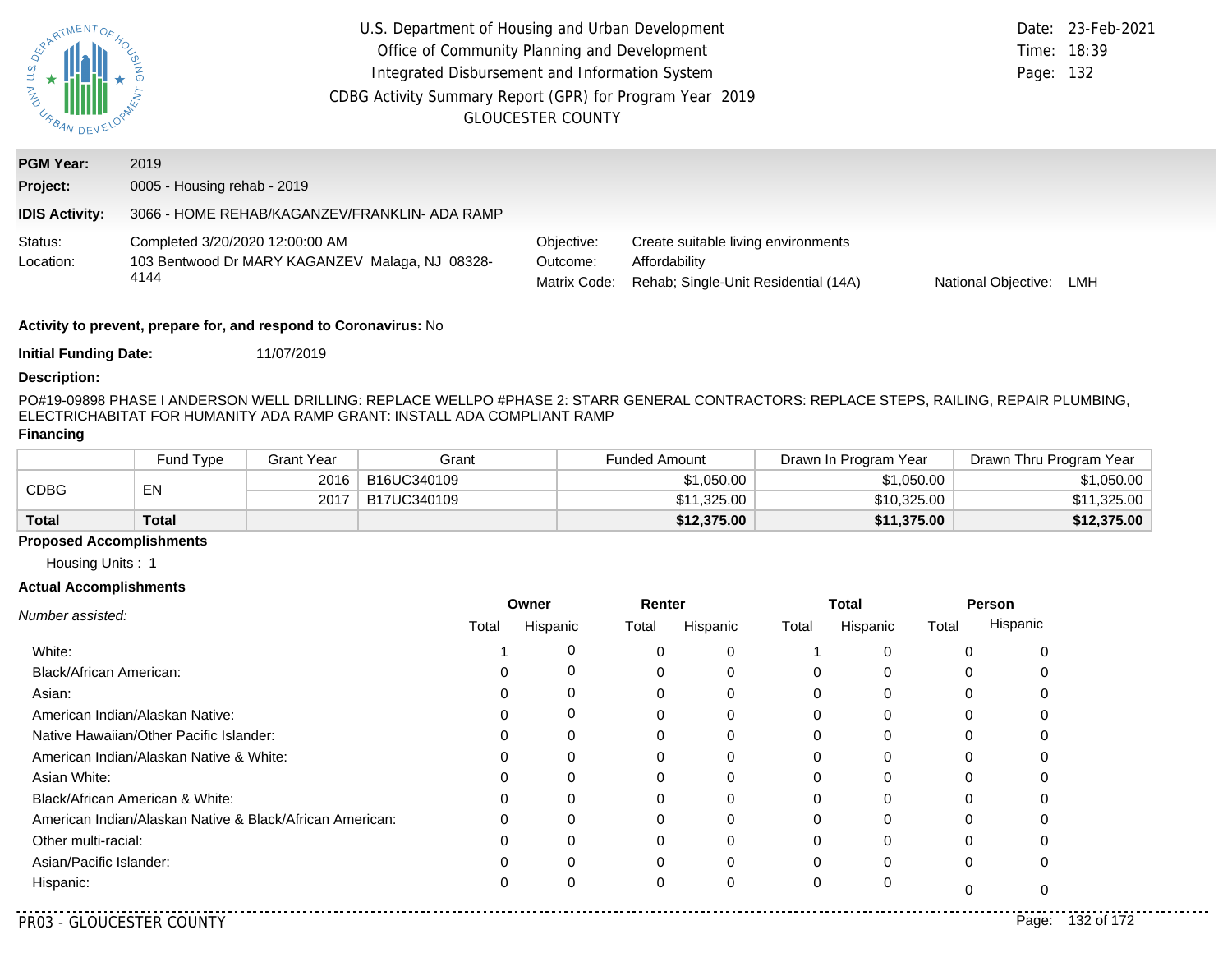| U.S. Department of Housing and Urban Development<br>SPARTMENTOS<br>Office of Community Planning and Development<br>U.S.<br>Integrated Disbursement and Information System<br><b>MAG</b><br>CDBG Activity Summary Report (GPR) for Program Year 2019<br>US BAN DEVELL<br><b>GLOUCESTER COUNTY</b> |                                 |          |              |                                                   |   |          |             |  |          |   | Date:<br>Page: 133 | 23-Feb-2021<br>Time: 18:39 |
|--------------------------------------------------------------------------------------------------------------------------------------------------------------------------------------------------------------------------------------------------------------------------------------------------|---------------------------------|----------|--------------|---------------------------------------------------|---|----------|-------------|--|----------|---|--------------------|----------------------------|
| Total:                                                                                                                                                                                                                                                                                           |                                 |          |              |                                                   | 0 | 0        | $\mathbf 0$ |  | $\bf{0}$ | 0 | 0                  |                            |
| Female-headed Households:                                                                                                                                                                                                                                                                        |                                 |          |              |                                                   |   | $\Omega$ |             |  |          |   |                    |                            |
| Income Category:                                                                                                                                                                                                                                                                                 | Owner                           | Renter   | <b>Total</b> | Person                                            |   |          |             |  |          |   |                    |                            |
| <b>Extremely Low</b>                                                                                                                                                                                                                                                                             |                                 | 0        |              | 0                                                 |   |          |             |  |          |   |                    |                            |
| Low Mod                                                                                                                                                                                                                                                                                          | 0                               | 0        | 0            | 0                                                 |   |          |             |  |          |   |                    |                            |
| Moderate                                                                                                                                                                                                                                                                                         | 0                               | 0        | 0            | 0                                                 |   |          |             |  |          |   |                    |                            |
| Non Low Moderate                                                                                                                                                                                                                                                                                 | 0                               | $\Omega$ | 0            | 0                                                 |   |          |             |  |          |   |                    |                            |
| Total                                                                                                                                                                                                                                                                                            |                                 | $\Omega$ |              | 0                                                 |   |          |             |  |          |   |                    |                            |
| Percent Low/Mod                                                                                                                                                                                                                                                                                  | 100.0%                          |          | 100.0%       |                                                   |   |          |             |  |          |   |                    |                            |
| <b>Annual Accomplishments</b>                                                                                                                                                                                                                                                                    |                                 |          |              |                                                   |   |          |             |  |          |   |                    |                            |
| Years                                                                                                                                                                                                                                                                                            | <b>Accomplishment Narrative</b> |          |              |                                                   |   |          |             |  |          |   |                    | # Benefitting              |
| 2019                                                                                                                                                                                                                                                                                             |                                 |          |              | REPLACE WELL PLIMP FOR INCOME FLIGIBLE HOLISEHOLD |   |          |             |  |          |   |                    |                            |

2019 REPLACE WELL PUMP FOR INCOME ELIGIBLE HOUSEHOLD REPLACE STEPS, RAILING, REPAIR PLUMBING, ELECTRIC HABITAT FOR HUMANITY ADA RAMP GRANT: INSTALL ADA COMPLIANT RAMP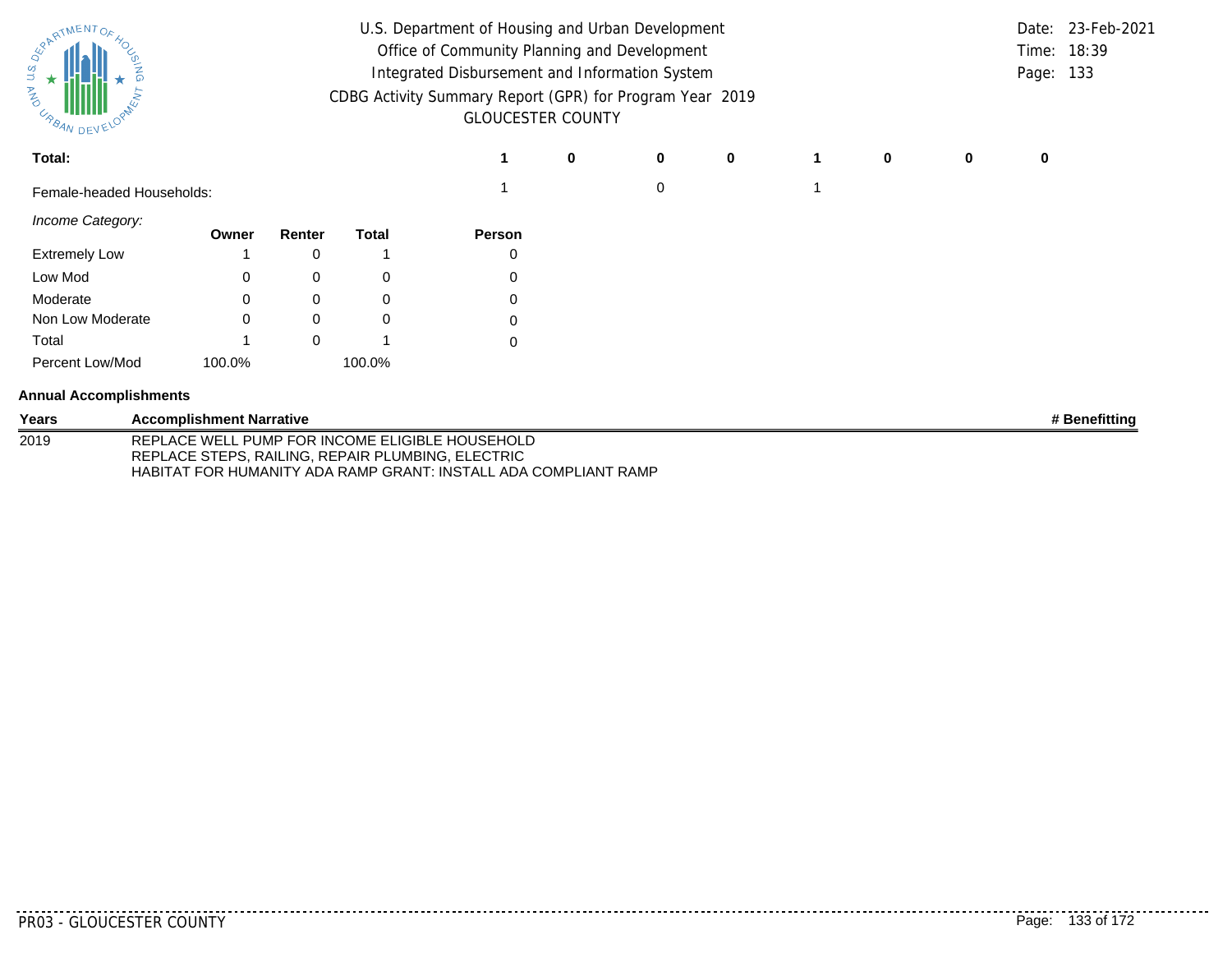| EPATMENTOS            | U.S. Department of Housing and Urban Development<br>Office of Community Planning and Development<br>Integrated Disbursement and Information System<br>CDBG Activity Summary Report (GPR) for Program Year 2019<br><b>GLOUCESTER COUNTY</b> | Page: 134                              | Date: 23-Feb-2021<br>Time: 18:39                                                             |                     |     |
|-----------------------|--------------------------------------------------------------------------------------------------------------------------------------------------------------------------------------------------------------------------------------------|----------------------------------------|----------------------------------------------------------------------------------------------|---------------------|-----|
| <b>PGM Year:</b>      | 2019                                                                                                                                                                                                                                       |                                        |                                                                                              |                     |     |
| Project:              | 0005 - Housing rehab - 2019                                                                                                                                                                                                                |                                        |                                                                                              |                     |     |
| <b>IDIS Activity:</b> | 3067 - HOME REHAB/RICCIARDELLI/FRANKLIN                                                                                                                                                                                                    |                                        |                                                                                              |                     |     |
| Status:<br>Location:  | Completed 3/20/2020 12:00:00 AM<br>Address Suppressed                                                                                                                                                                                      | Objective:<br>Outcome:<br>Matrix Code: | Create suitable living environments<br>Affordability<br>Rehab; Single-Unit Residential (14A) | National Objective: | LMH |
|                       | $\blacksquare$ . The contract of the contract of the contract of the contract of the contract of the contract of the contract of the contract of the contract of the contract of the contract of the contract of the contract of the       |                                        |                                                                                              |                     |     |

**Initial Funding Date:** 11/13/2019

## **Description:**

## PO#19-09986
aNDERSON wELL - REPLACE WELL FOR INCOME ELIGIBLE HOUSEHOLD (EMERGENCY - NO WATER)

## **Financing**

|              | Fund Type | Grant Year | Grant       | Funded Amount | ⊤Program Year<br>Drawn In | Thru Program Year<br>⊃rawn l |
|--------------|-----------|------------|-------------|---------------|---------------------------|------------------------------|
| <b>CDBG</b>  | EN        | 2017       | B17UC340109 | \$6,828,00    | \$6,828,00                | \$6,828.00                   |
| <b>Total</b> | Total     |            |             | \$6,828.00    | \$6,828.00                | \$6,828.00                   |

## **Proposed Accomplishments**

Housing Units : 1

#### **Actual Accomplishments**

|                                                          | Owner |          | Renter |          | <b>Total</b> |          | Person   |          |
|----------------------------------------------------------|-------|----------|--------|----------|--------------|----------|----------|----------|
| Number assisted:                                         | Total | Hispanic | Total  | Hispanic | Total        | Hispanic | Total    | Hispanic |
| White:                                                   |       |          |        | 0        |              |          |          |          |
| Black/African American:                                  |       |          |        | 0        | 0            |          |          |          |
| Asian:                                                   |       |          | 0      | 0        | 0            | 0        | 0        |          |
| American Indian/Alaskan Native:                          |       | 0        |        | 0        | O            | U        |          |          |
| Native Hawaiian/Other Pacific Islander:                  |       | 0        |        | 0        |              |          |          |          |
| American Indian/Alaskan Native & White:                  |       | $\Omega$ | 0      | 0        | 0            | $\Omega$ | 0        |          |
| Asian White:                                             |       | U        | 0      | 0        |              |          |          |          |
| Black/African American & White:                          |       | 0        | 0      | 0        | 0            |          |          |          |
| American Indian/Alaskan Native & Black/African American: |       | $\Omega$ |        | 0        | 0            | $\Omega$ | 0        |          |
| Other multi-racial:                                      |       |          |        |          |              |          |          |          |
| Asian/Pacific Islander:                                  |       | $\Omega$ | 0      | 0        | $\Omega$     | $\Omega$ | $\Omega$ |          |
| Hispanic:                                                |       | 0        | 0      | 0        | $\Omega$     | 0        | $\Omega$ |          |
| Total:                                                   |       | O        | 0      | 0        |              | 0        |          |          |

. . . . .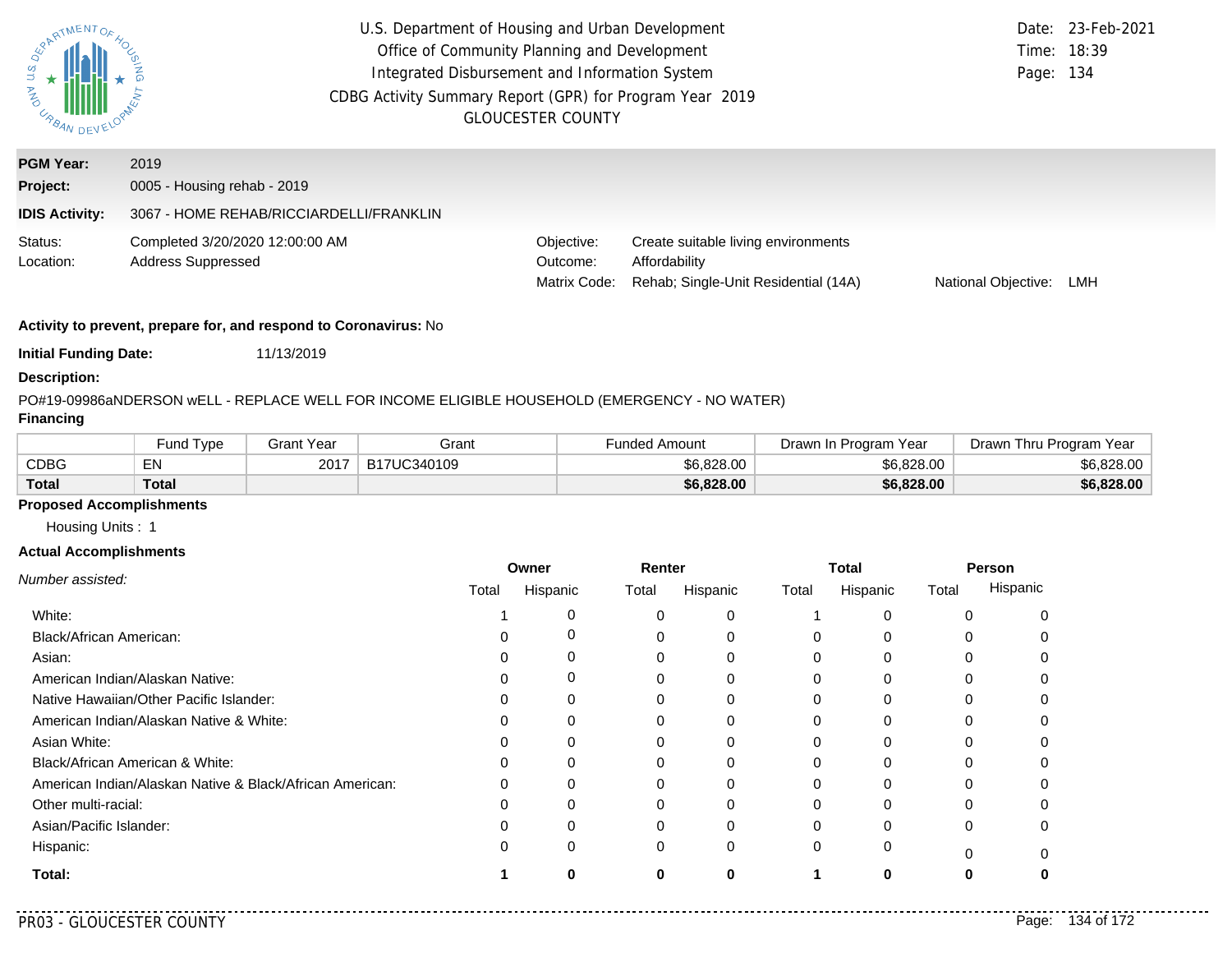

| U.S. Department of Housing and Urban Development         |             | Date: 23-Feb-2021 |
|----------------------------------------------------------|-------------|-------------------|
| Office of Community Planning and Development             | Time: 18:39 |                   |
| Integrated Disbursement and Information System           | Page: 135   |                   |
| CDBG Activity Summary Report (GPR) for Program Year 2019 |             |                   |
| <b>GLOUCESTER COUNTY</b>                                 |             |                   |

# Female-headed Households: 1 0 1

*Income Category:*

|                      | Owner  | Renter | Total  | <b>Person</b> |
|----------------------|--------|--------|--------|---------------|
| <b>Extremely Low</b> | 0      |        |        |               |
| Low Mod              | 1      |        |        |               |
| Moderate             | 0      |        | O      |               |
| Non Low Moderate     | 0      |        |        |               |
| Total                | 1      |        |        |               |
| Percent Low/Mod      | 100.0% |        | 100.0% |               |

# **Annual Accomplishments**

| Years | <b>Accomplishment Narrative</b>                                                                         | ' Benefittinc |
|-------|---------------------------------------------------------------------------------------------------------|---------------|
| 2019  | LD (EMERGENCY<br>[ER]<br>. FOR INCOME ELIGIBLE HOUSEHOLD<br>- NO WAT<br><b>WEL</b><br><b>REPI</b><br>ΑO |               |

PR03 - GLOUCESTER COUNTY Page: 135 of 172

--------

. . . . . . . . . . .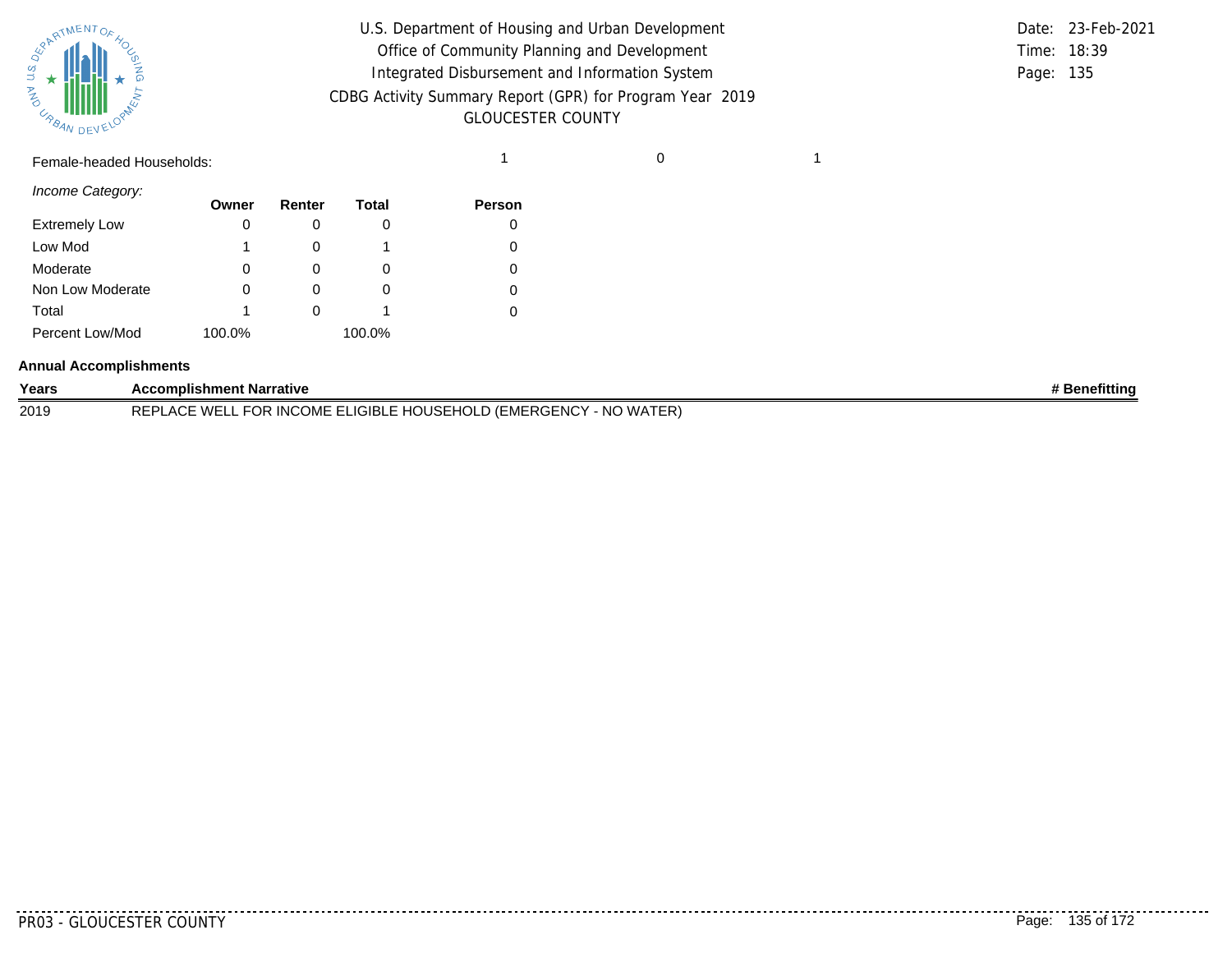| $USQ_{\mathcal{E}}$<br><b>AND</b><br>URBAN DEV | U.S. Department of Housing and Urban Development<br>Office of Community Planning and Development<br>Integrated Disbursement and Information System<br>CDBG Activity Summary Report (GPR) for Program Year 2019<br><b>GLOUCESTER COUNTY</b> | Page: 136                              | Date: 23-Feb-2021<br>Time: 18:39                                                             |                     |     |
|------------------------------------------------|--------------------------------------------------------------------------------------------------------------------------------------------------------------------------------------------------------------------------------------------|----------------------------------------|----------------------------------------------------------------------------------------------|---------------------|-----|
| <b>PGM Year:</b>                               | 2019                                                                                                                                                                                                                                       |                                        |                                                                                              |                     |     |
| Project:                                       | 0005 - Housing rehab - 2019                                                                                                                                                                                                                |                                        |                                                                                              |                     |     |
| <b>IDIS Activity:</b>                          | 3068 - HOME REHAB/BRILL/WESTVILLE                                                                                                                                                                                                          |                                        |                                                                                              |                     |     |
| Status:<br>Location:                           | Completed 3/12/2020 12:00:00 AM<br>156 Walnut St DEBORAH BRILL Westville, NJ 08093-1429                                                                                                                                                    | Objective:<br>Outcome:<br>Matrix Code: | Create suitable living environments<br>Affordability<br>Rehab; Single-Unit Residential (14A) | National Objective: | LMH |
|                                                |                                                                                                                                                                                                                                            |                                        |                                                                                              |                     |     |

**Initial Funding Date:** 11/14/2019

## **Description:**

PO# FILAN & CONNER: REPLACE HVAC FOR INCOME ELIGIBLE HOUSEHOLDpo#:VANCE HOME REMODELING: REPLACE ROOF, GUTTERS, STEPSPORCH, RAILING, **Financing**

|              | und Type <sup>-</sup> | Grant Year | Grant       | Funded Amount | Drawn In Program Year | Drawn Thru Program Year |
|--------------|-----------------------|------------|-------------|---------------|-----------------------|-------------------------|
| CDBG         | <b>EIV</b>            | 2017       | B17UC340109 | \$24,885.00   | \$24,885,00           | \$24.885.00             |
| <b>Total</b> | Total                 |            |             | \$24,885.00   | \$24,885.00           | \$24,885.00             |

## **Proposed Accomplishments**

Housing Units : 1

|                                                          | Owner |          | Renter |          | <b>Total</b> |          | Person |          |
|----------------------------------------------------------|-------|----------|--------|----------|--------------|----------|--------|----------|
| Number assisted:                                         | Total | Hispanic | Total  | Hispanic | Total        | Hispanic | Total  | Hispanic |
| White:                                                   |       | C        |        | 0        |              |          | O      |          |
| Black/African American:                                  |       | C        |        | 0        | $\Omega$     | ∩        | U      |          |
| Asian:                                                   |       | C        |        | 0        | 0            | 0        | 0      |          |
| American Indian/Alaskan Native:                          |       | 0        |        | 0        | 0            | $\Omega$ | 0      |          |
| Native Hawaiian/Other Pacific Islander:                  |       |          |        |          |              | ∩        |        |          |
| American Indian/Alaskan Native & White:                  |       | 0        |        | 0        | 0            | $\Omega$ | 0      |          |
| Asian White:                                             |       |          |        |          |              | $\Omega$ | O      |          |
| Black/African American & White:                          |       | 0        |        | 0        | 0            | $\Omega$ | ი      |          |
| American Indian/Alaskan Native & Black/African American: |       | 0        |        | 0        | 0            | $\Omega$ | 0      |          |
| Other multi-racial:                                      |       |          |        |          |              | U        |        |          |
| Asian/Pacific Islander:                                  |       | 0        | U      | 0        | $\Omega$     | $\Omega$ | 0      |          |
| Hispanic:                                                |       | 0        | 0      | 0        | 0            | 0        | O      |          |
| Total:                                                   |       | O        | Λ      | ŋ        |              | ŋ        | O      |          |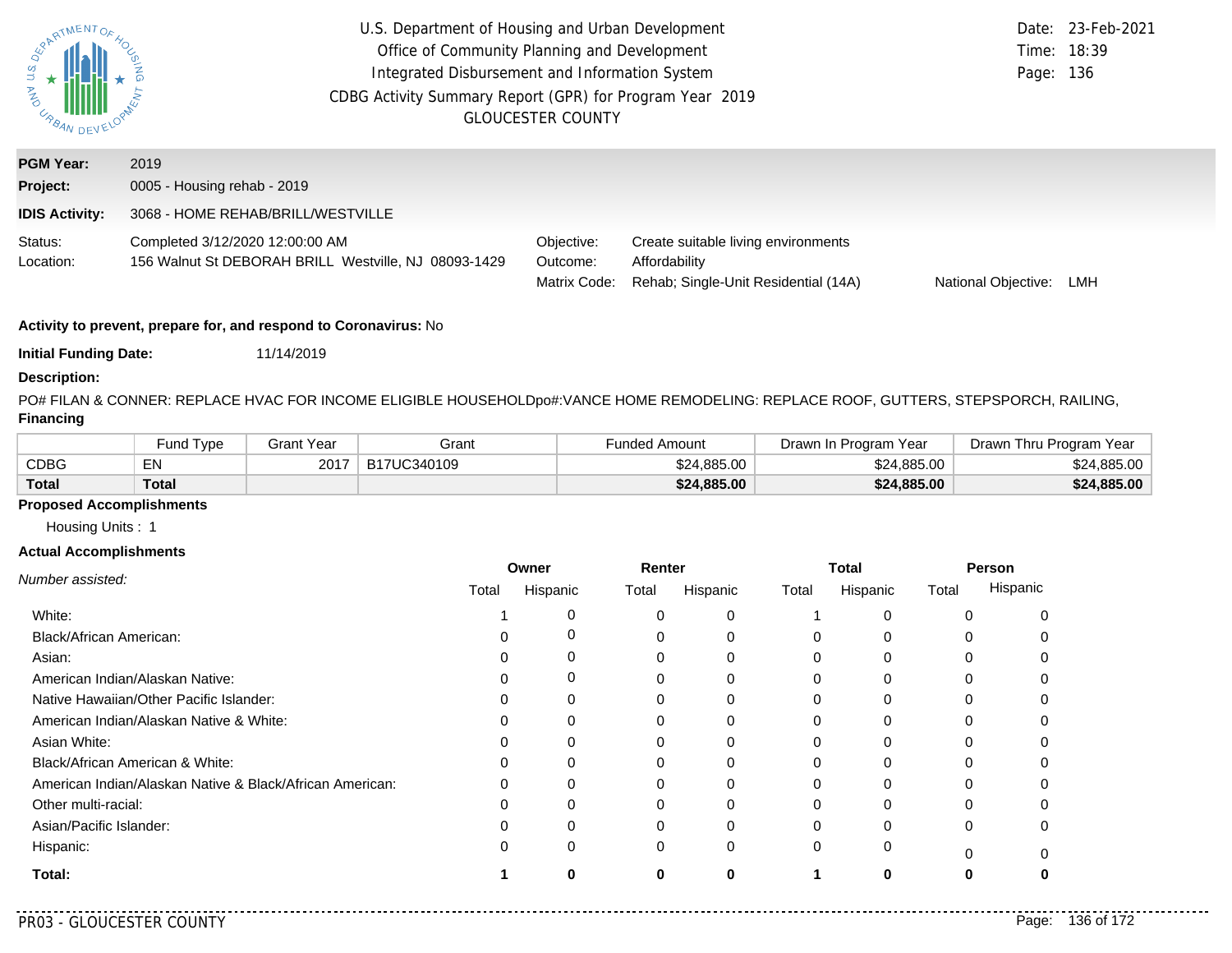

| $\frac{u s \, o_{\xi}}{\star}$<br>$\alpha_{\beta_{A_{N}}}\text{minim}$ | U.S. Department of Housing and Urban Development<br>Office of Community Planning and Development<br>Integrated Disbursement and Information System<br>CDBG Activity Summary Report (GPR) for Program Year 2019<br><b>GLOUCESTER COUNTY</b> |  | Date: 23-Feb-2021<br>Time: 18:39<br>Page: 137 |
|------------------------------------------------------------------------|--------------------------------------------------------------------------------------------------------------------------------------------------------------------------------------------------------------------------------------------|--|-----------------------------------------------|
| Female-headed Households:                                              |                                                                                                                                                                                                                                            |  |                                               |

|             | Date: 23-Feb-2021 |
|-------------|-------------------|
| Time: 18:39 |                   |
| Page: 137   |                   |

*Income Category:*

|                      | Owner  | Renter   | Total  | <b>Person</b> |
|----------------------|--------|----------|--------|---------------|
| <b>Extremely Low</b> | 0      |          |        |               |
| Low Mod              |        |          |        |               |
| Moderate             | 0      | $\Omega$ | O      |               |
| Non Low Moderate     | 0      |          |        |               |
| Total                | 1      |          |        |               |
| Percent Low/Mod      | 100.0% |          | 100.0% |               |

#### **Annual Accomplishments**

| Years | <b>Accomplishment Narrative</b>                                                               | <b>Benefitting</b> |
|-------|-----------------------------------------------------------------------------------------------|--------------------|
| 2019  | REPLACE HVAC FOR INCOME ELIGIBLE HOUSEHOLD; REPLACE ROOF, GUTTERS, STEPS/PORCH, .<br>RAILING. |                    |

<u>. . . . . . . . . . .</u>

........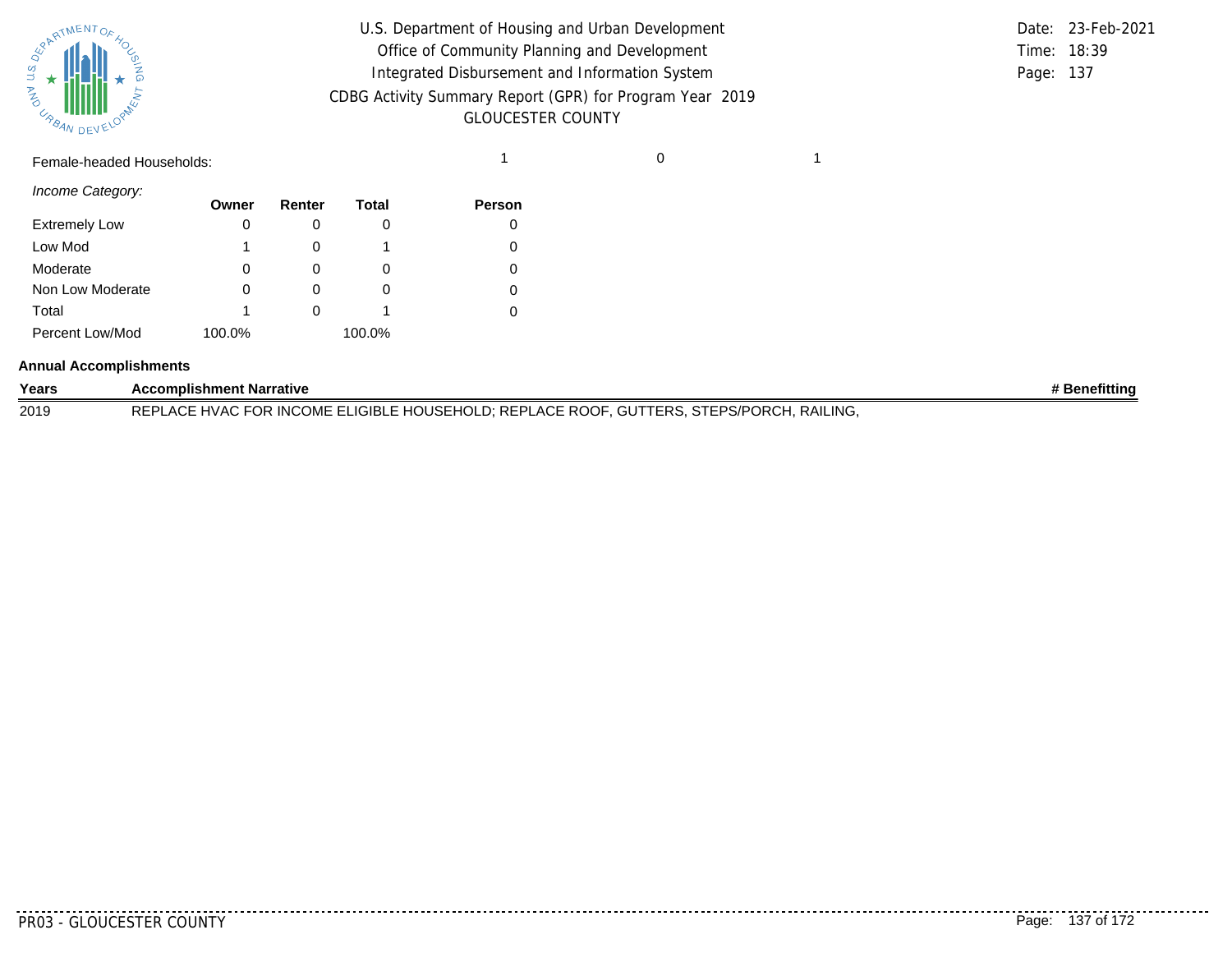| S n<br><b>MAG</b><br>URBAN DEV                        | U.S. Department of Housing and Urban Development<br>Office of Community Planning and Development<br>Integrated Disbursement and Information System<br>CDBG Activity Summary Report (GPR) for Program Year 2019<br><b>GLOUCESTER COUNTY</b> |                                        |                                                                                              |                     | Date: 23-Feb-2021<br>Time: 18:39<br>Page: 138 |
|-------------------------------------------------------|--------------------------------------------------------------------------------------------------------------------------------------------------------------------------------------------------------------------------------------------|----------------------------------------|----------------------------------------------------------------------------------------------|---------------------|-----------------------------------------------|
| <b>PGM Year:</b><br>Project:<br><b>IDIS Activity:</b> | 2019<br>0005 - Housing rehab - 2019<br>3070 - HOME REHAB/RHODES/DEPTFORD                                                                                                                                                                   |                                        |                                                                                              |                     |                                               |
| Status:<br>Location:                                  | Completed 3/20/2020 10:17:29 AM<br>1357 Hurffville Rd Deptford, NJ 08096-3819                                                                                                                                                              | Objective:<br>Outcome:<br>Matrix Code: | Create suitable living environments<br>Affordability<br>Rehab; Single-Unit Residential (14A) | National Objective: | LMH                                           |

**Initial Funding Date:** 01/10/2020

#### **Description:**

PHASE I PO# 20-00340 HEATING SPECIALTIES INC REPLACE HEATER, WATER HEATER, COMBO CO2 CARBON MONOXIDEFIRE EXTINGUISHERPHASE II: PO 20-00167 STARR GENERAL CONTRACTING: REPLACE FLOORS, DOORS, RAILING, REPAIR ELECTRIC, REMOVE CHIMNEY

#### **Financing**

|              | <b>Fund Type</b> | Grant Year | Grant       | Funded Amount | Drawn In Program Year | Drawn Thru Program Year |
|--------------|------------------|------------|-------------|---------------|-----------------------|-------------------------|
| CDBG         | EN               | 2017       | B17UC340109 | \$24,990.00   | \$24,990,00           | \$24,990.00             |
| <b>Total</b> | <b>Total</b>     |            |             | \$24,990.00   | \$24,990.00           | \$24,990.00             |

## **Proposed Accomplishments**

Housing Units : 1

|                                                          | Owner    |          | Renter |          | <b>Total</b> |          | Person |          |
|----------------------------------------------------------|----------|----------|--------|----------|--------------|----------|--------|----------|
| Number assisted:                                         | Total    | Hispanic | Total  | Hispanic | Total        | Hispanic | Total  | Hispanic |
| White:                                                   |          | 0        |        | 0        |              |          |        |          |
| Black/African American:                                  |          |          | 0      | $\Omega$ |              |          | 0      |          |
| Asian:                                                   |          |          | 0      | 0        |              |          |        |          |
| American Indian/Alaskan Native:                          |          | 0        | 0      | $\Omega$ |              |          |        |          |
| Native Hawaiian/Other Pacific Islander:                  |          |          |        | 0        |              |          |        |          |
| American Indian/Alaskan Native & White:                  |          | 0        | 0      | 0        |              |          |        |          |
| Asian White:                                             |          |          |        | 0        |              |          |        |          |
| Black/African American & White:                          |          |          |        | U        |              |          |        |          |
| American Indian/Alaskan Native & Black/African American: | $\Omega$ | $\Omega$ | 0      | $\Omega$ | O            | ∩        | 0      |          |
| Other multi-racial:                                      |          |          |        | 0        |              |          |        |          |
| Asian/Pacific Islander:                                  |          |          |        | U        |              |          | 0      |          |
| Hispanic:                                                |          | $\Omega$ | 0      | $\Omega$ | 0            | $\Omega$ |        |          |
| Total:                                                   |          | O        | 0      | 0        |              |          |        |          |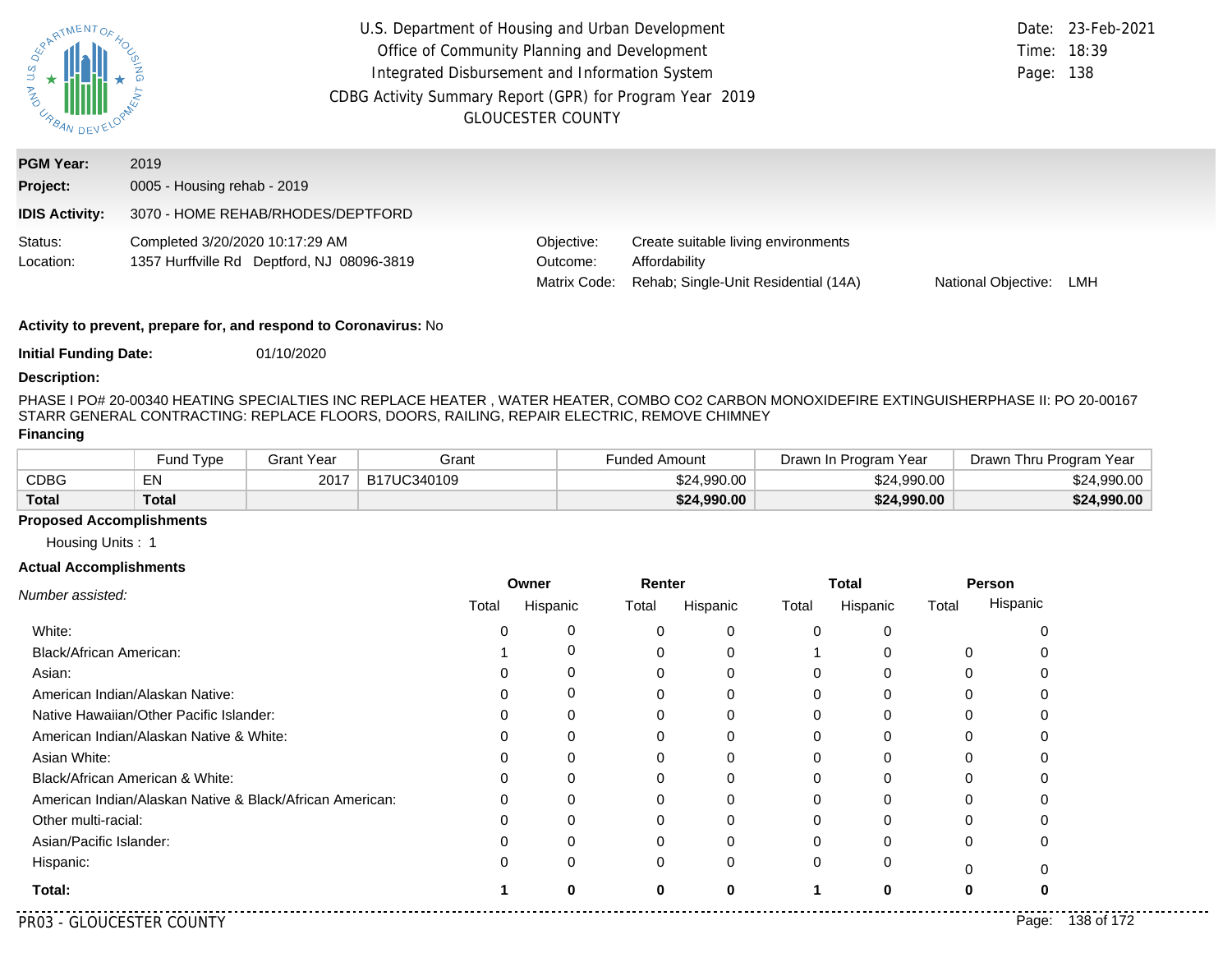

| U.S. Department of Housing and Urban Development         |           | Date: 23-Feb-2021 |
|----------------------------------------------------------|-----------|-------------------|
| Office of Community Planning and Development             |           | Time: 18:39       |
| Integrated Disbursement and Information System           | Page: 139 |                   |
| CDBG Activity Summary Report (GPR) for Program Year 2019 |           |                   |
| <b>GLOUCESTER COUNTY</b>                                 |           |                   |

Female-headed Households: 0 0 0

*Income Category:*

|                      | Owner  | Renter | <b>Total</b> | Person |
|----------------------|--------|--------|--------------|--------|
| <b>Extremely Low</b> | 0      |        |              | 0      |
| Low Mod              | 0      |        |              | 0      |
| Moderate             | 1      |        |              | 0      |
| Non Low Moderate     | Ω      |        |              | 0      |
| Total                | 1      |        |              | 0      |
| Percent Low/Mod      | 100.0% |        | 100.0%       |        |

#### **Annual Accomplishments**

| Years | <b>Accomplishment Narrative</b>                                                    | # Benefitting |
|-------|------------------------------------------------------------------------------------|---------------|
| 2019  | PHASE 1: REPLACE HEATER, WATER HEATER, COMBO CO2 CARBON MONOXIDE/FIRE EXTINGUISHER |               |
|       | PHASE 2: REPLACE FLOORS, DOORS, RAILING, REPAIR ELECTRIC, REMOVE CHIMNEY           |               |

. . . . . . . .

........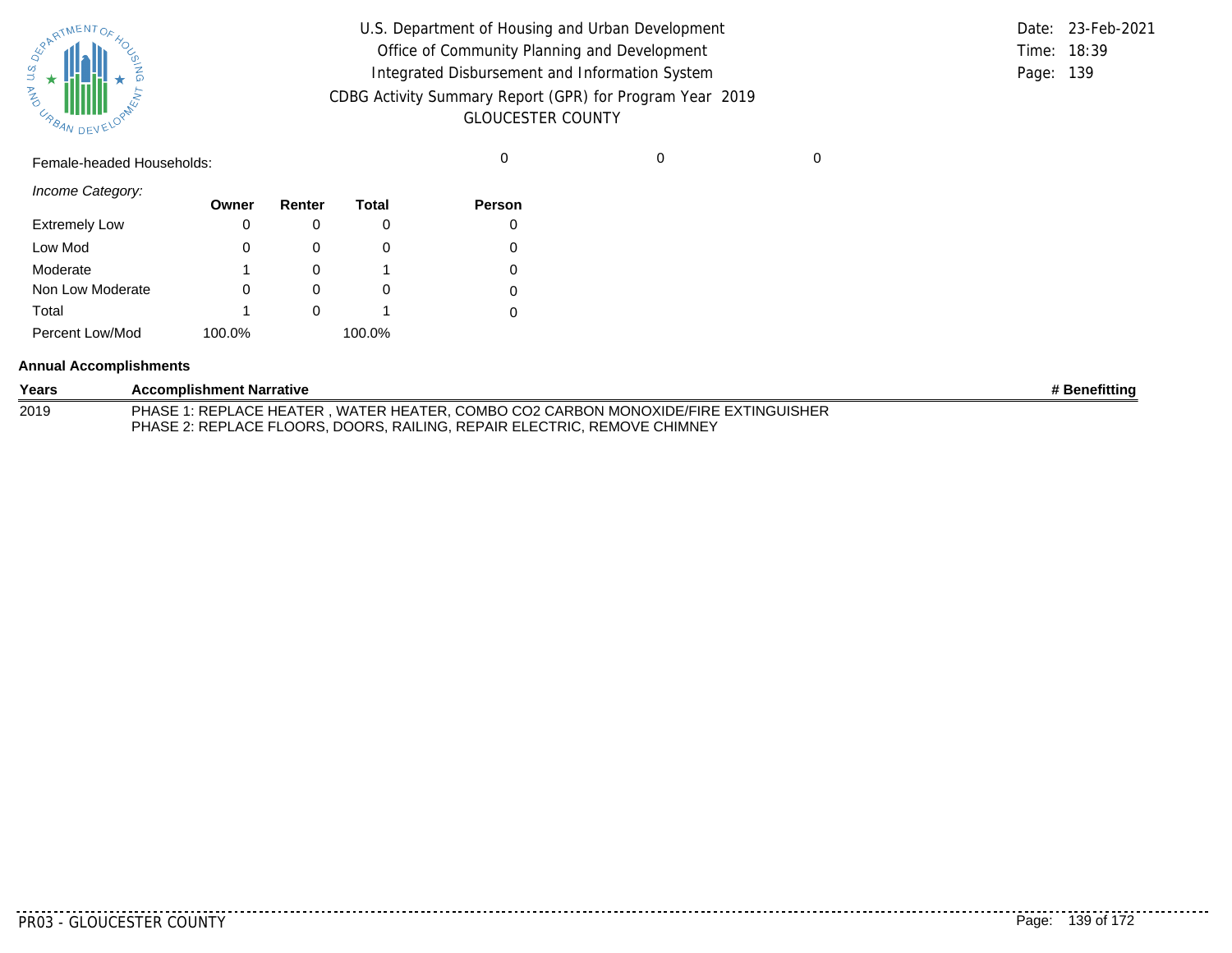| PARTMENTOR<br>US<br><b>MAG</b><br>URBAN DEV | U.S. Department of Housing and Urban Development<br>Date: 23-Feb-2021<br>Office of Community Planning and Development<br>Time: 18:39<br>Integrated Disbursement and Information System<br>Page: 140<br>CDBG Activity Summary Report (GPR) for Program Year 2019<br><b>GLOUCESTER COUNTY</b> |                                        |                                                                                              |                            |     |
|---------------------------------------------|---------------------------------------------------------------------------------------------------------------------------------------------------------------------------------------------------------------------------------------------------------------------------------------------|----------------------------------------|----------------------------------------------------------------------------------------------|----------------------------|-----|
| <b>PGM Year:</b>                            | 2019                                                                                                                                                                                                                                                                                        |                                        |                                                                                              |                            |     |
| Project:                                    | 0005 - Housing rehab - 2019                                                                                                                                                                                                                                                                 |                                        |                                                                                              |                            |     |
| <b>IDIS Activity:</b>                       | 3071 - HOME REHAB/SMACK/MONROE                                                                                                                                                                                                                                                              |                                        |                                                                                              |                            |     |
| Status:<br>Location:                        | Completed 3/12/2020 12:00:00 AM<br>1180 Dublin Ct DENISE SMACK Williamstown, NJ 08094-<br>3113                                                                                                                                                                                              | Objective:<br>Outcome:<br>Matrix Code: | Create suitable living environments<br>Affordability<br>Rehab: Single-Unit Residential (14A) | <b>National Objective:</b> | LMH |

**Initial Funding Date:** 01/14/2020

#### **Description:**

## PO# 20-00342 FILAN CONNER
REPLACE HEATER, HOT WATER HEATER AND FIRE PREV EQUIPMENT

## **Financing**

|              | <b>Fund Type</b> | Grant Year | Grant       | Funded Amount | Drawn In Program Year | Drawn Thru Program Year |
|--------------|------------------|------------|-------------|---------------|-----------------------|-------------------------|
| <b>CDBG</b>  | EN               | 2017       | B17UC340109 | \$9,600.00    | \$9,600.00            | \$9,600.00              |
| <b>Total</b> | Total            |            |             | \$9,600.00    | \$9.600.00            | \$9,600.00              |

## **Proposed Accomplishments**

Housing Units : 1

#### **Actual Accomplishments**

|                                                          | Owner |          | Renter |          | <b>Total</b> |          | Person |          |
|----------------------------------------------------------|-------|----------|--------|----------|--------------|----------|--------|----------|
| Number assisted:                                         | Total | Hispanic | Total  | Hispanic | Total        | Hispanic | Total  | Hispanic |
| White:                                                   |       |          |        | 0        |              |          |        |          |
| Black/African American:                                  |       |          |        | $\Omega$ |              |          |        |          |
| Asian:                                                   |       |          |        | 0        |              |          |        |          |
| American Indian/Alaskan Native:                          |       | O        |        | $\Omega$ |              |          |        |          |
| Native Hawaiian/Other Pacific Islander:                  |       |          |        |          |              |          |        |          |
| American Indian/Alaskan Native & White:                  |       | O        |        | 0        |              |          |        |          |
| Asian White:                                             |       |          |        |          |              |          |        |          |
| Black/African American & White:                          |       |          |        | 0        |              |          |        |          |
| American Indian/Alaskan Native & Black/African American: |       |          |        | $\Omega$ |              |          |        |          |
| Other multi-racial:                                      |       |          |        |          |              |          |        |          |
| Asian/Pacific Islander:                                  |       |          |        | $\Omega$ |              |          | 0      |          |
| Hispanic:                                                |       | 0        | 0      | 0        |              |          |        |          |
| Total:                                                   |       |          | 0      | 0        |              |          | o      |          |

. . . . .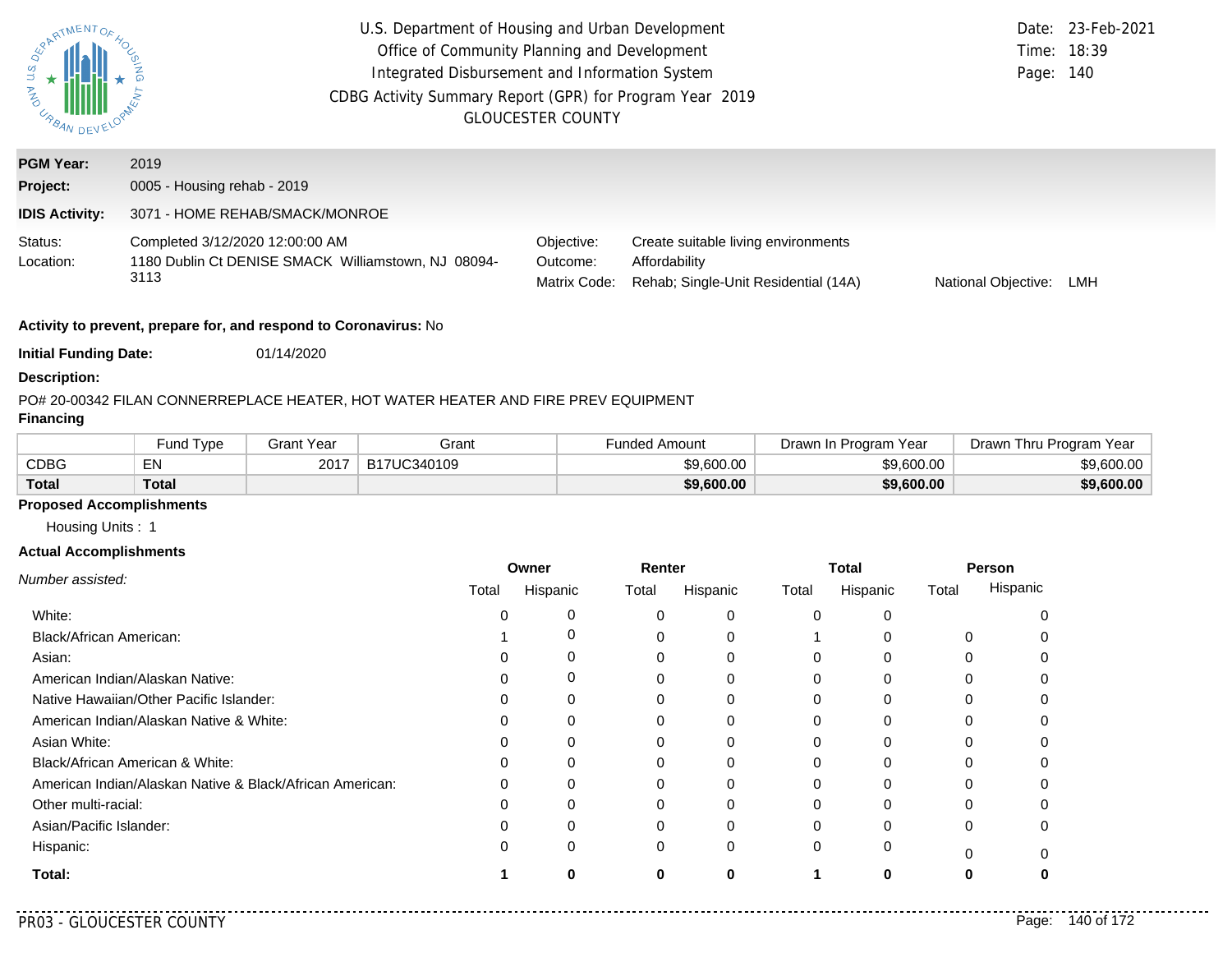

| U.S. Department of Housing and Urban Development         |           | Date: 23-Feb-2021 |
|----------------------------------------------------------|-----------|-------------------|
| Office of Community Planning and Development             |           | Time: 18:39       |
| Integrated Disbursement and Information System           | Page: 141 |                   |
| CDBG Activity Summary Report (GPR) for Program Year 2019 |           |                   |
| <b>GLOUCESTER COUNTY</b>                                 |           |                   |

# Female-headed Households: 1 0 1

*Income Category:*

|                      | Owner  | Renter | Total  | <b>Person</b> |
|----------------------|--------|--------|--------|---------------|
| <b>Extremely Low</b> | 0      |        | U      |               |
| Low Mod              |        |        |        |               |
| Moderate             | 0      | O)     | O      |               |
| Non Low Moderate     | 0      |        | O      |               |
| Total                |        |        |        |               |
| Percent Low/Mod      | 100.0% |        | 100.0% |               |

#### **Annual Accomplishments**

| Years | <b>Accomplishment Narrative</b>                                                                                                                                                                                       | lenefittinc |
|-------|-----------------------------------------------------------------------------------------------------------------------------------------------------------------------------------------------------------------------|-------------|
| 2019  | $\sim$<br>EQUIPMENT<br>DEDI<br>AND<br><b>PREV</b><br><b>FIRE</b><br>$\Lambda$<br>VV A<br><b>HFAIFR</b><br>1 U<br>∼<br>the contract of the contract of the contract of the contract of the contract of the contract of |             |

. . . . . . . . . .

........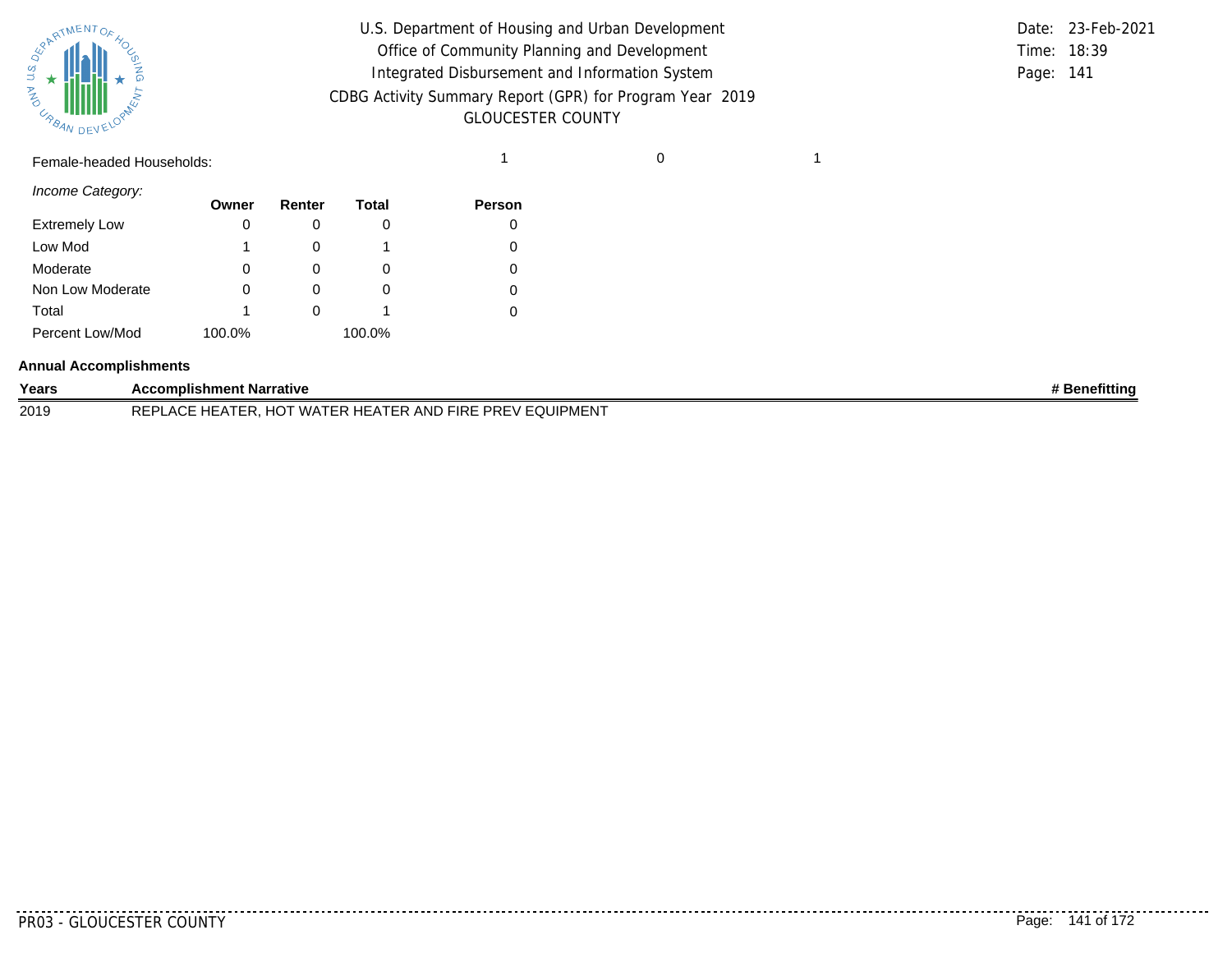| <b>PLA</b><br>URBAN DES      | U.S. Department of Housing and Urban Development<br>Office of Community Planning and Development<br>Time: 18:39<br>Integrated Disbursement and Information System<br>Page: 142<br>CDBG Activity Summary Report (GPR) for Program Year 2019<br><b>GLOUCESTER COUNTY</b> |                                        |                                                                                              |                            |     |  |  |
|------------------------------|------------------------------------------------------------------------------------------------------------------------------------------------------------------------------------------------------------------------------------------------------------------------|----------------------------------------|----------------------------------------------------------------------------------------------|----------------------------|-----|--|--|
| <b>PGM Year:</b><br>Project: | 2019<br>0005 - Housing rehab - 2019                                                                                                                                                                                                                                    |                                        |                                                                                              |                            |     |  |  |
| <b>IDIS Activity:</b>        | 3072 - HOME REHAB/SUBER/WOODBURY                                                                                                                                                                                                                                       |                                        |                                                                                              |                            |     |  |  |
| Status:<br>Location:         | Completed 7/23/2020 12:00:00 AM<br>432 Morris St BRENDA SUBER Woodbury, NJ 08096-<br>2633                                                                                                                                                                              | Objective:<br>Outcome:<br>Matrix Code: | Create suitable living environments<br>Affordability<br>Rehab; Single-Unit Residential (14A) | <b>National Objective:</b> | LMH |  |  |

**Initial Funding Date:** 01/14/2020

#### **Description:**

PO# 20-00345 phase 1
FILAN & CONNER REPLACE HEATER (BOILER) , HOT WATER HEATER, BASEBOARD ENCL (50 fT), FIRE PREV EQUIPMENT
PO# 20-03779
BUGGY CONSTRUCTION PHASE 2: REPLACE WINDOWS, RAILINGS, REPAIR ELECTRIC, CEILINGS

## **Financing**

|              | <b>Fund Type</b> | <b>Grant Year</b> | Grant       | Funded Amount | Drawn In Program Year | Drawn Thru Program Year |
|--------------|------------------|-------------------|-------------|---------------|-----------------------|-------------------------|
| CDBG         | EN               | 2017              | B17UC340109 | \$24,975.00   | \$24,975.00           | \$24,975.00             |
| <b>Total</b> | <b>Total</b>     |                   |             | \$24,975.00   | \$24,975.00           | \$24,975.00             |

## **Proposed Accomplishments**

Housing Units : 1

|                                                          | Owner    |          | Renter   |          | <b>Total</b> |          | Person   |          |
|----------------------------------------------------------|----------|----------|----------|----------|--------------|----------|----------|----------|
| Number assisted:                                         | Total    | Hispanic | Total    | Hispanic | Total        | Hispanic | Total    | Hispanic |
| White:                                                   |          | 0        |          | 0        | 0            |          |          | n        |
| Black/African American:                                  |          | 0        |          | 0        |              |          | $\Omega$ |          |
| Asian:                                                   |          | 0        | 0        | 0        |              |          |          |          |
| American Indian/Alaskan Native:                          | n        | 0        |          | 0        |              | $\Omega$ | U        | O        |
| Native Hawaiian/Other Pacific Islander:                  |          | 0        |          | 0        |              |          |          |          |
| American Indian/Alaskan Native & White:                  | Ω        | 0        | 0        | 0        |              | 0        | 0        | O        |
| Asian White:                                             |          | 0        |          | 0        |              |          |          |          |
| Black/African American & White:                          | 0        | 0        |          |          |              |          |          |          |
| American Indian/Alaskan Native & Black/African American: | $\Omega$ | 0        | 0        | 0        |              | $\Omega$ | 0        | 0        |
| Other multi-racial:                                      |          | 0        |          | 0        |              | $\Omega$ |          |          |
| Asian/Pacific Islander:                                  |          | 0        |          |          |              |          | 0        | 0        |
| Hispanic:                                                |          | $\Omega$ | $\Omega$ | $\Omega$ |              | $\Omega$ | 0        | n        |
| Total:                                                   |          | n        |          | 0        |              |          |          |          |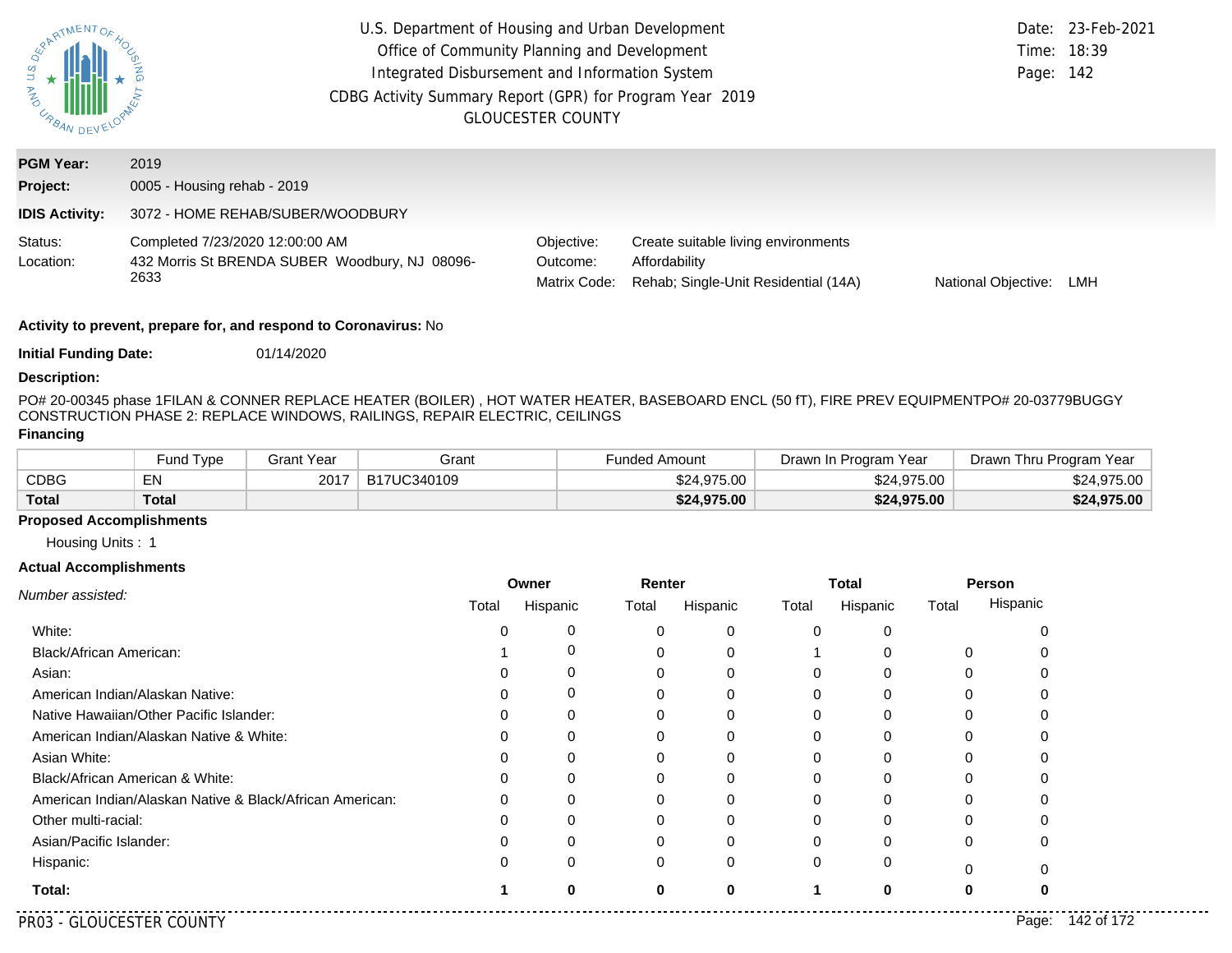

| U.S. Department of Housing and Urban Development         |             | Date: 23-Feb-2021 |
|----------------------------------------------------------|-------------|-------------------|
| Office of Community Planning and Development             | Time: 18:39 |                   |
| Integrated Disbursement and Information System           | Page: 143   |                   |
| CDBG Activity Summary Report (GPR) for Program Year 2019 |             |                   |
| <b>GLOUCESTER COUNTY</b>                                 |             |                   |

# Female-headed Households: 1 0 1

*Income Category:*

|                      | Owner  | Renter | Total  | Person |
|----------------------|--------|--------|--------|--------|
| <b>Extremely Low</b> |        |        |        |        |
| Low Mod              | 0      |        |        |        |
| Moderate             | 0      |        |        |        |
| Non Low Moderate     | 0      |        | O)     |        |
| Total                | 1      |        |        |        |
| Percent Low/Mod      | 100.0% |        | 100.0% |        |

#### **Annual Accomplishments**

| Years | <b>Accomplishment Narrative</b>                                                                                                                                | # Benefitting |
|-------|----------------------------------------------------------------------------------------------------------------------------------------------------------------|---------------|
| 2019  | PHASE 1 REPLACE HEATER (BOILER), HOT WATER HEATER, BASEBOARD ENCL (50 fT), FIRE PREV EQUIPMENT<br>PHASE 2 REPLACE WINDOWS, RAILINGS, REPAIR ELECTRIC, CEILINGS |               |

. . . . . . . . .

........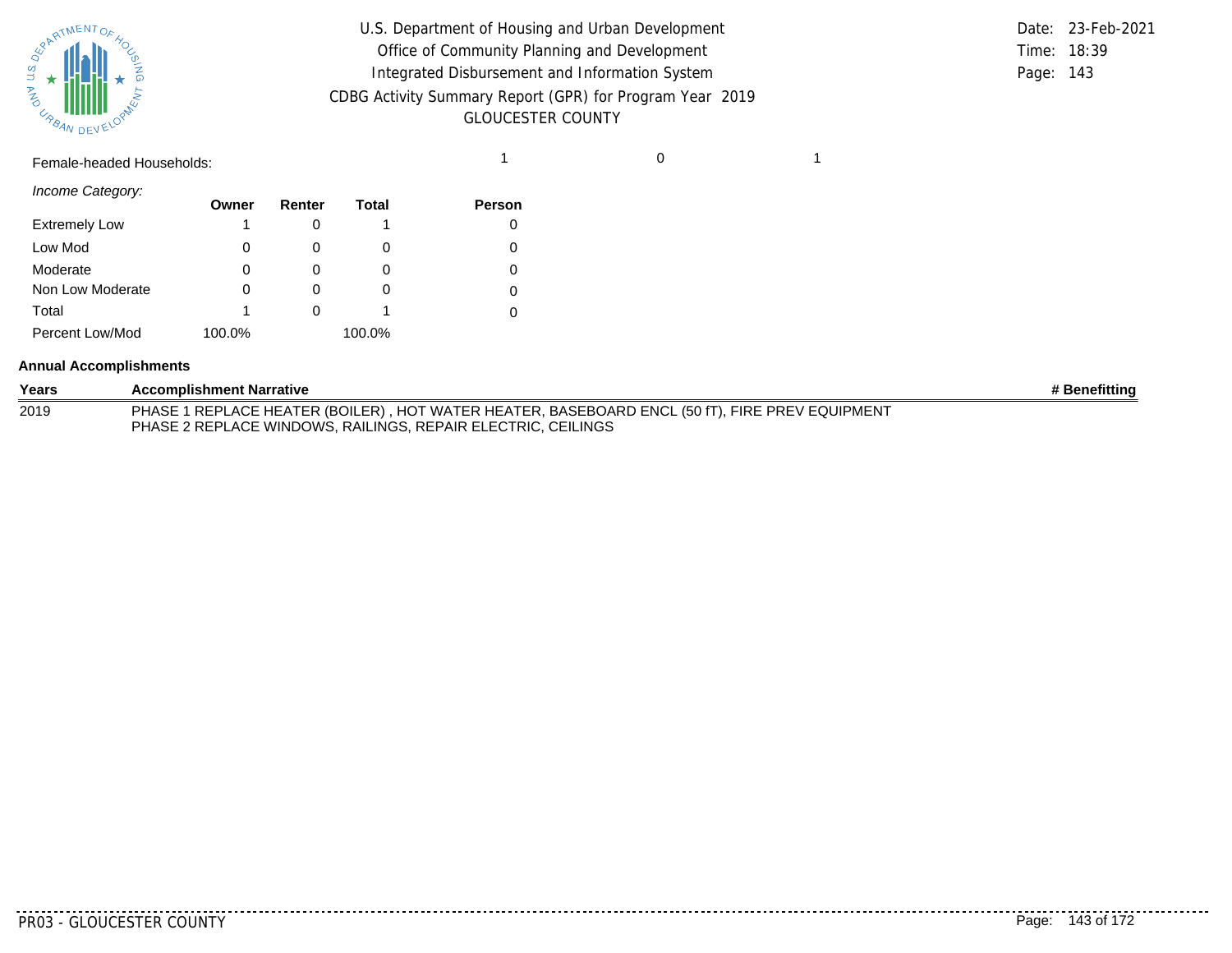| South MENTOS<br><b>MAD</b><br><b>CABAN DEVELO</b> |                                                                                                                                                                                      |                                                                 | U.S. Department of Housing and Urban Development<br>Office of Community Planning and Development<br>Integrated Disbursement and Information System<br>CDBG Activity Summary Report (GPR) for Program Year 2019<br><b>GLOUCESTER COUNTY</b> |        |                          |                      |                                                                                          |                                     | Time:<br>Page: 144    | Date: 23-Feb-2021<br>18:39 |                     |                         |
|---------------------------------------------------|--------------------------------------------------------------------------------------------------------------------------------------------------------------------------------------|-----------------------------------------------------------------|--------------------------------------------------------------------------------------------------------------------------------------------------------------------------------------------------------------------------------------------|--------|--------------------------|----------------------|------------------------------------------------------------------------------------------|-------------------------------------|-----------------------|----------------------------|---------------------|-------------------------|
| <b>PGM Year:</b>                                  | 2019                                                                                                                                                                                 |                                                                 |                                                                                                                                                                                                                                            |        |                          |                      |                                                                                          |                                     |                       |                            |                     |                         |
| Project:                                          | 0025 - ADA DOOR REPLACEMENT AT HAGC                                                                                                                                                  |                                                                 |                                                                                                                                                                                                                                            |        |                          |                      |                                                                                          |                                     |                       |                            |                     |                         |
| <b>IDIS Activity:</b>                             |                                                                                                                                                                                      | 3074 - PUBLIC FACILITIES/HOUSING AUTHORITY GC/COMMON AREA DOORS |                                                                                                                                                                                                                                            |        |                          |                      |                                                                                          |                                     |                       |                            |                     |                         |
| Status:                                           | Open                                                                                                                                                                                 |                                                                 |                                                                                                                                                                                                                                            |        | Objective:               |                      |                                                                                          | Create suitable living environments |                       |                            |                     |                         |
| Location:                                         | 120 Pop Moylan Blvd Deptford, NJ 08096-1933                                                                                                                                          |                                                                 |                                                                                                                                                                                                                                            |        | Outcome:<br>Matrix Code: |                      | Availability/accessibility<br>Rehab; Other Publicly-Owned<br>Residential Buildings (14D) |                                     |                       |                            | National Objective: | LMH                     |
|                                                   | Activity to prevent, prepare for, and respond to Coronavirus: No                                                                                                                     |                                                                 |                                                                                                                                                                                                                                            |        |                          |                      |                                                                                          |                                     |                       |                            |                     |                         |
| <b>Initial Funding Date:</b>                      |                                                                                                                                                                                      | 02/11/2020                                                      |                                                                                                                                                                                                                                            |        |                          |                      |                                                                                          |                                     |                       |                            |                     |                         |
| <b>Description:</b>                               |                                                                                                                                                                                      |                                                                 |                                                                                                                                                                                                                                            |        |                          |                      |                                                                                          |                                     |                       |                            |                     |                         |
|                                                   | R0-14768TO REPLACE COMMON AREA DOORS WITH AUTOMATED DOORS IN THE BUILDINGS AT DEPTFORD PARK AND CARINO PARK (LAUNDY, REST ROOM AND<br>EXTERIOR) TO BENEFIT SENIORS AND THE DISABLED. |                                                                 |                                                                                                                                                                                                                                            |        |                          |                      |                                                                                          |                                     |                       |                            |                     |                         |
| <b>Financing</b>                                  |                                                                                                                                                                                      |                                                                 |                                                                                                                                                                                                                                            |        |                          |                      |                                                                                          |                                     |                       |                            |                     |                         |
|                                                   | Fund Type                                                                                                                                                                            | <b>Grant Year</b>                                               | Grant                                                                                                                                                                                                                                      |        |                          | <b>Funded Amount</b> |                                                                                          |                                     | Drawn In Program Year |                            |                     | Drawn Thru Program Year |
| <b>CDBG</b>                                       | PI                                                                                                                                                                                   |                                                                 |                                                                                                                                                                                                                                            |        |                          |                      | \$30,000.00                                                                              |                                     |                       | \$0.00                     |                     | \$0.00                  |
| <b>Total</b>                                      | <b>Total</b>                                                                                                                                                                         |                                                                 |                                                                                                                                                                                                                                            |        |                          |                      | \$30,000.00                                                                              |                                     |                       | \$0.00                     |                     | \$0.00                  |
| <b>Proposed Accomplishments</b>                   |                                                                                                                                                                                      |                                                                 |                                                                                                                                                                                                                                            |        |                          |                      |                                                                                          |                                     |                       |                            |                     |                         |
| Housing Units: 1                                  |                                                                                                                                                                                      |                                                                 |                                                                                                                                                                                                                                            |        |                          |                      |                                                                                          |                                     |                       |                            |                     |                         |
| <b>Actual Accomplishments</b>                     |                                                                                                                                                                                      |                                                                 |                                                                                                                                                                                                                                            | Owner  |                          | Renter               |                                                                                          |                                     | <b>Total</b>          | Person                     |                     |                         |
| Number assisted:                                  |                                                                                                                                                                                      |                                                                 |                                                                                                                                                                                                                                            | Total  | Hispanic                 | Total                | Hispanic                                                                                 | Total                               | Hispanic              | Total                      | Hispanic            |                         |
|                                                   |                                                                                                                                                                                      |                                                                 |                                                                                                                                                                                                                                            |        |                          |                      |                                                                                          |                                     |                       |                            |                     |                         |
|                                                   |                                                                                                                                                                                      |                                                                 |                                                                                                                                                                                                                                            |        |                          |                      |                                                                                          |                                     |                       |                            |                     |                         |
| White:                                            |                                                                                                                                                                                      |                                                                 |                                                                                                                                                                                                                                            | 0<br>0 | 0<br>$\boldsymbol{0}$    | 0<br>0               | 0                                                                                        | 0<br>0                              | 0                     |                            | 0<br>0              |                         |
| Black/African American:<br>Asian:                 |                                                                                                                                                                                      |                                                                 |                                                                                                                                                                                                                                            | 0      | 0                        | 0                    | 0<br>0                                                                                   | 0                                   | 0<br>$\mathbf 0$      | 0<br>0                     | 0                   |                         |
|                                                   | American Indian/Alaskan Native:                                                                                                                                                      |                                                                 |                                                                                                                                                                                                                                            | 0      | 0                        | 0                    | 0                                                                                        | 0                                   | 0                     | 0                          | 0                   |                         |
|                                                   | Native Hawaiian/Other Pacific Islander:                                                                                                                                              |                                                                 |                                                                                                                                                                                                                                            |        |                          | $\Omega$             | 0                                                                                        | 0                                   | 0                     | 0                          | $\Omega$            |                         |
|                                                   | American Indian/Alaskan Native & White:                                                                                                                                              |                                                                 |                                                                                                                                                                                                                                            |        | ∩                        |                      | O                                                                                        |                                     | O                     |                            |                     |                         |
| Asian White:                                      |                                                                                                                                                                                      |                                                                 |                                                                                                                                                                                                                                            |        |                          |                      |                                                                                          | O                                   |                       |                            |                     |                         |
|                                                   | Black/African American & White:                                                                                                                                                      |                                                                 |                                                                                                                                                                                                                                            |        |                          |                      |                                                                                          |                                     |                       |                            |                     |                         |
|                                                   | American Indian/Alaskan Native & Black/African American:                                                                                                                             |                                                                 |                                                                                                                                                                                                                                            |        |                          |                      |                                                                                          |                                     |                       |                            |                     |                         |
| Other multi-racial:                               |                                                                                                                                                                                      |                                                                 |                                                                                                                                                                                                                                            |        |                          |                      |                                                                                          |                                     |                       |                            |                     |                         |
| Asian/Pacific Islander:                           |                                                                                                                                                                                      |                                                                 |                                                                                                                                                                                                                                            |        |                          |                      |                                                                                          |                                     |                       |                            |                     |                         |
| Hispanic:                                         |                                                                                                                                                                                      |                                                                 |                                                                                                                                                                                                                                            |        | ∩                        | $\Omega$             | ∩                                                                                        | 0                                   | 0                     | O                          | 0                   |                         |
| Total:                                            |                                                                                                                                                                                      |                                                                 |                                                                                                                                                                                                                                            |        | $\bf{0}$                 | 0                    | $\bf{0}$                                                                                 | 1                                   | $\bf{0}$              | 0                          |                     |                         |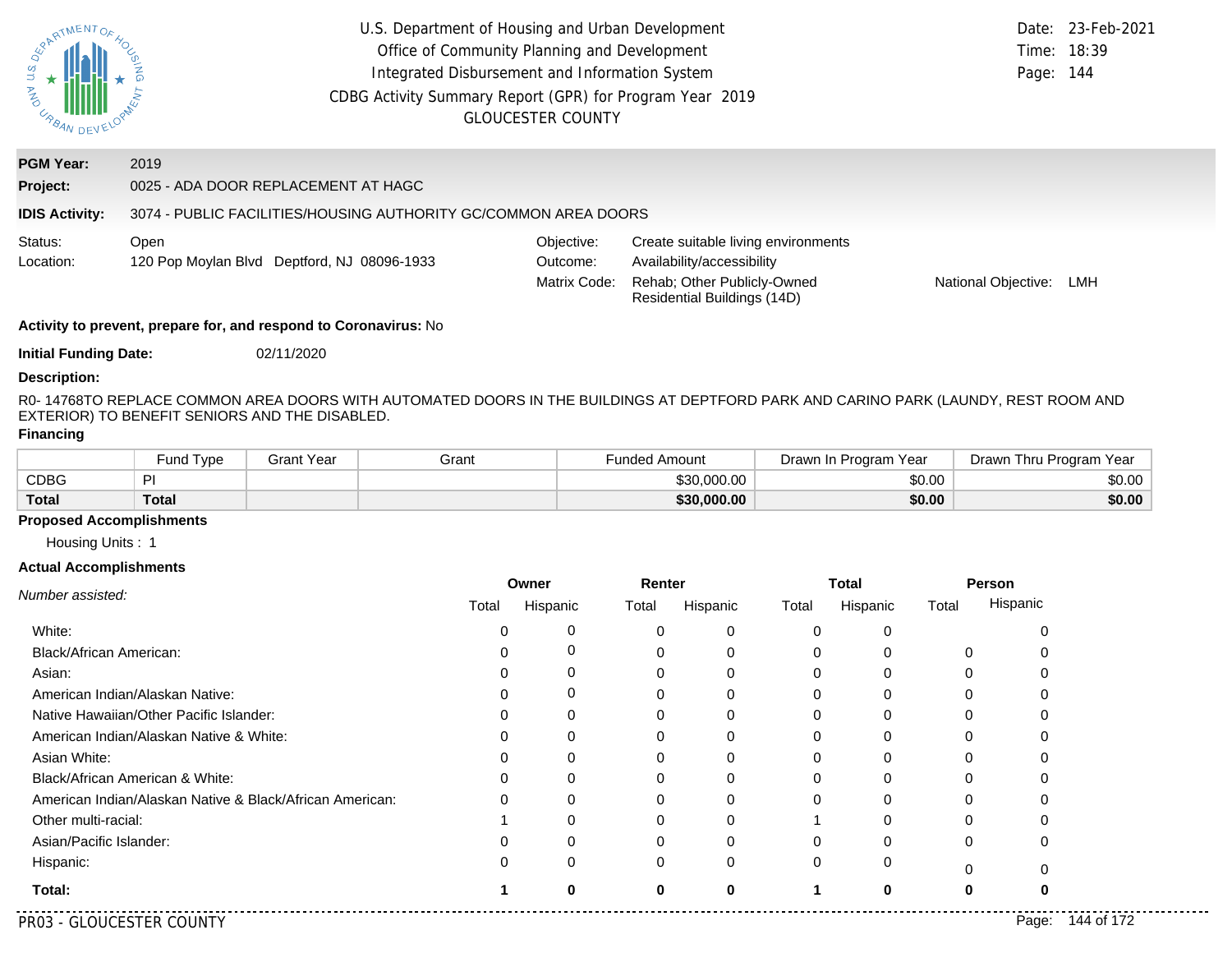

| U.S. Department of Housing and Urban Development         |             | Date: 23-Feb-2021 |
|----------------------------------------------------------|-------------|-------------------|
| Office of Community Planning and Development             | Time: 18:39 |                   |
| Integrated Disbursement and Information System           | Page: 145   |                   |
| CDBG Activity Summary Report (GPR) for Program Year 2019 |             |                   |
| <b>GLOUCESTER COUNTY</b>                                 |             |                   |

Female-headed Households: 0 0 0

*Income Category:*

|                      | Owner  | Renter | <b>Total</b> | Person |
|----------------------|--------|--------|--------------|--------|
| <b>Extremely Low</b> | 1      |        |              | 0      |
| Low Mod              | 0      |        |              | 0      |
| Moderate             | 0      |        | O)           | 0      |
| Non Low Moderate     | 0      |        | $\Omega$     | 0      |
| Total                | 1      |        |              | 0      |
| Percent Low/Mod      | 100.0% |        | 100.0%       |        |

#### **Annual Accomplishments**

| Years | <b>Accomplishment Narrative</b>                                                                     | # Benefitting |
|-------|-----------------------------------------------------------------------------------------------------|---------------|
| 2019  | TO REPLACE COMMON AREA DOORS WITH AUTOMATED DOORS IN THE BUILDINGS AT DEPTFORD PARK AND CARINO PARK |               |
|       | (LAUNDY, REST ROOM AND EXTERIOR) TO BENEFIT SENIORS AND THE DISABLED.                               |               |

. . . . . . . . .

. . . . . . . .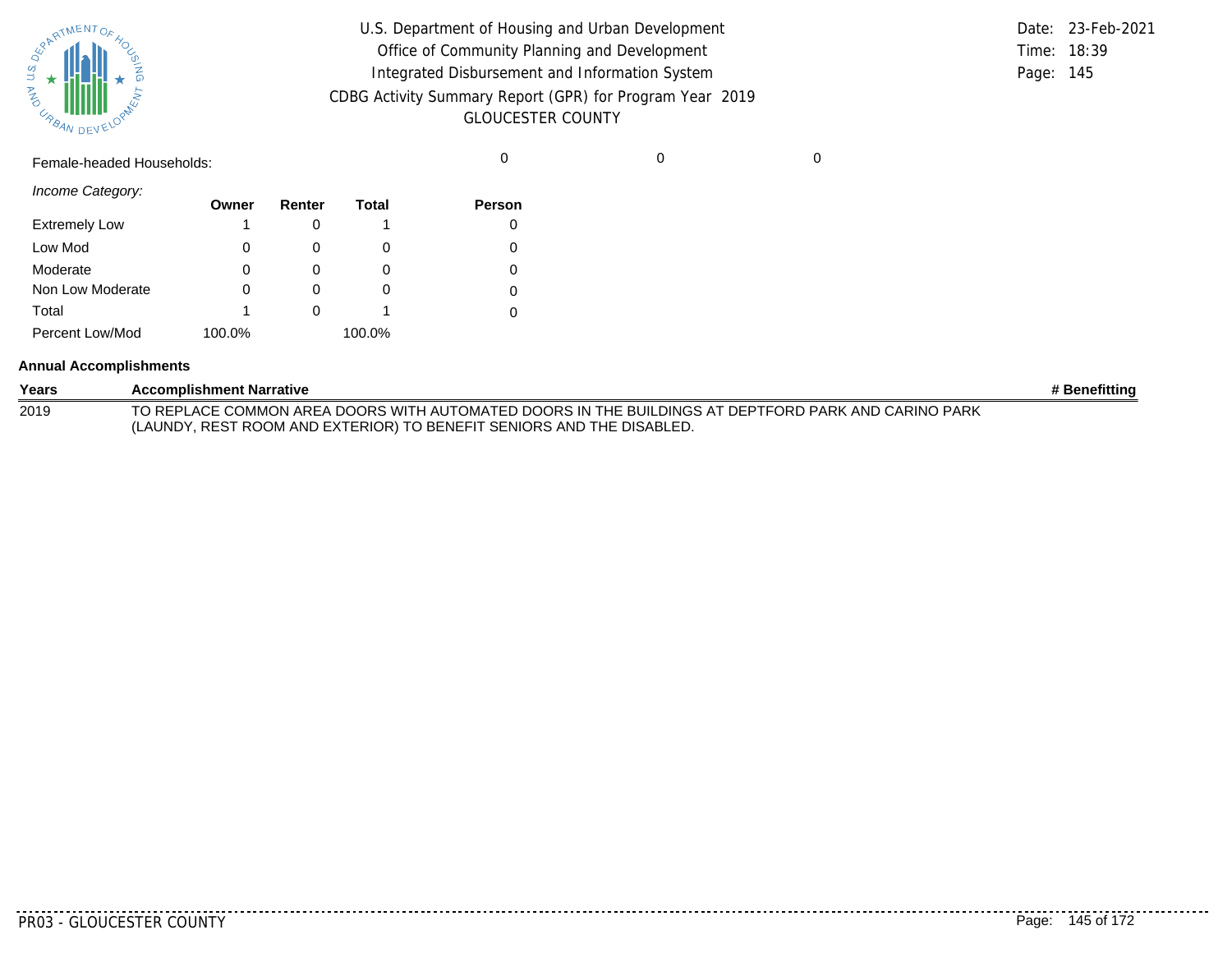| <b>MAG</b><br>URBAN   | U.S. Department of Housing and Urban Development<br>Office of Community Planning and Development<br>Integrated Disbursement and Information System<br>CDBG Activity Summary Report (GPR) for Program Year 2019<br><b>GLOUCESTER COUNTY</b> | Page: 146                              | Date: 23-Feb-2021<br>Time: 18:39                                                             |                     |     |
|-----------------------|--------------------------------------------------------------------------------------------------------------------------------------------------------------------------------------------------------------------------------------------|----------------------------------------|----------------------------------------------------------------------------------------------|---------------------|-----|
| <b>PGM Year:</b>      | 2019                                                                                                                                                                                                                                       |                                        |                                                                                              |                     |     |
| Project:              | 0005 - Housing rehab - 2019                                                                                                                                                                                                                |                                        |                                                                                              |                     |     |
| <b>IDIS Activity:</b> | 3075 - HOME REHAB/CINTRON/CLAYTON                                                                                                                                                                                                          |                                        |                                                                                              |                     |     |
| Status:<br>Location:  | Completed 12/3/2020 12:00:00 AM<br>804 E Academy St MARISELA CINTRON Clayton, NJ<br>08312-2304                                                                                                                                             | Objective:<br>Outcome:<br>Matrix Code: | Create suitable living environments<br>Affordability<br>Rehab: Single-Unit Residential (14A) | National Objective: | LMH |

**Initial Funding Date:** 02/11/2020

#### **Description:**

PO# Phase 1 FILAN CONNER - PHASE I: REPLACE HEATERPO# 20-08344 Buggy Construction Phase 2: Replace stepsporch, railing, windows, fascia board **Financing**

|              | Fund Type | Grant Year | Grant       | <b>Funded Amount</b> | Drawn In Program Year | Drawn Thru Program Year |
|--------------|-----------|------------|-------------|----------------------|-----------------------|-------------------------|
| CDBG         | EN        | 2017       | B17UC340109 | \$10,350.00          | \$10,350,00           | \$10,350,00             |
|              |           | 2018       | B18UC340109 | \$7,540.00           | \$0.00                | \$0.00                  |
| <b>Total</b> | Total     |            |             | \$17,890.00          | \$10,350.00           | \$10,350.00             |

## **Proposed Accomplishments**

Housing Units : 1

#### **Actual Accomplishments**

| Number assisted:                                         | Owner |          | Renter       |          | <b>Total</b> |          | Person |          |
|----------------------------------------------------------|-------|----------|--------------|----------|--------------|----------|--------|----------|
|                                                          | Total | Hispanic | Total        | Hispanic | Total        | Hispanic | Total  | Hispanic |
| White:                                                   |       | 0        | ∩            | $\Omega$ |              | $\Omega$ |        |          |
| <b>Black/African American:</b>                           |       |          |              |          |              | $\Omega$ |        |          |
| Asian:                                                   |       |          |              |          |              | 0        |        |          |
| American Indian/Alaskan Native:                          |       | 0        |              | 0        |              | 0        |        |          |
| Native Hawaiian/Other Pacific Islander:                  |       |          |              |          |              | ∩        |        |          |
| American Indian/Alaskan Native & White:                  |       |          |              |          |              | 0        |        |          |
| Asian White:                                             |       |          |              | 0        |              | 0        |        |          |
| Black/African American & White:                          |       |          |              |          |              |          |        |          |
| American Indian/Alaskan Native & Black/African American: |       | 0        |              |          |              | 0        |        |          |
| Other multi-racial:                                      |       |          |              | $\Omega$ |              | $\Omega$ |        |          |
| Asian/Pacific Islander:                                  |       |          |              |          |              |          |        |          |
| Hispanic:                                                |       | $\Omega$ | <sup>0</sup> | $\Omega$ | 0            | $\Omega$ |        |          |
| Total:                                                   |       | O        | $\Omega$     | O        |              | $\Omega$ |        |          |

PR03 - GLOUCESTER COUNTY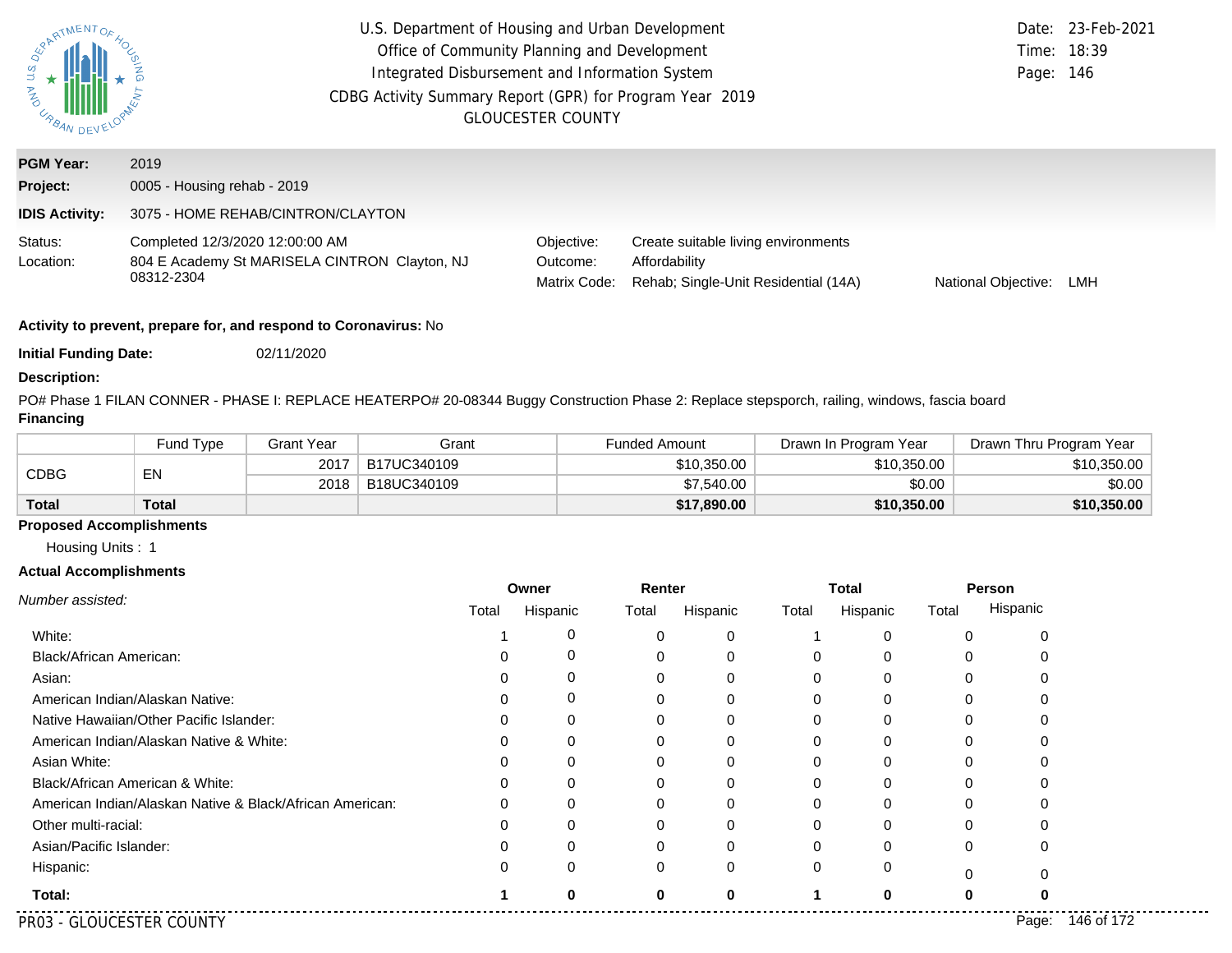

| U.S. Department of Housing and Urban Development         |             | Date: 23-Feb-2021 |
|----------------------------------------------------------|-------------|-------------------|
| Office of Community Planning and Development             | Time: 18:39 |                   |
| Integrated Disbursement and Information System           | Page: 147   |                   |
| CDBG Activity Summary Report (GPR) for Program Year 2019 |             |                   |
| <b>GLOUCESTER COUNTY</b>                                 |             |                   |

**Person**

# Female-headed Households: 1 0 1

| Income Category:     | Owner |
|----------------------|-------|
| <b>Extremely Low</b> |       |

| <b>Extremely Low</b> |              |        | 0 |
|----------------------|--------------|--------|---|
| Low Mod              |              |        | 0 |
| Moderate             | 0            |        | 0 |
| Non Low Moderate     | $\mathbf{0}$ |        | 0 |
| Total                |              |        | 0 |
| Percent Low/Mod      | 100.0%       | 100.0% |   |

**Renter**

**Total**

#### **Annual Accomplishments**

| Years | <b>Accomplishment Narrative</b>                      | <b>≉ Benefittinq</b> |
|-------|------------------------------------------------------|----------------------|
| 2019  | REPLACE HEATER FOR INCOME ELIGIBLE HOUSEHOLD.        |                      |
|       | Replace steps/porch/, railing, windows, fascia board |                      |

........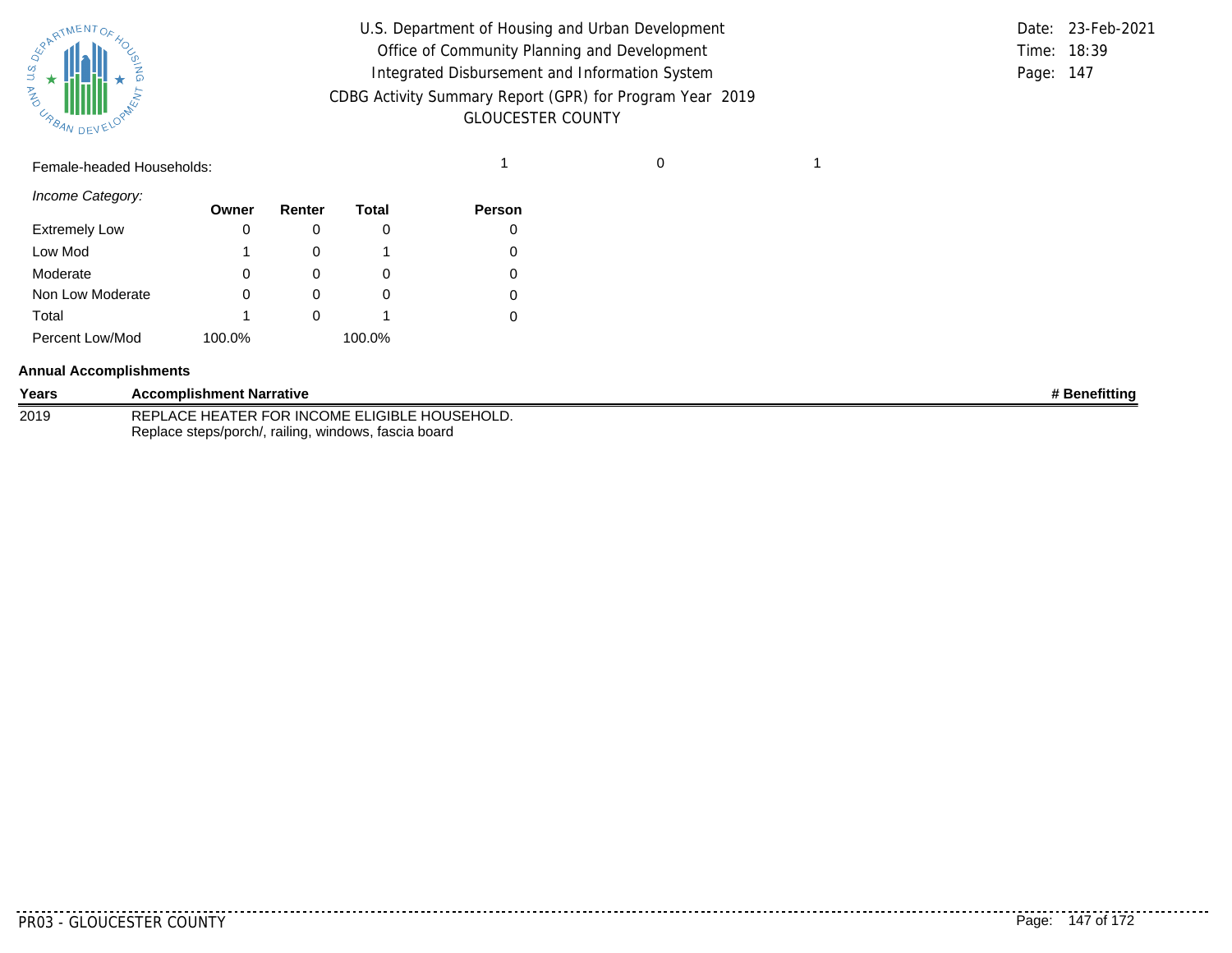| U.S<br>AND<br>P<br>URBAN.    | U.S. Department of Housing and Urban Development<br>Office of Community Planning and Development<br>Integrated Disbursement and Information System<br>CDBG Activity Summary Report (GPR) for Program Year 2019 | <b>GLOUCESTER COUNTY</b>               |                                                                                              | Page: 148           | Date: 23-Feb-2021<br>Time: 18:39 |
|------------------------------|----------------------------------------------------------------------------------------------------------------------------------------------------------------------------------------------------------------|----------------------------------------|----------------------------------------------------------------------------------------------|---------------------|----------------------------------|
| <b>PGM Year:</b><br>Project: | 2019<br>0005 - Housing rehab - 2019                                                                                                                                                                            |                                        |                                                                                              |                     |                                  |
| <b>IDIS Activity:</b>        | 3076 - HOME REHAB/HOLLAND/FRANKLIN                                                                                                                                                                             |                                        |                                                                                              |                     |                                  |
| Status:<br>Location:         | Completed 3/20/2020 12:00:00 AM<br>105 Lay Dr GREGORY HOLLAND Franklinville, NJ 08322-<br>3624                                                                                                                 | Objective:<br>Outcome:<br>Matrix Code: | Create suitable living environments<br>Affordability<br>Rehab; Single-Unit Residential (14A) | National Objective: | LMH                              |

**Initial Funding Date:** 02/11/2020

#### **Description:**

# PHASE 3: PO# 20-01331 BRESCH FAMILY CONTRACTORS: REPLACE DOORS, RAILING, STEPS, PORCH, ELECTRIC WORK

# **Financing**

|              | Fund Type | Grant Year | Grant       | Funded Amount | Drawn In Program Year | Drawn Thru Program Year |
|--------------|-----------|------------|-------------|---------------|-----------------------|-------------------------|
| <b>CDBG</b>  | EN        | 2017       | B17UC340109 | \$7,575.00    | \$7,575.00            | \$7,575.00              |
| <b>Total</b> | Total     |            |             | \$7,575.00    | \$7,575.00            | \$7,575.00              |

# **Proposed Accomplishments**

Housing Units : 1

#### **Actual Accomplishments**

|                                                          | Owner |          | Renter |              | <b>Total</b> |          | Person |          |
|----------------------------------------------------------|-------|----------|--------|--------------|--------------|----------|--------|----------|
| Number assisted:                                         | Total | Hispanic | Total  | Hispanic     | Total        | Hispanic | Total  | Hispanic |
| White:                                                   |       |          |        |              |              |          |        |          |
| Black/African American:                                  |       |          |        | $\Omega$     |              |          |        |          |
| Asian:                                                   |       |          |        | 0            | 0            |          |        |          |
| American Indian/Alaskan Native:                          |       | 0        |        | 0            |              |          |        |          |
| Native Hawaiian/Other Pacific Islander:                  |       |          |        |              |              |          |        |          |
| American Indian/Alaskan Native & White:                  |       | $\Omega$ |        | 0            |              |          |        |          |
| Asian White:                                             |       |          |        |              |              |          |        |          |
| Black/African American & White:                          | 0     | $\Omega$ |        | 0            |              |          |        |          |
| American Indian/Alaskan Native & Black/African American: | 0     | $\Omega$ |        | $\Omega$     |              |          |        |          |
| Other multi-racial:                                      |       |          |        |              |              |          |        |          |
| Asian/Pacific Islander:                                  |       | 0        |        | $\Omega$     |              |          | 0      |          |
| Hispanic:                                                | 0     | $\Omega$ |        | $\mathbf{0}$ | 0            |          |        |          |
| Total:                                                   |       |          | O      | O            |              |          |        |          |

. . . . .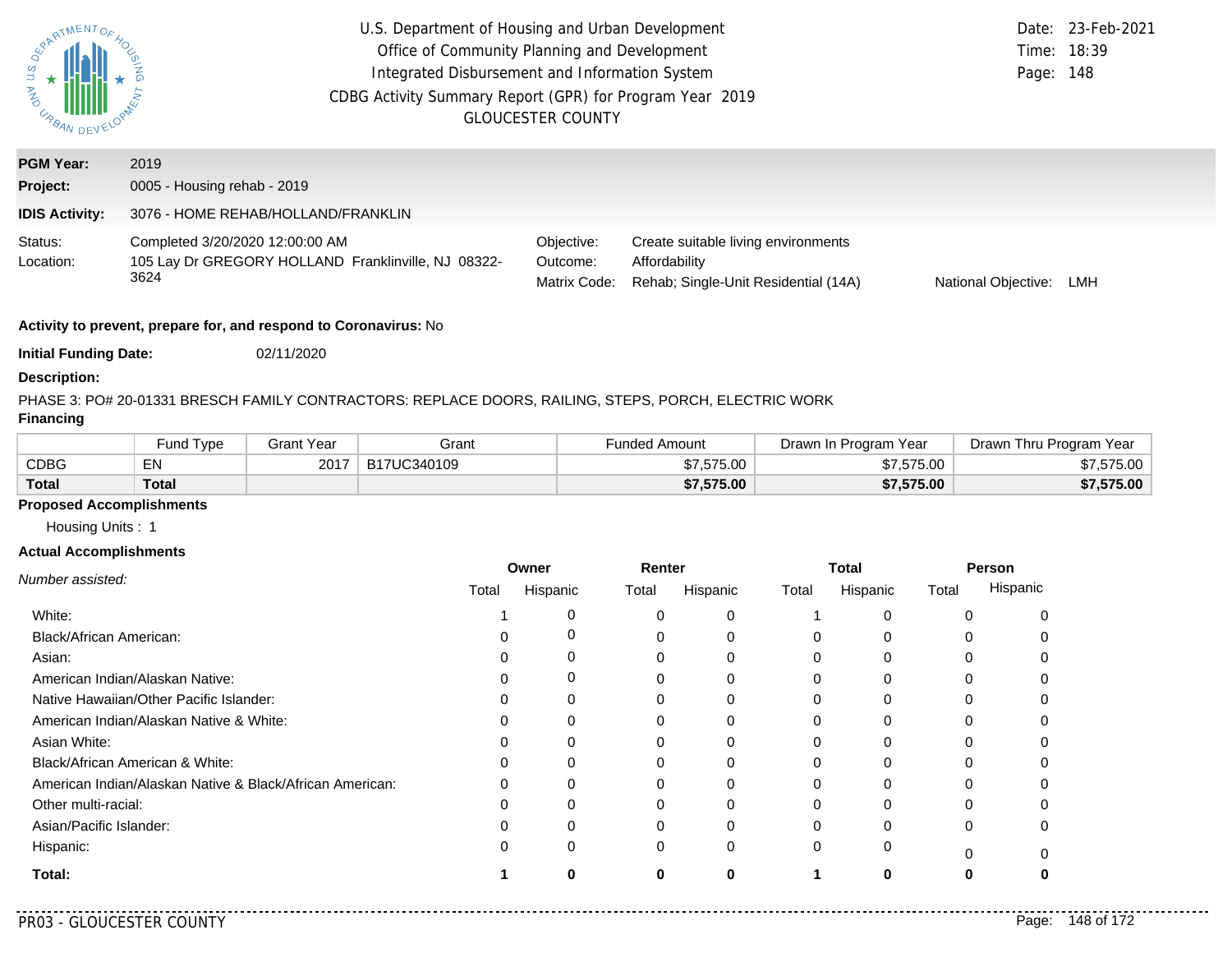| SUPATMENTOF HOL |           |  |
|-----------------|-----------|--|
| URBAN           | DEVELOPAL |  |

| U.S. Department of Housing and Urban Development         |           | Date: 23-Feb-2021 |
|----------------------------------------------------------|-----------|-------------------|
| Office of Community Planning and Development             |           | Time: 18:39       |
| Integrated Disbursement and Information System           | Page: 149 |                   |
| CDBG Activity Summary Report (GPR) for Program Year 2019 |           |                   |
| <b>GLOUCESTER COUNTY</b>                                 |           |                   |

Female-headed Households: 0 0 0

*Income Category:*

|                      | Owner  | Renter | Total  | <b>Person</b> |
|----------------------|--------|--------|--------|---------------|
| <b>Extremely Low</b> |        |        |        |               |
| Low Mod              |        |        |        |               |
| Moderate             | 0      | O)     | O      |               |
| Non Low Moderate     | 0      |        | O      |               |
| Total                |        |        |        |               |
| Percent Low/Mod      | 100.0% |        | 100.0% |               |

#### **Annual Accomplishments**

| Years | <b>Accomplishment Narrative</b>                                                         | ' Benefittina |
|-------|-----------------------------------------------------------------------------------------|---------------|
| 2019  | pHASE 3: BRESCH FAMILY CONTRACTORS: REPLACE DOORS, RAILING, STEPS, PORCH, ELECTRIC WORK |               |

. . . . . . . .

. . . . . . . . .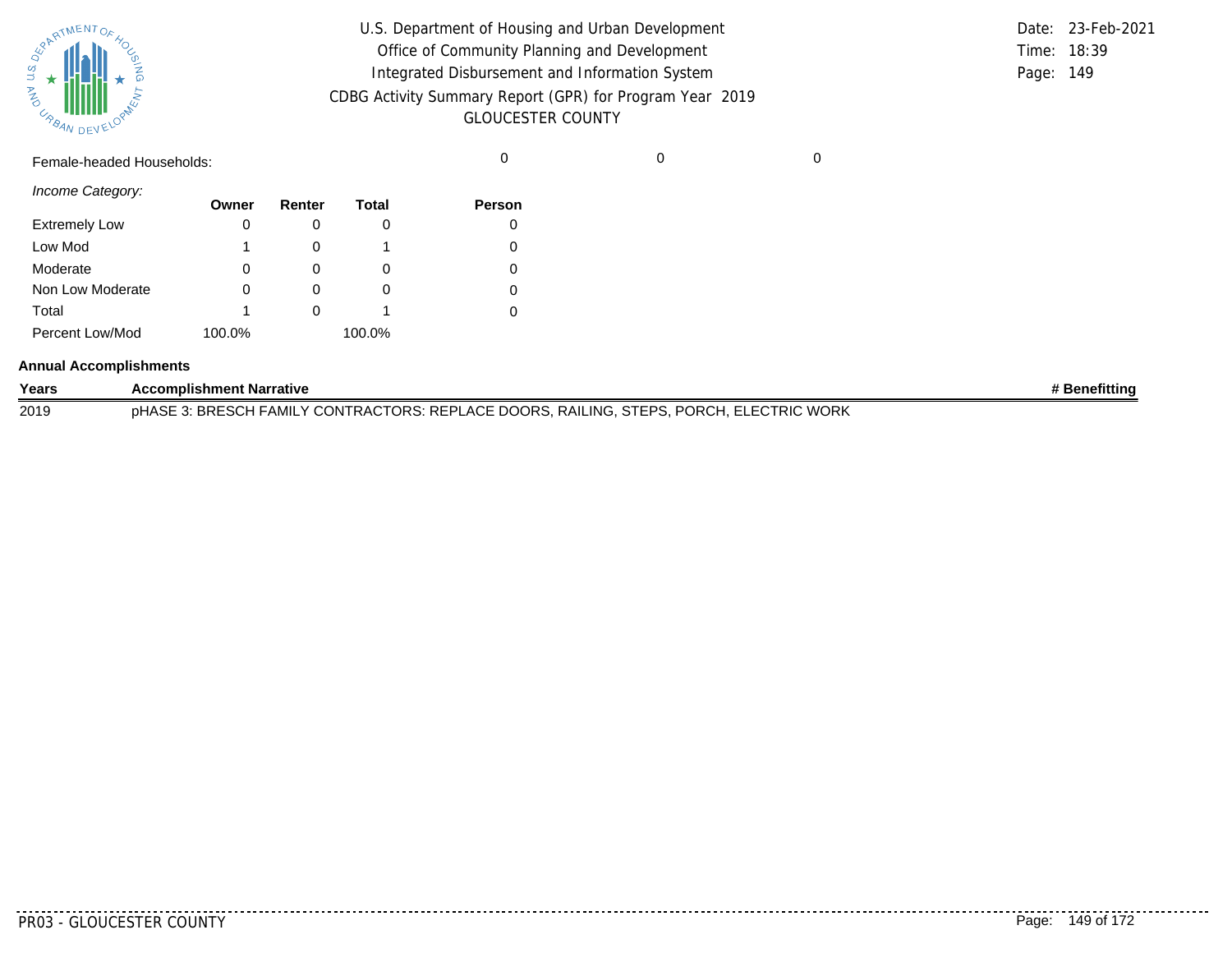| U.S.<br><b>AS IMPRANDE</b> | U.S. Department of Housing and Urban Development<br>Office of Community Planning and Development<br>Integrated Disbursement and Information System<br>CDBG Activity Summary Report (GPR) for Program Year 2019 | <b>GLOUCESTER COUNTY</b>               |                                                                                              | Page: 150                  | Date: 23-Feb-2021<br>Time: 18:39 |
|----------------------------|----------------------------------------------------------------------------------------------------------------------------------------------------------------------------------------------------------------|----------------------------------------|----------------------------------------------------------------------------------------------|----------------------------|----------------------------------|
| <b>PGM Year:</b>           | 2019                                                                                                                                                                                                           |                                        |                                                                                              |                            |                                  |
| Project:                   | 0005 - Housing rehab - 2019                                                                                                                                                                                    |                                        |                                                                                              |                            |                                  |
| <b>IDIS Activity:</b>      | 3079 - HOME REHAB/ASHMAN/MONROE                                                                                                                                                                                |                                        |                                                                                              |                            |                                  |
| Status:<br>Location:       | Completed 3/25/2020 12:00:00 AM<br>403 Pennsylvania Ave CELIA ASHMAN Williamstown, NJ<br>08094-5433                                                                                                            | Objective:<br>Outcome:<br>Matrix Code: | Create suitable living environments<br>Affordability<br>Rehab; Single-Unit Residential (14A) | <b>National Objective:</b> | LMH                              |
|                            |                                                                                                                                                                                                                |                                        |                                                                                              |                            |                                  |

**Initial Funding Date:** 03/06/2020

#### **Description:**

# PO# 20-02066 ENRIGHT & SONS - REPLACE HEATER IN MOBILE HOME FOR INCOME ELIGIBLE HOUSEHOLD

# **Financing**

|              | <b>Fund Type</b> | Grant Year | Grant       | <b>Funded Amount</b> | Drawn In Program Year | Drawn Thru Program Year |
|--------------|------------------|------------|-------------|----------------------|-----------------------|-------------------------|
| <b>CDBG</b>  | EN               | 2017       | B17UC340109 | \$4,550.00           | \$4,550.00            | \$4,550.00              |
| <b>Total</b> | Total            |            |             | \$4,550.00           | \$4,550.00            | \$4,550.00              |

# **Proposed Accomplishments**

Housing Units : 1

#### **Actual Accomplishments**

|                                                          | Owner |          | Renter   |          | <b>Total</b> |              | Person |          |
|----------------------------------------------------------|-------|----------|----------|----------|--------------|--------------|--------|----------|
| Number assisted:                                         | Total | Hispanic | Total    | Hispanic | Total        | Hispanic     | Total  | Hispanic |
| White:                                                   |       | 0        |          | 0        |              |              |        |          |
| <b>Black/African American:</b>                           |       | 0        |          | $\Omega$ | $\Omega$     |              |        |          |
| Asian:                                                   |       | 0        |          | 0        | $\Omega$     |              | 0      |          |
| American Indian/Alaskan Native:                          |       | 0        |          | $\Omega$ | 0            | $\Omega$     |        |          |
| Native Hawaiian/Other Pacific Islander:                  |       | 0        |          |          | 0            |              |        |          |
| American Indian/Alaskan Native & White:                  |       | 0        |          | 0        | $\Omega$     | $\Omega$     | 0      |          |
| Asian White:                                             |       | 0        |          |          | 0            |              |        |          |
| Black/African American & White:                          |       | 0        |          |          | $\Omega$     |              |        |          |
| American Indian/Alaskan Native & Black/African American: |       | $\Omega$ |          | $\Omega$ | $\Omega$     | <sup>0</sup> |        |          |
| Other multi-racial:                                      |       | O        |          |          | O            |              |        |          |
| Asian/Pacific Islander:                                  |       | 0        |          | $\Omega$ | $\Omega$     |              | 0      |          |
| Hispanic:                                                |       | $\Omega$ | $\Omega$ | 0        | $\Omega$     | 0            | ŋ      |          |
| Total:                                                   |       |          |          |          |              | n            |        |          |

. . . . .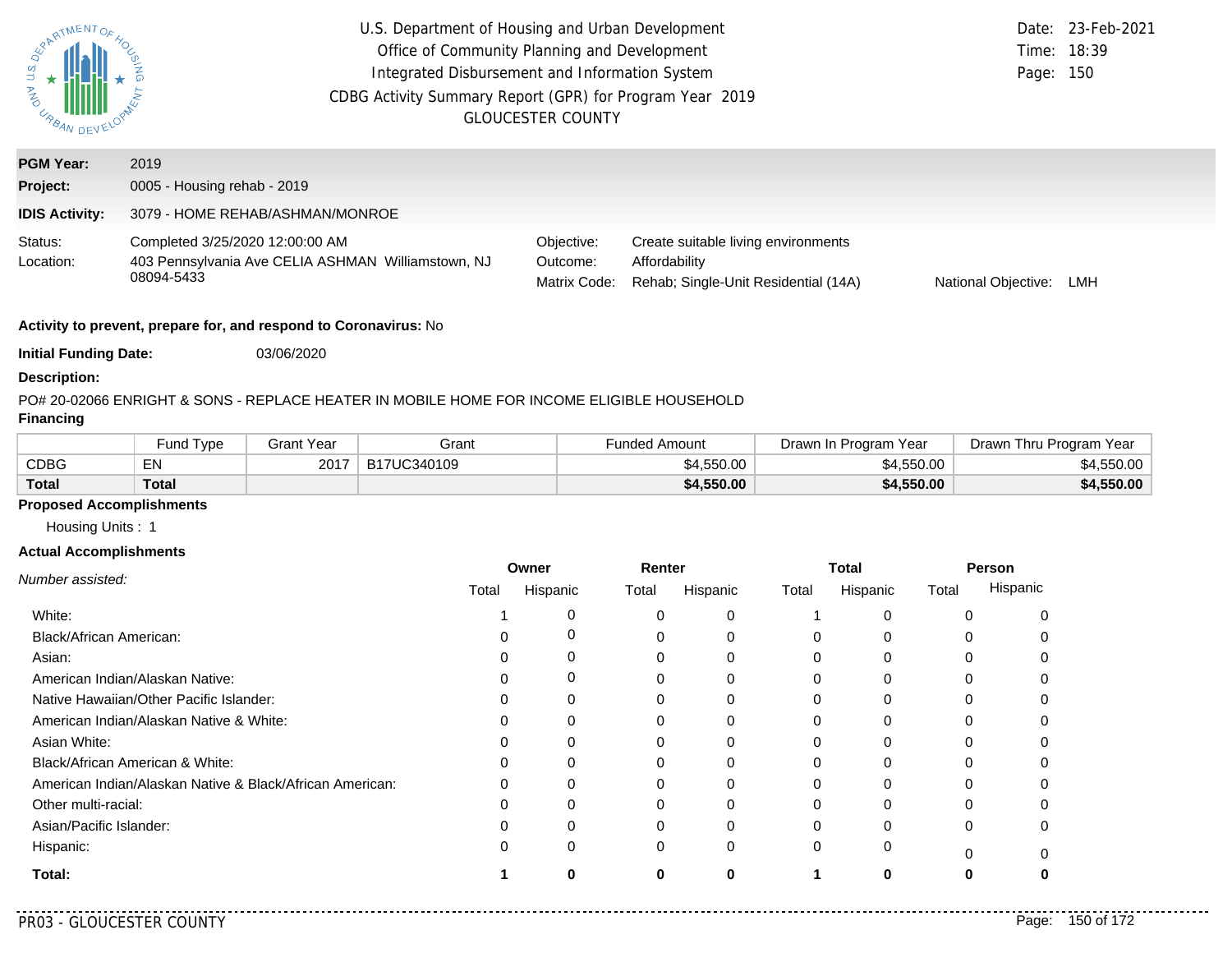

| $\mathbf{z}$<br>$\omega_{A_{\text{A}}}\text{min}$ | U.S. Department of Housing and Urban Development<br>Office of Community Planning and Development<br>Integrated Disbursement and Information System<br>CDBG Activity Summary Report (GPR) for Program Year 2019<br><b>GLOUCESTER COUNTY</b> |  | Time: 18:39<br>Page: 151 | Date: 23-Feb-2021 |
|---------------------------------------------------|--------------------------------------------------------------------------------------------------------------------------------------------------------------------------------------------------------------------------------------------|--|--------------------------|-------------------|
| Female-headed Households:                         |                                                                                                                                                                                                                                            |  |                          |                   |

|           | Date: 23-Feb-2021 |
|-----------|-------------------|
|           | Time: 18:39       |
| Page: 151 |                   |

*Income Category:*

|                      | Owner  | Renter | Total  | <b>Person</b> |
|----------------------|--------|--------|--------|---------------|
| <b>Extremely Low</b> |        |        |        |               |
| Low Mod              | 0      |        | O      |               |
| Moderate             | 0      |        | O      |               |
| Non Low Moderate     | Ω      |        | O      |               |
| Total                |        |        |        |               |
| Percent Low/Mod      | 100.0% |        | 100.0% |               |

#### **Annual Accomplishments**

| Years | Accomplishment Narrative                                                                                     | <b>Benefitting</b> |
|-------|--------------------------------------------------------------------------------------------------------------|--------------------|
| 2019  | IGIRI F H(<br>__ nUME FOR INCO**T<br>HOLD<br>DEDI<br>… ≀BII F H⊆ i<br>OME FL<br>' IN M<br>$\Lambda$<br>$-11$ |                    |

<u>. . . . . . . . .</u>

. . . . . . . .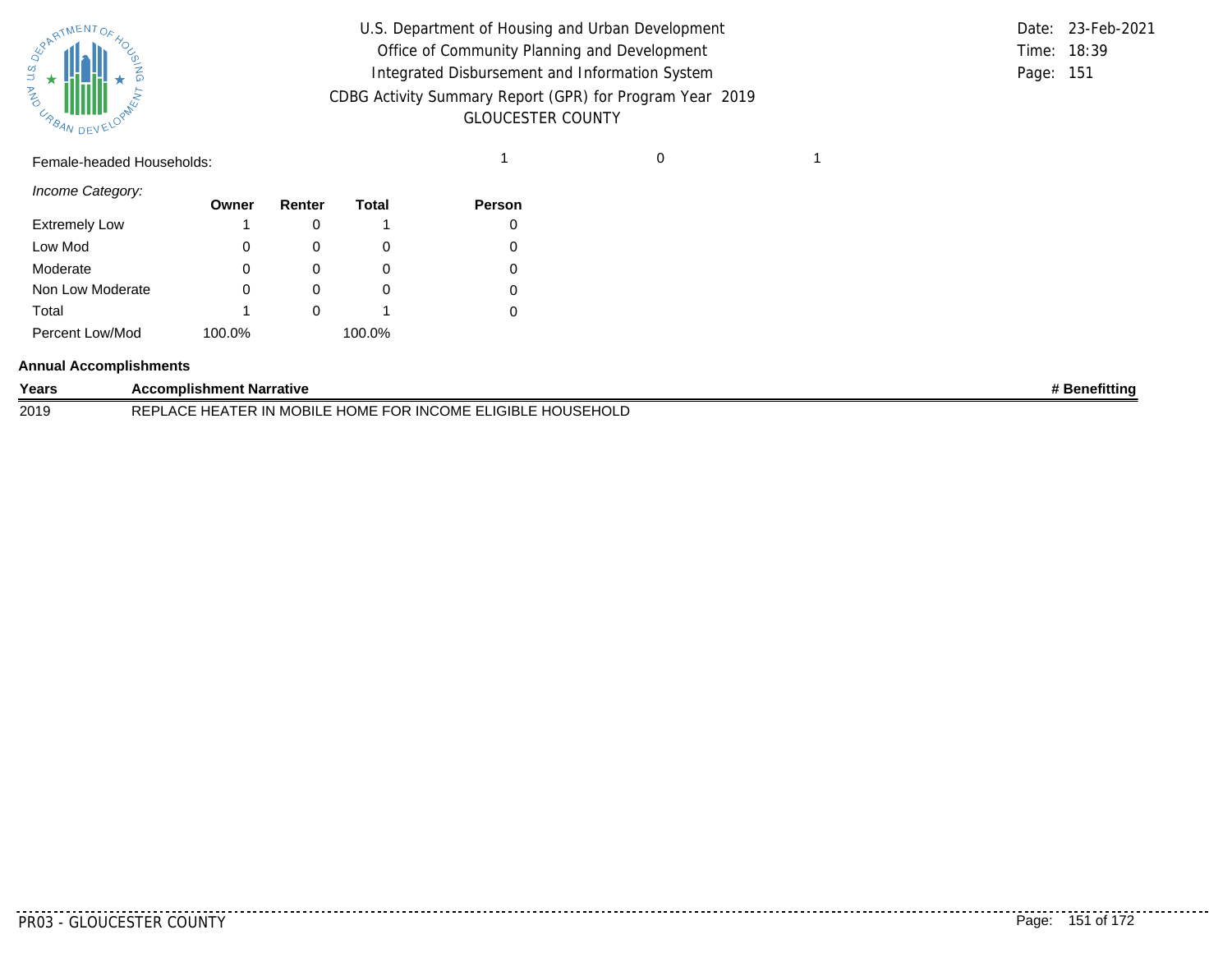| PARTMENTOR.<br>JAN US Z<br>URBAN | U.S. Department of Housing and Urban Development<br>Office of Community Planning and Development<br>Integrated Disbursement and Information System<br>CDBG Activity Summary Report (GPR) for Program Year 2019<br><b>GLOUCESTER COUNTY</b> |                                        |                                                                                            |                     |     |  |  |  |  |
|----------------------------------|--------------------------------------------------------------------------------------------------------------------------------------------------------------------------------------------------------------------------------------------|----------------------------------------|--------------------------------------------------------------------------------------------|---------------------|-----|--|--|--|--|
| <b>PGM Year:</b><br>Project:     | 2019<br>0005 - Housing rehab - 2019                                                                                                                                                                                                        |                                        |                                                                                            |                     |     |  |  |  |  |
| <b>IDIS Activity:</b>            | 3081 - HOME REHAB/WATERS/MONROE                                                                                                                                                                                                            |                                        |                                                                                            |                     |     |  |  |  |  |
| Status:<br>Location:             | Completed 3/25/2020 12:00:00 AM<br>1458 12th Ave JOHN AND ALANNA WATERS<br>Williamstown, NJ 08094-4527                                                                                                                                     | Objective:<br>Outcome:<br>Matrix Code: | Provide decent affordable housing<br>Affordability<br>Rehab; Single-Unit Residential (14A) | National Objective: | LMH |  |  |  |  |
|                                  | Activity to prevent, prepare for, and respond to Coronavirus: No                                                                                                                                                                           |                                        |                                                                                            |                     |     |  |  |  |  |

**Initial Funding Date:** 03/09/2020

#### **Description:**

### PO# 20-02068 PHASE I ANDERSON WELL - REPAIR WELL BY REPLACING PUMP AND TANK

# **Financing**

|              | Fund Type | Grant Year | Grant | <sup>⊏</sup> unded Amount | Drawn In Program Year | Drawn Thru Program Year |
|--------------|-----------|------------|-------|---------------------------|-----------------------|-------------------------|
| <b>CDBG</b>  | ÞI        |            |       | \$2.589.00                | \$2.589.00            | \$2,589.00              |
| <b>Total</b> | Total     |            |       | \$2,589.00                | \$2,589.00            | \$2,589.00              |

# **Proposed Accomplishments**

Housing Units : 1

#### **Actual Accomplishments**

|                                                          | Owner |          | Renter |          | <b>Total</b> |          | Person   |          |
|----------------------------------------------------------|-------|----------|--------|----------|--------------|----------|----------|----------|
| Number assisted:                                         | Total | Hispanic | Total  | Hispanic | Total        | Hispanic | Total    | Hispanic |
| White:                                                   |       | 0        |        | 0        |              |          |          |          |
| Black/African American:                                  |       |          |        | ი        |              |          |          |          |
| Asian:                                                   |       |          | 0      | 0        | $\Omega$     | $\Omega$ | 0        |          |
| American Indian/Alaskan Native:                          |       | 0        |        | 0        | 0            | $\Omega$ |          |          |
| Native Hawaiian/Other Pacific Islander:                  |       | 0        |        |          |              |          |          |          |
| American Indian/Alaskan Native & White:                  |       | $\Omega$ | 0      | 0        | $\Omega$     | $\Omega$ | 0        |          |
| Asian White:                                             |       |          |        | 0        |              |          |          |          |
| Black/African American & White:                          |       |          |        | 0        |              |          |          |          |
| American Indian/Alaskan Native & Black/African American: |       | 0        |        | 0        | 0            | 0        | 0        |          |
| Other multi-racial:                                      |       |          |        |          |              |          |          |          |
| Asian/Pacific Islander:                                  |       | 0        | 0      | 0        | 0            | ი        | 0        |          |
| Hispanic:                                                |       | 0        | 0      | 0        | 0            | 0        | $\Omega$ |          |
| Total:                                                   |       | 0        | 0      | 0        |              | 0        |          |          |

 $-1$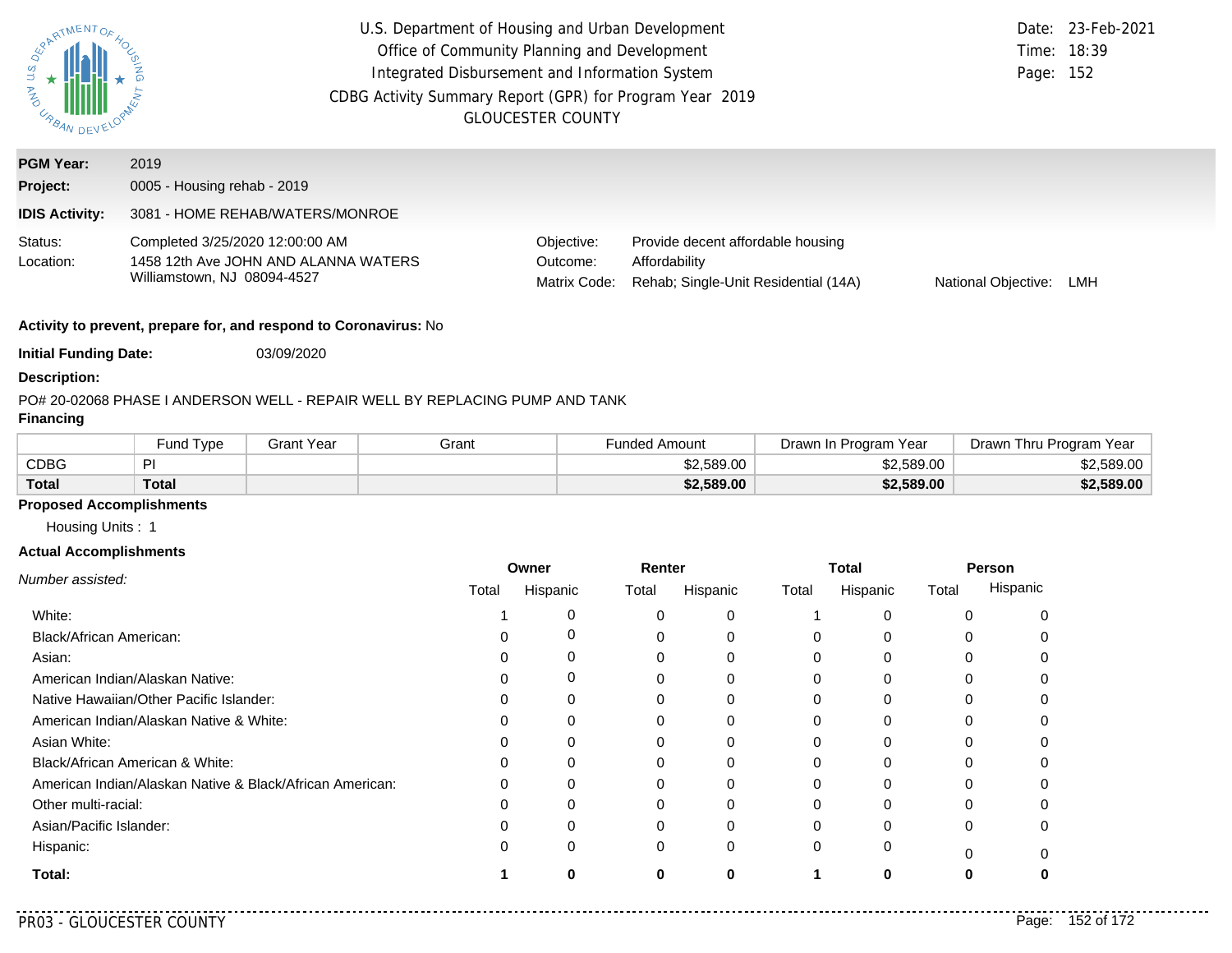| SPARTMENTOF HOL |           |
|-----------------|-----------|
|                 |           |
| 气               |           |
| URBAN           | DEVELOPAN |

| U.S. Department of Housing and Urban Development         |           | Date: 23-Feb-2021 |
|----------------------------------------------------------|-----------|-------------------|
| Office of Community Planning and Development             |           | Time: 18:39       |
| Integrated Disbursement and Information System           | Page: 153 |                   |
| CDBG Activity Summary Report (GPR) for Program Year 2019 |           |                   |
| <b>GLOUCESTER COUNTY</b>                                 |           |                   |

Female-headed Households: 0 0 0

*Income Category:*

|                      | Owner  | Renter | Total  | <b>Person</b> |
|----------------------|--------|--------|--------|---------------|
| <b>Extremely Low</b> | 0      | U      |        | 0             |
| Low Mod              | 1      |        |        |               |
| Moderate             | 0      |        |        | 0             |
| Non Low Moderate     | 0      | O      |        | 0             |
| Total                | 1      |        |        |               |
| Percent Low/Mod      | 100.0% |        | 100.0% |               |

#### **Annual Accomplishments**

| Years | <b>Accomplishment Narrative</b>                                             | <b>Benefittinc</b> ' |
|-------|-----------------------------------------------------------------------------|----------------------|
| 2019  | PHASE I: REPAIR WELL BY REPLACING PUMP AND TANK FOR INCOME ELIGIBLE HOUSEHC |                      |

PR03 - GLOUCESTER COUNTY Page: 153 of 172

--------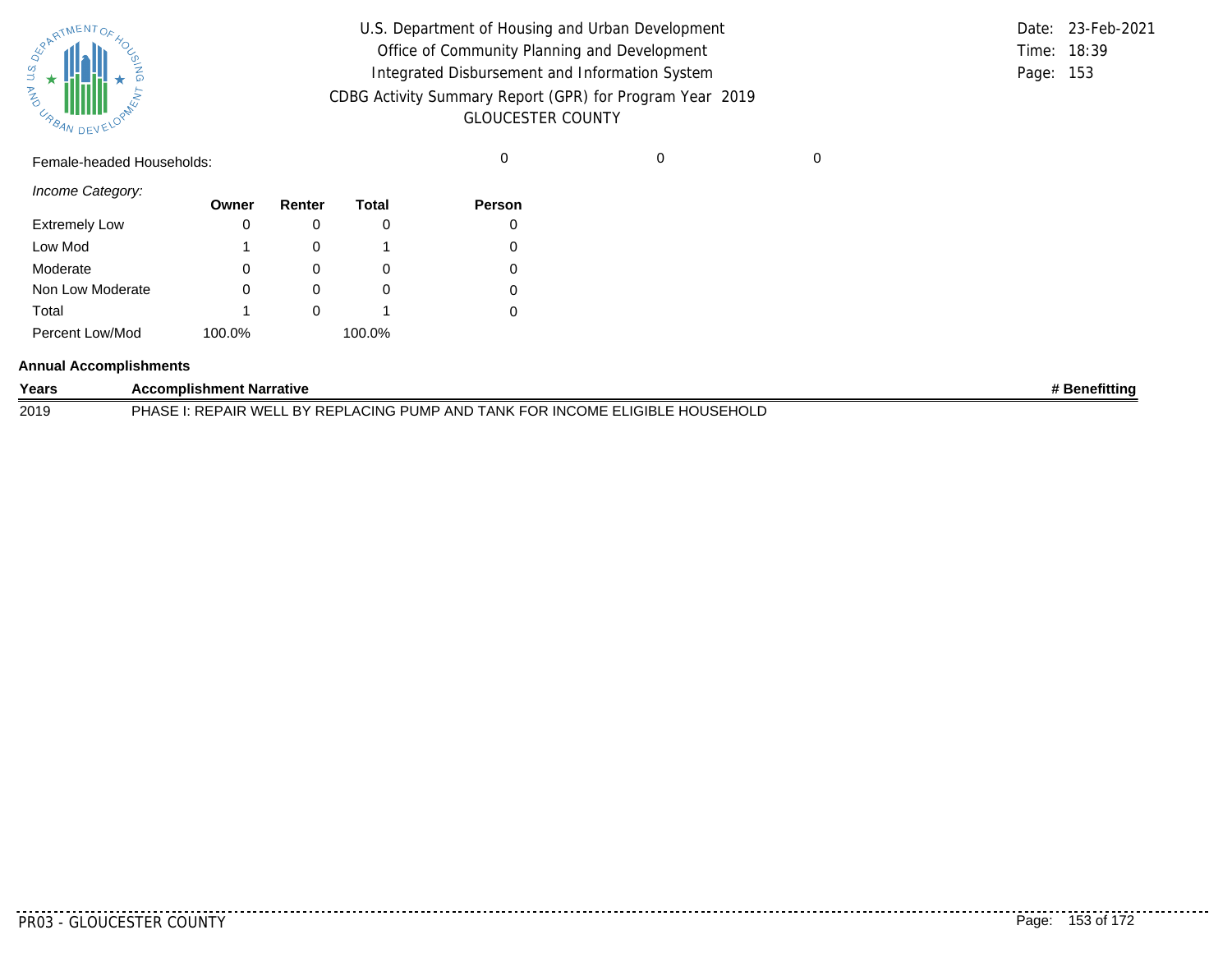| PARTMENTOR<br><b>DAY U.S.</b><br>URBAN DEV | U.S. Department of Housing and Urban Development<br>Office of Community Planning and Development<br>Integrated Disbursement and Information System<br>CDBG Activity Summary Report (GPR) for Program Year 2019<br><b>GLOUCESTER COUNTY</b> | Page: 154                              | Date: 23-Feb-2021<br>Time: 18:39                                                           |                     |     |
|--------------------------------------------|--------------------------------------------------------------------------------------------------------------------------------------------------------------------------------------------------------------------------------------------|----------------------------------------|--------------------------------------------------------------------------------------------|---------------------|-----|
| <b>PGM Year:</b><br>Project:               | 2019<br>0005 - Housing rehab - 2019                                                                                                                                                                                                        |                                        |                                                                                            |                     |     |
| <b>IDIS Activity:</b>                      | 3082 - HOME REHAB/RANSOM/SEWELL                                                                                                                                                                                                            |                                        |                                                                                            |                     |     |
| Status:<br>Location:                       | Completed 3/25/2020 11:03:53 AM<br>104 Laurel Ave PATRICIA RANSOM Sicklerville, NJ<br>08081-5102                                                                                                                                           | Objective:<br>Outcome:<br>Matrix Code: | Provide decent affordable housing<br>Affordability<br>Rehab; Single-Unit Residential (14A) | National Objective: | LMH |

**Initial Funding Date:** 03/09/2020

#### **Description:**

PO# 20-02070 GAFFNEY HMR : REPLACE WINDOWS, DOORS, FLOORS, BATHROOM REPAIRS INCL PLUMBING, SINKSHOWER REPLACEMENT, FIRE PREVENTION EQUIPMENT

## **Financing**

|             | Fund Type | Grant Year | Grant | Funded Amount | Drawn In Program Year | Drawn Thru Program Year |
|-------------|-----------|------------|-------|---------------|-----------------------|-------------------------|
| <b>CDBG</b> | PI        |            |       | \$19.660.00   | \$19,660,00           | \$19.660.00             |
| Total       | Total     |            |       | \$19,660,00   | \$19,660.00           | \$19,660.00             |

#### **Proposed Accomplishments**

Housing Units : 1

#### **Actual Accomplishments**

|                                                          | Owner |              | Renter |          | <b>Total</b> |          | Person |          |
|----------------------------------------------------------|-------|--------------|--------|----------|--------------|----------|--------|----------|
| Number assisted:                                         | Total | Hispanic     | Total  | Hispanic | Total        | Hispanic | Total  | Hispanic |
| White:                                                   |       |              |        | U        |              |          |        |          |
| Black/African American:                                  |       |              | 0      | 0        |              |          |        |          |
| Asian:                                                   |       |              |        |          |              |          |        |          |
| American Indian/Alaskan Native:                          |       | 0            | 0      | 0        |              |          |        |          |
| Native Hawaiian/Other Pacific Islander:                  |       |              |        | U        |              |          |        |          |
| American Indian/Alaskan Native & White:                  |       |              | 0      |          |              |          |        |          |
| Asian White:                                             |       |              |        | 0        |              |          |        |          |
| Black/African American & White:                          |       |              |        |          |              |          |        |          |
| American Indian/Alaskan Native & Black/African American: | 0     | 0            | 0      | U        |              |          |        |          |
| Other multi-racial:                                      |       |              |        |          |              |          |        |          |
| Asian/Pacific Islander:                                  |       |              |        |          |              |          |        |          |
| Hispanic:                                                |       | $\Omega$     | 0      | $\Omega$ | 0            | $\Omega$ |        |          |
| Total:                                                   |       | <sup>0</sup> | O      | 0        |              |          |        |          |

. . . . . .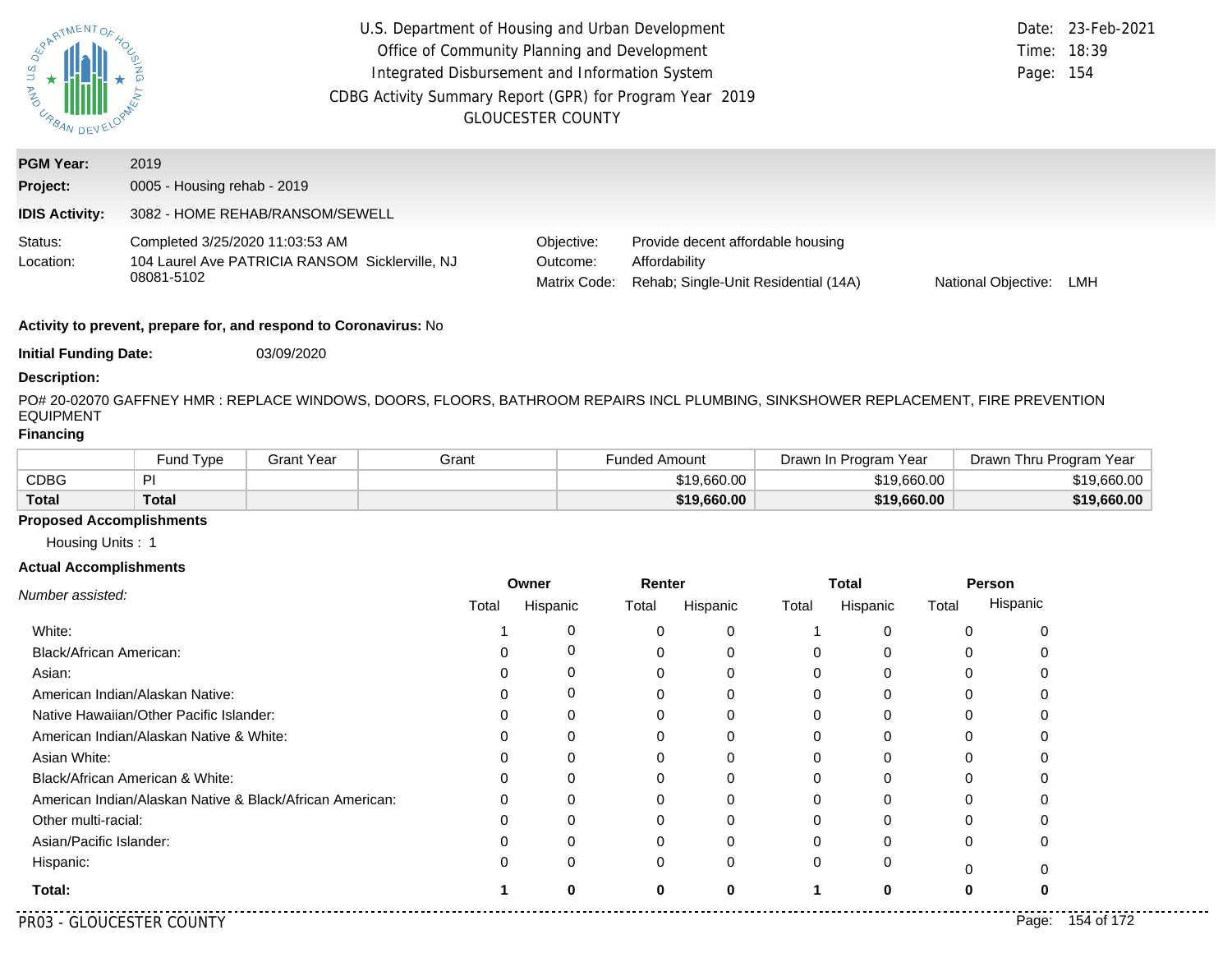

| U.S. Department of Housing and Urban Development         |             | Date: 23-Feb-2021 |
|----------------------------------------------------------|-------------|-------------------|
| Office of Community Planning and Development             | Time: 18:39 |                   |
| Integrated Disbursement and Information System           | Page: 155   |                   |
| CDBG Activity Summary Report (GPR) for Program Year 2019 |             |                   |
| <b>GLOUCESTER COUNTY</b>                                 |             |                   |

Female-headed Households: 0 0 0

*Income Category:*

|                      | Owner  | Renter | <b>Total</b> | Person |
|----------------------|--------|--------|--------------|--------|
| <b>Extremely Low</b> | 0      |        |              |        |
| Low Mod              | 1      |        |              |        |
| Moderate             | 0      |        | O            | 0      |
| Non Low Moderate     | Ω      |        |              | 0      |
| Total                | 1      |        |              |        |
| Percent Low/Mod      | 100.0% |        | 100.0%       |        |

#### **Annual Accomplishments**

| Years | <b>Accomplishment Narrative</b>                                                                                              | # Benefitting |
|-------|------------------------------------------------------------------------------------------------------------------------------|---------------|
| 2019  | REPLACE WINDOWS, DOORS, FLOORS, BATHROOM REPAIRS INCL PLUMBING, SINK/SHOWER REPLACEMENT, FIRE PREVENTION<br><b>EQUIPMENT</b> |               |

........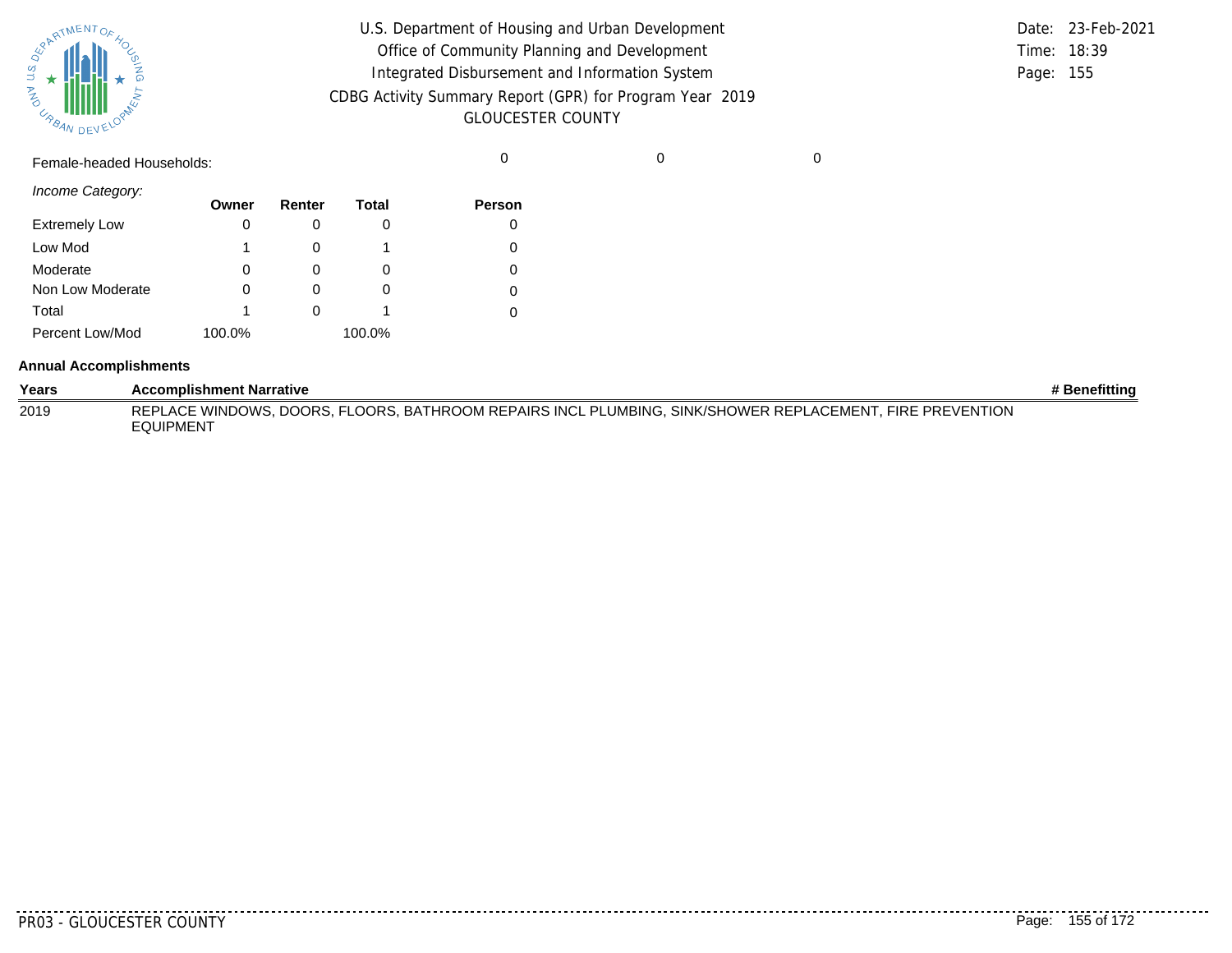| U.S. Department of Housing and Urban Development<br>SOARTMENTOR<br>Office of Community Planning and Development<br>Integrated Disbursement and Information System<br><b>MAG</b><br>CDBG Activity Summary Report (GPR) for Program Year 2019<br><b>UNAN DEVELOY</b><br><b>GLOUCESTER COUNTY</b> |                                                                                                              |                           |                                                                |       |                                        |                      |                                                                             |       | Page: 156                           | Date: 23-Feb-2021<br>Time: 18:39 |                         |            |
|------------------------------------------------------------------------------------------------------------------------------------------------------------------------------------------------------------------------------------------------------------------------------------------------|--------------------------------------------------------------------------------------------------------------|---------------------------|----------------------------------------------------------------|-------|----------------------------------------|----------------------|-----------------------------------------------------------------------------|-------|-------------------------------------|----------------------------------|-------------------------|------------|
| <b>PGM Year:</b>                                                                                                                                                                                                                                                                               | 2019                                                                                                         |                           |                                                                |       |                                        |                      |                                                                             |       |                                     |                                  |                         |            |
| Project:                                                                                                                                                                                                                                                                                       | 0005 - Housing rehab - 2019                                                                                  |                           |                                                                |       |                                        |                      |                                                                             |       |                                     |                                  |                         |            |
| <b>IDIS Activity:</b>                                                                                                                                                                                                                                                                          |                                                                                                              |                           | 3083 - HOME REHAB/DELRICCIO-WRIGHT/PAULSBORO                   |       |                                        |                      |                                                                             |       |                                     |                                  |                         |            |
| Status:<br>Location:                                                                                                                                                                                                                                                                           | Completed 4/30/2020 12:00:00 AM<br>345 Lincoln Ave NANCY DELRICCIO & KYLE WRIGHT<br>Paulsboro, NJ 08066-1132 |                           |                                                                |       | Objective:<br>Outcome:<br>Matrix Code: | Affordability        | Create suitable living environments<br>Rehab; Single-Unit Residential (14A) |       | National Objective: LMH             |                                  |                         |            |
|                                                                                                                                                                                                                                                                                                | Activity to prevent, prepare for, and respond to Coronavirus: No                                             |                           |                                                                |       |                                        |                      |                                                                             |       |                                     |                                  |                         |            |
| <b>Initial Funding Date:</b>                                                                                                                                                                                                                                                                   |                                                                                                              | 03/20/2020                |                                                                |       |                                        |                      |                                                                             |       |                                     |                                  |                         |            |
| <b>Description:</b>                                                                                                                                                                                                                                                                            |                                                                                                              |                           |                                                                |       |                                        |                      |                                                                             |       |                                     |                                  |                         |            |
| <b>Financing</b>                                                                                                                                                                                                                                                                               |                                                                                                              |                           | PHASE 1 - PO#20-02872FILAN CONNER: EMERGENCY SEWER LINE REPAIR |       |                                        |                      |                                                                             |       |                                     |                                  |                         |            |
|                                                                                                                                                                                                                                                                                                |                                                                                                              |                           |                                                                |       |                                        |                      |                                                                             |       |                                     |                                  |                         |            |
| <b>CDBG</b>                                                                                                                                                                                                                                                                                    | Fund Type<br>EN                                                                                              | <b>Grant Year</b><br>2017 | Grant<br>B17UC340109                                           |       |                                        | <b>Funded Amount</b> | \$9,625.00                                                                  |       | Drawn In Program Year<br>\$9,625.00 |                                  | Drawn Thru Program Year | \$9,625.00 |
| <b>Total</b>                                                                                                                                                                                                                                                                                   | <b>Total</b>                                                                                                 |                           |                                                                |       |                                        |                      | \$9,625.00                                                                  |       | \$9,625.00                          |                                  |                         | \$9,625.00 |
| <b>Proposed Accomplishments</b>                                                                                                                                                                                                                                                                |                                                                                                              |                           |                                                                |       |                                        |                      |                                                                             |       |                                     |                                  |                         |            |
| Housing Units: 1                                                                                                                                                                                                                                                                               |                                                                                                              |                           |                                                                |       |                                        |                      |                                                                             |       |                                     |                                  |                         |            |
| <b>Actual Accomplishments</b>                                                                                                                                                                                                                                                                  |                                                                                                              |                           |                                                                |       |                                        |                      |                                                                             |       |                                     |                                  |                         |            |
|                                                                                                                                                                                                                                                                                                |                                                                                                              |                           |                                                                | Owner |                                        | Renter               |                                                                             |       | <b>Total</b>                        |                                  | Person                  |            |
| Number assisted:                                                                                                                                                                                                                                                                               |                                                                                                              |                           | Total                                                          |       | Hispanic                               | Total                | Hispanic                                                                    | Total | Hispanic                            | Total                            | Hispanic                |            |
| White:                                                                                                                                                                                                                                                                                         |                                                                                                              |                           |                                                                | 0     | 0                                      | 0                    | 0                                                                           | 0     | 0                                   |                                  | 0                       |            |
| Black/African American:                                                                                                                                                                                                                                                                        |                                                                                                              |                           |                                                                |       | 0                                      | 0                    | 0                                                                           | 1     | 0                                   |                                  | 0<br>0                  |            |
| Asian:                                                                                                                                                                                                                                                                                         |                                                                                                              |                           |                                                                | 0     | 0                                      | 0                    | 0                                                                           | 0     | 0                                   |                                  | 0<br>0                  |            |
|                                                                                                                                                                                                                                                                                                | American Indian/Alaskan Native:                                                                              |                           |                                                                | 0     | 0                                      | 0                    | 0                                                                           | 0     | 0                                   |                                  | 0<br>0                  |            |
|                                                                                                                                                                                                                                                                                                | Native Hawaiian/Other Pacific Islander:                                                                      |                           |                                                                | 0     | 0                                      | 0                    | 0                                                                           | 0     | 0                                   |                                  | 0<br>0                  |            |
|                                                                                                                                                                                                                                                                                                | American Indian/Alaskan Native & White:                                                                      |                           |                                                                |       | 0                                      | 0                    | 0                                                                           | 0     | 0                                   |                                  | 0<br>0                  |            |
| Asian White:                                                                                                                                                                                                                                                                                   |                                                                                                              |                           |                                                                | O     | 0                                      | 0                    | 0                                                                           | 0     | 0                                   |                                  | 0<br>Ω                  |            |
|                                                                                                                                                                                                                                                                                                | Black/African American & White:                                                                              |                           |                                                                | n     | 0                                      | 0                    | 0                                                                           | 0     | 0                                   |                                  | O<br>0                  |            |
|                                                                                                                                                                                                                                                                                                | American Indian/Alaskan Native & Black/African American:                                                     |                           |                                                                |       | 0                                      | 0                    | 0                                                                           | 0     | 0                                   |                                  | 0                       |            |
| Other multi-racial:                                                                                                                                                                                                                                                                            |                                                                                                              |                           |                                                                | O     | 0                                      | 0                    | 0                                                                           | 0     | Ω                                   |                                  | O                       |            |
| Asian/Pacific Islander:                                                                                                                                                                                                                                                                        |                                                                                                              |                           |                                                                | U     | 0                                      | 0                    | 0                                                                           | O     | O                                   |                                  | O                       |            |
| Hispanic:                                                                                                                                                                                                                                                                                      |                                                                                                              |                           |                                                                | 0     | 0                                      | 0                    | 0                                                                           | 0     | 0                                   |                                  | $\Omega$<br>$\Omega$    |            |

**1 0**

**0**

**0**

**Total:**

. . . . . . . . .

**0**

**1 0 0**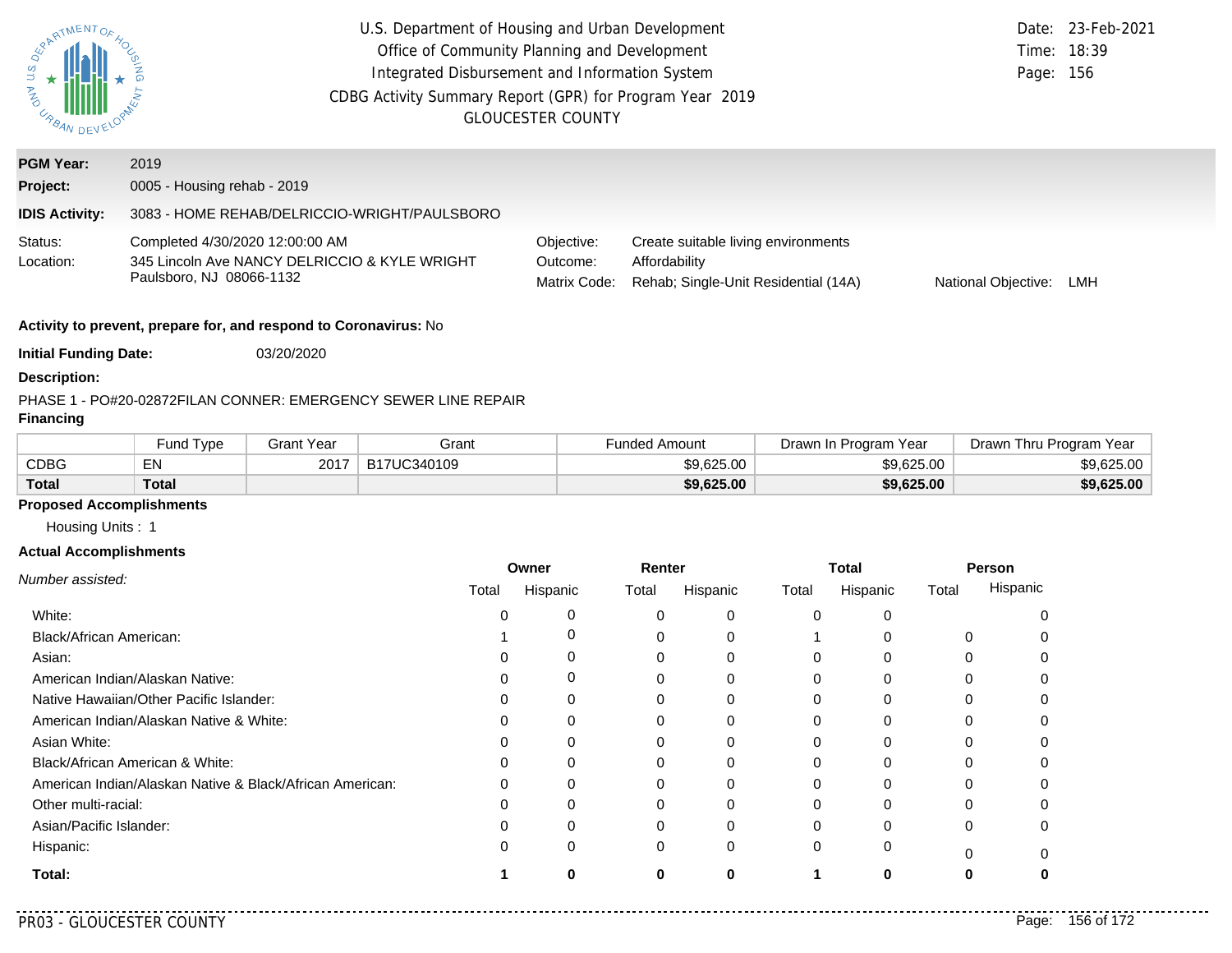| SURATMENTOFAOL    |           |  |
|-------------------|-----------|--|
| S.T<br><b>MAG</b> |           |  |
| URBAN             | DEVELOPAN |  |

| U.S. Department of Housing and Urban Development         |             | Date: 23-Feb-2021 |
|----------------------------------------------------------|-------------|-------------------|
| Office of Community Planning and Development             | Time: 18:39 |                   |
| Integrated Disbursement and Information System           | Page: 157   |                   |
| CDBG Activity Summary Report (GPR) for Program Year 2019 |             |                   |
| <b>GLOUCESTER COUNTY</b>                                 |             |                   |

Female-headed Households: 0 0 0

*Income Category:*

|                      | Owner  | Renter   | Total  | <b>Person</b> |
|----------------------|--------|----------|--------|---------------|
| <b>Extremely Low</b> | 0      |          |        |               |
| Low Mod              | 1      |          |        |               |
| Moderate             | 0      |          |        |               |
| Non Low Moderate     | 0      | $\left($ |        |               |
| Total                | 1      |          |        |               |
| Percent Low/Mod      | 100.0% |          | 100.0% |               |

#### **Annual Accomplishments**

| Years | <b>Accomplishment Narrative</b>                                             | <b>Benefittina</b> |
|-------|-----------------------------------------------------------------------------|--------------------|
| 2019  | : EMERGENCY SEWER LINE REPAIR FOR INCOME ELIGIBLE HOUSEHOLD<br><b>PHASE</b> |                    |

PR03 - GLOUCESTER COUNTY Page: 157 of 172

. . . . . . . . .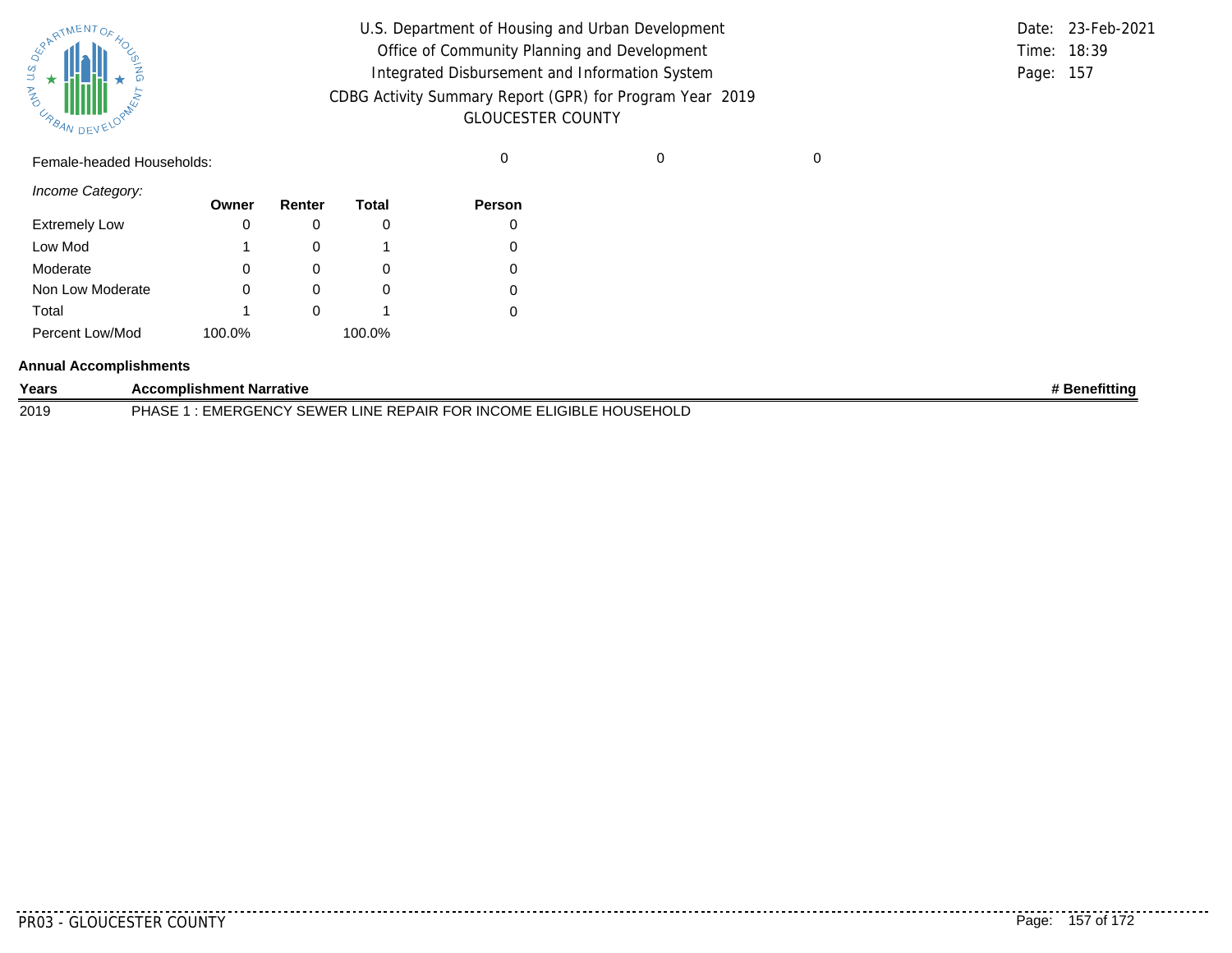| $\overline{a}$<br><b>ASSIMAL DE</b>                   | U.S. Department of Housing and Urban Development<br>Date: 23-Feb-2021<br>Office of Community Planning and Development<br>Time: 18:39<br>Integrated Disbursement and Information System<br>Page: 158<br>CDBG Activity Summary Report (GPR) for Program Year 2019<br><b>GLOUCESTER COUNTY</b> |  |                                        |                                                                                              |                     |     |
|-------------------------------------------------------|---------------------------------------------------------------------------------------------------------------------------------------------------------------------------------------------------------------------------------------------------------------------------------------------|--|----------------------------------------|----------------------------------------------------------------------------------------------|---------------------|-----|
| <b>PGM Year:</b><br>Project:<br><b>IDIS Activity:</b> | 2019<br>0005 - Housing rehab - 2019<br>3084 - HOME REHAB/SMACK/MONROE                                                                                                                                                                                                                       |  |                                        |                                                                                              |                     |     |
| Status:<br>Location:                                  | Open<br><b>Address Suppressed</b>                                                                                                                                                                                                                                                           |  | Objective:<br>Outcome:<br>Matrix Code: | Create suitable living environments<br>Affordability<br>Rehab; Single-Unit Residential (14A) | National Objective: | LMH |

**Initial Funding Date:** 04/03/2020

### **Description:**

PO# GAFFNEY HMR: REPLACEMENT OF FLOORS, DOORS, RAILINGS,REPAIR ELECTRIC, POWER WASHING FOR INCOME ELIGIBLE HOMEOWNER **Financing**

|              | <b>Fund Type</b> | Grant Year | Grant       | Funded Amount | Drawn In Program Year | Drawn Thru Program<br>Year |
|--------------|------------------|------------|-------------|---------------|-----------------------|----------------------------|
| <b>CDBG</b>  | EN               | 2017       | B17UC340109 | \$7,460.00    | \$7,460.00            | \$7,460.00 ∖               |
| <b>Total</b> | Total            |            |             | \$7,460.00    | \$7,460.00            | \$7,460.00                 |

# **Proposed Accomplishments**

Housing Units : 1

#### **Actual Accomplishments**

|                                                          |       | Owner    | Renter |          | <b>Total</b> |          | Person   |          |
|----------------------------------------------------------|-------|----------|--------|----------|--------------|----------|----------|----------|
| Number assisted:                                         | Total | Hispanic | Total  | Hispanic | Total        | Hispanic | Total    | Hispanic |
| White:                                                   |       |          |        | 0        | 0            |          |          |          |
| Black/African American:                                  |       |          |        | 0        |              |          | 0        |          |
| Asian:                                                   |       |          | 0      | 0        | $\Omega$     | 0        | 0        |          |
| American Indian/Alaskan Native:                          |       | 0        |        | 0        | O            | O        |          |          |
| Native Hawaiian/Other Pacific Islander:                  |       | 0        |        |          |              |          |          |          |
| American Indian/Alaskan Native & White:                  |       | 0        | 0      | 0        | 0            | $\Omega$ | 0        |          |
| Asian White:                                             |       |          |        | 0        |              |          |          |          |
| Black/African American & White:                          |       | 0        | 0      | 0        | 0            |          |          |          |
| American Indian/Alaskan Native & Black/African American: |       | $\Omega$ |        | 0        | 0            | $\Omega$ | ∩        |          |
| Other multi-racial:                                      |       |          |        | 0        |              |          |          |          |
| Asian/Pacific Islander:                                  |       | 0        | 0      | 0        | $\Omega$     | 0        | 0        |          |
| Hispanic:                                                |       | 0        | 0      | 0        | 0            | 0        | $\Omega$ |          |
| Total:                                                   |       | ŋ        | ŋ      | o        |              | 0        |          |          |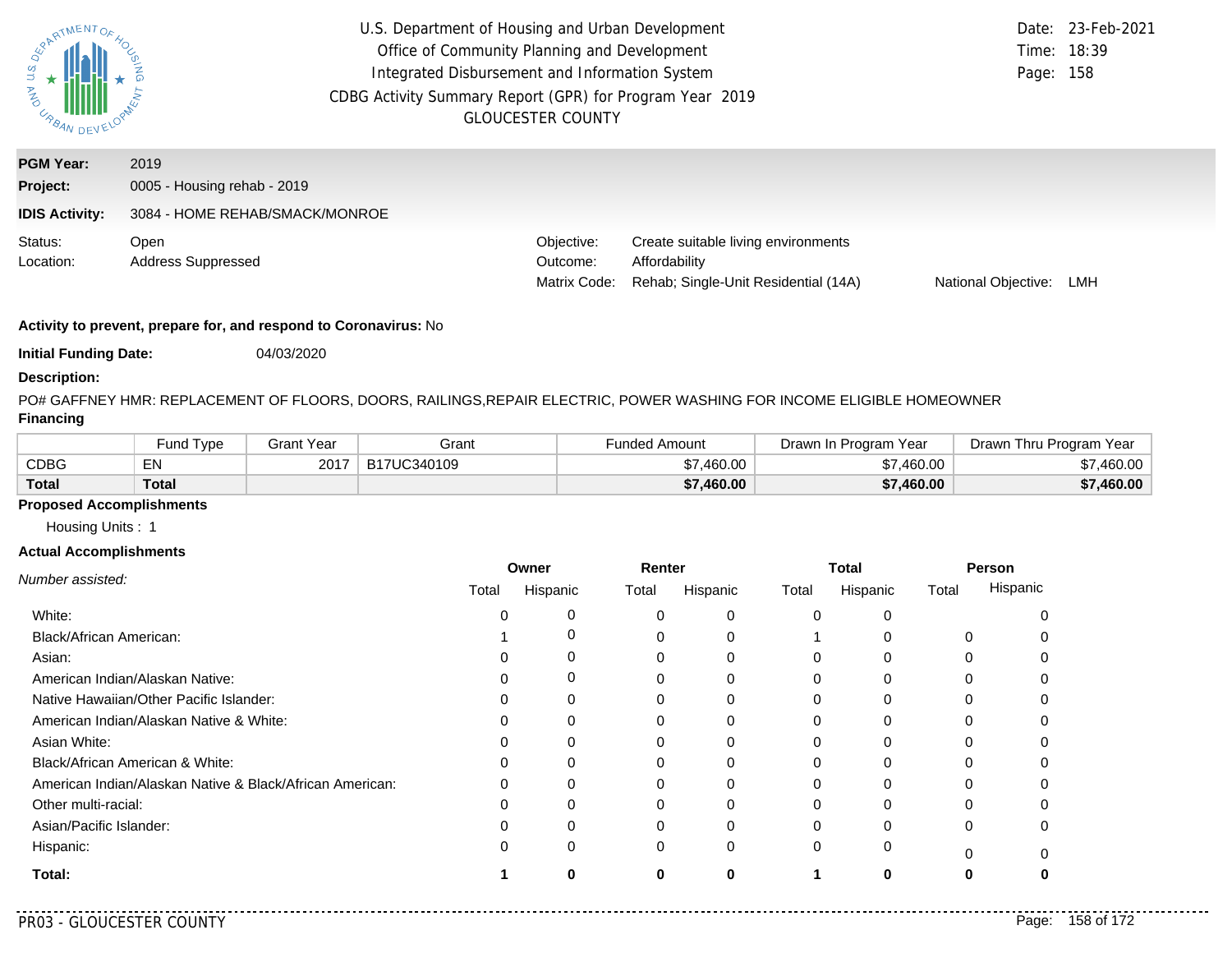

| U.S. Department of Housing and Urban Development         |           | Date: 23-Feb-2021 |
|----------------------------------------------------------|-----------|-------------------|
| Office of Community Planning and Development             |           | Time: 18:39       |
| Integrated Disbursement and Information System           | Page: 159 |                   |
| CDBG Activity Summary Report (GPR) for Program Year 2019 |           |                   |
| <b>GLOUCESTER COUNTY</b>                                 |           |                   |

|             | Date: 23-Feb-2021 |
|-------------|-------------------|
| Time: 18:39 |                   |
| Page: 159   |                   |

Female-headed Households: 1 0 1

*Income Category:*

|                      | Owner  | Renter | Total  | <b>Person</b> |
|----------------------|--------|--------|--------|---------------|
| <b>Extremely Low</b> | 1      |        |        | 0             |
| Low Mod              | 0      |        |        |               |
| Moderate             | 0      |        |        | 0             |
| Non Low Moderate     | 0      |        |        | 0             |
| Total                | 1      |        |        |               |
| Percent Low/Mod      | 100.0% |        | 100.0% |               |

#### **Annual Accomplishments**

| Years | <b>Accomplishment Narrative</b>                                                                                   | Benefitting |
|-------|-------------------------------------------------------------------------------------------------------------------|-------------|
| 2019  | . RAILINGS.REPAIR ELECTRIC.<br>., POWER WASHING FOR INCOME ELIGIBLE HOMEOWNER<br>REPLACEMENT OF FLOORS,<br>DOORS. |             |

PR03 - GLOUCESTER COUNTY Page: 159 of 172

. . . . . . . . . .

. . . . . . . .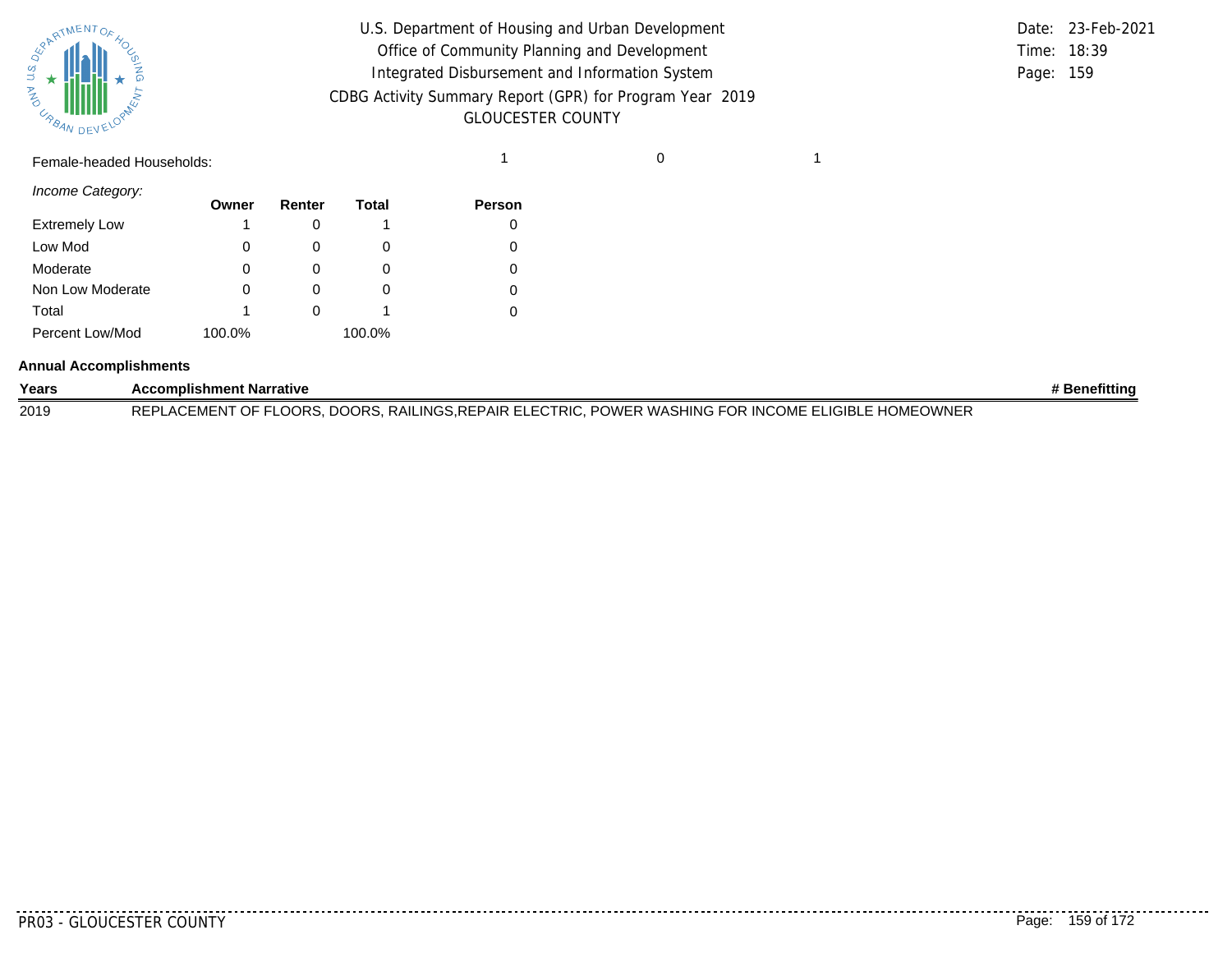| S.<br>D<br><b>AND</b><br>URBAN DE                     | U.S. Department of Housing and Urban Development<br>Office of Community Planning and Development<br>Integrated Disbursement and Information System<br>CDBG Activity Summary Report (GPR) for Program Year 2019 | <b>GLOUCESTER COUNTY</b>               |                                                                                                           | Time: 18:39<br>Page: 160 | Date: 23-Feb-2021 |
|-------------------------------------------------------|----------------------------------------------------------------------------------------------------------------------------------------------------------------------------------------------------------------|----------------------------------------|-----------------------------------------------------------------------------------------------------------|--------------------------|-------------------|
| <b>PGM Year:</b><br>Project:<br><b>IDIS Activity:</b> | 2019<br>0005 - Housing rehab - 2019<br>3089 - HOME REHAB/GARLAND/GLASSBORO                                                                                                                                     |                                        |                                                                                                           |                          |                   |
| Status:<br>Location:                                  | Completed 9/1/2020 12:00:00 AM<br><b>Address Suppressed</b>                                                                                                                                                    | Objective:<br>Outcome:<br>Matrix Code: | Create suitable living environments<br>Availability/accessibility<br>Rehab; Single-Unit Residential (14A) | National Objective:      | LMH               |

**Initial Funding Date:** 05/07/2020

#### **Description:**

PO #20-03778 ALL TEMP HEATING & COOLING: REPLACE SUMP PUMP & HEATERPO#20-05955BUGGY CONSTRUCTION : PH 2 REPLACE ROOF, STEPSPORCH, WINDOWS, BATHROOM IMPROVEMENTS, ELECTRIC IMPROVEMENTS, FIRE PREVENTION

# **Financing**

|              | Fund Type | <b>Grant Year</b> | Grant       | <b>Funded Amount</b> | Drawn In Program Year | Drawn Thru Program Year |
|--------------|-----------|-------------------|-------------|----------------------|-----------------------|-------------------------|
|              | EN        | 2017              | B17UC340109 | \$18,818.38          | \$18,818.38           | \$18.818.38             |
| <b>CDBG</b>  |           | 2018              | B18UC340109 | \$5,066.62           | \$5,066.62            | \$5.066.62              |
| <b>Total</b> | Total     |                   |             | \$23,885.00          | \$23,885.00           | \$23,885.00             |

# **Proposed Accomplishments**

Housing Units : 1

#### **Actual Accomplishments**

|                                                          | Owner |             | Renter |          |       | <b>Total</b> | Person |          |
|----------------------------------------------------------|-------|-------------|--------|----------|-------|--------------|--------|----------|
| Number assisted:                                         | Total | Hispanic    | Total  | Hispanic | Total | Hispanic     | Total  | Hispanic |
| White:                                                   |       | 0           | 0      | 0        |       |              |        |          |
| Black/African American:                                  |       | 0           | 0      | 0        |       |              | 0      |          |
| Asian:                                                   |       |             |        | 0        |       |              |        |          |
| American Indian/Alaskan Native:                          |       | $\mathbf 0$ | 0      | 0        |       | ſ            |        |          |
| Native Hawaiian/Other Pacific Islander:                  |       |             |        |          |       |              |        |          |
| American Indian/Alaskan Native & White:                  |       | $\Omega$    |        | $\Omega$ |       |              |        |          |
| Asian White:                                             |       |             | 0      | 0        |       |              |        |          |
| Black/African American & White:                          |       | $\Omega$    |        | 0        |       |              |        |          |
| American Indian/Alaskan Native & Black/African American: | 0     | $\Omega$    | 0      | 0        |       |              |        |          |
| Other multi-racial:                                      |       |             | 0      | 0        |       |              |        |          |
| Asian/Pacific Islander:                                  |       | $\Omega$    | 0      | 0        | O     | C            | 0      |          |
| Hispanic:                                                |       |             | 0      | 0        |       |              |        |          |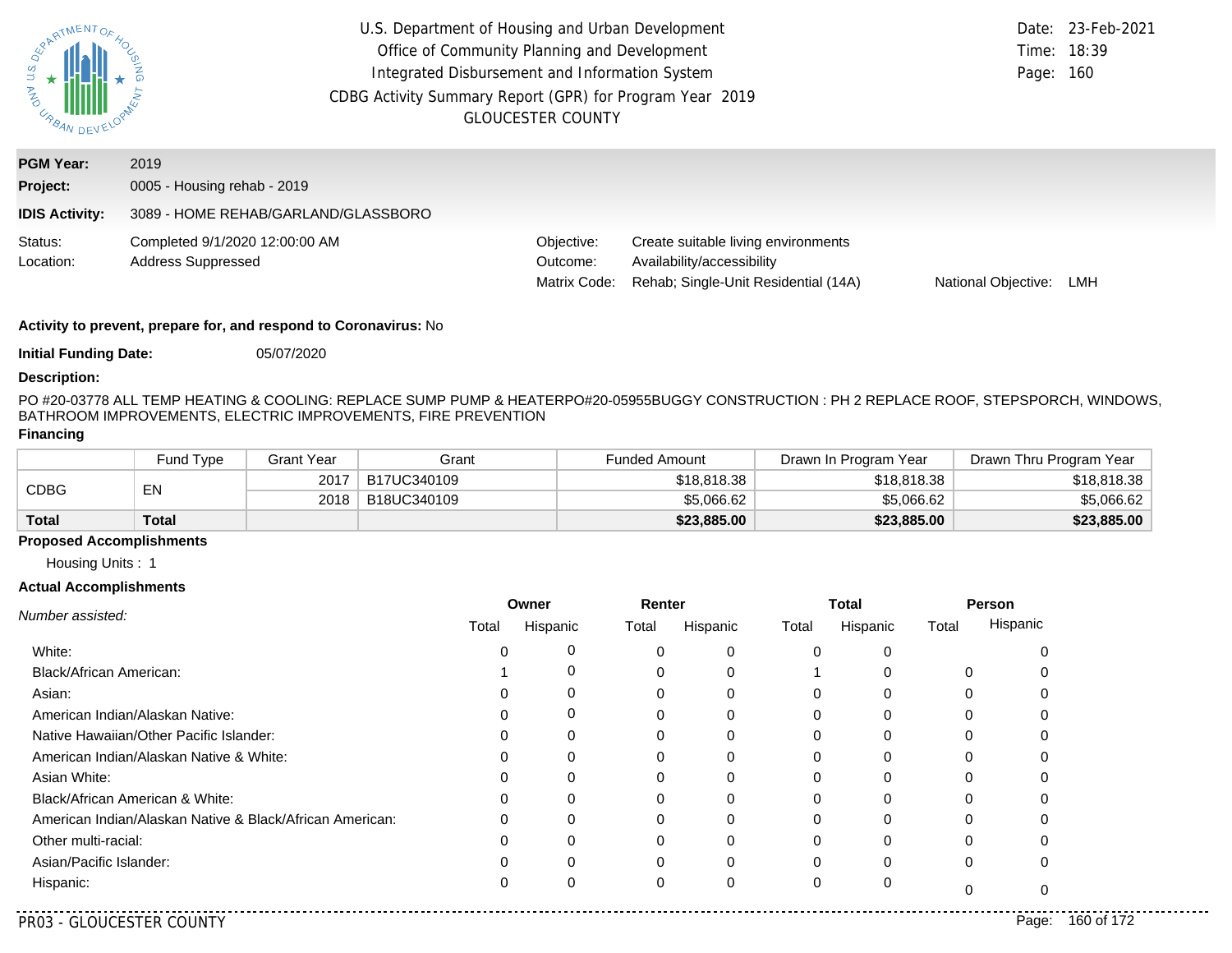| ERARTMENTOR<br>U.S.<br>$\star$<br><b>AND</b><br>USAN DEVY |                                 | U.S. Department of Housing and Urban Development<br>Office of Community Planning and Development<br>Integrated Disbursement and Information System<br>CDBG Activity Summary Report (GPR) for Program Year 2019<br><b>GLOUCESTER COUNTY</b> |              |                                                                                                                                                               |   |   |             |   |   | Page: 161 | Date: 23-Feb-2021<br>Time: 18:39 |               |
|-----------------------------------------------------------|---------------------------------|--------------------------------------------------------------------------------------------------------------------------------------------------------------------------------------------------------------------------------------------|--------------|---------------------------------------------------------------------------------------------------------------------------------------------------------------|---|---|-------------|---|---|-----------|----------------------------------|---------------|
| Total:                                                    |                                 |                                                                                                                                                                                                                                            |              |                                                                                                                                                               | 0 | 0 | $\mathbf 0$ |   | 0 | 0         | 0                                |               |
| Female-headed Households:                                 |                                 |                                                                                                                                                                                                                                            |              | 0                                                                                                                                                             |   | 0 |             | 0 |   |           |                                  |               |
| Income Category:                                          | Owner                           | Renter                                                                                                                                                                                                                                     | <b>Total</b> | Person                                                                                                                                                        |   |   |             |   |   |           |                                  |               |
| <b>Extremely Low</b>                                      |                                 | 0                                                                                                                                                                                                                                          |              |                                                                                                                                                               |   |   |             |   |   |           |                                  |               |
| Low Mod                                                   |                                 | 0                                                                                                                                                                                                                                          | 0            | 0                                                                                                                                                             |   |   |             |   |   |           |                                  |               |
| Moderate                                                  |                                 | 0                                                                                                                                                                                                                                          | 0            | 0                                                                                                                                                             |   |   |             |   |   |           |                                  |               |
| Non Low Moderate                                          |                                 | 0                                                                                                                                                                                                                                          | 0            |                                                                                                                                                               |   |   |             |   |   |           |                                  |               |
| Total                                                     |                                 | $\Omega$                                                                                                                                                                                                                                   |              | 0                                                                                                                                                             |   |   |             |   |   |           |                                  |               |
| Percent Low/Mod                                           | 100.0%                          |                                                                                                                                                                                                                                            | 100.0%       |                                                                                                                                                               |   |   |             |   |   |           |                                  |               |
| <b>Annual Accomplishments</b>                             |                                 |                                                                                                                                                                                                                                            |              |                                                                                                                                                               |   |   |             |   |   |           |                                  |               |
| Years                                                     | <b>Accomplishment Narrative</b> |                                                                                                                                                                                                                                            |              |                                                                                                                                                               |   |   |             |   |   |           |                                  | # Benefitting |
| 2019                                                      |                                 |                                                                                                                                                                                                                                            |              | REPLACE SUMP PUMP & HEATER FOR INCOME ELIGIBLE HOUSEHOLD<br>REPLACE ROOF, STEPS/PORCH, WINDOWS, BATHROOM IMPROVEMENTS, ELECTRIC IMPROVEMENTS, FIRE PREVENTION |   |   |             |   |   |           |                                  |               |

. . . . . . . .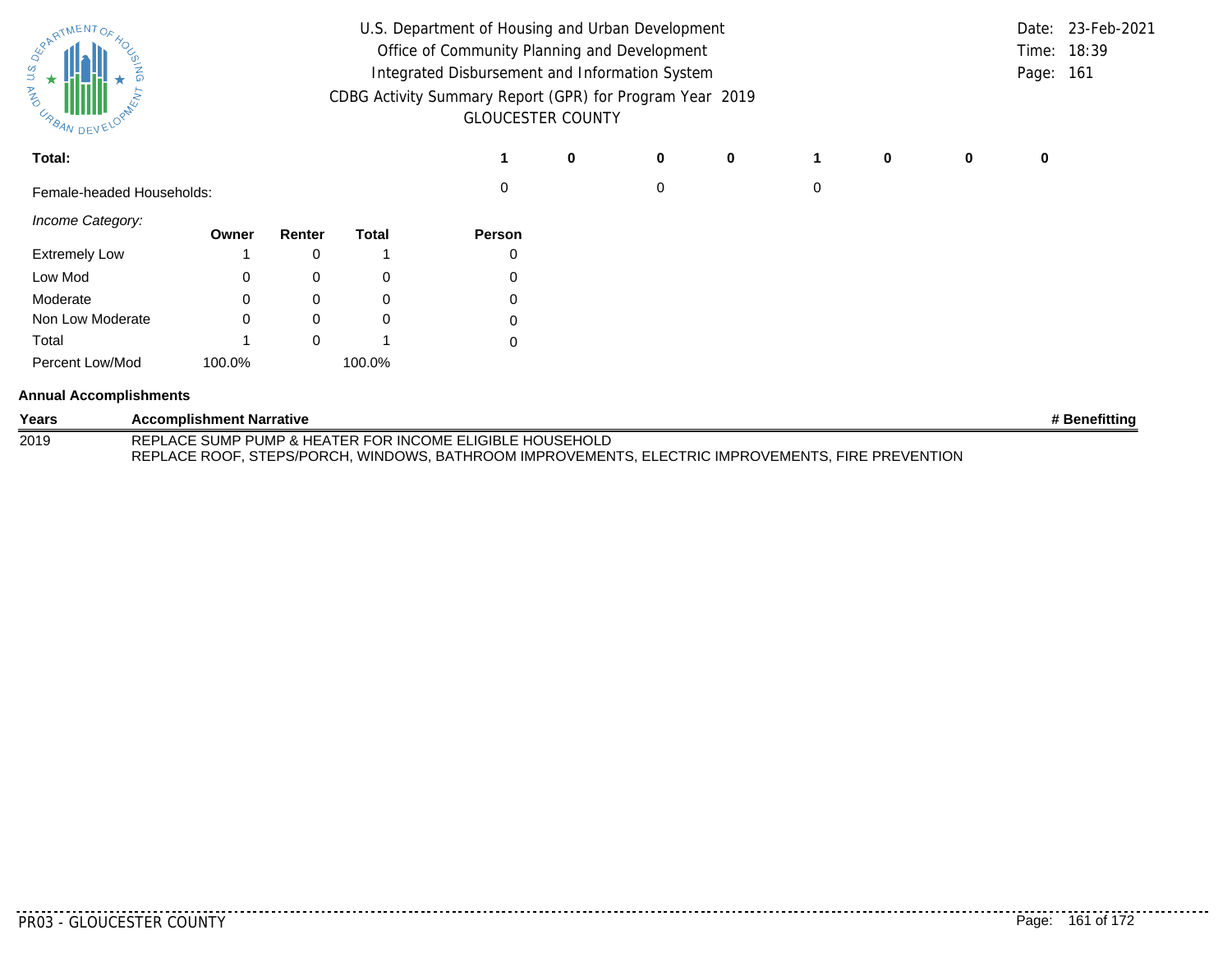| U.S.<br><b>AND</b><br>URBAN. | U.S. Department of Housing and Urban Development<br>Office of Community Planning and Development<br>Integrated Disbursement and Information System<br>CDBG Activity Summary Report (GPR) for Program Year 2019<br><b>GLOUCESTER COUNTY</b> | Page: 162                              | Date: 23-Feb-2021<br>Time: 18:39                                                                          |                     |     |
|------------------------------|--------------------------------------------------------------------------------------------------------------------------------------------------------------------------------------------------------------------------------------------|----------------------------------------|-----------------------------------------------------------------------------------------------------------|---------------------|-----|
| <b>PGM Year:</b>             | 2019                                                                                                                                                                                                                                       |                                        |                                                                                                           |                     |     |
| Project:                     | 0005 - Housing rehab - 2019                                                                                                                                                                                                                |                                        |                                                                                                           |                     |     |
| <b>IDIS Activity:</b>        | 3092 - HOME REHAB/JOHNSON/MONROE                                                                                                                                                                                                           |                                        |                                                                                                           |                     |     |
| Status:<br>Location:         | Completed 9/30/2020 12:00:00 AM<br>373 Jones Kane Rd 373 JONES KANE ROAD<br>Williamstown, NJ 08094-3993                                                                                                                                    | Objective:<br>Outcome:<br>Matrix Code: | Create suitable living environments<br>Availability/accessibility<br>Rehab; Single-Unit Residential (14A) | National Objective: | LMH |

**Initial Funding Date:** 05/07/2020

#### **Description:**

#### PO# 20-03789
MOBILITY 123: CEILING LIFT INSTALLATION FOR DISABLED INCOME ELIGIBLE HOUSEHOLD

# **Financing**

|              | Fund Tvpe | Grant Year | Grant       | Funded Amount<br>Drawn In Program Year |            | Drawn Thru Program Year |
|--------------|-----------|------------|-------------|----------------------------------------|------------|-------------------------|
| <b>CDBG</b>  | E٨        | 2017       | B17UC340109 | \$6,551.00                             | \$6,551.00 | \$6,551.00              |
| <b>Total</b> | Total     |            |             | \$6,551.00                             | \$6,551.00 | \$6,551.00              |

### **Proposed Accomplishments**

Housing Units : 1

#### **Actual Accomplishments**

|                                                          | Owner |          | Renter |          | <b>Total</b> |          | Person |          |
|----------------------------------------------------------|-------|----------|--------|----------|--------------|----------|--------|----------|
| Number assisted:                                         | Total | Hispanic | Total  | Hispanic | Total        | Hispanic | Total  | Hispanic |
| White:                                                   |       | 0        |        | 0        | $\Omega$     |          |        |          |
| Black/African American:                                  |       | 0        |        |          |              |          |        |          |
| Asian:                                                   |       | 0        |        | 0        | 0            |          | 0      |          |
| American Indian/Alaskan Native:                          |       | 0        |        | 0        |              |          |        |          |
| Native Hawaiian/Other Pacific Islander:                  |       | 0        |        |          |              |          |        |          |
| American Indian/Alaskan Native & White:                  |       | $\Omega$ |        |          |              |          |        |          |
| Asian White:                                             |       | O        |        |          |              |          |        |          |
| Black/African American & White:                          |       | 0        |        |          |              |          |        |          |
| American Indian/Alaskan Native & Black/African American: |       | $\Omega$ |        | 0        |              |          |        |          |
| Other multi-racial:                                      |       |          |        |          |              |          |        |          |
| Asian/Pacific Islander:                                  |       | $\Omega$ |        | 0        | $\Omega$     |          | 0      |          |
| Hispanic:                                                |       | $\Omega$ | 0      | 0        | 0            | 0        | ∩      |          |
| Total:                                                   |       | ŋ        |        |          |              |          |        |          |

. . . . .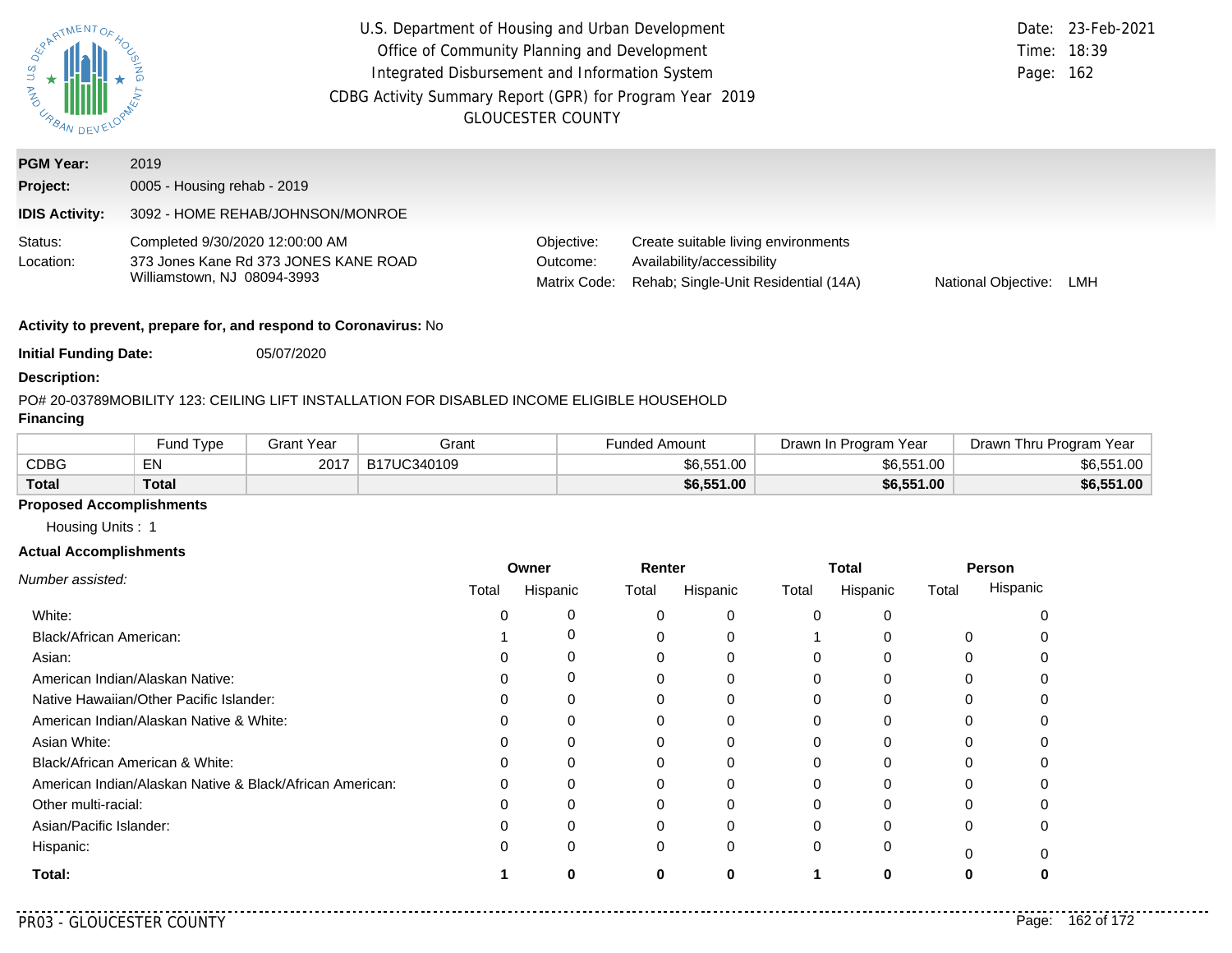| SPARTMENTOF HOL |           |
|-----------------|-----------|
|                 |           |
| 气               |           |
| URBAN           | DEVELOPAN |

| U.S. Department of Housing and Urban Development         |             | Date: 23-Feb-2021 |
|----------------------------------------------------------|-------------|-------------------|
| Office of Community Planning and Development             | Time: 18:39 |                   |
| Integrated Disbursement and Information System           | Page: 163   |                   |
| CDBG Activity Summary Report (GPR) for Program Year 2019 |             |                   |
| <b>GLOUCESTER COUNTY</b>                                 |             |                   |

Female-headed Households: 0 0 0

*Income Category:*

|                      | Owner  | Renter | Total  | <b>Person</b> |
|----------------------|--------|--------|--------|---------------|
| <b>Extremely Low</b> | 1      |        |        |               |
| Low Mod              | 0      |        | O)     |               |
| Moderate             | 0      |        | O      |               |
| Non Low Moderate     | 0      |        | 0      |               |
| Total                | 1      |        |        |               |
| Percent Low/Mod      | 100.0% |        | 100.0% |               |

#### **Annual Accomplishments**

| Years | <b>Accomplishment Narrative</b>                                                              | <b>Benefitting</b> |
|-------|----------------------------------------------------------------------------------------------|--------------------|
| 2019  | R DISABLED INCOME ELIGIBLE HOUSEHOLD<br>CEILING<br>$-LATION FC$<br>INS<br>OR.<br><b>IALL</b> |                    |

. . . . . . . . .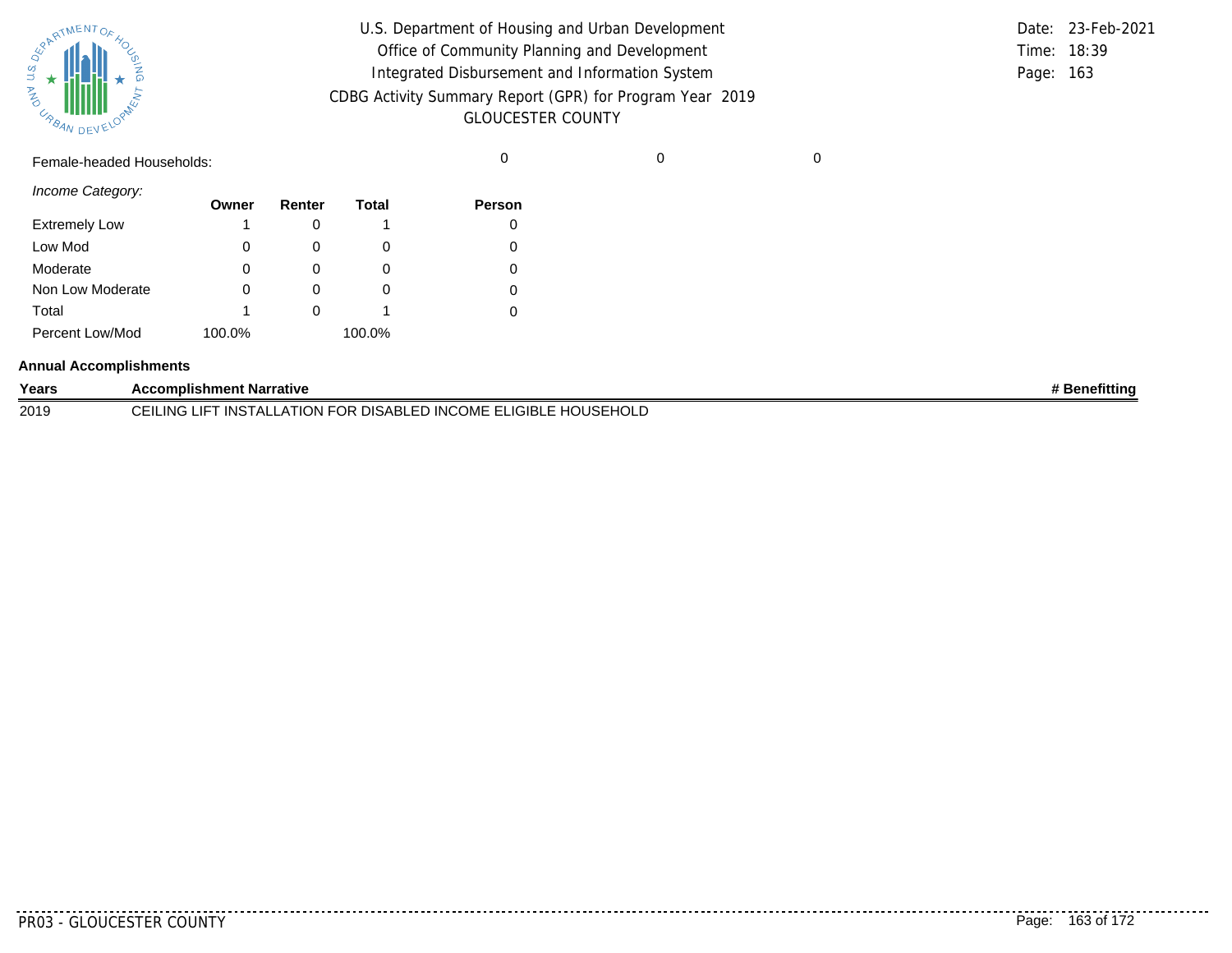| ERARTMENTOR<br>U.S.<br><b>AND</b> | U.S. Department of Housing and Urban Development<br>Office of Community Planning and Development<br>Integrated Disbursement and Information System<br>CDBG Activity Summary Report (GPR) for Program Year 2019<br><b>GLOUCESTER COUNTY</b> |                                        |                                                                                                           |                     |     |
|-----------------------------------|--------------------------------------------------------------------------------------------------------------------------------------------------------------------------------------------------------------------------------------------|----------------------------------------|-----------------------------------------------------------------------------------------------------------|---------------------|-----|
| <b>PGM Year:</b>                  | 2019                                                                                                                                                                                                                                       |                                        |                                                                                                           |                     |     |
| Project:                          | 0005 - Housing rehab - 2019                                                                                                                                                                                                                |                                        |                                                                                                           |                     |     |
| <b>IDIS Activity:</b>             | 3093 - HOME REHAB/ADA RAMP/KNOBLOCH/CLAYTON                                                                                                                                                                                                |                                        |                                                                                                           |                     |     |
| Status:<br>Location:              | Canceled 9/24/2020 9:21:29 AM<br>33 Jerrys Ave GEORGE & LYNN KNOBLOCH Clayton, NJ<br>08312-2113                                                                                                                                            | Objective:<br>Outcome:<br>Matrix Code: | Create suitable living environments<br>Availability/accessibility<br>Rehab; Single-Unit Residential (14A) | National Objective: | LMH |
|                                   | Activity to prevent, prepare for, and respond to Coronavirus: No                                                                                                                                                                           |                                        |                                                                                                           |                     |     |
| <b>Initial Funding Date:</b>      | 05/08/2020                                                                                                                                                                                                                                 |                                        |                                                                                                           |                     |     |
| <b>Description:</b>               |                                                                                                                                                                                                                                            |                                        |                                                                                                           |                     |     |
| <b>Financing</b>                  | PO# HABITAT FOR HUMANITY: INSTALL ADA WHEELCHAIR RAMP FOR DISABLED ELDERLY HOUSEHOLD                                                                                                                                                       |                                        |                                                                                                           |                     |     |
|                                   | No data returned for this view. This might be because the applied filter excludes all data.                                                                                                                                                |                                        |                                                                                                           |                     |     |

# **Proposed Accomplishments**

# Housing Units : 1

# **Actual Accomplishments**

| Number assisted:                                         |          | Owner    | Renter |          |          | <b>Total</b> | Person |          |
|----------------------------------------------------------|----------|----------|--------|----------|----------|--------------|--------|----------|
|                                                          | Total    | Hispanic | Total  | Hispanic | Total    | Hispanic     | Total  | Hispanic |
| White:                                                   |          |          |        | 0        |          |              |        |          |
| <b>Black/African American:</b>                           | 0        | U        |        | 0        | $\Omega$ | 0            |        |          |
| Asian:                                                   | 0        | 0        | 0      | 0        | 0        | 0            |        |          |
| American Indian/Alaskan Native:                          | 0        | 0        | 0      | 0        | 0        | 0            |        | 0        |
| Native Hawaiian/Other Pacific Islander:                  | 0        | 0        | 0      | 0        | 0        | 0            |        | 0        |
| American Indian/Alaskan Native & White:                  | 0        | 0        | 0      | 0        | 0        | 0            |        | 0        |
| Asian White:                                             | 0        | 0        | 0      | 0        | 0        |              |        | 0        |
| Black/African American & White:                          | 0        | 0        |        | 0        | 0        |              |        | 0        |
| American Indian/Alaskan Native & Black/African American: | $\Omega$ | 0        | 0      | 0        | 0        |              |        |          |
| Other multi-racial:                                      | 0        | 0        |        |          | 0        |              |        |          |

..........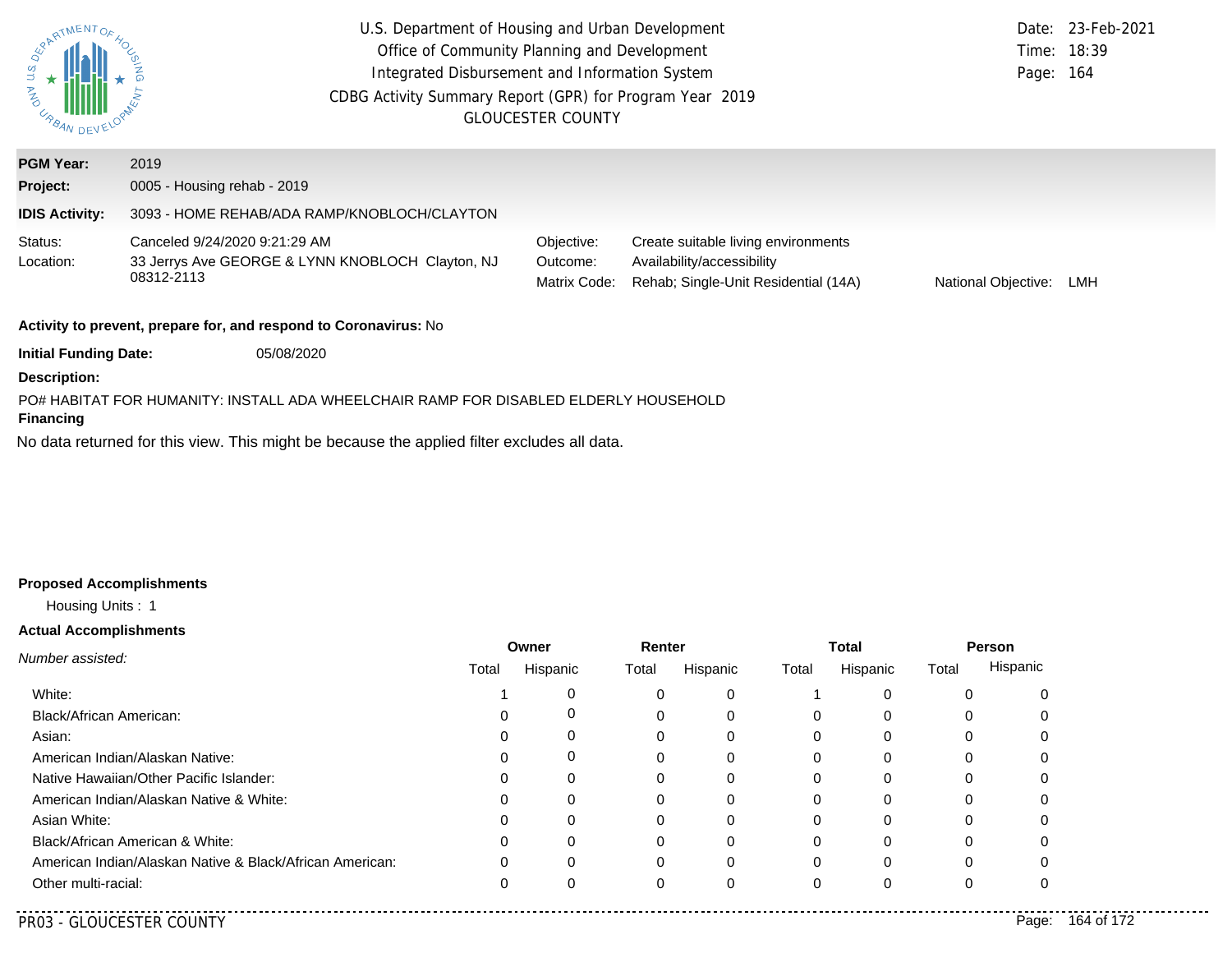| South MENTOS                  |          |                                 |             |              | U.S. Department of Housing and Urban Development           |          |             |             |   |   |   | Date: | 23-Feb-2021   |
|-------------------------------|----------|---------------------------------|-------------|--------------|------------------------------------------------------------|----------|-------------|-------------|---|---|---|-------|---------------|
|                               |          |                                 |             |              | Office of Community Planning and Development               |          |             |             |   |   |   | Time: | 18:39         |
|                               | $\Omega$ |                                 |             |              | Integrated Disbursement and Information System             |          |             |             |   |   |   | Page: | 165           |
| <b>MAG</b>                    |          |                                 |             |              | CDBG Activity Summary Report (GPR) for Program Year 2019   |          |             |             |   |   |   |       |               |
| <b>CABAN DEVELOR</b>          |          |                                 |             |              | <b>GLOUCESTER COUNTY</b>                                   |          |             |             |   |   |   |       |               |
| Asian/Pacific Islander:       |          |                                 |             |              | 0                                                          | 0        | 0           | 0           | 0 | 0 | 0 | 0     |               |
| Hispanic:                     |          |                                 |             |              | $\Omega$                                                   | 0        | $\mathbf 0$ | $\mathbf 0$ | 0 | 0 | 0 | 0     |               |
| Total:                        |          |                                 |             |              |                                                            | $\bf{0}$ | 0           | 0           | 1 | 0 | 0 | 0     |               |
| Female-headed Households:     |          |                                 |             |              | 0                                                          |          | 0           |             | 0 |   |   |       |               |
| Income Category:              |          | Owner                           | Renter      | <b>Total</b> | Person                                                     |          |             |             |   |   |   |       |               |
| <b>Extremely Low</b>          |          |                                 | 0           |              | 0                                                          |          |             |             |   |   |   |       |               |
| Low Mod                       |          | 0                               | 0           | 0            | 0                                                          |          |             |             |   |   |   |       |               |
| Moderate                      |          | 0                               | 0           | 0            | 0                                                          |          |             |             |   |   |   |       |               |
| Non Low Moderate              |          | ∩                               | 0           | 0            | 0                                                          |          |             |             |   |   |   |       |               |
| Total                         |          |                                 | $\mathbf 0$ |              | $\mathbf 0$                                                |          |             |             |   |   |   |       |               |
| Percent Low/Mod               |          | 100.0%                          |             | 100.0%       |                                                            |          |             |             |   |   |   |       |               |
| <b>Annual Accomplishments</b> |          |                                 |             |              |                                                            |          |             |             |   |   |   |       |               |
| Years                         |          | <b>Accomplishment Narrative</b> |             |              |                                                            |          |             |             |   |   |   |       | # Benefitting |
| 2019                          |          |                                 |             |              | INSTALL ADA WHEELCHAIR RAMP FOR DISABLED ELDERLY HOUSEHOLD |          |             |             |   |   |   |       |               |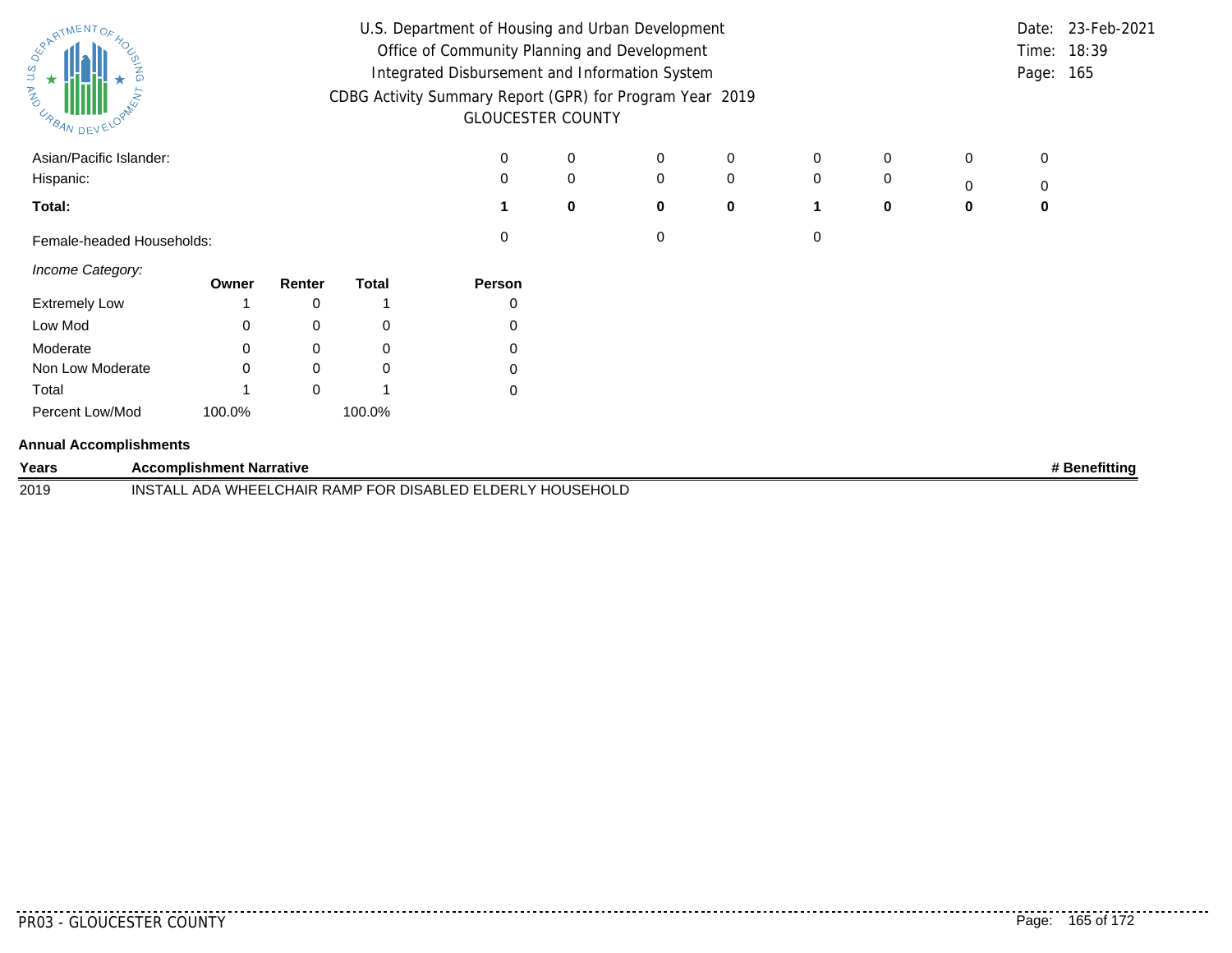| SOLUMENTORY<br><b>MAG</b><br><b>CABAN DEVELOY</b> | U.S. Department of Housing and Urban Development<br>Office of Community Planning and Development<br>Integrated Disbursement and Information System<br>CDBG Activity Summary Report (GPR) for Program Year 2019<br><b>GLOUCESTER COUNTY</b> |                   |                                                                                              |                                        |                      | Page: 166                                                                                                 | Date: 23-Feb-2021<br>Time: 18:39 |                       |            |                         |            |
|---------------------------------------------------|--------------------------------------------------------------------------------------------------------------------------------------------------------------------------------------------------------------------------------------------|-------------------|----------------------------------------------------------------------------------------------|----------------------------------------|----------------------|-----------------------------------------------------------------------------------------------------------|----------------------------------|-----------------------|------------|-------------------------|------------|
| <b>PGM Year:</b>                                  | 2019                                                                                                                                                                                                                                       |                   |                                                                                              |                                        |                      |                                                                                                           |                                  |                       |            |                         |            |
| Project:                                          | 0005 - Housing rehab - 2019                                                                                                                                                                                                                |                   |                                                                                              |                                        |                      |                                                                                                           |                                  |                       |            |                         |            |
| <b>IDIS Activity:</b>                             |                                                                                                                                                                                                                                            |                   | 3094 - HOME REHAB/ADA RAMP/KOSHINSKI/FRANKLIN                                                |                                        |                      |                                                                                                           |                                  |                       |            |                         |            |
| Status:<br>Location:                              | Completed 9/1/2020 12:00:00 AM<br>1070 Harding Hwy DELLA KOSHINSKI Newfield, NJ<br>08344-5313                                                                                                                                              |                   |                                                                                              | Objective:<br>Outcome:<br>Matrix Code: |                      | Create suitable living environments<br>Availability/accessibility<br>Rehab; Single-Unit Residential (14A) |                                  |                       |            | National Objective:     | LMH        |
|                                                   | Activity to prevent, prepare for, and respond to Coronavirus: No                                                                                                                                                                           |                   |                                                                                              |                                        |                      |                                                                                                           |                                  |                       |            |                         |            |
| <b>Initial Funding Date:</b>                      |                                                                                                                                                                                                                                            | 05/08/2020        |                                                                                              |                                        |                      |                                                                                                           |                                  |                       |            |                         |            |
| <b>Description:</b>                               |                                                                                                                                                                                                                                            |                   |                                                                                              |                                        |                      |                                                                                                           |                                  |                       |            |                         |            |
|                                                   |                                                                                                                                                                                                                                            |                   | PO#20-03786 HABITAT FOR HUMANITY: INSTALL ADA WHEELCHAIR RAMP FOR DISABLED ELDERLY HOUSEHOLD |                                        |                      |                                                                                                           |                                  |                       |            |                         |            |
| <b>Financing</b>                                  |                                                                                                                                                                                                                                            |                   |                                                                                              |                                        |                      |                                                                                                           |                                  |                       |            |                         |            |
|                                                   | Fund Type                                                                                                                                                                                                                                  | <b>Grant Year</b> | Grant                                                                                        |                                        | <b>Funded Amount</b> |                                                                                                           |                                  | Drawn In Program Year |            | Drawn Thru Program Year |            |
| <b>CDBG</b>                                       | EN                                                                                                                                                                                                                                         | 2018              | B18UC340109                                                                                  |                                        |                      | \$3,000.00                                                                                                |                                  |                       | \$3,000.00 |                         | \$3,000.00 |
| <b>Total</b>                                      | <b>Total</b>                                                                                                                                                                                                                               |                   |                                                                                              |                                        |                      | \$3,000.00                                                                                                |                                  |                       | \$3,000.00 |                         | \$3,000.00 |
| <b>Proposed Accomplishments</b>                   |                                                                                                                                                                                                                                            |                   |                                                                                              |                                        |                      |                                                                                                           |                                  |                       |            |                         |            |
| Housing Units: 1                                  |                                                                                                                                                                                                                                            |                   |                                                                                              |                                        |                      |                                                                                                           |                                  |                       |            |                         |            |
| <b>Actual Accomplishments</b>                     |                                                                                                                                                                                                                                            |                   |                                                                                              |                                        |                      |                                                                                                           |                                  |                       |            |                         |            |
| Number assisted:                                  |                                                                                                                                                                                                                                            |                   |                                                                                              | Owner                                  | Renter               |                                                                                                           |                                  | <b>Total</b>          |            | Person                  |            |
|                                                   |                                                                                                                                                                                                                                            |                   | Total                                                                                        | Hispanic                               | Total                | Hispanic                                                                                                  | Total                            | Hispanic              | Total      | Hispanic                |            |
| White:                                            |                                                                                                                                                                                                                                            |                   | 1                                                                                            | 0                                      | 0                    | 0                                                                                                         | -1                               | 0                     |            | 0<br>0                  |            |
| Black/African American:                           |                                                                                                                                                                                                                                            |                   | 0                                                                                            | $\mathbf 0$                            | 0                    | $\mathbf 0$                                                                                               | 0                                | 0                     |            | 0<br>0                  |            |
| Asian:                                            |                                                                                                                                                                                                                                            |                   | 0                                                                                            | 0                                      | 0                    | 0                                                                                                         | 0                                | 0                     |            | 0<br>0                  |            |
|                                                   | American Indian/Alaskan Native:                                                                                                                                                                                                            |                   | $\Omega$                                                                                     | 0                                      | $\Omega$             | $\mathbf 0$                                                                                               | 0                                | 0                     |            | $\mathbf 0$<br>0        |            |
|                                                   | Native Hawaiian/Other Pacific Islander:                                                                                                                                                                                                    |                   | $\Omega$                                                                                     | $\Omega$                               | $\Omega$             | $\Omega$                                                                                                  | $\Omega$                         | $\Omega$              |            | $\Omega$<br>$\Omega$    |            |
|                                                   | American Indian/Alaskan Native & White:                                                                                                                                                                                                    |                   | 0                                                                                            | $\Omega$                               | $\Omega$             | $\Omega$                                                                                                  | $\Omega$                         | $\Omega$              |            | 0<br>$\Omega$           |            |
| Asian White:                                      |                                                                                                                                                                                                                                            |                   | $\Omega$                                                                                     | 0                                      | 0                    | $\Omega$                                                                                                  | $\Omega$                         | $\Omega$              |            | 0<br>0                  |            |
|                                                   | Black/African American & White:                                                                                                                                                                                                            |                   | 0                                                                                            | 0                                      | 0                    | 0                                                                                                         | 0                                | 0                     |            | 0<br>0                  |            |
|                                                   | American Indian/Alaskan Native & Black/African American:                                                                                                                                                                                   |                   | 0                                                                                            | $\mathbf 0$                            | 0                    | 0                                                                                                         | 0                                | 0                     |            | 0<br>0                  |            |
| Other multi-racial:                               |                                                                                                                                                                                                                                            |                   | $\Omega$                                                                                     | $\Omega$                               | $\Omega$             | $\Omega$                                                                                                  | $\Omega$                         | $\Omega$              |            | $\Omega$<br>$\Omega$    |            |

**1 0**

**0**

0 0 0 0

**0**

0 0

0 0 **1 0 0**

0 0 0 0

Asian/Pacific Islander:

**Total:**

Hispanic:

. . . . . . . .

0

0

**0**

0

0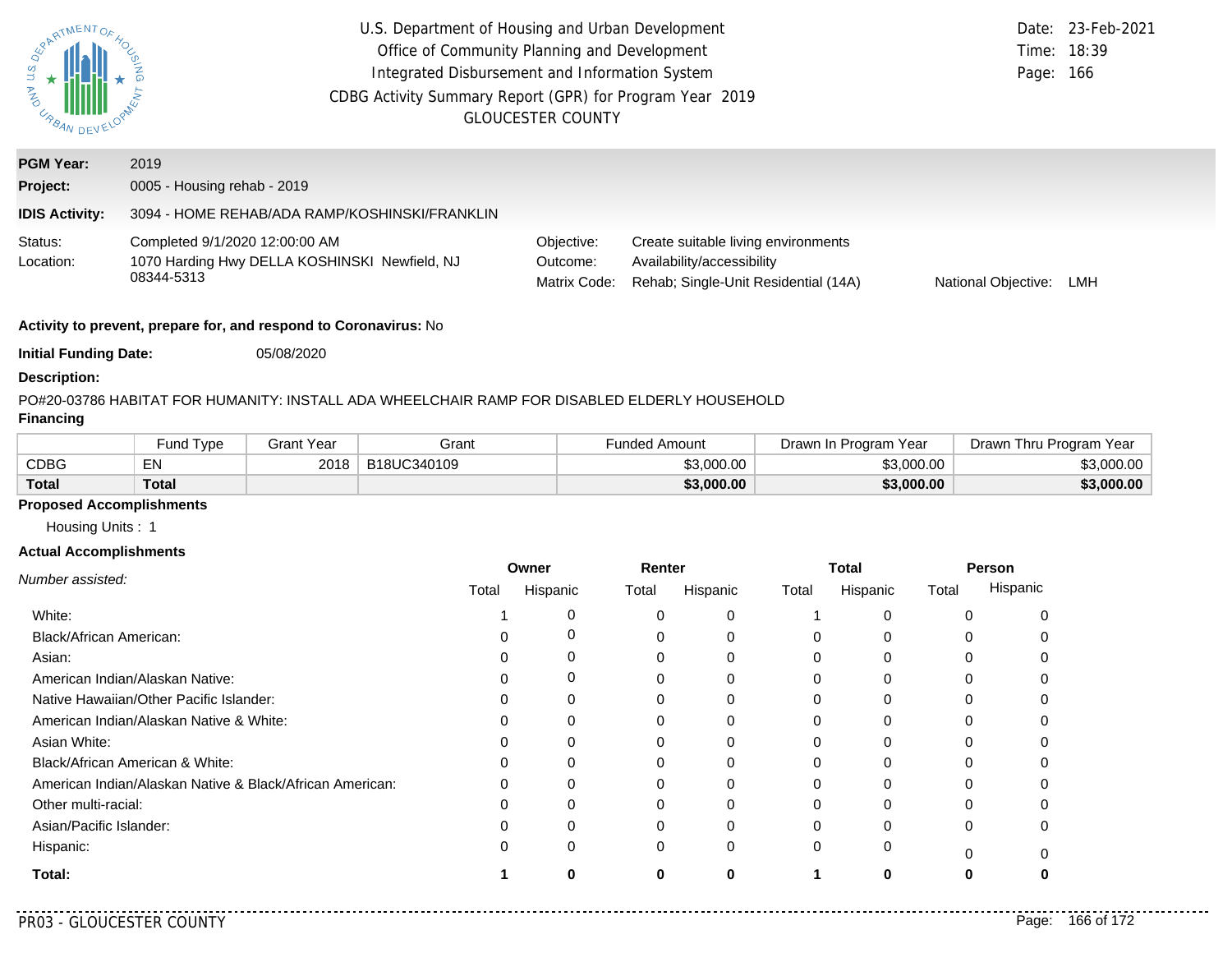|       | <b>REAL AVENTOF 40C</b> |  |
|-------|-------------------------|--|
| Ź     |                         |  |
| URBAN | DEVELOPAN               |  |

| U.S. Department of Housing and Urban Development         |             | Date: 23-Feb-2021 |
|----------------------------------------------------------|-------------|-------------------|
| Office of Community Planning and Development             | Time: 18:39 |                   |
| Integrated Disbursement and Information System           | Page: 167   |                   |
| CDBG Activity Summary Report (GPR) for Program Year 2019 |             |                   |
| <b>GLOUCESTER COUNTY</b>                                 |             |                   |

Female-headed Households: 0 0 0

*Income Category:*

| 0 0 0 0 0 0 0 0 0    | Owner  | Renter | Total  | <b>Person</b> |
|----------------------|--------|--------|--------|---------------|
| <b>Extremely Low</b> | 1      |        |        |               |
| Low Mod              | 0      |        | O      |               |
| Moderate             | 0      |        |        |               |
| Non Low Moderate     | 0      |        |        |               |
| Total                | 1      |        |        |               |
| Percent Low/Mod      | 100.0% |        | 100.0% |               |

#### **Annual Accomplishments**

| Years | Accomplishment Narrative                                                                                   | <b>Benefitting</b> |
|-------|------------------------------------------------------------------------------------------------------------|--------------------|
| 2019  | <b>HOUSEL</b><br>L ADA WHEELCHAIR RAMP FOR DISABLED ELDERLY I<br><b>HOLD</b><br>INS <sup>®</sup><br>. A I' |                    |

........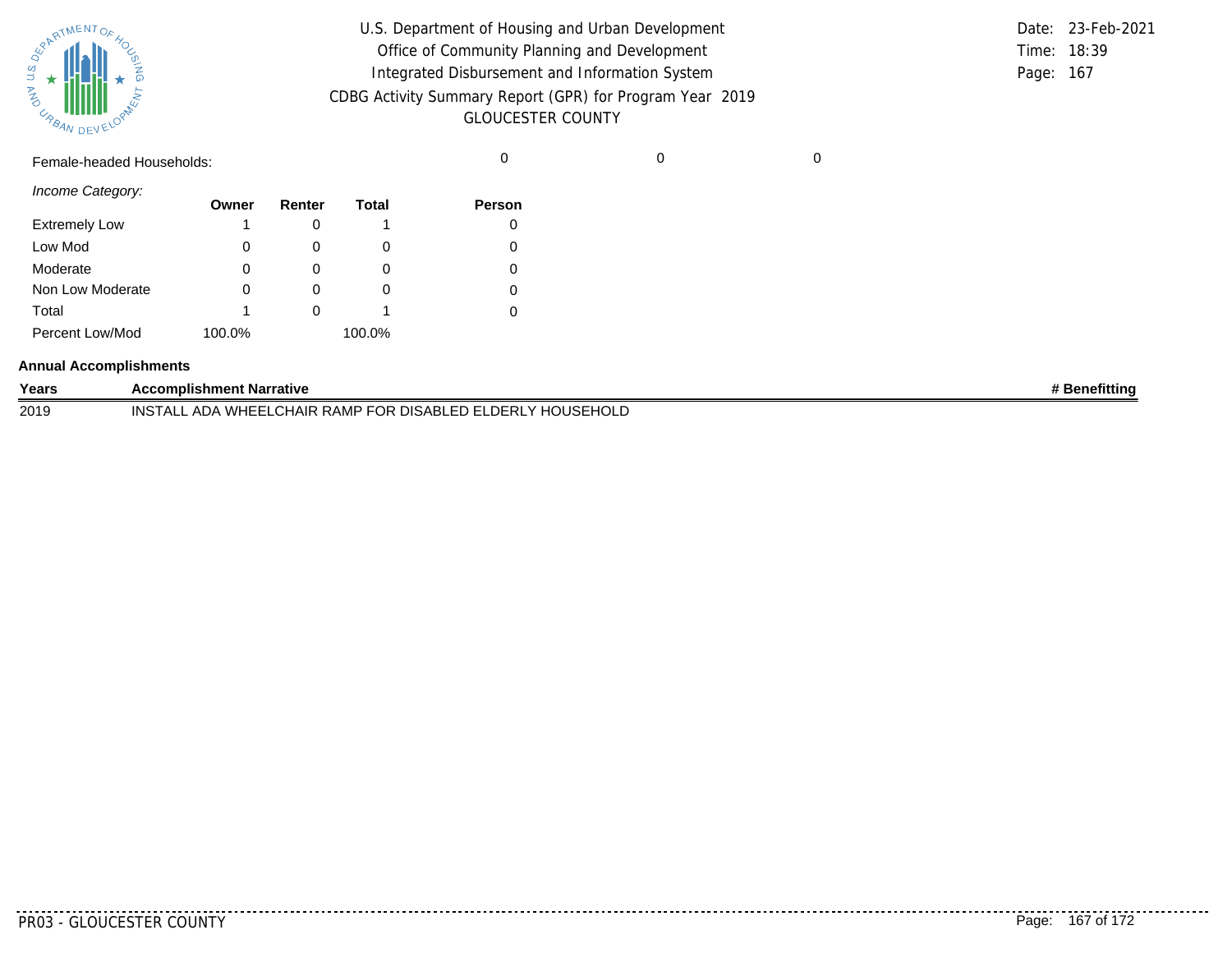| RARTMENTOR.<br>$\begin{array}{c}\n\widetilde{\mathcal{Q}} & \star \\ \downarrow & \star \\ \downarrow & \star \\ \hline\n\end{array}$ | U.S. Department of Housing and Urban Development<br>Office of Community Planning and Development<br>Integrated Disbursement and Information System<br>CDBG Activity Summary Report (GPR) for Program Year 2019 | <b>GLOUCESTER COUNTY</b>               |                                                                                                           | Page:               | Date: 23-Feb-2021<br>Time: 18:39<br>168 |
|---------------------------------------------------------------------------------------------------------------------------------------|----------------------------------------------------------------------------------------------------------------------------------------------------------------------------------------------------------------|----------------------------------------|-----------------------------------------------------------------------------------------------------------|---------------------|-----------------------------------------|
| <b>PGM Year:</b><br>Project:                                                                                                          | 2019<br>0005 - Housing rehab - 2019                                                                                                                                                                            |                                        |                                                                                                           |                     |                                         |
| <b>IDIS Activity:</b>                                                                                                                 | 3095 - HOME REHAB/ADA RAMP/RIGHTER/DEPTFORD                                                                                                                                                                    |                                        |                                                                                                           |                     |                                         |
| Status:<br>Location:                                                                                                                  | Completed 9/1/2020 12:00:00 AM<br>1630 Murtha Ave RUTH RIGHTER Deptford, NJ 08096-<br>3713                                                                                                                     | Objective:<br>Outcome:<br>Matrix Code: | Create suitable living environments<br>Availability/accessibility<br>Rehab; Single-Unit Residential (14A) | National Objective: | LMH                                     |
|                                                                                                                                       | Activity to prevent, prepare for, and respond to Coronavirus: No                                                                                                                                               |                                        |                                                                                                           |                     |                                         |
| <b>Initial Funding Date:</b>                                                                                                          | 05/08/2020                                                                                                                                                                                                     |                                        |                                                                                                           |                     |                                         |
| <b>Description:</b>                                                                                                                   |                                                                                                                                                                                                                |                                        |                                                                                                           |                     |                                         |

#### PO#20-03787 HABITAT FOR HUMANITY: INSTALL ADA WHEELCHAIR RAMP FOR DISABLED ELDERLY HOUSEHOLD

### **Financing**

|              | Fund Type   | Grant Year | Grant       | <b>Funded Amount</b> | Drawn In Program Year | Drawn Thru Program Year |
|--------------|-------------|------------|-------------|----------------------|-----------------------|-------------------------|
| CDBG         | $-$ N i $-$ | 2018       | B18UC340109 | \$2,324.50           | \$2,324.50            | \$2,324.50              |
| <b>Total</b> | Total       |            |             | \$2,324.50           | \$2,324.50            | \$2,324.50              |

# **Proposed Accomplishments**

Housing Units : 1

#### **Actual Accomplishments**

|                                                          |       | Owner    | Renter |          | <b>Total</b> |          | Person |          |
|----------------------------------------------------------|-------|----------|--------|----------|--------------|----------|--------|----------|
| Number assisted:                                         | Total | Hispanic | Total  | Hispanic | Total        | Hispanic | Total  | Hispanic |
| White:                                                   |       | O        |        | 0        |              |          |        |          |
| Black/African American:                                  |       | 0        |        | O        |              |          |        |          |
| Asian:                                                   |       | 0        |        | 0        | 0            |          | 0      |          |
| American Indian/Alaskan Native:                          |       | 0        |        | 0        |              |          |        |          |
| Native Hawaiian/Other Pacific Islander:                  |       | $\Omega$ |        |          |              |          |        |          |
| American Indian/Alaskan Native & White:                  |       | $\Omega$ |        | 0        |              |          |        |          |
| Asian White:                                             |       |          |        |          |              |          |        |          |
| Black/African American & White:                          |       | $\Omega$ |        | 0        | $\Omega$     |          | U      |          |
| American Indian/Alaskan Native & Black/African American: |       | 0        |        | $\Omega$ |              |          |        |          |
| Other multi-racial:                                      |       |          |        |          |              |          |        |          |
| Asian/Pacific Islander:                                  |       | $\Omega$ |        | $\Omega$ |              |          |        |          |
| Hispanic:                                                |       | $\Omega$ | 0      | 0        | $\Omega$     | 0        |        |          |
| Total:                                                   |       |          |        |          |              |          |        |          |

. . . . .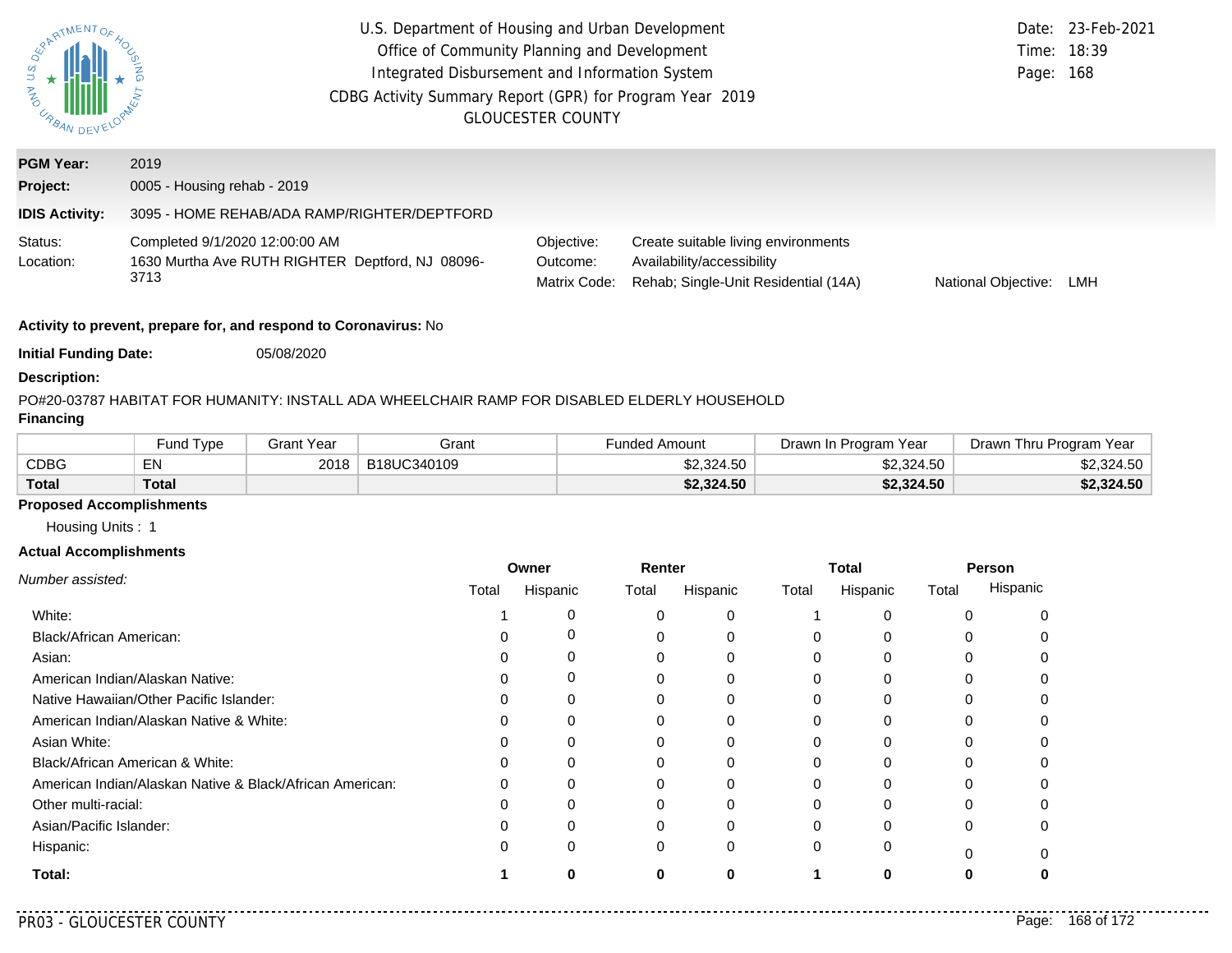

| $\frac{u s \, o_{\xi}}{\star}$<br>$\alpha_{\beta_{A_{N}}}\text{minim}$ | U.S. Department of Housing and Urban Development<br>Office of Community Planning and Development<br>Integrated Disbursement and Information System<br>CDBG Activity Summary Report (GPR) for Program Year 2019<br><b>GLOUCESTER COUNTY</b> |  | Date: 23-Feb-2021<br>Time: 18:39<br>Page: 169 |
|------------------------------------------------------------------------|--------------------------------------------------------------------------------------------------------------------------------------------------------------------------------------------------------------------------------------------|--|-----------------------------------------------|
| Female-headed Households:                                              |                                                                                                                                                                                                                                            |  |                                               |

|             | Date: 23-Feb-2021 |
|-------------|-------------------|
| Time: 18:39 |                   |
| Page: 169   |                   |

*Income Category:*

|                      | Owner  | Renter | Total  | <b>Person</b> |
|----------------------|--------|--------|--------|---------------|
| <b>Extremely Low</b> |        |        |        |               |
| Low Mod              | 0      |        | O      |               |
| Moderate             | 0      | O)     | O      |               |
| Non Low Moderate     | 0      |        | O      |               |
| Total                |        |        |        |               |
| Percent Low/Mod      | 100.0% |        | 100.0% |               |

#### **Annual Accomplishments**

| Years | <b>Accomplishment Narrative</b>                                                                                               | enefittinc |
|-------|-------------------------------------------------------------------------------------------------------------------------------|------------|
| 2019  | <b>ISE</b><br>∩IS∆RI<br>INS<br>. WH<br>⊢ו⊣נו<br>ADL<br>∴ KAMP'<br>∙RI<br>HAIR<br>HOLL<br>$\cdot$ 1 $-$<br>IJΚ<br>4 L<br><br>. |            |

. . . . . . . . . . .

. . . . . . . .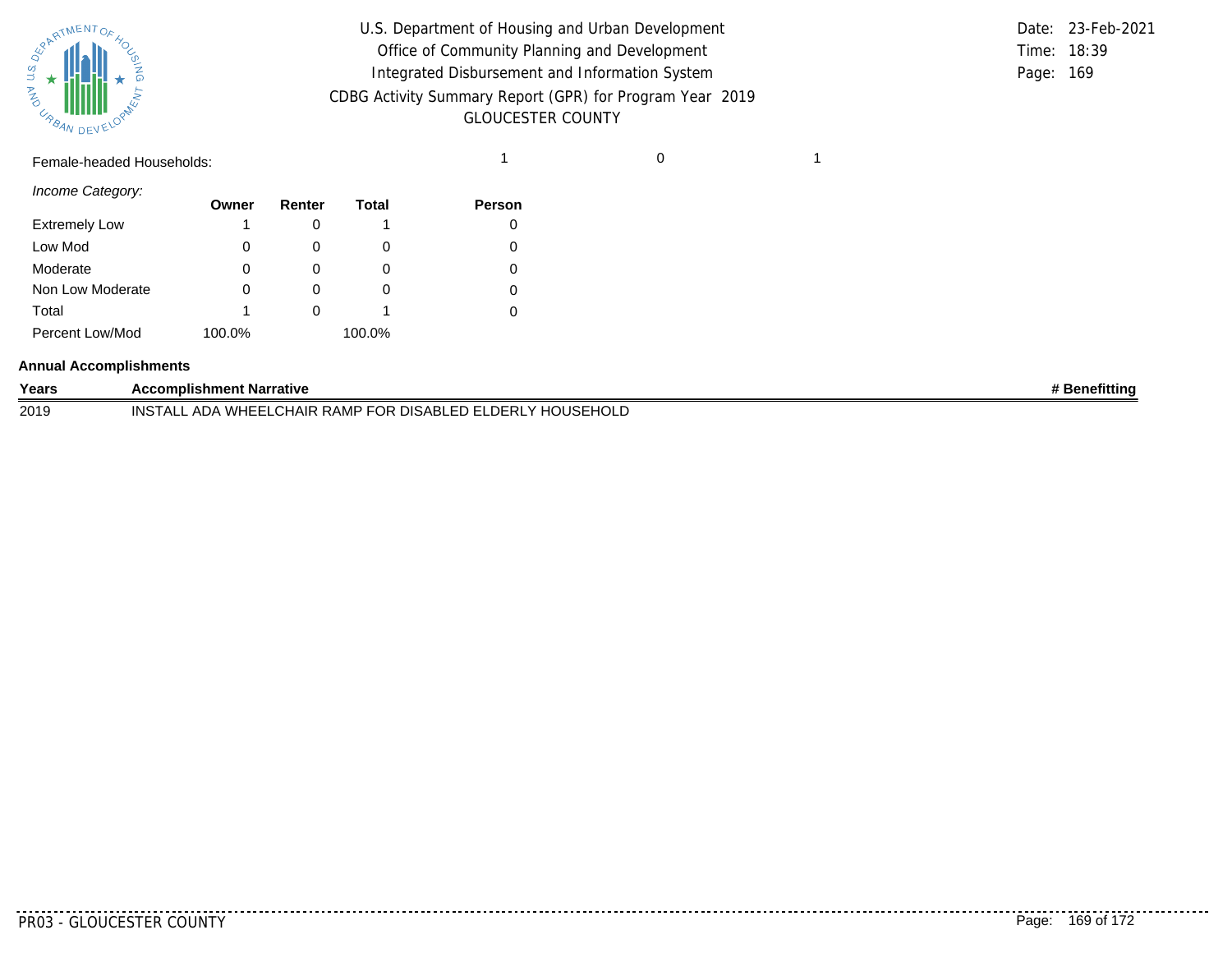| SOLUMENTOF<br><b>MAD</b><br><b>CABAN DEVELOY</b> |                                               |                                                                                 | U.S. Department of Housing and Urban Development<br>Office of Community Planning and Development<br>Integrated Disbursement and Information System<br>CDBG Activity Summary Report (GPR) for Program Year 2019 | <b>GLOUCESTER COUNTY</b>               |                      |                                                                                                           |          |                       |            | Page: 170               | Date: 23-Feb-2021<br>Time: 18:39 |
|--------------------------------------------------|-----------------------------------------------|---------------------------------------------------------------------------------|----------------------------------------------------------------------------------------------------------------------------------------------------------------------------------------------------------------|----------------------------------------|----------------------|-----------------------------------------------------------------------------------------------------------|----------|-----------------------|------------|-------------------------|----------------------------------|
| <b>PGM Year:</b>                                 | 2019                                          |                                                                                 |                                                                                                                                                                                                                |                                        |                      |                                                                                                           |          |                       |            |                         |                                  |
| Project:                                         | 0005 - Housing rehab - 2019                   |                                                                                 |                                                                                                                                                                                                                |                                        |                      |                                                                                                           |          |                       |            |                         |                                  |
| <b>IDIS Activity:</b>                            |                                               | 3100 - HOME REHAB/ADA RAMP/ ROANE/DEPTFORD                                      |                                                                                                                                                                                                                |                                        |                      |                                                                                                           |          |                       |            |                         |                                  |
| Status:<br>Location:                             | Completed 9/30/2020 12:00:00 AM<br>08096-6515 | 818 Mail Ave VALVIN & ANNA ROANE Deptford, NJ                                   |                                                                                                                                                                                                                | Objective:<br>Outcome:<br>Matrix Code: |                      | Create suitable living environments<br>Availability/accessibility<br>Rehab; Single-Unit Residential (14A) |          |                       |            | National Objective:     | LMH                              |
|                                                  |                                               | Activity to prevent, prepare for, and respond to Coronavirus: No                |                                                                                                                                                                                                                |                                        |                      |                                                                                                           |          |                       |            |                         |                                  |
| <b>Initial Funding Date:</b>                     |                                               | 08/13/2020                                                                      |                                                                                                                                                                                                                |                                        |                      |                                                                                                           |          |                       |            |                         |                                  |
| <b>Description:</b>                              |                                               |                                                                                 |                                                                                                                                                                                                                |                                        |                      |                                                                                                           |          |                       |            |                         |                                  |
| <b>Financing</b>                                 |                                               | PO # 20-06723 HABITAT FOR HUMANITYINSTALLATION OF ADA COMPLAINT WHEELCHAIR RAMP |                                                                                                                                                                                                                |                                        |                      |                                                                                                           |          |                       |            |                         |                                  |
|                                                  | Fund Type                                     | <b>Grant Year</b>                                                               | Grant                                                                                                                                                                                                          |                                        | <b>Funded Amount</b> |                                                                                                           |          | Drawn In Program Year |            | Drawn Thru Program Year |                                  |
| <b>CDBG</b>                                      | PI                                            |                                                                                 |                                                                                                                                                                                                                |                                        |                      | \$2,250.00                                                                                                |          |                       | \$2,250.00 |                         | \$2,250.00                       |
| <b>Total</b>                                     | <b>Total</b>                                  |                                                                                 |                                                                                                                                                                                                                |                                        |                      | \$2,250.00                                                                                                |          |                       | \$2,250.00 |                         | \$2,250.00                       |
|                                                  | <b>Proposed Accomplishments</b>               |                                                                                 |                                                                                                                                                                                                                |                                        |                      |                                                                                                           |          |                       |            |                         |                                  |
| Housing Units: 1                                 |                                               |                                                                                 |                                                                                                                                                                                                                |                                        |                      |                                                                                                           |          |                       |            |                         |                                  |
| <b>Actual Accomplishments</b>                    |                                               |                                                                                 |                                                                                                                                                                                                                |                                        |                      |                                                                                                           |          |                       |            |                         |                                  |
| Number assisted:                                 |                                               |                                                                                 |                                                                                                                                                                                                                | Owner                                  | Renter               |                                                                                                           |          | <b>Total</b>          |            | Person                  |                                  |
|                                                  |                                               |                                                                                 | Total                                                                                                                                                                                                          | Hispanic                               | Total                | Hispanic                                                                                                  | Total    | Hispanic              | Total      | Hispanic                |                                  |
| White:                                           |                                               |                                                                                 | 0                                                                                                                                                                                                              | 0                                      | 0                    | 0                                                                                                         | 0        | 0                     |            | 0                       |                                  |
| Black/African American:                          |                                               |                                                                                 |                                                                                                                                                                                                                | 0                                      | $\mathbf 0$          | 0                                                                                                         | 1        | 0                     |            | 0<br>0                  |                                  |
| Asian:                                           |                                               |                                                                                 | 0                                                                                                                                                                                                              | 0                                      | $\Omega$             | $\mathbf 0$                                                                                               | 0        | $\mathbf 0$           |            | 0<br>0                  |                                  |
|                                                  | American Indian/Alaskan Native:               |                                                                                 | $\Omega$                                                                                                                                                                                                       | 0                                      | $\Omega$             | $\mathbf 0$                                                                                               | $\Omega$ | $\mathbf 0$           |            | $\Omega$<br>0           |                                  |
|                                                  | Native Hawaiian/Other Pacific Islander:       |                                                                                 | $\Omega$                                                                                                                                                                                                       | $\Omega$                               | $\Omega$             | $\mathbf 0$                                                                                               | $\Omega$ | $\Omega$              |            | $\Omega$<br>0           |                                  |
|                                                  | American Indian/Alaskan Native & White:       |                                                                                 | $\Omega$                                                                                                                                                                                                       | $\Omega$                               | $\Omega$             | $\Omega$                                                                                                  | $\Omega$ | $\Omega$              |            | $\Omega$<br>0           |                                  |
| Asian White:                                     |                                               |                                                                                 | 0                                                                                                                                                                                                              | $\Omega$                               | $\Omega$             | $\Omega$                                                                                                  | $\Omega$ | $\Omega$              |            | $\Omega$<br>$\Omega$    |                                  |
|                                                  |                                               |                                                                                 |                                                                                                                                                                                                                |                                        |                      |                                                                                                           |          |                       |            |                         |                                  |
|                                                  | Black/African American & White:               |                                                                                 | $\Omega$                                                                                                                                                                                                       | $\Omega$                               | $\Omega$             | $\Omega$                                                                                                  | $\Omega$ | $\Omega$              |            | $\Omega$<br>0           |                                  |

**1 0**

**0**

0 0 0 0 0 0 0 0

**0**

0 0  $\boldsymbol{0}$ 0 **1 0 0**

0 0 0 0 0 0 0 0

**Total:**

Hispanic:

Other multi-racial: Asian/Pacific Islander:

. . . . . . . .

0

0

0

**0**

0

0 0 0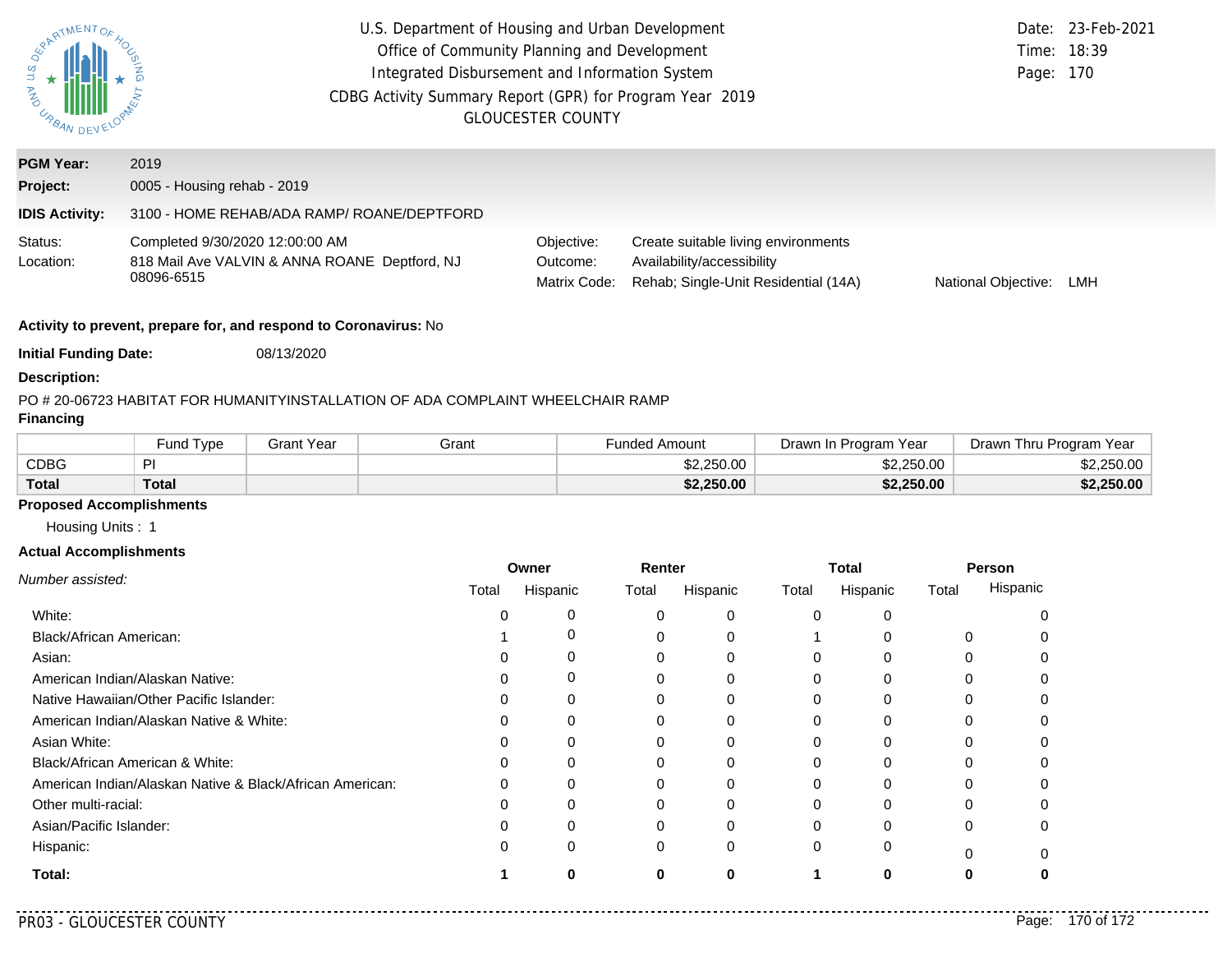| SUPARTMENTOF 40 |           |  |
|-----------------|-----------|--|
| そっ              |           |  |
| URBAN           | DEVELOPAL |  |

| U.S. Department of Housing and Urban Development         |           | Date: 23-Feb-2021 |
|----------------------------------------------------------|-----------|-------------------|
| Office of Community Planning and Development             |           | Time: 18:39       |
| Integrated Disbursement and Information System           | Page: 171 |                   |
| CDBG Activity Summary Report (GPR) for Program Year 2019 |           |                   |
| <b>GLOUCESTER COUNTY</b>                                 |           |                   |

Female-headed Households: 0 0 0

*Income Category:*

|                      | Owner  | Renter | Total  | <b>Person</b> |
|----------------------|--------|--------|--------|---------------|
| <b>Extremely Low</b> | 0      |        |        |               |
| Low Mod              |        |        |        |               |
| Moderate             | 0      |        | O      |               |
| Non Low Moderate     | Ω      |        |        |               |
| Total                |        |        |        |               |
| Percent Low/Mod      | 100.0% |        | 100.0% |               |

#### **Annual Accomplishments**

| Years | Accomplishment Narrative                                                             | <b>}enefitting</b> |
|-------|--------------------------------------------------------------------------------------|--------------------|
| 2019  | ∕HAIR RAMP<br>WHEEL<br>_AIN <sup>-</sup><br>INS<br>ADA<br>ION OF<br>`ΤΛΙ.<br>. UMPL. |                    |

. . . . . . . . .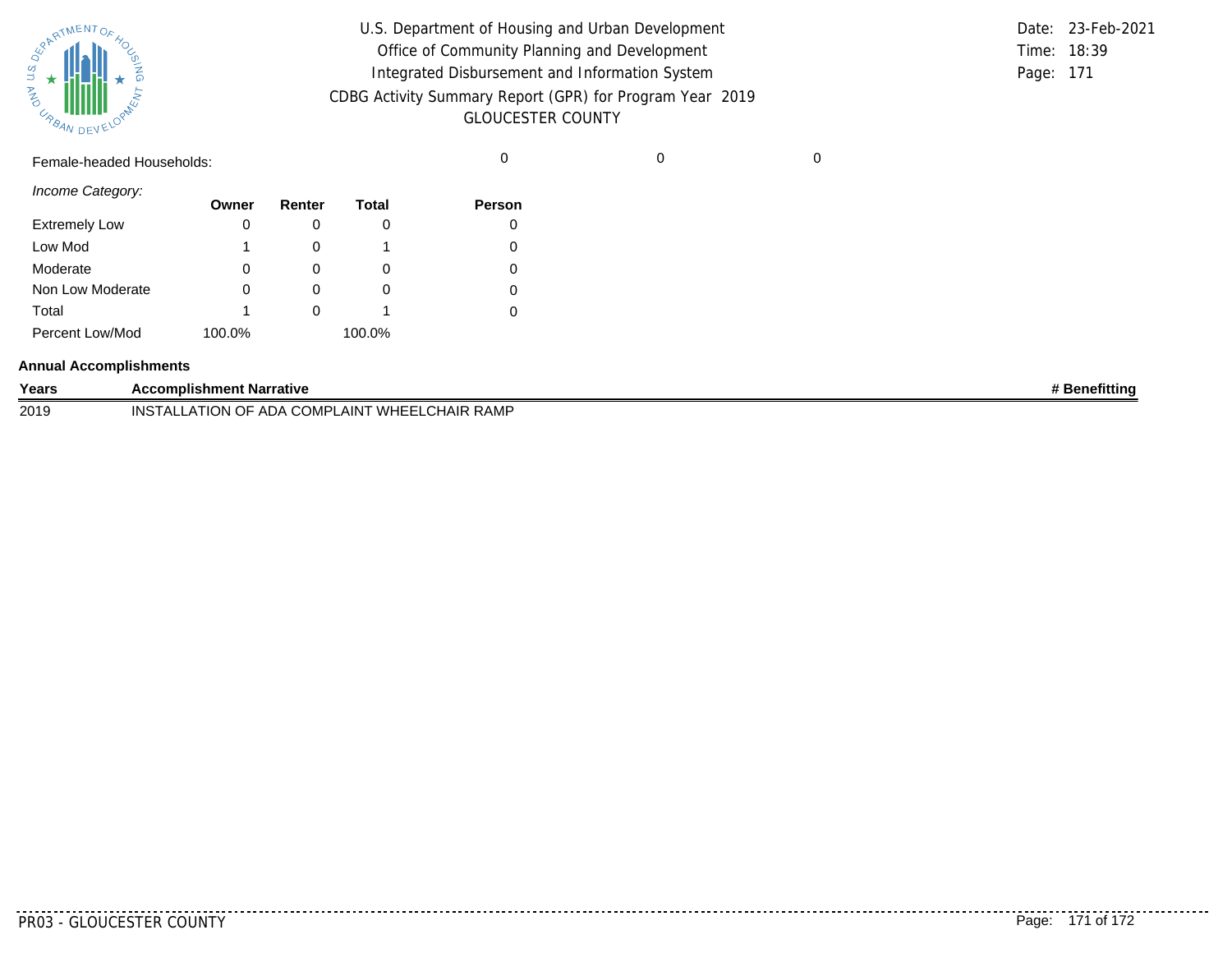

U.S. Department of Housing and Urban Development Office of Community Planning and Development Integrated Disbursement and Information System CDBG Activity Summary Report (GPR) for Program Year 2019 GLOUCESTER COUNTY

Time: 18:39 Page: 172 Date: 23-Feb-2021

| <b>Total Funded Amount:</b>                   | \$17.526.529.53 |
|-----------------------------------------------|-----------------|
| Total Drawn Thru Program Year: \$1,763,219.36 |                 |
| <b>Total Drawn In Program Year:</b>           | \$1,267,682.22  |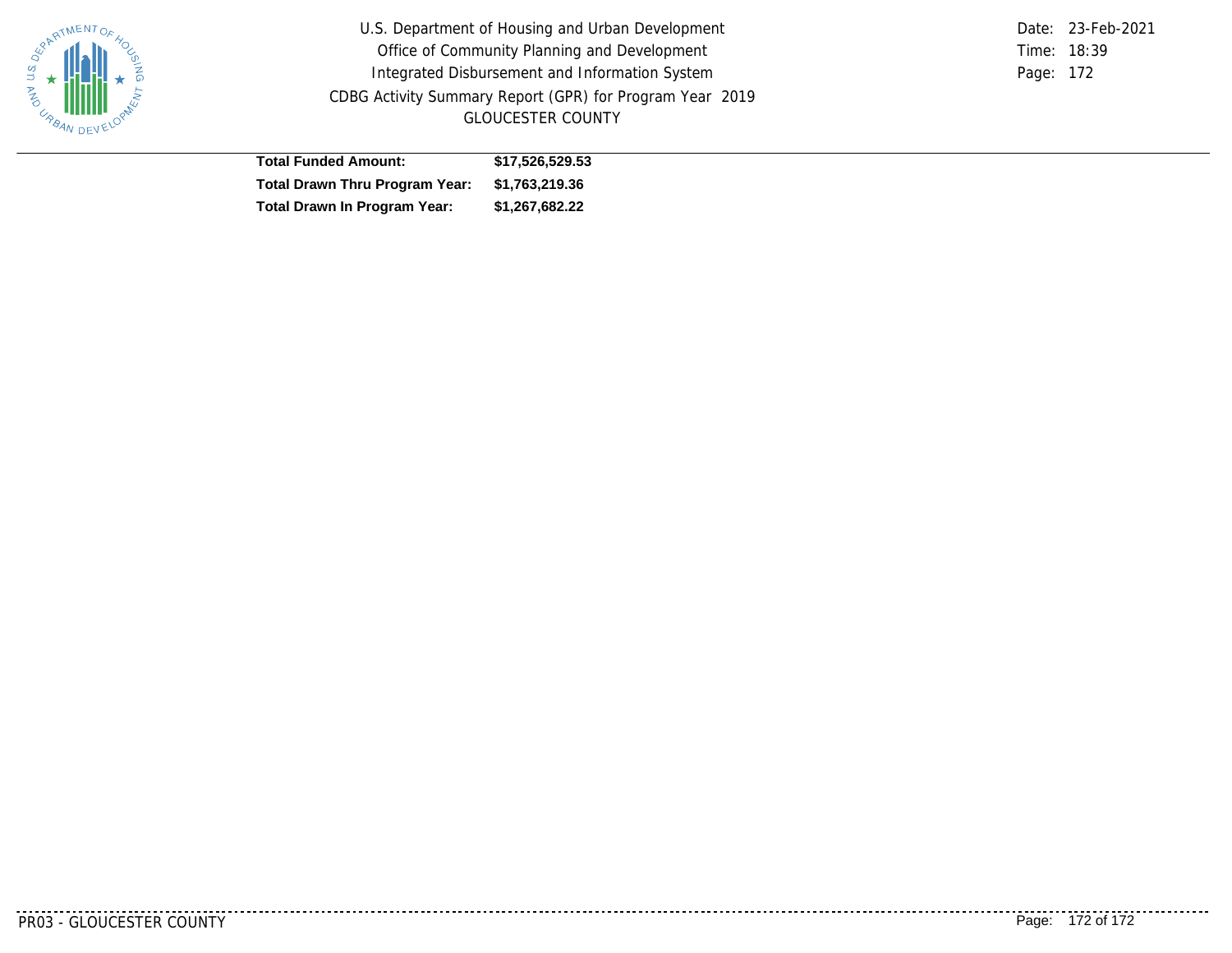| IDIS - PR33 | U.S. Department of Housing and Urban Development | DATE: | 02-23-21 |
|-------------|--------------------------------------------------|-------|----------|
|             | Office of Community Planning and Development     | TIME: | 18:48    |
|             | Integrated Disbursement and Information System   | PAGE: |          |
|             | Home Matching Liability Report                   |       |          |

# GLOUCESTER COUNTY, NJ

| Match Liability<br>Amount | <b>Disbursements</b><br>Requiring Match | Total<br>Disbursements | Match<br>Percent | Fiscal<br>Year |
|---------------------------|-----------------------------------------|------------------------|------------------|----------------|
| \$147,689.22              | \$590,756.91                            | \$606,918.32           | 25.0%            | 1998           |
| \$129,144.82              | \$516,579.28                            | \$516,579.28           | 25.0%            | 1999           |
| \$149,471.82              | \$597,887.28                            | \$665,197.05           | 25.0%            | 2000           |
| \$128,519.15              | \$514,076.60                            | \$654,289.91           | 25.0%            | 2001           |
| \$142,122.17              | \$568,488.68                            | \$659,524.03           | 25.0%            | 2002           |
| \$145,388.33              | \$581,553.34                            | \$660,623.76           | 25.0%            | 2003           |
| \$160,903.78              | \$643,615.15                            | \$703,488.81           | 25.0%            | 2004           |
| \$176,968.24              | \$707,872.96                            | \$822,971.72           | 25.0%            | 2005           |
| \$196,488.19              | \$785,952.78                            | \$865,553.44           | 25.0%            | 2006           |
| \$190,932.47              | \$763,729.89                            | \$835,800.57           | 25.0%            | 2007           |
| \$176,687.98              | \$706,751.92                            | \$781,613.55           | 25.0%            | 2008           |
| \$187,328.63              | \$749,314.55                            | \$814,101.74           | 25.0%            | 2009           |
| \$226,896.89              | \$907,587.57                            | \$985,176.99           | 25.0%            | 2010           |
| \$209,538.27              | \$838,153.11                            | \$915,406.55           | 25.0%            | 2011           |
| \$109,974.34              | \$439,897.38                            | \$502,891.08           | 25.0%            | 2012           |
| \$0.00                    | \$0.00                                  | \$507,458.88           | 0.0%             | 2013           |
| \$0.00                    | \$0.00                                  | \$771,743.90           | 0.0%             | 2014           |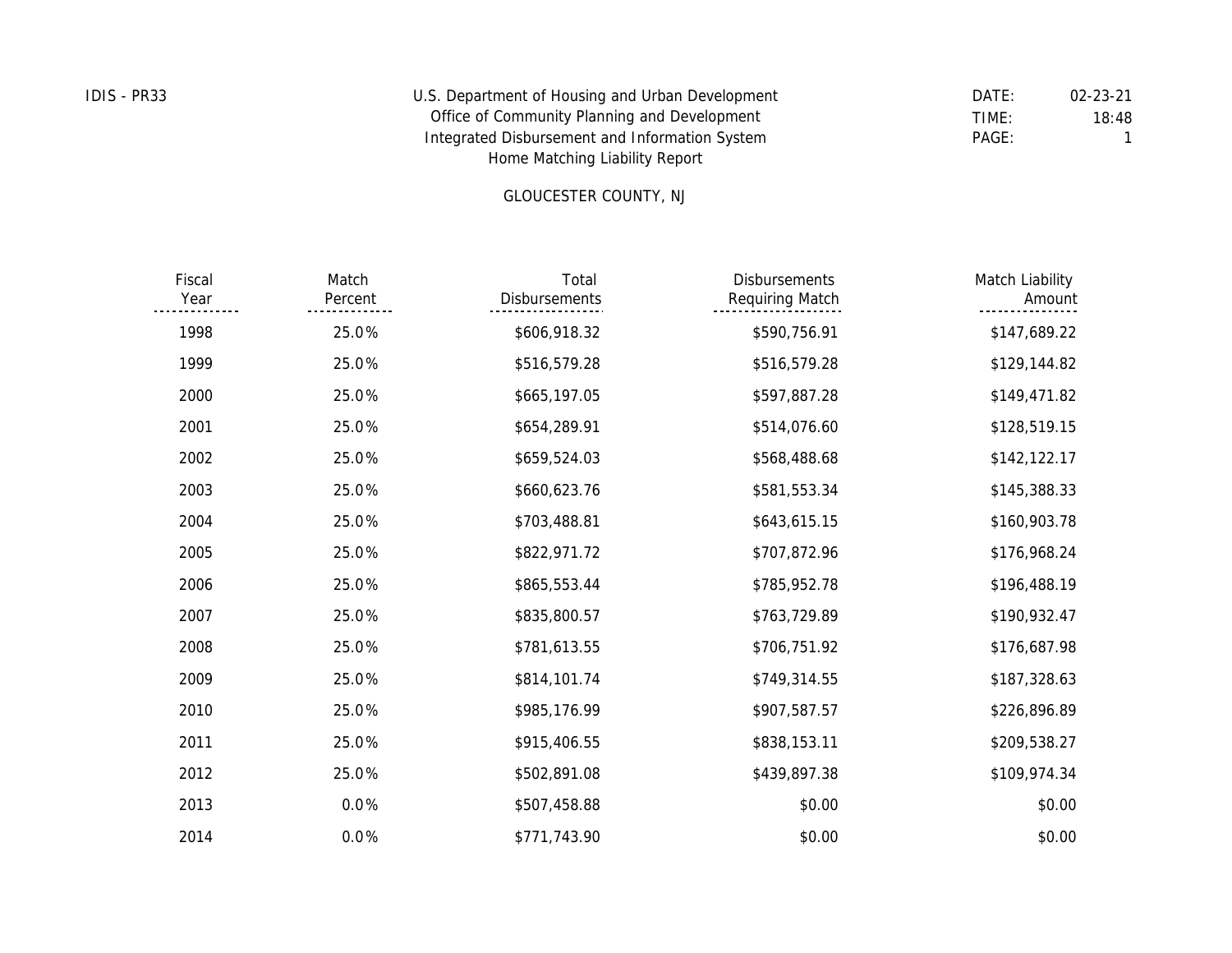| IDIS - PR33 |       | U.S. Department of Housing and Urban Development |              |              |  |  |  |  |  |
|-------------|-------|--------------------------------------------------|--------------|--------------|--|--|--|--|--|
|             |       | Office of Community Planning and Development     |              |              |  |  |  |  |  |
|             | PAGE: | 2                                                |              |              |  |  |  |  |  |
|             |       | Home Matching Liability Report                   |              |              |  |  |  |  |  |
| 2015        | 25.0% | \$438,795.70                                     | \$396,887.40 | \$99,221.85  |  |  |  |  |  |
| 2016        | 25.0% | \$384,490.50                                     | \$341,141.11 | \$85,285.27  |  |  |  |  |  |
| 2017        | 25.0% | \$463,447.55                                     | \$382,596.04 | \$95,649.01  |  |  |  |  |  |
| 2018        | 25.0% | \$458,542.66                                     | \$393,677.26 | \$98,419.31  |  |  |  |  |  |
| 2019        | 25.0% | \$599,190.18                                     | \$454,764.09 | \$113,691.02 |  |  |  |  |  |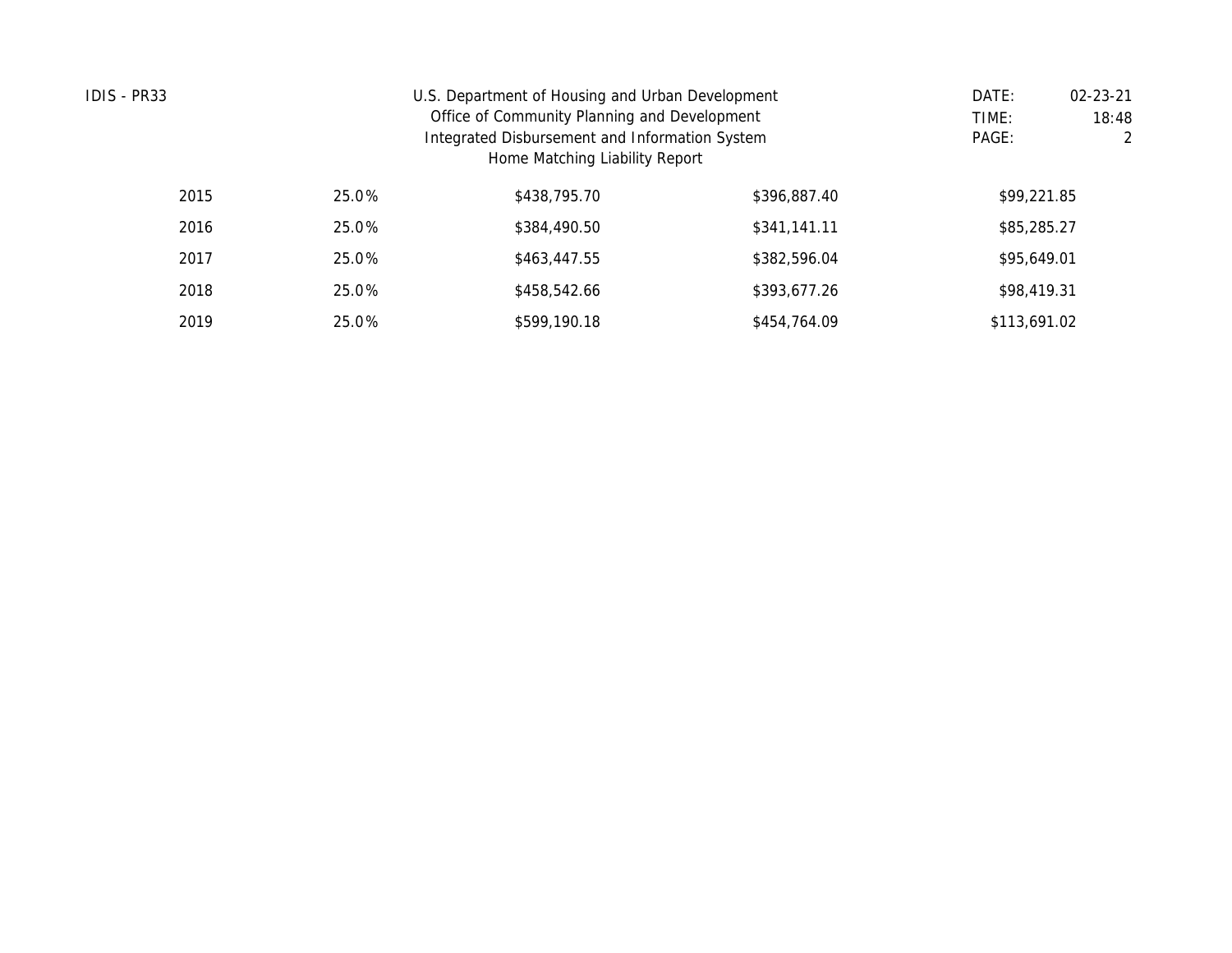| IDIS - PR09 | U.S. Department of Housing and Urban Development  | Date: | $02 - 23 - 21$ |
|-------------|---------------------------------------------------|-------|----------------|
|             | Office of Community Planning and Development      | Time: | 18:44          |
|             | Integrated Disbursement and Information System    | Page: |                |
|             | Program Income Details by Fiscal Year and Program |       |                |
|             | GLOUCESTER COUNTY.NJ                              |       |                |

Report for Program:CDBG, HOME

\*Data Only Provided for Time Period Queried:09-01-2019 to 08-31-2020

| Program |         | Associated          | Fund | Estimated                   |              |            | Voucher    | Voucher                             | <b>IDIS</b> | <b>IDIS</b>           | Matrix      | Receipted/Drawn |
|---------|---------|---------------------|------|-----------------------------|--------------|------------|------------|-------------------------------------|-------------|-----------------------|-------------|-----------------|
| Year    | Program | <b>Grant Number</b> | Type | Income for Year Transaction |              | Voucher #  | Created    | Type                                |             | Proj. ID Actv. ID     | Code        | Amount          |
| 2016    | CDBG    | B16UC340109         | PI   | 0.00                        |              |            |            |                                     |             |                       |             |                 |
|         |         |                     |      |                             | <b>DRAWS</b> |            |            |                                     |             |                       |             |                 |
|         |         |                     |      |                             |              | 6325854001 | $11-21-19$ | PY                                  | 22          | 2938                  | 04          | 72,326.32       |
|         |         |                     |      |                             |              |            |            |                                     |             |                       | PI Receipts |                 |
|         |         |                     |      |                             |              |            |            |                                     |             |                       | PI Draws    | 72,326.32       |
|         |         |                     |      |                             |              |            |            |                                     |             |                       | PI Balance  | (72, 326.32)    |
| 2016    | CDBG    |                     |      |                             |              |            |            |                                     |             | Total CDBG Receipts*: |             |                 |
|         |         |                     |      |                             |              |            |            | Total CDBG Draws against Receipts*: |             |                       |             | 72,326.32       |
|         |         |                     |      |                             |              |            |            | Total CDBG Receipt Fund Balance*:   |             |                       |             | (72, 326.32)    |
| 2017    | CDBG    | B17UC340109         | PI   | 0.00                        |              |            |            |                                     |             |                       |             |                 |
|         |         |                     |      |                             | <b>DRAWS</b> |            |            |                                     |             |                       |             |                 |
|         |         |                     |      |                             |              | 6325854002 | $11-21-19$ | PY                                  | 22          | 2938                  | 04          | 29,760.50       |
|         |         |                     |      |                             |              | 6362728003 | 03-20-20   | PY                                  | 5           | 3081                  | 14A         | 2,589.00        |
|         |         |                     |      |                             |              | 6362749001 | 03-20-20   | PY                                  | 5           | 3082                  | 14A         | 19,660.00       |
|         |         |                     |      |                             |              |            |            |                                     |             |                       | PI Receipts |                 |
|         |         |                     |      |                             |              |            |            |                                     |             |                       | PI Draws    | 52,009.50       |
|         |         |                     |      |                             |              |            |            |                                     |             |                       | PI Balance  | (52,009.50)     |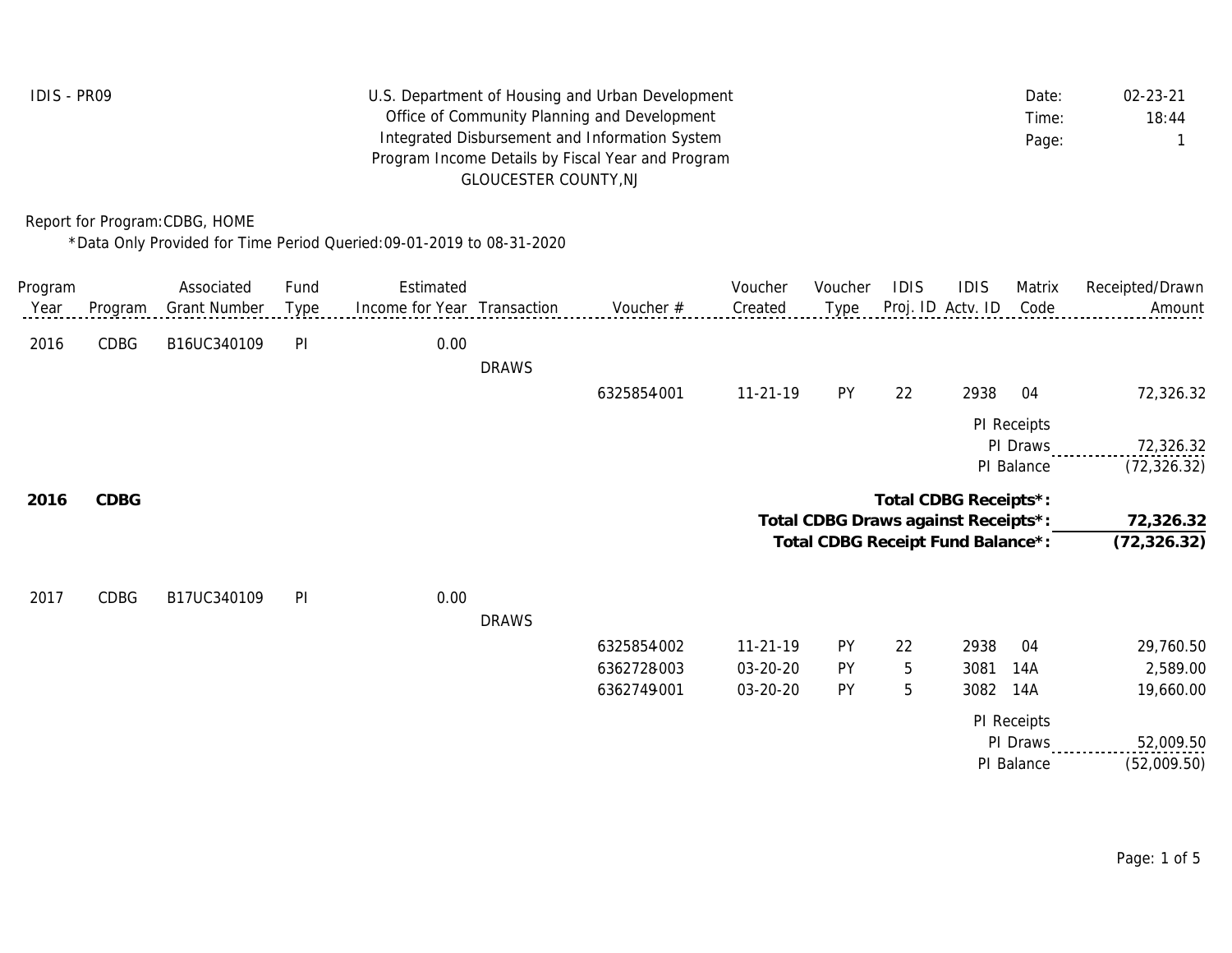| Program<br>Year | Program     | Associated<br><b>Grant Number</b> | Fund<br>Type | Estimated<br>Income for Year Transaction |                 | Voucher #  | Voucher<br>Created | Voucher<br>Type                     | IDIS                  | <b>IDIS</b><br>Proj. ID Actv. ID | Matrix<br>Code          | Receipted/Drawn<br>Amount |
|-----------------|-------------|-----------------------------------|--------------|------------------------------------------|-----------------|------------|--------------------|-------------------------------------|-----------------------|----------------------------------|-------------------------|---------------------------|
| 2017            | CDBG        |                                   |              |                                          |                 |            |                    |                                     | Total CDBG Receipts*: |                                  |                         |                           |
|                 |             |                                   |              |                                          |                 |            |                    | Total CDBG Draws against Receipts*: |                       |                                  |                         | 52,009.50                 |
|                 |             |                                   |              |                                          |                 |            |                    | Total CDBG Receipt Fund Balance*:   |                       |                                  |                         | (52,009.50)               |
| 2018            | CDBG        | B18UC340109                       | PI           | 0.00                                     |                 |            |                    |                                     |                       |                                  |                         |                           |
|                 |             |                                   |              |                                          | <b>RECEIPTS</b> |            |                    |                                     |                       |                                  |                         |                           |
|                 |             |                                   |              |                                          |                 | 5296005001 | 09-04-19           |                                     | 6                     |                                  | 1345 14A                | 2,202.00                  |
|                 |             |                                   |              |                                          |                 |            |                    |                                     |                       |                                  | PI Receipts<br>PI Draws | 2,202.00                  |
|                 |             |                                   |              |                                          |                 |            |                    |                                     |                       |                                  | PI Balance              | 2,202.00                  |
| 2018            | CDBG        |                                   |              |                                          |                 |            |                    | Total CDBG Draws against Receipts*: | Total CDBG Receipts*: |                                  |                         | 2,202.00                  |
|                 |             |                                   |              |                                          |                 |            |                    | Total CDBG Receipt Fund Balance*:   |                       |                                  |                         | 2,202.00                  |
| 2018            | <b>HOME</b> | M18DC340215                       | PI           | 0.00                                     |                 |            |                    |                                     |                       |                                  |                         |                           |
|                 |             |                                   | PI           |                                          | <b>DRAWS</b>    |            |                    |                                     |                       |                                  |                         |                           |
|                 |             |                                   |              |                                          |                 | 6303534011 | 09-11-19           | PY                                  | 12                    | 3013                             |                         | 8,317.70                  |
|                 |             |                                   |              |                                          |                 | 6315563011 | 10-18-19           | PY                                  | 12                    | 3057                             |                         | 9,224.28                  |
|                 |             |                                   | PA           |                                          | <b>DRAWS</b>    |            |                    |                                     |                       |                                  |                         |                           |
|                 |             |                                   |              |                                          |                 | 6308864001 | 09-26-19           | PY                                  | $\mathbf{1}$          | 2966                             |                         | 3,160.22                  |
|                 |             |                                   |              |                                          |                 |            |                    |                                     |                       |                                  | Receipts                |                           |
|                 |             |                                   |              |                                          |                 |            |                    |                                     |                       |                                  | PI Draws                | 17,541.98                 |
|                 |             |                                   |              |                                          |                 |            |                    |                                     |                       |                                  | PA Draws                | 3,160.22                  |
|                 |             |                                   |              |                                          |                 |            |                    |                                     |                       |                                  | Balance                 | (20, 702.20)              |
| 2018            | <b>HOME</b> | M18DC340215                       | HP           | 0.00                                     |                 |            |                    |                                     |                       |                                  |                         |                           |
|                 |             |                                   | HP           |                                          | <b>DRAWS</b>    |            |                    |                                     |                       |                                  |                         |                           |
|                 |             |                                   |              |                                          |                 | 6303534010 | 09-11-19           | PY                                  | 12                    | 3013                             |                         | 7,302.30                  |
|                 |             |                                   |              |                                          |                 | 6303534015 | 09-11-19           | PY                                  | 12                    | 3026                             |                         | 18,510.00                 |
|                 |             |                                   |              |                                          |                 | 6315563010 | 10-18-19           | PY                                  | 12                    | 3057                             |                         | 2,270.70                  |
|                 |             |                                   |              |                                          |                 |            |                    |                                     |                       |                                  |                         | Page: 2 of 5              |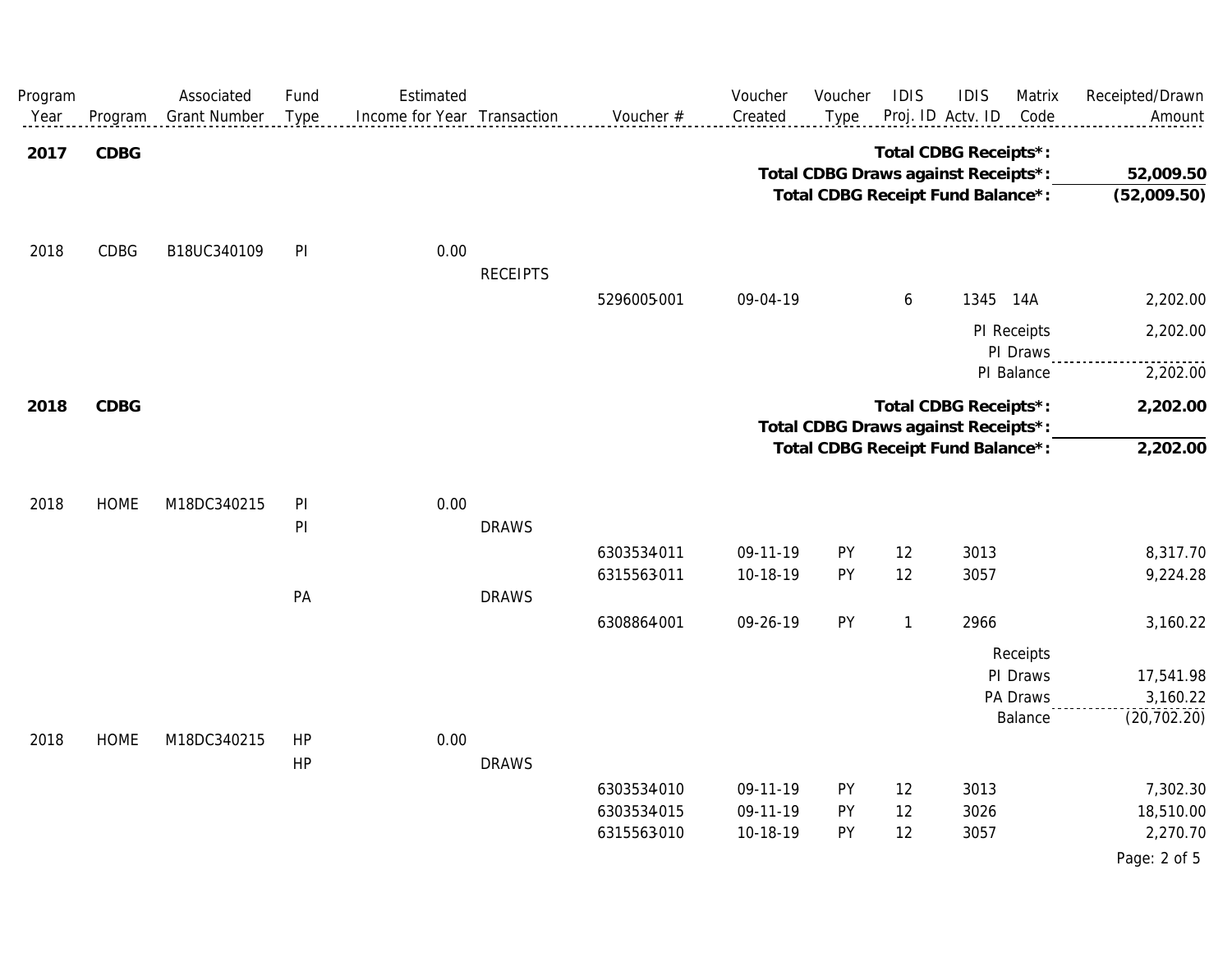| Program |             | Associated          | Fund | Estimated                   |                 |             | Voucher  | Voucher                             | <b>IDIS</b>                         | <b>IDIS</b>       | Matrix             | Receipted/Drawn |
|---------|-------------|---------------------|------|-----------------------------|-----------------|-------------|----------|-------------------------------------|-------------------------------------|-------------------|--------------------|-----------------|
| Year    | Program     | <b>Grant Number</b> | Type | Income for Year Transaction |                 | Voucher #   | Created  | Type                                |                                     | Proj. ID Actv. ID | Code               | Amount          |
|         |             |                     |      |                             |                 |             |          |                                     |                                     |                   | <b>HP Receipts</b> |                 |
|         |             |                     |      |                             |                 |             |          |                                     |                                     |                   | HP Draws           | 28,083.00       |
|         |             |                     |      |                             |                 |             |          |                                     |                                     |                   | HP Balance         | (28,083.00)     |
| 2018    |             | HOME M18DC340215    |      |                             |                 |             |          |                                     | <b>Total Local Account Receipts</b> |                   |                    |                 |
|         |             |                     |      |                             |                 |             |          |                                     | <b>Total Local Account Draws</b>    |                   |                    | 48,785.20       |
|         |             |                     |      |                             |                 |             |          |                                     | <b>Total Local Account Balance</b>  |                   |                    | (48, 785.20)    |
| 2019    | CDBG        | B19UC340109         | PI   | 0.00                        |                 |             |          |                                     |                                     |                   |                    |                 |
|         |             |                     |      |                             | <b>RECEIPTS</b> |             |          |                                     |                                     |                   |                    |                 |
|         |             |                     |      |                             |                 | 5296362001  | 09-09-19 |                                     | 4                                   | 1757              | 14A                | 710.00          |
|         |             |                     |      |                             |                 | 5296363001  | 09-09-19 |                                     | $\overline{2}$                      | 1873              | 14A                | 2,900.00        |
|         |             |                     |      |                             |                 | 5301292001  | 10-30-19 |                                     | 20                                  | 376               | 14A                | 3,564.00        |
|         |             |                     |      |                             |                 | 5301977-001 | 11-07-19 |                                     | $\overline{2}$                      | 2291              | 14A                | 3,860.00        |
|         |             |                     |      |                             |                 | 5318459001  | 06-02-20 |                                     | $\overline{2}$                      | 2495              | 14A                | 2,610.00        |
|         |             |                     |      |                             |                 | 5318539001  | 06-03-20 |                                     | $\overline{4}$                      | 1603              | 14A                | 3,300.00        |
|         |             |                     |      |                             |                 | 5322896001  | 07-23-20 |                                     | 5                                   | 2919              | 14A                | 12,985.00       |
|         |             |                     |      |                             |                 |             |          |                                     |                                     |                   | PI Receipts        | 29,929.00       |
|         |             |                     |      |                             |                 |             |          |                                     |                                     |                   | PI Draws           |                 |
|         |             |                     |      |                             |                 |             |          |                                     |                                     |                   | PI Balance         | 29,929.00       |
| 2019    | CDBG        |                     |      |                             |                 |             |          |                                     | Total CDBG Receipts*:               |                   |                    | 29,929.00       |
|         |             |                     |      |                             |                 |             |          | Total CDBG Draws against Receipts*: |                                     |                   |                    |                 |
|         |             |                     |      |                             |                 |             |          | Total CDBG Receipt Fund Balance*:   |                                     |                   |                    | 29,929.00       |
| 2019    | <b>HOME</b> | M19DC340215         | PI   | 0.00                        |                 |             |          |                                     |                                     |                   |                    |                 |
|         |             |                     |      |                             | <b>RECEIPTS</b> |             |          |                                     |                                     |                   |                    |                 |
|         |             |                     |      |                             |                 | 5296004001  | 09-04-19 |                                     | 12                                  | 2140              |                    | 3,240.00        |
|         |             |                     |      |                             |                 | 5296364001  | 09-09-19 |                                     | -1                                  | 1827              |                    | 474.00          |
|         |             |                     |      |                             |                 | 5297795001  | 09-25-19 |                                     | $\overline{2}$                      | 2338              |                    | 1,512.00        |
|         |             |                     |      |                             |                 | 5298885001  | 10-03-19 |                                     | 1                                   | 2879              |                    | 13,145.00       |
|         |             |                     |      |                             |                 |             |          |                                     |                                     |                   |                    | Page: 3 of 5    |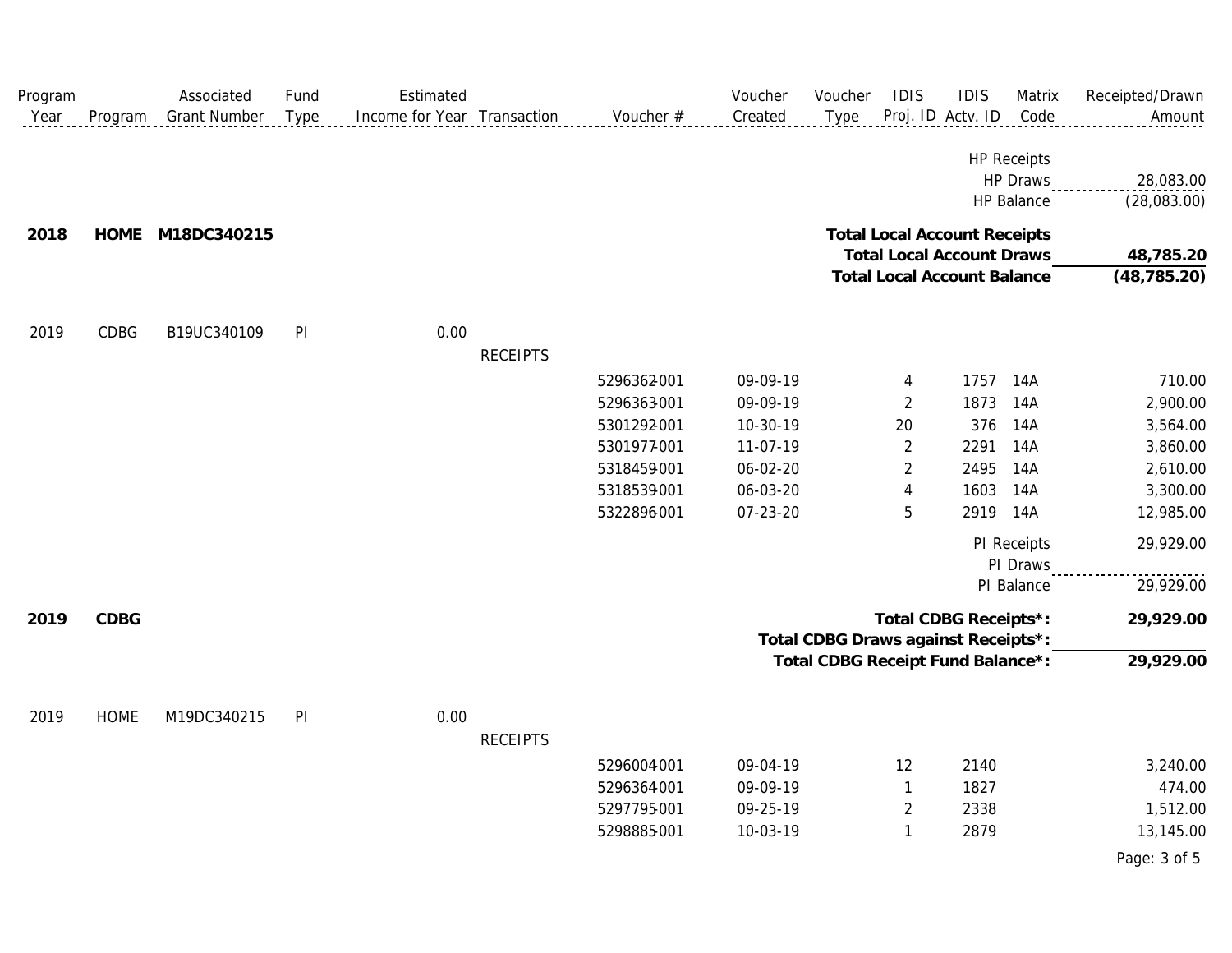| Program |             | Associated          | Fund           | Estimated                   |                 |             | Voucher        | Voucher | IDIS           | <b>IDIS</b>       | Matrix   | Receipted/Drawn |
|---------|-------------|---------------------|----------------|-----------------------------|-----------------|-------------|----------------|---------|----------------|-------------------|----------|-----------------|
| Year    | Program     | <b>Grant Number</b> | Type           | Income for Year Transaction |                 | Voucher #   | Created        | Type    |                | Proj. ID Actv. ID | Code     | Amount          |
|         |             |                     |                |                             |                 | 5299111-001 | 10-07-19       |         | $\overline{2}$ | 2487              |          | 3,400.00        |
|         |             |                     |                |                             |                 | 5300254001  | 10-17-19       |         | $\overline{2}$ | 2304              |          | 2,160.00        |
|         |             |                     |                |                             |                 | 5301983001  | 11-07-19       |         | $\overline{2}$ | 2323              |          | 3,440.00        |
|         |             |                     |                |                             |                 | 5301984001  | 11-07-19       |         | $\overline{2}$ | 2411              |          | 6,630.00        |
|         |             |                     |                |                             |                 | 5308861001  | $01 - 24 - 20$ |         | 12             | 2100              |          | 1,760.00        |
|         |             |                     |                |                             |                 | 5318441-001 | 06-02-20       |         | 6              | 1333              |          | 2,150.00        |
|         |             |                     |                |                             |                 | 5318445001  | 06-02-20       |         | $\overline{2}$ | 2302              |          | 918.00          |
|         |             |                     |                |                             |                 | 5318447001  | 06-02-20       |         | $\overline{2}$ | 2356              |          | 5,274.00        |
|         |             |                     |                |                             |                 | 5318448001  | 06-02-20       |         | $\overline{2}$ | 2427              |          | 10,706.00       |
|         |             |                     |                |                             |                 | 5318455001  | 06-02-20       |         | 4              | 2831              |          | 12,005.00       |
|         |             |                     |                |                             |                 | 5318457001  | 06-02-20       |         | 5              | 2709              |          | 4,830.00        |
|         |             |                     |                |                             |                 | 5318458001  | 06-02-20       |         | $\overline{2}$ | 2555              |          | 2,816.00        |
|         |             |                     |                |                             |                 | 5324566001  | 08-17-20       |         | 4              | 1400              |          | 820.00          |
|         |             |                     |                |                             |                 | 5324568001  | 08-17-20       |         |                | 1653              |          | 1,084.80        |
|         |             |                     |                |                             |                 | 5325546001  | 08-31-20       |         | 5              | 2925              |          | 8,650.00        |
|         |             |                     | P <sub>l</sub> |                             | <b>DRAWS</b>    |             |                |         |                |                   |          |                 |
|         |             |                     |                |                             |                 | 6339254007  | 01-09-20       | PY      | 12             | 3063              | 14A      | 16,051.00       |
|         |             |                     |                |                             |                 | 6372534009  | 04-27-20       | PY      | 5              | 3085              |          | 11,500.00       |
|         |             |                     |                |                             |                 | 6372534010  | 04-27-20       | PY      | 5              | 3086              |          | 6,990.00        |
|         |             |                     |                |                             |                 |             |                |         |                |                   | Receipts | 85,014.80       |
|         |             |                     |                |                             |                 |             |                |         |                |                   | PI Draws | 34,541.00       |
|         |             |                     |                |                             |                 |             |                |         |                |                   | PA Draws | 0.00            |
|         |             |                     |                |                             |                 |             |                |         |                |                   | Balance  | 50,473.80       |
| 2019    | <b>HOME</b> | M19DC340215         | HP             | 0.00                        |                 |             |                |         |                |                   |          |                 |
|         |             |                     |                |                             | <b>RECEIPTS</b> |             |                |         |                |                   |          |                 |
|         |             |                     |                |                             |                 | 5303749001  | 12-02-19       |         | 7              | 1774              |          | 2,000.00        |
|         |             |                     |                |                             |                 | 5318442001  | 06-02-20       |         | 19             | 2177              |          | 2,000.00        |
|         |             |                     |                |                             |                 | 5318452001  | 06-02-20       |         | 23             | 1413              |          | 84.93           |
|         |             |                     |                |                             |                 | 5319260001  | 06-10-20       |         | 23             | 1413              |          | 229.73          |
|         |             |                     |                |                             |                 | 5321426001  | 07-02-20       |         | 3              | 2341              |          | 2,000.00        |

Page: 4 of 5